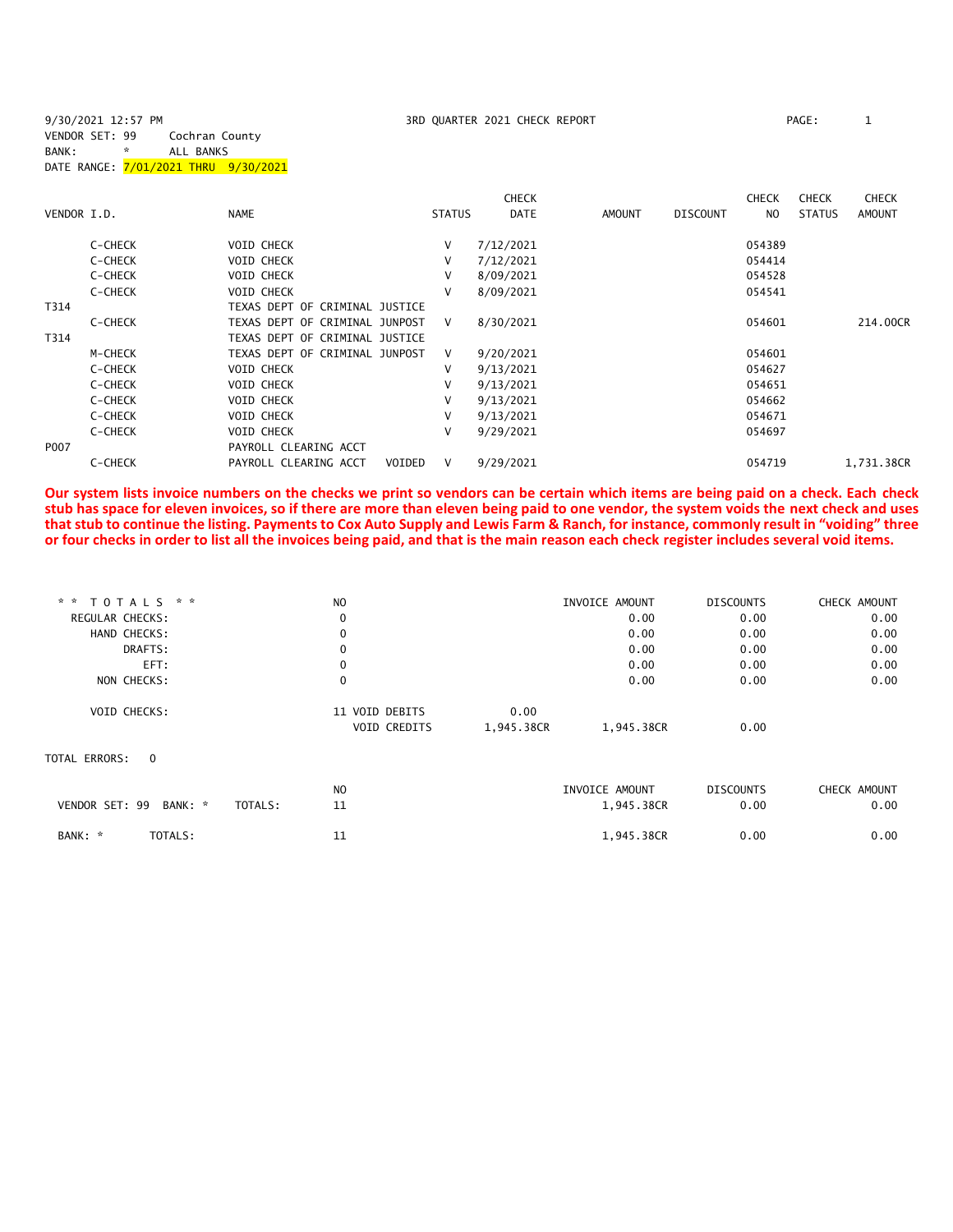9/30/2021 12:57 PM **3RD QUARTER 2021 CHECK REPORT** PAGE: 2 VENDOR SET: 99 Cochran County BANK: CC REGULAR NON-P/R PAYABLES DATE RANGE: 7/01/2021 THRU 9/30/2021

|                  |                                    |                          |                      | <b>CHECK</b>         |               |                 | <b>CHECK</b>   | <b>CHECK</b>  | <b>CHECK</b>  |
|------------------|------------------------------------|--------------------------|----------------------|----------------------|---------------|-----------------|----------------|---------------|---------------|
| VENDOR I.D.      |                                    | <b>NAME</b>              | <b>STATUS</b>        | <b>DATE</b>          | <b>AMOUNT</b> | <b>DISCOUNT</b> | N <sub>O</sub> | <b>STATUS</b> | <b>AMOUNT</b> |
| B022             |                                    | TWYLLA BLACKSTOCK        |                      |                      |               |                 |                |               |               |
|                  | I-GRAND JURY 7/8/21 DISTRICT COURT |                          | R                    | 7/08/2021            |               |                 | 054339         |               |               |
|                  | 10 435-5491                        | <b>GRAND JURY</b>        | GRAND JURY SVC       |                      | 15.00         |                 |                |               | 15.00         |
|                  |                                    |                          |                      |                      |               |                 |                |               |               |
| B195             |                                    | RUBEN BIHL               |                      |                      |               |                 |                |               |               |
|                  | I-GRAND JURY 7/8/21 DISTRICT COURT |                          | R                    | 7/08/2021            |               |                 | 054340         |               |               |
|                  | 10 435-5491                        | <b>GRAND JURY</b>        | GRAND JURY SVC       |                      | 15.00         |                 |                |               | 15.00         |
| <b>B300</b>      |                                    | SUSAN BANMAN             |                      |                      |               |                 |                |               |               |
|                  | I-GRAND JURY 7/8/21 DISTRICT COURT |                          | R                    | 7/08/2021            |               |                 | 054341         |               |               |
|                  | 10 435-5491                        | <b>GRAND JURY</b>        | GRAND JURY SVC       |                      | 40.00         |                 |                |               | 40.00         |
|                  |                                    |                          |                      |                      |               |                 |                |               |               |
| B314             |                                    | PATRICIA BARRON          |                      |                      |               |                 |                |               |               |
|                  | I-GRAND JURY 7/8/21 DISTRICT COURT |                          | R                    | 7/08/2021            |               |                 | 054342         |               |               |
|                  | 10 435-5491                        | <b>GRAND JURY</b>        | GRAND JURY SVC       |                      | 40.00         |                 |                |               | 40.00         |
|                  |                                    |                          |                      |                      |               |                 |                |               |               |
| B316             |                                    | CALEB BARKER             |                      |                      |               |                 | 054343         |               |               |
|                  | I-GRAND JURY 7/8/21 DISTRICT COURT |                          | R<br>GRAND JURY SVC  | 7/08/2021            |               |                 |                |               | 15.00         |
|                  | 10 435-5491                        | <b>GRAND JURY</b>        |                      |                      | 15.00         |                 |                |               |               |
| C051             |                                    | COCHRAN COUNTY CHILDRENS |                      |                      |               |                 |                |               |               |
|                  | I-GRAND JURY 7/8/21 DISTRICT COURT |                          | R                    | 7/08/2021            |               |                 | 054344         |               |               |
|                  | 10 435-5491                        | <b>GRAND JURY</b>        |                      | DONATION/MARY VIRGIN | 40.00         |                 |                |               |               |
|                  | 10 435-5491                        | <b>GRAND JURY</b>        | DONATION/PEGGY BURNE |                      | 15.00         |                 |                |               |               |
|                  | 10 435-5491                        | GRAND JURY               |                      | DONATION/JOHN SCHMID | 15.00         |                 |                |               |               |
|                  | 10 435-5491                        | <b>GRAND JURY</b>        |                      | DONATION/JAIME ZAPAT | 15.00         |                 |                |               |               |
|                  | 10 435-5491                        | <b>GRAND JURY</b>        | DONATION/GRACIELA BE |                      | 15.00         |                 |                |               |               |
|                  | 10 435-5491                        | GRAND JURY               | DONATION/LUIS RUBIO  |                      | 15.00         |                 |                |               |               |
|                  | 10 435-5491                        | <b>GRAND JURY</b>        | DONATION/GEORGE TREJ |                      | 40.00         |                 |                |               |               |
|                  | 10 435-5491                        | <b>GRAND JURY</b>        |                      | DONATION/TAMMIE HUGH | 40.00         |                 |                |               | 195.00        |
| C124             |                                    | MARY COFFMAN             |                      |                      |               |                 |                |               |               |
|                  | I-GRAND JURY 7/8/21 DISTRICT COURT |                          | R                    | 7/08/2021            |               |                 | 054345         |               |               |
|                  | 10 435-5491                        | GRAND JURY               | GRAND JURY SVC       |                      | 15.00         |                 |                |               | 15.00         |
|                  |                                    |                          |                      |                      |               |                 |                |               |               |
| C <sub>220</sub> |                                    | ROBERT F. CASAREZ        |                      |                      |               |                 |                |               |               |
|                  | I-GRAND JURY 7/8/21 DISTRICT COURT |                          | R                    | 7/08/2021            |               |                 | 054346         |               |               |
|                  | 10 435-5491                        | GRAND JURY               | GRAND JURY SVC       |                      | 15.00         |                 |                |               | 15.00         |
| C343             |                                    | CASSANDRA CASTANEDA      |                      |                      |               |                 |                |               |               |
|                  | I-GRAND JURY 7/8/21                | DISTRICT COURT           | R                    | 7/08/2021            |               |                 | 054347         |               |               |
|                  | 10 435-5491                        | <b>GRAND JURY</b>        | GRAND JURY SVC       |                      | 15.00         |                 |                |               | 15.00         |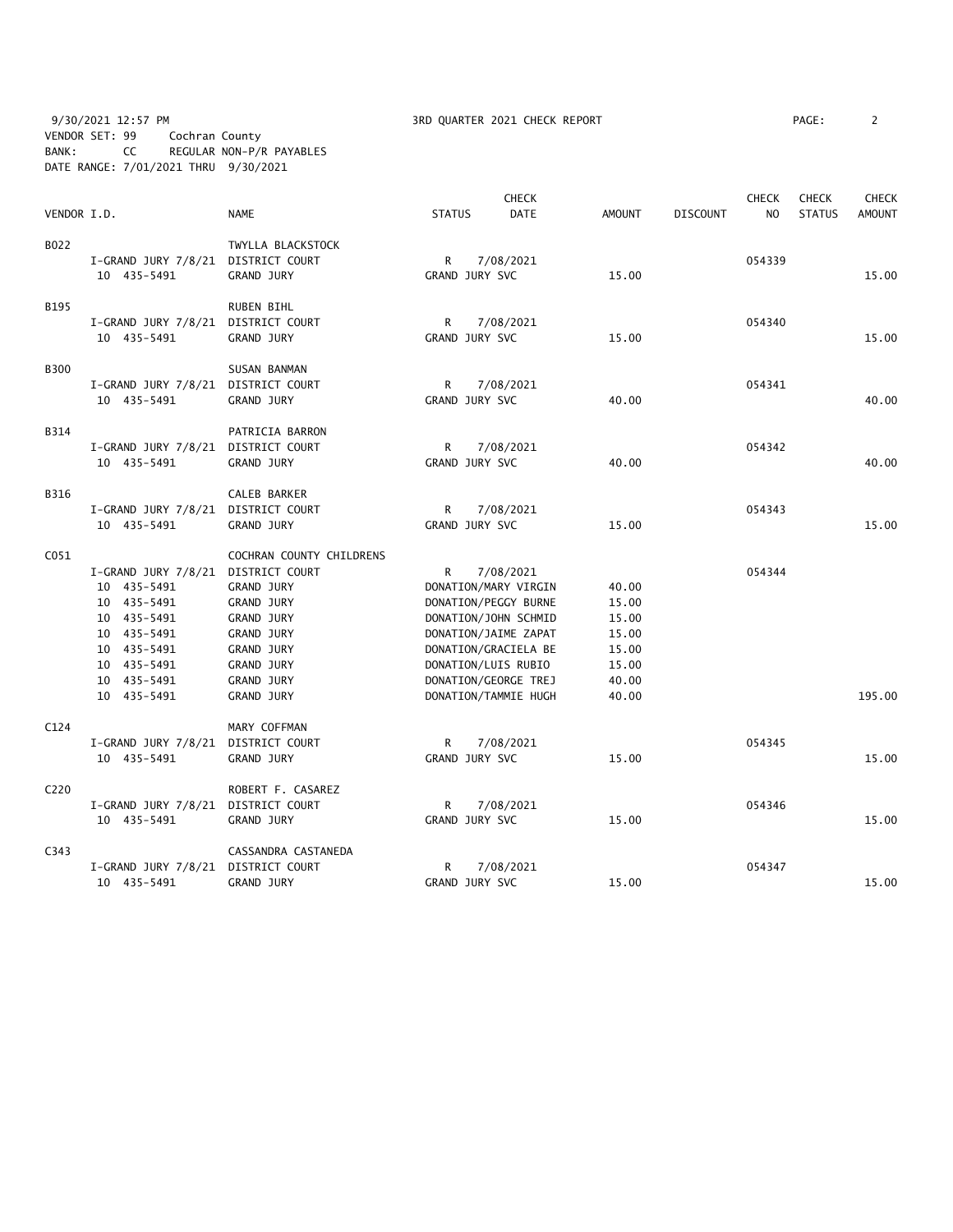9/30/2021 12:57 PM 3RD QUARTER 2021 CHECK REPORT PAGE: 3 VENDOR SET: 99 Cochran County BANK: CC REGULAR NON-P/R PAYABLES DATE RANGE: 7/01/2021 THRU 9/30/2021

| AGE : |  |
|-------|--|
|       |  |

| VENDOR I.D.      |                                                   | <b>NAME</b>                           | <b>STATUS</b>                  | <b>CHECK</b><br><b>DATE</b> | <b>AMOUNT</b> | <b>DISCOUNT</b> | <b>CHECK</b><br>N <sub>O</sub> | <b>CHECK</b><br><b>STATUS</b> | <b>CHECK</b><br><b>AMOUNT</b> |
|------------------|---------------------------------------------------|---------------------------------------|--------------------------------|-----------------------------|---------------|-----------------|--------------------------------|-------------------------------|-------------------------------|
| C359             | I-GRAND JURY 7/8/21 DISTRICT COURT<br>10 435-5491 | RAVINCE CHRISTIAN<br>GRAND JURY       | R<br>GRAND JURY SVC            | 7/08/2021                   | 40.00         |                 | 054348                         |                               | 40.00                         |
| C431             | I-GRAND JURY 7/8/21 DISTRICT COURT<br>10 435-5491 | ALANA CASTANEDA<br><b>GRAND JURY</b>  | R<br>GRAND JURY SVC            | 7/08/2021                   | 40.00         |                 | 054349                         |                               | 40.00                         |
| G284             | I-GRAND JURY 7/8/21 DISTRICT COURT<br>10 435-5491 | WATSON GARCIA<br>GRAND JURY           | $\mathsf{R}$<br>GRAND JURY SVC | 7/08/2021                   | 40.00         |                 | 054350                         |                               | 40.00                         |
| C <sub>285</sub> | I-GRAND JURY 7/8/21 DISTRICT COURT<br>10 435-5491 | SAMANTHA GOMEZ<br><b>GRAND JURY</b>   | GRAND JURY SVC                 | R 7/08/2021                 | 15.00         |                 | 054351                         |                               | 15.00                         |
| H327             | I-GRAND JURY 7/8/21 DISTRICT COURT<br>10 435-5491 | RUBEN HINOJOS<br><b>GRAND JURY</b>    | R<br>GRAND JURY SVC            | 7/08/2021                   | 40.00         |                 | 054352                         |                               | 40.00                         |
| I113             | I-GRAND JURY 7/8/21 DISTRICT COURT<br>10 435-5491 | <b>BRANDON IVINS</b><br>GRAND JURY    | $R \sim$<br>GRAND JURY SVC     | 7/08/2021                   | 15.00         |                 | 054353                         |                               | 15.00                         |
| L006             | I-GRAND JURY 7/8/21 DISTRICT COURT<br>10 435-5491 | LELAND LYNCH<br>GRAND JURY            | GRAND JURY SVC                 | R 7/08/2021                 | 15.00         |                 | 054354                         |                               | 15.00                         |
| L149             | I-GRAND JURY 7/8/21 DISTRICT COURT<br>10 435-5491 | ERMA LOPEZ<br><b>GRAND JURY</b>       | $R \sim$<br>GRAND JURY SVC     | 7/08/2021                   | 15.00         |                 | 054355                         |                               | 15.00                         |
| M285             | I-GRAND JURY 7/8/21 DISTRICT COURT<br>10 435-5491 | JOLENE MOLINAR<br><b>GRAND JURY</b>   | R<br>GRAND JURY SVC            | 7/08/2021                   | 15.00         |                 | 054356                         |                               | 15.00                         |
| M308             | I-GRAND JURY 7/8/21 DISTRICT COURT<br>10 435-5491 | VICTORIA MORIN<br>GRAND JURY          | $\mathsf{R}$<br>GRAND JURY SVC | 7/08/2021                   | 15.00         |                 | 054357                         |                               | 15.00                         |
| M343             | I-GRAND JURY 7/8/21 DISTRICT COURT<br>10 435-5491 | GIOVANNI MARQUEZ<br><b>GRAND JURY</b> | R<br>GRAND JURY SVC            | 7/08/2021                   | 15.00         |                 | 054358                         |                               | 15.00                         |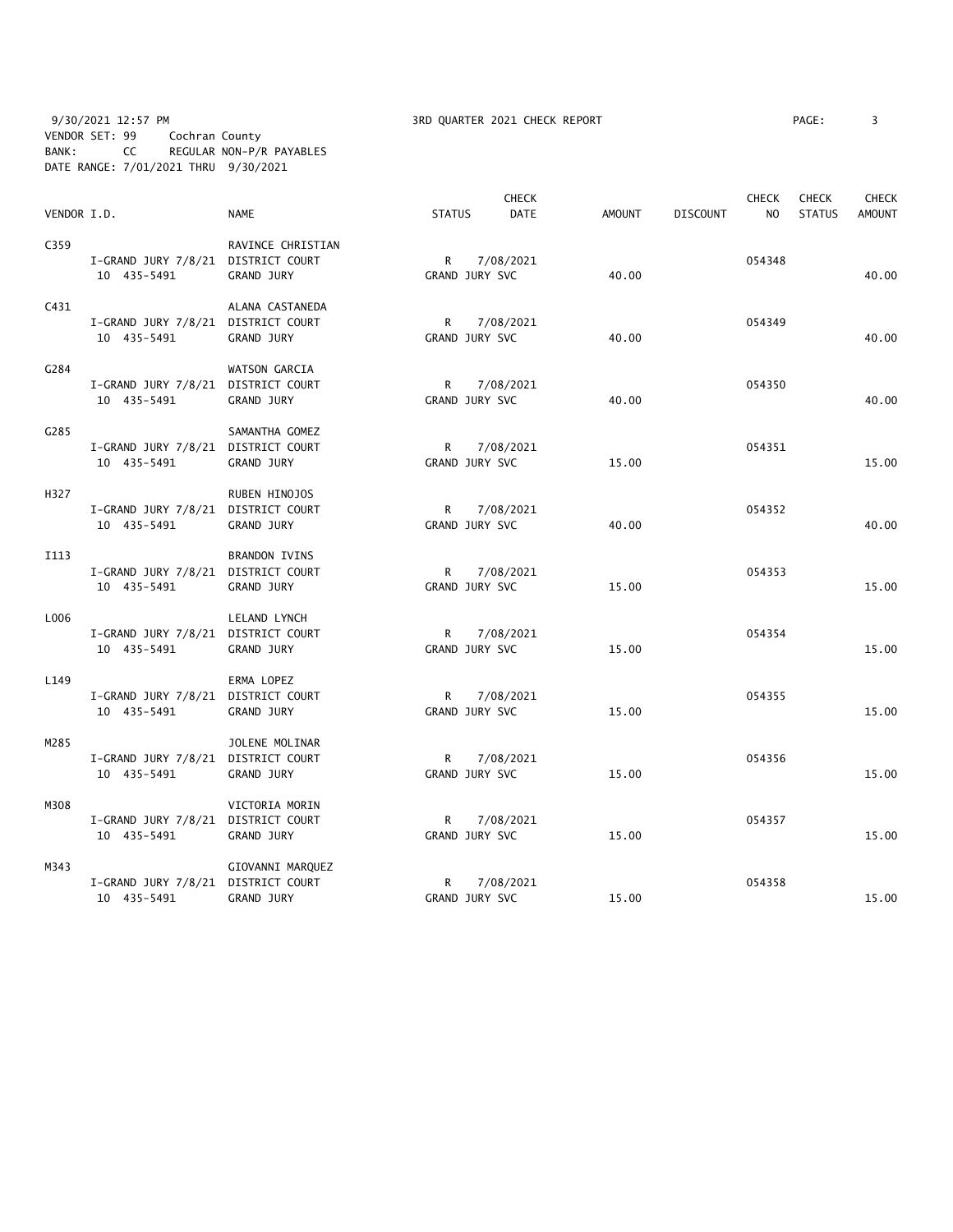9/30/2021 12:57 PM **3RD QUARTER 2021 CHECK REPORT** PAGE: 4 VENDOR SET: 99 Cochran County BANK: CC REGULAR NON-P/R PAYABLES DATE RANGE: 7/01/2021 THRU 9/30/2021

| VENDOR I.D. |                                                   | <b>NAME</b>                           | <b>STATUS</b>                  | <b>CHECK</b><br><b>DATE</b> | <b>AMOUNT</b> | <b>DISCOUNT</b> | <b>CHECK</b><br>N <sub>O</sub> | <b>CHECK</b><br><b>STATUS</b> | <b>CHECK</b><br><b>AMOUNT</b> |
|-------------|---------------------------------------------------|---------------------------------------|--------------------------------|-----------------------------|---------------|-----------------|--------------------------------|-------------------------------|-------------------------------|
| 0110        | I-GRAND JURY 7/8/21 DISTRICT COURT<br>10 435-5491 | ANTONIO OLGUIN, JR.<br>GRAND JURY     | $\mathsf{R}$<br>GRAND JURY SVC | 7/08/2021                   | 15.00         |                 | 054359                         |                               | 15.00                         |
| 0128        | I-GRAND JURY 7/8/21 DISTRICT COURT<br>10 435-5491 | ALAZAYE ORNELAS<br>GRAND JURY         | $\mathsf{R}$<br>GRAND JURY SVC | 7/08/2021                   | 40.00         |                 | 054360                         |                               | 40.00                         |
| 0135        | I-GRAND JURY 7/8/21 DISTRICT COURT<br>10 435-5491 | CHRISTOPHER OLGUIN<br>GRAND JURY      | R<br>GRAND JURY SVC            | 7/08/2021                   | 15.00         |                 | 054361                         |                               | 15.00                         |
| P268        | I-GRAND JURY 7/8/21 DISTRICT COURT<br>10 435-5491 | GEOVANI PEREZ<br>GRAND JURY           | R<br>GRAND JURY SVC            | 7/08/2021                   | 40.00         |                 | 054362                         |                               | 40.00                         |
| P269        | I-GRAND JURY 7/8/21 DISTRICT COURT<br>10 435-5491 | ABRAM PADRON<br>GRAND JURY            | R<br>GRAND JURY SVC            | 7/08/2021                   | 15.00         |                 | 054363                         |                               | 15.00                         |
| R202        | I-GRAND JURY 7/8/21 DISTRICT COURT<br>10 435-5491 | ELVIRA G. RIOS<br>GRAND JURY          | $R \sim$<br>GRAND JURY SVC     | 7/08/2021                   | 15.00         |                 | 054364                         |                               | 15.00                         |
| R254        | I-GRAND JURY 7/8/21 DISTRICT COURT<br>10 435-5491 | <b>EDWIN REEVES</b><br>GRAND JURY     | $R_{\perp}$<br>GRAND JURY SVC  | 7/08/2021                   | 40.00         |                 | 054365                         |                               | 40.00                         |
| R257        | I-GRAND JURY 7/8/21 DISTRICT COURT<br>10 435-5491 | TERI ROHMFELD<br>GRAND JURY           | $\mathsf{R}$<br>GRAND JURY SVC | 7/08/2021                   | 15.00         |                 | 054366                         |                               | 15.00                         |
| R312        | I-GRAND JURY 7/8/21 DISTRICT COURT<br>10 435-5491 | LUIS RUBIO, JR<br>GRAND JURY          | R<br>GRAND JURY SVC            | 7/08/2021                   | 15.00         |                 | 054367                         |                               | 15.00                         |
| R314        | I-GRAND JURY 7/8/21 DISTRICT COURT<br>10 435-5491 | MARISSA RODRIGUEZ<br>GRAND JURY       | R<br>GRAND JURY SVC            | 7/08/2021                   | 15.00         |                 | 054368                         |                               | 15.00                         |
| R319        | I-GRAND JURY 7/8/21 DISTRICT COURT<br>10 435-5491 | ALYSSA RODRIGUEZ<br><b>GRAND JURY</b> | R<br>GRAND JURY SVC            | 7/08/2021                   | 15.00         |                 | 054369                         |                               | 15.00                         |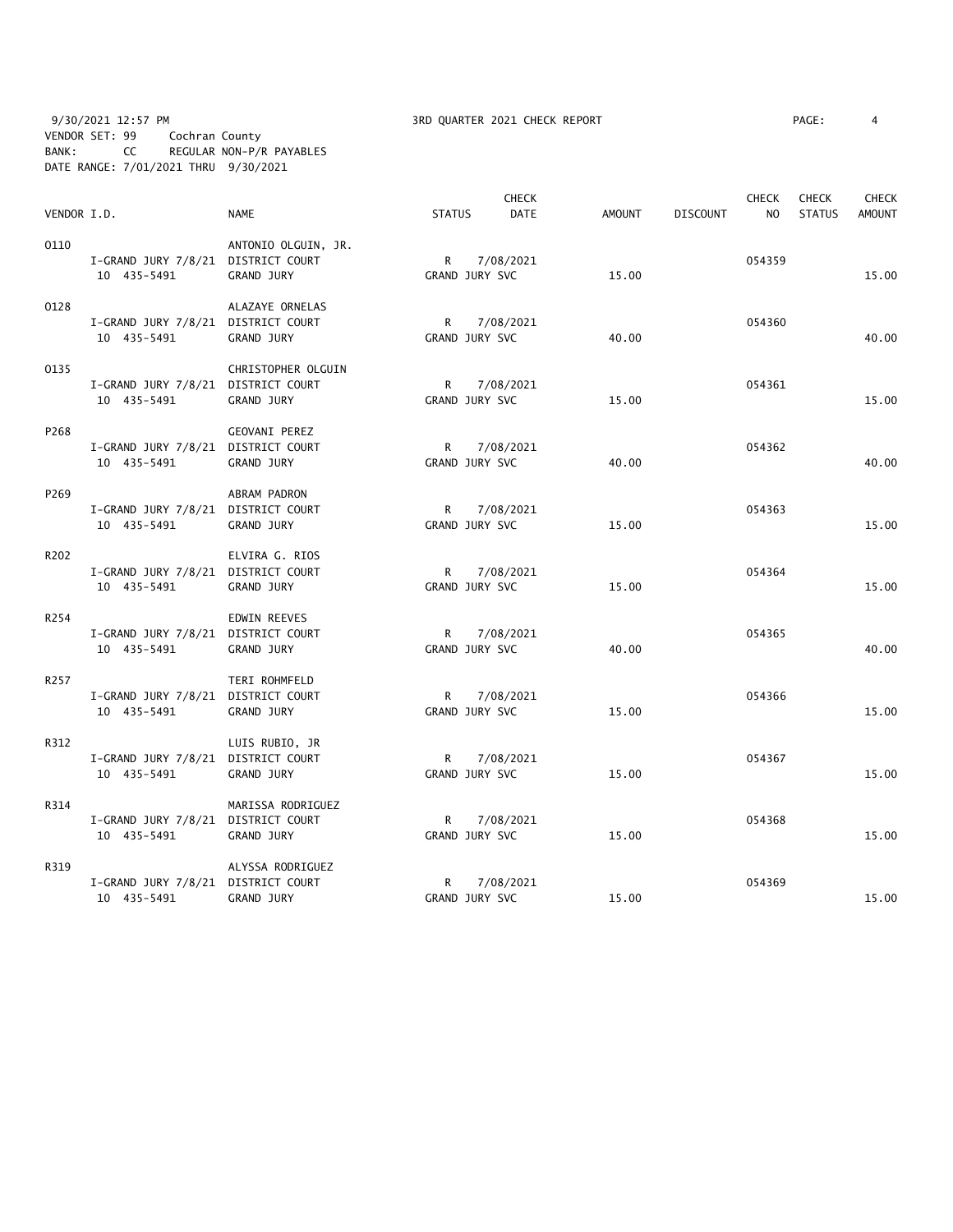9/30/2021 12:57 PM **3RD QUARTER 2021 CHECK REPORT** PAGE: 5 VENDOR SET: 99 Cochran County BANK: CC REGULAR NON-P/R PAYABLES DATE RANGE: 7/01/2021 THRU 9/30/2021

|             |                                    |                           | <b>CHECK</b>   |                      | <b>CHECK</b>  |                 |                | <b>CHECK</b>  | <b>CHECK</b>  |
|-------------|------------------------------------|---------------------------|----------------|----------------------|---------------|-----------------|----------------|---------------|---------------|
| VENDOR I.D. |                                    | <b>NAME</b>               | <b>STATUS</b>  | <b>DATE</b>          | <b>AMOUNT</b> | <b>DISCOUNT</b> | N <sub>O</sub> | <b>STATUS</b> | <b>AMOUNT</b> |
| S233        |                                    | COCHRAN COUNTY STATE FEE  |                |                      |               |                 |                |               |               |
|             | I-GRAND JURY 7/8/21 DISTRICT COURT |                           | R              | 7/08/2021            |               |                 | 054370         |               |               |
|             | 10 435-5491                        | <b>GRAND JURY</b>         |                | DONATION/JOSHUA LUKE | 40.00         |                 |                |               | 40.00         |
| S349        |                                    | <b>BRENDA SHAW</b>        |                |                      |               |                 |                |               |               |
|             | I-GRAND JURY 7/8/21 DISTRICT COURT |                           | R              | 7/08/2021            |               |                 | 054371         |               |               |
|             | 10 435-5491                        | <b>GRAND JURY</b>         | GRAND JURY SVC |                      | 40.00         |                 |                |               | 40.00         |
| S447        |                                    | DEBORAH SAENZ             |                |                      |               |                 |                |               |               |
|             | I-GRAND JURY 7/8/21 DISTRICT COURT |                           | R              | 7/08/2021            |               |                 | 054372         |               |               |
|             | 10 435-5491                        | <b>GRAND JURY</b>         | GRAND JURY SVC |                      | 15.00         |                 |                |               | 15.00         |
| S464        |                                    | LISA SMITH, CO/DIST CLERK |                |                      |               |                 |                |               |               |
|             | I-GRAND JURY 7/8/21 DISTRICT COURT |                           | $\mathsf{R}$   | 7/08/2021            |               |                 | 054373         |               |               |
|             | 10 435-5491                        | GRAND JURY                | GRAND JURY SVC |                      | 15.00         |                 |                |               | 15.00         |
| S465        |                                    | NORMA SALAZAR             |                |                      |               |                 |                |               |               |
|             | I-GRAND JURY 7/8/21 DISTRICT COURT |                           | R              | 7/08/2021            |               |                 | 054374         |               |               |
|             | 10 435-5491                        | GRAND JURY                | GRAND JURY SVC |                      | 15.00         |                 |                |               | 15.00         |
| T260        |                                    | MELISSA TRULL             |                |                      |               |                 |                |               |               |
|             | I-GRAND JURY 7/8/21 DISTRICT COURT |                           | R              | 7/08/2021            |               |                 | 054375         |               |               |
|             | 10 435-5491                        | GRAND JURY                | GRAND JURY SVC |                      | 40.00         |                 |                |               | 40.00         |
| W024        |                                    | COREY WESTBROOK           |                |                      |               |                 |                |               |               |
|             | I-GRAND JURY 7/8/21 DISTRICT COURT |                           | R              | 7/08/2021            |               |                 | 054376         |               |               |
|             | 10 435-5491                        | <b>GRAND JURY</b>         | GRAND JURY SVC |                      | 15.00         |                 |                |               | 15.00         |
| W108        |                                    | DEBRA WEBB                |                |                      |               |                 |                |               |               |
|             | I-GRAND JURY 7/8/21 DISTRICT COURT |                           | R.             | 7/08/2021            |               |                 | 054377         |               |               |
|             | 10 435-5491                        | <b>GRAND JURY</b>         | GRAND JURY SVC |                      | 15.00         |                 |                |               | 15.00         |
| W251        |                                    | ZACKARY WILLIAMS          |                |                      |               |                 |                |               |               |
|             | I-GRAND JURY 7/8/21 DISTRICT COURT |                           | R              | 7/08/2021            |               |                 | 054378         |               |               |
|             | 10 435-5491                        | GRAND JURY                | GRAND JURY SVC |                      | 15.00         |                 |                |               | 15.00         |
| W252        |                                    | TAYLOR WRIGHT             |                |                      |               |                 |                |               |               |
|             | I-GRAND JURY 7/8/21 DISTRICT COURT |                           | R              | 7/08/2021            |               |                 | 054379         |               |               |
|             | 10 435-5491                        | GRAND JURY                | GRAND JURY SVC |                      | 15.00         |                 |                |               | 15.00         |
| Z009        |                                    | SANDRA ZAPATA             |                |                      |               |                 |                |               |               |
|             | I-GRAND JURY 7/8/21 DISTRICT COURT |                           | R              | 7/08/2021            |               |                 | 054380         |               |               |
|             | 10 435-5491                        | GRAND JURY                | GRAND JURY SVC |                      | 40.00         |                 |                |               | 40.00         |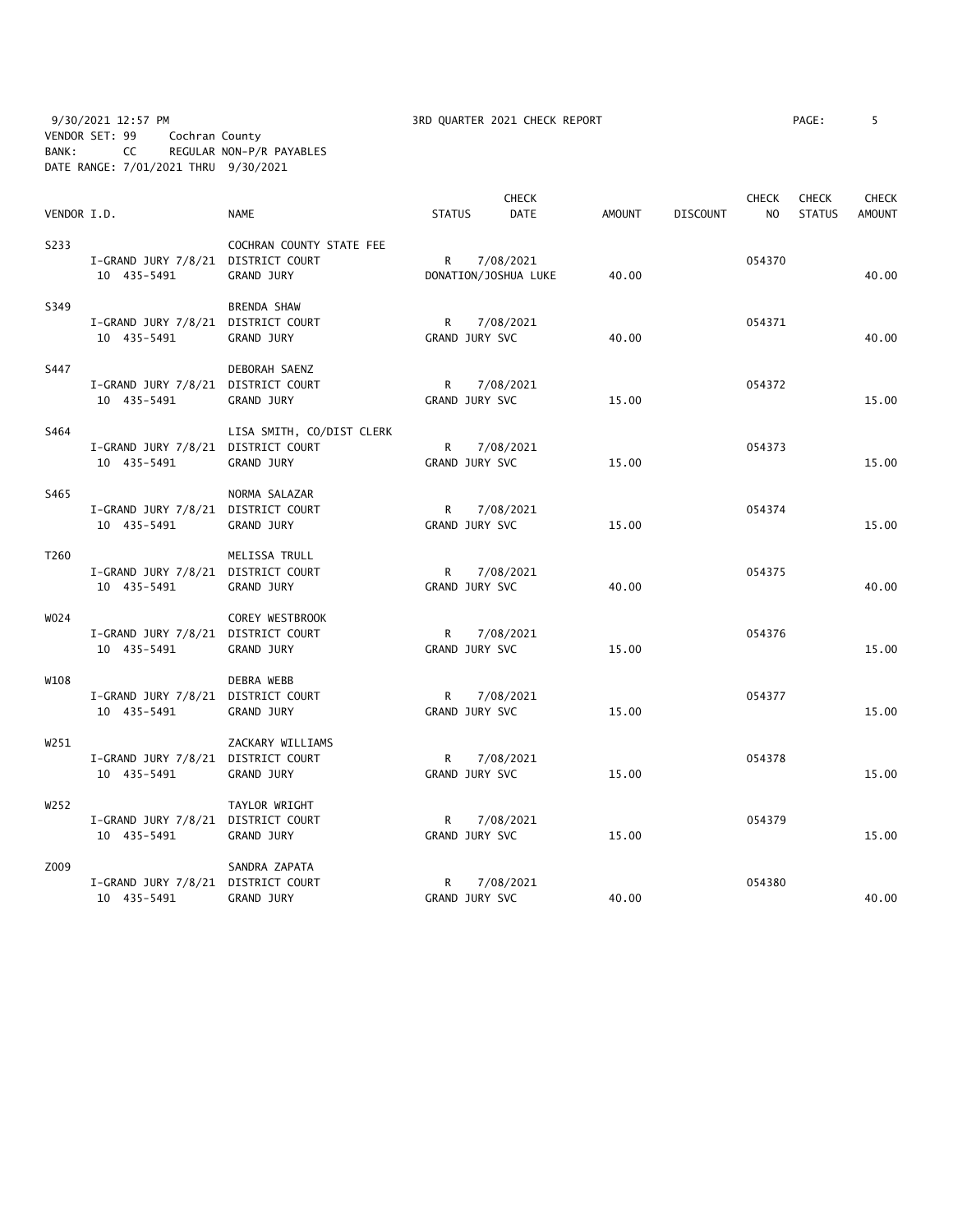9/30/2021 12:57 PM **3RD QUARTER 2021 CHECK REPORT** 9/30/2021 12:57 PM PAGE: 6 VENDOR SET: 99 Cochran County BANK: CC REGULAR NON-P/R PAYABLES DATE RANGE: 7/01/2021 THRU 9/30/2021

|             |            |                    |                                  |                         | <b>CHECK</b>         |               |                 | <b>CHECK</b> | <b>CHECK</b>  | <b>CHECK</b>  |
|-------------|------------|--------------------|----------------------------------|-------------------------|----------------------|---------------|-----------------|--------------|---------------|---------------|
| VENDOR I.D. |            |                    | <b>NAME</b>                      | <b>STATUS</b>           | <b>DATE</b>          | <b>AMOUNT</b> | <b>DISCOUNT</b> | NO           | <b>STATUS</b> | <b>AMOUNT</b> |
| A109        |            |                    | ALBUS FARM EQUIPMENT             |                         |                      |               |                 |              |               |               |
|             | $I - 8368$ |                    | <b>PARK</b>                      | R                       | 7/12/2021            |               |                 | 054381       |               |               |
|             |            | 10 660-5451        | REPAIR                           | 1/2HR RPR MOWER         |                      | 25.00         |                 |              |               | 25.00         |
| B001        |            |                    | BAILEY CO. ELECTRIC COOP         |                         |                      |               |                 |              |               |               |
|             |            | I-480764           | PREC 4                           | R                       | 7/12/2021            |               |                 | 054382       |               |               |
|             |            | 15 624-5440        | UTILITIES                        |                         | 339 KWH 5/14-6/14/21 | 64.07         |                 |              |               |               |
|             |            | 15 624-5440        | UTILITIES                        | AREA LIGHT              |                      | 13.15         |                 |              |               |               |
|             |            | I-480765           | PREC 3                           | R.                      | 7/12/2021            |               |                 | 054382       |               |               |
|             |            | 15 623-5440        | UTILITIES                        | 98KWH 5/14-6/14/21      |                      | 39.85         |                 |              |               |               |
|             |            | 15 623-5440        | UTILITIES                        | 2 AREA LIGHTS           |                      | 27.60         |                 |              |               |               |
|             |            | I-480766           | NON-DEPT'L/SHERIFF POSSE         | R.                      | 7/12/2021            |               |                 | 054382       |               |               |
|             |            | 10 409-5440        | UTILITIES                        |                         | 511 KWH 5/14-6/14/21 | 90.74         |                 |              |               | 235.41        |
| B026        |            |                    | BLEDSOE WATER SUPPLY CORP        |                         |                      |               |                 |              |               |               |
|             |            | $I-3004$ 07/21     | PREC 3                           | R                       | 7/12/2021            |               |                 | 054383       |               |               |
|             |            | 15 623-5440        | UTILITIES                        |                         | 265GL WATER JUN 2021 | 22.00         |                 |              |               |               |
|             |            | 15 623-5440        | UTILITIES                        | ASSESSMENT FEE          |                      | 0.11          |                 |              |               | 22.11         |
| C007        |            |                    | CITY OF MORTON                   |                         |                      |               |                 |              |               |               |
|             |            | I-063021           | LIB/MUS/ACT BLDG/CRTHSE/PREC 1 R |                         | 7/12/2021            |               |                 | 054384       |               |               |
|             |            | 10 650-5440        | UTILITIES                        | LIBRARY GAS             |                      | 19.00         |                 |              |               |               |
|             |            | 10 650-5440        | UTILITIES                        | LIBRARY WATER           |                      | 28.00         |                 |              |               |               |
|             |            | 10 650-5440        | UTILITIES                        | LIBRARY GARBAGE         |                      | 51.50         |                 |              |               |               |
|             |            | 10 650-5440        | UTILITIES                        | LIBRARY SEWER           |                      | 18.00         |                 |              |               |               |
|             |            | 10 652-5440        | UTILITIES                        | MUSEUM GAS              |                      | 19.00         |                 |              |               |               |
|             |            | 10 652-5440        | UTILITIES                        | MUSEUM WATER            |                      | 28.00         |                 |              |               |               |
|             |            | 10 652-5440        | UTILITIES                        | MUSEUM GARBAGE          |                      | 28.00         |                 |              |               |               |
|             |            | 10 652-5440        | UTILITIES                        | MUSEUM SEWER            |                      | 16.00         |                 |              |               |               |
|             |            | 10 662-5440        | UTILITIES                        | ACTIVITY BLDG GAS       |                      | 45.25         |                 |              |               |               |
|             |            | 10 662-5440        | UTILITIES                        | ACT. BLDG WATER         |                      | 28.00         |                 |              |               |               |
|             |            | 10 662-5440        | UTILITIES                        | ACT. BLDG GARBAGE       |                      | 77.00         |                 |              |               |               |
|             |            | 10 662-5440        | UTILITIES                        | ACT. BLDG SEWER         |                      | 48.00         |                 |              |               |               |
|             |            | 10 510-5440        | UTILITIES                        | <b>COURTHOUSE WATER</b> |                      | 533.00        |                 |              |               |               |
|             |            | 10 510-5440        | UTILITIES                        | <b>CRTHSE GARBAGE</b>   |                      | 334.50        |                 |              |               |               |
|             |            | 10 510-5440        | UTILITIES                        | COURTHOUSE SEWER        |                      | 54.00         |                 |              |               |               |
|             |            | 15 621-5440        | UTILITIES                        | PREC 1 GAS              |                      | 19.00         |                 |              |               |               |
|             |            | 15 621-5440        | UTILITIES                        | PREC 1 WATER            |                      | 68.00         |                 |              |               |               |
|             |            | 15 621-5440        | UTILITIES                        | PREC 1 GARBAGE          |                      | 51.50         |                 |              |               | 1,465.75      |
| C008        |            |                    | CITY OF WHITEFACE                |                         |                      |               |                 |              |               |               |
|             |            | $I-000239-2$ 06/21 | WELFARE                          | R                       | 7/12/2021            |               |                 | 054385       |               |               |
|             |            | 10 640-5440        | UTILITIES                        |                         | RAUL QUINONES 071221 | 158.40        |                 |              |               | 158.40        |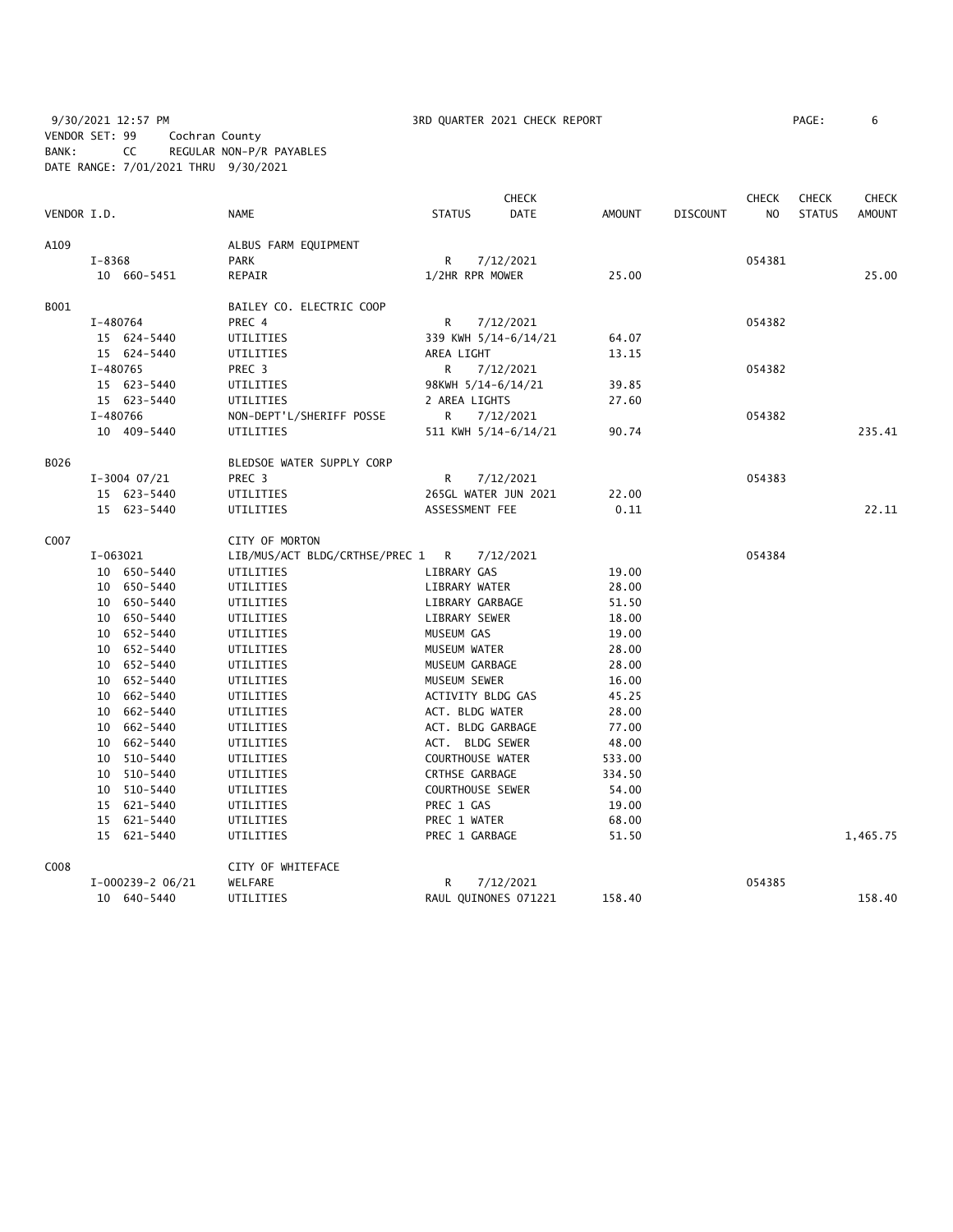9/30/2021 12:57 PM **3RD QUARTER 2021 CHECK REPORT** PAGE: 7 VENDOR SET: 99 Cochran County BANK: CC REGULAR NON-P/R PAYABLES DATE RANGE: 7/01/2021 THRU 9/30/2021

|             |                   |                             |                        | <b>CHECK</b> |          |          | <b>CHECK</b>   | <b>CHECK</b>  | CHECK         |
|-------------|-------------------|-----------------------------|------------------------|--------------|----------|----------|----------------|---------------|---------------|
| VENDOR I.D. |                   | <b>NAME</b>                 | <b>STATUS</b>          | DATE         | AMOUNT   | DISCOUNT | N <sub>O</sub> | <b>STATUS</b> | <b>AMOUNT</b> |
| C008        |                   | CITY OF WHITEFACE           |                        |              |          |          |                |               |               |
|             | $I-409$ 06/21     | PREC 2                      | R                      | 7/12/2021    |          |          | 054386         |               |               |
|             | 15 622-5440       | UTILITIES                   | GAS SVC 5/14-6/15/21   |              | 16.50    |          |                |               |               |
|             | 15 622-5440       | UTILITIES                   | WATER SVC              |              | 26.00    |          |                |               |               |
|             | 15 622-5440       | UTILITIES                   | GARBAGE SVC            |              | 54.37    |          |                |               |               |
|             | 15 622-5440       | UTILITIES                   | SEWER SVC              |              | 22.50    |          |                |               | 119.37        |
| C015        |                   | COCHRAN COUNTY SENIOR       |                        |              |          |          |                |               |               |
|             | I-JUL '21 INSTLMT | SENIOR CITIZENS             | R                      | 7/12/2021    |          |          | 054387         |               |               |
|             | 10 663-5418       | SENIOR CITIZENS CONTRACT    | <b>JULY 2021</b>       |              | 6,250.00 |          |                |               | 6,250.00      |
| C035        |                   | COX AUTO SUPPLY CO          |                        |              |          |          |                |               |               |
|             | I-15166           | CEMETERY                    | R                      | 7/12/2021    |          |          | 054388         |               |               |
|             | 10 516-5332       | CUSTODIAL SUPPLIES          | <b>SCREW EXTRACTOR</b> |              | 3.49     |          |                |               |               |
|             | $I-15369$         | CEMETERY                    | R                      | 7/12/2021    |          |          | 054388         |               |               |
|             | 10 516-5332       | CUSTODIAL SUPPLIES          | <b>GREASE FITTING</b>  |              | 1.99     |          |                |               |               |
|             | $I-15453$         | <b>VETERANS SVC</b>         | R                      | 7/12/2021    |          |          | 054388         |               |               |
|             | 10 405-5451       | REPAIRS                     | 1 GAL WASHER FLUID     |              | 4.29     |          |                |               |               |
|             | $I-15777$         | <b>PARK</b>                 | R                      | 7/12/2021    |          |          | 054388         |               |               |
|             | 10 660-5451       | REPAIR                      | 19" WIPER BLADE        |              | 5.99     |          |                |               |               |
|             | $I-16028$         | SHERIFF                     | R                      | 7/12/2021    |          |          | 054388         |               |               |
|             | 10 560-5451       | MACHINERY-NON-OFFICE REPAIR | 2 134A FREON/WESTWAR   |              | 13.98    |          |                |               |               |
|             | $I-16131$         | CONSTABLE                   | R                      | 7/12/2021    |          |          | 054388         |               |               |
|             | 10 550-5451       | REPAIR                      | OIL FILTER UPF63R/WE   |              | 10.99    |          |                |               |               |
|             | 10 550-5451       | REPAIR                      | AIR FILTER A3244C      |              | 30.99    |          |                |               |               |
|             | 10 550-5451       | REPAIR                      | 8QT OW-20 DEXOS        |              | 49.44    |          |                |               |               |
|             | 10 550-5451       | REPAIR                      | 1 GAL WASHER FLUID     |              | 4.29     |          |                |               |               |
|             | $I-16138$         | PREC 4                      | R                      | 7/12/2021    |          |          | 054388         |               |               |
|             | 15 624-5356       | ROAD MATERIALS & SUPPLIES   | <b>3PR COVERALLS</b>   |              | 26.97    |          |                |               |               |
|             | I-16146           | PREC 2                      | R                      | 7/12/2021    |          |          | 054388         |               |               |
|             | 15 622-5356       | ROAD MATERIALS & SUPPLIES   | 4" BRASS TWIST NOZZL   |              | 9.29     |          |                |               |               |
|             | 15 622-5356       | ROAD MATERIALS & SUPPLIES   | <b>BROOM HANDLE</b>    |              | 7.49     |          |                |               |               |
|             | I-16324           | <b>PARK</b>                 | R                      | 7/12/2021    |          |          | 054388         |               |               |
|             | 10 660-5332       | CUSTODIAL SUPPLIES          | 4 CLIP PINS            |              | 1.16     |          |                |               |               |
|             | I-16783           | <b>PARK</b>                 | R                      | 7/12/2021    |          |          | 054388         |               |               |
|             | 10 660-5332       | CUSTODIAL SUPPLIES          | EASY OUT               |              | 29.99    |          |                |               |               |
|             | $I-17122$         | SHERIFF                     | R                      | 7/12/2021    |          |          | 054388         |               |               |
|             | 10 560-5451       | MACHINERY-NON-OFFICE REPAIR | OIL FILTER/20 CHEV #   |              | 11.80    |          |                |               |               |
|             | 10 560-5451       | MACHINERY-NON-OFFICE REPAIR | AIR FILTER/WESTWARD    |              | 30.99    |          |                |               |               |
|             | 10 560-5451       | MACHINERY-NON-OFFICE REPAIR | 8QT 0W-20 DEXOS        |              | 44.64    |          |                |               |               |
|             | $I-17239$         | PREC 1                      | R                      | 7/12/2021    |          |          | 054388         |               |               |
|             | 15 621-5356       | ROAD MATERIALS & SUPPLIES   | 2GAL TANK SPRAYER      |              | 21.99    |          |                |               |               |
|             | I-17329           | PREC 1                      | R                      | 7/12/2021    |          |          | 054388         |               |               |
|             | 15 621-5356       | ROAD MATERIALS & SUPPLIES   | 3 GAL 50/50 ANTIFREE   |              | 32.97    |          |                |               |               |
|             | $I-17717$         | PREC <sub>3</sub>           | R                      | 7/12/2021    |          |          | 054388         |               |               |
|             | 15 623-5451       | REPAIRS                     | 12QT QS 5/30 OIL       |              | 63.48    |          |                |               |               |
|             | 15 623-5451       | <b>REPAIRS</b>              | 2 B12 CARB CLNR        |              | 7.98     |          |                |               |               |
|             | 15 623-5451       | REPAIRS                     | SEA FOAM               |              | 12.99    |          |                |               | 427.19        |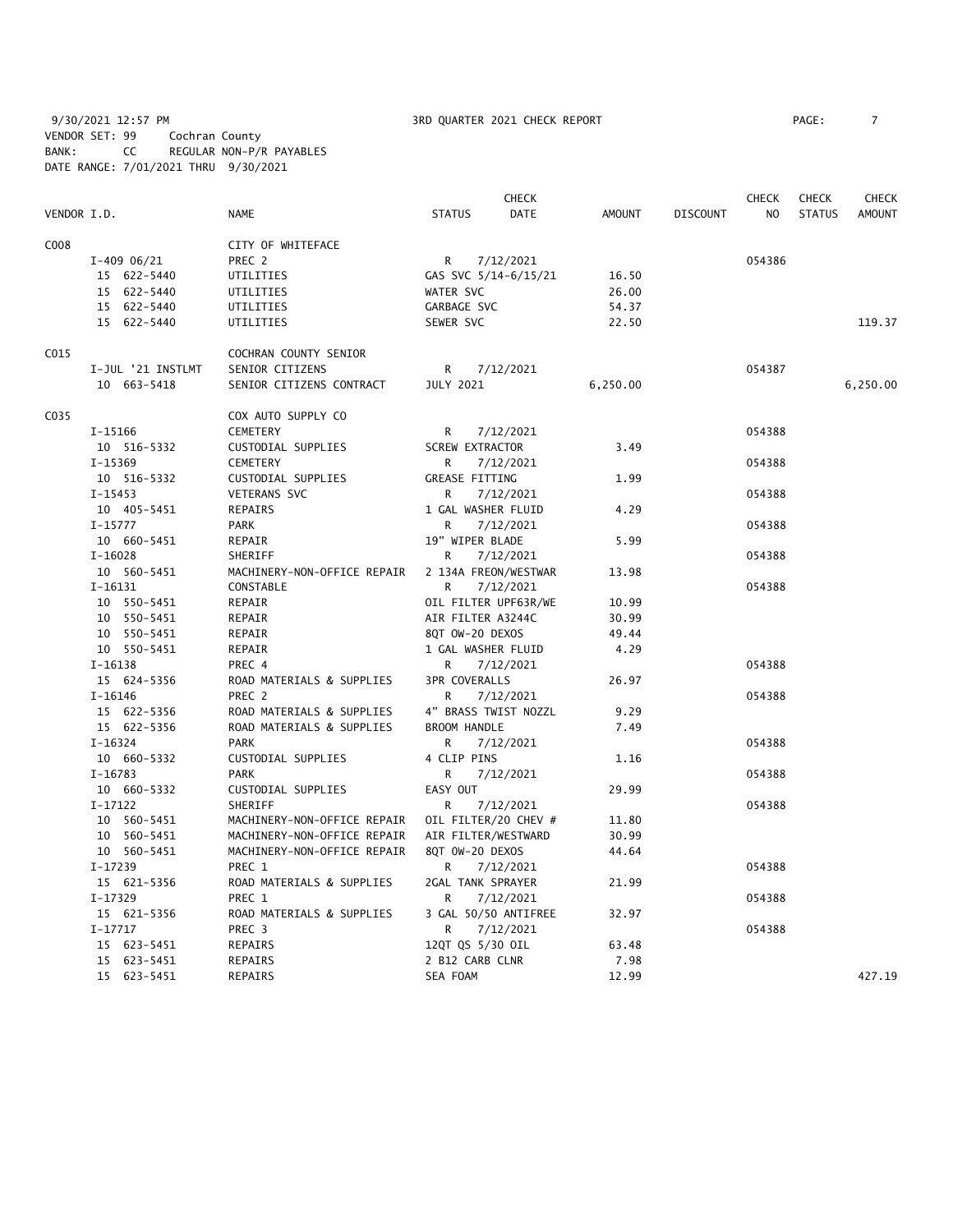9/30/2021 12:57 PM **3RD QUARTER 2021 CHECK REPORT** PAGE: 8 VENDOR SET: 99 Cochran County BANK: CC REGULAR NON-P/R PAYABLES DATE RANGE: 7/01/2021 THRU 9/30/2021

|             |                                                                                                                                                                                                                                                                                                                                                                                                                                                                                                                                                                                                                                                                                                              |                                                                                                                                                                |                                                                                                                                                                                                                                                                                                                                                                                                                                                                                                                                                                                                                     |                                                                                                                                                                                                                                                                                                                                                                                                                                                                                                                                                                                                                                                                                                                                                                                                                                                                                                                                                                                                                                                                   |                                                                                                                                                                                                                                                         | CHECK  |                            | <b>CHECK</b>  |
|-------------|--------------------------------------------------------------------------------------------------------------------------------------------------------------------------------------------------------------------------------------------------------------------------------------------------------------------------------------------------------------------------------------------------------------------------------------------------------------------------------------------------------------------------------------------------------------------------------------------------------------------------------------------------------------------------------------------------------------|----------------------------------------------------------------------------------------------------------------------------------------------------------------|---------------------------------------------------------------------------------------------------------------------------------------------------------------------------------------------------------------------------------------------------------------------------------------------------------------------------------------------------------------------------------------------------------------------------------------------------------------------------------------------------------------------------------------------------------------------------------------------------------------------|-------------------------------------------------------------------------------------------------------------------------------------------------------------------------------------------------------------------------------------------------------------------------------------------------------------------------------------------------------------------------------------------------------------------------------------------------------------------------------------------------------------------------------------------------------------------------------------------------------------------------------------------------------------------------------------------------------------------------------------------------------------------------------------------------------------------------------------------------------------------------------------------------------------------------------------------------------------------------------------------------------------------------------------------------------------------|---------------------------------------------------------------------------------------------------------------------------------------------------------------------------------------------------------------------------------------------------------|--------|----------------------------|---------------|
| VENDOR I.D. | <b>NAME</b>                                                                                                                                                                                                                                                                                                                                                                                                                                                                                                                                                                                                                                                                                                  | <b>STATUS</b>                                                                                                                                                  | <b>DATE</b>                                                                                                                                                                                                                                                                                                                                                                                                                                                                                                                                                                                                         | <b>AMOUNT</b>                                                                                                                                                                                                                                                                                                                                                                                                                                                                                                                                                                                                                                                                                                                                                                                                                                                                                                                                                                                                                                                     | <b>DISCOUNT</b>                                                                                                                                                                                                                                         | NO.    | <b>STATUS</b>              | <b>AMOUNT</b> |
|             |                                                                                                                                                                                                                                                                                                                                                                                                                                                                                                                                                                                                                                                                                                              |                                                                                                                                                                |                                                                                                                                                                                                                                                                                                                                                                                                                                                                                                                                                                                                                     |                                                                                                                                                                                                                                                                                                                                                                                                                                                                                                                                                                                                                                                                                                                                                                                                                                                                                                                                                                                                                                                                   |                                                                                                                                                                                                                                                         |        |                            |               |
|             | STATE FEES                                                                                                                                                                                                                                                                                                                                                                                                                                                                                                                                                                                                                                                                                                   | R                                                                                                                                                              |                                                                                                                                                                                                                                                                                                                                                                                                                                                                                                                                                                                                                     |                                                                                                                                                                                                                                                                                                                                                                                                                                                                                                                                                                                                                                                                                                                                                                                                                                                                                                                                                                                                                                                                   |                                                                                                                                                                                                                                                         | 054390 |                            |               |
|             |                                                                                                                                                                                                                                                                                                                                                                                                                                                                                                                                                                                                                                                                                                              |                                                                                                                                                                |                                                                                                                                                                                                                                                                                                                                                                                                                                                                                                                                                                                                                     | 5.00                                                                                                                                                                                                                                                                                                                                                                                                                                                                                                                                                                                                                                                                                                                                                                                                                                                                                                                                                                                                                                                              |                                                                                                                                                                                                                                                         |        |                            | 5.00          |
|             |                                                                                                                                                                                                                                                                                                                                                                                                                                                                                                                                                                                                                                                                                                              |                                                                                                                                                                |                                                                                                                                                                                                                                                                                                                                                                                                                                                                                                                                                                                                                     |                                                                                                                                                                                                                                                                                                                                                                                                                                                                                                                                                                                                                                                                                                                                                                                                                                                                                                                                                                                                                                                                   |                                                                                                                                                                                                                                                         |        |                            |               |
|             |                                                                                                                                                                                                                                                                                                                                                                                                                                                                                                                                                                                                                                                                                                              |                                                                                                                                                                |                                                                                                                                                                                                                                                                                                                                                                                                                                                                                                                                                                                                                     |                                                                                                                                                                                                                                                                                                                                                                                                                                                                                                                                                                                                                                                                                                                                                                                                                                                                                                                                                                                                                                                                   |                                                                                                                                                                                                                                                         |        |                            |               |
|             |                                                                                                                                                                                                                                                                                                                                                                                                                                                                                                                                                                                                                                                                                                              |                                                                                                                                                                |                                                                                                                                                                                                                                                                                                                                                                                                                                                                                                                                                                                                                     |                                                                                                                                                                                                                                                                                                                                                                                                                                                                                                                                                                                                                                                                                                                                                                                                                                                                                                                                                                                                                                                                   |                                                                                                                                                                                                                                                         |        |                            |               |
|             |                                                                                                                                                                                                                                                                                                                                                                                                                                                                                                                                                                                                                                                                                                              |                                                                                                                                                                |                                                                                                                                                                                                                                                                                                                                                                                                                                                                                                                                                                                                                     |                                                                                                                                                                                                                                                                                                                                                                                                                                                                                                                                                                                                                                                                                                                                                                                                                                                                                                                                                                                                                                                                   |                                                                                                                                                                                                                                                         |        |                            |               |
|             |                                                                                                                                                                                                                                                                                                                                                                                                                                                                                                                                                                                                                                                                                                              |                                                                                                                                                                |                                                                                                                                                                                                                                                                                                                                                                                                                                                                                                                                                                                                                     |                                                                                                                                                                                                                                                                                                                                                                                                                                                                                                                                                                                                                                                                                                                                                                                                                                                                                                                                                                                                                                                                   |                                                                                                                                                                                                                                                         |        |                            |               |
|             |                                                                                                                                                                                                                                                                                                                                                                                                                                                                                                                                                                                                                                                                                                              |                                                                                                                                                                |                                                                                                                                                                                                                                                                                                                                                                                                                                                                                                                                                                                                                     |                                                                                                                                                                                                                                                                                                                                                                                                                                                                                                                                                                                                                                                                                                                                                                                                                                                                                                                                                                                                                                                                   |                                                                                                                                                                                                                                                         |        |                            |               |
|             |                                                                                                                                                                                                                                                                                                                                                                                                                                                                                                                                                                                                                                                                                                              |                                                                                                                                                                |                                                                                                                                                                                                                                                                                                                                                                                                                                                                                                                                                                                                                     |                                                                                                                                                                                                                                                                                                                                                                                                                                                                                                                                                                                                                                                                                                                                                                                                                                                                                                                                                                                                                                                                   |                                                                                                                                                                                                                                                         |        |                            |               |
|             |                                                                                                                                                                                                                                                                                                                                                                                                                                                                                                                                                                                                                                                                                                              |                                                                                                                                                                |                                                                                                                                                                                                                                                                                                                                                                                                                                                                                                                                                                                                                     |                                                                                                                                                                                                                                                                                                                                                                                                                                                                                                                                                                                                                                                                                                                                                                                                                                                                                                                                                                                                                                                                   |                                                                                                                                                                                                                                                         |        |                            |               |
|             |                                                                                                                                                                                                                                                                                                                                                                                                                                                                                                                                                                                                                                                                                                              |                                                                                                                                                                |                                                                                                                                                                                                                                                                                                                                                                                                                                                                                                                                                                                                                     |                                                                                                                                                                                                                                                                                                                                                                                                                                                                                                                                                                                                                                                                                                                                                                                                                                                                                                                                                                                                                                                                   |                                                                                                                                                                                                                                                         |        |                            |               |
|             |                                                                                                                                                                                                                                                                                                                                                                                                                                                                                                                                                                                                                                                                                                              |                                                                                                                                                                |                                                                                                                                                                                                                                                                                                                                                                                                                                                                                                                                                                                                                     |                                                                                                                                                                                                                                                                                                                                                                                                                                                                                                                                                                                                                                                                                                                                                                                                                                                                                                                                                                                                                                                                   |                                                                                                                                                                                                                                                         |        |                            |               |
|             |                                                                                                                                                                                                                                                                                                                                                                                                                                                                                                                                                                                                                                                                                                              |                                                                                                                                                                |                                                                                                                                                                                                                                                                                                                                                                                                                                                                                                                                                                                                                     |                                                                                                                                                                                                                                                                                                                                                                                                                                                                                                                                                                                                                                                                                                                                                                                                                                                                                                                                                                                                                                                                   |                                                                                                                                                                                                                                                         |        |                            |               |
|             |                                                                                                                                                                                                                                                                                                                                                                                                                                                                                                                                                                                                                                                                                                              |                                                                                                                                                                |                                                                                                                                                                                                                                                                                                                                                                                                                                                                                                                                                                                                                     |                                                                                                                                                                                                                                                                                                                                                                                                                                                                                                                                                                                                                                                                                                                                                                                                                                                                                                                                                                                                                                                                   |                                                                                                                                                                                                                                                         |        |                            |               |
|             |                                                                                                                                                                                                                                                                                                                                                                                                                                                                                                                                                                                                                                                                                                              |                                                                                                                                                                |                                                                                                                                                                                                                                                                                                                                                                                                                                                                                                                                                                                                                     |                                                                                                                                                                                                                                                                                                                                                                                                                                                                                                                                                                                                                                                                                                                                                                                                                                                                                                                                                                                                                                                                   |                                                                                                                                                                                                                                                         |        |                            |               |
|             |                                                                                                                                                                                                                                                                                                                                                                                                                                                                                                                                                                                                                                                                                                              |                                                                                                                                                                |                                                                                                                                                                                                                                                                                                                                                                                                                                                                                                                                                                                                                     |                                                                                                                                                                                                                                                                                                                                                                                                                                                                                                                                                                                                                                                                                                                                                                                                                                                                                                                                                                                                                                                                   |                                                                                                                                                                                                                                                         |        |                            |               |
|             |                                                                                                                                                                                                                                                                                                                                                                                                                                                                                                                                                                                                                                                                                                              |                                                                                                                                                                |                                                                                                                                                                                                                                                                                                                                                                                                                                                                                                                                                                                                                     |                                                                                                                                                                                                                                                                                                                                                                                                                                                                                                                                                                                                                                                                                                                                                                                                                                                                                                                                                                                                                                                                   |                                                                                                                                                                                                                                                         |        |                            |               |
|             |                                                                                                                                                                                                                                                                                                                                                                                                                                                                                                                                                                                                                                                                                                              |                                                                                                                                                                |                                                                                                                                                                                                                                                                                                                                                                                                                                                                                                                                                                                                                     |                                                                                                                                                                                                                                                                                                                                                                                                                                                                                                                                                                                                                                                                                                                                                                                                                                                                                                                                                                                                                                                                   |                                                                                                                                                                                                                                                         |        |                            |               |
|             |                                                                                                                                                                                                                                                                                                                                                                                                                                                                                                                                                                                                                                                                                                              |                                                                                                                                                                |                                                                                                                                                                                                                                                                                                                                                                                                                                                                                                                                                                                                                     |                                                                                                                                                                                                                                                                                                                                                                                                                                                                                                                                                                                                                                                                                                                                                                                                                                                                                                                                                                                                                                                                   |                                                                                                                                                                                                                                                         |        |                            |               |
|             |                                                                                                                                                                                                                                                                                                                                                                                                                                                                                                                                                                                                                                                                                                              |                                                                                                                                                                |                                                                                                                                                                                                                                                                                                                                                                                                                                                                                                                                                                                                                     |                                                                                                                                                                                                                                                                                                                                                                                                                                                                                                                                                                                                                                                                                                                                                                                                                                                                                                                                                                                                                                                                   |                                                                                                                                                                                                                                                         |        |                            |               |
|             |                                                                                                                                                                                                                                                                                                                                                                                                                                                                                                                                                                                                                                                                                                              |                                                                                                                                                                |                                                                                                                                                                                                                                                                                                                                                                                                                                                                                                                                                                                                                     |                                                                                                                                                                                                                                                                                                                                                                                                                                                                                                                                                                                                                                                                                                                                                                                                                                                                                                                                                                                                                                                                   |                                                                                                                                                                                                                                                         |        |                            |               |
|             |                                                                                                                                                                                                                                                                                                                                                                                                                                                                                                                                                                                                                                                                                                              |                                                                                                                                                                |                                                                                                                                                                                                                                                                                                                                                                                                                                                                                                                                                                                                                     |                                                                                                                                                                                                                                                                                                                                                                                                                                                                                                                                                                                                                                                                                                                                                                                                                                                                                                                                                                                                                                                                   |                                                                                                                                                                                                                                                         |        |                            |               |
|             |                                                                                                                                                                                                                                                                                                                                                                                                                                                                                                                                                                                                                                                                                                              |                                                                                                                                                                |                                                                                                                                                                                                                                                                                                                                                                                                                                                                                                                                                                                                                     |                                                                                                                                                                                                                                                                                                                                                                                                                                                                                                                                                                                                                                                                                                                                                                                                                                                                                                                                                                                                                                                                   |                                                                                                                                                                                                                                                         |        |                            |               |
|             |                                                                                                                                                                                                                                                                                                                                                                                                                                                                                                                                                                                                                                                                                                              |                                                                                                                                                                |                                                                                                                                                                                                                                                                                                                                                                                                                                                                                                                                                                                                                     |                                                                                                                                                                                                                                                                                                                                                                                                                                                                                                                                                                                                                                                                                                                                                                                                                                                                                                                                                                                                                                                                   |                                                                                                                                                                                                                                                         |        |                            |               |
|             |                                                                                                                                                                                                                                                                                                                                                                                                                                                                                                                                                                                                                                                                                                              |                                                                                                                                                                |                                                                                                                                                                                                                                                                                                                                                                                                                                                                                                                                                                                                                     |                                                                                                                                                                                                                                                                                                                                                                                                                                                                                                                                                                                                                                                                                                                                                                                                                                                                                                                                                                                                                                                                   |                                                                                                                                                                                                                                                         |        |                            |               |
|             |                                                                                                                                                                                                                                                                                                                                                                                                                                                                                                                                                                                                                                                                                                              |                                                                                                                                                                |                                                                                                                                                                                                                                                                                                                                                                                                                                                                                                                                                                                                                     |                                                                                                                                                                                                                                                                                                                                                                                                                                                                                                                                                                                                                                                                                                                                                                                                                                                                                                                                                                                                                                                                   |                                                                                                                                                                                                                                                         |        |                            |               |
|             |                                                                                                                                                                                                                                                                                                                                                                                                                                                                                                                                                                                                                                                                                                              |                                                                                                                                                                |                                                                                                                                                                                                                                                                                                                                                                                                                                                                                                                                                                                                                     |                                                                                                                                                                                                                                                                                                                                                                                                                                                                                                                                                                                                                                                                                                                                                                                                                                                                                                                                                                                                                                                                   |                                                                                                                                                                                                                                                         |        |                            |               |
|             |                                                                                                                                                                                                                                                                                                                                                                                                                                                                                                                                                                                                                                                                                                              |                                                                                                                                                                |                                                                                                                                                                                                                                                                                                                                                                                                                                                                                                                                                                                                                     |                                                                                                                                                                                                                                                                                                                                                                                                                                                                                                                                                                                                                                                                                                                                                                                                                                                                                                                                                                                                                                                                   |                                                                                                                                                                                                                                                         |        |                            |               |
|             |                                                                                                                                                                                                                                                                                                                                                                                                                                                                                                                                                                                                                                                                                                              |                                                                                                                                                                |                                                                                                                                                                                                                                                                                                                                                                                                                                                                                                                                                                                                                     |                                                                                                                                                                                                                                                                                                                                                                                                                                                                                                                                                                                                                                                                                                                                                                                                                                                                                                                                                                                                                                                                   |                                                                                                                                                                                                                                                         |        |                            |               |
|             |                                                                                                                                                                                                                                                                                                                                                                                                                                                                                                                                                                                                                                                                                                              |                                                                                                                                                                |                                                                                                                                                                                                                                                                                                                                                                                                                                                                                                                                                                                                                     |                                                                                                                                                                                                                                                                                                                                                                                                                                                                                                                                                                                                                                                                                                                                                                                                                                                                                                                                                                                                                                                                   |                                                                                                                                                                                                                                                         | 054391 |                            |               |
|             |                                                                                                                                                                                                                                                                                                                                                                                                                                                                                                                                                                                                                                                                                                              |                                                                                                                                                                |                                                                                                                                                                                                                                                                                                                                                                                                                                                                                                                                                                                                                     |                                                                                                                                                                                                                                                                                                                                                                                                                                                                                                                                                                                                                                                                                                                                                                                                                                                                                                                                                                                                                                                                   |                                                                                                                                                                                                                                                         |        |                            |               |
|             |                                                                                                                                                                                                                                                                                                                                                                                                                                                                                                                                                                                                                                                                                                              |                                                                                                                                                                |                                                                                                                                                                                                                                                                                                                                                                                                                                                                                                                                                                                                                     |                                                                                                                                                                                                                                                                                                                                                                                                                                                                                                                                                                                                                                                                                                                                                                                                                                                                                                                                                                                                                                                                   |                                                                                                                                                                                                                                                         |        |                            |               |
|             |                                                                                                                                                                                                                                                                                                                                                                                                                                                                                                                                                                                                                                                                                                              |                                                                                                                                                                |                                                                                                                                                                                                                                                                                                                                                                                                                                                                                                                                                                                                                     |                                                                                                                                                                                                                                                                                                                                                                                                                                                                                                                                                                                                                                                                                                                                                                                                                                                                                                                                                                                                                                                                   |                                                                                                                                                                                                                                                         |        |                            |               |
|             |                                                                                                                                                                                                                                                                                                                                                                                                                                                                                                                                                                                                                                                                                                              |                                                                                                                                                                |                                                                                                                                                                                                                                                                                                                                                                                                                                                                                                                                                                                                                     | 49.00                                                                                                                                                                                                                                                                                                                                                                                                                                                                                                                                                                                                                                                                                                                                                                                                                                                                                                                                                                                                                                                             |                                                                                                                                                                                                                                                         |        |                            |               |
|             | TRAVEL & TRAINING                                                                                                                                                                                                                                                                                                                                                                                                                                                                                                                                                                                                                                                                                            |                                                                                                                                                                |                                                                                                                                                                                                                                                                                                                                                                                                                                                                                                                                                                                                                     | 389.97                                                                                                                                                                                                                                                                                                                                                                                                                                                                                                                                                                                                                                                                                                                                                                                                                                                                                                                                                                                                                                                            |                                                                                                                                                                                                                                                         |        |                            |               |
|             |                                                                                                                                                                                                                                                                                                                                                                                                                                                                                                                                                                                                                                                                                                              |                                                                                                                                                                |                                                                                                                                                                                                                                                                                                                                                                                                                                                                                                                                                                                                                     |                                                                                                                                                                                                                                                                                                                                                                                                                                                                                                                                                                                                                                                                                                                                                                                                                                                                                                                                                                                                                                                                   |                                                                                                                                                                                                                                                         |        |                            |               |
|             |                                                                                                                                                                                                                                                                                                                                                                                                                                                                                                                                                                                                                                                                                                              |                                                                                                                                                                |                                                                                                                                                                                                                                                                                                                                                                                                                                                                                                                                                                                                                     | 298.00                                                                                                                                                                                                                                                                                                                                                                                                                                                                                                                                                                                                                                                                                                                                                                                                                                                                                                                                                                                                                                                            |                                                                                                                                                                                                                                                         |        |                            |               |
|             |                                                                                                                                                                                                                                                                                                                                                                                                                                                                                                                                                                                                                                                                                                              |                                                                                                                                                                |                                                                                                                                                                                                                                                                                                                                                                                                                                                                                                                                                                                                                     | 44.70                                                                                                                                                                                                                                                                                                                                                                                                                                                                                                                                                                                                                                                                                                                                                                                                                                                                                                                                                                                                                                                             |                                                                                                                                                                                                                                                         |        |                            |               |
|             | JUSTICE OF PEACE                                                                                                                                                                                                                                                                                                                                                                                                                                                                                                                                                                                                                                                                                             | R                                                                                                                                                              |                                                                                                                                                                                                                                                                                                                                                                                                                                                                                                                                                                                                                     |                                                                                                                                                                                                                                                                                                                                                                                                                                                                                                                                                                                                                                                                                                                                                                                                                                                                                                                                                                                                                                                                   |                                                                                                                                                                                                                                                         | 054391 |                            |               |
|             | CONTINUING EDUCATION                                                                                                                                                                                                                                                                                                                                                                                                                                                                                                                                                                                                                                                                                         |                                                                                                                                                                |                                                                                                                                                                                                                                                                                                                                                                                                                                                                                                                                                                                                                     | 50.00                                                                                                                                                                                                                                                                                                                                                                                                                                                                                                                                                                                                                                                                                                                                                                                                                                                                                                                                                                                                                                                             |                                                                                                                                                                                                                                                         |        |                            |               |
|             | CONTINUING EDUCATION                                                                                                                                                                                                                                                                                                                                                                                                                                                                                                                                                                                                                                                                                         |                                                                                                                                                                |                                                                                                                                                                                                                                                                                                                                                                                                                                                                                                                                                                                                                     | 596.00                                                                                                                                                                                                                                                                                                                                                                                                                                                                                                                                                                                                                                                                                                                                                                                                                                                                                                                                                                                                                                                            |                                                                                                                                                                                                                                                         |        |                            |               |
|             | CONTINUING EDUCATION                                                                                                                                                                                                                                                                                                                                                                                                                                                                                                                                                                                                                                                                                         |                                                                                                                                                                |                                                                                                                                                                                                                                                                                                                                                                                                                                                                                                                                                                                                                     | 87.84                                                                                                                                                                                                                                                                                                                                                                                                                                                                                                                                                                                                                                                                                                                                                                                                                                                                                                                                                                                                                                                             |                                                                                                                                                                                                                                                         |        |                            |               |
|             | CONTINUING EDUCATION                                                                                                                                                                                                                                                                                                                                                                                                                                                                                                                                                                                                                                                                                         | MEAL 6/21                                                                                                                                                      |                                                                                                                                                                                                                                                                                                                                                                                                                                                                                                                                                                                                                     | 8.22                                                                                                                                                                                                                                                                                                                                                                                                                                                                                                                                                                                                                                                                                                                                                                                                                                                                                                                                                                                                                                                              |                                                                                                                                                                                                                                                         |        |                            |               |
|             | CONTINUING EDUCATION                                                                                                                                                                                                                                                                                                                                                                                                                                                                                                                                                                                                                                                                                         |                                                                                                                                                                |                                                                                                                                                                                                                                                                                                                                                                                                                                                                                                                                                                                                                     | 15.30                                                                                                                                                                                                                                                                                                                                                                                                                                                                                                                                                                                                                                                                                                                                                                                                                                                                                                                                                                                                                                                             |                                                                                                                                                                                                                                                         |        |                            |               |
|             | CONTINUING EDUCATION                                                                                                                                                                                                                                                                                                                                                                                                                                                                                                                                                                                                                                                                                         | MEAL 6/23                                                                                                                                                      |                                                                                                                                                                                                                                                                                                                                                                                                                                                                                                                                                                                                                     | 9.20                                                                                                                                                                                                                                                                                                                                                                                                                                                                                                                                                                                                                                                                                                                                                                                                                                                                                                                                                                                                                                                              |                                                                                                                                                                                                                                                         |        |                            |               |
|             | CONTINUING EDUCATION                                                                                                                                                                                                                                                                                                                                                                                                                                                                                                                                                                                                                                                                                         | MEAL 6/24                                                                                                                                                      |                                                                                                                                                                                                                                                                                                                                                                                                                                                                                                                                                                                                                     | 11.37                                                                                                                                                                                                                                                                                                                                                                                                                                                                                                                                                                                                                                                                                                                                                                                                                                                                                                                                                                                                                                                             |                                                                                                                                                                                                                                                         |        |                            |               |
|             | $I-JUN$ 21<br>90 000-2379.002<br>I-3202 062821<br>10 403-5427<br>10 403-5427<br>10 403-5427<br>10 403-5427<br>I-4486 063021<br>10 560-5310<br>10 512-5310<br>10 560-5427<br>10 560-5427<br>10 560-5427<br>I-5051 062821<br>10 499-5427<br>10 499-5427<br>10 499-5427<br>10 499-5427<br>10 499-5427<br>10 499-5427<br>10 499-5427<br>10 499-5427<br>10 499-5427<br>10 499-5427<br>10 499-5427<br>10 499-5427<br>10 499-5427<br>10 499-5427<br>I-9191 062821<br>15 610-5428<br>15 610-5456<br>15 610-5456<br>15 610-5428<br>17 573-5427<br>17 573-5427<br>15 610-5428<br>15 610-5428<br>I-9883 062821<br>10 455-5427<br>10 455-5427<br>10 455-5427<br>10 455-5427<br>10 455-5427<br>10 455-5427<br>10 455-5427 | CARDMEMBER SERVICES<br><b>CLERK</b><br>SHERIFF<br>OFFICE SUPPLIES<br>OFFICE SUPPLIES<br>TAX A/C<br>REPAIR-COUNTY CAR<br>REPAIR-COUNTY CAR<br>TRAVEL & TRAINING | CLERK, SEVENTH COURT OF APPEAL<br>R<br>CONTINUING EDUCATION<br>CONTINUING EDUCATION<br>CONTINUING EDUCATION<br>CONTINUING EDUCATION<br>R<br>CONTINUING EDUCATION<br>CONTINUING EDUCATION<br>CONTINUING EDUCATION<br>R<br>CONTINUING EDUCATION<br>CONTINUING EDUCATION<br>CONTINUING EDUCATION<br>CONTINUING EDUCATION<br>MEAL 6/8<br>CONTINUING EDUCATION<br>CONTINUING EDUCATION<br>CONTINUING EDUCATION<br>CONTINUING EDUCATION<br>CONTINUING EDUCATION<br>CONTINUING EDUCATION<br>CONTINUING EDUCATION<br>CONTINUING EDUCATION<br>CONTINUING EDUCATION<br>CONTINUING EDUCATION<br>R<br>CO JDG/COMM'R CT/JUV PROB | <b>CHECK</b><br>7/12/2021<br>7th Crt of Appeal Gov't22.2081COUNTY COURT<br>7/12/2021<br>MEAL/AMARILLO 6/6/21<br>MEAL/AMARILLO 6/7/21<br>HOTEL DEP/CDCA FALL<br>REGIS/CDCA FALL CONF<br>7/12/2021<br>1YR MICROSOFT OFC<br>MS OFC 365/JAIL COMP<br>4 NITES/CLGSTA/PROTH<br>REGIS/CLEAT 21/EL MO<br>CLEAT/MONTHLY/RYAN D<br>7/12/2021<br>MEAL/CORPUS CHRISTI<br>13.164GL UNL/WINTERS<br>MEAL/KERRVILLE 6/6<br>MEAL/CORPUS 6/9<br>MEAL/SAN ANTONIO 6/1<br>MEAL/CORPUS 6/10<br>2 NITES/CORPUS(SHARE<br>LODGING TAX<br>19.538GL UNL/BOERNE<br>2 TASK CHAIR/OFC DEP<br>TRAVEL CREDIT/THE CR<br>TRAVEL CREDIT/CHUY'S<br>CR FIN CHG FR 4/28<br>7/12/2021<br>CO. JUDGE-CONTINUING EDUCATION16.44GL UNL/COMANCHE<br>OIL CHG/11 F150 #971<br>SALES TAX/TAKE 5 #04<br>CO. JUDGE-CONTINUING EDUCATION17.14GL UNL/COMANCHE<br>3 NITES/RUIDOSO, NM 6<br>LODGING TAXES, FEES<br>CO. JUDGE-CONTINUING EDUCATION2 NITES/MCALLEN 6/24<br>CO. JUDGE-CONTINUING EDUCATIONLODGING TAX<br>7/12/2021<br>REGIS/LEGIS UPDATE 8<br>4 NITES/DENTON 6/21-<br>LODGING TAX/FEES<br>MEAL, TIP 6/22 | 15.97<br>8.28<br>146.00<br>200.00<br>107.74<br>7.53<br>428.40<br>100.00<br>360.00<br>12.98<br>38.16<br>14.92<br>15.50<br>20.57<br>15.41<br>20.57<br>298.00<br>44.70<br>52.73<br>259.98<br>0.38CR<br>0.52CR<br>6.71CR<br>47.00<br>52.97<br>1.90<br>92.91 |        | 054391<br>054391<br>054391 | <b>CHECK</b>  |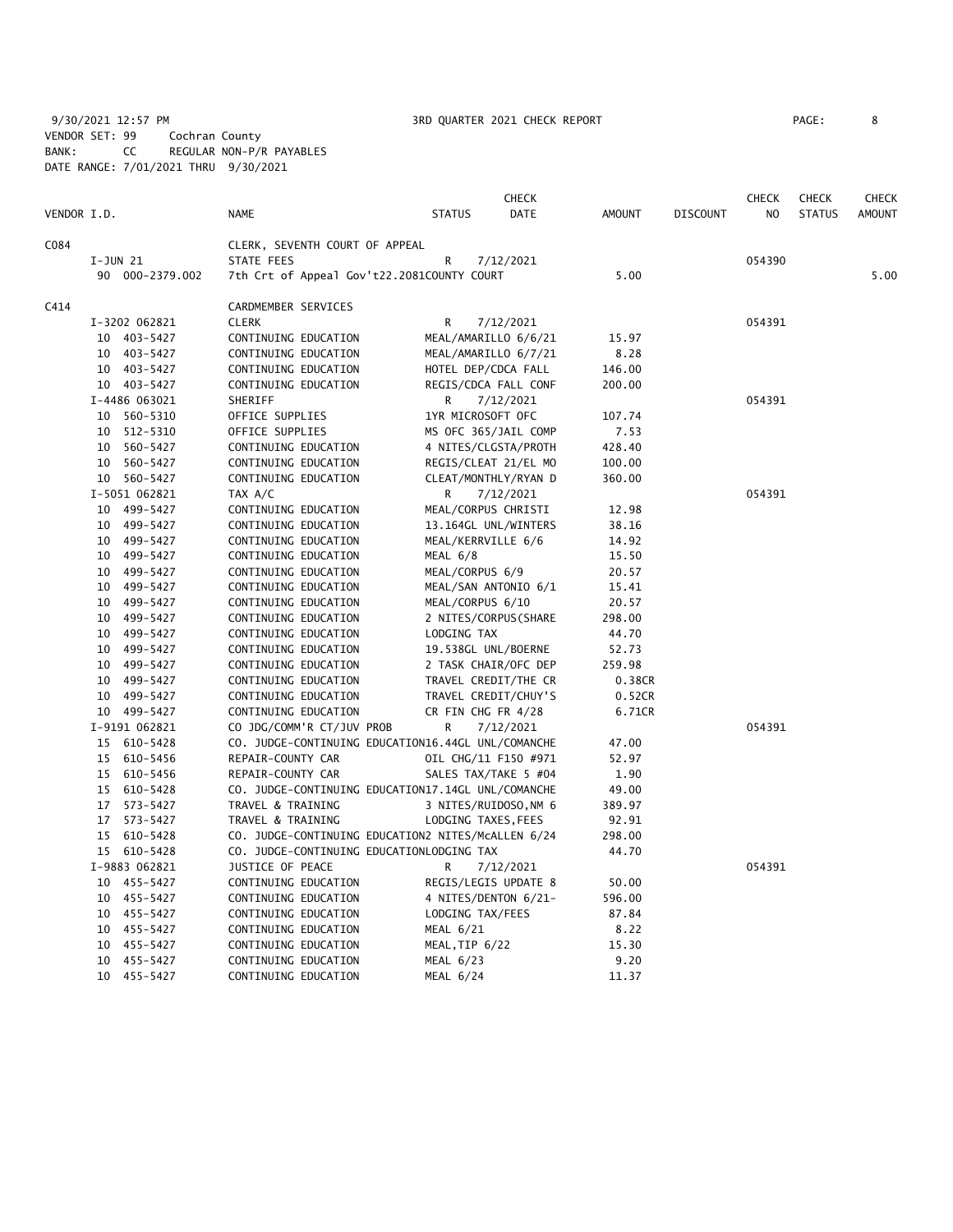9/30/2021 12:57 PM **3RD QUARTER 2021 CHECK REPORT** PAGE: 9 VENDOR SET: 99 Cochran County BANK: CC REGULAR NON-P/R PAYABLES DATE RANGE: 7/01/2021 THRU 9/30/2021

|             |                 |                               |                       | <b>CHECK</b> |               |                 | <b>CHECK</b> | <b>CHECK</b>  | <b>CHECK</b>  |
|-------------|-----------------|-------------------------------|-----------------------|--------------|---------------|-----------------|--------------|---------------|---------------|
| VENDOR I.D. |                 | <b>NAME</b>                   | <b>STATUS</b>         | <b>DATE</b>  | <b>AMOUNT</b> | <b>DISCOUNT</b> | NO           | <b>STATUS</b> | <b>AMOUNT</b> |
| C414        |                 | CARDMEMBER SERVICES<br>(CONT) |                       |              |               |                 |              |               |               |
|             | I-9883 062821   | JUSTICE OF PEACE              | R                     | 7/12/2021    |               |                 | 054391       |               |               |
|             | 10 455-5427     | CONTINUING EDUCATION          | MEAL 6/25             |              | 6.80          |                 |              |               | 3,921.01      |
| D212        |                 | D & J TIRE SERVICE, LLC       |                       |              |               |                 |              |               |               |
|             | I-007205        | SHERIFF                       | R                     | 7/12/2021    |               |                 | 054392       |               |               |
|             | 10 560-5454     | TIRES                         | RPR FLAT/#927         |              | 15.00         |                 |              |               |               |
|             | I-008037        | PREC 1                        | R                     | 7/12/2021    |               |                 | 054392       |               |               |
|             | 15 621-5454     | TIRES                         | RPR FLAT/GRADER #12   |              | 40.00         |                 |              |               |               |
|             | 15 621-5454     | <b>TIRES</b>                  | SVC CALL              |              | 15.00         |                 |              |               | 70.00         |
| E057        |                 | ELECTION SYSTEMS & SOFTWARE   |                       |              |               |                 |              |               |               |
|             | I-CD2003854     | <b>ELECTIONS</b>              | R                     | 7/12/2021    |               |                 | 054393       |               |               |
|             | 10 490-5335     | ELECTION SUPPLIES             | 1PK TAMPERPROOF SEAL  |              | 45.00         |                 |              |               |               |
|             | I-CD2004431     | <b>ELECTIONS</b>              | R                     | 7/12/2021    |               |                 | 054393       |               |               |
|             | 10 490-5335     | ELECTION SUPPLIES             | 5 USB DRV POCKET 6PK  |              | 40.00         |                 |              |               |               |
|             | I-CD2004432     | <b>ELECTIONS</b>              | R                     | 7/12/2021    |               |                 | 054393       |               |               |
|             | 10 490-5335     | ELECTION SUPPLIES             | 2 OFFICIAL BALLOT SE  |              | 40.00         |                 |              |               | 125.00        |
| E075        |                 | <b>WEX BANK</b>               |                       |              |               |                 |              |               |               |
|             | I-72609156      | JAIL/SHERIFF/JUV PROB         | R                     | 7/12/2021    |               |                 | 054394       |               |               |
|             | 10 560-5427     | CONTINUING EDUCATION          | 10.777GL UNL/CROSS P  |              | 29.27         |                 |              |               |               |
|             | 10 560-5427     | CONTINUING EDUCATION          | 18.041GL UNL/POST 6/  |              | 49.00         |                 |              |               |               |
|             | 10 512-5499     | MISCELLANEOUS                 | 13.784GL UNL/CLOVIS/  |              | 38.27         |                 |              |               |               |
|             | 10 512-5499     | MISCELLANEOUS                 | 18.615GL UNL/FRWL/6/  |              | 51.30         |                 |              |               |               |
|             | 10 512-5499     | MISCELLANEOUS                 | 15.869GL UNL/ALBQ 6/  |              | 43.10         |                 |              |               |               |
|             | 10 512-5499     | MISCELLANEOUS                 | 16.216GL UNL/MAIRA 6  |              | 43.23         |                 |              |               |               |
|             | 10 512-5499     | MISCELLANEOUS                 | 11.014GL UNL/CMNCHE   |              | 29.47         |                 |              |               |               |
|             | 10 560-5427     | CONTINUING EDUCATION          | 20.81GL UNL/LBK; SCOT |              | 53.19         |                 |              |               |               |
|             | 17 573-5499     | OPERATING EXPENSES            | 19.653GL UNL/MRTN 6/  |              | 53.37         |                 |              |               |               |
|             | 17 573-5427     | TRAVEL & TRAINING             | 13.613GL SUP/HONDO, N |              | 42.42         |                 |              |               |               |
|             | 10 560-5427     | CONTINUING EDUCATION          | 16.049GL UNL/CLGSTA   |              | 42.94         |                 |              |               |               |
|             | 17 573-5499     | OPERATING EXPENSES            | 11.936GL UN+/MRTN 6/  |              | 34.21         |                 |              |               |               |
|             | 10 512-5499     | MISCELLANEOUS                 | 43.81GL UNL/BRCKN/KT  |              | 43.81         |                 |              |               |               |
|             | 10 512-5499     | MISCELLANEOUS                 | 13.815GL UNL/LVND/KT  |              | 33.10         |                 |              |               |               |
|             | 17<br>573-5499  | OPERATING EXPENSES            | 20.254GL UN+/WFRTH 6  |              | 56.22         |                 |              |               |               |
|             | 10 000-4380.200 | OTHER [MISCELLANEOUS]         | FUEL REBATE JUN 2021  |              | 1.34CR        |                 |              |               | 641.56        |
| E102        |                 | KHARA TREJO ENRIQUEZ          |                       |              |               |                 |              |               |               |
|             | I-DW#19290      | <b>ACTIVITY BLDG</b>          | R                     | 7/12/2021    |               |                 | 054395       |               |               |
|             | 10 000-4370.101 | RENT-ACTIVITY BUILDING        | REF DEP FOR 5/22/21   |              | 100.00        |                 |              |               | 100.00        |
| F073        |                 | FRONTIER VALLEY INC.          |                       |              |               |                 |              |               |               |
|             | I-389135        | CEMETERY                      | R                     | 7/12/2021    |               |                 | 054396       |               |               |
|             | 10 516-5451     | REPAIR                        | 2 4" STUB VALVE COVE  |              | 13.94         |                 |              |               |               |
|             | 516-5451<br>10  | REPAIR                        | 2 4" STUB VALVE STEM  |              | 6.82          |                 |              |               |               |
|             | 10 516-5451     | REPAIR                        | 2 VOE CLUTCH          |              | 14.36         |                 |              |               |               |
|             | I-389205        | CEMETERY                      | R                     | 7/12/2021    |               |                 | 054396       |               |               |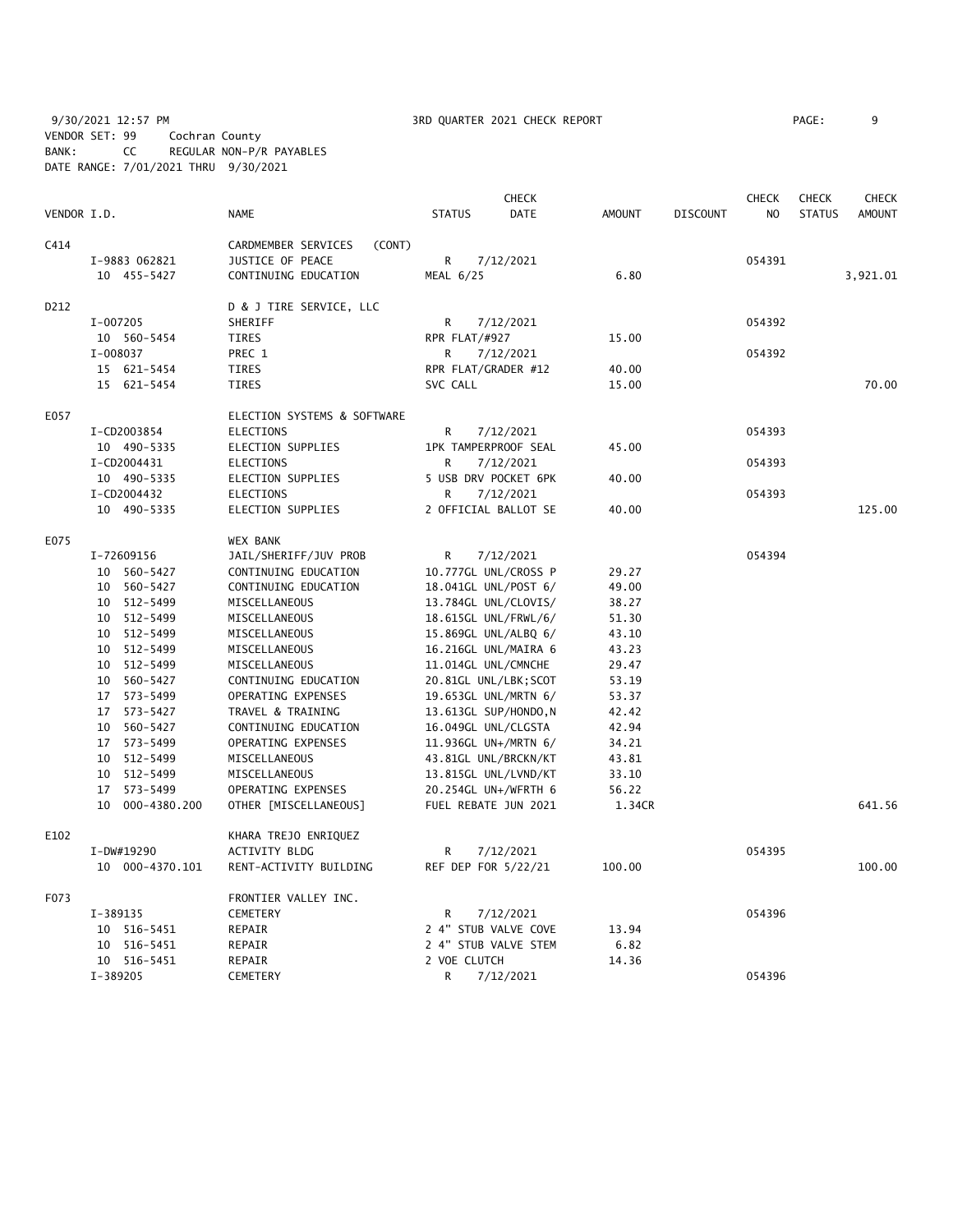9/30/2021 12:57 PM 3RD QUARTER 2021 CHECK REPORT PAGE: 10 VENDOR SET: 99 Cochran County BANK: CC REGULAR NON-P/R PAYABLES DATE RANGE: 7/01/2021 THRU 9/30/2021

|             |                    |                                                  |                      | <b>CHECK</b> |          |                 | <b>CHECK</b> | <b>CHECK</b>  | <b>CHECK</b> |
|-------------|--------------------|--------------------------------------------------|----------------------|--------------|----------|-----------------|--------------|---------------|--------------|
| VENDOR I.D. |                    | <b>NAME</b>                                      | <b>STATUS</b>        | DATE         | AMOUNT   | <b>DISCOUNT</b> | NO           | <b>STATUS</b> | AMOUNT       |
| F073        |                    | FRONTIER VALLEY INC. (CONT)                      |                      |              |          |                 |              |               |              |
|             | I-389205           | CEMETERY                                         | R                    | 7/12/2021    |          |                 | 054396       |               |              |
|             | 10 516-5451        | REPAIR                                           | SVC CALL/RPL TOP 4TH |              | 150.00   |                 |              |               |              |
|             | 10 516-5451        | REPAIR                                           | 4" STUB VALVE COVER  |              | 6.97     |                 |              |               |              |
|             | 10 516-5451        | REPAIR                                           | 4" STUB VALVE STEM   |              | 8.45     |                 |              |               | 200.54       |
| G005        |                    | <b>GENERAL FUND</b>                              |                      |              |          |                 |              |               |              |
|             | I-2ND QTR 21 CIVIL | STATE CIVIL FEES                                 | R                    | 7/12/2021    |          |                 | 054397       |               |              |
|             | 90 000-2363.002    | Other Than Divorce/Family 10B 2ND QTR CIVIL FEES |                      |              | 5.00     |                 |              |               |              |
|             | 90 000-2363.004    | Co Filing Fee Ind Lgl Serv.                      | 2ND QTR CIVIL FEES   |              | 11.36    |                 |              |               |              |
|             | I-2ND QTR 21 CRIM  | STATE CRIM SVC FEES                              | R                    | 7/12/2021    |          |                 | 054397       |               |              |
|             | 90 000-2358.002    | NEW CCC 2020 FORWARD                             | 2ND QTR CRIM FEES    |              | 248.64   |                 |              |               |              |
|             | 90 000-2358.001    | PRIOR OLD CCC 04 Forward                         | 2ND QTR CRIM FEES    |              | 63.79    |                 |              |               |              |
|             | 000-2380<br>90     | PRIOR MAND COMB COST                             | 2ND QTR CRIM FEES    |              | 14.86    |                 |              |               |              |
|             | 90 000-2368        | BB Bond Fee (Gov CD 41.258)                      | 2ND QTR CRIM FEES    |              | 19.50    |                 |              |               |              |
|             | 90 000-2369        | EMS Trauma Sec49.02 SB1131                       | 2ND QTR CRIM FEES    |              | 10.31    |                 |              |               |              |
|             | 90 000-2367.001    | STF-SUB 96%9TRANDS CD542.40                      | 2ND QTR CRIM FEES    |              | 40.82    |                 |              |               |              |
|             | 90 000-2367        | STF-Sub 95% C(Trans CD542.40                     | 2ND QTR CRIM FEES    |              | 4.91     |                 |              |               |              |
|             | I-2ND QTR 21 SPEC  | SPECIALTY CT SVC FEES                            | R                    | 7/12/2021    |          |                 | 054397       |               |              |
|             | 90 000-2379.001    | Drug Court Fee CCP102.0178                       | 2ND QTR SPECIALTY CT |              | 4.09     |                 |              |               | 423.28       |
| G031        |                    | <b>GRAINGER</b>                                  |                      |              |          |                 |              |               |              |
|             | I-834953556 061521 | NON-DEPT'L/ALL PREC                              | R                    | 7/12/2021    |          |                 | 054398       |               |              |
|             | 10 409-5300        | COUNTY-WIDE SUPPLIES                             | 2PK AA BATTERIES 24P |              | 10.58    |                 |              |               |              |
|             | 15 621-5356        | ROAD MATERIALS & SUPPLIES                        | 2 DEEP WOODS OFF     |              | 7.92     |                 |              |               |              |
|             | 15 622-5356        | ROAD MATERIALS & SUPPLIES                        | 2 DEEP WOODS OFF     |              | 7.92     |                 |              |               |              |
|             | 15 623-5356        | ROAD MATERIALS & SUPPLIES                        | 2 DEEP WOODS OFF     |              | 7.92     |                 |              |               |              |
|             | 15 624-5356        | ROAD MATERIALS & SUPPLIES                        | 2 DEEP WOODS OFF     |              | 7.92     |                 |              |               | 42.26        |
| G074        |                    | GRAVES, HUMPHRIES, STAHL, LTD                    |                      |              |          |                 |              |               |              |
|             | I-FEES JUN21       | JUSTICE OF PEACE                                 | R                    | 7/12/2021    |          |                 | 054399       |               |              |
|             | 10 000-2206.002    | COLLECTION AGENCY FEES                           | COLLECTION FEES JUN  |              | 127.23   |                 |              |               | 127.23       |
| H324        |                    | HILLIARD OFFICE SOLUTIONS, LTD                   |                      |              |          |                 |              |               |              |
|             | I-594725           | NON-DEPT'L/SHERIFF/CO JDG                        | R.                   | 7/12/2021    |          |                 | 054400       |               |              |
|             | 10 409-5411        | MAINTENANCE CONTRACTS                            | 3 SERVERS            |              | 525.00   |                 |              |               |              |
|             | 10 409-5411        | MAINTENANCE CONTRACTS                            | 55 WORKSTATIONS      |              | 2,475.00 |                 |              |               |              |
|             | 10 409-5411        | MAINTENANCE CONTRACTS                            | 58 FORTIFY END POINT |              | 377.00   |                 |              |               |              |
|             | 10 409-5411        | MAINTENANCE CONTRACTS                            | 58 SECURE ANYWHERE   |              | 116.00   |                 |              |               |              |
|             | 10 409-5411        | MAINTENANCE CONTRACTS                            | ALTO TIME BASED JUL2 |              | 99.00    |                 |              |               |              |
|             | 10 560-5310        | OFFICE SUPPLIES                                  | OFC 365 JUL21        |              | 12.50    |                 |              |               |              |
|             | 15 610-5310        | OFFICE SUPPLIES                                  | OFC 365 JUL21        |              | 12.50    |                 |              |               | 3,617.00     |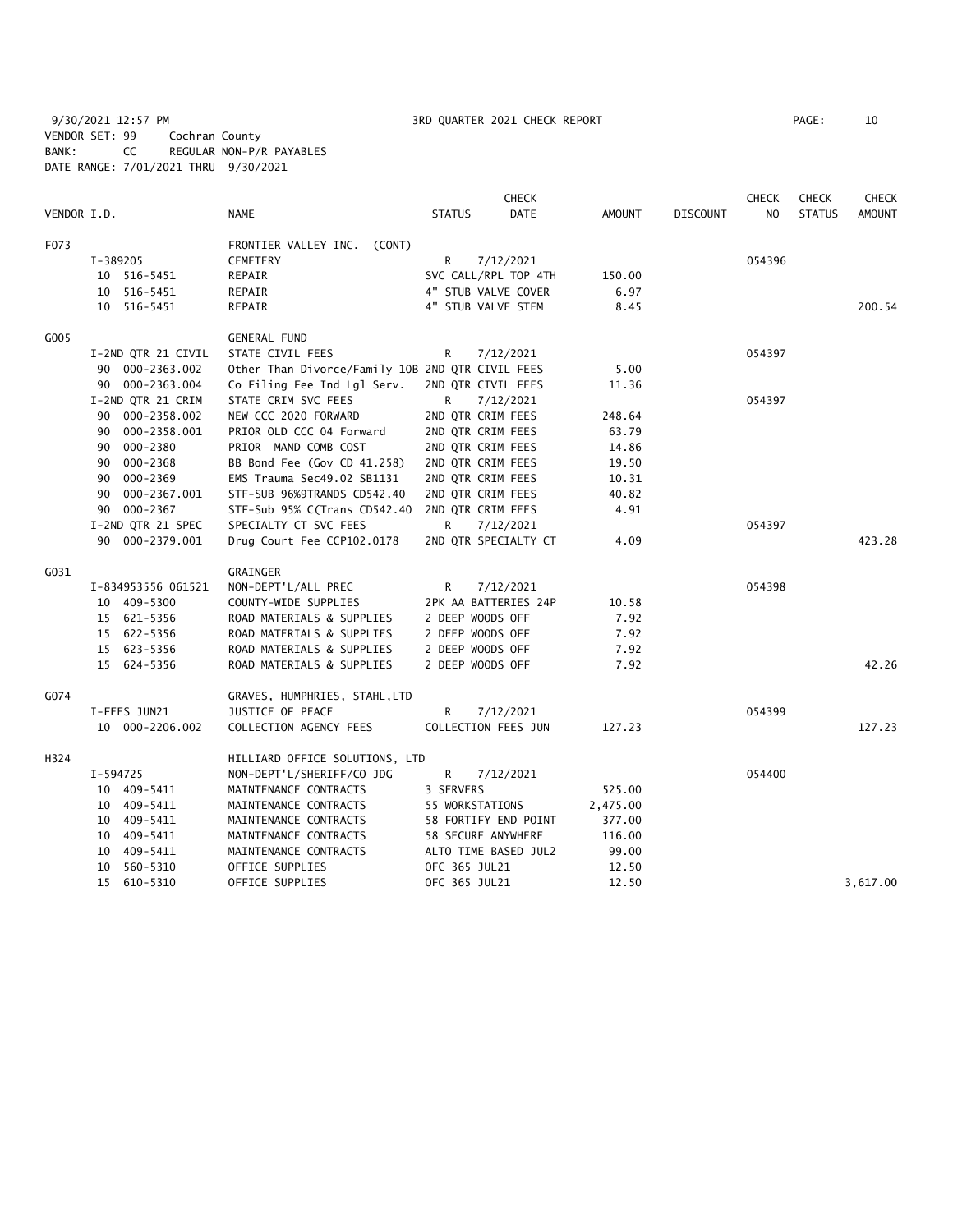9/30/2021 12:57 PM **3RD QUARTER 2021 CHECK REPORT** PAGE: 11 VENDOR SET: 99 Cochran County BANK: CC REGULAR NON-P/R PAYABLES DATE RANGE: 7/01/2021 THRU 9/30/2021

|             |                                        |                                |                  | <b>CHECK</b>         |          |          | <b>CHECK</b> | <b>CHECK</b>  | CHECK         |
|-------------|----------------------------------------|--------------------------------|------------------|----------------------|----------|----------|--------------|---------------|---------------|
| VENDOR I.D. |                                        | <b>NAME</b>                    | <b>STATUS</b>    | DATE                 | AMOUNT   | DISCOUNT | NO.          | <b>STATUS</b> | <b>AMOUNT</b> |
| J049        |                                        | JUVENILE PROBATION FUND        |                  |                      |          |          |              |               |               |
|             | I-LOCAL MATCH 07/21 JUVENILE PROBATION |                                | R                | 7/12/2021            |          |          | 054401       |               |               |
|             | 10 571-5472                            | LOCAL SUPPORT-JUV BOARD        |                  | LOCAL FUNDS MATCH JU | 4,166.36 |          |              |               | 4,166.36      |
| J074        |                                        | TREVA JACKSON, TAX ASSESSOR/CO |                  |                      |          |          |              |               |               |
|             | I-TACA CONF 21/MLG                     | TAX A/C                        | R                | 7/12/2021            |          |          | 054402       |               |               |
|             | 10 499-5427                            | CONTINUING EDUCATION           |                  | 192.4MI TO/FR POST @ | 107.74   |          |              |               |               |
|             | 10 499-5427                            | CONTINUING EDUCATION           |                  | R/B GAS PD W/CR CARD | 90.89CR  |          |              |               | 16.85         |
| J082        |                                        | JOHN DEERE FINANCIAL           |                  |                      |          |          |              |               |               |
|             | I-1062700                              | <b>CEMETERY</b>                | R                | 7/12/2021            |          |          | 054403       |               |               |
|             | 10 516-5451                            | REPAIR                         | RELAY            |                      | 13.82    |          |              |               |               |
|             | 10 516-5451                            | REPAIR                         | FREIGHT          |                      | 16.60    |          |              |               |               |
|             | I-1062773                              | PREC 1                         | R                | 7/12/2021            |          |          | 054403       |               |               |
|             | 15 621-5451                            | REPAIRS                        | HANDLE           |                      | 8.00     |          |              |               |               |
|             | 15 621-5451                            | REPAIRS                        |                  | 2 AIR FILTER RE19848 | 37.04    |          |              |               |               |
|             | I-1066703                              | CEMETERY                       | R                | 7/12/2021            |          |          | 054403       |               |               |
|             | 10 516-5451                            | REPAIR                         | 4 RODS           |                      | 104.92   |          |              |               |               |
|             | 10 516-5451                            | REPAIR                         | FREIGHT          |                      | 15.00    |          |              |               |               |
|             | I-1072154                              | PARK                           | R                | 7/12/2021            |          |          | 054403       |               |               |
|             | 10 660-5451                            | REPAIR                         | 2 SCREWS         |                      | 3.56     |          |              |               | 198.94        |
| L010        |                                        | LEWIS FARM & RANCH STORE INC   |                  |                      |          |          |              |               |               |
|             | I-01632                                | PREC <sub>3</sub>              | R                | 7/12/2021            |          |          | 054404       |               |               |
|             | 15 623-5356                            | ROAD MATERIALS & SUPPLIES      | NOTE PADS        |                      | 9.53     |          |              |               |               |
|             | 15 623-5356                            | ROAD MATERIALS & SUPPLIES      | <b>DISC</b>      |                      | 0.95CR   |          |              |               |               |
|             | I-01644                                | CEMETERY                       | R                | 7/12/2021            |          |          | 054404       |               |               |
|             | 10 516-5332                            | CUSTODIAL SUPPLIES             | DRILL BIT        |                      | 5.10     |          |              |               |               |
|             | $I-01645$                              | <b>ELECTIONS</b>               | R                | 7/12/2021            |          |          | 054404       |               |               |
|             | 10 490-5310                            | OFFICE SUPPLIES                |                  | 3 PRINTER CRTGS/C BU | 650.00   |          |              |               |               |
|             | 10 490-5310                            | OFFICE SUPPLIES                | <b>ENVELOPES</b> |                      | 26.08    |          |              |               |               |
|             | I-02040                                | PREC 4                         | R.               | 7/12/2021            |          |          | 054404       |               |               |
|             | 15 624-5356                            | ROAD MATERIALS & SUPPLIES      | <b>COFFEE</b>    |                      | 12.95    |          |              |               |               |
|             | 15 624-5356                            | ROAD MATERIALS & SUPPLIES      | <b>TOWELS</b>    |                      | 4.99     |          |              |               |               |
|             | I-02357                                | JAIL                           | R                | 7/12/2021            |          |          | 054404       |               |               |
|             | 10 512-5392                            | MISCELLANEOUS SUPPLIES         | 2 DAWN           |                      | 9.98     |          |              |               |               |
|             | 10 512-5392                            | MISCELLANEOUS SUPPLIES         | <b>DISC</b>      |                      | 1.00CR   |          |              |               |               |
|             | I-02487                                | PREC 2                         | R.               | 7/12/2021            |          |          | 054404       |               |               |
|             | 15 622-5451                            | REPAIRS                        | CLEVIS           |                      | 21.95    |          |              |               |               |
|             | $I-02541$                              | <b>COURTHOUSE</b>              | R                | 7/12/2021            |          |          | 054404       |               |               |
|             | 10 510-5332                            | CUSTODIAL SUPPLIES             | ROUND UP         |                      | 29.99    |          |              |               |               |
|             | 10 510-5332                            | CUSTODIAL SUPPLIES             | DISC             |                      | 3.00CR   |          |              |               |               |
|             | I-02732                                | CEMETERY                       | R                | 7/12/2021            |          |          | 054404       |               |               |
|             | 10 516-5332                            | CUSTODIAL SUPPLIES             | 40 AMP FUSE      |                      | 2.79     |          |              |               |               |
|             | 10 516-5332                            | CUSTODIAL SUPPLIES             | DISC             |                      | 0.28CR   |          |              |               |               |
|             | $I-02961$                              | <b>PARK</b>                    | R.               | 7/12/2021            |          |          | 054404       |               |               |
|             | 10 660-5451                            | REPAIR                         | 1" PLUG          |                      | 3.49     |          |              |               |               |
|             | 10 660-5451                            | REPAIR                         | 1x2" NIPPLE      |                      | 2.59     |          |              |               |               |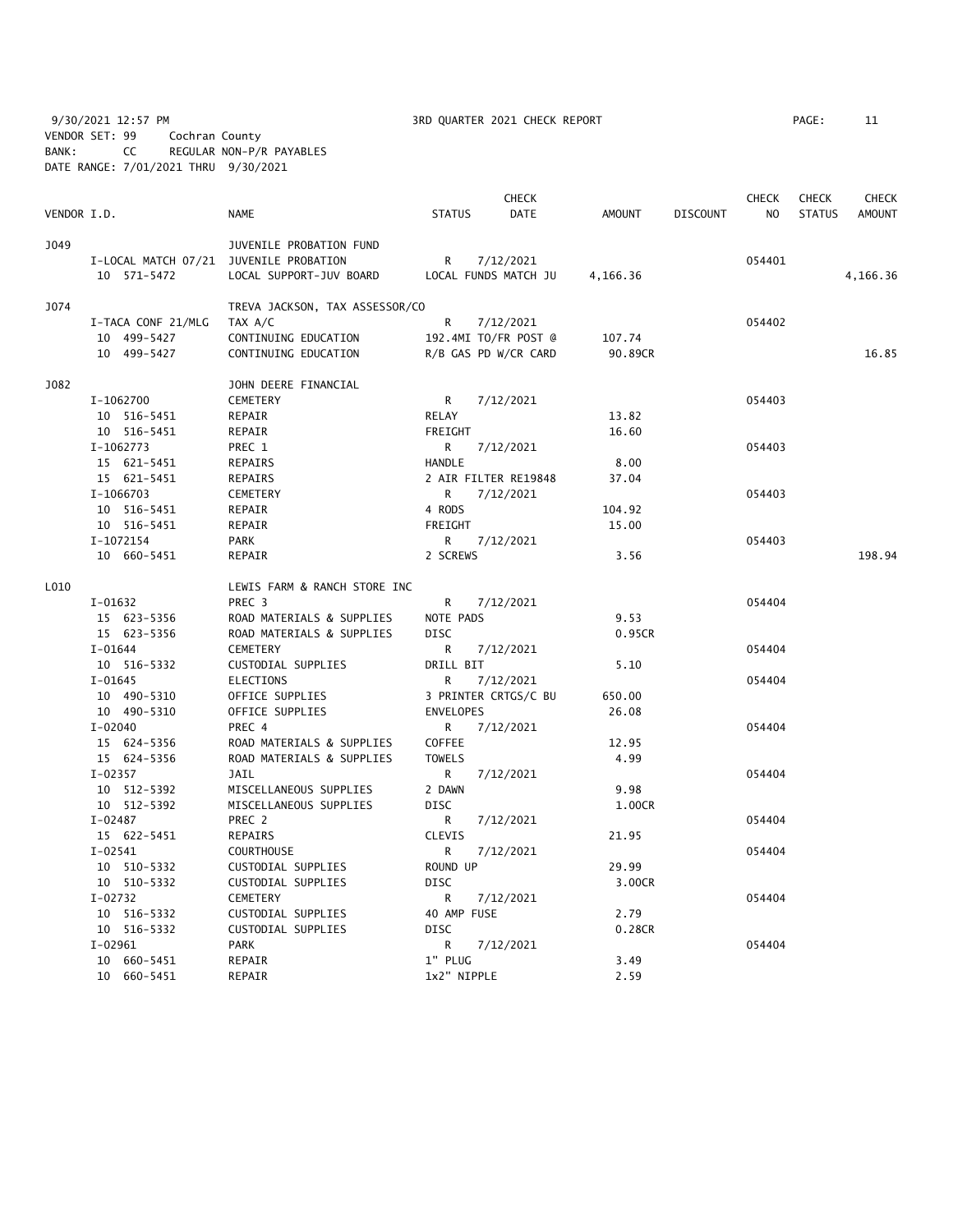9/30/2021 12:57 PM **3RD QUARTER 2021 CHECK REPORT** PAGE: 12 VENDOR SET: 99 Cochran County BANK: CC REGULAR NON-P/R PAYABLES DATE RANGE: 7/01/2021 THRU 9/30/2021

|             | <b>CHECK</b>       |                                 |                     |                      |               |                 | <b>CHECK</b> | <b>CHECK</b>  | <b>CHECK</b>  |
|-------------|--------------------|---------------------------------|---------------------|----------------------|---------------|-----------------|--------------|---------------|---------------|
| VENDOR I.D. |                    | <b>NAME</b>                     | <b>STATUS</b>       | DATE                 | <b>AMOUNT</b> | <b>DISCOUNT</b> | NO.          | <b>STATUS</b> | <b>AMOUNT</b> |
| L010        |                    | LEWIS FARM & RANCH STORE (CONT) |                     |                      |               |                 |              |               |               |
|             | $I-02961$          | <b>PARK</b>                     | R                   | 7/12/2021            |               |                 | 054404       |               |               |
|             | 10 660-5451        | REPAIR                          | <b>DISC</b>         |                      | 0.61CR        |                 |              |               |               |
|             | I-02981            | <b>PARK</b>                     | R                   | 7/12/2021            |               |                 | 054404       |               |               |
|             | 10 660-5451        | REPAIR                          | 1x2" NIPPLE         |                      | 1.99          |                 |              |               |               |
|             | I-03028            | JAIL                            | R                   | 7/12/2021            |               |                 | 054404       |               |               |
|             | 10 512-5392        | MISCELLANEOUS SUPPLIES          | CABLE CONNECTOR     |                      | 2.99          |                 |              |               | 778.58        |
| L015        |                    | LUBBOCK COUNTY, TEXAS           |                     |                      |               |                 |              |               |               |
|             | I-JUV JUN2021      | JUVENILE PROBATION              | R                   | 7/12/2021            |               |                 | 054405       |               |               |
|             | 17 573-5413        | Detention Services              |                     | 5 DAYS/PRE(S)/JUV#86 | 500.00        |                 |              |               | 500.00        |
| N082        |                    | NETDATA                         |                     |                      |               |                 |              |               |               |
|             | I-iTICKET JUN21    | JUSTICE OF PEACE                | R                   | 7/12/2021            |               |                 | 054406       |               |               |
|             | 10 455-5499        | MISCELLANEOUS                   | JUN 2021            |                      | 12.00         |                 |              |               | 12.00         |
| N103        |                    | NETPROTEC LLC                   |                     |                      |               |                 |              |               |               |
|             | $I-2164$           | JUSTICE OF PEACE                | R                   | 7/12/2021            |               |                 | 054407       |               |               |
|             | 10 455-5411        | MAINTENANCE CONTRACTS           |                     | 2 VIDEO MAGIS 6/30-7 | 249.00        |                 |              |               | 249.00        |
| 0013        |                    | OLD REPUBLIC SURETY COMPA       |                     |                      |               |                 |              |               |               |
|             | I-3506/REGINA 2021 | SHERIFF                         | R                   | 7/12/2021            |               |                 | 054408       |               |               |
|             | 10 560-5480        | BONDS & NOTARY FEES             |                     | NOTARY BOND/R SALAZA | 50.00         |                 |              |               | 50.00         |
| 0041        |                    | OMNIBASE SERVICES OF TEXAS, LP  |                     |                      |               |                 |              |               |               |
|             | I-2ND QTR FEES 21  | FTA FEES                        | R                   | 7/12/2021            |               |                 | 054409       |               |               |
|             | 10 000-2206.003    | Omni Collection Fee             | 2ND QTR FEES 2021   |                      | 49.49         |                 |              |               | 49.49         |
| P216        |                    | PLAINS MOTOR SUPPLY             |                     |                      |               |                 |              |               |               |
|             | I-471577           | PREC 2                          | R                   | 7/12/2021            |               |                 | 054410       |               |               |
|             | 15 622-5356        | ROAD MATERIALS & SUPPLIES       | FLAT WASHER         |                      | 1.97          |                 |              |               |               |
|             | 15 622-5356        | ROAD MATERIALS & SUPPLIES       | 12PR NITRILE COATED |                      | 128.52        |                 |              |               |               |
|             | 15 622-5356        | ROAD MATERIALS & SUPPLIES       |                     | WATERLESS TOWEL WIPE | 11.03         |                 |              |               | 141.52        |
| S005        |                    | DORIS SEALY, COUNTY TREAS       |                     |                      |               |                 |              |               |               |
|             | I-062521           | TREASURER                       | R                   | 7/12/2021            |               |                 | 054411       |               |               |
|             | 10 497-5311        | POSTAL EXPENSES                 |                     | CERT MAIL/IRS 2/4/21 | 7.45          |                 |              |               |               |
|             | 10 497-5311        | POSTAL EXPENSES                 |                     | CERT MAIL/TCDRS 3/15 | 7.00          |                 |              |               |               |
|             | 10 497-5311        | POSTAL EXPENSES                 |                     | CERT MAIL/941 4/5/21 | 7.00          |                 |              |               |               |
|             | 10 497-5311        | POSTAL EXPENSES                 |                     | CERT MAIL/IRS 4/5/21 | 7.00          |                 |              |               |               |
|             | I-CIA CONF '21     | TREASURER                       | R                   | 7/12/2021            |               |                 | 054411       |               |               |
|             | 10 497-5427        | CONTINUING EDUCATION            | 702 MI TO/FR DENTON |                      | 393.12        |                 |              |               |               |
|             | 10 497-5427        | CONTINUING EDUCATION            | 3 NITES/DENTON      |                      | 417.00        |                 |              |               |               |
|             | 10 497-5427        | CONTINUING EDUCATION            | LODGING TAX         |                      | 61.68         |                 |              |               |               |
|             | 10 497-5427        | CONTINUING EDUCATION            | MEALS 6/27-29       |                      | 39.44         |                 |              |               | 939.69        |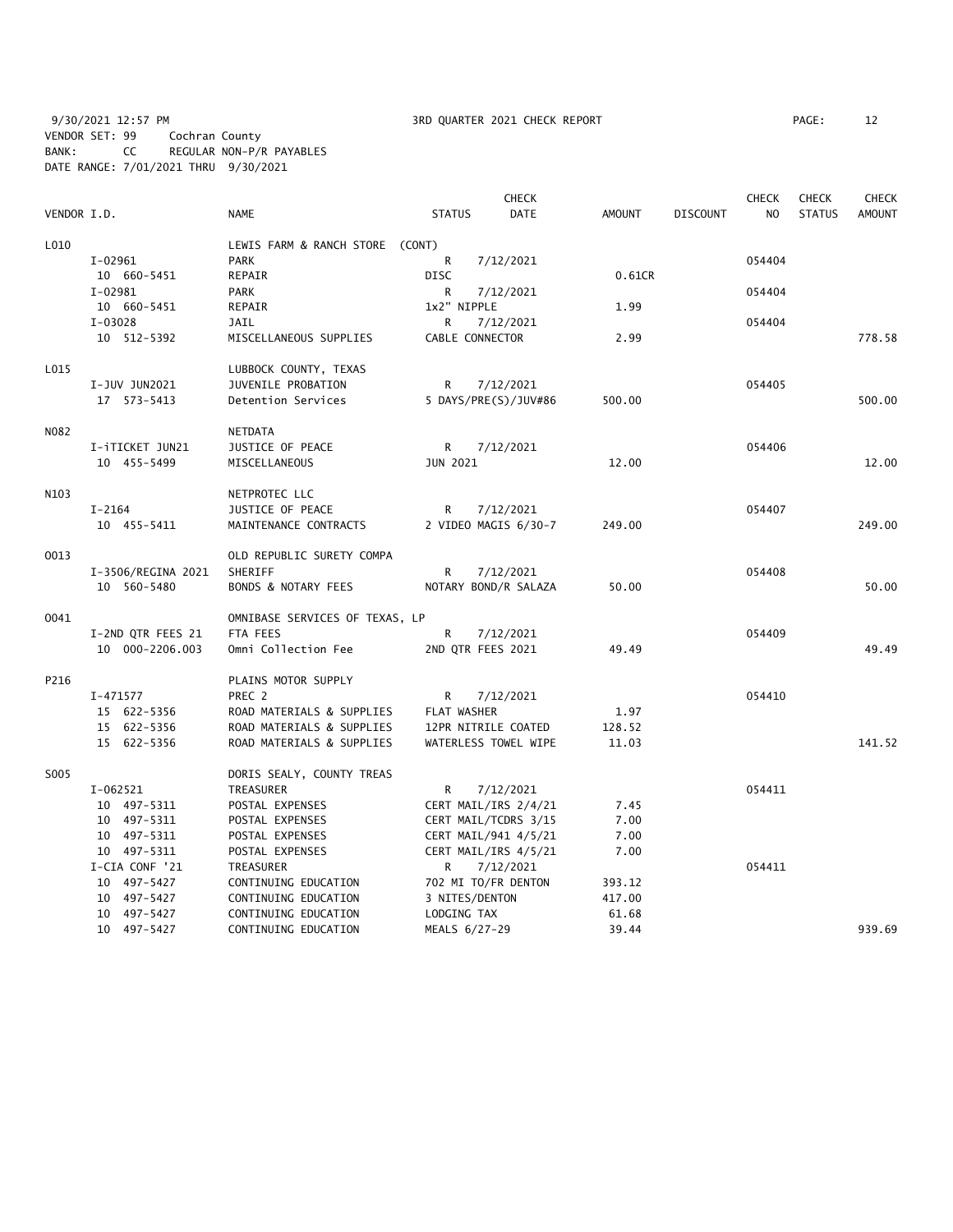# 9/30/2021 12:57 PM 3RD QUARTER 2021 CHECK REPORT PAGE: 13 VENDOR SET: 99 Cochran County BANK: CC REGULAR NON-P/R PAYABLES DATE RANGE: 7/01/2021 THRU 9/30/2021

| VENDOR I.D. | <b>NAME</b>                  | <b>CHECK</b><br><b>STATUS</b><br>DATE | AMOUNT | <b>DISCOUNT</b> | <b>CHECK</b><br>NO. | <b>CHECK</b><br><b>STATUS</b> | <b>CHECK</b><br><b>AMOUNT</b> |
|-------------|------------------------------|---------------------------------------|--------|-----------------|---------------------|-------------------------------|-------------------------------|
| S043        | SALEM PRESS                  |                                       |        |                 |                     |                               |                               |
| I-177651    | LIBRARY                      | 7/12/2021<br>R.                       |        |                 | 054412              |                               |                               |
| 10 650-5590 | <b>BOOKS</b>                 | CAREERS WORKING WITH                  | 106.25 |                 |                     |                               |                               |
| 10 650-5590 | <b>BOOKS</b>                 | CAREERS IN GAMING                     | 106.25 |                 |                     |                               |                               |
| 10 650-5590 | <b>BOOKS</b>                 | CAREERS IN NURSING                    | 106.25 |                 |                     |                               |                               |
| 10 650-5590 | <b>BOOKS</b>                 | CAREERS IN SPORTS ME                  | 106.25 |                 |                     |                               |                               |
| 10 650-5590 | <b>BOOKS</b>                 | CAREERS OUTDOORS                      | 106.25 |                 |                     |                               |                               |
| 10 650-5590 | <b>BOOKS</b>                 | CAREERS IN SPORTS                     | 106.25 |                 |                     |                               |                               |
| 10 650-5590 | <b>BOOKS</b>                 | CAREERS IN INFO TECH                  | 106.25 |                 |                     |                               |                               |
| 10 650-5590 | <b>BOOKS</b>                 | CAREERS IN EDUCATION                  | 106.25 |                 |                     |                               |                               |
| 10 650-5590 | <b>BOOKS</b>                 | CAREERS IN SCIENCE &                  | 106.25 |                 |                     |                               |                               |
| 10 650-5590 | <b>BOOKS</b>                 | CAREERSLAW, CRIM JS                   | 106.25 |                 |                     |                               | 1,062.50                      |
| S071        | SCRIPT OFFICE PRODUCTS, INC. |                                       |        |                 |                     |                               |                               |
| I-59616     | <b>CLERK</b>                 | R<br>7/12/2021                        |        |                 | 054413              |                               |                               |
| 10 403-5310 | OFFICE SUPPLIES              | 2-HOLE PUNCH                          | 7.95   |                 |                     |                               |                               |
| 10 403-5310 | OFFICE SUPPLIES              | 2EA ENERGEL PEN BL77                  | 6.98   |                 |                     |                               |                               |
| 10 403-5310 | OFFICE SUPPLIES              | 2EA ENERGEL REFILLS                   | 2.58   |                 |                     |                               |                               |
| 10 403-5310 | OFFICE SUPPLIES              | 1DZ LEGAL PADS                        | 18.95  |                 |                     |                               |                               |
| I-59630     | <b>CLERK</b>                 | 7/12/2021<br>R                        |        |                 | 054413              |                               |                               |
| 10 403-5310 | OFFICE SUPPLIES              | 500 BUS CARDS/LISA S                  | 179.95 |                 |                     |                               |                               |
| I-59632     | JUVENILE PROBATION           | 7/12/2021<br>R                        |        |                 | 054413              |                               |                               |
| 17 573-5499 | OPERATING EXPENSES           | 1PK 32GB USB 10/PK                    | 74.76  |                 |                     |                               |                               |
| 17 573-5499 | OPERATING EXPENSES           | PAINT MARKER                          | 3.92   |                 |                     |                               |                               |
| 17 573-5499 | OPERATING EXPENSES           | BUS CARD FILE                         | 10.84  |                 |                     |                               |                               |
| I-59635     | TAX A/C                      | 7/12/2021<br>R.                       |        |                 | 054413              |                               |                               |
| 10 499-5310 | OFFICE SUPPLIES              | 1BX HEAVY DUTY STAPL                  | 10.95  |                 |                     |                               |                               |
| 10 499-5310 | OFFICE SUPPLIES              | NOTARY STAMP/DIXIE                    | 21.96  |                 |                     |                               |                               |
| I-59656     | ATTORNEY                     | 7/12/2021<br>R                        |        |                 | 054413              |                               |                               |
| 10 475-5310 | OFFICE SUPPLIES              | 1PK STICKY NOTES                      | 10.95  |                 |                     |                               |                               |
| 10 475-5310 | OFFICE SUPPLIES              | 1DZ V5 PENS/.5/BK                     | 33.48  |                 |                     |                               |                               |
| 10 475-5310 | OFFICE SUPPLIES              | 1DZ V5 PENS/.5/BE                     | 33.48  |                 |                     |                               |                               |
| 10 475-5310 | OFFICE SUPPLIES              | 1PK HIGHLIGHTERS                      | 5.68   |                 |                     |                               |                               |
| I-59659     | CO JDG/COMM'R CT             | R<br>7/12/2021                        |        |                 | 054413              |                               |                               |
| 15 610-5310 | OFFICE SUPPLIES              | 1DZ PROFILE PENS/.7/                  | 24.95  |                 |                     |                               |                               |
| I-59660     | AUDITOR                      | 7/12/2021<br>R                        |        |                 | 054413              |                               |                               |
| 10 495-5310 | OFFICE SUPPLIES              | 1PK POP-UP NOTES                      | 14.20  |                 |                     |                               |                               |
| I-59661     | TAX A/C                      | 7/12/2021<br>R                        |        |                 | 054413              |                               |                               |
| 10 499-5310 | OFFICE SUPPLIES              | 1DZ JETSTREAM PENS/R                  | 48.60  |                 |                     |                               |                               |
| I-59669     | EXTENSION SVC                | 7/12/2021<br>R                        |        |                 | 054413              |                               |                               |
| 10 665-5310 | OFFICE SUPPLIES              | HP TONER 65XL/BK                      | 39.12  |                 |                     |                               |                               |
| 10 665-5310 | OFFICE SUPPLIES              | HP TONER 65XL/CLR                     | 40.95  |                 |                     |                               |                               |
| I-59674     | JUVENILE PROBATION           | 7/12/2021<br>R.                       |        |                 | 054413              |                               |                               |
| 17 573-5499 | OPERATING EXPENSES           | 1EA CARD CASE                         | 38.50  |                 |                     |                               |                               |
| $I-59675$   | CLERK                        | R<br>7/12/2021                        |        |                 | 054413              |                               |                               |
| 10 403-5310 | OFFICE SUPPLIES              | HP TONER 81A                          | 225.95 |                 |                     |                               |                               |
| I-59685     | SHERIFF                      | 7/12/2021<br>R                        |        |                 | 054413              |                               |                               |
| 10 560-5310 | OFFICE SUPPLIES              | "POSTED" STAMP                        | 49.93  |                 |                     |                               |                               |
| I-59690     | TAX A/C                      | 7/12/2021<br>R                        |        |                 | 054413              |                               |                               |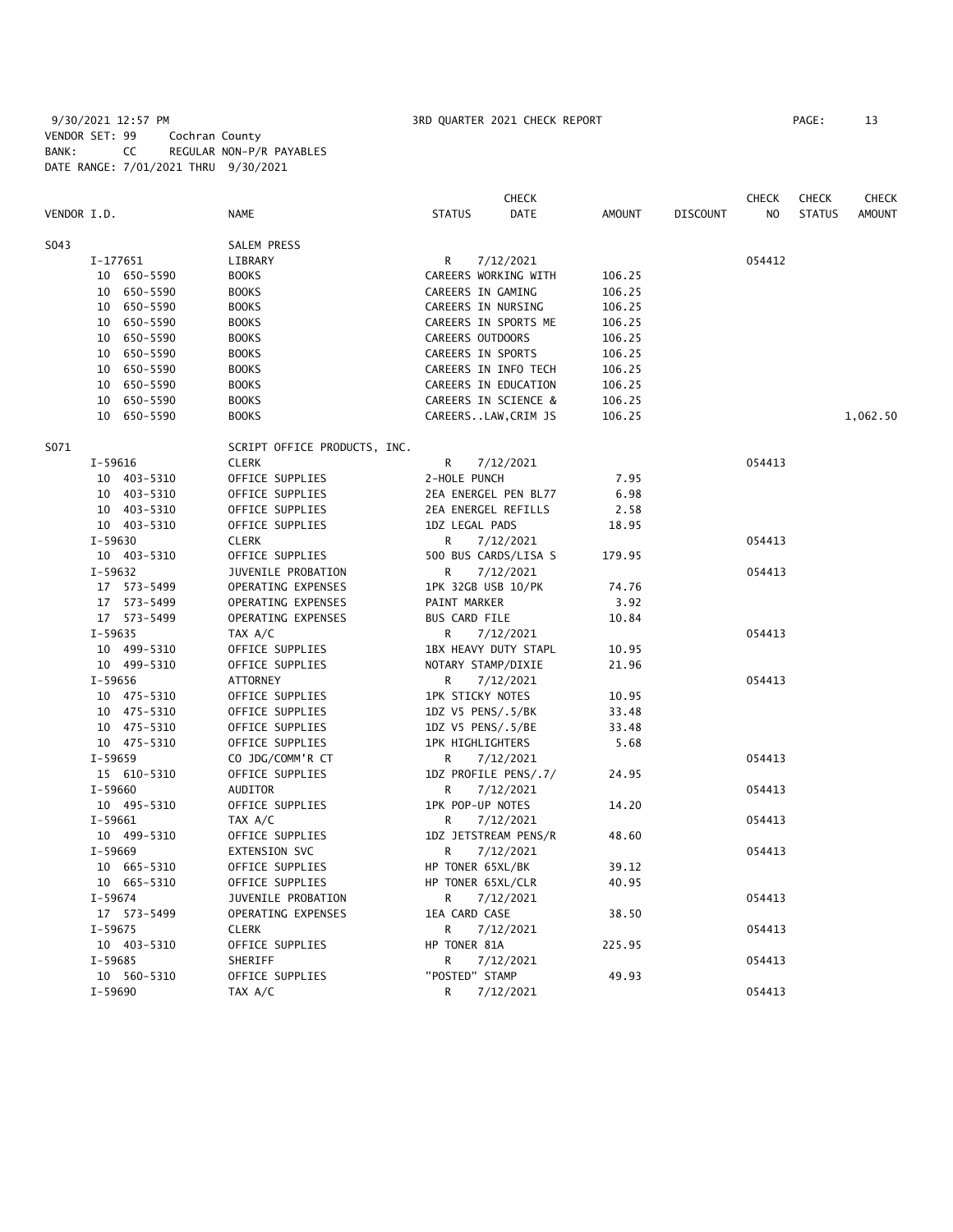9/30/2021 12:57 PM **3RD QUARTER 2021 CHECK REPORT** PAGE: 14 VENDOR SET: 99 Cochran County BANK: CC REGULAR NON-P/R PAYABLES DATE RANGE: 7/01/2021 THRU 9/30/2021

|             |                    |                                                    |                | <b>CHECK</b>         |               |                 | <b>CHECK</b> | <b>CHECK</b>  | <b>CHECK</b>  |
|-------------|--------------------|----------------------------------------------------|----------------|----------------------|---------------|-----------------|--------------|---------------|---------------|
| VENDOR I.D. |                    | <b>NAME</b>                                        | <b>STATUS</b>  | DATE                 | <b>AMOUNT</b> | <b>DISCOUNT</b> | NO.          | <b>STATUS</b> | <b>AMOUNT</b> |
| S071        |                    | SCRIPT OFFICE PRODUCTS (CONT)                      |                |                      |               |                 |              |               |               |
|             | I-59690            | TAX A/C                                            | R              | 7/12/2021            |               |                 | 054413       |               |               |
|             | 10 499-5310        | OFFICE SUPPLIES                                    | K350 KEYBOARD  |                      | 59.99         |                 |              |               |               |
|             | $I-59691$          | <b>CLERK</b>                                       | R              | 7/12/2021            |               |                 | 054413       |               |               |
|             | 10 403-5310        | OFFICE SUPPLIES                                    |                | 2EA TONER KYO/BK     | 253.74        |                 |              |               |               |
|             | 10 403-5310        | OFFICE SUPPLIES                                    | 4EA CORR TAPE  |                      | 16.88         |                 |              |               |               |
|             | I-59695            | EXTENSION SVC                                      | R              | 7/12/2021            |               |                 | 054413       |               |               |
|             | 10 665-5310        | OFFICE SUPPLIES                                    |                | ENVELOPE MOISTENER   | 3.95          |                 |              |               |               |
|             | I-59702            | <b>CLERK</b>                                       | R              | 7/12/2021            |               |                 | 054413       |               |               |
|             | 10 403-5310        | OFFICE SUPPLIES                                    | 1BX COPY PAPER |                      | 43.50         |                 |              |               | 1,282.69      |
| S217        |                    | STATE COMPTROLLER                                  |                |                      |               |                 |              |               |               |
|             | I-2ND QTR 21 CIVIL | STATE CIVIL FEES                                   | R              | 7/12/2021            |               |                 | 054415       |               |               |
|             | 90 000-2372        | Birth Cert. Gov118.015                             |                | 2ND QTR REMITTANCE F | 50.40         |                 |              |               |               |
|             | 000-2373<br>90     | Marriage License Gov 118.011 2ND QTR REMITTANCE F  |                |                      | 120.00        |                 |              |               |               |
|             | 000-2364<br>90     | Juror Donations                                    |                | 2ND QTR REMITTANCE F | 15.00         |                 |              |               |               |
|             | 000-2363.002<br>90 | Other Than Divorce/Family 10B 2ND QTR REMITTANCE F |                |                      | 95.00         |                 |              |               |               |
|             | 90<br>000-2363.004 | Co Filing Fee Ind Lgl Serv.                        |                | 2ND QTR REMITTANCE F | 215.84        |                 |              |               |               |
|             | 90<br>000-2379     | Judicial Support Fee/L133.105 2ND QTR REMITTANCE F |                |                      | 297.78        |                 |              |               |               |
|             | 90<br>000-2380.001 | CJCPT PERSONAL TRAINGSEC51.9712ND QTR REMITTANCE F |                |                      | 150.00        |                 |              |               | 944.02        |
| S217        |                    | STATE COMPTROLLER                                  |                |                      |               |                 |              |               |               |
|             | I-2ND QTR 21 CRIM  | STATE CRIMINAL FEES                                | R              | 7/12/2021            |               |                 | 054416       |               |               |
|             | 90 000-2358.002    | NEW CCC 2020 FORWARD                               |                | 2ND QTR REMITTANCE F | 2,237.72      |                 |              |               |               |
|             | 90 000-2380        | PRIOR MAND COMB COST                               |                | 2ND QTR REMITTANCE F | 133.77        |                 |              |               |               |
|             | 000-2358.001<br>90 | PRIOR OLD CCC 04 Forward                           |                | 2ND QTR REMITTANCE F | 574.11        |                 |              |               |               |
|             | 90<br>000-2368     | BB Bond Fee (Gov CD 41.258)                        |                | 2ND QTR REMITTANCE F | 175.50        |                 |              |               |               |
|             | 000-2369<br>90     | EMS Trauma Sec49.02 SB1131                         |                | 2ND QTR REMITTANCE F | 92.74         |                 |              |               |               |
|             | 000-2367.001<br>90 | STF-SUB 96%9TRANDS CD542.40                        |                | 2ND QTR REMITTANCE F | 979.77        |                 |              |               |               |
|             | 000-2367<br>90     | STF-Sub 95% C(Trans CD542.40 2ND QTR REMITTANCE F  |                |                      | 93.33         |                 |              |               |               |
|             | 000-2355<br>90     | MVF CCP 102.002                                    |                | 2ND QTR REMITTANCE F | 63.31         |                 |              |               |               |
|             | 90<br>000-2347.001 | Truancy Prvtn & Diver. 102.0152ND QTR REMITTANCE F |                |                      | 14.50         |                 |              |               |               |
|             | 000-2342.001<br>90 | Omni FTA                                           |                | 2ND QTR REMITTANCE F | 120.00        |                 |              |               |               |
|             | 90<br>000-2361     | 50% of Time Payment to State 2ND QTR REMITTANCE F  |                |                      | 32.44         |                 |              |               |               |
|             | 000-2376<br>90     | Co. CrtCriminal Judicial Fund 2ND QTR REMITTANCE F |                |                      | 200.00        |                 |              |               |               |
|             | 90<br>000-2342     | Arrest Fees - State Officers 2ND QTR REMITTANCE F  |                |                      | 14.60         |                 |              |               |               |
|             | 000-2357<br>90     | 50% Overweight Fine                                |                | 2ND QTR REMITTANCE F | 3,325.00      |                 |              |               | 8,056.79      |
| S217        |                    | STATE COMPTROLLER                                  |                |                      |               |                 |              |               |               |
|             | I-2ND QTR 21 EFILE | STATE E-FILE FEES                                  | R              | 7/12/2021            |               |                 | 054417       |               |               |
|             | 90 000-2363.005    | ELE. FILING FEE DIS CLK                            |                | 2ND QTR REMITTANCE F | 30.00         |                 |              |               |               |
|             | 000-2363.006<br>90 | ELE FILING FEE COUNTY CLERK                        |                | 2ND QTR REMITTANCE F | 150.00        |                 |              |               |               |
|             | 000-2363.007<br>90 | ELE FILING FEE JP                                  |                | 2ND QTR REMITTANCE F | 250.00        |                 |              |               |               |
|             | 000-2376.001<br>90 | CRIM ELECTRONIC EFF DIS CLK 2ND OTR REMITTANCE F   |                |                      | 8.87          |                 |              |               |               |
|             | 90<br>000-2376.002 | CRIMINAL ELECTRONIC EFF CO.                        |                | 2ND QTR REMITTANCE F | 12.62         |                 |              |               | 451.49        |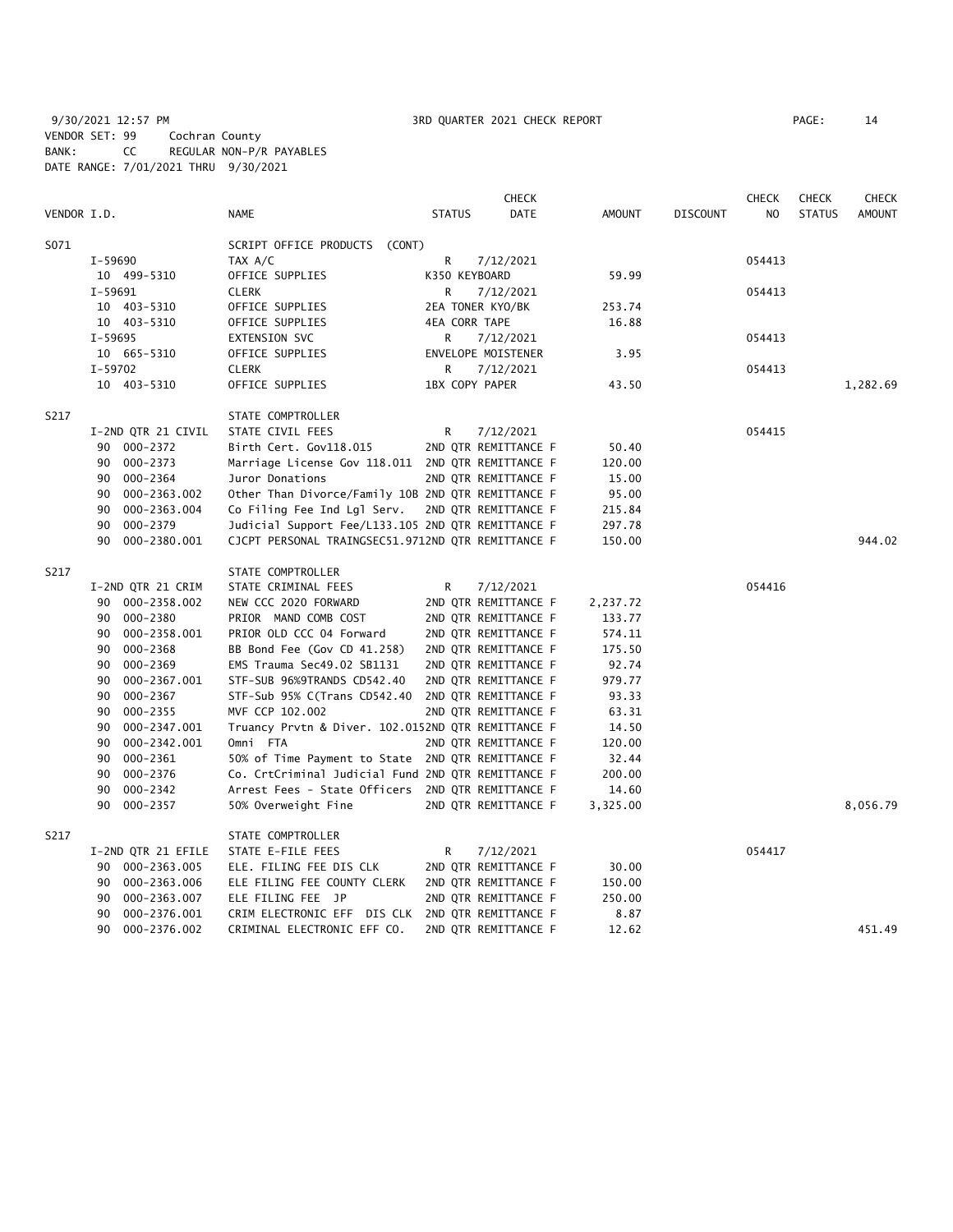9/30/2021 12:57 PM **3RD QUARTER 2021 CHECK REPORT** PAGE: 15 VENDOR SET: 99 Cochran County BANK: CC REGULAR NON-P/R PAYABLES DATE RANGE: 7/01/2021 THRU 9/30/2021

|             |                                    |                                | <b>CHECK</b>         |                      |               |          | <b>CHECK</b>   | <b>CHECK</b>  | <b>CHECK</b>  |
|-------------|------------------------------------|--------------------------------|----------------------|----------------------|---------------|----------|----------------|---------------|---------------|
| VENDOR I.D. |                                    | <b>NAME</b>                    | <b>STATUS</b>        | <b>DATE</b>          | <b>AMOUNT</b> | DISCOUNT | N <sub>O</sub> | <b>STATUS</b> | <b>AMOUNT</b> |
| S217        |                                    | STATE COMPTROLLER              |                      |                      |               |          |                |               |               |
|             | I-2ND QTR 21 SPEC                  | SPECIALTY CT COSTS             | R                    | 7/12/2021            |               |          | 054418         |               |               |
|             | 90 000-2379.001                    | Drug Court Fee CCP102.0178     | 2ND QTR REMITTANCE F |                      | 36.77         |          |                |               | 36.77         |
| S347        |                                    | SOUTHERN TIRE MART, LLC        |                      |                      |               |          |                |               |               |
|             | I-4900048717                       | PREC 2                         | R                    | 7/12/2021            |               |          | 054419         |               |               |
|             | 15 622-5454                        | TIRES                          | 12 255/70R22.5       |                      | 3,431.88      |          |                |               |               |
|             | 15 622-5454                        | TIRES                          | 12 DISC              |                      | 227.88CR      |          |                |               |               |
|             | 15 622-5454                        | TIRES                          | 12 TIRE CHG/MED TRK  |                      | 420.00        |          |                |               |               |
|             | 15 622-5454                        | TIRES                          | 12 VALVE STEM, STEEL |                      | 48.00         |          |                |               |               |
|             | 15 622-5454                        | <b>TIRES</b>                   | 12 TDF/07 TALBERT #8 |                      | 144.00        |          |                |               | 3,816.00      |
| S379        |                                    | SOUTH PLAINS FORENSIC PATHOLOG |                      |                      |               |          |                |               |               |
|             | I-6971                             | JUSTICE OF PEACE               | R                    | 7/12/2021            |               |          | 054420         |               |               |
|             | 10 455-5405                        | <b>AUTOPSY</b>                 | LEV2/LEO JOHNSON 5/8 |                      | 2,750.00      |          |                |               | 2,750.00      |
| S398        |                                    | SECRETARY OF STATE             |                      |                      |               |          |                |               |               |
|             | I-NOTR FEE/REGINA21 SHERIFF        |                                | R                    | 7/12/2021            |               |          | 054421         |               |               |
|             | 10 560-5480                        | BONDS & NOTARY FEES            | FILING FEE/REGINA SA |                      | 21.00         |          |                |               | 21.00         |
| T175        |                                    | TEXAS JAIL ASSOCIATION         |                      |                      |               |          |                |               |               |
|             | I-2021/RYAN DAVIS                  | SHERIFF                        | R                    | 7/12/2021            |               |          | 054422         |               |               |
|             | 10 560-5481                        | DUES AND REGISTRATION          | 2021 MEMBERSHIP/RYAN |                      | 30.00         |          |                |               | 30.00         |
| T184        |                                    | TK ELEVATOR CORPORATION        |                      |                      |               |          |                |               |               |
|             | I-3006029757                       | <b>COURTHOUSE</b>              | R                    | 7/12/2021            |               |          | 054423         |               |               |
|             | 10 510-5411                        | MAINTENANCE CONTRACTS          |                      | ELEVATOR MAINT 3RD Q | 2,290.17      |          |                |               | 2,290.17      |
| T271        |                                    | TEXAS STATE UNIVERSITY         |                      |                      |               |          |                |               |               |
|             | I-CIV PROCESS '21                  | CONSTABLE                      | R                    | 7/12/2021            |               |          | 054424         |               |               |
|             | 10 550-5427                        | CONTINUING EDUCATION           | REG/21 W TX CIVIL PR |                      | 150.00        |          |                |               | 150.00        |
| V053        |                                    | VP PLUMBING INC.               |                      |                      |               |          |                |               |               |
|             | $I-2903$                           | <b>COURTHOUSE</b>              | R                    | 7/12/2021            |               |          | 054425         |               |               |
|             | 10 510-5451                        | REPAIR                         | ADJ BALL VALVE/HOT W |                      | 135.00        |          |                |               | 135.00        |
| W010        |                                    | WEST TEXAS GAS INC             |                      |                      |               |          |                |               |               |
|             | C-020036002501 04/21 PARK/SHOWBARN |                                | R                    | 7/12/2021            |               |          | 054426         |               |               |
|             | 10 660-5440                        | UTILITIES & IRRIGATION         | CUSTOMER CHG 3/29-4/ |                      | 30.00         |          |                |               |               |
|             | 10 660-5440                        | UTILITIES & IRRIGATION         | <b>GRIP REFUND</b>   |                      | 11.40CR       |          |                |               |               |
|             | 10 660-5440                        | UTILITIES & IRRIGATION         | EDIT REFUND          |                      | 63.05CR       |          |                |               |               |
|             | I-020036001501 06/21 PARK/SHOP     |                                | R.                   | 7/12/2021            |               |          | 054426         |               |               |
|             | 10 660-5440                        | UTILITIES & IRRIGATION         | GAS SVC 5/27-6/29/21 |                      | 17.00         |          |                |               |               |
|             | I-020036002501 05/21 PARK/SHOWBARN |                                | R                    | 7/12/2021            |               |          | 054426         |               |               |
|             | 10 660-5440                        | UTILITIES & IRRIGATION         | CUSTOMER CHG 4/27-5/ |                      | 30.00         |          |                |               |               |
|             | I-020036002501 06/21 PARK/SHOWBARN |                                | R                    | 7/12/2021            |               |          | 054426         |               |               |
|             | 10 660-5440                        | UTILITIES & IRRIGATION         |                      | CUSTOMER CHG 5/27-6/ | 30.00         |          |                |               |               |
|             | I-020049022001 06/21 PREC 3        |                                | R                    | 7/12/2021            |               |          | 054426         |               |               |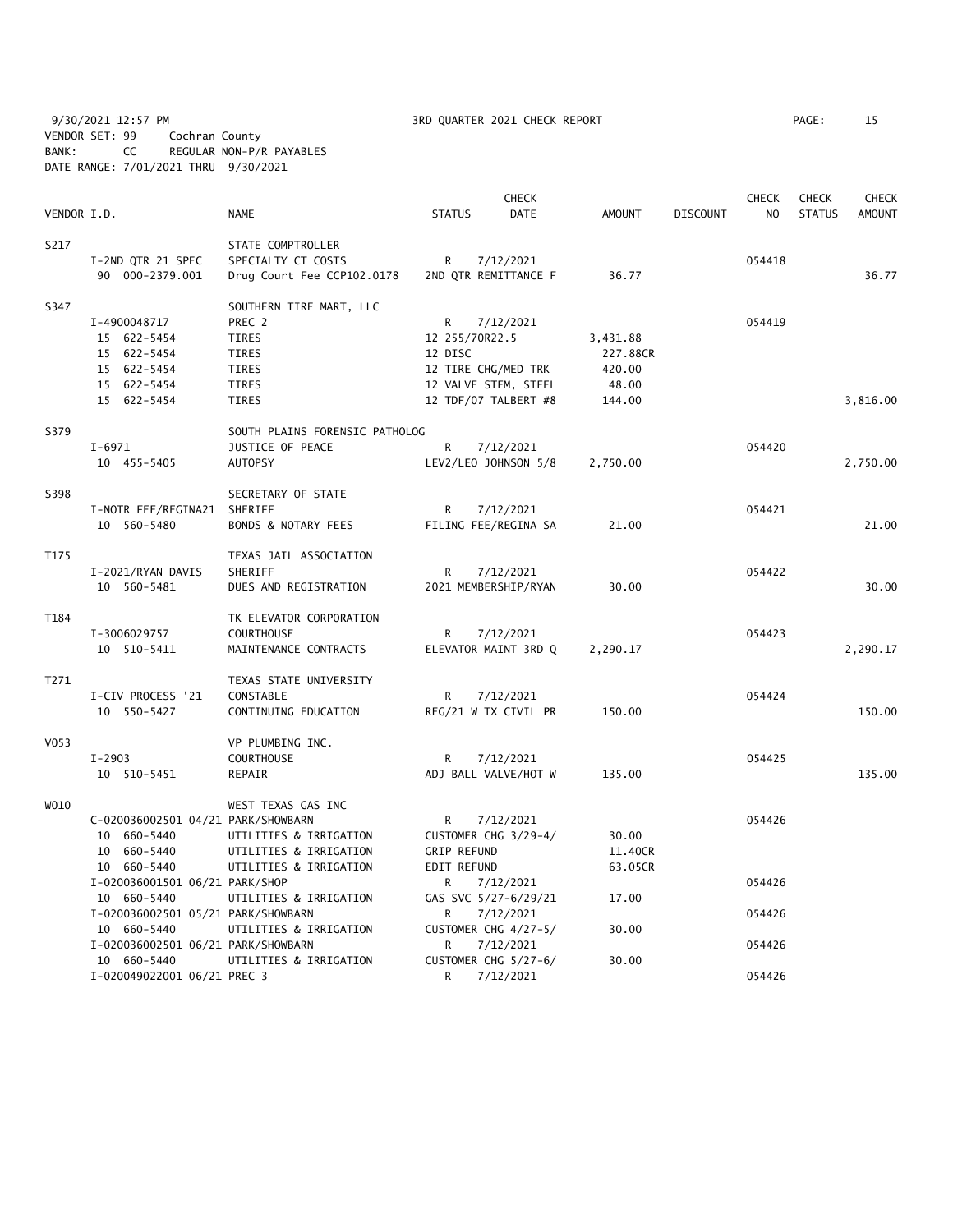9/30/2021 12:57 PM 3RD QUARTER 2021 CHECK REPORT PAGE: 16 VENDOR SET: 99 Cochran County BANK: CC REGULAR NON-P/R PAYABLES DATE RANGE: 7/01/2021 THRU 9/30/2021

|             |                             |                              |                      | <b>CHECK</b> |          |                 | CHECK  | <b>CHECK</b>  | <b>CHECK</b>  |
|-------------|-----------------------------|------------------------------|----------------------|--------------|----------|-----------------|--------|---------------|---------------|
| VENDOR I.D. |                             | <b>NAME</b>                  | <b>STATUS</b>        | DATE         | AMOUNT   | <b>DISCOUNT</b> | NO     | <b>STATUS</b> | <b>AMOUNT</b> |
| WO10        |                             | WEST TEXAS GAS INC<br>(CONT) |                      |              |          |                 |        |               |               |
|             | I-020049022001 06/21 PREC 3 |                              | R                    | 7/12/2021    |          |                 | 054426 |               |               |
|             | 15 623-5440                 | UTILITIES                    | 1.5MCF 5/27-6/28/21  |              | 4.04     |                 |        |               |               |
|             | 15 623-5440                 | UTILITIES                    | COST OF GAS (2.922)  |              | 4.38     |                 |        |               |               |
|             | 15 623-5440                 | UTILITIES                    | <b>CUSTOMER CHG</b>  |              | 30.00    |                 |        |               |               |
|             | 15 623-5440                 | UTILITIES                    | RATE CASE EXP SURCHG |              | 0.11     |                 |        |               | 71.08         |
| WO70        |                             | R D WALLACE OIL CO INC       |                      |              |          |                 |        |               |               |
|             | I-12520010 JUN 21           | CEMETERY/AIRPORT             | R                    | 7/12/2021    |          |                 | 054427 |               |               |
|             | 10 516-5330                 | FUEL & OIL                   | 24.01GL UNL 6/2      |              | 61.78    |                 |        |               |               |
|             | 10 516-5330                 | FUEL & OIL                   | 24.01GL UNL 6/10     |              | 61.78    |                 |        |               |               |
|             | 30 518-5330                 | FUEL & OIL                   | 24GL UNL 6/17        |              | 64.15    |                 |        |               |               |
|             | 10 516-5330                 | FUEL & OIL                   | 26.51GL UNL 6/25     |              | 70.86    |                 |        |               |               |
|             | I-12520019 JUN 21           | PARK/CEMETERY                | R                    | 7/12/2021    |          |                 | 054427 |               |               |
|             | 10 516-5451                 | REPAIR                       | STATE INSP/84 CHEV # |              | 7.00     |                 |        |               |               |
|             | 10 516-5451                 | REPAIR                       | PAPER FORM           |              | 3.00     |                 |        |               |               |
|             | 10 660-5451                 | REPAIR                       | RED FILTER 70004 200 |              | 10.29    |                 |        |               |               |
|             | 10 660-5451                 | REPAIR                       | 1"x1" VALVE          |              | 50.03    |                 |        |               |               |
|             | 10 660-5330                 | FUEL AND OIL                 | 90GL DYED DIESEL/PRE |              | 226.80   |                 |        |               |               |
|             | I-12520021 JUN 21           | PREC 3                       | R                    | 7/12/2021    |          |                 | 054427 |               |               |
|             | 15 623-5330                 | FUEL AND OIL                 | 236.9GL DYED DIESEL  |              | 601.73   |                 |        |               |               |
|             | 15 623-5330                 | FUEL AND OIL                 | 1 80-0Z PWR SVC      |              | 12.95    |                 |        |               |               |
|             | 15 623-5330                 | FUEL AND OIL                 | 242GL DYED DIESEL 6/ |              | 629.20   |                 |        |               |               |
|             | 15 623-5330                 | FUEL AND OIL                 | 1 80-0Z PWR SVC      |              | 12.95    |                 |        |               |               |
|             | 15 623-5330                 | FUEL AND OIL                 | 26.7GL REG ETH 6/17  |              | 71.42    |                 |        |               |               |
|             | 15 623-5330                 | FUEL AND OIL                 | 37.4GL REG ETH 6/30  |              | 100.04   |                 |        |               |               |
|             | I-12520030 JUN 21           | PREC 1                       | R                    | 7/12/2021    |          |                 | 054427 |               |               |
|             | 15 621-5330                 | FUEL & OIL                   | 898GL DYED DIESEL 6/ |              | 2,307.86 |                 |        |               |               |
|             | 15 621-5330                 | FUEL & OIL                   | 4 PWR SVC            |              | 51.80    |                 |        |               |               |
|             | 15 621-5330                 | FUEL & OIL                   | 28.01GL UNL 6/23     |              | 74.87    |                 |        |               |               |
|             | I-12520032 JUN 21           | PREC 2                       | R                    | 7/12/2021    |          |                 | 054427 |               |               |
|             | 15 622-5330                 | FUEL AND OIL                 | 833.7GL DYED DIESEL  |              | 2,100.92 |                 |        |               |               |
|             | 15 622-5330                 | FUEL AND OIL                 | 4 80-02 PWR SVC      |              | 51.80    |                 |        |               |               |
|             | 15 622-5330                 | FUEL AND OIL                 | 20 DEF 2.5           |              | 215.00   |                 |        |               |               |
|             | 15 622-5356                 | ROAD MATERIALS & SUPPLIES    | 12 BLUE SHOP TOWELS  |              | 36.00    |                 |        |               |               |
|             | 15 622-5330                 | FUEL AND OIL                 | 17.75GL UNL 6/1      |              | 45.67    |                 |        |               |               |
|             | 15 622-5330                 | FUEL AND OIL                 | 20.42GL UNL 6/14     |              | 54.58    |                 |        |               |               |
|             | 15 622-5330                 | FUEL AND OIL                 | 11.74GL UNL 6/21     |              | 31.38    |                 |        |               |               |
|             | 15 622-5330                 | FUEL AND OIL                 | 15.21GL UNL 6/29     |              | 41.27    |                 |        |               |               |
|             | I-12520041 JUN 21           | PREC 4                       | R                    | 7/12/2021    |          |                 | 054427 |               |               |
|             | 15 624-5330                 | FUEL AND OIL                 | 868GL DYED DIESEL 6/ |              | 2,204.72 |                 |        |               |               |
|             | 15 624-5330                 | FUEL AND OIL                 | 4 80-0Z PWR SVC      |              | 51.80    |                 |        |               |               |
|             | 15 624-5330                 | FUEL AND OIL                 | 18.5GL UNL 6/11      |              | 47.60    |                 |        |               |               |
|             | 15 624-5330                 | FUEL AND OIL                 | 28.88GL UNL 6/29     |              | 78.36    |                 |        |               |               |
|             | I-12520043 JUN 21           | SHERIFF                      | R                    | 7/12/2021    |          |                 | 054427 |               |               |
|             | 10 560-5330                 | FUEL AND OIL                 | 715.854GL UNL        |              | 1,947.88 |                 |        |               |               |
|             | 10 560-5330                 | FUEL AND OIL                 | 223.75GL UNL/#258    |              | 592.48   |                 |        |               |               |
|             | 10 560-5330                 | FUEL AND OIL                 | 341.64GL UNL/#867    |              | 306.70   |                 |        |               |               |
|             | I-12520252 JUN 21           | CONSTABLE                    | R                    | 7/12/2021    |          |                 | 054427 |               |               |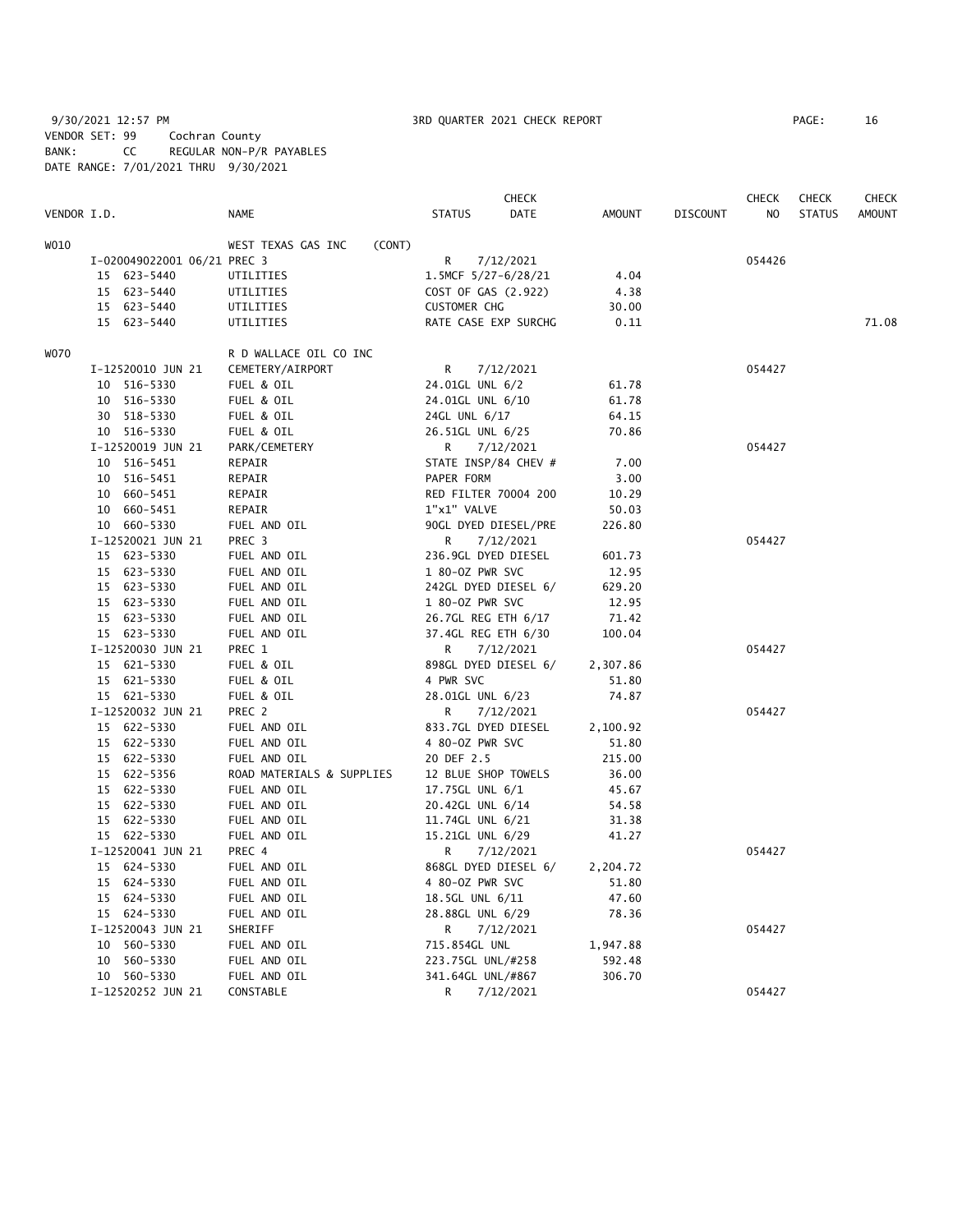9/30/2021 12:57 PM **3RD QUARTER 2021 CHECK REPORT** PAGE: 17 VENDOR SET: 99 Cochran County BANK: CC REGULAR NON-P/R PAYABLES DATE RANGE: 7/01/2021 THRU 9/30/2021

|             |                                     |                               |                 | <b>CHECK</b>         |               |                 | <b>CHECK</b>   | <b>CHECK</b>  | CHECK         |
|-------------|-------------------------------------|-------------------------------|-----------------|----------------------|---------------|-----------------|----------------|---------------|---------------|
| VENDOR I.D. |                                     | <b>NAME</b>                   | <b>STATUS</b>   | DATE                 | <b>AMOUNT</b> | <b>DISCOUNT</b> | N <sub>O</sub> | <b>STATUS</b> | <b>AMOUNT</b> |
| <b>WO70</b> |                                     | R D WALLACE OIL CO INC (CONT) |                 |                      |               |                 |                |               |               |
|             | I-12520252 JUN 21                   | CONSTABLE                     | R               | 7/12/2021            |               |                 | 054427         |               |               |
|             | 10 550-5330                         | FUEL & OIL                    | 21GL UNL 6/10   |                      | 54.08         |                 |                |               |               |
|             | 10 550-5330                         | FUEL & OIL                    | 19GL UNL 6/17   |                      | 50.79         |                 |                |               |               |
|             | 10 550-5330                         | FUEL & OIL                    | 10.5GL UNL 6/18 |                      | 28.08         |                 |                |               |               |
|             | 10 550-5330                         | FUEL & OIL                    | 18.5GL UNL 6/25 |                      | 49.45         |                 |                |               |               |
|             | I-125202610 JUN 21                  | <b>VETERANS SVC</b>           | R.              | 7/12/2021            |               |                 | 054427         |               |               |
|             | 10 405-5330                         | FUEL AND OIL                  | 19.02GL UNL 6/3 |                      | 48.94         |                 |                |               |               |
|             | 10 405-5330                         | FUEL AND OIL                  | 14.01GL UNL 6/7 |                      | 36.05         |                 |                |               | 12,492.06     |
| C396        |                                     | MARY V COFFMAN                |                 |                      |               |                 |                |               |               |
|             | $I-GR$ JURY $7/8/21$                | DISTRICT COURT                | R               | 7/21/2021            |               |                 | 054428         |               |               |
|             | 10 435-5491                         | <b>GRAND JURY</b>             |                 | GRAND JURY SVC 7/8/2 | 40.00         |                 |                |               | 40.00         |
|             |                                     |                               |                 |                      |               |                 |                |               |               |
| A038        |                                     | ESPERANZA ALVARADO            |                 |                      |               |                 |                |               |               |
|             | I-PETIT JURY 7/27/21 DISTRICT COURT |                               | R.              | 7/27/2021            |               |                 | 054445         |               |               |
|             | 10 435-5492                         | PETIT JURY                    | PETIT JURY SVC  |                      | 15.00         |                 |                |               | 15.00         |
| A233        |                                     | SILVIA ALVARADO               |                 |                      |               |                 |                |               |               |
|             | I-PETIT JURY 7/27/21 DISTRICT COURT |                               | $\mathsf{R}$    | 7/27/2021            |               |                 | 054446         |               |               |
|             | 10 435-5492                         | PETIT JURY                    | PETIT JURY SVC  |                      | 15.00         |                 |                |               | 15.00         |
| B061        |                                     | LESLIE BLACKSTOCK             |                 |                      |               |                 |                |               |               |
|             | I-PETIT JURY 7/27/21 DISTRICT COURT |                               | R               | 7/27/2021            |               |                 | 054447         |               |               |
|             | 10 435-5492                         | PETIT JURY                    | PETIT JURY SVC  |                      | 15.00         |                 |                |               | 15.00         |
| B083        |                                     | LISA BOWMAN                   |                 |                      |               |                 |                |               |               |
|             | I-PETIT JURY 7/27/21 DISTRICT COURT |                               | R               | 7/27/2021            |               |                 | 054448         |               |               |
|             | 10 435-5492                         |                               | PETIT JURY SVC  |                      | 15.00         |                 |                |               | 15.00         |
|             |                                     | PETIT JURY                    |                 |                      |               |                 |                |               |               |
| B249        |                                     | WAYNE TRAVIS BUTLER           |                 |                      |               |                 |                |               |               |
|             | I-PETIT JURY 7/27/21 DISTRICT COURT |                               | R               | 7/27/2021            |               |                 | 054449         |               |               |
|             | 10 435-5492                         | PETIT JURY                    | PETIT JURY SVC  |                      | 15.00         |                 |                |               | 15.00         |
| B256        |                                     | CONNIE JO BAKER               |                 |                      |               |                 |                |               |               |
|             | I-PETIT JURY 7/27/21 DISTRICT COURT |                               | R               | 7/27/2021            |               |                 | 054450         |               |               |
|             | 10 435-5492                         | PETIT JURY                    | PETIT JURY SVC  |                      | 15.00         |                 |                |               | 15.00         |
| B289        |                                     | MICHELLE BIHL                 |                 |                      |               |                 |                |               |               |
|             | I-PETIT JURY 7/27/21 DISTRICT COURT |                               | R               | 7/27/2021            |               |                 | 054451         |               |               |
|             | 10 435-5492                         | PETIT JURY                    | PETIT JURY SVC  |                      | 15.00         |                 |                |               | 15.00         |
| B313        |                                     | RACHEL BUBELA                 |                 |                      |               |                 |                |               |               |
|             | I-PETIT JURY 7/27/21 DISTRICT COURT |                               | R               | 7/27/2021            |               |                 | 054452         |               |               |
|             | 10 435-5492                         | PETIT JURY                    | PETIT JURY SVC  |                      | 15.00         |                 |                |               | 15.00         |
|             |                                     |                               |                 |                      |               |                 |                |               |               |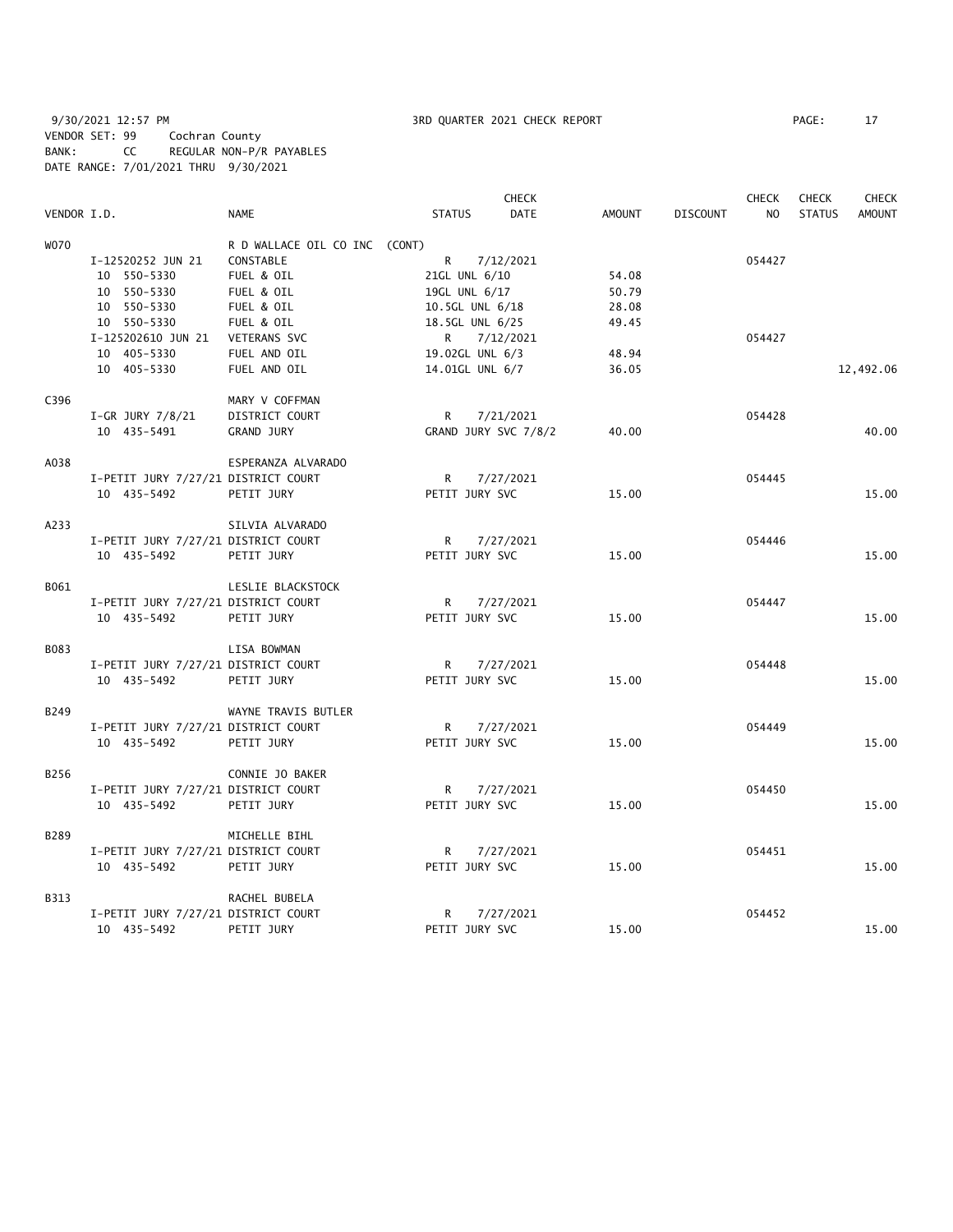# 9/30/2021 12:57 PM **3RD QUARTER 2021 CHECK REPORT** PAGE: 18 VENDOR SET: 99 Cochran County BANK: CC REGULAR NON-P/R PAYABLES DATE RANGE: 7/01/2021 THRU 9/30/2021

|                  |                                     |                          |                     | <b>CHECK</b>         |               |                 | <b>CHECK</b>   | <b>CHECK</b>  | <b>CHECK</b>  |
|------------------|-------------------------------------|--------------------------|---------------------|----------------------|---------------|-----------------|----------------|---------------|---------------|
| VENDOR I.D.      |                                     | <b>NAME</b>              | <b>STATUS</b>       | DATE                 | <b>AMOUNT</b> | <b>DISCOUNT</b> | N <sub>O</sub> | <b>STATUS</b> | <b>AMOUNT</b> |
| C <sub>051</sub> |                                     | COCHRAN COUNTY CHILDRENS |                     |                      |               |                 |                |               |               |
|                  | I-PETIT JURY 7/27/21 DISTRICT COURT |                          | R                   | 7/27/2021            |               |                 | 054453         |               |               |
|                  | 10 435-5492                         | PETIT JURY               |                     | DONATION/JOE HOUSTON | 15.00         |                 |                |               |               |
|                  | 10 435-5492                         | PETIT JURY               |                     | DONATION/JUSTIN SEAL | 15.00         |                 |                |               |               |
|                  | 10 435-5492                         | PETIT JURY               | DONATION/NITA WHITE |                      | 15.00         |                 |                |               |               |
|                  | 10 435-5492                         | PETIT JURY               |                     | DONATION/WANDA SHARO | 15.00         |                 |                |               |               |
|                  | 10 435-5492                         | PETIT JURY               |                     | DONATION/MACEY THOMA | 15.00         |                 |                |               |               |
|                  | 10 435-5492                         | PETIT JURY               |                     | DONATION/VANESSA ROM | 15.00         |                 |                |               |               |
|                  | 10 435-5492                         | PETIT JURY               |                     | DONATION/TONYA BRACK | 15.00         |                 |                |               |               |
|                  | 10 435-5492                         | PETIT JURY               |                     | DONATION/PRESCILLA B | 15.00         |                 |                |               |               |
|                  | 10 435-5492                         | PETIT JURY               |                     | DONATION/TOMMY OLIVA | 15.00         |                 |                |               |               |
|                  | 10 435-5492                         | PETIT JURY               |                     | DONATION/JAVIER CERD | 15.00         |                 |                |               |               |
|                  | 10 435-5492                         | PETIT JURY               |                     | DONATION/ELOISA JARA | 15.00         |                 |                |               |               |
|                  | 10 435-5492                         | PETIT JURY               |                     | DONATION/VERONICA MO | 15.00         |                 |                |               |               |
|                  | 10 435-5492                         | PETIT JURY               |                     | DONATION/SHANI HARTM | 15.00         |                 |                |               |               |
|                  | 10 435-5492                         | PETIT JURY               |                     | DONATION/LISA TURNER | 15.00         |                 |                |               |               |
|                  | 10 435-5492                         | PETIT JURY               |                     | DONATION/GUADALUPE M | 15.00         |                 |                |               | 225.00        |
| C287             |                                     | JAMES P CORNISH          |                     |                      |               |                 |                |               |               |
|                  | I-PETIT JURY 7/27/21 DISTRICT COURT |                          | R.                  | 7/27/2021            |               |                 | 054454         |               |               |
|                  | 10 435-5492                         | PETIT JURY               | PETIT JURY SVC      |                      | 15.00         |                 |                |               | 15.00         |
| D174             |                                     | TERRY L. DAVIS           |                     |                      |               |                 |                |               |               |
|                  | I-PETIT JURY 7/27/21 DISTRICT COURT |                          | R                   | 7/27/2021            |               |                 | 054455         |               |               |
|                  | 10 435-5492                         | PETIT JURY               | PETIT JURY SVC      |                      | 15.00         |                 |                |               | 15.00         |
| D192             |                                     | DOUGLAS CHRISTIAN        |                     |                      |               |                 |                |               |               |
|                  | I-PETIT JURY 7/27/21 DISTRICT COURT |                          | R                   | 7/27/2021            |               |                 | 054456         |               |               |
|                  | 10 435-5492                         | PETIT JURY               | PETIT JURY SVC      |                      | 15.00         |                 |                |               | 15.00         |
| F228             |                                     | JEFFREY FORTNER          |                     |                      |               |                 |                |               |               |
|                  | I-PETIT JURY 7/27/21 DISTRICT COURT |                          | R                   | 7/27/2021            |               |                 | 054457         |               |               |
|                  | 10 435-5492                         | PETIT JURY               | PETIT JURY SVC      |                      | 15.00         |                 |                |               | 15.00         |
| G053             |                                     | RICHARD GRINSTEINNER     |                     |                      |               |                 |                |               |               |
|                  | I-PETIT JURY 7/27/21 DISTRICT COURT |                          | R                   | 7/27/2021            |               |                 | 054458         |               |               |
|                  | 10 435-5492                         | PETIT JURY               | PETIT JURY SVC      |                      | 15.00         |                 |                |               | 15.00         |
| H071             |                                     | JANE HOYL                |                     |                      |               |                 |                |               |               |
|                  | I-PETIT JURY 7/27/21 DISTRICT COURT |                          | R                   | 7/27/2021            |               |                 | 054459         |               |               |
|                  | 10 435-5492                         | PETIT JURY               | PETIT JURY SVC      |                      | 15.00         |                 |                |               | 15.00         |
| H328             |                                     | SAMUEL HODGE             |                     |                      |               |                 |                |               |               |
|                  | I-PETIT JURY 7/27/21 DISTRICT COURT |                          | R                   | 7/27/2021            |               |                 | 054460         |               |               |
|                  | 10 435-5492                         | PETIT JURY               | PETIT JURY SVC      |                      | 15.00         |                 |                |               | 15.00         |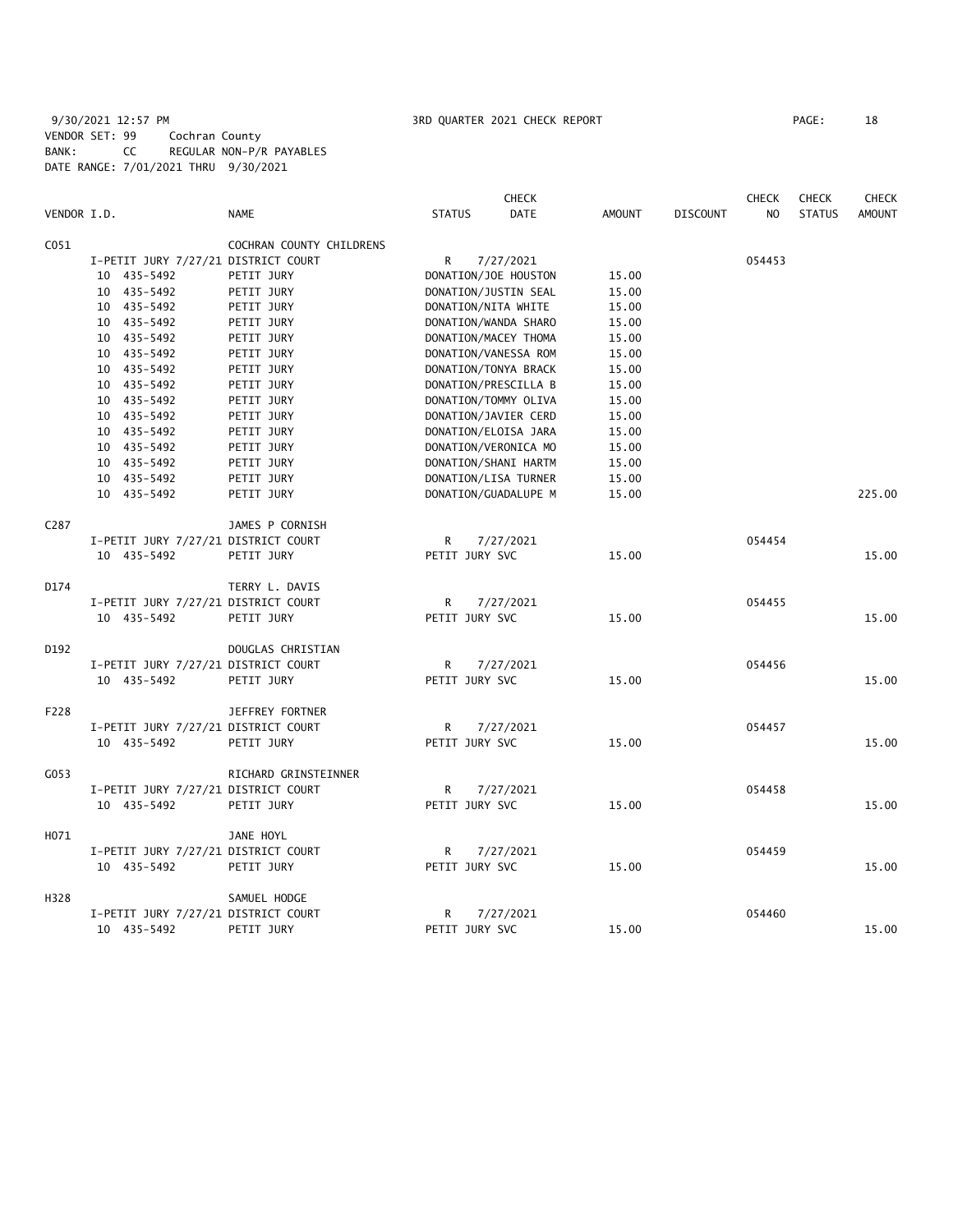9/30/2021 12:57 PM 3RD QUARTER 2021 CHECK REPORT PAGE: 19 VENDOR SET: 99 Cochran County BANK: CC REGULAR NON-P/R PAYABLES DATE RANGE: 7/01/2021 THRU 9/30/2021

|                  |                                     |                                 |                | <b>CHECK</b>          |        |                 | <b>CHECK</b>   | <b>CHECK</b>  | <b>CHECK</b>  |
|------------------|-------------------------------------|---------------------------------|----------------|-----------------------|--------|-----------------|----------------|---------------|---------------|
| VENDOR I.D.      |                                     | <b>NAME</b>                     | <b>STATUS</b>  | <b>DATE</b>           | AMOUNT | <b>DISCOUNT</b> | N <sub>O</sub> | <b>STATUS</b> | <b>AMOUNT</b> |
| H329             |                                     | SHERRY HOLLAND                  |                |                       |        |                 |                |               |               |
|                  | I-PETIT JURY 7/27/21 DISTRICT COURT |                                 |                | R 7/27/2021           |        |                 | 054461         |               |               |
|                  | 10 435-5492                         | PETIT JURY                      | PETIT JURY SVC |                       | 15.00  |                 |                |               | 15.00         |
|                  |                                     |                                 |                |                       |        |                 |                |               |               |
| M203             |                                     | ADRIAN A. MENDOZA               |                |                       |        |                 |                |               |               |
|                  | I-PETIT JURY 7/27/21 DISTRICT COURT |                                 |                | R 7/27/2021           |        |                 | 054462         |               |               |
|                  | 10 435-5492                         | PETIT JURY                      | PETIT JURY SVC |                       | 15.00  |                 |                |               | 15.00         |
| M247             |                                     | GARY MCLENDON                   |                |                       |        |                 |                |               |               |
|                  | I-PETIT JURY 7/27/21 DISTRICT COURT |                                 | R              | 7/27/2021             |        |                 | 054463         |               |               |
|                  | 10 435-5492                         | PETIT JURY                      | PETIT JURY SVC |                       | 15.00  |                 |                |               | 15.00         |
|                  |                                     |                                 |                |                       |        |                 |                |               |               |
| M250             |                                     | TRINE GARZA MARQUEZ             |                |                       |        |                 |                |               |               |
|                  | I-PETIT JURY 7/27/21 DISTRICT COURT |                                 | $\mathsf{R}$   | 7/27/2021             |        |                 | 054464         |               |               |
|                  | 10 435-5492                         | PETIT JURY                      | PETIT JURY SVC |                       | 15.00  |                 |                |               | 15.00         |
| M340             |                                     |                                 |                |                       |        |                 |                |               |               |
|                  |                                     | KAYLA MENDOZA                   |                |                       |        |                 | 054465         |               |               |
|                  | I-PETIT JURY 7/27/21 DISTRICT COURT |                                 |                | R 7/27/2021           | 15.00  |                 |                |               |               |
|                  | 10 435-5492                         | PETIT JURY                      | PETIT JURY SVC |                       |        |                 |                |               | 15.00         |
| M358             |                                     | DANYKA MENDOZA                  |                |                       |        |                 |                |               |               |
|                  | I-PETIT JURY 7/27/21 DISTRICT COURT |                                 | $R \sim$       | 7/27/2021             |        |                 | 054466         |               |               |
|                  | 10 435-5492                         | PETIT JURY                      | PETIT JURY SVC |                       | 15.00  |                 |                |               | 15.00         |
|                  |                                     |                                 |                |                       |        |                 |                |               |               |
| N076             |                                     | DELWIN THOMAS NEWTON            |                |                       |        |                 |                |               |               |
|                  | I-PETIT JURY 7/27/21 DISTRICT COURT |                                 | $R \sim$       | 7/27/2021             |        |                 | 054467         |               |               |
|                  | 10 435-5492                         | PETIT JURY                      | PETIT JURY SVC |                       | 15.00  |                 |                |               | 15.00         |
| R316             |                                     | DALE RICHARDSON                 |                |                       |        |                 |                |               |               |
|                  | I-PETIT JURY 7/27/21 DISTRICT COURT |                                 |                | R 7/27/2021           |        |                 | 054468         |               |               |
|                  | 10 435-5492                         | PETIT JURY                      | PETIT JURY SVC |                       | 15.00  |                 |                |               | 15.00         |
|                  |                                     |                                 |                |                       |        |                 |                |               |               |
| C <sub>051</sub> |                                     | COCHRAN COUNTY CHILDRENS        |                |                       |        |                 |                |               |               |
|                  | I-7/27/21 PETIT JURY DISTRICT COURT |                                 |                | R 7/29/2021           |        |                 | 054469         |               |               |
|                  | 10 435-5492                         | PETIT JURY                      |                | DONATIONS/SEE DETAIL  | 225.00 |                 |                |               | 225.00        |
| A029             |                                     | ANTHONY MECHANICAL SERVICE, INC |                |                       |        |                 |                |               |               |
|                  | I-072500                            | <b>ACTIVITY BLDG</b>            | R.             | 7/29/2021             |        |                 | 054470         |               |               |
|                  | 10 662-5451                         | REPAIR                          |                | 4HRS:RPL WIRE, FUSE 6 | 380.00 |                 |                |               |               |
|                  | 10 662-5451                         | REPAIR                          |                | FREON, MATERIALS      | 468.75 |                 |                |               |               |
|                  | 10 662-5451                         | REPAIR                          | VEHICLE CHG    |                       | 120.00 |                 |                |               |               |
|                  | I-072557                            | ACTIVITY BLDG                   |                | R 7/29/2021           |        |                 | 054470         |               |               |
|                  | 10 662-5451                         | REPAIR                          |                | 3HRS/RPL FUSE FOR A/  | 315.00 |                 |                |               |               |
|                  | 10 662-5451                         | REPAIR                          | 30AMP FUSE     |                       | 90.00  |                 |                |               |               |
|                  | 10 662-5451                         | REPAIR                          | VEHICLE CHG    |                       | 70.00  |                 |                |               | 1,443.75      |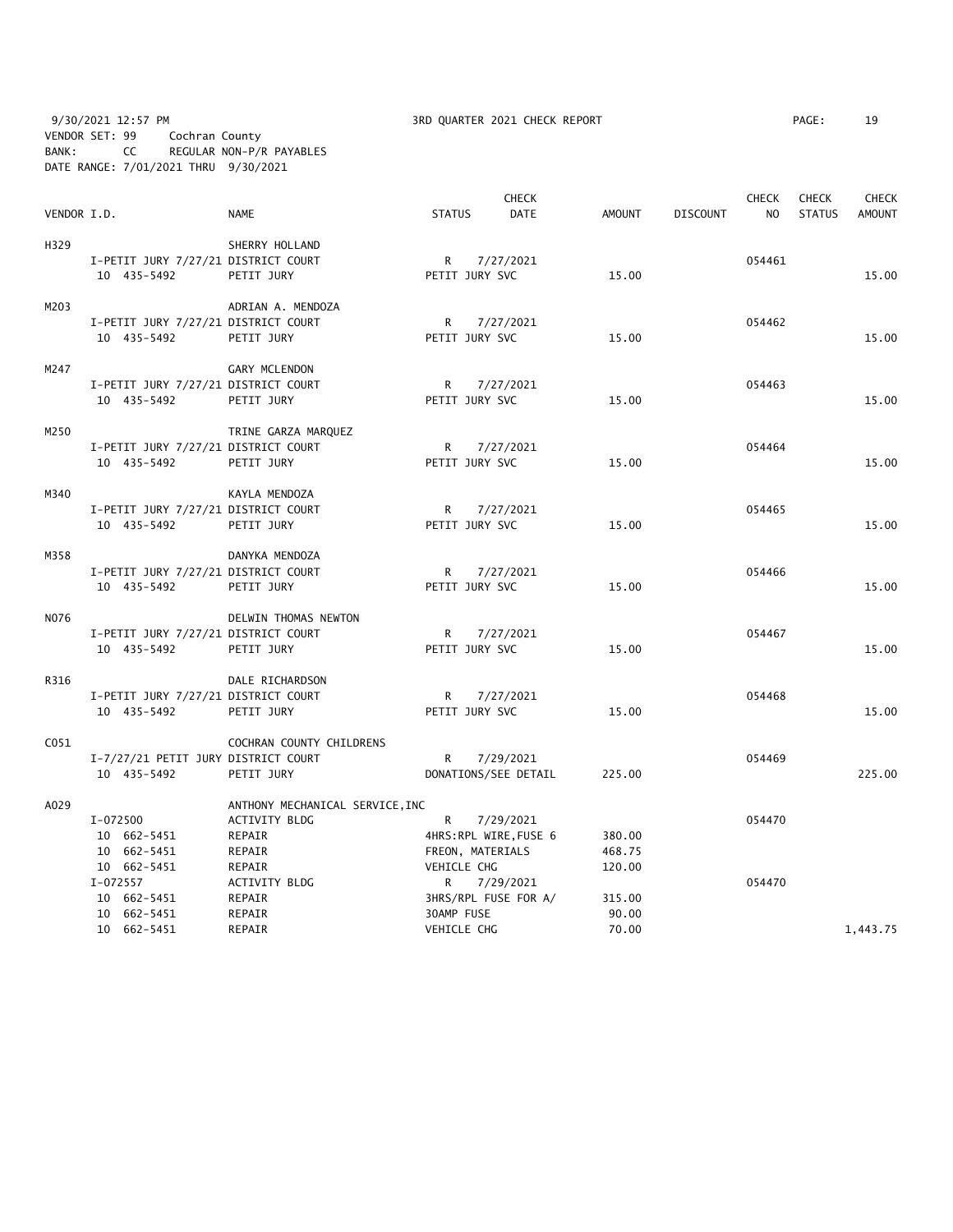9/30/2021 12:57 PM 3RD QUARTER 2021 CHECK REPORT PAGE: 20 VENDOR SET: 99 Cochran County BANK: CC REGULAR NON-P/R PAYABLES DATE RANGE: 7/01/2021 THRU 9/30/2021

|             |                |                                |                             | <b>CHECK</b> |           |                 | <b>CHECK</b>   | <b>CHECK</b>  | <b>CHECK</b>  |
|-------------|----------------|--------------------------------|-----------------------------|--------------|-----------|-----------------|----------------|---------------|---------------|
| VENDOR I.D. |                | <b>NAME</b>                    | <b>STATUS</b>               | <b>DATE</b>  | AMOUNT    | <b>DISCOUNT</b> | N <sub>O</sub> | <b>STATUS</b> | <b>AMOUNT</b> |
| A108        |                | AT&T MOBILITY                  |                             |              |           |                 |                |               |               |
|             | I-#4144 071921 | SHERIFF                        | R.                          | 7/29/2021    |           |                 | 054471         |               |               |
|             | 10 560-5420    | TELECOMMUNICATIONS             | 1ST NET/6 LNS 6/20-7        |              | 229.50    |                 |                |               | 229.50        |
|             |                |                                |                             |              |           |                 |                |               |               |
| A178        |                | <b>AMAZON</b>                  |                             |              |           |                 |                |               |               |
|             | I-445773359574 | MUSEUM/HISTORICAL COMM         | R                           | 7/29/2021    |           |                 | 054472         |               |               |
|             | 31 652-5499    | MISCELLANEOUS                  | CZUR ET16+ BOOK SCAN        |              | 409.00    |                 |                |               |               |
|             | 31 652-5499    | MISCELLANEOUS                  | 8' FEATHER FLAG, POLE       |              | 25.99     |                 |                |               |               |
|             | I-554738653763 | SHERIFF                        | R.                          | 7/29/2021    |           |                 | 054472         |               |               |
|             | 10 560-5420    | TELECOMMUNICATIONS             | 2 12FT HD PHONE CORD        |              | 11.98     |                 |                |               |               |
|             | 10 560-5420    | TELECOMMUNICATIONS             | SHIPPING                    |              | 5.99      |                 |                |               |               |
|             | I-743488359648 | MUSEUM/HISTORICAL COMM         | R                           | 7/29/2021    |           |                 | 054472         |               |               |
|             | 31 652-5499    | MISCELLANEOUS                  | 73" MALE MANNEQUIN          |              | 76.88     |                 |                |               |               |
|             | 31 652-5499    | MISCELLANEOUS                  | SHIPPING                    |              | 9.99      |                 |                |               |               |
|             | I-796487435995 | COUNTY COURT                   | $R \Box$                    | 7/29/2021    |           |                 | 054472         |               |               |
|             | 10 426-5310    | OFFICE SUPPLIES                | 35" CHAIR MAT/TEXAS         |              | 47.99     |                 |                |               |               |
|             | 10 426-5310    | OFFICE SUPPLIES                | SHIPPING                    |              | 11.98     |                 |                |               |               |
|             | I-866578436745 | MUSEUM/HISTORICAL COMM         | R                           | 7/29/2021    |           |                 | 054472         |               |               |
|             | 31 652-5499    | MISCELLANEOUS                  | 68.9" FEM MANNEQUIN         |              | 75.59     |                 |                |               |               |
|             | 31 652-5499    | MISCELLANEOUS                  | SHIPPING                    |              | 9.99      |                 |                |               | 685.38        |
| A271        |                | AVENU ENTERPRISE SOLUTIONS, LL |                             |              |           |                 |                |               |               |
|             | I-INVB-027482  | CO/DIST CLERK                  | R.                          | 7/29/2021    |           |                 | 054473         |               |               |
|             | 10 403-5416    | FILMING & INDEXING             | 20/20 LAND RECORDS J        |              | 1,250.00  |                 |                |               | 1,250.00      |
| A286        |                | AGD AUDIO SERVICES, LLC        |                             |              |           |                 |                |               |               |
|             | $I - 5315$     | DISTRICT COURT                 | R.                          | 7/29/2021    |           |                 | 054474         |               |               |
|             | 10 435-5310    | OFFICE SUPPLIES                | <b>CLICKSHARE BUTTON CS</b> |              | 247.00    |                 |                |               |               |
|             | 10 435-5310    | OFFICE SUPPLIES                | PROGRAMMING LABOR           |              | 100.00    |                 |                |               |               |
|             | 10 435-5310    | OFFICE SUPPLIES                | SHIPPING                    |              | 27.00     |                 |                |               | 374.00        |
| B284        |                | BANKNOTE CORPORATION OF AMERIC |                             |              |           |                 |                |               |               |
|             | I-IN2107024    | <b>CLERK</b>                   | R                           | 7/29/2021    |           |                 | 054475         |               |               |
|             | 10 403-5310    | OFFICE SUPPLIES                | 250 BIRTH CERT/LGL          |              | 357.75    |                 |                |               |               |
|             | 10 403-5310    | OFFICE SUPPLIES                | SET UP FEE WAIVED           |              |           |                 |                |               |               |
|             | I-IN2107028    | <b>CLERK</b>                   | R                           | 7/29/2021    |           |                 | 054475         |               |               |
|             | 10 403-5310    | OFFICE SUPPLIES                | 500 BIRTH CERT/LTR          |              | 90.00     |                 |                |               |               |
|             | 10 403-5310    | OFFICE SUPPLIES                | SET UP FEE                  |              | 500.00    |                 |                |               | 947.75        |
| C057        |                | CITY BANK AS DEPOSITORY        |                             |              |           |                 |                |               |               |
|             | I-3RD QTR 2021 | NON-DEPT'L/APPR DIST           | R.                          | 7/29/2021    |           |                 | 054476         |               |               |
|             | 10 409-5406    | APPRAISAL DISTRICT             | 3RD QTR ASSESSMENT--        |              | 23,480.62 |                 |                |               | 23,480.62     |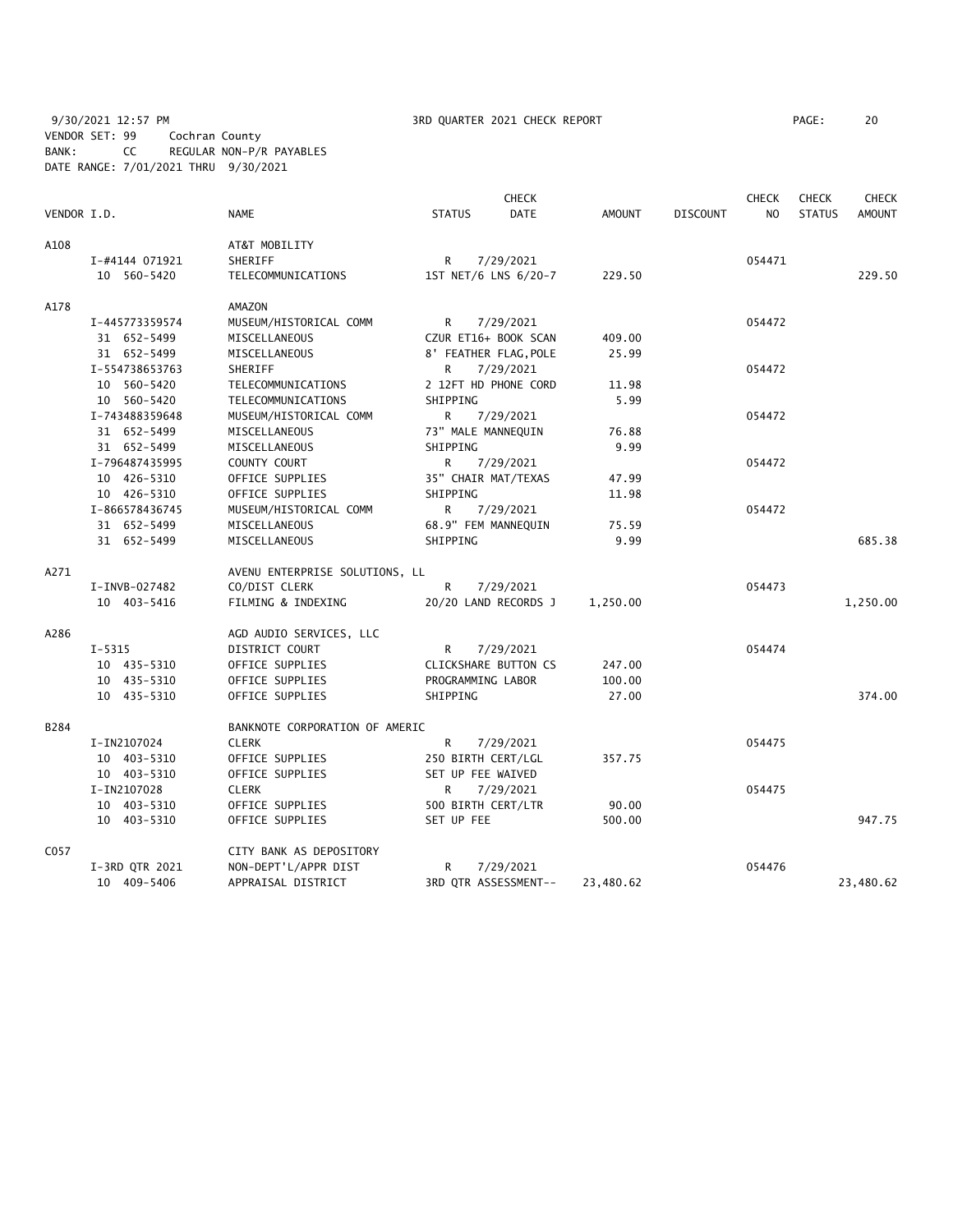9/30/2021 12:57 PM **3RD QUARTER 2021 CHECK REPORT** PAGE: 21 VENDOR SET: 99 Cochran County BANK: CC REGULAR NON-P/R PAYABLES DATE RANGE: 7/01/2021 THRU 9/30/2021

|             |                                        |                                |                       | <b>CHECK</b> |               |                 | <b>CHECK</b> | <b>CHECK</b>  | <b>CHECK</b>  |
|-------------|----------------------------------------|--------------------------------|-----------------------|--------------|---------------|-----------------|--------------|---------------|---------------|
| VENDOR I.D. |                                        | <b>NAME</b>                    | <b>STATUS</b>         | <b>DATE</b>  | <b>AMOUNT</b> | <b>DISCOUNT</b> | NO.          | <b>STATUS</b> | <b>AMOUNT</b> |
| C290        |                                        | CENTER POINT LARGE PRINT       |                       |              |               |                 |              |               |               |
|             | I-1860533                              | LIBRARY                        | R                     | 7/29/2021    |               |                 | 054477       |               |               |
|             | 10 650-5590                            | <b>BOOKS</b>                   | OUT OF HOUNDS         |              | 23.37         |                 |              |               |               |
|             | 10 650-5590                            | <b>BOOKS</b>                   | THAT SUMMER           |              | 23.37         |                 |              |               |               |
|             | 10 650-5590                            | <b>BOOKS</b>                   | SHIPPED               |              | 23.37         |                 |              |               |               |
|             | 10 650-5590                            | <b>BOOKS</b>                   | WINNER TAKES ALL      |              | 23.37         |                 |              |               |               |
|             | 10 650-5590                            | <b>BOOKS</b>                   | <b>BONE RATTLE</b>    |              | 23.37         |                 |              |               |               |
|             | 10 650-5590                            | <b>BOOKS</b>                   | <b>OUTSIDER</b>       |              | 23.37         |                 |              |               | 140.22        |
| C340        |                                        | COUNTY INFORMATION RESOURCE AG |                       |              |               |                 |              |               |               |
|             | I-S0P014654                            | NON-DEPT'L                     | $\mathsf{R}$          | 7/29/2021    |               |                 | 054478       |               |               |
|             | 10 409-5420                            | TELECOMMUNICATIONS             | 35 EMAIL ACCTS JUN 2  |              | 70.00         |                 |              |               | 70.00         |
| C371        |                                        | COCHRAN COUNTY TAX A/C         |                       |              |               |                 |              |               |               |
|             | I-08 CHEV #0069 '21 PREC 3             |                                | R                     | 7/29/2021    |               |                 | 054479       |               |               |
|             | 15 623-5451                            | REPAIRS                        | STATE INSP FEE/08 CH  |              | 7.50          |                 |              |               |               |
|             | I-11 F150 #8624/2021 PREC 4            |                                | R                     | 7/29/2021    |               |                 | 054479       |               |               |
|             | 15 624-5451                            | REPAIRS                        | STATE INSP FEE/11 FO  |              | 7.50          |                 |              |               |               |
|             | I-14 CHEV#7220/2021 JUVENILE PROBATION |                                | R                     | 7/29/2021    |               |                 | 054479       |               |               |
|             | 17 573-5499                            | OPERATING EXPENSES             | STATE INSP FEE/14 CH  |              | 7.50          |                 |              |               |               |
|             | I-15 DODGE #1606 '21 SHERIFF           |                                | R                     | 7/29/2021    |               |                 | 054479       |               |               |
|             | 10 560-5451                            | MACHINERY-NON-OFFICE REPAIR    | STATE INSP FEE/15 DO  |              | 7.50          |                 |              |               | 30.00         |
| C416        |                                        | <b>BRANDY CRISWELL</b>         |                       |              |               |                 |              |               |               |
|             | I-CPS#4586 070621                      | DISTRICT COURT                 | R                     | 7/29/2021    |               |                 | 054480       |               |               |
|             | 10 435-5400                            | ATTORNEY AD LITEM              | FINAL HRNG(C)/CPS#45  |              | 300.00        |                 |              |               |               |
|             | I-CPS#4616 070621                      | DISTRICT COURT                 | R                     | 7/29/2021    |               |                 | 054480       |               |               |
|             | 10 435-5400                            | ATTORNEY AD LITEM              | FINAL HRNG(PM)/CPS#4  |              | 300.00        |                 |              |               |               |
|             | I-CPS#4632 070621                      | DISTRICT COURT                 | R                     | 7/29/2021    |               |                 | 054480       |               |               |
|             | 10 435-5400                            | ATTORNEY AD LITEM              | PERM HRNG(C)/CPS#463  |              | 300.00        |                 |              |               | 900.00        |
| D048        |                                        | DATA-LINE OFFICE SYSTEMS       |                       |              |               |                 |              |               |               |
|             | I-IN132485                             | LIBRARY                        | R                     | 7/29/2021    |               |                 | 054481       |               |               |
|             | 10 650-5411                            | MAINTENANCE CONTRACTS          | COPIER MAINT 7/21-8/  |              | 37.50         |                 |              |               |               |
|             | 10 650-5411                            | MAINTENANCE CONTRACTS          | 180 COLOR COPIES 6/2  |              | 18.00         |                 |              |               | 55.50         |
| D196        |                                        | JORGE DE LA CRUZ, SHERIFF      |                       |              |               |                 |              |               |               |
|             | $I - 6/29/21$                          | JAIL                           | R                     | 7/29/2021    |               |                 | 054482       |               |               |
|             | 10 512-5392                            | MISCELLANEOUS SUPPLIES         | XTALL CAN OPENER/FAM  |              | 11.00         |                 |              |               |               |
|             | $I - 7/26/21$                          | JAIL                           | R                     | 7/29/2021    |               |                 | 054482       |               |               |
|             | 10 512-5333                            | FOOD-PRISONERS                 | 2 BBQ SAUCE/FAM\$ 7/9 |              | 2.00          |                 |              |               |               |
|             | 10 512-5392                            | MISCELLANEOUS SUPPLIES         | LIGHTER FLUID/FAM\$   |              | 4.00          |                 |              |               |               |
|             | 10 512-5392                            | MISCELLANEOUS SUPPLIES         | 1PK BIC LIGHTER/FAM\$ |              | 1.55          |                 |              |               |               |
|             | 10 512-5392                            | MISCELLANEOUS SUPPLIES         | 16# KINGSFORD CHARCO  |              | 11.50         |                 |              |               |               |
|             | 10 512-5392                            | MISCELLANEOUS SUPPLIES         | SALES TAX/FAM\$       |              | 1.32          |                 |              |               |               |
|             | 10 512-5333                            | FOOD-PRISONERS                 | 3 CHILI NO BEAN/FAM\$ |              | 6.45          |                 |              |               |               |
|             | 10 512-5333                            | FOOD-PRISONERS                 | 3PK HOT DOG BUNS/FAM  |              | 8.10          |                 |              |               |               |
|             | 10 512-5333                            | FOOD-PRISONERS                 | 4 ALLSUP'S BREAD 7/2  |              | 3.18          |                 |              |               |               |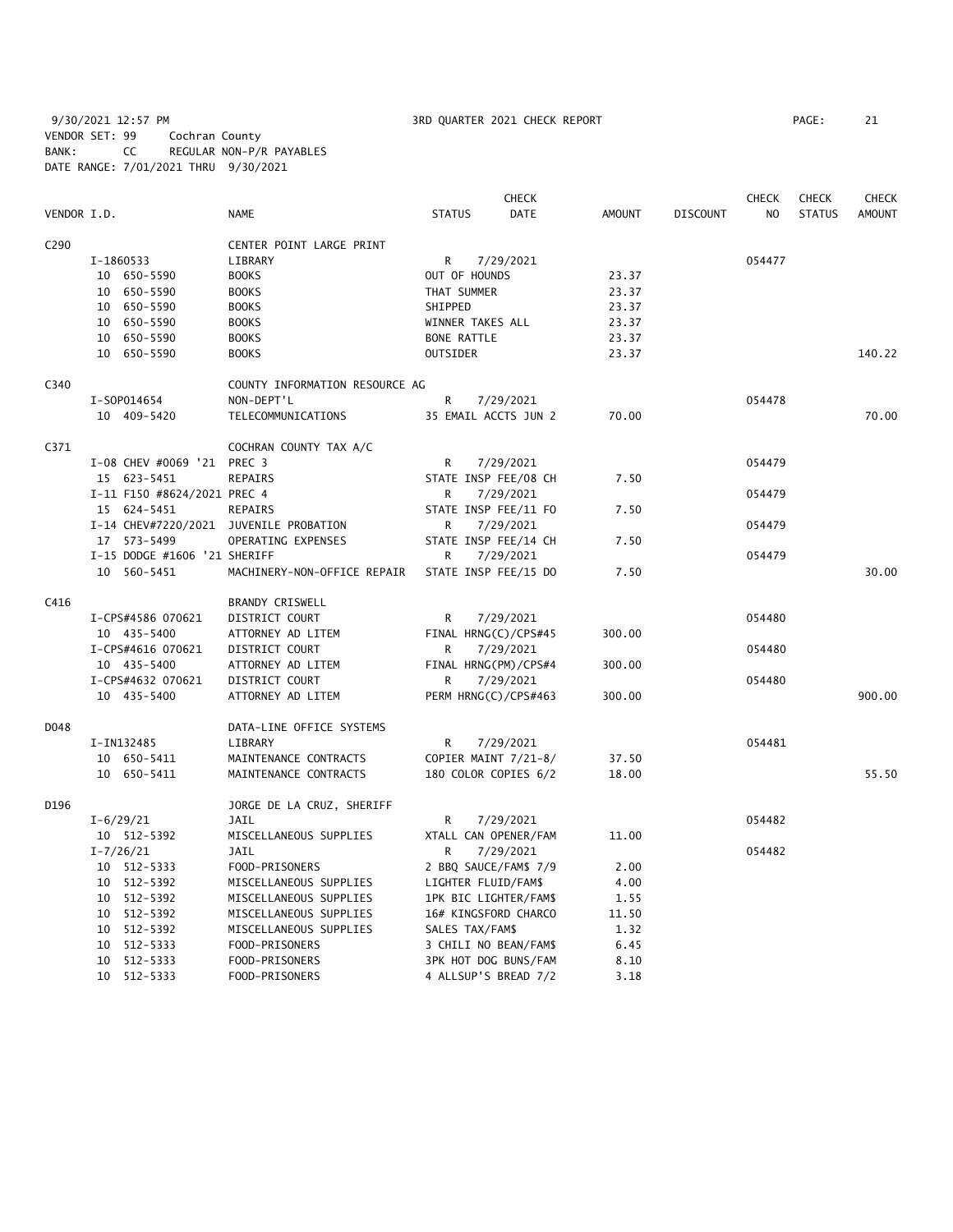9/30/2021 12:57 PM **3RD QUARTER 2021 CHECK REPORT** PAGE: 22 VENDOR SET: 99 Cochran County BANK: CC REGULAR NON-P/R PAYABLES DATE RANGE: 7/01/2021 THRU 9/30/2021

| <b>CHECK</b>     |                           |                                                   |                         |                      |               | <b>CHECK</b>    | <b>CHECK</b>   | <b>CHECK</b>  |               |
|------------------|---------------------------|---------------------------------------------------|-------------------------|----------------------|---------------|-----------------|----------------|---------------|---------------|
| VENDOR I.D.      |                           | NAME                                              | <b>STATUS</b>           | DATE                 | <b>AMOUNT</b> | <b>DISCOUNT</b> | N <sub>O</sub> | <b>STATUS</b> | <b>AMOUNT</b> |
| D196             |                           | JORGE DE LA CRUZ, SHERIFF (CONT)                  |                         |                      |               |                 |                |               |               |
|                  | $I - 7/26/21$             | JAIL                                              | R                       | 7/29/2021            |               |                 | 054482         |               |               |
|                  | 10 512-5333               | FOOD-PRISONERS                                    | 40 BIMBO BREAD 7/26     |                      | 74.40         |                 |                |               |               |
|                  | I-XPRT PUENTE 62421 JAIL  |                                                   | R                       | 7/29/2021            |               |                 | 054482         |               |               |
|                  | 10 512-5499               | MISCELLANEOUS                                     | MEALS: SCOTT, CHRIS, PU |                      | 37.05         |                 |                |               |               |
|                  | I-XPRT ROMERO 071321 JAIL |                                                   | R                       | 7/29/2021            |               |                 | 054482         |               |               |
|                  | 10 512-5499               | MISCELLANEOUS                                     | MEAL: ROMERO, SCOTT 7   |                      | 8.21          |                 |                |               | 168.76        |
| D <sub>207</sub> |                           | DUFFY LAW FIRM, PC                                |                         |                      |               |                 |                |               |               |
|                  | I-CPS#4586 070621         | DISTRICT COURT                                    | R                       | 7/29/2021            |               |                 | 054483         |               |               |
|                  | 10 435-5400               | ATTORNEY AD LITEM                                 | CONT HRNG(PM)/CPS#45    |                      | 300.00        |                 |                |               |               |
|                  | I-CPS#4632 070621         | DISTRICT COURT                                    | R                       | 7/29/2021            |               |                 | 054483         |               |               |
|                  | 10 435-5400               | ATTORNEY AD LITEM                                 | PERM HRNG(PM)/CPS#46    |                      | 300.00        |                 |                |               | 600.00        |
| G278             |                           | ELIAS J GARCIA LLC                                |                         |                      |               |                 |                |               |               |
|                  | I-CPS#4581 7/15/21        | DISTRICT COURT                                    | R                       | 7/29/2021            |               |                 | 054484         |               |               |
|                  | 10 435-5400               | ATTORNEY AD LITEM                                 | PERM HRNG(C)/CPS#458    |                      | 300.00        |                 |                |               |               |
|                  | I-CPS#4616 7/15/21        | DISTRICT COURT                                    | R                       | 7/29/2021            |               |                 | 054484         |               |               |
|                  | 10 435-5400               | ATTORNEY AD LITEM                                 | PERM RVW(C)/CPS#4616    |                      | 300.00        |                 |                |               | 600.00        |
| H009             |                           | HART INTERCIVIC, INC                              |                         |                      |               |                 |                |               |               |
|                  | I-084573                  | <b>ELECTIONS</b>                                  | R                       | 7/29/2021            |               |                 | 054485         |               |               |
|                  | 10 490-5411               | MAINTENANCE CONTRACTS                             |                         | POLL PAD MAINT 10/1/ | 1,000.00      |                 |                |               | 1,000.00      |
| H019             |                           | HOCKLEY COUNTY, TEXAS                             |                         |                      |               |                 |                |               |               |
|                  |                           | I-R/B 1/2 VIDEO SYS COURTHOUSE SECURITY/CESF      | R                       | 7/29/2021            |               |                 | 054486         |               |               |
|                  | 24 510-5499               | COURTHOUSE SECURITY CCP102.0 R/B 1/2 AGD VIDEO SY |                         |                      | 2,879.81      |                 |                |               | 2,879.81      |
| M348             |                           | JENNIFER MIRLL, PLLC                              |                         |                      |               |                 |                |               |               |
|                  | I-CPS#4632 4/27/21        | DISTRICT COURT                                    | R                       | 7/29/2021            |               |                 | 054487         |               |               |
|                  | 10 435-5400               | ATTORNEY AD LITEM                                 | PLCMT HRNG(PF)/CPS#4    |                      | 300.00        |                 |                |               |               |
|                  | I-CPS#4632 7/6/21         | DISTRICT COURT                                    | R.                      | 7/29/2021            |               |                 | 054487         |               |               |
|                  | 10 435-5400               | ATTORNEY AD LITEM                                 | PERM/FINAL(PF)/CPS#4    |                      | 300.00        |                 |                |               | 600.00        |
| P017             |                           | POSTMASTER                                        |                         |                      |               |                 |                |               |               |
|                  | $I-JP$ $7/21/21$          | JUSTICE OF PEACE                                  | R                       | 7/29/2021            |               |                 | 054488         |               |               |
|                  | 10 455-5311               | POSTAL EXPENSES                                   | 4 BK STAMPS @\$11       |                      | 44.00         |                 |                |               | 44.00         |
| Q011             |                           | QUADIENT LEASING USA, INC.                        |                         |                      |               |                 |                |               |               |
|                  | I-N8951104                | NON-DEPT'L                                        | R                       | 7/29/2021            |               |                 | 054489         |               |               |
|                  | 10 409-5311               | POSTAL EXPENSES                                   | POSTAGE MCH LEASE 8/    |                      | 765.00        |                 |                |               | 765.00        |
| S281             |                           | <b>STAPLES</b>                                    |                         |                      |               |                 |                |               |               |
|                  | I-2864982671              | SHERIFF                                           | R                       | 7/29/2021            |               |                 | 054490         |               |               |
|                  | 10 560-5310               | OFFICE SUPPLIES                                   | 2PK AA BATTERIES 36/    |                      | 60.98         |                 |                |               |               |
|                  | 10 560-5310               | OFFICE SUPPLIES                                   | 1PK AAA BATTERIES 36    |                      | 30.49         |                 |                |               |               |
|                  | 10 560-5310               | OFFICE SUPPLIES                                   | 1PK AIR DUSTER 6/PK     |                      | 29.12         |                 |                |               |               |
|                  | 10 560-5310               | OFFICE SUPPLIES                                   | CPN                     |                      | 13.04CR       |                 |                |               |               |
|                  | I-2865628471              | SHERIFF                                           | R                       | 7/29/2021            |               |                 | 054490         |               |               |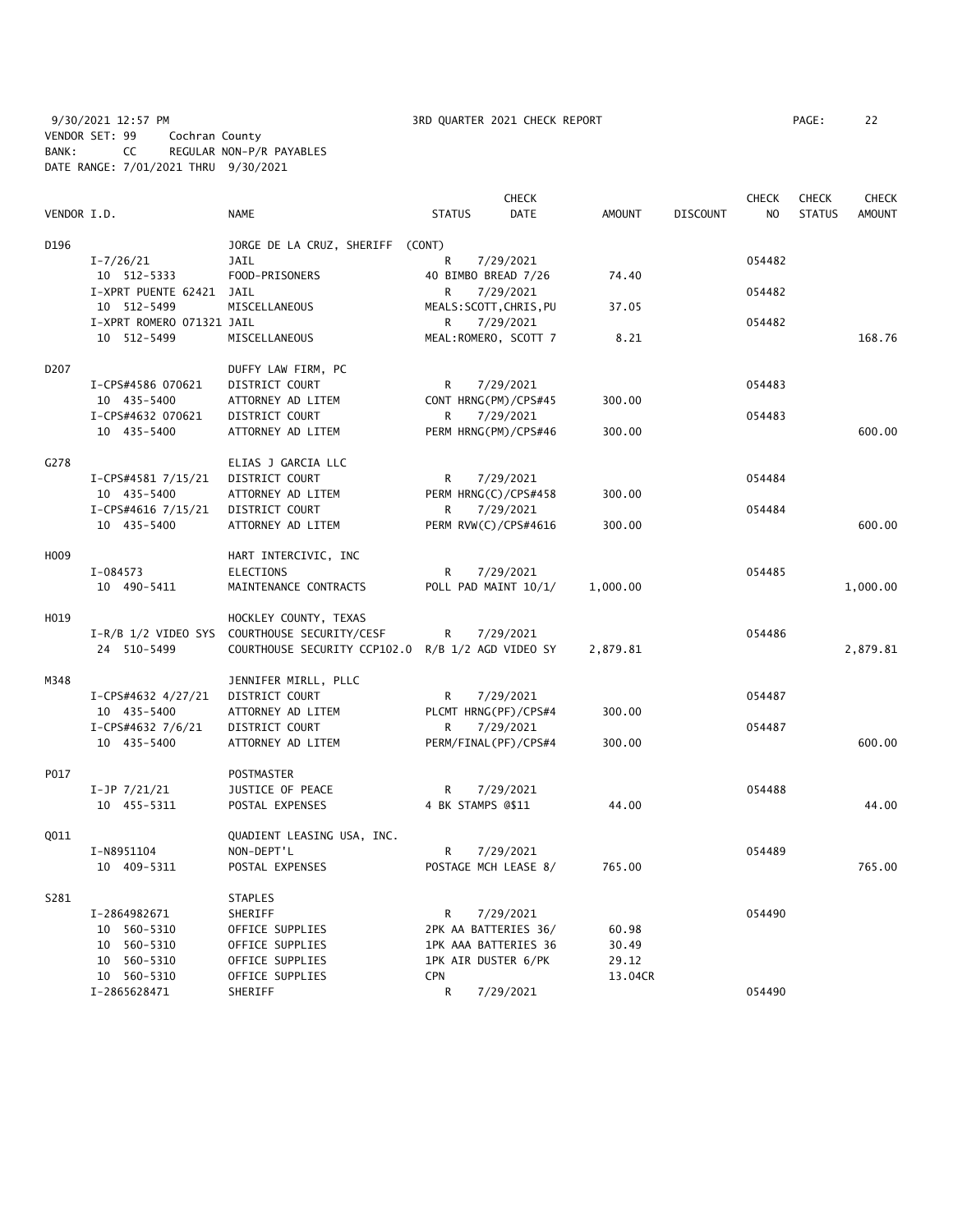9/30/2021 12:57 PM **3RD QUARTER 2021 CHECK REPORT** PAGE: 23 VENDOR SET: 99 Cochran County BANK: CC REGULAR NON-P/R PAYABLES DATE RANGE: 7/01/2021 THRU 9/30/2021

|             |                                 |                               |                     | <b>CHECK</b>         |               |                 | <b>CHECK</b>   | <b>CHECK</b>  | <b>CHECK</b> |
|-------------|---------------------------------|-------------------------------|---------------------|----------------------|---------------|-----------------|----------------|---------------|--------------|
| VENDOR I.D. |                                 | NAME                          | <b>STATUS</b>       | DATE                 | <b>AMOUNT</b> | <b>DISCOUNT</b> | N <sub>O</sub> | <b>STATUS</b> | AMOUNT       |
| S281        |                                 | (CONT)<br>STAPLES             |                     |                      |               |                 |                |               |              |
|             | I-2865628471                    | SHERIFF                       | R                   | 7/29/2021            |               |                 | 054490         |               |              |
|             | 10 560-5310                     | OFFICE SUPPLIES               |                     | 2 XSTAMPER REFILL/BE | 13.58         |                 |                |               |              |
|             | 10 560-5310                     | OFFICE SUPPLIES               |                     | 1BX HANGING FOLDER/G | 22.49         |                 |                |               |              |
|             | 10 560-5310                     | OFFICE SUPPLIES               | <b>CPN</b>          |                      | 0.40CR        |                 |                |               | 143.22       |
| S416        |                                 | SOS WASTE DISPOSAL, INC       |                     |                      |               |                 |                |               |              |
|             | I-118657                        | PREC 3/PREC 4                 | R                   | 7/29/2021            |               |                 | 054491         |               |              |
|             | 15 623-5440                     | UTILITIES                     |                     | DUMPSTER SVC AUG 202 | 78.74         |                 |                |               |              |
|             | 15 624-5440                     | UTILITIES                     |                     | DUMPSTER SVC AUG 202 | 78.74         |                 |                |               | 157.48       |
| S466        |                                 | SPECTRUM VoIP                 |                     |                      |               |                 |                |               |              |
|             | I-E911 REG FEE 2021 NON-DEPT'L  |                               | R                   | 7/29/2021            |               |                 | 054492         |               |              |
|             | 10 409-5420                     | TELECOMMUNICATIONS            |                     | ANNUAL E911 RECOVERY | 32.52         |                 |                |               | 32.52        |
| T092        |                                 | TEXAS TECH UNIVERSITY         |                     |                      |               |                 |                |               |              |
|             | I-06523/P REGALADO              | COUNTY COURT                  | R                   | 7/29/2021            |               |                 | 054493         |               |              |
|             | 10 426-5400                     | ATTORNEY AD LITEM             |                     | PLEA(M)/PAULA REGALA | 100.00        |                 |                |               |              |
|             | $I-06554/I$ SOLIZ               | COUNTY COURT                  | R                   | 7/29/2021            |               |                 | 054493         |               |              |
|             | 10 426-5400                     | ATTORNEY AD LITEM             |                     | PLEA(M)/IVY SOLIZ 7/ | 100.00        |                 |                |               | 200.00       |
| T130        |                                 | TEXAS DEPT OF LICENSING       |                     |                      |               |                 |                |               |              |
|             | I-ELEVATOR '21                  | COURTHOUSE                    | R                   | 7/29/2021            |               |                 | 054494         |               |              |
|             | 10 510-5451                     | REPAIR                        |                     | ELEV INSP/LICENSE FE | 20.00         |                 |                |               | 20.00        |
| T148        |                                 | TASCOSA OFFICE MACHINES INC   |                     |                      |               |                 |                |               |              |
|             | I-273176                        | <b>CLERK</b>                  | R                   | 7/29/2021            |               |                 | 054495         |               |              |
|             | 10 403-5411                     | MAINTENANCE CONTRACTS         |                     | 1,439 COPIES 6/10-7/ | 21.59         |                 |                |               | 21.59        |
| U019        |                                 | UNITED SUPERMARKETS, INC      |                     |                      |               |                 |                |               |              |
|             | I-3024001 070621                | <b>JAIL</b>                   | R                   | 7/29/2021            |               |                 | 054496         |               |              |
|             | 10 512-5392                     | MISCELLANEOUS SUPPLIES        | PAPER PLATES        |                      | 5.99          |                 |                |               |              |
|             | 10 512-5392                     | MISCELLANEOUS SUPPLIES        | <b>DISC</b>         |                      | 0.60CR        |                 |                |               |              |
|             | 10 512-5333                     | FOOD-PRISONERS                | LG EGGS/2           |                      | 8.98          |                 |                |               |              |
|             | 10 512-5333                     | FOOD-PRISONERS<br><b>JAIL</b> | DISC<br>R           |                      | 0.90CR        |                 | 054496         |               |              |
|             | I-6098001 071821<br>10 512-5333 | FOOD-PRISONERS                | HORMEL SPAM/2       | 7/29/2021            | 6.38          |                 |                |               |              |
|             | 10 512-5333                     | FOOD-PRISONERS                |                     | RANCH STYLE BEANS/12 | 10.68         |                 |                |               |              |
|             | 10 512-5333                     | FOOD-PRISONERS                | ROTEL/4             |                      | 4.36          |                 |                |               |              |
|             | 10 512-5333                     | FOOD-PRISONERS                | APPLE SAUCE/2       |                      | 3.98          |                 |                |               |              |
|             | 10 512-5333                     | FOOD-PRISONERS                | 2 BBQ SAUCE @4/\$5  |                      | 2.50          |                 |                |               |              |
|             | 10 512-5333                     | FOOD-PRISONERS                | WOLF CHILI/4        |                      | 7.96          |                 |                |               |              |
|             | 10 512-5333                     | FOOD-PRISONERS                | 4PK TOMATOES/2      |                      | 5.98          |                 |                |               |              |
|             | 10 512-5333                     | FOOD-PRISONERS                | DOLE GARDEN SALAD/2 |                      | 7.98          |                 |                |               |              |
|             | 10 512-5333                     | FOOD-PRISONERS                | JALAPENO PEPPERS    |                      | 5.10          |                 |                |               |              |
|             | 10 512-5333                     | FOOD-PRISONERS                | POTATOES/2          |                      | 10.00         |                 |                |               |              |
|             | 10 512-5333                     | FOOD-PRISONERS                | BAR S MEAT FRANKS/6 |                      | 5.94          |                 |                |               |              |
|             | 10 512-5333                     | FOOD-PRISONERS                | PORK CHOP/5         |                      | 8.94          |                 |                |               |              |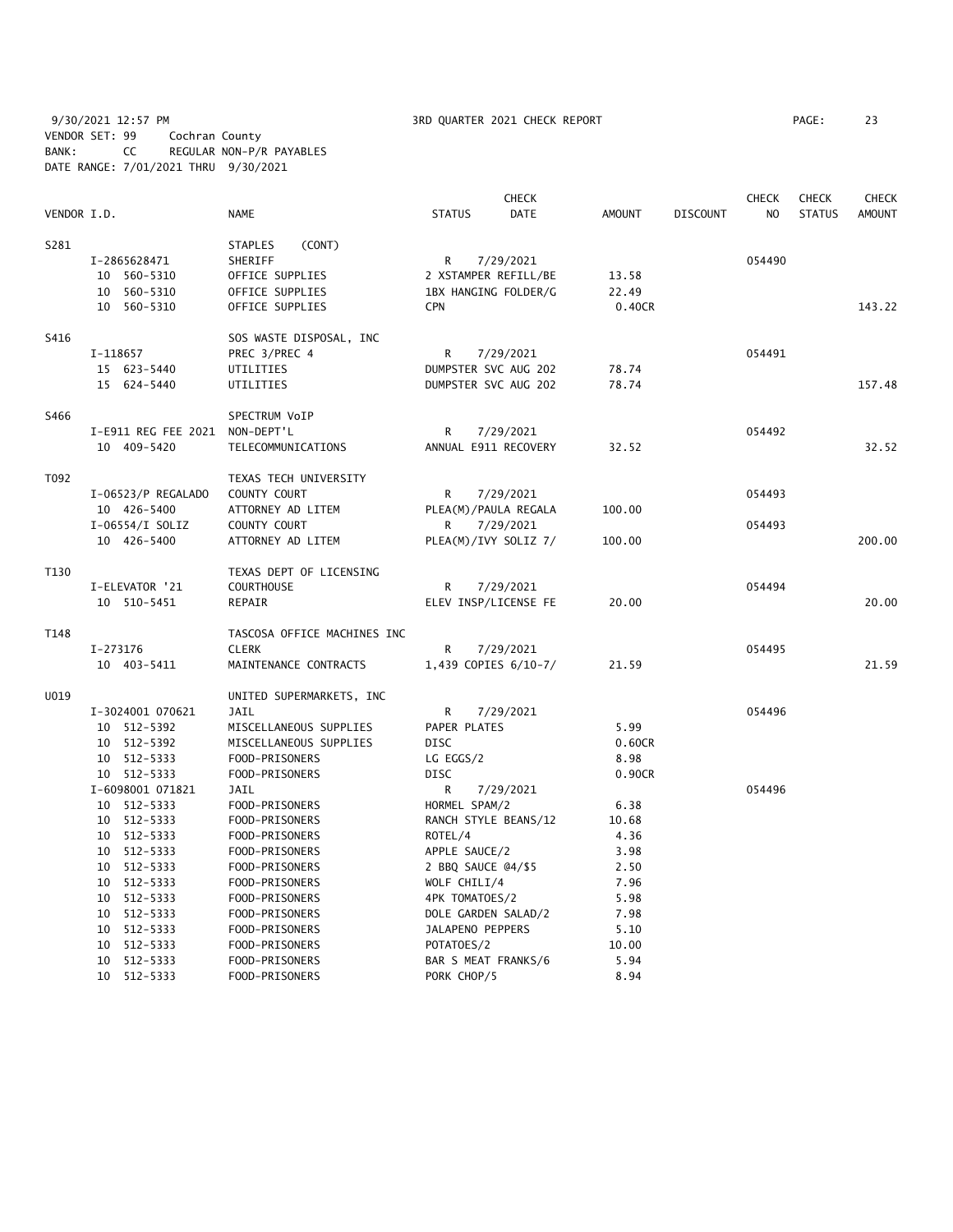# 9/30/2021 12:57 PM 3RD QUARTER 2021 CHECK REPORT PAGE: 24 VENDOR SET: 99 Cochran County BANK: CC REGULAR NON-P/R PAYABLES DATE RANGE: 7/01/2021 THRU 9/30/2021

|             |    |                  |                                 |                      | <b>CHECK</b> |               |                 | <b>CHECK</b>   | <b>CHECK</b>  | <b>CHECK</b>  |
|-------------|----|------------------|---------------------------------|----------------------|--------------|---------------|-----------------|----------------|---------------|---------------|
| VENDOR I.D. |    |                  | <b>NAME</b>                     | <b>STATUS</b>        | DATE         | <b>AMOUNT</b> | <b>DISCOUNT</b> | N <sub>O</sub> | <b>STATUS</b> | <b>AMOUNT</b> |
| U019        |    |                  | UNITED SUPERMARKETS, INC (CONT) |                      |              |               |                 |                |               |               |
|             |    | I-6098001 071821 | <b>JAIL</b>                     | R                    | 7/29/2021    |               |                 | 054496         |               |               |
|             |    | 10 512-5333      | FOOD-PRISONERS                  | WHITE CORN TORTILLAS |              | 7.00          |                 |                |               |               |
|             | 10 | 512-5333         | FOOD-PRISONERS                  | CKN DRUMS/3          |              | 14.85         |                 |                |               |               |
|             |    | 10 512-5333      | FOOD-PRISONERS                  | CKN THIGHS/3         |              | 16.76         |                 |                |               |               |
|             | 10 | 512-5333         | FOOD-PRISONERS                  | MISSION FLOUR TORTIL |              | 15.96         |                 |                |               |               |
|             |    | 10 512-5333      | FOOD-PRISONERS                  | CHOPPED HAM/4        |              | 13.96         |                 |                |               |               |
|             |    | 10 512-5333      | FOOD-PRISONERS                  | SAUSAGE/2            |              | 12.98         |                 |                |               |               |
|             | 10 | 512-5333         | FOOD-PRISONERS                  | VELVEETA             |              | 7.99          |                 |                |               |               |
|             |    | 10 512-5333      | FOOD-PRISONERS                  | LARGE EGGS/2         |              | 8.98          |                 |                |               |               |
|             |    | I-9441004 070621 | <b>JAIL</b>                     | R                    | 7/29/2021    |               |                 | 054496         |               |               |
|             |    | 10 512-5333      | FOOD-PRISONERS                  | 6 COOKIE MIX @\$2.89 |              | 17.34         |                 |                |               |               |
|             | 10 | 512-5333         | FOOD-PRISONERS                  | 2 COOKIE MIX @\$1.19 |              | 2.38          |                 |                |               |               |
|             |    | 10 512-5333      | FOOD-PRISONERS                  | DM PEACHES/2         |              | 20.98         |                 |                |               |               |
|             |    | 10 512-5333      | FOOD-PRISONERS                  | FRITO LAY MULTIPK/2  |              | 31.98         |                 |                |               |               |
|             |    | 10 512-5333      | FOOD-PRISONERS                  | CHOC PUDDING/2       |              | 12.98         |                 |                |               |               |
|             | 10 | 512-5333         | FOOD-PRISONERS                  | PIE FILLING          |              | 3.99          |                 |                |               |               |
|             |    | 10 512-5333      | FOOD-PRISONERS                  | PIE FILLING/4        |              | 11.96         |                 |                |               |               |
|             | 10 | 512-5333         | FOOD-PRISONERS                  | PIE FILLING          |              | 3.99          |                 |                |               |               |
|             | 10 | 512-5333         | FOOD-PRISONERS                  | BIRTHDAY CAKE MIX/2  |              | 2.58          |                 |                |               |               |
|             | 10 | 512-5333         | FOOD-PRISONERS                  | MUFFIN MIX/4         |              | 4.76          |                 |                |               |               |
|             | 10 | 512-5333         | FOOD-PRISONERS                  | STR CHEESECAKE MIX/2 |              | 2.38          |                 |                |               |               |
|             | 10 | 512-5333         | FOOD-PRISONERS                  | PAM SPRAY/3          |              | 14.97         |                 |                |               |               |
|             |    | 10 512-5333      | FOOD-PRISONERS                  | CANOLA OIL           |              | 9.99          |                 |                |               |               |
|             | 10 | 512-5333         | FOOD-PRISONERS                  | FRUIT COCKTAIL/2     |              | 18.98         |                 |                |               |               |
|             |    | 10 512-5333      | FOOD-PRISONERS                  | SUGAR/2              |              | 29.98         |                 |                |               |               |
|             | 10 | 512-5333         | FOOD-PRISONERS                  | DOLE GARDEN SALAD/2  |              | 7.98          |                 |                |               |               |
|             | 10 | 512-5333         | FOOD-PRISONERS                  | 2 DOLE SHRED LETTUCE |              | 3.00          |                 |                |               |               |
|             | 10 | 512-5333         | FOOD-PRISONERS                  | JALAPENO PEPPERS     |              | 2.21          |                 |                |               |               |
|             | 10 | 512-5333         | FOOD-PRISONERS                  | 36GAL LUCERNE MILK   |              | 107.64        |                 |                |               |               |
|             | 10 | 512-5333         | FOOD-PRISONERS                  | DISC                 |              | 31.01CR       |                 |                |               | 470.81        |
| U036        |    |                  | UNIFIRST HOLDINGS, INC.         |                      |              |               |                 |                |               |               |
|             |    | I-831 2579175    | JAIL/COURTHOUSE                 | R                    | 7/29/2021    |               |                 | 054497         |               |               |
|             |    | 10 510-5332      | CUSTODIAL SUPPLIES              | 4 MATS 4x6           |              | 13.20         |                 |                |               |               |
|             | 10 | 512-5392         | MISCELLANEOUS SUPPLIES          | 200 MICROFIBER TOWEL |              | 24.00         |                 |                |               |               |
|             |    | 10 512-5392      | MISCELLANEOUS SUPPLIES          | DEFE CHG             |              | 6.50          |                 |                |               |               |
|             |    | 10 510-5332      | CUSTODIAL SUPPLIES              | 4 MAT PROTECTION     |              | 1.00          |                 |                |               |               |
|             |    | I-831 2581720    | JAIL/COURTHOUSE                 | R                    | 7/29/2021    |               |                 | 054497         |               |               |
|             | 10 | 510-5332         | CUSTODIAL SUPPLIES              | 4 MATS 4x6           |              | 13.20         |                 |                |               |               |
|             |    | 10 512-5392      | MISCELLANEOUS SUPPLIES          | 200 MICROFIBER TOWEL |              | 24.00         |                 |                |               |               |
|             | 10 | 512-5392         | MISCELLANEOUS SUPPLIES          | DEFE CHG             |              | 6.50          |                 |                |               |               |
|             |    | 10 510-5332      | CUSTODIAL SUPPLIES              | 4 MAT PROTECTION     |              | 1.00          |                 |                |               | 89.40         |
|             |    |                  |                                 |                      |              |               |                 |                |               |               |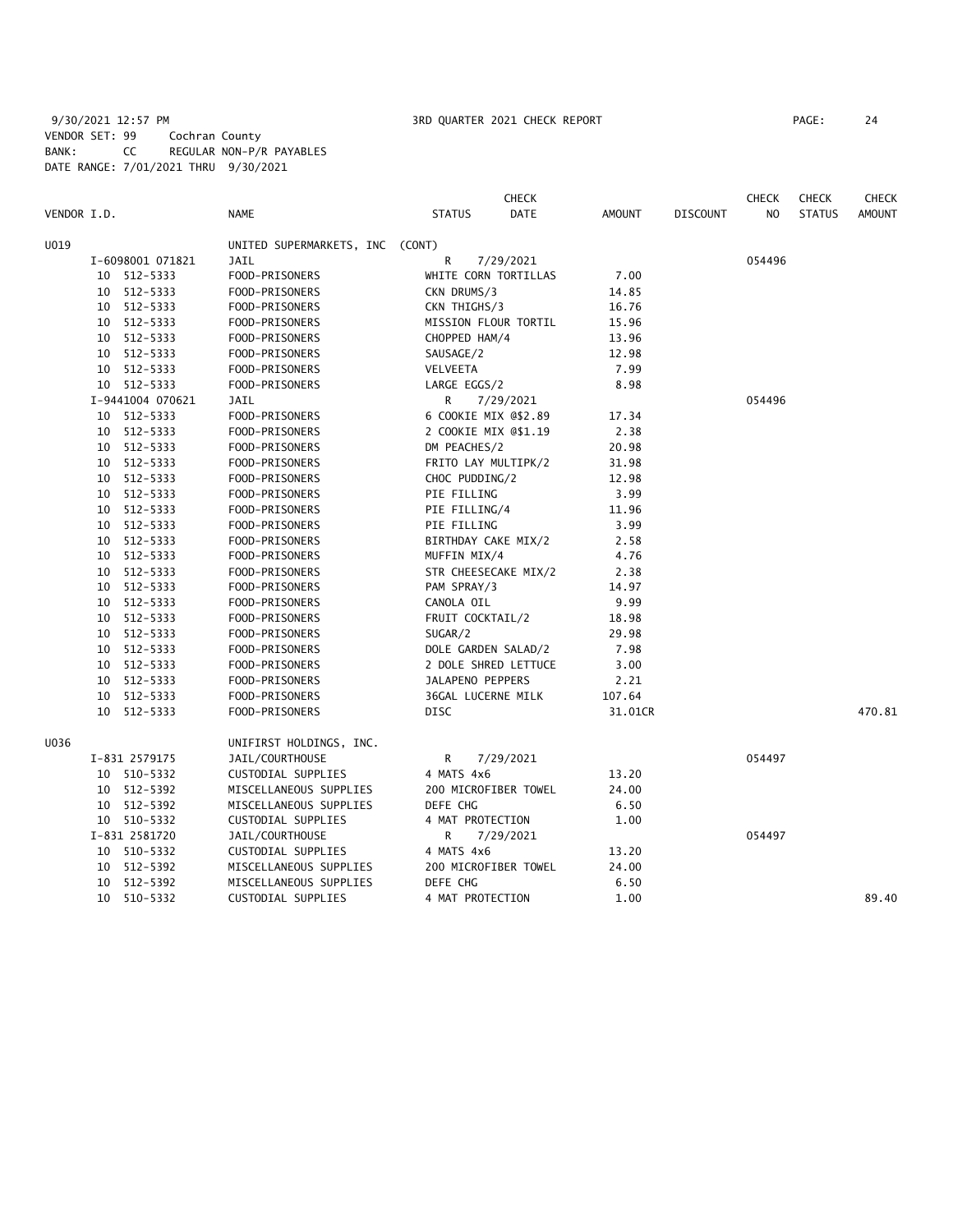9/30/2021 12:57 PM 3RD QUARTER 2021 CHECK REPORT PAGE: 25 VENDOR SET: 99 Cochran County BANK: CC REGULAR NON-P/R PAYABLES DATE RANGE: 7/01/2021 THRU 9/30/2021

|             |            |                                   |                                       |                      | <b>CHECK</b>          |               |          | CHECK          | CHECK         | <b>CHECK</b>  |
|-------------|------------|-----------------------------------|---------------------------------------|----------------------|-----------------------|---------------|----------|----------------|---------------|---------------|
| VENDOR I.D. |            |                                   | <b>NAME</b>                           | <b>STATUS</b>        | <b>DATE</b>           | <b>AMOUNT</b> | DISCOUNT | N <sub>O</sub> | <b>STATUS</b> | <b>AMOUNT</b> |
| V053        |            |                                   | VP PLUMBING INC.                      |                      |                       |               |          |                |               |               |
|             | $I - 2714$ |                                   | JAIL                                  | R                    | 7/29/2021             |               |          | 054498         |               |               |
|             |            | 10 512-5451                       | REPAIR                                |                      | RPR FLSH VLV, FAUCET/ | 330.00        |          |                |               |               |
|             |            | 10 512-5451                       | REPAIR                                | <b>PARTS</b>         |                       | 143.09        |          |                |               | 473.09        |
| W055        |            |                                   | WINDSTREAM COMMUNICATIONS SW          |                      |                       |               |          |                |               |               |
|             |            | I-266-5181 JUL21                  | ELECTIONS                             | R                    | 7/29/2021             |               |          | 054499         |               |               |
|             |            | 10 490-5420                       | TELECOMMUNICATIONS                    | BASIC SVC            |                       | 30.30         |          |                |               |               |
|             |            | 10 490-5420                       | TELECOMMUNICATIONS                    | <b>FEES</b>          |                       | 22.33         |          |                |               |               |
|             |            | 10 490-5420                       | TELECOMMUNICATIONS                    | LONG DISTANCE SVC    |                       | 13.70         |          |                |               | 66.33         |
| W058        |            |                                   | BRIAN S WALSH                         |                      |                       |               |          |                |               |               |
|             |            | I-PRE/PACHECO 072121 COUNTY COURT |                                       | R                    | 7/29/2021             |               |          | 054500         |               |               |
|             |            | 10 426-5400                       | ATTORNEY AD LITEM                     | PRE-IND(M)/JOSE A A  |                       | 100.00        |          |                |               | 100.00        |
| W065        |            |                                   | WORLD BOOK, INC.                      |                      |                       |               |          |                |               |               |
|             |            | I-0001625345                      | LIBRARY                               | R                    | 7/29/2021             |               |          | 054501         |               |               |
|             |            | 10 650-5590                       | <b>BOOKS</b>                          | ABNORMAL FIELD GUIDE |                       | 199.00        |          |                |               |               |
|             |            | 10 650-5590                       | <b>BOOKS</b>                          | SURVIVAL STORIES     |                       | 225.00        |          |                |               |               |
|             |            | 10 650-5590                       | <b>BOOKS</b>                          |                      | FUN W/COLORS (TADPOLE | 169.00        |          |                |               | 593.00        |
| W235        |            |                                   | VANDY NELSON dba                      |                      |                       |               |          |                |               |               |
|             | $I - 3827$ |                                   | CRTHSE/ACT BLDG/LIBRARY               | R                    | 7/29/2021             |               |          | 054502         |               |               |
|             |            | 10 510-5332                       | CUSTODIAL SUPPLIES                    | SPRAY BUGS           |                       | 70.00         |          |                |               |               |
|             |            | 10 662-5332                       | CUSTODIAL SUPPLIES                    | SPRAY BUGS           |                       | 45.00         |          |                |               |               |
|             |            | 10 650-5332                       | CUSTODIAL SUPPLIES                    | SPRAY BUGS           |                       | 35.00         |          |                |               | 150.00        |
| W248        |            |                                   | IVY WOODWARD                          |                      |                       |               |          |                |               |               |
|             |            | I-XPRT#866 7/20/21                | JUVENILE PROBATION                    | R                    | 7/29/2021             |               |          | 054503         |               |               |
|             |            | 17 573-5499                       | OPERATING EXPENSES                    |                      | R/B MEALS 7/20-21; J  | 36.97         |          |                |               | 36.97         |
| X001        |            |                                   | XCEL ENERGY                           |                      |                       |               |          |                |               |               |
|             |            |                                   | I-54-1324315-7 07/21 ALMOST ALL DEPTS | R                    | 7/29/2021             |               |          | 054504         |               |               |
|             |            | 30 518-5440                       | UTILITIES                             |                      | 300210167 RUNWAY LIG  | 54.91         |          |                |               |               |
|             |            | 10 510-5440                       | UTILITIES                             |                      | 300240736 COURTHOUSE  | 1,571.09      |          |                |               |               |
|             |            | 10 580-5440                       | UTILITIES [TOWER]                     | 300282806 TOWER      |                       | 95.88         |          |                |               |               |
|             |            | 15 621-5440                       | UTILITIES                             |                      | 300294119 PREC 1 SHO  | 69.47         |          |                |               |               |
|             |            | 10 650-5440                       | UTILITIES                             | 300338546 LIBRARY    |                       | 317.58        |          |                |               |               |
|             |            | 10 652-5440                       | UTILITIES                             | 300342232 MUSEUM     |                       | 263.61        |          |                |               |               |
|             |            | 10 662-5440                       | UTILITIES                             |                      | 300390484 ACTIVITY B  | 616.86        |          |                |               |               |
|             |            | 10 660-5440                       | UTILITIES & IRRIGATION                | 300410370 PARK       |                       | 357.41        |          |                |               |               |
|             |            | 10 660-5440                       | UTILITIES & IRRIGATION                | 300457515 PARK/SHOP  |                       | 29.96         |          |                |               |               |
|             |            | 10 516-5440                       | UTILITIES                             | 300555198 CEMETERY   |                       | 100.29        |          |                |               |               |
|             | 10         | 660-5440                          | UTILITIES & IRRIGATION                | 300587052 SHOWBARN   |                       | 24.11         |          |                |               |               |
|             | 10         | 660-5440                          | UTILITIES & IRRIGATION                |                      | 300587753 RODEO GROU  | 19.75         |          |                |               |               |
|             | 10         | 409-5440                          | UTILITIES                             | 300588989 ANNEX      |                       | 106.20        |          |                |               |               |
|             |            | 10 516-5440                       | UTILITIES                             | 300603417 CEMETERY   |                       | 17.50         |          |                |               |               |
|             |            | 10 516-5440                       | UTILITIES                             |                      | 300637038 CEMETERY S  | 173.45        |          |                |               | 3,818.07      |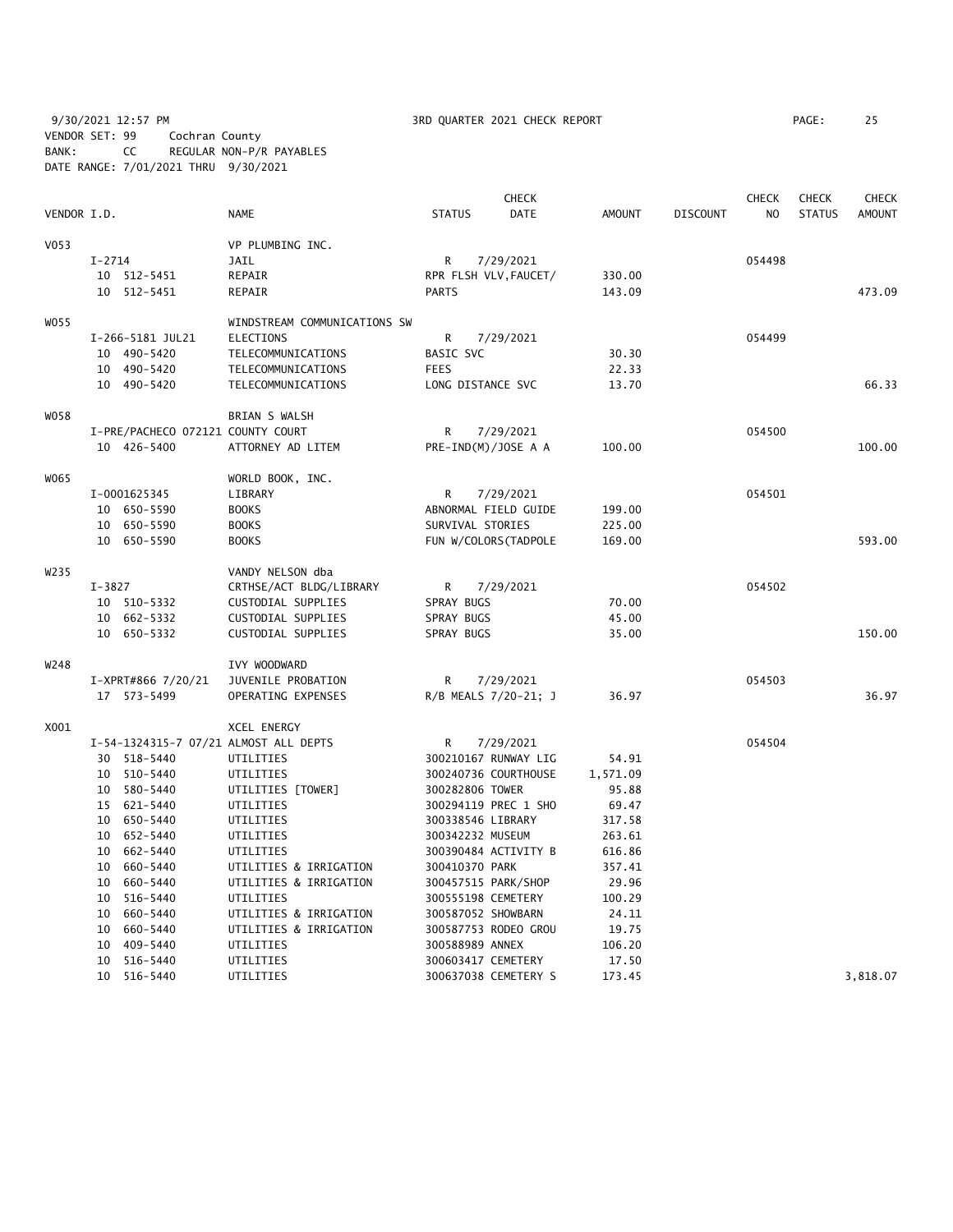9/30/2021 12:57 PM 3RD QUARTER 2021 CHECK REPORT PAGE: 26 VENDOR SET: 99 Cochran County BANK: CC REGULAR NON-P/R PAYABLES DATE RANGE: 7/01/2021 THRU 9/30/2021

|             | <b>CHECK</b> |                             |                                             |                       |                      | <b>CHECK</b>  | <b>CHECK</b>    | <b>CHECK</b> |               |               |
|-------------|--------------|-----------------------------|---------------------------------------------|-----------------------|----------------------|---------------|-----------------|--------------|---------------|---------------|
| VENDOR I.D. |              |                             | <b>NAME</b>                                 | <b>STATUS</b>         | <b>DATE</b>          | <b>AMOUNT</b> | <b>DISCOUNT</b> | NO           | <b>STATUS</b> | <b>AMOUNT</b> |
| X001        |              |                             | <b>XCEL ENERGY</b>                          |                       |                      |               |                 |              |               |               |
|             |              | I-54-1829977-7 JUL21 PREC 2 |                                             | R                     | 7/29/2021            |               |                 | 054505       |               |               |
|             |              | 15 622-5440                 | UTILITIES                                   |                       | 1436KWH 6/14-7/14/21 | 154.10        |                 |              |               |               |
|             |              | 15 622-5440                 | UTILITIES                                   | AREA LIGHT            |                      | 16.99         |                 |              |               | 171.09        |
| Y026        |              |                             | YOAKUM COUNTY SHERIFF'S OFFICE              |                       |                      |               |                 |              |               |               |
|             | I-JUN 2021   |                             | JAIL                                        | R                     | 7/29/2021            |               |                 | 054506       |               |               |
|             |              | 10 512-5499                 | MISCELLANEOUS                               |                       | 9 DAS/MAIRA CASTANED | 450.00        |                 |              |               |               |
|             |              | 10 512-5499                 | MISCELLANEOUS                               |                       | 30 DAS/RICKY SOTO    | 1,500.00      |                 |              |               |               |
|             |              | 10 512-5391                 | MEDICAL CARE-PRISONERS                      |                       | RX/MAIRA CASTANEDA 6 | 30.88         |                 |              |               |               |
|             |              | 10 512-5391                 | MEDICAL CARE-PRISONERS                      |                       | RX/MAIRA CASTANEDA 6 | 20.90         |                 |              |               |               |
|             |              | 10 512-5391                 | MEDICAL CARE-PRISONERS                      |                       | RX/MAIRA CASTANEDA 6 | 35.18         |                 |              |               | 2,036.96      |
| G005        |              |                             | <b>GENERAL FUND</b>                         |                       |                      |               |                 |              |               |               |
|             |              |                             | I-080321/City Wfc Cm ELECTION SVCS FUND/WFC | R                     | 8/03/2021            |               |                 | 054507       |               |               |
|             |              | 89 000-4334.002             | CITY OF WHITEFACE                           |                       | CITY OF WHITEFACE CO | 194.65        |                 |              |               | 194.65        |
| M322        |              |                             | MARY HELEN MCKNIGHT                         |                       |                      |               |                 |              |               |               |
|             | I-MULCH 2021 |                             | MUSEUM/HISTORICAL COMM                      | R                     | 8/04/2021            |               |                 | 054508       |               |               |
|             |              | 31 652-5499                 | MISCELLANEOUS                               | FUNDS FOR MULCH       |                      | 160.00        |                 |              |               | 160.00        |
| B001        |              |                             | BAILEY CO. ELECTRIC COOP                    |                       |                      |               |                 |              |               |               |
|             | I-482765     |                             | PREC 4                                      | R                     | 8/09/2021            |               |                 | 054509       |               |               |
|             |              | 15 624-5440                 | UTILITIES                                   |                       | 193KWH 6/14-7/14/21  | 49.40         |                 |              |               |               |
|             |              | 15 624-5440                 | UTILITIES                                   | AREA LIGHT            |                      | 13.15         |                 |              |               |               |
|             | I-482766     |                             | PREC <sub>3</sub>                           | R                     | 8/09/2021            |               |                 | 054509       |               |               |
|             |              | 15 623-5440                 | UTILITIES                                   |                       | 113KWH 6/14-7/14/21  | 41.36         |                 |              |               |               |
|             |              | 15 623-5440                 | UTILITIES                                   | 2 AREA LIGHTS         |                      | 27.60         |                 |              |               |               |
|             | I-482767     |                             | NON-DEPT'L/SHERIFF POSSE                    | R                     | 8/09/2021            |               |                 | 054509       |               |               |
|             |              | 10 409-5440                 | UTILITIES                                   |                       | 665KWH 6/14-7/14/21  | 102.32        |                 |              |               | 233.83        |
| C007        |              |                             | CITY OF MORTON                              |                       |                      |               |                 |              |               |               |
|             | I-073021     |                             | LIB/MUS/ACT BLDG/CRTHSE/PREC 1              | R                     | 8/09/2021            |               |                 | 054510       |               |               |
|             |              | 10 650-5440                 | UTILITIES                                   | LIBRARY GAS           |                      | 19.00         |                 |              |               |               |
|             |              | 10 650-5440                 | UTILITIES                                   | LIBRARY WATER         |                      | 28.00         |                 |              |               |               |
|             |              | 10 650-5440                 | UTILITIES                                   | LIBRARY GARBAGE       |                      | 51.50         |                 |              |               |               |
|             |              | 10 650-5440                 | UTILITIES                                   | LIBRARY SEWER         |                      | 18.00         |                 |              |               |               |
|             | 10           | 652-5440                    | UTILITIES                                   | MUSEUM GAS            |                      | 19.00         |                 |              |               |               |
|             |              | 10 652-5440                 | UTILITIES                                   | MUSEUM WATER          |                      | 28.00         |                 |              |               |               |
|             |              | 10 652-5440                 | UTILITIES                                   | MUSEUM GARBAGE        |                      | 28.00         |                 |              |               |               |
|             |              | 10 652-5440                 | UTILITIES                                   | MUSEUM SEWER          |                      | 16.00         |                 |              |               |               |
|             |              | 10 662-5440                 | UTILITIES                                   |                       | ACTIVITY BLDG GAS    | 27.75         |                 |              |               |               |
|             |              | 10 662-5440                 | UTILITIES                                   | ACT. BLDG WATER       |                      | 28.00         |                 |              |               |               |
|             |              | 10 662-5440                 | UTILITIES                                   |                       | ACT. BLDG GARBAGE    | 77.00         |                 |              |               |               |
|             | 10           | 662-5440                    | UTILITIES                                   |                       | ACT. BLDG SEWER      | 48.00         |                 |              |               |               |
|             | 10           | 510-5440                    | UTILITIES                                   |                       | COURTHOUSE WATER     | 582.50        |                 |              |               |               |
|             | 10           | 510-5440                    | UTILITIES                                   | <b>CRTHSE GARBAGE</b> |                      | 334.50        |                 |              |               |               |
|             |              | 10 510-5440                 | UTILITIES                                   |                       | COURTHOUSE SEWER     | 54.00         |                 |              |               |               |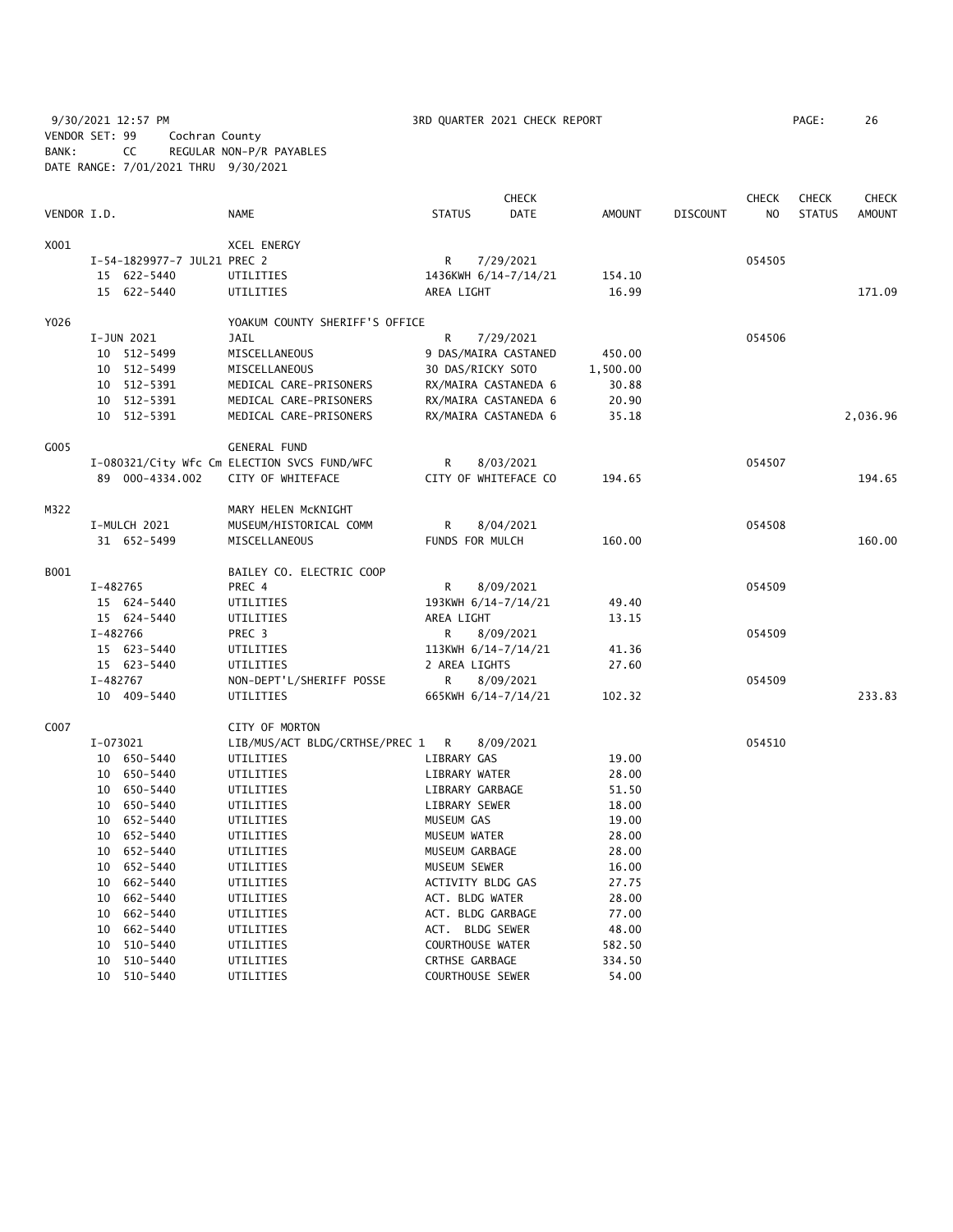9/30/2021 12:57 PM **3RD QUARTER 2021 CHECK REPORT** PAGE: 27 VENDOR SET: 99 Cochran County BANK: CC REGULAR NON-P/R PAYABLES DATE RANGE: 7/01/2021 THRU 9/30/2021

|             |                   |                                  |                      | <b>CHECK</b>         |               |                 | <b>CHECK</b> | <b>CHECK</b>  | <b>CHECK</b>  |
|-------------|-------------------|----------------------------------|----------------------|----------------------|---------------|-----------------|--------------|---------------|---------------|
| VENDOR I.D. |                   | <b>NAME</b>                      | <b>STATUS</b>        | <b>DATE</b>          | <b>AMOUNT</b> | <b>DISCOUNT</b> | NO           | <b>STATUS</b> | <b>AMOUNT</b> |
| C007        |                   | CITY OF MORTON<br>(CONT)         |                      |                      |               |                 |              |               |               |
|             | I-073021          | LIB/MUS/ACT BLDG/CRTHSE/PREC 1 R |                      | 8/09/2021            |               |                 | 054510       |               |               |
|             | 15 621-5440       | UTILITIES                        | PREC 1 GAS           |                      | 19.00         |                 |              |               |               |
|             | 15 621-5440       | UTILITIES                        | PREC 1 WATER         |                      | 28.00         |                 |              |               |               |
|             | 15 621-5440       | UTILITIES                        | PREC 1 GARBAGE       |                      | 51.50         |                 |              |               | 1,457.75      |
| C008        |                   | CITY OF WHITEFACE                |                      |                      |               |                 |              |               |               |
|             | $I-409$ 07/21     | PREC 2                           | R                    | 8/09/2021            |               |                 | 054511       |               |               |
|             | 15 622-5440       | UTILITIES                        | GAS SVC 6/15-7/14/21 |                      | 16.50         |                 |              |               |               |
|             | 15 622-5440       | UTILITIES                        | WATER SVC            |                      | 26.00         |                 |              |               |               |
|             | 15 622-5440       | UTILITIES                        | GARBAGE SVC          |                      | 54.37         |                 |              |               |               |
|             | 15 622-5440       | UTILITIES                        | SEWER SVC            |                      | 22.50         |                 |              |               | 119.37        |
| C015        |                   | COCHRAN COUNTY SENIOR            |                      |                      |               |                 |              |               |               |
|             | I-AUG '21 INSTLMT | SENIOR CITIZENS                  | R                    | 8/09/2021            |               |                 | 054512       |               |               |
|             | 10 663-5418       | SENIOR CITIZENS CONTRACT         | AUGUST 2021          |                      | 6,250.00      |                 |              |               | 6,250.00      |
| C035        |                   | COX AUTO SUPPLY CO               |                      |                      |               |                 |              |               |               |
|             | $C-17921$         | SHERIFF                          | R                    | 8/09/2021            |               |                 | 054513       |               |               |
|             | 10 560-5451       | MACHINERY-NON-OFFICE REPAIR      | RET MINI BULB L7443  |                      | 1.98CR        |                 |              |               |               |
|             | I-17788           | SHERIFF                          | R                    | 8/09/2021            |               |                 | 054513       |               |               |
|             | 10 560-5451       | MACHINERY-NON-OFFICE REPAIR      | MINI BULB L7443/WEST |                      | 1.98          |                 |              |               |               |
|             | $I-17869$         | <b>PARK</b>                      | R                    | 8/09/2021            |               |                 | 054513       |               |               |
|             | 10 660-5332       | CUSTODIAL SUPPLIES               |                      | 6ML BLU THREADLOCKER | 6.49          |                 |              |               |               |
|             | $I-18161$         | SHERIFF                          | R                    | 8/09/2021            |               |                 | 054513       |               |               |
|             | 10 560-5451       | MACHINERY-NON-OFFICE REPAIR      | AIR FILTER 49756/16  |                      | 28.98         |                 |              |               |               |
|             | $I-18456$         | <b>PARK</b>                      | R.                   | 8/09/2021            |               |                 | 054513       |               |               |
|             | 10 660-5451       | REPAIR                           | <b>BRACE</b>         |                      | 3.39          |                 |              |               |               |
|             | I-19468           | JUVENILE PROBATION               | R                    | 8/09/2021            |               |                 | 054513       |               |               |
|             | 17 573-5499       | OPERATING EXPENSES               | OIL FILTER UPF63R    |                      | 11.80         |                 |              |               |               |
|             | 17 573-5499       | OPERATING EXPENSES               | AIR FILTER A3181C    |                      | 25.48         |                 |              |               |               |
|             | 17 573-5499       | OPERATING EXPENSES               | 8QT OW-20 DEXOS OIL  |                      | 44.64         |                 |              |               |               |
|             | 17 573-5499       | OPERATING EXPENSES               | LABOR/OIL CHG        |                      | 25.00         |                 |              |               |               |
|             | 17 573-5499       | OPERATING EXPENSES               | <b>DISC</b>          |                      | 21.38CR       |                 |              |               |               |
|             | $I-19668$         | SHERIFF                          | R.                   | 8/09/2021            |               |                 | 054513       |               |               |
|             | 10 560-5451       | MACHINERY-NON-OFFICE REPAIR      | CABIN AIR FILTER 245 |                      | 13.99         |                 |              |               |               |
|             | 10 560-5451       | MACHINERY-NON-OFFICE REPAIR      | CABIN FILTER 24579   |                      | 13.99         |                 |              |               |               |
|             | I-19708           | SHERIFF                          | R                    | 8/09/2021            |               |                 | 054513       |               |               |
|             | 10 560-5334       | OTHER SUPPLIES                   | DEEP CRYS CAR WASH   |                      | 7.29          |                 |              |               |               |
|             | I-19838           | <b>ACTIVITY BLDG</b>             | R                    | 8/09/2021            |               |                 | 054513       |               |               |
|             | 10 662-5332       | CUSTODIAL SUPPLIES               | 1PK AA BATT          |                      | 9.99          |                 |              |               |               |
|             | $I-20156$         | SHERIFF                          | R                    | 8/09/2021            |               |                 | 054513       |               |               |
|             | 10 560-5451       | MACHINERY-NON-OFFICE REPAIR      | RV MLE W/4-WAY FML   |                      | 8.99          |                 |              |               |               |
|             | 10 560-5451       | MACHINERY-NON-OFFICE REPAIR      | 4-WAY CONNECTOR      |                      | 2.39          |                 |              |               | 181.04        |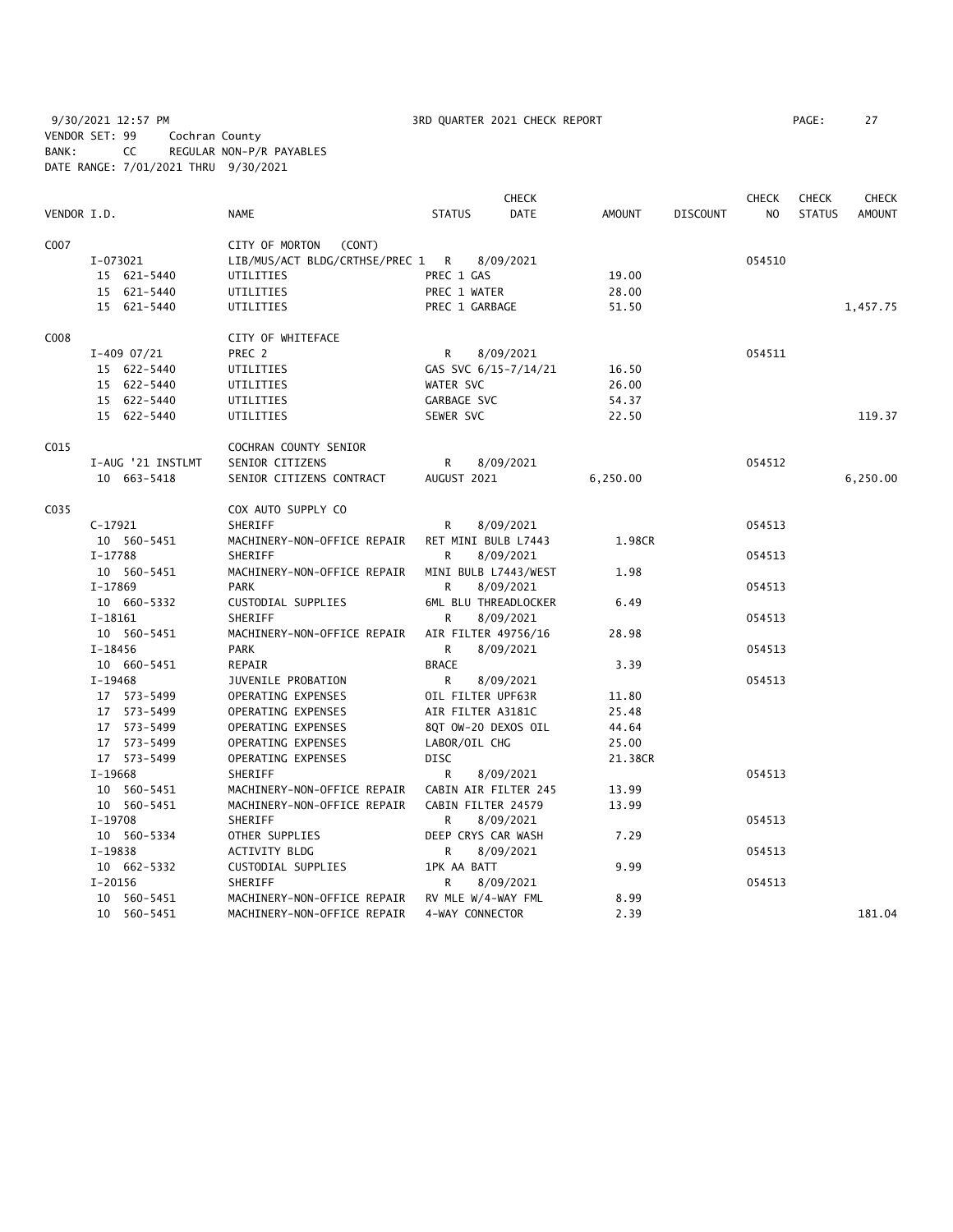9/30/2021 12:57 PM 3RD QUARTER 2021 CHECK REPORT PAGE: 28 VENDOR SET: 99 Cochran County BANK: CC REGULAR NON-P/R PAYABLES DATE RANGE: 7/01/2021 THRU 9/30/2021

|             |                  |                            |                      | <b>CHECK</b>           |        |                 | <b>CHECK</b> | <b>CHECK</b>  | <b>CHECK</b>  |
|-------------|------------------|----------------------------|----------------------|------------------------|--------|-----------------|--------------|---------------|---------------|
| VENDOR I.D. |                  | <b>NAME</b>                | <b>STATUS</b>        | DATE                   | AMOUNT | <b>DISCOUNT</b> | NO.          | <b>STATUS</b> | <b>AMOUNT</b> |
| C414        |                  | CARDMEMBER SERVICES        |                      |                        |        |                 |              |               |               |
|             | I-4486 073121    | SHERIFF/JAIL               | R.                   | 8/09/2021              |        |                 | 054514       |               |               |
|             | 10 560-5427      | CONTINUING EDUCATION       |                      | REG/ANN'L SHERIFF AS   | 350.00 |                 |              |               |               |
|             | 10 512-5310      | OFFICE SUPPLIES            |                      | MS OFC 365/JAIL COMP   | 7.53   |                 |              |               |               |
|             | I-9991 072821    | <b>ELECTIONS</b>           | R                    | 8/09/2021              |        |                 | 054514       |               |               |
|             | 10 490-5498      | VOTER ENHANCEMENT          | 500 "VOTETEXAS.GOV"  |                        | 90.36  |                 |              |               |               |
|             | 10 490-5498      | VOTER ENHANCEMENT          | CARD HOLDER          |                        | 6.29   |                 |              |               |               |
|             | 10 490-5498      | VOTER ENHANCEMENT          | SHIPPING             |                        | 17.99  |                 |              |               | 472.17        |
| C430        |                  | CAPITAL ONE                |                      |                        |        |                 |              |               |               |
|             | C-080121FIN CHG  | JAIL                       | R                    | 8/09/2021              |        |                 | 054515       |               |               |
|             | 10 512-5333      | FOOD-PRISONERS             | REF FIN CHG 7/22     |                        | 2.08CR |                 |              |               |               |
|             | 10 512-5333      | FOOD-PRISONERS             | REF FIN CHG 7/29     |                        | 2.08CR |                 |              |               |               |
|             | I-2045413 072721 | JAIL                       | R.                   | 8/09/2021              |        |                 | 054515       |               |               |
|             | 10 512-5333      | FOOD-PRISONERS             | PKG SALAD            |                        | 1.92   |                 |              |               |               |
|             | 10 512-5333      | FOOD-PRISONERS             | EGGS 60CT            |                        | 8.00   |                 |              |               |               |
|             | 10 512-5333      | FOOD-PRISONERS             | 3 TOMATO 3PK         |                        | 4.50   |                 |              |               | 10.26         |
| D212        |                  | D & J TIRE SERVICE, LLC    |                      |                        |        |                 |              |               |               |
|             | I-868217         | <b>CEMETERY</b>            | R                    | 8/09/2021              |        |                 | 054516       |               |               |
|             | 10 516-5454      | TIRES                      | RPR FLAT             |                        | 15.00  |                 |              |               | 15.00         |
| D220        |                  | CHUCK DUPLER               |                      |                        |        |                 |              |               |               |
|             | I-DW#19355       | ACTIVITY BLDG              | R                    | 8/09/2021              |        |                 | 054517       |               |               |
|             | 10 000-4370.101  | RENT-ACTIVITY BUILDING     | REF DEP FOR 7/23/21  |                        | 100.00 |                 |              |               | 100.00        |
| E075        |                  | <b>WEX BANK</b>            |                      |                        |        |                 |              |               |               |
|             | I-73153810       | JAIL/SHERIFF/JUV PROBATION | R                    | 8/09/2021              |        |                 | 054518       |               |               |
|             | 10 512-5499      | MISCELLANEOUS              |                      | 15.145GL UNL, FTSMN, R | 45.68  |                 |              |               |               |
|             | 10 512-5499      | MISCELLANEOUS              |                      | 13.722GL UNL, CLVS, RO | 39.74  |                 |              |               |               |
|             | 10 560-5330      | FUEL AND OIL               |                      | 18.839GL UNL, SCIVALL  | 53.05  |                 |              |               |               |
|             | 10 512-5499      | MISCELLANEOUS              |                      | 13.254GL UNL, ABL, BOR | 32.55  |                 |              |               |               |
|             | 10 560-5427      | CONTINUING EDUCATION       |                      | 16.303GL UNL, LBK, LEO | 40.86  |                 |              |               |               |
|             | 17 573-5499      | OPERATING EXPENSES         |                      | 15.218GL UNL, LBK 7/2  | 38.29  |                 |              |               |               |
|             | 17 573-5499      | OPERATING EXPENSES         |                      | 21.341GL UNL, STRMN, # | 64.36  |                 |              |               |               |
|             | 17 573-5499      | OPERATING EXPENSES         |                      | 9.027GL UNL, MDSVL 7/  | 24.16  |                 |              |               |               |
|             | 17 573-5499      | OPERATING EXPENSES         | 20.277GL UNL, TAHOKA |                        | 56.29  |                 |              |               | 394.98        |
| F010        |                  | FIVE-AREA TELEPHONE CO-OP  |                      |                        |        |                 |              |               |               |
|             | I-927-5510 AUG21 | PREC 4                     | R                    | 8/09/2021              |        |                 | 054519       |               |               |
|             | 15 624-5420      | TELECOMMUNICATIONS         | BASIC SVC            |                        | 32.25  |                 |              |               |               |
|             | 15 624-5420      | TELECOMMUNICATIONS         | <b>FEES</b>          |                        | 14.36  |                 |              |               | 46.61         |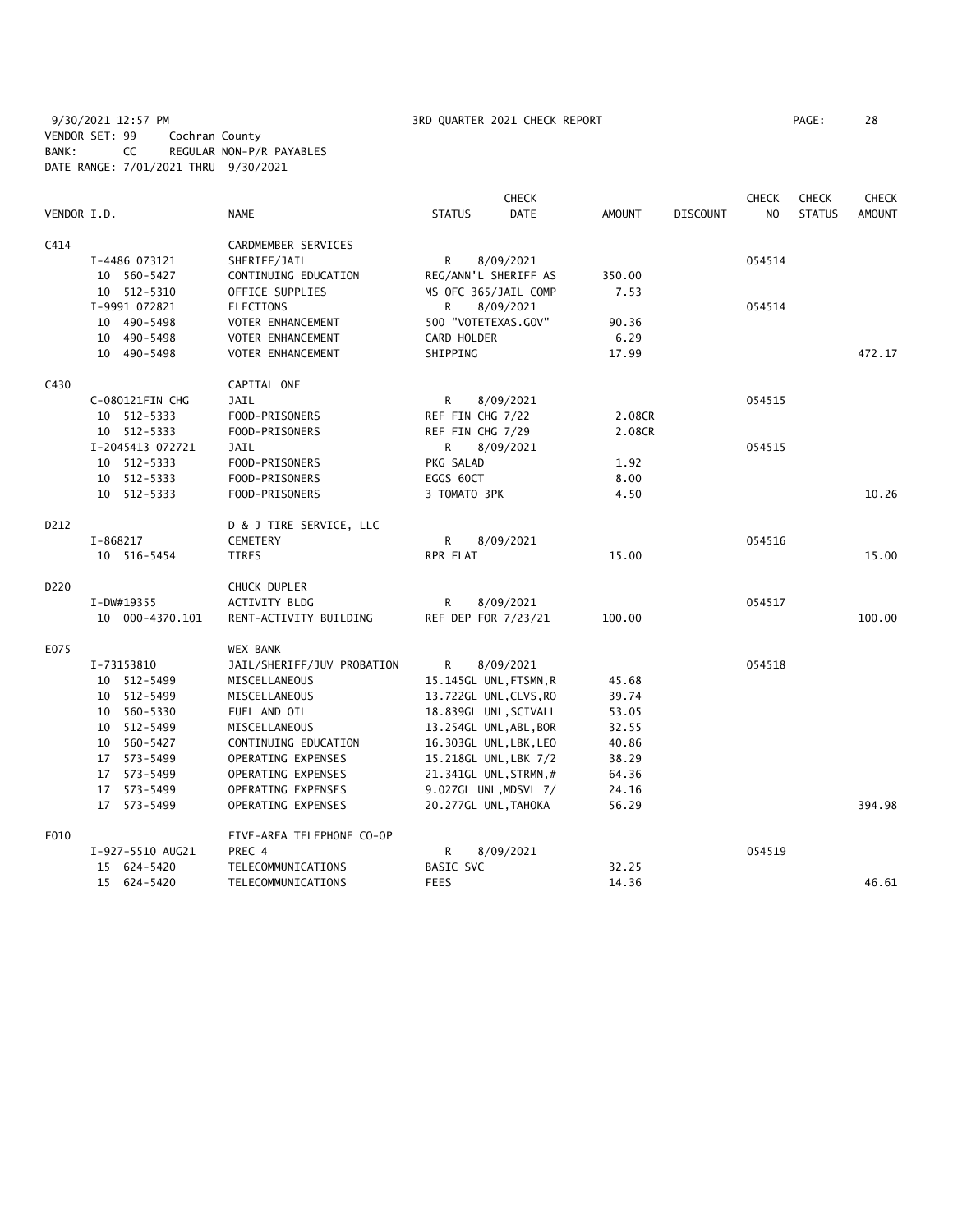9/30/2021 12:57 PM 3RD QUARTER 2021 CHECK REPORT PAGE: 29 VENDOR SET: 99 Cochran County BANK: CC REGULAR NON-P/R PAYABLES DATE RANGE: 7/01/2021 THRU 9/30/2021

|             |                            |                                |                                     | <b>CHECK</b> |                  |                 | <b>CHECK</b>   | <b>CHECK</b>  | <b>CHECK</b>  |
|-------------|----------------------------|--------------------------------|-------------------------------------|--------------|------------------|-----------------|----------------|---------------|---------------|
| VENDOR I.D. |                            | <b>NAME</b>                    | <b>STATUS</b>                       | <b>DATE</b>  | <b>AMOUNT</b>    | <b>DISCOUNT</b> | N <sub>O</sub> | <b>STATUS</b> | <b>AMOUNT</b> |
| G031        |                            | GRAINGER                       |                                     |              |                  |                 |                |               |               |
|             | I-9007159479               | COURTHOUSE                     | R                                   | 8/09/2021    |                  |                 | 054520         |               |               |
|             | 10 510-5332                | CUSTODIAL SUPPLIES             | 6 LED BULB 54EL33/EX                |              | 61.86            |                 |                |               | 61.86         |
| G074        |                            | GRAVES, HUMPHRIES, STAHL, LTD  |                                     |              |                  |                 |                |               |               |
|             | I-FEES JUL21               | JUSTICE OF PEACE               | R                                   | 8/09/2021    |                  |                 | 054521         |               |               |
|             | 10 000-2206.002            | COLLECTION AGENCY FEES         | COLLECTION FEES JUL                 |              | 23.08            |                 |                |               | 23.08         |
| G180        |                            | GUARDIAN SECURITY SOLUTIONS LC |                                     |              |                  |                 |                |               |               |
|             | I-18149/SEC GATE           | PUBLIC SAFETY*OTHER/CESF       | $\mathsf{R}$                        | 8/09/2021    |                  |                 | 054522         |               |               |
|             | 10 580-5499                | MISCELLANEOUS                  | HUMAN SECURITY GATE/                |              | 8,500.00         |                 |                |               |               |
|             | 10 580-5499                | MISCELLANEOUS                  | ROLLING KART                        |              | 250.00           |                 |                |               |               |
|             | 10 580-5499                | MISCELLANEOUS                  | SHIPPING                            |              | 250.00           |                 |                |               |               |
|             | 10 580-5499                | MISCELLANEOUS                  | SETUP/TRAINING                      |              | 500.00           |                 |                |               | 9,500.00      |
| H126        |                            | HOLLAND'S OFFICE TECHNOLOGIES  |                                     |              |                  |                 |                |               |               |
|             | I-00146331                 | TAX A/C                        | R                                   | 8/09/2021    |                  |                 | 054523         |               |               |
|             | 10 499-5310                | OFFICE SUPPLIES                | KYO TONER FS4200                    |              | 88.20            |                 |                |               |               |
|             | 10 499-5310                | OFFICE SUPPLIES                | SHIPPING                            |              | 14.66            |                 |                |               | 102.86        |
| H324        |                            | HILLIARD OFFICE SOLUTIONS, LTD |                                     |              |                  |                 |                |               |               |
|             | I-598130                   | NON-DEPT'L/SHERIFF/CO JDG      | R                                   | 8/09/2021    |                  |                 | 054524         |               |               |
|             | 10 409-5411                | MAINTENANCE CONTRACTS          | 3 SERVERS                           |              | 525.00           |                 |                |               |               |
|             | 10 409-5411                | MAINTENANCE CONTRACTS          | 55 WORKSTATIONS                     |              | 2,475.00         |                 |                |               |               |
|             | 10 409-5411                | MAINTENANCE CONTRACTS          | 58 FORTIFY END POINT                |              | 377.00           |                 |                |               |               |
|             | 10 409-5411                | MAINTENANCE CONTRACTS          | 58 SECURE ANYWHERE                  |              | 116.00           |                 |                |               |               |
|             | 10 409-5411                | MAINTENANCE CONTRACTS          | ALTO TIME BASED                     |              | 99.00            |                 |                |               |               |
|             | 10 560-5310                | OFFICE SUPPLIES                | OFC 365 AUG21                       |              | 12.50            |                 |                |               |               |
|             | 15 610-5310                | OFFICE SUPPLIES                | OFC 365 AUG21                       |              | 12.50            |                 |                |               | 3,617.00      |
| J049        |                            | JUVENILE PROBATION FUND        |                                     |              |                  |                 |                |               |               |
|             | I-LOCAL MATCH 08/21        | JUVENILE PROBATION             | R                                   | 8/09/2021    |                  |                 | 054525         |               |               |
|             | 10 571-5472                | LOCAL SUPPORT-JUV BOARD        | LOCAL FUNDS MATCH AU                |              | 4,166.36         |                 |                |               | 4,166.36      |
| J082        |                            | JOHN DEERE FINANCIAL           |                                     |              |                  |                 |                |               |               |
|             | C-CE INV 1081372           | PREC 4/MV TO PREC 1            | R                                   | 8/09/2021    |                  |                 | 054526         |               |               |
|             | 15 624-5451                | <b>REPAIRS</b>                 | MV INV TO PREC 1                    |              | 1,041.75CR       |                 |                |               |               |
|             | I-1073867                  | PREC 1                         | R                                   | 8/09/2021    |                  |                 | 054526         |               |               |
|             | 15 621-5451                | REPAIRS                        | 2 HY-GARD                           |              | 83.64            |                 |                |               |               |
|             | I-1073900                  | PREC 1                         | R                                   | 8/09/2021    |                  |                 | 054526         |               |               |
|             | 15 621-5451                | <b>REPAIRS</b>                 | 2 HY-GARD                           |              | 83.64            |                 |                |               |               |
|             | I-1075525                  | CEMETERY                       | R                                   | 8/09/2021    |                  |                 | 054526         |               |               |
|             | 10 516-5451                | REPAIR                         | 2 BALL BEARING AM102                |              | 24.98            |                 |                |               |               |
|             | I-1080804                  | PREC 1                         | R                                   | 8/09/2021    |                  |                 | 054526         |               |               |
|             | 15 621-5451                | REPAIRS                        | MOWER BLADE GY20850                 |              | 40.98            |                 |                |               |               |
|             | I-1081372                  | PREC 4                         | R                                   | 8/09/2021    |                  |                 | 054526         |               |               |
|             | 15 624-5451<br>15 624-5451 | REPAIRS<br><b>REPAIRS</b>      | RPL LEFT DOOR/JD6140<br><b>DOOR</b> |              | 368.00<br>427.43 |                 |                |               |               |
|             |                            |                                |                                     |              |                  |                 |                |               |               |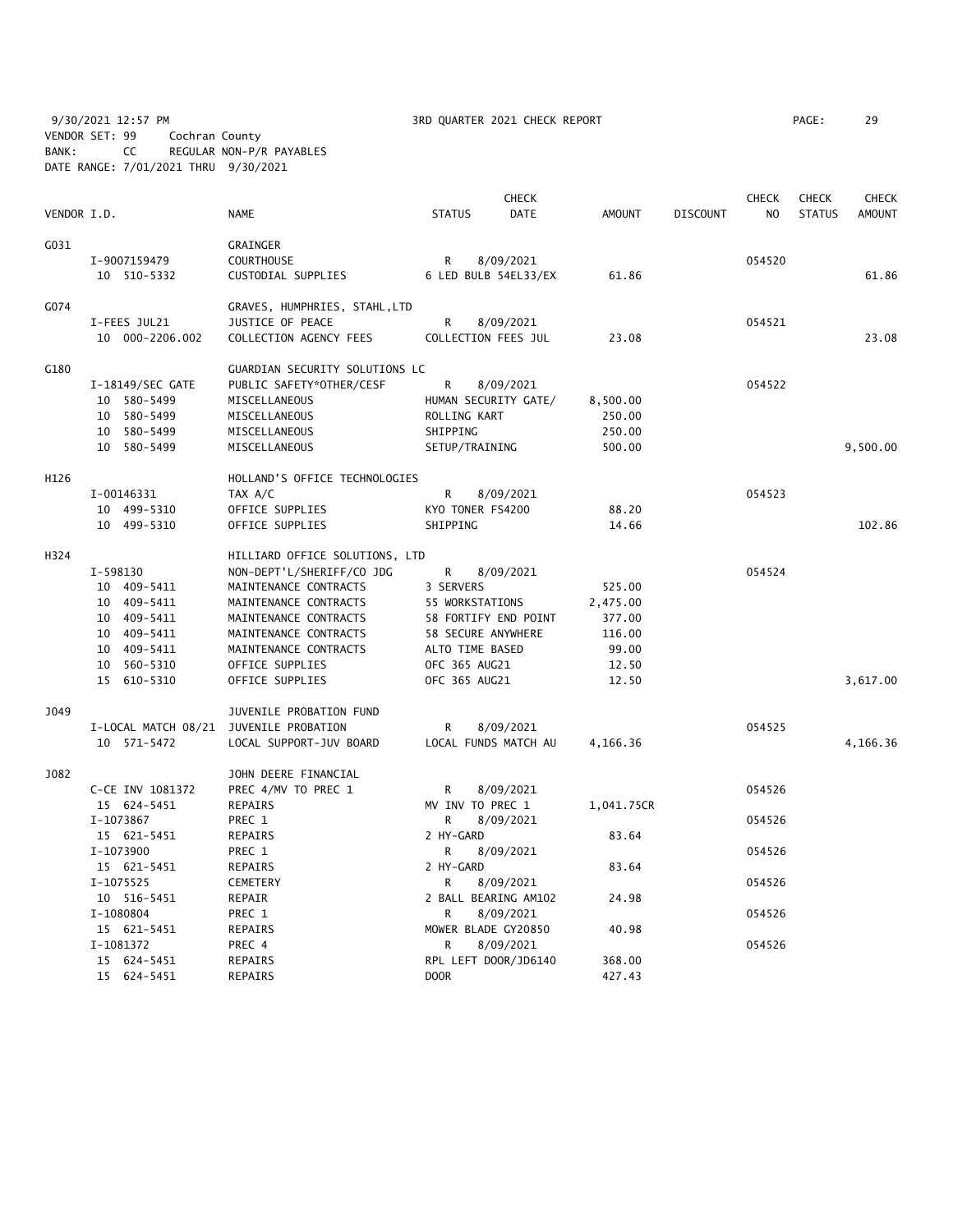9/30/2021 12:57 PM 3RD QUARTER 2021 CHECK REPORT PAGE: 30 VENDOR SET: 99 Cochran County BANK: CC REGULAR NON-P/R PAYABLES DATE RANGE: 7/01/2021 THRU 9/30/2021

|             |                   |                              |                     | CHECK                |               |                 | <b>CHECK</b> | <b>CHECK</b>  | <b>CHECK</b>  |
|-------------|-------------------|------------------------------|---------------------|----------------------|---------------|-----------------|--------------|---------------|---------------|
| VENDOR I.D. |                   | <b>NAME</b>                  | <b>STATUS</b>       | <b>DATE</b>          | <b>AMOUNT</b> | <b>DISCOUNT</b> | NO           | <b>STATUS</b> | <b>AMOUNT</b> |
| J082        |                   | JOHN DEERE FINANCIAL (CONT)  |                     |                      |               |                 |              |               |               |
|             | I-1081372         | PREC 4                       | R                   | 8/09/2021            |               |                 | 054526       |               |               |
|             | 15 624-5451       | REPAIRS                      | MISC PARTS          |                      | 226.90        |                 |              |               |               |
|             | 15 624-5451       | REPAIRS                      | SHOP CHG            |                      | 19.42         |                 |              |               |               |
|             | I-1081372/PREC 1  | PREC 1                       | R                   | 8/09/2021            |               |                 | 054526       |               |               |
|             | 15 621-5451       | REPAIRS                      |                     | RPL LEFT DOOR/JD6140 | 368.00        |                 |              |               |               |
|             | 15 621-5451       | REPAIRS                      | <b>DOOR</b>         |                      | 427.43        |                 |              |               |               |
|             | 15 621-5451       | REPAIRS                      | WEATHERSTRIP        |                      | 147.25        |                 |              |               |               |
|             | 15 621-5451       | REPAIRS                      | MISC PARTS          |                      | 79.65         |                 |              |               |               |
|             | 15 621-5451       | REPAIRS                      | SHOP CHG            |                      | 19.42         |                 |              |               |               |
|             | I-1082848         | <b>PARK</b>                  | R                   | 8/09/2021            |               |                 | 054526       |               |               |
|             | 10 660-5451       | REPAIR                       |                     | LOW-VISCOSITY HY-GAR | 19.65         |                 |              |               |               |
|             | 10 660-5451       | REPAIR                       | FILLER CAP TCU32534 |                      | 18.70         |                 |              |               |               |
|             |                   |                              |                     |                      |               |                 |              |               | 1,313.34      |
| L010        |                   | LEWIS FARM & RANCH STORE INC |                     |                      |               |                 |              |               |               |
|             | I-03715           | SHERIFF                      | R.                  | 8/09/2021            |               |                 | 054527       |               |               |
|             | 10 560-5334       | OTHER SUPPLIES               | <b>VELCRO</b>       |                      | 9.59          |                 |              |               |               |
|             | I-03724           | PREC 4                       | R.                  | 8/09/2021            |               |                 | 054527       |               |               |
|             | 15 624-5356       | ROAD MATERIALS & SUPPLIES    | CREAMER             |                      | 1.95          |                 |              |               |               |
|             | 15 624-5356       | ROAD MATERIALS & SUPPLIES    | 2 AIR FRESHENERS    |                      | 13.98         |                 |              |               |               |
|             | 15 624-5356       | ROAD MATERIALS & SUPPLIES    | COFFEE FILTERS      |                      | 2.79          |                 |              |               |               |
|             | 15 624-5356       | ROAD MATERIALS & SUPPLIES    | DISINFECTANT        |                      | 8.59          |                 |              |               |               |
|             | 15 624-5356       | ROAD MATERIALS & SUPPLIES    | <b>DISC</b>         |                      | 2.73CR        |                 |              |               |               |
|             | $I-03737$ 6/30/21 | <b>CEMETERY</b>              | R                   | 8/09/2021            |               |                 | 054527       |               |               |
|             | 10 516-5332       | CUSTODIAL SUPPLIES           | EXTRACTOR SET       |                      | 18.99         |                 |              |               |               |
|             | 10 516-5332       | CUSTODIAL SUPPLIES           | <b>DISC</b>         |                      | 1.90CR        |                 |              |               |               |
|             | I-03789           | <b>PARK</b>                  | R                   | 8/09/2021            |               |                 | 054527       |               |               |
|             | 10 660-5332       | CUSTODIAL SUPPLIES           | 4 OIL MAX           |                      | 6.99          |                 |              |               |               |
|             | 10 660-5332       | CUSTODIAL SUPPLIES           | B12                 |                      | 4.59          |                 |              |               |               |
|             | 10 660-5332       | CUSTODIAL SUPPLIES           | $W-D$ 40            |                      | 5.99          |                 |              |               |               |
|             | 10 660-5332       | CUSTODIAL SUPPLIES           | <b>DISC</b>         |                      | 1.76CR        |                 |              |               |               |
|             | $I-03832$         | ACTIVITY BLDG                | R                   | 8/09/2021            |               |                 | 054527       |               |               |
|             | 10 662-5332       | CUSTODIAL SUPPLIES           | WEED-B-GON          |                      | 9.99          |                 |              |               |               |
|             | 10 662-5332       | CUSTODIAL SUPPLIES           | <b>DISC</b>         |                      | 1.00CR        |                 |              |               |               |
|             | I-03903           | <b>PARK</b>                  | R                   | 8/09/2021            |               |                 | 054527       |               |               |
|             | 10 660-5451       | REPAIR                       | DOWEL ROD           |                      | 2.59          |                 |              |               |               |
|             | $I-04191$         | <b>PARK</b>                  | R                   | 8/09/2021            |               |                 | 054527       |               |               |
|             | 10 660-5332       | CUSTODIAL SUPPLIES           | 1/2# SCREWS         |                      | 3.00          |                 |              |               |               |
|             | 10 660-5332       | CUSTODIAL SUPPLIES           | <b>DISC</b>         |                      | 0.30CR        |                 |              |               |               |
|             |                   |                              |                     |                      |               |                 |              |               |               |
|             | $I-04209$         | ACTIVITY BLDG                | R                   | 8/09/2021            |               |                 | 054527       |               |               |
|             | 10 662-5332       | CUSTODIAL SUPPLIES           | $2 - 4D$            |                      | 13.99         |                 |              |               |               |
|             | 10 662-5332       | CUSTODIAL SUPPLIES           | <b>DISC</b>         |                      | 1.40CR        |                 |              |               |               |
|             | $I-04229$         | PREC <sub>3</sub>            | R                   | 8/09/2021            |               |                 | 054527       |               |               |
|             | 15 623-5356       | ROAD MATERIALS & SUPPLIES    | 2 AIR FRESHENER     |                      | 13.98         |                 |              |               |               |
|             | 15 623-5356       | ROAD MATERIALS & SUPPLIES    | <b>DISC</b>         |                      | 1.40CR        |                 |              |               |               |
|             | I-04296           | JAIL                         | R                   | 8/09/2021            |               |                 | 054527       |               |               |
|             | 10 512-5392       | MISCELLANEOUS SUPPLIES       | SHOP TOWELS         |                      | 13.95         |                 |              |               |               |
|             | 10 512-5392       | MISCELLANEOUS SUPPLIES       | 10 AJAX             |                      | 17.90         |                 |              |               |               |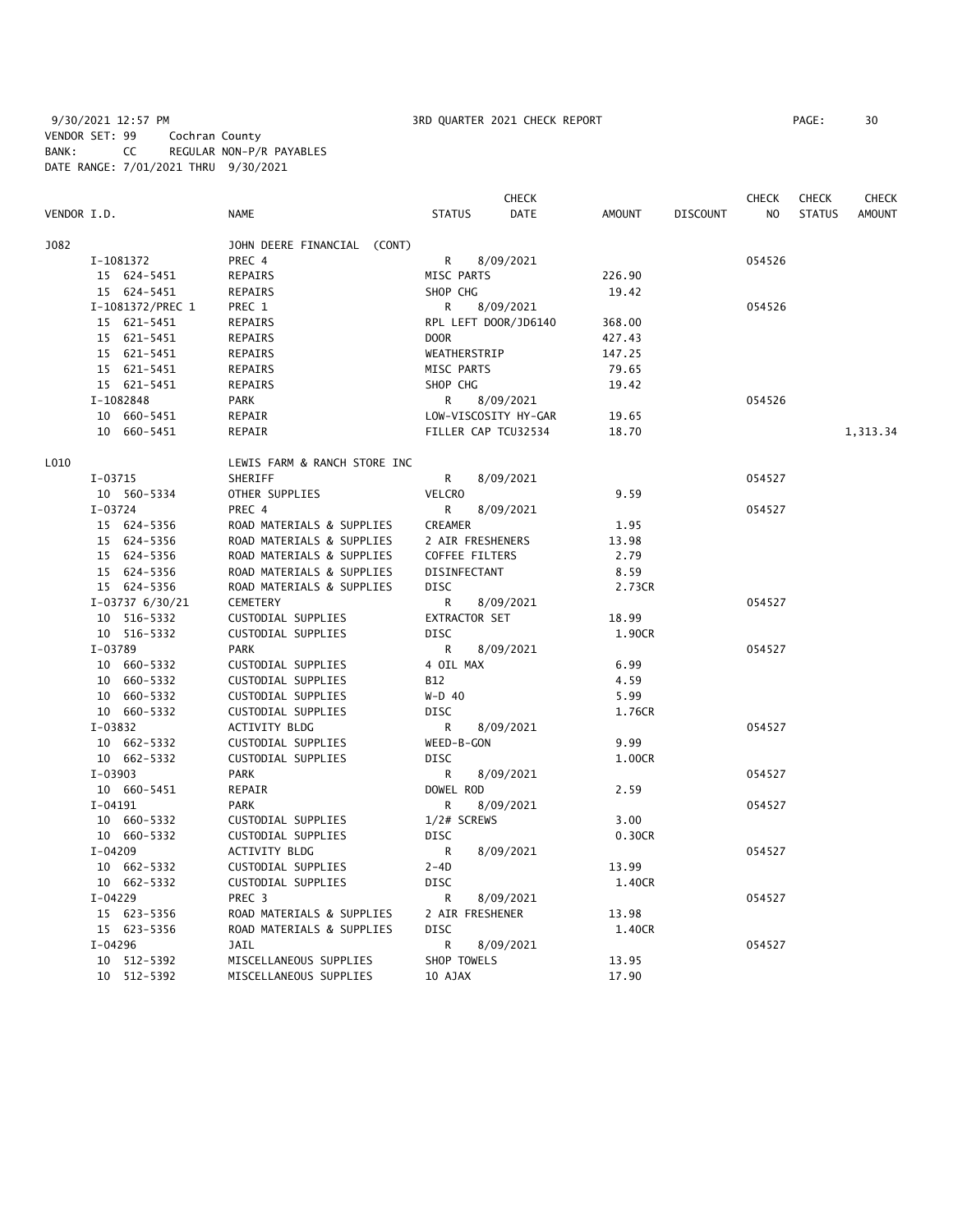9/30/2021 12:57 PM **3RD QUARTER 2021 CHECK REPORT** PP VENDOR SET: 99 Cochran County BANK: CC REGULAR NON-P/R PAYABLES DATE RANGE: 7/01/2021 THRU 9/30/2021

| PAGE : | 31 |
|--------|----|
|        |    |

|             |                     |                                 |                    | <b>CHECK</b>         |               |                 | <b>CHECK</b> | <b>CHECK</b>  | <b>CHECK</b>  |
|-------------|---------------------|---------------------------------|--------------------|----------------------|---------------|-----------------|--------------|---------------|---------------|
| VENDOR I.D. |                     | <b>NAME</b>                     | <b>STATUS</b>      | DATE                 | <b>AMOUNT</b> | <b>DISCOUNT</b> | NO           | <b>STATUS</b> | <b>AMOUNT</b> |
| L010        |                     | LEWIS FARM & RANCH STORE (CONT) |                    |                      |               |                 |              |               |               |
|             | I-04296             | <b>JAIL</b>                     | R                  | 8/09/2021            |               |                 | 054527       |               |               |
|             | 10 512-5392         | MISCELLANEOUS SUPPLIES          | 4 COMET            |                      | 6.36          |                 |              |               |               |
|             | 10 512-5392         | MISCELLANEOUS SUPPLIES          | 8 BLEACH           |                      | 47.92         |                 |              |               |               |
|             | 10 512-5392         | MISCELLANEOUS SUPPLIES          | <b>DISC</b>        |                      | 8.61CR        |                 |              |               |               |
|             | I-04890             | ACTIVITY BLDG                   | R                  | 8/09/2021            |               |                 | 054527       |               |               |
|             | 10 662-5451         | REPAIR                          | <b>FAUCET</b>      |                      | 209.99        |                 |              |               |               |
|             | 10 662-5451         | REPAIR                          | <b>DISC</b>        |                      | 21.00CR       |                 |              |               |               |
|             | $I-05133$           | ACTIVITY BLDG                   | R                  | 8/09/2021            |               |                 | 054527       |               |               |
|             | 10 662-5332         | CUSTODIAL SUPPLIES              | 2 FUEL MIX         |                      | 13.98         |                 |              |               |               |
|             | 10 662-5332         | CUSTODIAL SUPPLIES              | <b>DISC</b>        |                      | 1.40CR        |                 |              |               |               |
|             | I-05146             | PREC 3                          | R                  | 8/09/2021            |               |                 | 054527       |               |               |
|             | 15 623-5451         | REPAIRS                         | 2 FLOATS           |                      | 13.98         |                 |              |               |               |
|             | 15 623-5451         | <b>REPAIRS</b>                  | 2 PUMPS            |                      | 24.99         |                 |              |               |               |
|             | $I-05172$           | PREC <sub>3</sub>               | R                  | 8/09/2021            |               |                 | 054527       |               |               |
|             | 15 623-5356         | ROAD MATERIALS & SUPPLIES       | 6 A/C PADS 22x34   |                      | 23.94         |                 |              |               |               |
|             | 15 623-5356         | ROAD MATERIALS & SUPPLIES       | 2 NUT/FURROW       |                      | 3.88          |                 |              |               |               |
|             | $I-05217$           | ACTIVITY BLDG                   | R                  | 8/09/2021            |               |                 | 054527       |               |               |
|             | 10 662-5332         | CUSTODIAL SUPPLIES              | 2 SOAP DISH        |                      | 3.98          |                 |              |               |               |
|             | $I - 05402$         | PREC 4                          | R                  | 8/09/2021            |               |                 | 054527       |               |               |
|             | 15 624-5356         | ROAD MATERIALS & SUPPLIES       | COFFEE             |                      | 12.95         |                 |              |               |               |
|             | 15 624-5356         | ROAD MATERIALS & SUPPLIES       | <b>SUGAR</b>       |                      | 1.95          |                 |              |               |               |
|             | 15 624-5356         | ROAD MATERIALS & SUPPLIES       | 4 PK TOWELS        |                      | 13.96         |                 |              |               |               |
|             | 15 624-5356         | ROAD MATERIALS & SUPPLIES       | 2 SPRAYWAY         |                      | 5.98          |                 |              |               |               |
|             | 15 624-5356         | ROAD MATERIALS & SUPPLIES       | <b>DISC</b>        |                      | 3.48CR        |                 |              |               |               |
|             | $I - 05405$         | <b>ELECTIONS</b>                | R                  | 8/09/2021            |               |                 | 054527       |               |               |
|             | 10 490-5310         | OFFICE SUPPLIES                 | 1CS COPY PAPER/LTR |                      | 62.50         |                 |              |               |               |
|             | 10 490-5310         | OFFICE SUPPLIES                 | HP INK             |                      | 75.00         |                 |              |               |               |
|             | 10 490-5310         | OFFICE SUPPLIES                 | 2PK BATT           |                      | 25.18         |                 |              |               |               |
|             | $I-05479$           | CEMETERY                        | R                  | 8/09/2021            |               |                 | 054527       |               |               |
|             | 10 516-5332         | CUSTODIAL SUPPLIES              | NOZZLE             |                      | 5.62          |                 |              |               |               |
|             | $I-05553$           | NON-DEPT'L/HELPING HANDS        | R                  | 8/09/2021            |               |                 | 054527       |               |               |
|             | 10 409-5451         | REPAIRS                         |                    | DOOR KNOB/HELPING HA | 13.99         |                 |              |               |               |
|             | 10 409-5451         | REPAIRS                         | $1/2#$ NAILS       |                      | 0.85          |                 |              |               |               |
|             | 10 409-5451         | <b>REPAIRS</b>                  | <b>DISC</b>        |                      | 1.48CR        |                 |              |               | 669.40        |
| L018        |                     | LUBBOCK GRADER BLADE, INC       |                    |                      |               |                 |              |               |               |
|             | I-73597             | PREC 2                          | R                  | 8/09/2021            |               |                 | 054529       |               |               |
|             | 15 622-5356         | ROAD MATERIALS & SUPPLIES       |                    | 2 GRADER BLADE 5/8x8 | 251.30        |                 |              |               |               |
|             | 15 622-5356         | ROAD MATERIALS & SUPPLIES       |                    | 2 GRADER BLADE 5/8x8 | 251.30        |                 |              |               |               |
|             | 15 622-5356         | ROAD MATERIALS & SUPPLIES       | 20 BOLTS W/NUTS    |                      | 19.20         |                 |              |               | 521.80        |
| L189        |                     | HOCKLEY COUNTY PUBLISHING CO.I  |                    |                      |               |                 |              |               |               |
|             | I-1YR/EXT SVC 2021  | EXTENSION SVC                   | R                  | 8/09/2021            |               |                 | 054530       |               |               |
|             | 10 665-5310         | OFFICE SUPPLIES                 |                    | 1YR SUSCRIPTION/NEWS | 45.00         |                 |              |               |               |
|             | I-7/28/21 QTRLY RPT | COMMISSIONERS CT                | R                  | 8/09/2021            |               |                 | 054530       |               |               |
|             | 15 610-5430         | LEGAL NOTICES                   |                    | TREAS QTRLY REPORT 7 | 211.20        |                 |              |               |               |
|             | 15 610-5430         | LEGAL NOTICES                   | TIMELY PAY DISC    |                      | 19.20CR       |                 |              |               | 237.00        |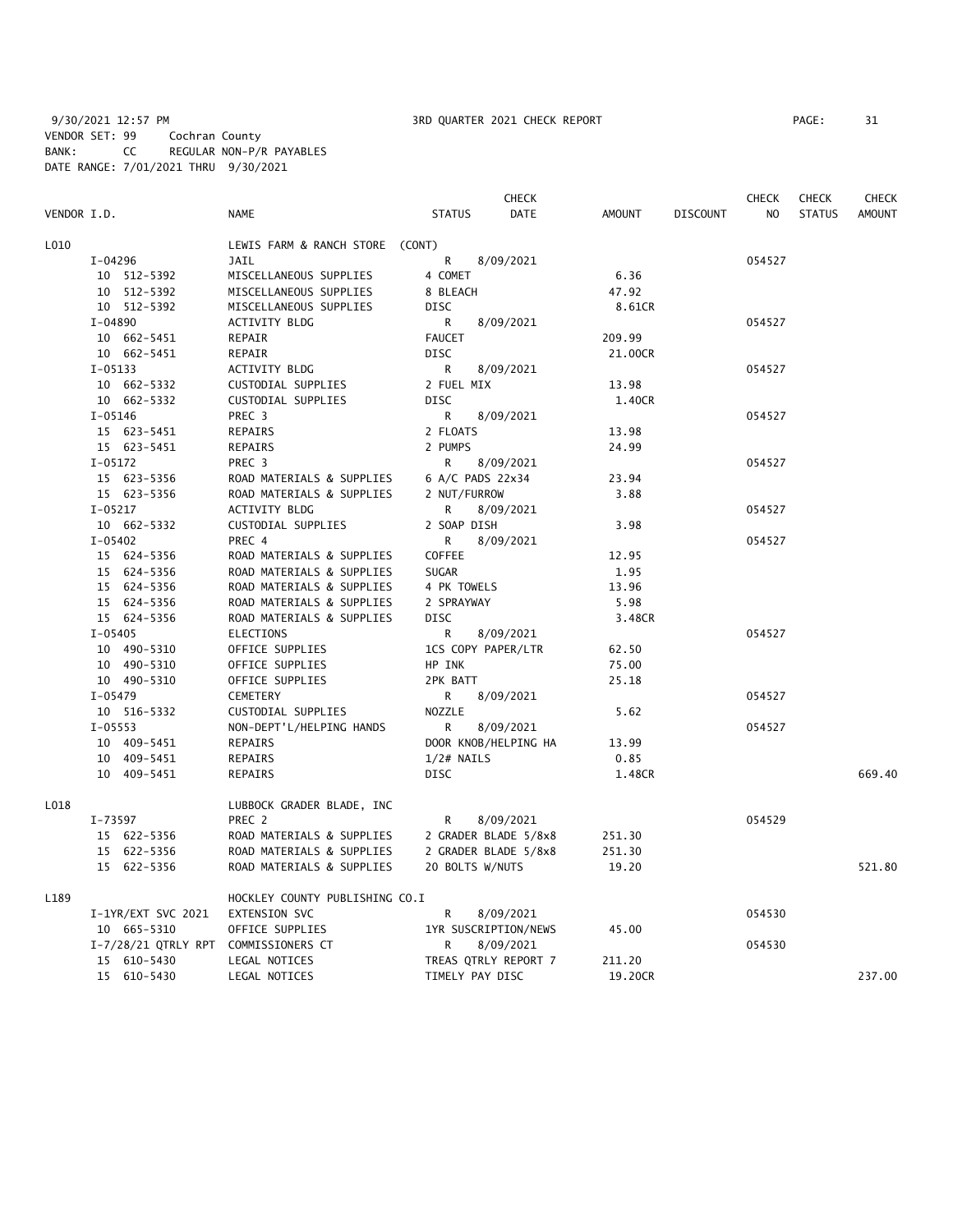9/30/2021 12:57 PM **3RD QUARTER 2021 CHECK REPORT** 9/30/2021 12:57 PM PAGE: 32 VENDOR SET: 99 Cochran County BANK: CC REGULAR NON-P/R PAYABLES DATE RANGE: 7/01/2021 THRU 9/30/2021

|             |                              |                                           |                           | <b>CHECK</b> |               |                 | <b>CHECK</b> | <b>CHECK</b>  | <b>CHECK</b>  |
|-------------|------------------------------|-------------------------------------------|---------------------------|--------------|---------------|-----------------|--------------|---------------|---------------|
| VENDOR I.D. |                              | NAME                                      | <b>STATUS</b>             | <b>DATE</b>  | <b>AMOUNT</b> | <b>DISCOUNT</b> | <b>NO</b>    | <b>STATUS</b> | <b>AMOUNT</b> |
| N015        |                              | NINTH ADM. JUDICIAL REGION                |                           |              |               |                 |              |               |               |
|             | I-2021 ASSESSMENT            | DISTRICT COURT                            | R                         | 8/09/2021    |               |                 | 054531       |               |               |
|             | 10 435-5415                  | ASSESSMENT                                | 2021 ASSESSMENT           |              | 529.47        |                 |              |               | 529.47        |
|             |                              |                                           |                           |              |               |                 |              |               |               |
| <b>N088</b> |                              | NATIONAL GEOGRAPHIC KIDS                  |                           |              |               |                 |              |               |               |
|             | I-1YR SUBSCRIPT KD21 LIBRARY |                                           | R                         | 8/09/2021    |               |                 | 054532       |               |               |
|             | 10 650-5590                  | <b>BOOKS</b>                              | 1YR SUBSCRIPTION, KI      |              | 30.00         |                 |              |               | 30.00         |
|             |                              |                                           |                           |              |               |                 |              |               |               |
| N103        |                              | NETPROTEC LLC                             |                           |              |               |                 |              |               |               |
|             | $I - 2204$                   | JUSTICE OF PEACE                          | R                         | 8/09/2021    |               |                 | 054533       |               |               |
|             | 10 455-5411                  | MAINTENANCE CONTRACTS                     | 2 VIDEO MAGIS 7/30-8      |              | 249.00        |                 |              |               | 249.00        |
|             |                              |                                           |                           |              |               |                 |              |               |               |
| P270        |                              | <b>GREGORY G PIERCE</b>                   |                           |              |               |                 |              |               |               |
|             | $I$ -#1671/SEALED            | DISTRICT COURT                            | R                         | 8/09/2021    |               |                 | 054534       |               |               |
|             | 10 435-5499                  | MISCELLANEOUS                             | 11.3HRS 7/23-31/21        |              | 734.50        |                 |              |               |               |
|             | $I$ -#1693/SEALED            | DISTRICT COURT                            | R                         | 8/09/2021    |               |                 | 054534       |               |               |
|             | 10 435-5499                  | MISCELLANEOUS                             | 11.3HRS, 7/23-31/21       |              | 734.50        |                 |              |               | 1,469.00      |
|             |                              |                                           |                           |              |               |                 |              |               |               |
| S071        |                              | SCRIPT OFFICE PRODUCTS, INC.              |                           |              |               |                 |              |               |               |
|             | $I-59705$                    | TAX A/C                                   | R                         | 8/09/2021    |               |                 | 054535       |               |               |
|             | 10 499-5310                  | OFFICE SUPPLIES                           | <b>1PK CALC PAPER</b>     |              | 12.95         |                 |              |               |               |
|             | 10 499-5310                  | OFFICE SUPPLIES                           | 1 WIRELESS MOUSE          |              | 26.68         |                 |              |               |               |
|             | I-59729                      | <b>CLERK</b>                              | R                         | 8/09/2021    |               |                 | 054535       |               |               |
|             | 10 403-5310                  | OFFICE SUPPLIES                           | 1BX CLASP ENVELOPES       |              | 38.95         |                 |              |               |               |
|             | 10 403-5310                  | OFFICE SUPPLIES                           | 1BX CLASP ENVELOPES       |              | 16.95         |                 |              |               |               |
|             | $I-59730$                    | TAX A/C                                   | R                         | 8/09/2021    |               |                 | 054535       |               |               |
|             | 10 499-5310                  | OFFICE SUPPLIES                           | 4" BINDER                 |              | 15.95         |                 |              |               |               |
|             | $I-59741$                    | TREASURER                                 | R                         | 8/09/2021    |               |                 | 054535       |               |               |
|             | 10 497-5310                  | OFFICE SUPPLIES                           | 1BX COPY PAPER/LTR        |              | 43.50         |                 |              |               |               |
|             | 10 497-5310                  | OFFICE SUPPLIES                           | <b>1PK PEN REFILLS</b>    |              | 9.00          |                 |              |               |               |
|             | $I-59763$                    | TAX A/C                                   | R                         | 8/09/2021    |               |                 | 054535       |               |               |
|             | 10 499-5310                  | OFFICE SUPPLIES                           | ENGRAVED NAME PLATE/      |              | 16.22         |                 |              |               | 180.20        |
| S073        |                              |                                           |                           |              |               |                 |              |               |               |
|             |                              | SIRCHIE ACQUISITION COMPANY, L<br>SHERIFF |                           |              |               |                 | 054536       |               |               |
|             | I-0506157-IN<br>10 560-5334  | OTHER SUPPLIES                            | R<br>SPK PLASTIC PHOTO #S | 8/09/2021    | 122.25        |                 |              |               |               |
|             | 10 560-5334                  | OTHER SUPPLIES                            | PHOTORULE TAPE/DISP       |              | 10.40         |                 |              |               |               |
|             | 10 560-5334                  | OTHER SUPPLIES                            | SHIPPING                  |              | 30.77         |                 |              |               | 163.42        |
|             |                              |                                           |                           |              |               |                 |              |               |               |
| S242        |                              | SAM'S CLUB                                |                           |              |               |                 |              |               |               |
|             | I-001302 072721              | <b>JAIL</b>                               | R                         | 8/09/2021    |               |                 | 054537       |               |               |
|             | 10 512-5392                  | MISCELLANEOUS SUPPLIES                    | 8" FOAM PLATE/2           |              | 25.96         |                 |              |               |               |
|             | 10 512-5392                  | MISCELLANEOUS SUPPLIES                    | BOWL 300CT                |              | 10.48         |                 |              |               |               |
|             | 10 512-5333                  | FOOD-PRISONERS                            | MEX SHRED CHEESE          |              | 13.48         |                 |              |               |               |
|             | 10 512-5333                  | FOOD-PRISONERS                            | ABF CHK /2                |              | 31.96         |                 |              |               |               |
|             | 10 512-5333                  | FOOD-PRISONERS                            | TENDERLOIN/2              |              | 32.16         |                 |              |               |               |
|             | 10 512-5333                  | FOOD-PRISONERS                            | MEX SHRED CHEESE          |              | 13.48         |                 |              |               |               |
|             | 10 512-5333                  | FOOD-PRISONERS                            | SALAD/2                   |              | 5.96          |                 |              |               |               |
|             |                              |                                           |                           |              |               |                 |              |               |               |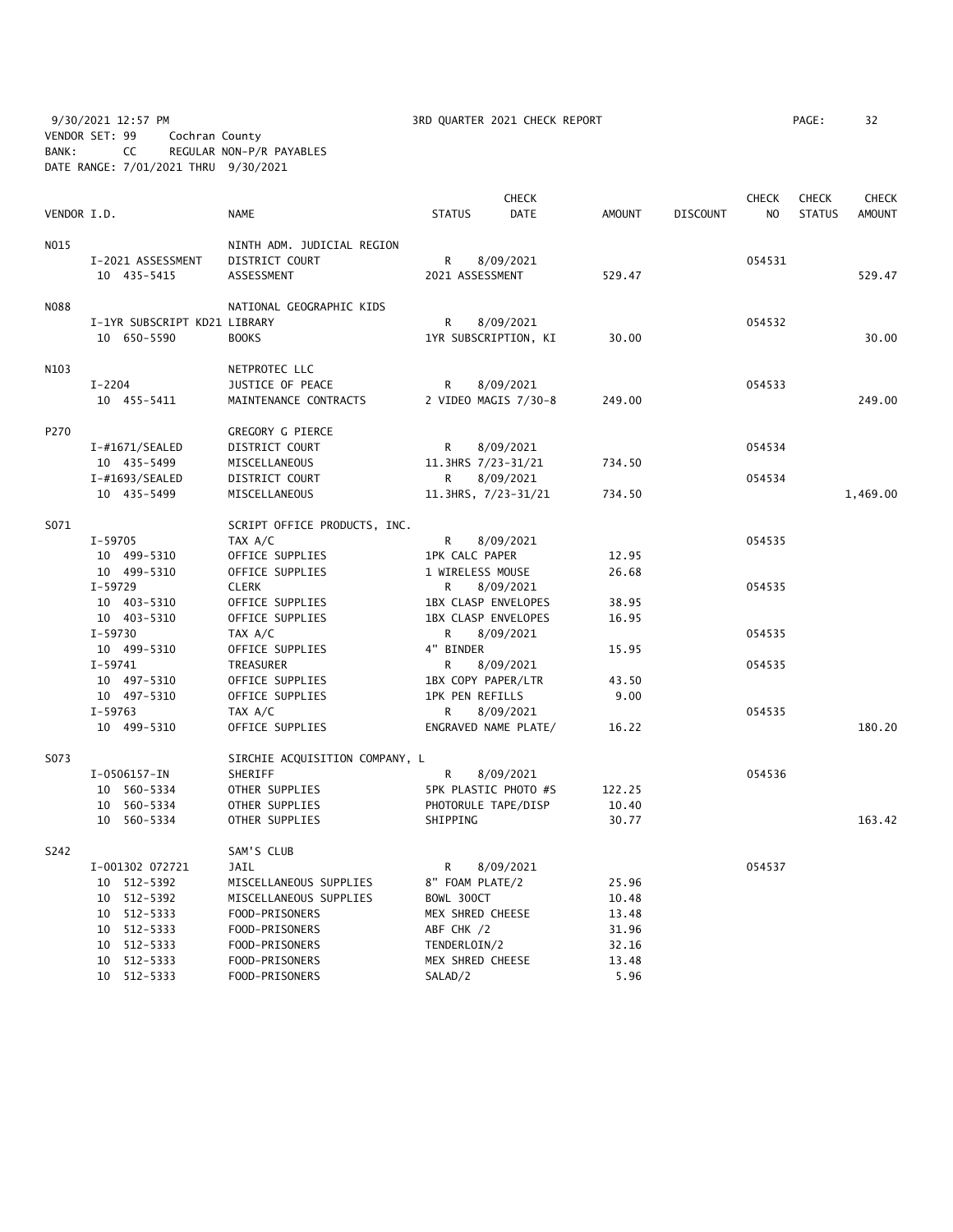9/30/2021 12:57 PM **3RD QUARTER 2021 CHECK REPORT** 9/30/2021 12:57 PM VENDOR SET: 99 Cochran County BANK: CC REGULAR NON-P/R PAYABLES DATE RANGE: 7/01/2021 THRU 9/30/2021

|             |                                    |                              |                        | <b>CHECK</b> |               |                 | <b>CHECK</b>   | <b>CHECK</b>  | <b>CHECK</b>  |
|-------------|------------------------------------|------------------------------|------------------------|--------------|---------------|-----------------|----------------|---------------|---------------|
| VENDOR I.D. |                                    | <b>NAME</b>                  | <b>STATUS</b>          | DATE         | <b>AMOUNT</b> | <b>DISCOUNT</b> | N <sub>O</sub> | <b>STATUS</b> | <b>AMOUNT</b> |
| S242        |                                    | SAM'S CLUB<br>(CONT)         |                        |              |               |                 |                |               |               |
|             | I-001302 072721                    | JAIL                         | R                      | 8/09/2021    |               |                 | 054537         |               |               |
|             | 10 512-5333                        | FOOD-PRISONERS               | FLOUR TORTILLAS/4      |              | 16.72         |                 |                |               |               |
|             | 10 512-5392                        | MISCELLANEOUS SUPPLIES       | DISH SOAP              |              | 6.27          |                 |                |               |               |
|             | 10 512-5333                        | FOOD-PRISONERS               | MAC/CHS 18CT           |              | 13.96         |                 |                |               |               |
|             | 10 512-5333                        | FOOD-PRISONERS               | 50CT CLASSIC CHIPS     |              | 13.98         |                 |                |               |               |
|             | 10 512-5392                        | MISCELLANEOUS SUPPLIES       | PINE-SOL               |              | 10.58         |                 |                |               |               |
|             | 10 512-5333                        | FOOD-PRISONERS               | BACON 10#/2            |              | 79.68         |                 |                |               |               |
|             | 10 512-5333                        |                              |                        |              |               |                 |                |               |               |
|             |                                    | FOOD-PRISONERS               | DRINK BOX/10           |              | 89.80         |                 |                |               |               |
|             | 10 512-5392                        | MISCELLANEOUS SUPPLIES       | PINE-SOL/2             |              | 21.16         |                 |                |               |               |
|             | 10 512-5333                        | FOOD-PRISONERS               | 50CT CLASSIC CHIPS     |              | 13.98         |                 |                |               |               |
|             | 10 512-5392                        | MISCELLANEOUS SUPPLIES       | 13GAL TRASH BAGS       |              | 14.98         |                 |                |               |               |
|             | 10 512-5333                        | FOOD-PRISONERS               | <b>BRKFST PATTIES</b>  |              | 131.78        |                 |                |               |               |
|             | 10 512-5392                        | MISCELLANEOUS SUPPLIES       | DISC/PLATES            |              | 8.00CR        |                 |                |               |               |
|             | 10 512-5333                        | FOOD-PRISONERS               | DISC/MAC&CHS           |              | 2.00CR        |                 |                |               | 536.37        |
| S435        |                                    | SS OUTFITTERS                |                        |              |               |                 |                |               |               |
|             | I-073021/AMMO                      | SHERIFF                      | R                      | 8/09/2021    |               |                 | 054538         |               |               |
|             | 10 560-5334                        | OTHER SUPPLIES               | 10BX GOLD DOT 9MM      |              | 280.00        |                 |                |               |               |
|             | I-073021/THERMAL                   | <b>SHERIFF</b>               | $\mathsf{R}$           | 8/09/2021    |               |                 | 054538         |               |               |
|             | 10 560-5334                        | OTHER SUPPLIES               | PULSAR AXION XM30S H   |              | 1,620.00      |                 |                |               |               |
|             | 10 560-5334                        | OTHER SUPPLIES               | THERMAL/MAREK DONATI   |              |               |                 |                |               | 1,900.00      |
| W010        |                                    | WEST TEXAS GAS INC           |                        |              |               |                 |                |               |               |
|             | I-020036001501 07/21 PARK/SHOP     |                              | R                      | 8/09/2021    |               |                 | 054539         |               |               |
|             | 10 660-5440                        | UTILITIES & IRRIGATION       | GAS SVC 6/29-7/28/21   |              | 17.00         |                 |                |               |               |
|             | I-020036002501 07/21 PARK/SHOWBARN |                              | R                      | 8/09/2021    |               |                 | 054539         |               |               |
|             | 10 660-5440                        | UTILITIES & IRRIGATION       | GAS SVC 6/29-7/28/21   |              | 30.00         |                 |                |               |               |
|             | I-020049022001 07/21 PREC 3        |                              | R                      | 8/09/2021    |               |                 | 054539         |               |               |
|             | 15 623-5440                        | UTILITIES                    | 1.3MCF $6/28-7/28/21/$ |              | 3.50          |                 |                |               |               |
|             | 15 623-5440                        | UTILITIES                    | COST OF GAS (3.578)    |              | 4.65          |                 |                |               |               |
|             | 15 623-5440                        | UTILITIES                    | <b>CUTOMER CHG</b>     |              | 30.00         |                 |                |               |               |
|             | 15 623-5440                        | UTILITIES                    | RATE CASE EXP SURCHG   |              | 0.10          |                 |                |               | 85.25         |
|             |                                    |                              |                        |              |               |                 |                |               |               |
| W055        |                                    | WINDSTREAM COMMUNICATIONS SW |                        |              |               |                 | 054540         |               |               |
|             | I-266-0638 JUL21                   | NON-DEPT'L/MUSEUM            | R                      | 8/09/2021    |               |                 |                |               |               |
|             | 10 409-5420                        | TELECOMMUNICATIONS           | <b>BASIC SVC</b>       |              | 9.95          |                 |                |               |               |
|             | 10 409-5420                        | TELECOMMUNICATIONS           | VOICE BUNDLE           |              | 60.00         |                 |                |               |               |
|             | 10 409-5420                        | TELECOMMUNICATIONS           | <b>FEES</b>            |              | 38.85         |                 |                |               |               |
|             | 10 409-5420                        | TELECOMMUNICATIONS           | LONG DISTANCE SVC      |              | 13.11         |                 |                |               |               |
|             | I-266-5051 JUL21                   | NON-DEPT'L/LIBRARY           | R                      | 8/09/2021    |               |                 | 054540         |               |               |
|             | 10 409-5420                        | TELECOMMUNICATIONS           | BASIC SVC/2 LINES      |              | 71.13         |                 |                |               |               |
|             | 10 409-5420                        | TELECOMMUNICATIONS           | <b>FEES</b>            |              | 42.65         |                 |                |               |               |
|             | 10 409-5420                        | TELECOMMUNICATIONS           | HI-SPEED ADJ 6/29-7/   |              | 42.16CR       |                 |                |               |               |
|             | 10 409-5420                        | TELECOMMUNICATIONS           | LONG DISTANCE SVC      |              | 4.06          |                 |                |               |               |
|             | I-266-5074 JUL21                   | NON-DEPT'L/ADULT PROBATION   | R                      | 8/09/2021    |               |                 | 054540         |               |               |
|             | 10 409-5420                        | TELECOMMUNICATIONS           | <b>BASIC SVC</b>       |              | 37.30         |                 |                |               |               |
|             | 10 409-5420                        | TELECOMMUNICATIONS           | <b>FEES</b>            |              | 18.70         |                 |                |               |               |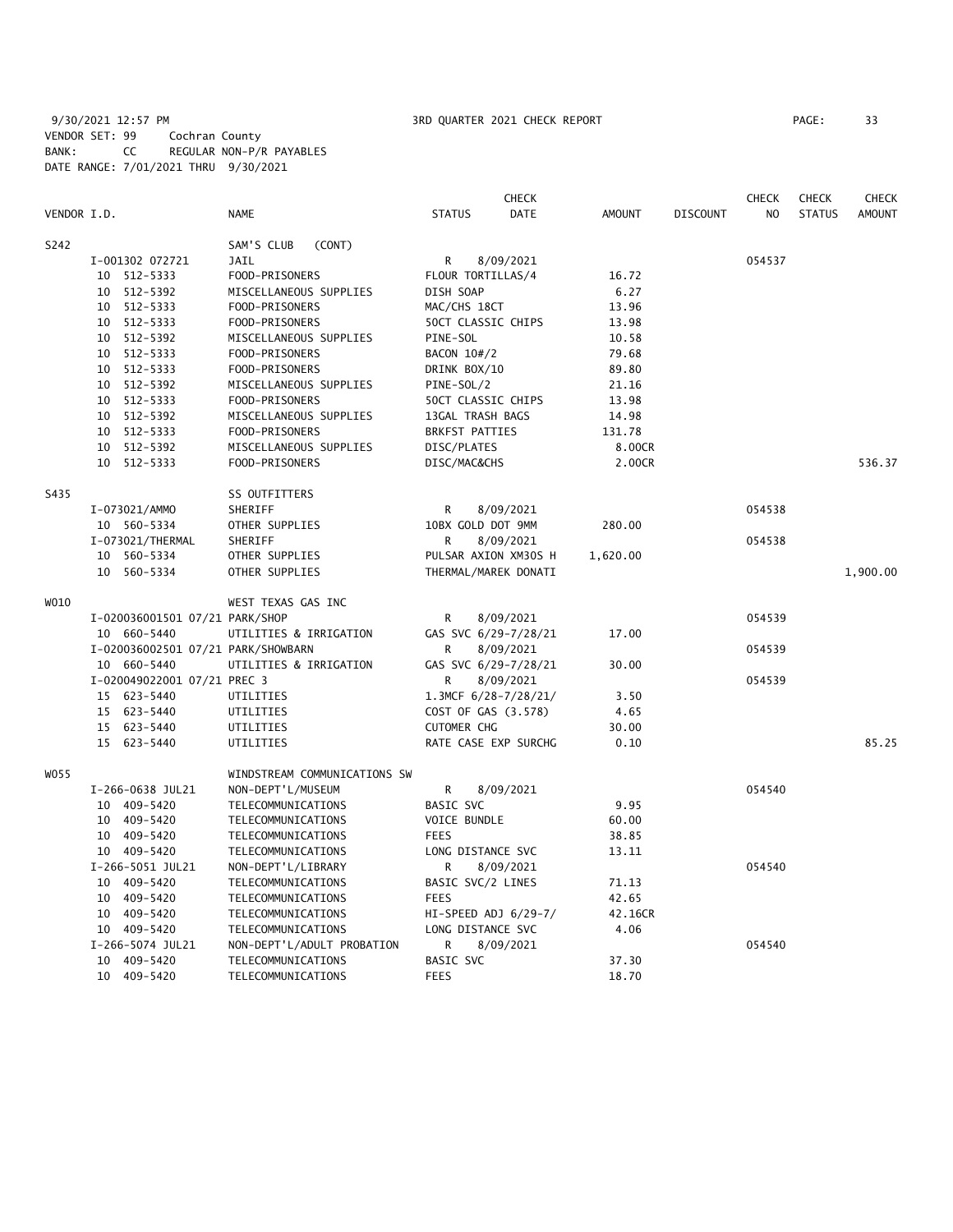|             |                  |                              |                      | CHECK       |               |                 | CHECK          | CHECK         | <b>CHECK</b>  |
|-------------|------------------|------------------------------|----------------------|-------------|---------------|-----------------|----------------|---------------|---------------|
| VENDOR I.D. |                  | <b>NAME</b>                  | <b>STATUS</b>        | <b>DATE</b> | <b>AMOUNT</b> | <b>DISCOUNT</b> | N <sub>O</sub> | <b>STATUS</b> | <b>AMOUNT</b> |
| WO55        |                  | WINDSTREAM COMMUNICATIONS    | (CONT)               |             |               |                 |                |               |               |
|             | I-266-5074 JUL21 | NON-DEPT'L/ADULT PROBATION   | R                    | 8/09/2021   |               |                 | 054540         |               |               |
|             | 10 409-5420      | TELECOMMUNICATIONS           | LONG DISTANCE SVC    |             | 0.64          |                 |                |               |               |
|             | I-266-5161 JUL21 | NON-DEPT'L/TREASURER         | R                    | 8/09/2021   |               |                 | 054540         |               |               |
|             | 10 409-5420      | TELECOMMUNICATIONS           | BASIC SVC            |             | 37.30         |                 |                |               |               |
|             | 10 409-5420      | TELECOMMUNICATIONS           | <b>FEES</b>          |             | 18.70         |                 |                |               |               |
|             | 10 409-5420      | TELECOMMUNICATIONS           | LONG DISTANCE SVC    |             | 2.87          |                 |                |               |               |
|             | I-266-5171 JUL21 | NON-DEPT'L/TAX A/C           | R                    | 8/09/2021   |               |                 | 054540         |               |               |
|             | 10 409-5420      | TELECOMMUNICATIONS           | BASIC SVC/3 LINES    |             | 116.58        |                 |                |               |               |
|             | 10 409-5420      | TELECOMMUNICATIONS           | <b>FEES</b>          |             | 70.97         |                 |                |               |               |
|             | 10 409-5420      | TELECOMMUNICATIONS           | LONG DISTANCE SVC    |             | 50.68         |                 |                |               |               |
|             | I-266-5211 JUL21 | NON-DEPT'L/SHERIFF           | R                    | 8/09/2021   |               |                 | 054540         |               |               |
|             | 10 409-5420      | TELECOMMUNICATIONS           | BASIC SVC/3 LINES    |             | 132.94        |                 |                |               |               |
|             | 10 409-5420      | TELECOMMUNICATIONS           | <b>FEES</b>          |             | 64.01         |                 |                |               |               |
|             | 10 409-5420      | TELECOMMUNICATIONS           | LONG DISTANCE SVC    |             | 54.14         |                 |                |               |               |
|             | I-266-5215 JUL21 | NON-DEPT'L/EXT SVC           | R                    | 8/09/2021   |               |                 | 054540         |               |               |
|             | 10 409-5420      | TELECOMMUNICATIONS           | BASIC SVC/3 LINES    |             | 103.39        |                 |                |               |               |
|             | 10 409-5420      | TELECOMMUNICATIONS           | <b>FEES</b>          |             | 63.96         |                 |                |               |               |
|             | 10 409-5420      | TELECOMMUNICATIONS           | LONG DISTANCE SVC    |             | 2.11          |                 |                |               |               |
|             | I-266-5302 JUL21 | NON-DEPT'L/JUSTICE OF PEACE  | R                    | 8/09/2021   |               |                 | 054540         |               |               |
|             | 10 409-5420      | TELECOMMUNICATIONS           | BASIC SVC            |             | 31.83         |                 |                |               |               |
|             | 10 409-5420      | TELECOMMUNICATIONS           | <b>FEES</b>          |             | 18.69         |                 |                |               |               |
|             | 10 409-5420      | TELECOMMUNICATIONS           | LONG DISTANCE SVC    |             | 24.57         |                 |                |               |               |
|             | I-266-5411 JUL21 | JUVENILE PROBATION           | R                    | 8/09/2021   |               |                 | 054540         |               |               |
|             | 17 573-5499      | OPERATING EXPENSES           | BASIC SVC            |             | 31.83         |                 |                |               |               |
|             | 17 573-5499      | OPERATING EXPENSES           | <b>FEES</b>          |             | 18.69         |                 |                |               |               |
|             | 17 573-5499      | OPERATING EXPENSES           | LONG DISTANCE SVC    |             | 0.95          |                 |                |               |               |
|             | I-266-5412 JUL21 | NON-DEPT'L/DIST CT/CONSTABLE | R                    | 8/09/2021   |               |                 | 054540         |               |               |
|             | 10 409-5420      | TELECOMMUNICATIONS           | CR BAL APPLIED TO 58 |             | 199.62        |                 |                |               |               |
|             | 10 409-5420      | TELECOMMUNICATIONS           | SVC 6/22-7/21        |             | 74.41         |                 |                |               |               |
|             | 10 409-5420      | TELECOMMUNICATIONS           | <b>FEES</b>          |             | 43.11         |                 |                |               |               |
|             | 10 409-5420      | TELECOMMUNICATIONS           | SVC ADJ 5/28-6/21    |             | 21.90CR       |                 |                |               |               |
|             | 10 409-5420      | TELECOMMUNICATIONS           | LONG DISTANCE SVC    |             | 0.55          |                 |                |               |               |
|             | 10<br>409-5420   | TELECOMMUNICATIONS           | BASIC SVC 7/22-8/21/ |             | 74.41         |                 |                |               |               |
|             | 409-5420<br>10   | TELECOMMUNICATIONS           | <b>FEES</b>          |             | 42.65         |                 |                |               |               |
|             | 409-5420<br>10   | TELECOMMUNICATIONS           | LONG DISTANCE SVC    |             | 0.62          |                 |                |               |               |
|             | 10 409-5420      | TELECOMMUNICATIONS           | BASIC SVC 5/22-6/21/ |             | 101.78        |                 |                |               |               |
|             | 409-5420<br>10   | TELECOMMUNICATIONS           | <b>FEES</b>          |             | 47.24         |                 |                |               |               |
|             | 10<br>409-5420   | TELECOMMUNICATIONS           | LONG DISTANCE SVC    |             | 2.58          |                 |                |               |               |
|             | 10 409-5420      | TELECOMMUNICATIONS           | SVC ADJ 3/31-5/21    |             | 351.22CR      |                 |                |               |               |
|             | I-266-5450 JUL21 | NON-DEPT'L/CLERK             | R                    | 8/09/2021   |               |                 | 054540         |               |               |
|             | 10 409-5420      | TELECOMMUNICATIONS           | BASIC SVC/3 LINES    |             | 113.00        |                 |                |               |               |
|             | 409-5420<br>10   | TELECOMMUNICATIONS           | <b>FEES</b>          |             | 71.58         |                 |                |               |               |
|             | 10 409-5420      | TELECOMMUNICATIONS           | LONG DISTANCE SVC    |             | 50.70         |                 |                |               |               |
|             | I-266-5508 JUL21 | NON-DEPT'L/CO JDG/COMM'R CT  | R                    | 8/09/2021   |               |                 | 054540         |               |               |
|             | 10 409-5420      | TELECOMMUNICATIONS           | BASIC SVC/2 LINES    |             | 64.76         |                 |                |               |               |
|             | 10<br>409-5420   | TELECOMMUNICATIONS           | <b>FEES</b>          |             | 59.77         |                 |                |               |               |
|             | 10 409-5420      | TELECOMMUNICATIONS           | LONG DISTANCE SVC    |             | 17.44         |                 |                |               |               |
|             | I-266-5700 JUL21 | NON-DEPT'L/SHERIFF           | R                    | 8/09/2021   |               |                 | 054540         |               |               |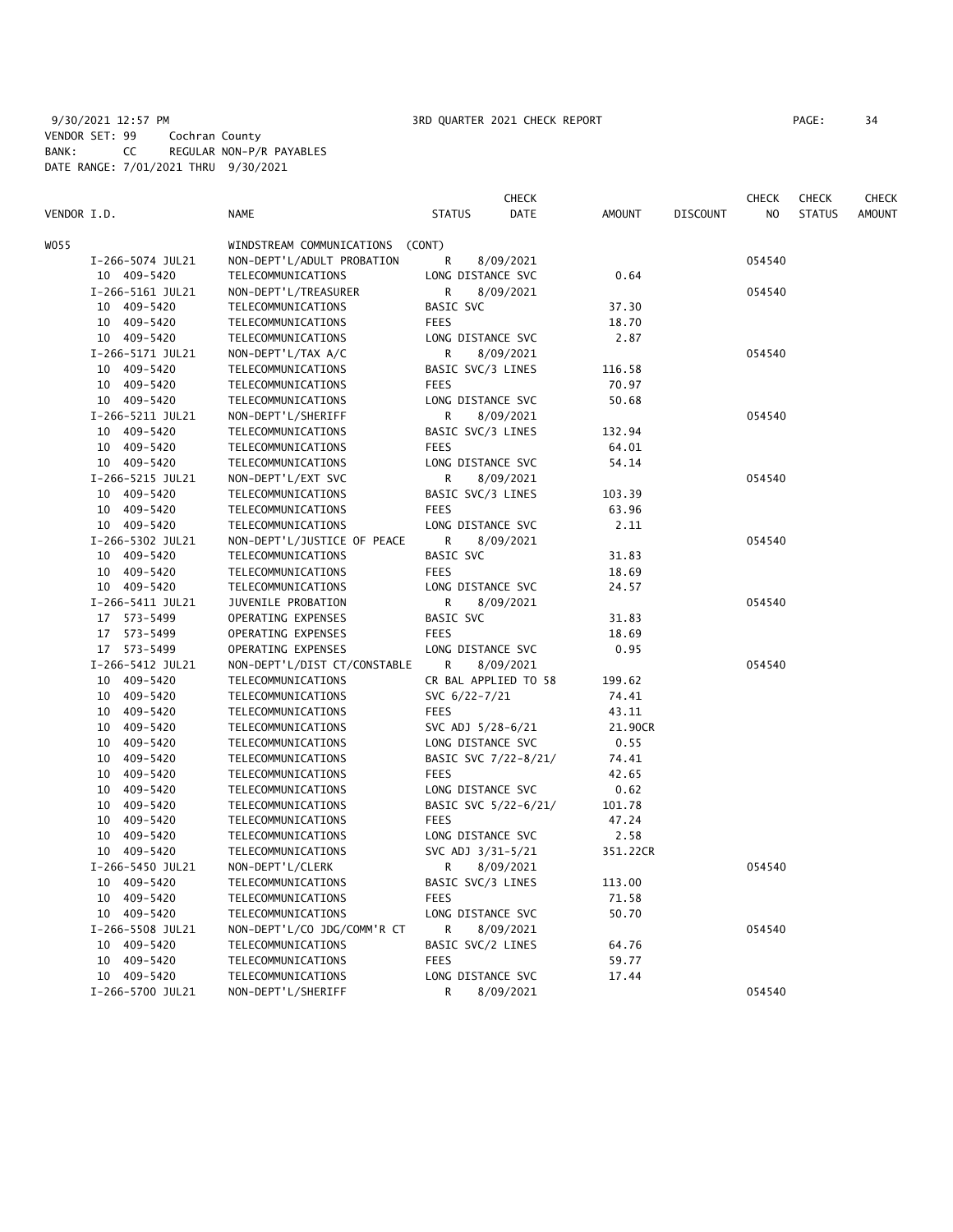# 9/30/2021 12:57 PM 3RD QUARTER 2021 CHECK REPORT PAGE: 35 VENDOR SET: 99 Cochran County BANK: CC REGULAR NON-P/R PAYABLES DATE RANGE: 7/01/2021 THRU 9/30/2021

| VENDOR I.D. |                  | <b>NAME</b>               | <b>STATUS</b>        | <b>CHECK</b><br><b>DATE</b> | <b>AMOUNT</b> | <b>DISCOUNT</b> | <b>CHECK</b><br>N <sub>O</sub> | <b>CHECK</b><br><b>STATUS</b> | <b>CHECK</b><br><b>AMOUNT</b> |
|-------------|------------------|---------------------------|----------------------|-----------------------------|---------------|-----------------|--------------------------------|-------------------------------|-------------------------------|
| W055        |                  | WINDSTREAM COMMUNICATIONS | (CONT)               |                             |               |                 |                                |                               |                               |
|             | I-266-5700 JUL21 | NON-DEPT'L/SHERIFF        | R                    | 8/09/2021                   |               |                 | 054540                         |                               |                               |
| 10          | 409-5420         | TELECOMMUNICATIONS        | BASIC SVC            |                             | 48.37         |                 |                                |                               |                               |
| 10          | 409-5420         | TELECOMMUNICATIONS        | <b>FEES</b>          |                             | 15.09         |                 |                                |                               |                               |
| 10          | 409-5420         | TELECOMMUNICATIONS        | LONG DISTANCE SVC    |                             | 11.10         |                 |                                |                               |                               |
|             | I-266-5822 JUL21 | NON-DEPT'L/AUDITOR        | R                    | 8/09/2021                   |               |                 | 054540                         |                               |                               |
|             | 10 409-5420      | TELECOMMUNICATIONS        | BASIC SVC/2 LINES    |                             | 19.90         |                 |                                |                               |                               |
|             | 10 409-5420      | TELECOMMUNICATIONS        | 4G WIRELESS DATA     |                             | 55.00         |                 |                                |                               |                               |
|             | 10 409-5420      | TELECOMMUNICATIONS        | ADD'L LINE W/BUNDLE  |                             | 30.00         |                 |                                |                               |                               |
| 10          | 409-5420         | TELECOMMUNICATIONS        | UNLTD VOICE BUNDLE   |                             | 60.00         |                 |                                |                               |                               |
| 10          | 409-5420         | TELECOMMUNICATIONS        | ST IP BLK/4          |                             | 15.00         |                 |                                |                               |                               |
| 10          | 409-5420         | TELECOMMUNICATIONS        | STATIC IP BLK/8      |                             | 20.00         |                 |                                |                               |                               |
| 10          | 409-5420         | TELECOMMUNICATIONS        | LOYALTY CR           |                             | 20.00CR       |                 |                                |                               |                               |
|             | 10 409-5420      | TELECOMMUNICATIONS        | <b>FEES</b>          |                             | 34.26         |                 |                                |                               |                               |
| 10          | 409-5420         | TELECOMMUNICATIONS        | FIBER OPTIC SVC      |                             | 1,133.00      |                 |                                |                               |                               |
| 10          | 409-5420         | TELECOMMUNICATIONS        | LONG DISTANCE SVC    |                             | 2.66          |                 |                                |                               |                               |
|             | I-266-8661 JUL21 | NON-DEPT'L/ATTY           | R                    | 8/09/2021                   |               |                 | 054540                         |                               |                               |
| 10          | 409-5420         | TELECOMMUNICATIONS        | BASIC SVC/2 LINES    |                             | 64.21         |                 |                                |                               |                               |
|             | 10 409-5420      | TELECOMMUNICATIONS        | <b>FEES</b>          |                             | 42.62         |                 |                                |                               |                               |
|             | 10 409-5420      | TELECOMMUNICATIONS        | SVC ADJ              |                             | 8.43CR        |                 |                                |                               |                               |
|             | 10 409-5420      | TELECOMMUNICATIONS        | LONG DISTANCE SVC    |                             | 0.37          |                 |                                |                               |                               |
|             | I-266-8888 JUL21 | NON-DEPT'L/SHERIFF        | R                    | 8/09/2021                   |               |                 | 054540                         |                               |                               |
|             | 10 409-5420      | TELECOMMUNICATIONS        | FAX LINE SVC         |                             | 32.38         |                 |                                |                               |                               |
| 10          | 409-5420         | TELECOMMUNICATIONS        | <b>FEES</b>          |                             | 15.06         |                 |                                |                               |                               |
|             | 10 409-5420      | TELECOMMUNICATIONS        | LONG DISTANCE SVC    |                             | 5.71          |                 |                                |                               | 3,265.84                      |
| W070        |                  | R D WALLACE OIL CO INC    |                      |                             |               |                 |                                |                               |                               |
|             | I-12520010 JUL21 | <b>CEMETERY</b>           | R                    | 8/09/2021                   |               |                 | 054542                         |                               |                               |
|             | 10 516-5330      | FUEL & OIL                | 25.13GL UNL 7/15     |                             | 68.18         |                 |                                |                               |                               |
|             | 10 516-5330      | FUEL & OIL                | 27.11GL UNL 7/27     |                             | 73.55         |                 |                                |                               |                               |
|             | I-12520019 JUL21 | PARK/AIRPORT              | R                    | 8/09/2021                   |               |                 | 054542                         |                               |                               |
|             | 10 660-5330      | FUEL AND OIL              | 3GL DYED DIESEL 7/16 |                             | 7.65          |                 |                                |                               |                               |
|             | 30 518-5330      | FUEL & OIL                | 18.5GL UNL 7/3       |                             | 50.19         |                 |                                |                               |                               |
|             | I-12520021 JUL21 | PREC 3                    | R                    | 8/09/2021                   |               |                 | 054542                         |                               |                               |
|             | 15 623-5330      | FUEL AND OIL              | 606GL DYED DIESEL 7/ |                             | 1,575.60      |                 |                                |                               |                               |
|             | 15 623-5330      | FUEL AND OIL              | 2 80-0Z PWR SVC      |                             | 25.90         |                 |                                |                               |                               |
|             | 15 623-5330      | FUEL AND OIL              | 78.3GL REG ETH 7/15  |                             | 209.84        |                 |                                |                               |                               |
|             | 15 623-5330      | FUEL AND OIL              | 48.9GL REG ETH 7/30  |                             | 135.45        |                 |                                |                               |                               |
|             | I-12520030 JUL21 | PREC 1                    | R                    | 8/09/2021                   |               |                 | 054542                         |                               |                               |
|             | 15 621-5330      | FUEL & OIL                | 41GL DYED DIESEL 7/7 |                             | 104.55        |                 |                                |                               |                               |
|             | 15 621-5330      | FUEL & OIL                | 73GL DYED DIESEL 7/1 |                             | 186.15        |                 |                                |                               |                               |
|             | 15 621-5330      | FUEL & OIL                | 10BX DEF 2.5GL       |                             | 107.50        |                 |                                |                               |                               |
|             | 15 621-5330      | FUEL & OIL                | 492GL DYED DIESEL 7/ |                             | 1,279.20      |                 |                                |                               |                               |
|             | 15 621-5330      | FUEL & OIL                | 4 80-0Z PWR SVC      |                             | 51.80         |                 |                                |                               |                               |
|             | 15 621-5330      | FUEL & OIL                | 28.33GL UNL 6/3      |                             | 72.90         |                 |                                |                               |                               |
|             | 15 621-5330      | FUEL & OIL                | 26.03GL UNL 7/14     |                             | 70.62         |                 |                                |                               |                               |
|             | 15 621-5330      | FUEL & OIL                | .49GL UNL 7/21       |                             | 1.33          |                 |                                |                               |                               |
|             | I-12520032 JUL21 | PREC 2                    | R                    | 8/09/2021                   |               |                 | 054542                         |                               |                               |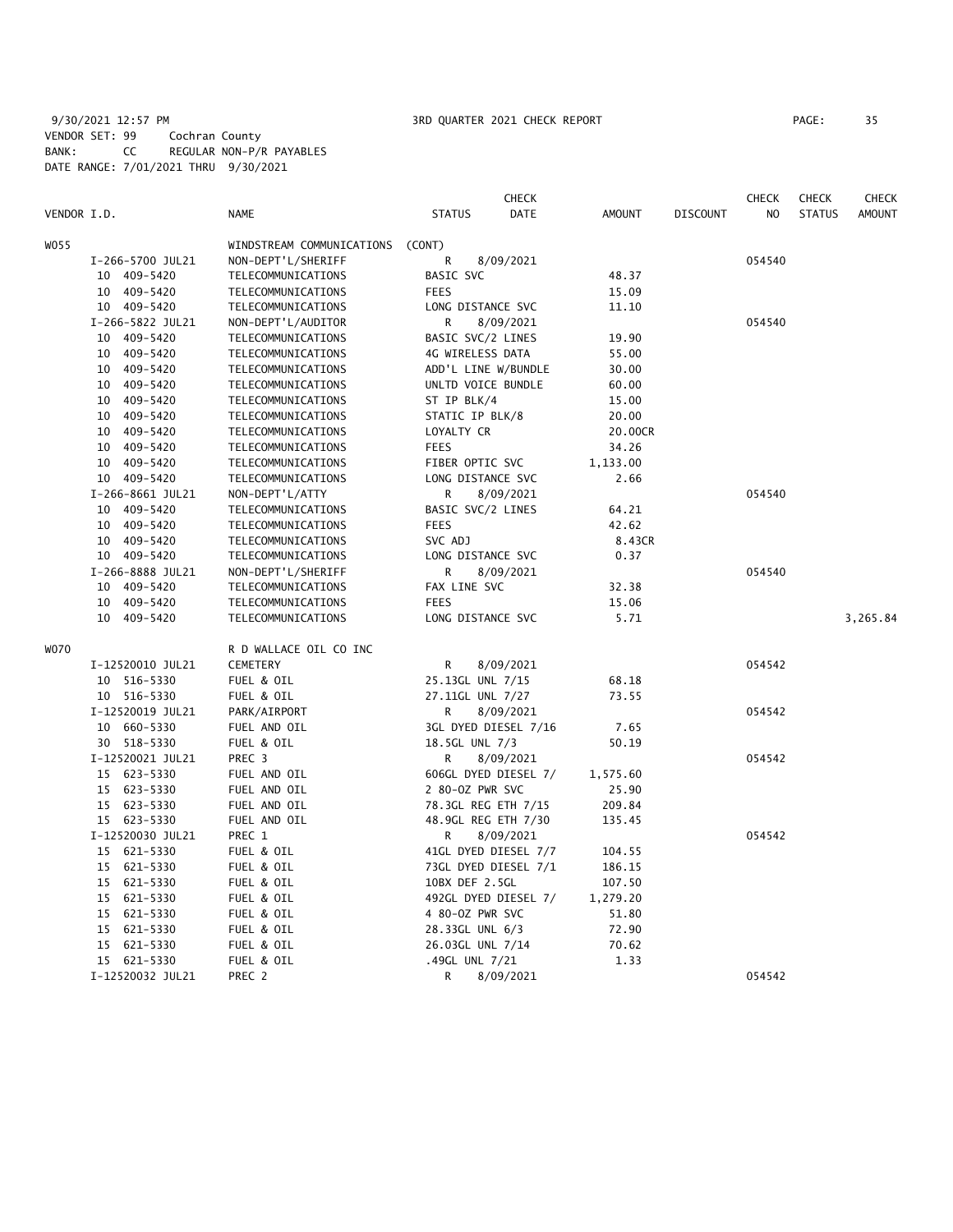9/30/2021 12:57 PM **3RD QUARTER 2021 CHECK REPORT** 9/30/2021 12:57 PM PAGE: 36 VENDOR SET: 99 Cochran County BANK: CC REGULAR NON-P/R PAYABLES DATE RANGE: 7/01/2021 THRU 9/30/2021

|      |                  |                               | <b>CHECK</b>                                       |          |                 | <b>CHECK</b>   | <b>CHECK</b>  | <b>CHECK</b> |
|------|------------------|-------------------------------|----------------------------------------------------|----------|-----------------|----------------|---------------|--------------|
|      | VENDOR I.D.      | <b>NAME</b>                   | DATE<br><b>STATUS</b>                              | AMOUNT   | <b>DISCOUNT</b> | N <sub>O</sub> | <b>STATUS</b> | AMOUNT       |
| W070 |                  | R D WALLACE OIL CO INC (CONT) |                                                    |          |                 |                |               |              |
|      | I-12520032 JUL21 | PREC 2                        | R<br>8/09/2021                                     |          |                 | 054542         |               |              |
|      | 15 622-5330      | FUEL AND OIL                  | DEF 2.5 7/8                                        | 10.75    |                 |                |               |              |
|      | 15 622-5330      | FUEL AND OIL                  | 711GL DYED DIESEL 7/                               | 1,848.60 |                 |                |               |              |
|      | 15 622-5330      | FUEL AND OIL                  | 3 80-0Z PWR SVC                                    | 38.85    |                 |                |               |              |
|      | 15 622-5330      | FUEL AND OIL                  | 13.48GL UNL 7/23                                   | 36.57    |                 |                |               |              |
|      | 15 622-5330      | FUEL AND OIL                  | 14.53GL UNL 7/30                                   | 37.97    |                 |                |               |              |
|      | I-12520041 JUL21 | PREC 4                        | R<br>8/09/2021                                     |          |                 | 054542         |               |              |
|      | 15 624-5451      | REPAIRS                       | STATE INSP/11 FORD #                               | 7.00     |                 |                |               |              |
|      | 15 624-5451      | REPAIRS                       | PAPER FORM                                         | 3.00     |                 |                |               |              |
|      | 15 624-5330      | FUEL AND OIL                  | 20 DEF 2.5 7/14                                    | 215.00   |                 |                |               |              |
|      | 15 624-5330      | FUEL AND OIL                  | 890GL DYED DIESEL 7/                               |          |                 |                |               |              |
|      |                  |                               |                                                    | 2,314.00 |                 |                |               |              |
|      | 15 624-5330      | FUEL AND OIL                  | 4 80-0Z PWR SVC                                    | 51.80    |                 |                |               |              |
|      | I-12520043 JUL21 | SHERIFF                       | R<br>8/09/2021                                     |          |                 | 054542         |               |              |
|      | 10 560-5330      | FUEL AND OIL                  | 847.926GL UNL                                      | 2,386.92 |                 |                |               |              |
|      | 10 560-5451      | MACHINERY-NON-OFFICE REPAIR   | STATE INSP/15 DODGE                                | 7.00     |                 |                |               |              |
|      | 10 560-5451      | MACHINERY-NON-OFFICE REPAIR   | PAPER FORM                                         | 3.00     |                 |                |               |              |
|      | 10 560-5330      | FUEL AND OIL                  | 191.52GL UNL/CARD#25                               | 517.67   |                 |                |               |              |
|      | 10 560-5330      | FUEL AND OIL                  | 82GL UNL/CARD#867                                  | 220.27   |                 |                |               |              |
|      | I-12520239 JUL21 | CO JDG/COMM'R CT              | R<br>8/09/2021                                     | 39.24    |                 | 054542         |               |              |
|      | 15 610-5428      |                               | CO. JUDGE-CONTINUING EDUCATION15.25GL UNL 6/7; JUD |          |                 |                |               |              |
|      | I-12520250 JUL21 | JUVENILE PROBATION            | R<br>8/09/2021                                     |          |                 | 054542         |               |              |
|      | 17 573-5499      | OPERATING EXPENSES            | STATE INSP/14 CHEV #                               | 7.00     |                 |                |               |              |
|      | 17 573-5499      | OPERATING EXPENSES            | PAPER FORM                                         | 3.00     |                 |                |               |              |
|      | I-12520252 JUL21 | CONSTABLE                     | 8/09/2021<br>R                                     |          |                 | 054542         |               |              |
|      | 10 550-5330      | FUEL & OIL                    | 16GL UNL 6/4                                       | 41.17    |                 |                |               |              |
|      | 10 550-5330      | FUEL & OIL                    | 20.01GL UNL 7/2                                    | 54.27    |                 |                |               |              |
|      | 10 550-5330      | FUEL & OIL                    | 18GL UNL 7/9                                       | 48.84    |                 |                |               |              |
|      | 10 550-5330      | FUEL & OIL                    | 19GL UNL 7/15                                      | 51.56    |                 |                |               |              |
|      | 10 550-5330      | FUEL & OIL                    | 20.5GL UNL 7/22                                    | 55.63    |                 |                |               |              |
|      | I-12520261 JUL21 | VETERANS SVC                  | 8/09/2021<br>R                                     |          |                 | 054542         |               |              |
|      | 10 405-5330      | FUEL AND OIL                  | 24GL UNL 7/7                                       | 65.11    |                 |                |               |              |
|      | 10 405-5330      | FUEL AND OIL                  | 8.5GL UNL 7/16                                     | 23.06    |                 |                |               | 12, 107.69   |
| W246 |                  | IMPERIAL BAY & PAPER CO, LLC  |                                                    |          |                 |                |               |              |
|      | I-L035711        | ACTIVITY BLDG                 | R<br>8/09/2021                                     |          |                 | 054543         |               |              |
|      | 10 662-5451      | REPAIR                        | 1.5HR/RPR BUFFER                                   | 112.50   |                 |                |               |              |
|      | 10 662-5451      | REPAIR                        | CLARKE RECTIFIER                                   | 51.71    |                 |                |               |              |
|      | 10 662-5451      | REPAIR                        | CARBON BRUSH                                       | 48.20    |                 |                |               |              |
|      | I-L036629        | COURTHOUSE/PARK               | 8/09/2021<br>R                                     |          |                 | 054543         |               |              |
|      | 10 510-5332      | CUSTODIAL SUPPLIES            | 2CS ENZYME DRAIN TAM                               | 148.44   |                 |                |               |              |
|      | 10 510-5332      | CUSTODIAL SUPPLIES            | 1CT LYSOL SPRAY                                    | 110.15   |                 |                |               |              |
|      | 10 510-5332      | CUSTODIAL SUPPLIES            | 1CS PINE-SOL 1440Z                                 | 45.60    |                 |                |               |              |
|      | 10 510-5332      | CUSTODIAL SUPPLIES            | 1CS FABULOSO                                       | 67.20    |                 |                |               |              |
|      | 10 510-5332      | CUSTODIAL SUPPLIES            | 1BX URINAL SCRN MANG                               | 29.81    |                 |                |               |              |
|      | 10 510-5332      | CUSTODIAL SUPPLIES            | 1CS SINGLEFOLD TOWEL                               | 50.05    |                 |                |               |              |
|      | 10 660-5332      | CUSTODIAL SUPPLIES            | 1CS PAPER TOWEL 8"                                 | 83.12    |                 |                |               |              |
|      | 10<br>510-5332   | CUSTODIAL SUPPLIES            | 1CS TISSUE 80RL/CS                                 | 73.70    |                 |                |               |              |
|      |                  |                               |                                                    |          |                 |                |               |              |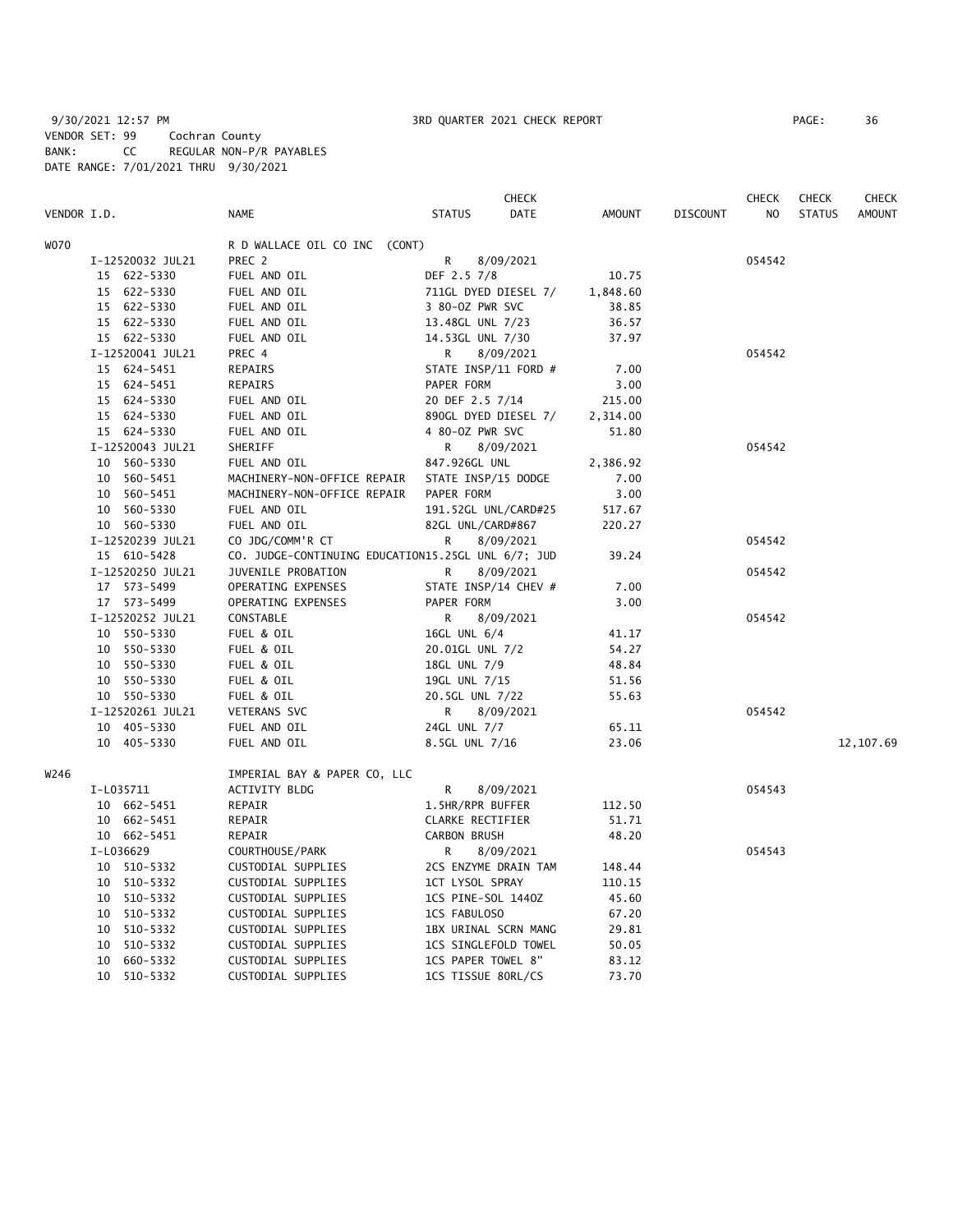9/30/2021 12:57 PM **3RD QUARTER 2021 CHECK REPORT** PAGE: 37 VENDOR SET: 99 Cochran County BANK: CC REGULAR NON-P/R PAYABLES DATE RANGE: 7/01/2021 THRU 9/30/2021

|             |          |                 |                                 |                        | <b>CHECK</b>           |               |          | <b>CHECK</b>   |               | <b>CHECK</b>  |
|-------------|----------|-----------------|---------------------------------|------------------------|------------------------|---------------|----------|----------------|---------------|---------------|
| VENDOR I.D. |          |                 | <b>NAME</b>                     | <b>STATUS</b>          | DATE                   | <b>AMOUNT</b> | DISCOUNT | N <sub>O</sub> | <b>STATUS</b> | <b>AMOUNT</b> |
| W246        |          |                 | IMPERIAL BAY & PAPER CO (CONT)  |                        |                        |               |          |                |               |               |
|             |          | I-L036629       | COURTHOUSE/PARK                 | R                      | 8/09/2021              |               |          | 054543         |               |               |
|             |          | 10 510-5332     | CUSTODIAL SUPPLIES              |                        | 1CS CAN LINER .45MIL   | 30.46         |          |                |               |               |
|             |          | 10 510-5332     | CUSTODIAL SUPPLIES              |                        | 1CS CAN LINER 1.7MIL   | 51.82         |          |                |               |               |
|             |          | 10 510-5332     | CUSTODIAL SUPPLIES              |                        | 1BX TOWEL ROLL KITCH   | 43.95         |          |                |               |               |
|             |          | I-L036826       | <b>PARK</b>                     | R                      | 8/09/2021              |               |          | 054543         |               |               |
|             |          | 10 660-5332     | CUSTODIAL SUPPLIES              | 1CS TISSUE 80RL/CS     |                        | 73.70         |          |                |               |               |
|             |          | 10 660-5332     | CUSTODIAL SUPPLIES              |                        | 1CS CAN LINER 1.7MIL   | 51.82         |          |                |               | 1,072.23      |
| W248        |          |                 | IVY WOODWARD                    |                        |                        |               |          |                |               |               |
|             |          | I-JUV#864 JUL21 | JUVENILE PROBATION              | R                      | 8/09/2021              |               |          | 054544         |               |               |
|             |          | 17 573-5499     | OPERATING EXPENSES              | R/B HAIRCUT/JUV#864    |                        | 25.00         |          |                |               |               |
|             |          | 17 573-5499     | OPERATING EXPENSES              |                        | R/B MEAL, TIP/JUV#864  | 38.62         |          |                |               | 63.62         |
| Y001        |          |                 | YELLOWHOUSE MACHINERY CO.       |                        |                        |               |          |                |               |               |
|             | I-636992 |                 | PREC 1                          | R                      | 8/09/2021              |               |          | 054545         |               |               |
|             |          | 15 621-5451     | REPAIRS                         | 2 SCREWS               |                        | 3.92          |          |                |               |               |
|             |          | 15 621-5451     | REPAIRS                         | 2 O-RING T213022       |                        | 4.88          |          |                |               |               |
|             |          | 15 621-5451     | REPAIRS                         | 2 O-RING T213025       |                        | 9.92          |          |                |               |               |
|             |          | 15 621-5451     | REPAIRS                         | HOUSING 5213033        |                        | 71.15         |          |                |               |               |
|             |          | 15 621-5451     | REPAIRS                         | <b>HOUSING T213318</b> |                        | 76.75         |          |                |               |               |
|             |          | 15 621-5451     | REPAIRS                         | FLOODLAMP AT305931     |                        | 68.70         |          |                |               |               |
|             |          | 15 621-5451     | REPAIRS                         | OIL FILTER AT367840    |                        | 75.19         |          |                |               |               |
|             |          | 15 621-5451     | REPAIRS                         | 2 FILTER KIT           |                        | 61.12         |          |                |               |               |
|             | I-643938 |                 | PREC 2                          | R                      | 8/09/2021              |               |          | 054545         |               |               |
|             |          | 15 622-5451     | <b>REPAIRS</b>                  | FILTER KIT DZ101884    |                        | 30.56         |          |                |               | 402.19        |
| A029        |          |                 | ANTHONY MECHANICAL SERVICE, INC |                        |                        |               |          |                |               |               |
|             | I-072612 |                 | <b>ACTIVITY BLDG</b>            | R                      | 8/30/2021              |               |          | 054563         |               |               |
|             |          | 10 662-5451     | REPAIR                          |                        | 4HRS TRBLSHT 10TN A/   | 420.00        |          |                |               |               |
|             |          | 10 662-5451     | REPAIR                          |                        | 6HRS TRBLSHT, PARTIAL  | 630.00        |          |                |               |               |
|             |          | 10 662-5451     | REPAIR                          | 8HRS RPL CNDNSR FAN    |                        | 840.00        |          |                |               |               |
|             |          | 10 662-5451     | REPAIR                          |                        | FUSE, FAN MOTOR, CAPAC | 370.94        |          |                |               |               |
|             |          | 10 662-5451     | REPAIR                          | <b>VEHICLE CHG</b>     |                        | 224.00        |          |                |               | 2,484.94      |
| A108        |          |                 | AT&T MOBILITY                   |                        |                        |               |          |                |               |               |
|             |          | I-#4144 081921  | SHERIFF                         | R                      | 8/30/2021              |               |          | 054564         |               |               |
|             |          | 10 560-5420     | TELECOMMUNICATIONS              |                        | 1ST NET/6 LNS 7/20-8   | 229.50        |          |                |               | 229.50        |
| A178        |          |                 | AMAZON                          |                        |                        |               |          |                |               |               |
|             |          | I-445388999457  | LIBRARY                         | R                      | 8/30/2021              |               |          | 054565         |               |               |
|             |          | 10 650-5590     | <b>BOOKS</b>                    |                        | SUCH A QUIET PLACE:A   | 16.19         |          |                |               |               |
|             |          | 10 650-5590     | <b>BOOKS</b>                    |                        | THE PERSONAL LIBRARI   | 16.20         |          |                |               |               |
|             |          | 10 650-5590     | <b>BOOKS</b>                    |                        | THE FINAL GIRL SUPPO   | 15.78         |          |                |               |               |
|             |          | 10 650-5590     | <b>BOOKS</b>                    |                        | BIBLE BELLES CHRISTI   | 59.99         |          |                |               |               |
|             |          | 10 650-5590     | <b>BOOKS</b>                    | NIGHTBITCH: A NOVEL    |                        | 20.49         |          |                |               |               |
|             |          | I-449348575966  | LIBRARY                         | R                      | 8/30/2021              |               |          | 054565         |               |               |
|             |          | 10 650-5590     | <b>BOOKS</b>                    | PROJECT HAIL MARY:A    |                        | 14.49         |          |                |               |               |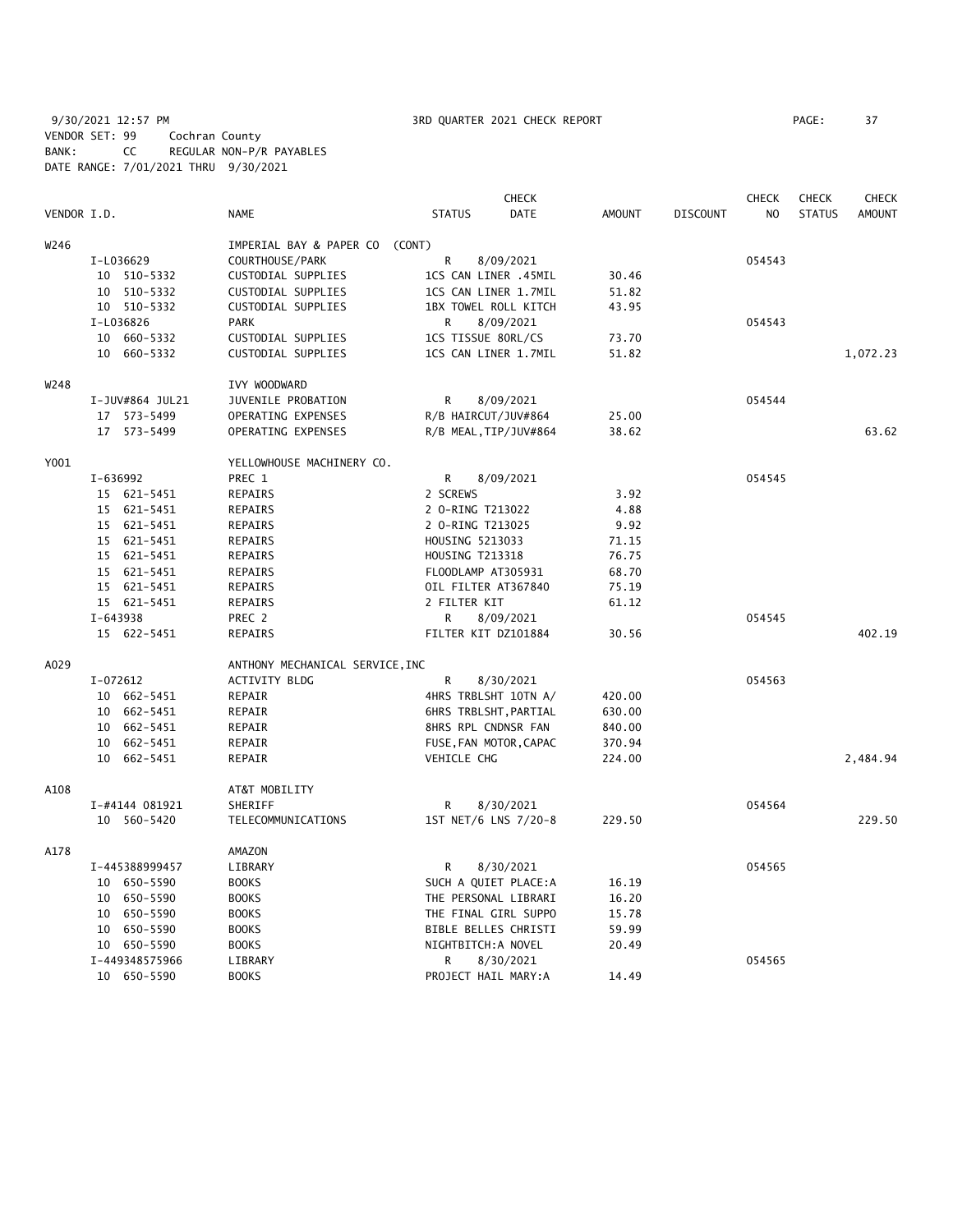9/30/2021 12:57 PM **3RD QUARTER 2021 CHECK REPORT** PAGE: 38 VENDOR SET: 99 Cochran County BANK: CC REGULAR NON-P/R PAYABLES DATE RANGE: 7/01/2021 THRU 9/30/2021

|             |                                |                           |                       | <b>CHECK</b>         |               |                 | <b>CHECK</b>   | <b>CHECK</b>  | <b>CHECK</b>  |
|-------------|--------------------------------|---------------------------|-----------------------|----------------------|---------------|-----------------|----------------|---------------|---------------|
| VENDOR I.D. |                                | <b>NAME</b>               | <b>STATUS</b>         | DATE                 | <b>AMOUNT</b> | <b>DISCOUNT</b> | N <sub>O</sub> | <b>STATUS</b> | <b>AMOUNT</b> |
| A178        |                                | AMAZON<br>(CONT)          |                       |                      |               |                 |                |               |               |
|             | I-449348575966                 | LIBRARY                   | R                     | 8/30/2021            |               |                 | 054565         |               |               |
|             | 10 650-5590                    | <b>BOOKS</b>              | SOLDIER DOGS 4BK SET  |                      | 27.99         |                 |                |               |               |
|             | 10 650-5590                    | <b>BOOKS</b>              | TANGLED UP IN HATE    |                      | 16.99         |                 |                |               |               |
|             | 10 650-5590                    | <b>BOOKS</b>              | TANGLED UP IN LACE    |                      | 16.99         |                 |                |               |               |
|             | 10 650-5590                    | <b>BOOKS</b>              | THE MAIDENS           |                      | 16.78         |                 |                |               |               |
|             | 10 650-5590                    | <b>BOOKS</b>              | THE CHAIN             |                      | 13.56         |                 |                |               |               |
|             | 10 650-5590                    | <b>BOOKS</b>              | SOOLEY: A NOVEL       |                      | 19.97         |                 |                |               |               |
|             | 10 650-5590                    | <b>BOOKS</b>              | TANGLED UP IN LOVE    |                      | 16.99         |                 |                |               |               |
|             | 10 650-5590                    | <b>BOOKS</b>              | TANGLED UP IN PAIN    |                      | 16.99         |                 |                |               |               |
|             | 10 650-5590                    | <b>BOOKS</b>              | FREED (18)            |                      | 13.99         |                 |                |               |               |
|             | I-473433445667                 | <b>JAIL</b>               | R                     | 8/30/2021            |               |                 | 054565         |               |               |
|             | 10 512-5392                    | MISCELLANEOUS SUPPLIES    | #10 MANUAL CAN OPENE  |                      | 80.00         |                 |                |               |               |
|             | I-755773389738                 | LIBRARY                   | R                     | 8/30/2021            |               |                 | 054565         |               |               |
|             | 10 650-5590                    | <b>BOOKS</b>              | FINAL GIRLS:A NOVEL   |                      | 9.29          |                 |                |               |               |
|             | 10 650-5590                    | <b>BOOKS</b>              | SHIPPING              |                      | 3.98          |                 |                |               |               |
|             | I-943567698454                 | JAIL                      | R                     | 8/30/2021            |               |                 | 054565         |               |               |
|             | 10 512-5392                    | MISCELLANEOUS SUPPLIES    | RAYNEL SHADE SUNBLOC  |                      | 89.99         |                 |                |               | 486.65        |
| A200        |                                | APPRISS, INC.             |                       |                      |               |                 |                |               |               |
|             | I-INV97668                     | SHERIFF                   | R                     | 8/30/2021            |               |                 | 054566         |               |               |
|             | 10 560-5411                    | MAINTENANCE CONTRACTS     | TX VINE SVC FEE Q4 2  |                      | 1,991.30      |                 |                |               | 1,991.30      |
| A290        |                                | AUDREY ALLEN              |                       |                      |               |                 |                |               |               |
|             | I-#1667/CERVANTEZ              | DISTRICT COURT            | R                     | 8/30/2021            |               |                 | 054567         |               |               |
|             | 10 435-5400                    | ATTORNEY AD LITEM         | PLEA(F)/CHRISTIAN CE  |                      | 400.00        |                 |                |               | 400.00        |
| B026        |                                | BLEDSOE WATER SUPPLY CORP |                       |                      |               |                 |                |               |               |
|             | $I-3004$ 08/21                 | PREC 3                    | R                     | 8/30/2021            |               |                 | 054568         |               |               |
|             | 15 623-5440                    | UTILITIES                 | 250GL WATER JUL 2021  |                      | 22.00         |                 |                |               |               |
|             | 15 623-5440                    | UTILITIES                 | ASSESSMENT FEE        |                      | 0.11          |                 |                |               | 22.11         |
| <b>B119</b> |                                | CHERYL BUTLER             |                       |                      |               |                 |                |               |               |
|             | I-FARM FAIR '21                | <b>ELECTIONS</b>          | R                     | 8/30/2021            |               |                 | 054569         |               |               |
|             | 10 490-5498                    | VOTER ENHANCEMENT         | R/B TEXAS FLAG TAPES  |                      | 10.99         |                 |                |               |               |
|             | 10 490-5498                    | VOTER ENHANCEMENT         | R/B USA FLAG TAPESTR  |                      | 10.99         |                 |                |               |               |
|             | I-MEALS/ELEC LAW21             | <b>ELECTIONS</b>          | R                     | 8/30/2021            |               |                 | 054569         |               |               |
|             | 10 490-5427                    | CONTINUING EDUCATION      | MEALS 8/1-5/21, AUSTI |                      | 147.36        |                 |                |               |               |
|             | I-MILEAGE/ELEC LAW21 ELECTIONS |                           | R                     | 8/30/2021            |               |                 | 054569         |               |               |
|             | 10 490-5427                    | CONTINUING EDUCATION      | 853 MI TO/FR AUSTIN   |                      | 477.68        |                 |                |               |               |
|             | 10 490-5427                    | CONTINUING EDUCATION      |                       | R/B COUNTY FUEL/CR C | 112.44CR      |                 |                |               | 534.58        |
| B184        |                                | MELINDA BLACKSTOCK        |                       |                      |               |                 |                |               |               |
|             | I-ELEC LAW '21 MEALS ELECTIONS |                           | R                     | 8/30/2021            |               |                 | 054570         |               |               |
|             | 10 490-5427                    | CONTINUING EDUCATION      | MEALS 8/2-4/21, AUSTI |                      | 81.07         |                 |                |               |               |
|             | I-MILEAGE ELEC LAW21 ELECTIONS |                           | R                     | 8/30/2021            |               |                 | 054570         |               |               |
|             | 10 490-5427                    | CONTINUING EDUCATION      | 418 MI TO AUSTIN @56  |                      | 234.08        |                 |                |               | 315.15        |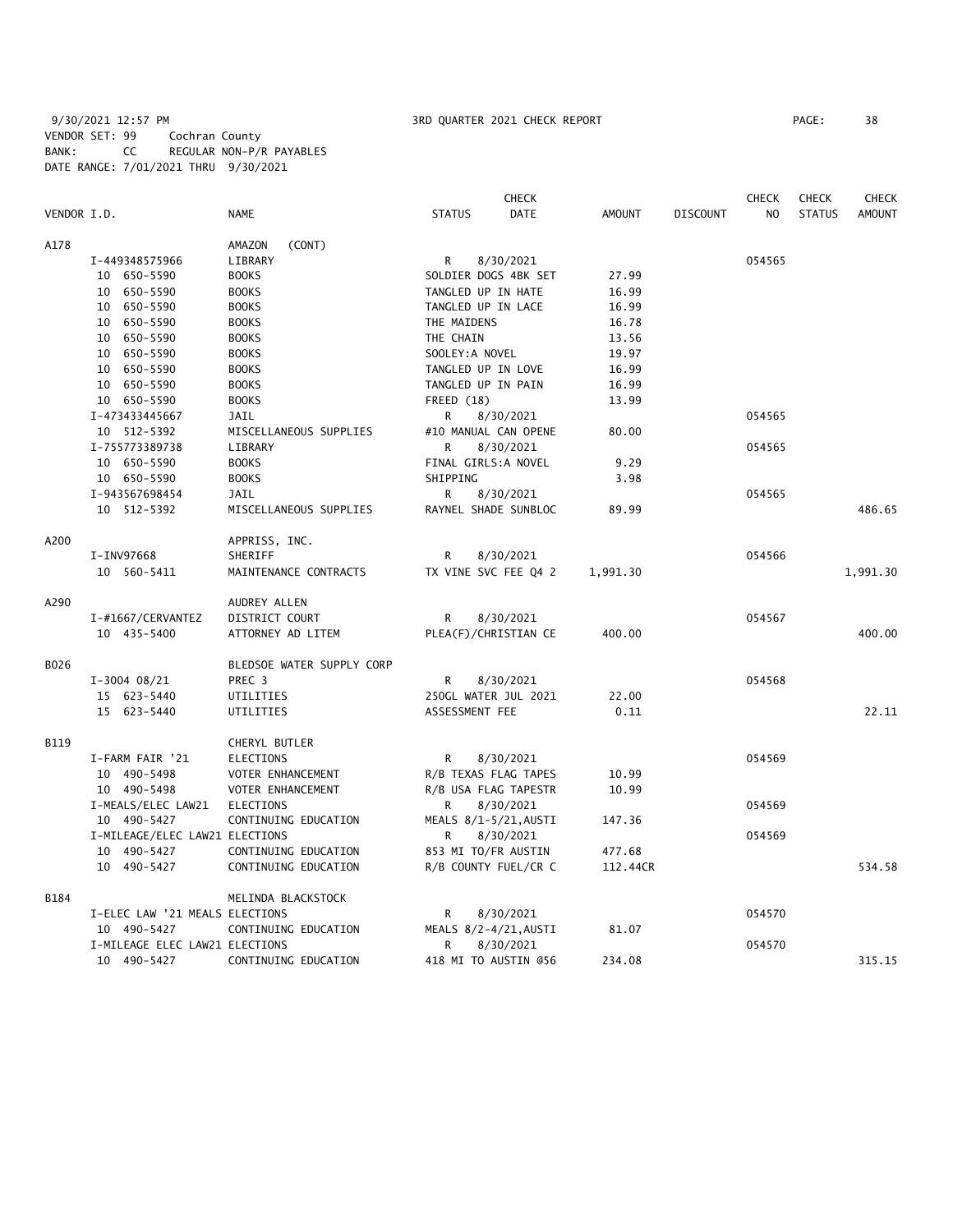9/30/2021 12:57 PM **3RD QUARTER 2021 CHECK REPORT** PAGE: 39 VENDOR SET: 99 Cochran County BANK: CC REGULAR NON-P/R PAYABLES DATE RANGE: 7/01/2021 THRU 9/30/2021

|             |            |                 |                                            |                       | <b>CHECK</b>           |               |                 | CHECK  | <b>CHECK</b>  | <b>CHECK</b>  |
|-------------|------------|-----------------|--------------------------------------------|-----------------------|------------------------|---------------|-----------------|--------|---------------|---------------|
| VENDOR I.D. |            |                 | <b>NAME</b>                                | <b>STATUS</b>         | DATE                   | <b>AMOUNT</b> | <b>DISCOUNT</b> | NO     | <b>STATUS</b> | <b>AMOUNT</b> |
| <b>B304</b> |            |                 | RAMIRO BENITEZ dba                         |                       |                        |               |                 |        |               |               |
|             | $I - 6192$ |                 | PREC 2                                     | R                     | 8/30/2021              |               |                 | 054571 |               |               |
|             |            | 15 622-5451     | REPAIRS                                    |                       | RPR A/C, RPL FUSE; RPL | 1,181.00      |                 |        |               |               |
|             |            | 15 622-5451     | REPAIRS                                    | 2009 PB #0617         |                        |               |                 |        |               | 1,181.00      |
| C064        |            |                 | CITY OF MORTON F D                         |                       |                        |               |                 |        |               |               |
|             |            | I-JAN-JUL 2021  | PUBLIC SAFETY*OTHER                        | R                     | 8/30/2021              |               |                 | 054572 |               |               |
|             |            | 10 580-5414     | FIRE PROTECTION CONTRACTS                  |                       | BRUSH FIRE, SH125/W B  | 350.00        |                 |        |               |               |
|             |            | 10 580-5414     | FIRE PROTECTION CONTRACTS                  |                       | GRASS, 595/110 1/19, N |               |                 |        |               |               |
|             | 10         | 580-5414        | FIRE PROTECTION CONTRACTS                  |                       | GRASS, 3MI N BLDSO 1/  | 350.00        |                 |        |               |               |
|             |            | 10 580-5414     | FIRE PROTECTION CONTRACTS                  |                       | CAR FIRE, SH114/CR257  | 350.00        |                 |        |               |               |
|             | 10         | 580-5414        | FIRE PROTECTION CONTRACTS                  |                       | GRASS FIRE, SH214/FM1  | 350.00        |                 |        |               |               |
|             | 10         | 580-5414        | FIRE PROTECTION CONTRACTS                  |                       | BLDG FIRE, 1851 FM178  | 350.00        |                 |        |               |               |
|             | 10         | 580-5414        | FIRE PROTECTION CONTRACTS                  |                       | GRASS FIRE, FM1780/15  | 350.00        |                 |        |               |               |
|             | 10         | 580-5414        | FIRE PROTECTION CONTRACTS                  |                       | GRASS FIRE, FM1780/13  | 350.00        |                 |        |               |               |
|             | 10         | 580-5414        | FIRE PROTECTION CONTRACTS                  |                       | GRASS FIRE, FM1780/13  | 350.00        |                 |        |               |               |
|             | 10         | 580-5414        | FIRE PROTECTION CONTRACTS                  |                       | GRASS FIRE, SH214/CR1  | 350.00        |                 |        |               |               |
|             | 10         | 580-5414        | FIRE PROTECTION CONTRACTS                  |                       | GRASS FIRE, SH214/CR1  | 350.00        |                 |        |               |               |
|             | 10         | 580-5414        | FIRE PROTECTION CONTRACTS                  |                       | GRASS FIRE, FM596/CR3  | 350.00        |                 |        |               |               |
|             | 10         | 580-5414        | FIRE PROTECTION CONTRACTS                  |                       | GRASS FIRE, SH114/CR1  | 350.00        |                 |        |               |               |
|             | 10         | 580-5414        | FIRE PROTECTION CONTRACTS                  | TREE FIRE/LTNG, 2117  |                        | 350.00        |                 |        |               |               |
|             | 10         | 580-5414        | FIRE PROTECTION CONTRACTS                  | PIT FIRE, SH214/CR94  |                        | 350.00        |                 |        |               |               |
|             | 10         | 580-5414        | FIRE PROTECTION CONTRACTS                  | GRASS FIRE, E/1780, N |                        | 350.00        |                 |        |               |               |
|             | 10         | 580-5414        | FIRE PROTECTION CONTRACTS                  | BurrPit, SH125/CR105  |                        |               |                 |        |               |               |
|             | 10         | 580-5414        | FIRE PROTECTION CONTRACTS                  | AUTO ACC, SH125/CR41  |                        | 350.00        |                 |        |               |               |
|             | 10         | 580-5414        | FIRE PROTECTION CONTRACTS                  |                       | AUTO ACC, FM1780/CR30  | 350.00        |                 |        |               |               |
|             | 10         | 580-5414        | FIRE PROTECTION CONTRACTS                  |                       | GRASS FIRE, FM1585/CR  | 350.00        |                 |        |               |               |
|             | 10         | 580-5414        | FIRE PROTECTION CONTRACTS                  |                       | WHEAT FIRE, SH214/CR2  | 350.00        |                 |        |               |               |
|             |            | 10 580-5414     | FIRE PROTECTION CONTRACTS                  |                       | GRASS FIRE, SH114/CR4  | 350.00        |                 |        |               | 7,000.00      |
| C065        |            |                 | CITY OF WHITEFACE F D                      |                       |                        |               |                 |        |               |               |
|             |            | I-JULY 2021     | PUBLIC SAFETY*OTHER                        | R                     | 8/30/2021              |               |                 | 054573 |               |               |
|             |            | 10 580-5414     | FIRE PROTECTION CONTRACTS                  |                       | GRASS, SH114/CR57 7/3  | 350.00        |                 |        |               |               |
|             |            | 10 580-5414     | FIRE PROTECTION CONTRACTS                  |                       | GRASS, SH214/CR24 7/3  | 350.00        |                 |        |               | 700.00        |
| C084        |            |                 | CLERK, SEVENTH COURT OF APPEAL             |                       |                        |               |                 |        |               |               |
|             | I-JUL 21   |                 | <b>STATE FEES</b>                          | R                     | 8/30/2021              |               |                 | 054574 |               |               |
|             |            | 90 000-2379.002 | 7th Crt of Appeal Gov't22.2081COUNTY COURT |                       |                        | 5.00          |                 |        |               | 5.00          |
| C290        |            |                 | CENTER POINT LARGE PRINT                   |                       |                        |               |                 |        |               |               |
|             |            | I-1866753       | LIBRARY                                    | R                     | 8/30/2021              |               |                 | 054575 |               |               |
|             |            | 10 650-5590     | <b>BOOKS</b>                               |                       | THE CHILDREN'S BLIZZ   | 23.37         |                 |        |               |               |
|             |            | 10 650-5590     | <b>BOOKS</b>                               | <b>FAMILY REUNION</b> |                        | 23.37         |                 |        |               |               |
|             | 10         | 650-5590        | <b>BOOKS</b>                               | BEFORE I SAW YOU      |                        | 23.37         |                 |        |               |               |
|             | 10         | 650-5590        | <b>BOOKS</b>                               | NOTORIOUS             |                        | 23.37         |                 |        |               |               |
|             |            | 10 650-5590     | <b>BOOKS</b>                               | DEAD BY DAWN          |                        | 23.37         |                 |        |               |               |
|             |            | 10 650-5590     | <b>BOOKS</b>                               | IN HER TRACKS         |                        | 23.37         |                 |        |               | 140.22        |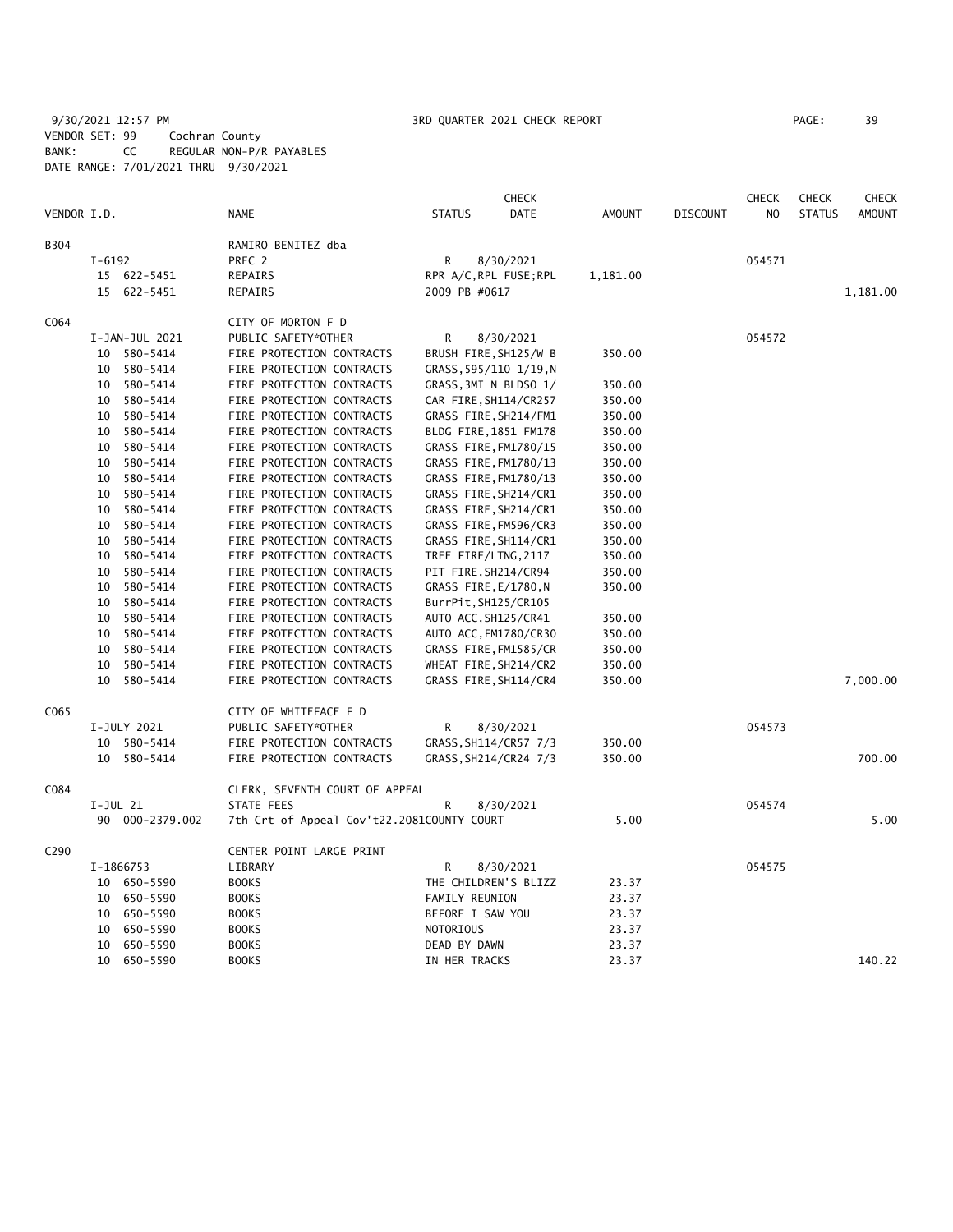9/30/2021 12:57 PM 3RD QUARTER 2021 CHECK REPORT PAGE: 40 VENDOR SET: 99 Cochran County BANK: CC REGULAR NON-P/R PAYABLES DATE RANGE: 7/01/2021 THRU 9/30/2021

|             |                              |                                |                       | <b>CHECK</b>           |               |                 | <b>CHECK</b>   | <b>CHECK</b>  | <b>CHECK</b>  |
|-------------|------------------------------|--------------------------------|-----------------------|------------------------|---------------|-----------------|----------------|---------------|---------------|
| VENDOR I.D. |                              | <b>NAME</b>                    | <b>STATUS</b>         | <b>DATE</b>            | <b>AMOUNT</b> | <b>DISCOUNT</b> | N <sub>O</sub> | <b>STATUS</b> | <b>AMOUNT</b> |
| C340        |                              | COUNTY INFORMATION RESOURCE AG |                       |                        |               |                 |                |               |               |
|             | I-S0P014779                  | NON-DEPT'L                     | $\mathsf{R}$          | 8/30/2021              |               |                 | 054576         |               |               |
|             | 10 409-5420                  | TELECOMMUNICATIONS             |                       | 36 EMAIL ACCTS JUL 2   | 72.00         |                 |                |               | 72.00         |
| C414        |                              | CARDMEMBER SERVICES            |                       |                        |               |                 |                |               |               |
|             | I-4001 072521                | <b>ATTORNEY</b>                | R                     | 8/30/2021              |               |                 | 054577         |               |               |
|             | 10 475-5481                  | DUES AND REGISTRATION          |                       | DUES/STATE BAR/A MAR   | 235.00        |                 |                |               |               |
|             | 10 475-5481                  | DUES AND REGISTRATION          | PROCESSING FEE        |                        | 5.00          |                 |                |               |               |
|             | I-4001 072821                | <b>ATTORNEY</b>                | R.                    | 8/30/2021              |               |                 | 054577         |               |               |
|             | 10 475-5427                  | CONTINUING EDUCATION           | FIN CHG               |                        | 2.57          |                 |                |               | 242.57        |
| C432        |                              | COMPLIANCE DIAGNOSTIC EQUIPMEN |                       |                        |               |                 |                |               |               |
|             | I-21080622                   | JUVENILE PROBATION             | R                     | 8/30/2021              |               |                 | 054578         |               |               |
|             | 17 573-5499                  | OPERATING EXPENSES             |                       | STATHAIR TEST PROCES   | 4,300.00      |                 |                |               |               |
|             | 17 573-5499                  | OPERATING EXPENSES             | 2 10-PANEL STATHAIR   |                        | 1,150.00      |                 |                |               | 5,450.00      |
| D048        |                              | DATA-LINE OFFICE SYSTEMS       |                       |                        |               |                 |                |               |               |
|             | I-IN133639                   | LIBRARY                        | R                     | 8/30/2021              |               |                 | 054579         |               |               |
|             | 10 650-5411                  | MAINTENANCE CONTRACTS          |                       | COPIER MAINT 8/21-9/   | 37.50         |                 |                |               |               |
|             | 10 650-5411                  | MAINTENANCE CONTRACTS          |                       | 323 COLOR COPIES 7/2   | 32.30         |                 |                |               | 69.80         |
| D196        |                              | JORGE DE LA CRUZ, SHERIFF      |                       |                        |               |                 |                |               |               |
|             | $I - 7/2/21$ GRO             | <b>JAIL</b>                    | R                     | 8/30/2021              |               |                 | 054580         |               |               |
|             | 10 512-5333                  | FOOD-PRISONERS                 | ONION, ALLSUP'S 7/2   |                        | 0.99          |                 |                |               |               |
|             | 10 512-5333                  | FOOD-PRISONERS                 | 3PK LEMONS/2, ALLSUP' |                        | 5.38          |                 |                |               |               |
|             | $I-8/2/21$ GRO               | <b>JAIL</b>                    | R                     | 8/30/2021              |               |                 | 054580         |               |               |
|             | 10 512-5333                  | FOOD-PRISONERS                 |                       | 80CT CORN TORTILLAS/   | 3.00          |                 |                |               |               |
|             | I-CRISIS TRNG/AJ             | SHERIFF                        | R                     | 8/30/2021              |               |                 | 054580         |               |               |
|             | 10 560-5427                  | CONTINUING EDUCATION           |                       | MEALS/AJ 8/16-20, INT  | 109.42        |                 |                |               |               |
|             | I-DE-ESC TRNG/AJ 8/3 SHERIFF |                                | R                     | 8/30/2021              |               |                 | 054580         |               |               |
|             | 10 560-5427                  | CONTINUING EDUCATION           |                       | MEAL, LVND/AJ, DE-ESCA | 16.99         |                 |                |               |               |
|             | I-MEALS/SCH 7/28/21 SHERIFF  |                                | R                     | 8/30/2021              |               |                 | 054580         |               |               |
|             | 10 560-5427                  | CONTINUING EDUCATION           |                       | MEAL, PLVW/AJ, LEONEL, | 52.88         |                 |                |               |               |
|             | $I-XPRT$ 7/26/21             | <b>JAIL</b>                    | R                     | 8/30/2021              |               |                 | 054580         |               |               |
|             | 10 512-5499                  | MISCELLANEOUS                  |                       | MEAL/CHRIS, BORDAYO 7  | 13.80         |                 |                |               |               |
|             | I-XPRT BORDAYO 8/16 JAIL     |                                | R.                    | 8/30/2021              |               |                 | 054580         |               |               |
|             | 10 512-5499                  | MISCELLANEOUS                  | MEALS/KEVIN, BORDAYO  |                        | 23.89         |                 |                |               |               |
|             | I-XPRT SIGALA 8/20           | JAIL                           | R                     | 8/30/2021              |               |                 | 054580         |               |               |
|             | 10 512-5499                  | MISCELLANEOUS                  |                       | MEALS/ASHLEY, KEVIN, M | 18.63         |                 |                |               | 244.98        |
| D900        |                              | JORGE DE LA CRUZ               |                       |                        |               |                 |                |               |               |
|             | I-SHERIFF CONF '21           | SHERIFF                        | R                     | 8/30/2021              |               |                 | 054581         |               |               |
|             | 10 560-5427                  | CONTINUING EDUCATION           |                       | MEALS, SAN ANT 7/31-8  | 167.71        |                 |                |               | 167.71        |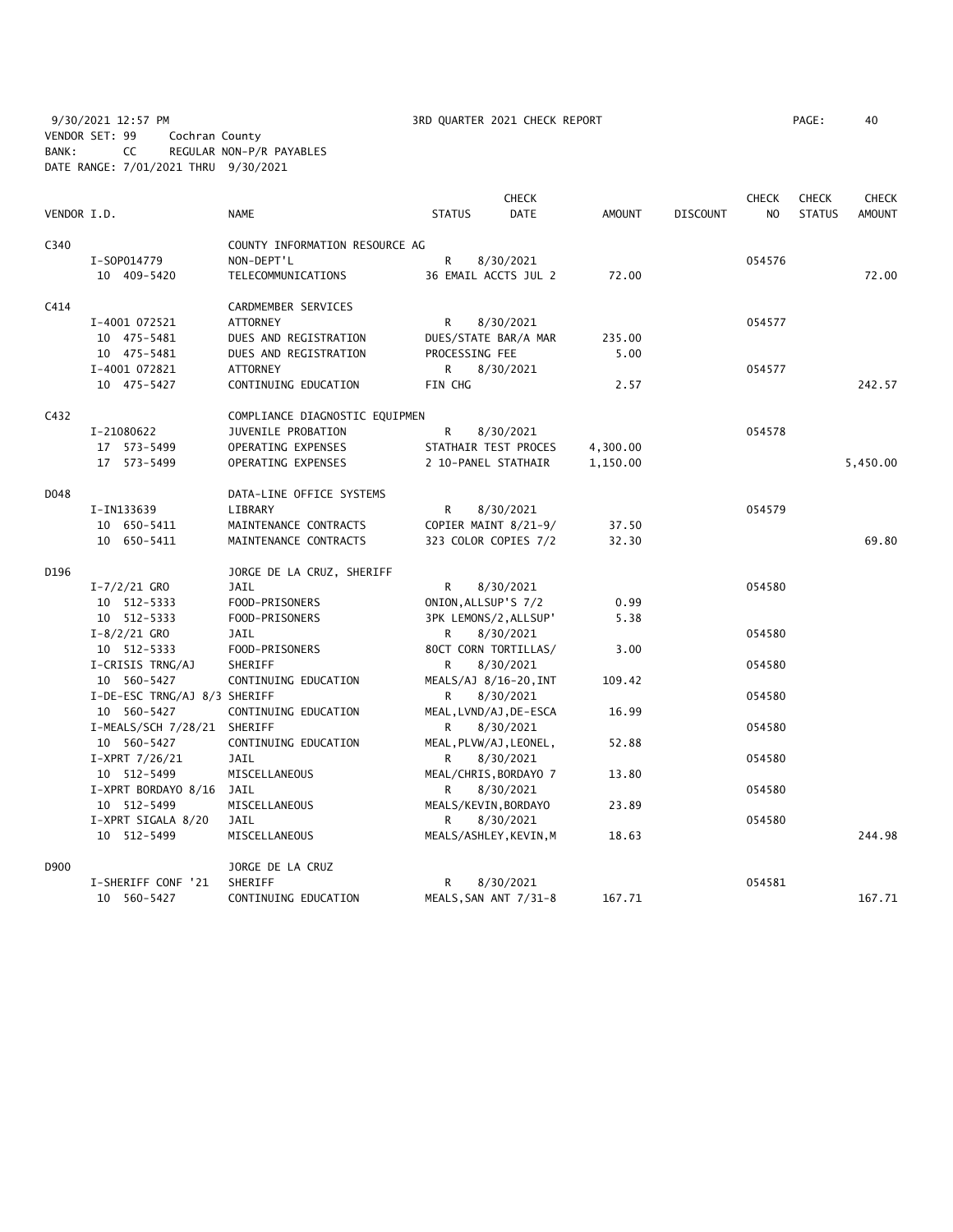9/30/2021 12:57 PM **3RD QUARTER 2021 CHECK REPORT** PAGE: 41 VENDOR SET: 99 Cochran County BANK: CC REGULAR NON-P/R PAYABLES DATE RANGE: 7/01/2021 THRU 9/30/2021

| VENDOR I.D. |                        | NAME                         | <b>STATUS</b>         | <b>CHECK</b><br><b>DATE</b> | AMOUNT   | <b>DISCOUNT</b> | <b>CHECK</b><br>NO. | <b>CHECK</b><br><b>STATUS</b> | <b>CHECK</b><br><b>AMOUNT</b> |
|-------------|------------------------|------------------------------|-----------------------|-----------------------------|----------|-----------------|---------------------|-------------------------------|-------------------------------|
| E069        |                        | ENCARTELE, INC               |                       |                             |          |                 |                     |                               |                               |
|             | $I-10764$              | JAIL                         | R                     | 8/30/2021                   |          |                 | 054582              |                               |                               |
|             | 10 000-4380.200        | OTHER [MISCELLANEOUS]        | 1,000 MIN DATA @ 30c  |                             | 300.00   |                 |                     |                               | 300.00                        |
| E097        |                        | BLUE SUPPORT LLC             |                       |                             |          |                 |                     |                               |                               |
|             | I-AE9AE721-0004        | SHERIFF                      | R                     | 8/30/2021                   |          |                 | 054583              |                               |                               |
|             | 10 560-5420            | TELECOMMUNICATIONS           | 1YR;26 USERS@\$3/MO T |                             | 936.00   |                 |                     |                               | 936.00                        |
| <b>J057</b> |                        | MT LIBRARY SERVICES dba      |                       |                             |          |                 |                     |                               |                               |
|             | I-577461               | LIBRARY                      | R                     | 8/30/2021                   |          |                 | 054584              |                               |                               |
|             | 10 650-5590            | <b>BOOKS</b>                 | INTERMEDIATE RDRS +   |                             | 228.20   |                 |                     |                               |                               |
|             | 10 650-5590            | <b>BOOKS</b>                 | UPPR ELEM, JR HI      |                             | 228.20   |                 |                     |                               |                               |
|             | 650-5590<br>10         | <b>BOOKS</b>                 | INDEP RDRS            |                             | 183.00   |                 |                     |                               |                               |
|             | 10 650-5590            | <b>BOOKS</b>                 | KINDER +              |                             | 228.20   |                 |                     |                               |                               |
|             | 10 650-5590            | <b>BOOKS</b>                 | PRIMARY               |                             | 195.60   |                 |                     |                               |                               |
|             | 10 650-5590            | <b>BOOKS</b>                 | MATURE YOUNG ADULTS   |                             | 235.90   |                 |                     |                               |                               |
|             | 10 650-5590            | <b>BOOKS</b>                 | YOUNG ADULTS          |                             | 201.60   |                 |                     |                               | 1,500.70                      |
| L015        |                        | LUBBOCK COUNTY, TEXAS        |                       |                             |          |                 |                     |                               |                               |
|             | I-JUL21/JUV#866        | JUVENILE PROBATION           | R                     | 8/30/2021                   |          |                 | 054585              |                               |                               |
|             | 17 573-5413            | Detention Services           | 20 DAYS/POST(S)/JUV#  |                             | 2,000.00 |                 |                     |                               | 2,000.00                      |
| L227        |                        | LYNN COUNTY SHERIFF'S OFFICE |                       |                             |          |                 |                     |                               |                               |
|             | I-JUL 2021             | <b>JAIL</b>                  | R                     | 8/30/2021                   |          |                 | 054586              |                               |                               |
|             | 10 512-5499            | MISCELLANEOUS                | 15 DAS/GEORGE ROMERO  |                             | 600.00   |                 |                     |                               | 600.00                        |
| M011        |                        | MCWHORTER'S LTD              |                       |                             |          |                 |                     |                               |                               |
|             | I-4036852              | JUVENILE PROBATION           | R                     | 8/30/2021                   |          |                 | 054587              |                               |                               |
|             | 17 573-5499            | OPERATING EXPENSES           | 4 P265/65R18 WRANGLE  |                             | 676.00   |                 |                     |                               |                               |
|             | 17 573-5499            | OPERATING EXPENSES           | 4 TDF                 |                             | 10.00    |                 |                     |                               |                               |
|             | 17 573-5499            | OPERATING EXPENSES           | 4 WHEEL BAL           |                             | 55.68    |                 |                     |                               |                               |
|             | 17 573-5499            | OPERATING EXPENSES           | 4 WEIGHTS             |                             | 4.00     |                 |                     |                               | 745.68                        |
| M182        |                        | BEVERLY MCCLELLAN            |                       |                             |          |                 |                     |                               |                               |
|             | $I-R/B$ KEYS $8/10/21$ | AUDITOR                      | R                     | 8/30/2021                   |          |                 | 054588              |                               |                               |
|             | 10 495-5310            | OFFICE SUPPLIES              | R/B 2 KEYS, WALMART 8 |                             | 3.94     |                 |                     |                               |                               |
|             | 10 495-5310            | OFFICE SUPPLIES              | R/B SALES TAX         |                             | 0.33     |                 |                     |                               | 4.27                          |
| M239        |                        | MIDAMERICA BOOKS             |                       |                             |          |                 |                     |                               |                               |
|             | I-535983               | LIBRARY                      | R                     | 8/30/2021                   |          |                 | 054589              |                               |                               |
|             | 10 650-5590            | <b>BOOKS</b>                 | MARVEL SUPER HERO AD  |                             | 18.95    |                 |                     |                               |                               |
|             | 10 650-5590            | <b>BOOKS</b>                 | MARVEL SUPER HERO AD  |                             | 18.95    |                 |                     |                               |                               |
|             | 10 650-5590            | <b>BOOKS</b>                 | VAMPIRINA: THE SURPRI |                             | 18.95    |                 |                     |                               | 56.85                         |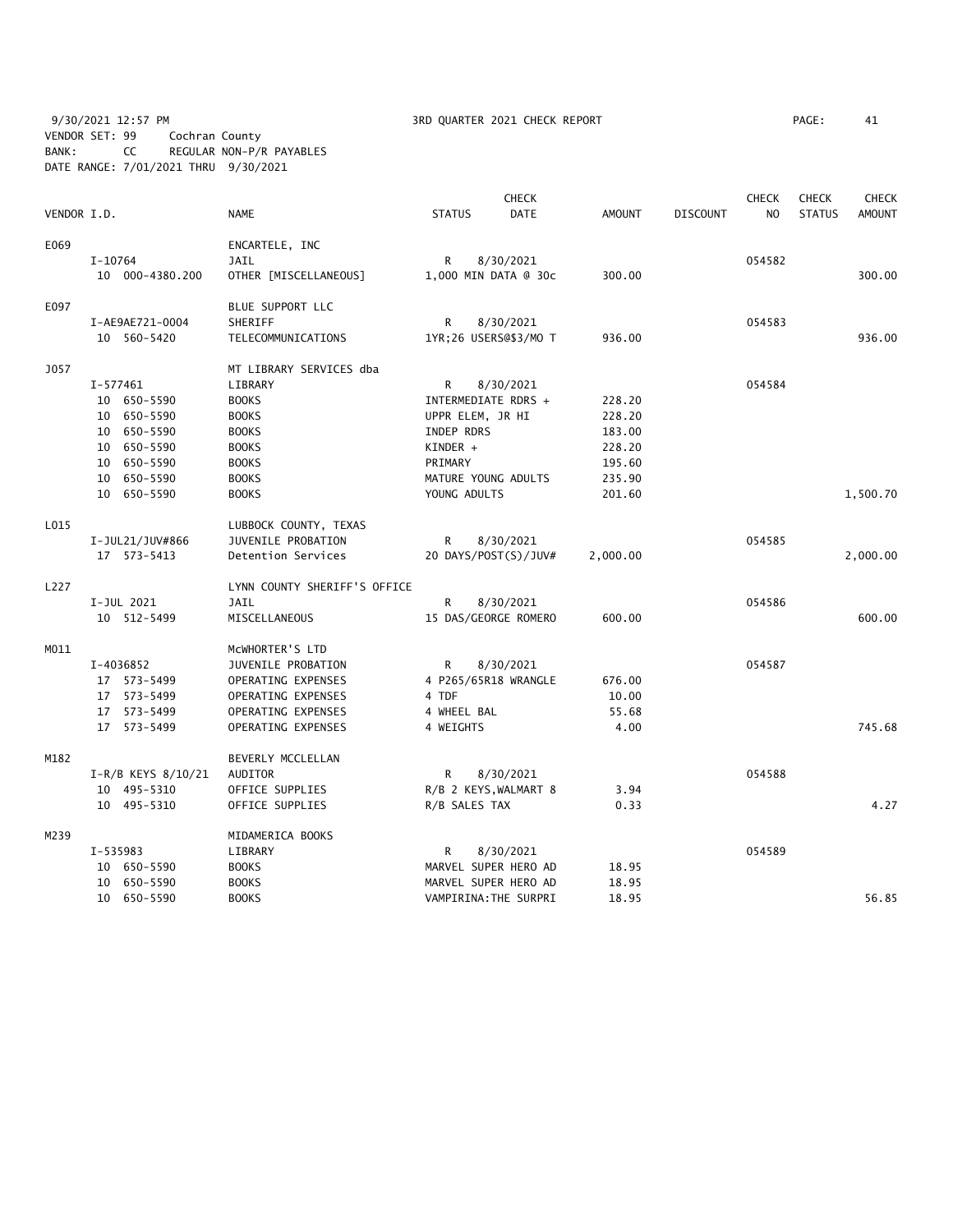9/30/2021 12:57 PM **3RD QUARTER 2021 CHECK REPORT** PAGE: 42 VENDOR SET: 99 Cochran County BANK: CC REGULAR NON-P/R PAYABLES DATE RANGE: 7/01/2021 THRU 9/30/2021

|             |                                         |                              |                   | <b>CHECK</b>          |          |                 | <b>CHECK</b> | <b>CHECK</b>  | <b>CHECK</b>  |
|-------------|-----------------------------------------|------------------------------|-------------------|-----------------------|----------|-----------------|--------------|---------------|---------------|
| VENDOR I.D. |                                         | <b>NAME</b>                  | <b>STATUS</b>     | DATE                  | AMOUNT   | <b>DISCOUNT</b> | NO.          | <b>STATUS</b> | <b>AMOUNT</b> |
| N082        |                                         | NETDATA                      |                   |                       |          |                 |              |               |               |
|             | I-ND-003128                             | <b>CLERK</b>                 | R                 | 8/30/2021             |          |                 | 054590       |               |               |
|             | 10 403-5411                             | MAINTENANCE CONTRACTS        |                   | IT/HRDW MAINT 10/1/2  | 6,000.00 |                 |              |               | 6,000.00      |
| N090        |                                         | NATIONAL PEN COMPANY, LLC    |                   |                       |          |                 |              |               |               |
|             | I-112144507                             | <b>ELECTIONS</b>             | R                 | 8/30/2021             |          |                 | 054591       |               |               |
|             | 10 490-5498                             | VOTER ENHANCEMENT            |                   | 250 STYLUS PEN W/IMP  | 347.50   |                 |              |               |               |
|             | 10 490-5498                             | VOTER ENHANCEMENT            | <b>DISC</b>       |                       | 72.89CR  |                 |              |               |               |
|             | 10 490-5498                             | VOTER ENHANCEMENT            | SETUP CHG         |                       | 16.95    |                 |              |               |               |
|             | 10 490-5498                             | VOTER ENHANCEMENT            | SHIPPING          |                       | 36.19    |                 |              |               | 327.75        |
| P017        |                                         | <b>POSTMASTER</b>            |                   |                       |          |                 |              |               |               |
|             | $I-AUDITOR 8/16/21$                     | AUDITOR                      | R                 | 8/30/2021             |          |                 | 054592       |               |               |
|             | 10 495-5311                             | POSTAL EXPENSES              | <b>1RL STAMPS</b> |                       | 55.00    |                 |              |               | 55.00         |
| P261        |                                         | PRESCRIPTION SHOP            |                   |                       |          |                 |              |               |               |
|             | $I - 8158$                              | JAIL                         | R                 | 8/30/2021             |          |                 | 054593       |               |               |
|             | 10 512-5391                             | MEDICAL CARE-PRISONERS       |                   | 2RX/JESSIE MENDOZA    | 43.64    |                 |              |               |               |
|             | $I - 8259$                              | <b>JAIL</b>                  | R                 | 8/30/2021             |          |                 | 054593       |               |               |
|             | 10 512-5391                             | MEDICAL CARE-PRISONERS       | 4RX/PAUL PUENTE   |                       | 89.10    |                 |              |               |               |
|             | $I - 8528$                              | <b>JAIL</b>                  | R                 | 8/30/2021             |          |                 | 054593       |               |               |
|             | 10 512-5391                             | MEDICAL CARE-PRISONERS       |                   | RX/GEORGE ROMERO, JR  | 21.96    |                 |              |               | 154.70        |
| P270        |                                         | GREGORY G PIERCE             |                   |                       |          |                 |              |               |               |
|             | $I$ -#1684/SEALED                       | DISTRICT COURT               | R                 | 8/30/2021             |          |                 | 054594       |               |               |
|             | 10 435-5499                             | MISCELLANEOUS                | 10.25HRS MAR 2021 |                       | 731.25   |                 |              |               | 731.25        |
| S272        |                                         | SAM HOUSTON STATE UNIVERSITY |                   |                       |          |                 |              |               |               |
|             | I-49TH ANN CHIEF CON JUVENILE PROBATION |                              | R                 | 8/30/2021             |          |                 | 054595       |               |               |
|             | 17 573-5427                             | TRAVEL & TRAINING            |                   | REG/LEADERSHIP CONF   | 225.00   |                 |              |               | 225.00        |
| S281        |                                         | <b>STAPLES</b>               |                   |                       |          |                 |              |               |               |
|             | I-2885966721                            | <b>JAIL</b>                  | R                 | 8/30/2021             |          |                 | 054596       |               |               |
|             | 10 512-5310                             | OFFICE SUPPLIES              |                   | HP 24" AIO, SN 8CC108 | 829.99   |                 |              |               |               |
|             | 10 512-5310                             | OFFICE SUPPLIES              | CPN/DISC          |                       | 68.44CR  |                 |              |               |               |
|             | I-2886282111                            | SHERIFF                      | R.                | 8/30/2021             |          |                 | 054596       |               |               |
|             | 10 560-5310                             | OFFICE SUPPLIES              |                   | OBM ESS HD ELITE WEB  | 49.99    |                 |              |               |               |
|             | 10 560-5310                             | OFFICE SUPPLIES              |                   | 2 CS COPY PAPER, LTR  | 73.98    |                 |              |               |               |
|             | 10 560-5310                             | OFFICE SUPPLIES              | AA BATT 36/PK     |                       | 28.97    |                 |              |               | 902.89        |
|             | 10 560-5310                             | OFFICE SUPPLIES              | CPN/DISC          |                       | 11.60CR  |                 |              |               |               |
| S325        |                                         | DONNA SCHMIDT                |                   |                       |          |                 |              |               |               |
|             | I-LEGIS UPDATE/MLG21 JUSTICE OF PEACE   |                              | R                 | 8/30/2021             |          |                 | 054597       |               |               |
|             | 10 455-5427                             | CONTINUING EDUCATION         |                   | 110 MI TO/FR OVERTON  | 61.60    |                 |              |               | 61.60         |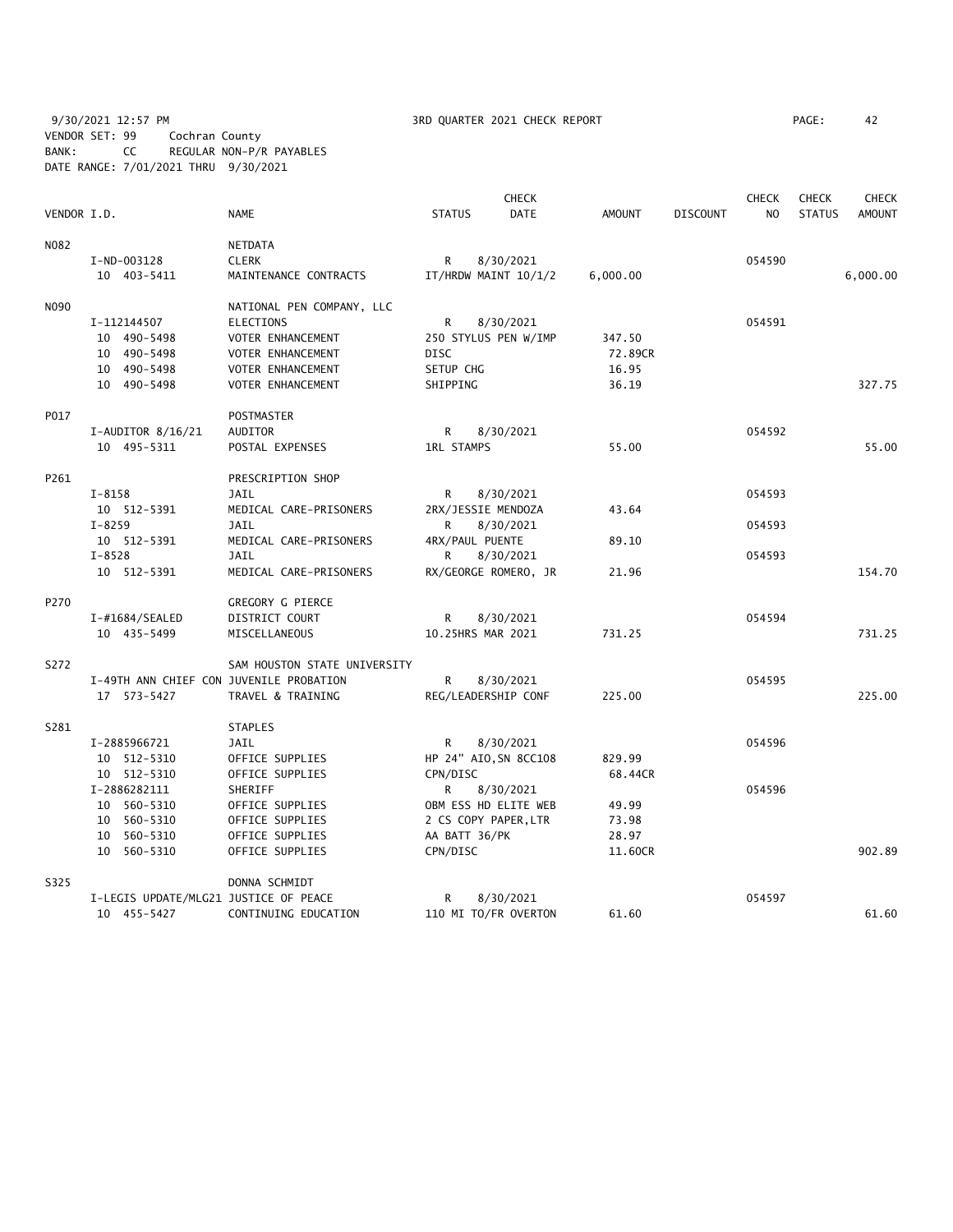9/30/2021 12:57 PM **3RD QUARTER 2021 CHECK REPORT** PAGE: 43 VENDOR SET: 99 Cochran County BANK: CC REGULAR NON-P/R PAYABLES DATE RANGE: 7/01/2021 THRU 9/30/2021

|             |                  |                                |                     | <b>CHECK</b>         |        |                 | <b>CHECK</b> | <b>CHECK</b>  | <b>CHECK</b> |
|-------------|------------------|--------------------------------|---------------------|----------------------|--------|-----------------|--------------|---------------|--------------|
| VENDOR I.D. |                  | NAME                           | <b>STATUS</b>       | DATE                 | AMOUNT | <b>DISCOUNT</b> | NO           | <b>STATUS</b> | AMOUNT       |
| S416        |                  | SOS WASTE DISPOSAL, INC        |                     |                      |        |                 |              |               |              |
|             | I-121104         | PREC 3/PREC 4                  | R                   | 8/30/2021            |        |                 | 054598       |               |              |
|             | 15 623-5440      | UTILITIES                      |                     | DUMPSTER SVC SEP 202 | 78.74  |                 |              |               |              |
|             | 15 624-5440      | UTILITIES                      |                     | DUMPSTER SVC SEP 202 | 78.74  |                 |              |               | 157.48       |
|             |                  |                                |                     |                      |        |                 |              |               |              |
| T087        |                  | TEXAS DEPARTMENT OF HEALTH     |                     |                      |        |                 |              |               |              |
|             | I-2014244        | <b>CLERK</b>                   | R                   | 8/30/2021            |        |                 | 054599       |               |              |
|             | 10 403-5310      | OFFICE SUPPLIES                |                     | 2 REMOTE BIRTH ACCES | 3.66   |                 |              |               | 3.66         |
| T148        |                  | TASCOSA OFFICE MACHINES INC    |                     |                      |        |                 |              |               |              |
|             | I-278988         | <b>CLERK</b>                   | R                   | 8/30/2021            |        |                 | 054600       |               |              |
|             | 10 403-5411      | MAINTENANCE CONTRACTS          |                     | COPIER MAINT 7/10-8/ | 20.21  |                 |              |               | 20.21        |
| T314        |                  | TEXAS DEPT OF CRIMINAL JUSTICE |                     |                      |        |                 |              |               |              |
|             | I-FOOD PASS KITS | <b>JAIL</b>                    | $\vee$              | 8/30/2021            |        |                 | 054601       |               | 214.00       |
|             |                  |                                |                     |                      |        |                 |              |               |              |
| T314        |                  | TEXAS DEPT OF CRIMINAL JUSTICE |                     |                      |        |                 |              |               |              |
|             | M-CHECK          | TEXAS DEPT OF CRIMINAL JUNPOST | V                   | 9/20/2021            |        |                 | 054601       |               | 214.00CR     |
| U019        |                  | UNITED SUPERMARKETS, INC       |                     |                      |        |                 |              |               |              |
|             | I-8260004 080221 | <b>JAIL</b>                    | R                   | 8/30/2021            |        |                 | 054602       |               |              |
|             | 10 512-5333      | FOOD-PRISONERS                 |                     | 2 GRINGOS SEASONING/ | 49.95  |                 |              |               |              |
|             | 10 512-5333      | FOOD-PRISONERS                 |                     | 5 BUSH'S BAKED BEANS | 10.00  |                 |              |               |              |
|             | 10 512-5333      | FOOD-PRISONERS                 | DM PEACHES/2        |                      | 20.98  |                 |              |               |              |
|             | 10 512-5333      | FOOD-PRISONERS                 | DM SPAG SAUCE/4     |                      | 3.96   |                 |              |               |              |
|             | 10 512-5333      | FOOD-PRISONERS                 | MENUDO/2            |                      | 2.58   |                 |              |               |              |
|             | 10 512-5333      | FOOD-PRISONERS                 | FRITO LAY MULTIPK/2 |                      | 31.98  |                 |              |               |              |
|             | 10 512-5333      | FOOD-PRISONERS                 | GOLDEN HOMINY/2     |                      | 6.98   |                 |              |               |              |
|             | 10 512-5333      | FOOD-PRISONERS                 | MASHED POTATO/4     |                      | 13.56  |                 |              |               |              |
|             | 10 512-5333      | FOOD-PRISONERS                 | HORMEL SPAM/6       |                      | 19.14  |                 |              |               |              |
|             | 10 512-5333      | FOOD-PRISONERS                 |                     | HVR RANCH DRESSING/3 | 23.97  |                 |              |               |              |
|             | 10 512-5333      | FOOD-PRISONERS                 | CHOC PUDDING/2      |                      | 12.98  |                 |              |               |              |
|             | 10 512-5333      | FOOD-PRISONERS                 | MIRACLE WHIP        |                      | 4.19   |                 |              |               |              |
|             | 10 512-5333      | FOOD-PRISONERS                 | MT OLIVE CHIPS/2    |                      | 11.98  |                 |              |               |              |
|             | 10 512-5333      | FOOD-PRISONERS                 | PAM SPRAY/2         |                      | 9.18   |                 |              |               |              |
|             | 10 512-5333      | FOOD-PRISONERS                 | PAM FOR BAKING      |                      | 2.99   |                 |              |               |              |
|             | 10 512-5333      | FOOD-PRISONERS                 | <b>BREAD CRUMBS</b> |                      | 1.99   |                 |              |               |              |
|             | 10 512-5333      | FOOD-PRISONERS                 |                     | 24 RANCH STYLE BEANS | 23.76  |                 |              |               |              |
|             | 10 512-5333      | FOOD-PRISONERS                 | <b>BREAD CRUMBS</b> |                      | 1.59   |                 |              |               |              |
|             | 10 512-5333      | FOOD-PRISONERS                 | 4 CANOLA OIL        |                      | 39.96  |                 |              |               |              |
|             | 10 512-5333      | FOOD-PRISONERS                 | CHERRY RED/2        |                      | 7.58   |                 |              |               |              |
|             | 10 512-5333      | FOOD-PRISONERS                 | 48 SS CORN          |                      | 37.92  |                 |              |               |              |
|             | 10 512-5333      | FOOD-PRISONERS                 | DELUXE SHELLS/4     |                      | 8.76   |                 |              |               |              |
|             | 10 512-5333      | FOOD-PRISONERS                 | FRT COCKTAIL/2      |                      | 18.98  |                 |              |               |              |
|             | 10 512-5333      | FOOD-PRISONERS                 | 48 GRN BEANS        |                      | 37.92  |                 |              |               |              |
|             | 10 512-5333      | FOOD-PRISONERS                 | SS PINEAPPLE/10     |                      | 10.00  |                 |              |               |              |
|             | 10 512-5333      | FOOD-PRISONERS                 | SALTINES/2          |                      | 2.58   |                 |              |               |              |
|             | 10 512-5333      | FOOD-PRISONERS                 | SUGAR/2             |                      | 29.98  |                 |              |               |              |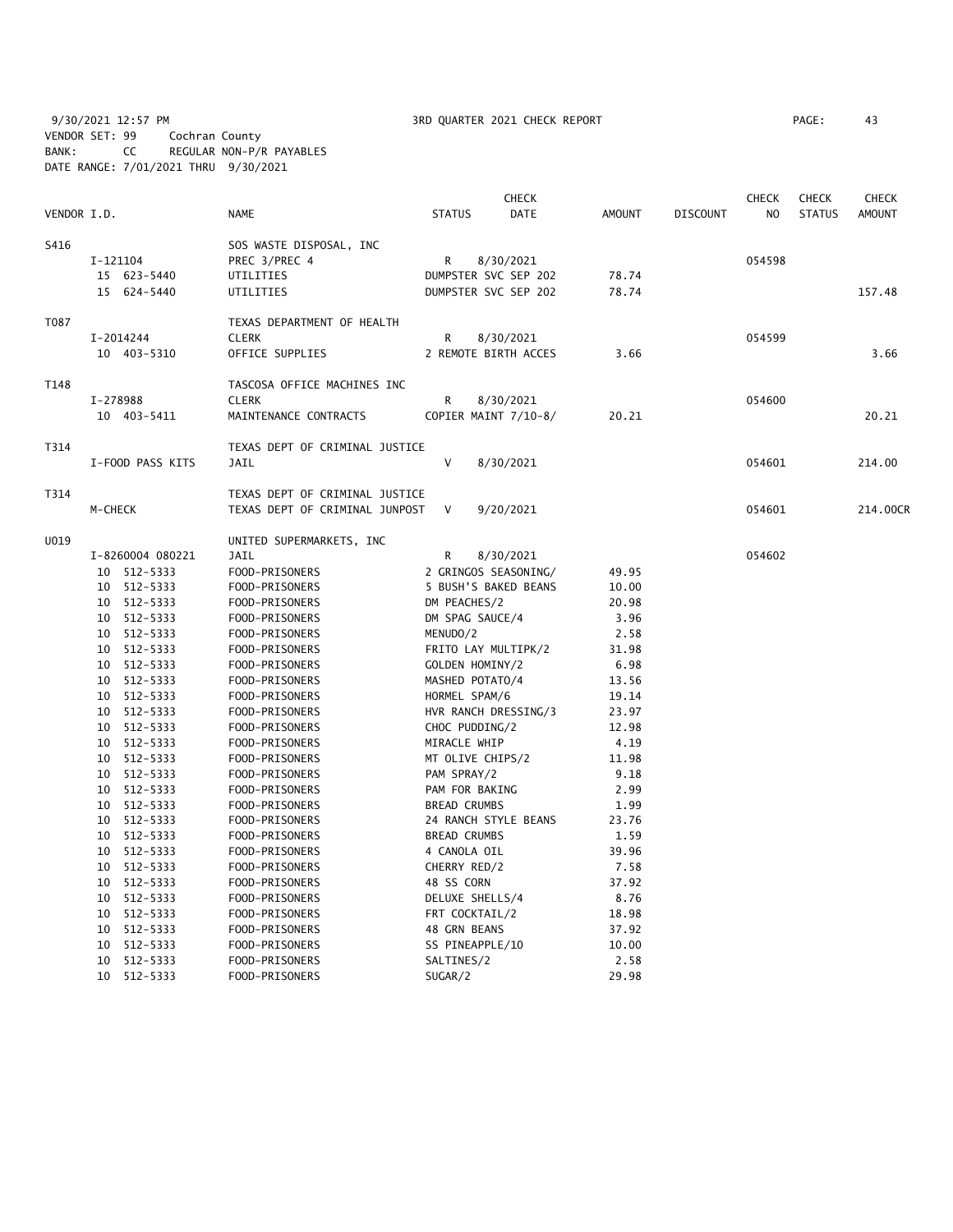# 9/30/2021 12:57 PM **3RD QUARTER 2021 CHECK REPORT** PAGE: 44 VENDOR SET: 99 Cochran County BANK: CC REGULAR NON-P/R PAYABLES DATE RANGE: 7/01/2021 THRU 9/30/2021

|             |    |                  |                                 |                      | <b>CHECK</b> |               |                 | <b>CHECK</b>   | <b>CHECK</b>  | <b>CHECK</b>  |
|-------------|----|------------------|---------------------------------|----------------------|--------------|---------------|-----------------|----------------|---------------|---------------|
| VENDOR I.D. |    |                  | <b>NAME</b>                     | <b>STATUS</b>        | DATE         | <b>AMOUNT</b> | <b>DISCOUNT</b> | N <sub>O</sub> | <b>STATUS</b> | <b>AMOUNT</b> |
| U019        |    |                  | UNITED SUPERMARKETS, INC (CONT) |                      |              |               |                 |                |               |               |
|             |    | I-8260004 080221 | JAIL                            | R                    | 8/30/2021    |               |                 | 054602         |               |               |
|             |    | 10 512-5333      | FOOD-PRISONERS                  | 24 TOM SAUCE         |              | 9.36          |                 |                |               |               |
|             |    | 10 512-5333      | FOOD-PRISONERS                  | MUSTARD/2            |              | 3.58          |                 |                |               |               |
|             |    | 10 512-5333      | FOOD-PRISONERS                  | WOLF CHILI NO BEANS/ |              | 16.14         |                 |                |               |               |
|             |    | 10 512-5333      | FOOD-PRISONERS                  | WOLF CHILI W/BEANS/2 |              | 5.38          |                 |                |               |               |
|             | 10 | 512-5333         | FOOD-PRISONERS                  | <b>CILANTRO</b>      |              | 0.50          |                 |                |               |               |
|             |    | 10 512-5333      | FOOD-PRISONERS                  | DOLE GARDEN SALAD    |              | 3.99          |                 |                |               |               |
|             |    | 10 512-5333      | FOOD-PRISONERS                  | DOLE SHRED LETTUCE/2 |              | 3.98          |                 |                |               |               |
|             |    | 10 512-5333      | FOOD-PRISONERS                  | JALAPENO PEPPERS     |              | 1.71          |                 |                |               |               |
|             |    | 10 512-5333      | FOOD-PRISONERS                  | RUSSET POTATOES/2    |              | 10.00         |                 |                |               |               |
|             |    | 10 512-5333      | FOOD-PRISONERS                  | 12 SM LEMONS         |              | 4.00          |                 |                |               |               |
|             |    | 10 512-5333      | FOOD-PRISONERS                  | 3# SWEET ONIONS/2    |              | 4.58          |                 |                |               |               |
|             |    | 10 512-5333      | FOOD-PRISONERS                  | TOMATOES ON VINE     |              | 3.48          |                 |                |               |               |
|             |    | 10 512-5333      | FOOD-PRISONERS                  | 73/27 GR BEEF/4      |              | 57.96         |                 |                |               |               |
|             |    | 10 512-5333      | FOOD-PRISONERS                  | EYE OF ROUND ROAST   |              | 19.40         |                 |                |               |               |
|             |    | 10 512-5333      | FOOD-PRISONERS                  | PORK CHOPS/6         |              | 8.94          |                 |                |               |               |
|             |    | 10 512-5333      | FOOD-PRISONERS                  | CORN TORTILLAS       |              | 7.49          |                 |                |               |               |
|             |    | 10 512-5333      | FOOD-PRISONERS                  | CHUCK SHOULDER       |              | 24.55         |                 |                |               |               |
|             |    | 10 512-5333      | FOOD-PRISONERS                  | MKT FRESH DRUM/5     |              | 25.52         |                 |                |               |               |
|             |    | 10 512-5333      | FOOD-PRISONERS                  | MISSION WT CORN TORT |              | 15.96         |                 |                |               |               |
|             |    | 10 512-5333      | FOOD-PRISONERS                  | TRIPE/3              |              | 32.97         |                 |                |               |               |
|             |    | 10 512-5333      | FOOD-PRISONERS                  | RUMP ROAST BNLS      |              | 23.49         |                 |                |               |               |
|             |    | 10 512-5333      | FOOD-PRISONERS                  | SHR HOT SAUSAGE/2    |              | 12.98         |                 |                |               |               |
|             |    | 10 512-5333      | FOOD-PRISONERS                  | BONE-IN PK CHOP/2    |              | 21.71         |                 |                |               |               |
|             |    | 10 512-5333      | FOOD-PRISONERS                  | <b>BNLS PORK</b>     |              | 12.21         |                 |                |               |               |
|             |    | 10 512-5333      | FOOD-PRISONERS                  | PRK CHOPS            |              | 16.13         |                 |                |               |               |
|             |    | 10 512-5333      | FOOD-PRISONERS                  | CHK STEAK            |              | 26.77         |                 |                |               |               |
|             |    | 10 512-5333      | FOOD-PRISONERS                  | PORK CHOPS/2         |              | 21.15         |                 |                |               |               |
|             | 10 | 512-5333         | FOOD-PRISONERS                  | PORK RIBEYE/2        |              | 15.79         |                 |                |               |               |
|             | 10 | 512-5333         | FOOD-PRISONERS                  | PORK STEAK/4         |              | 35.50         |                 |                |               |               |
|             |    | 10 512-5333      | FOOD-PRISONERS                  | CORN TAQUITOS        |              | 11.99         |                 |                |               |               |
|             |    | 10 512-5333      | FOOD-PRISONERS                  | EL MONTEREY/3        |              | 32.97         |                 |                |               |               |
|             |    | 10 512-5333      | FOOD-PRISONERS                  | HUSHPUPPY/4          |              | 12.76         |                 |                |               |               |
|             |    | 10 512-5333      | FOOD-PRISONERS                  | SEAPAK SHRIMP/4      |              | 27.96         |                 |                |               |               |
|             |    | 10 512-5333      | FOOD-PRISONERS                  | PIE CRUST/3          |              | 7.47          |                 |                |               |               |
|             |    | 10 512-5333      | FOOD-PRISONERS                  | TATER TREATS/2       |              | 11.98         |                 |                |               |               |
|             |    | 10 512-5333      | FOOD-PRISONERS                  | FISH FILLET/4        |              | 19.96         |                 |                |               |               |
|             | 10 | 512-5333         | FOOD-PRISONERS                  | BLUE BONNET TUB/2    |              | 7.38          |                 |                |               |               |
|             |    | 10 512-5333      | FOOD-PRISONERS                  | LG EGGS/3            |              | 13.47         |                 |                |               |               |
|             |    | 10 512-5333      | FOOD-PRISONERS                  | <b>DISC</b>          |              | 103.66CR      |                 |                |               |               |
|             |    | I-8772007 080721 | JAIL                            | R                    | 8/30/2021    |               |                 | 054602         |               |               |
|             |    | 10 512-5333      | FOOD-PRISONERS                  | 73/27 GROUND BEEF    |              | 14.49         |                 |                |               |               |
|             |    | 10 512-5333      | FOOD-PRISONERS                  | 12 MEAT MARKET @14.4 |              | 173.88        |                 |                |               |               |
|             |    | 10 512-5333      | FOOD-PRISONERS                  | <b>DISC</b>          |              | 18.84CR       |                 |                |               |               |
|             |    | I-8910004 080421 | <b>JAIL</b>                     | R                    | 8/30/2021    |               |                 | 054602         |               |               |
|             | 10 | 512-5333         | FOOD-PRISONERS                  | 3 IODIZED SALT       |              | 2.37          |                 |                |               |               |
|             |    | 10 512-5333      | FOOD-PRISONERS                  | 3 FRZN CHEEK MEAT    |              | 23.42         |                 |                |               |               |
|             |    |                  |                                 |                      |              |               |                 |                |               |               |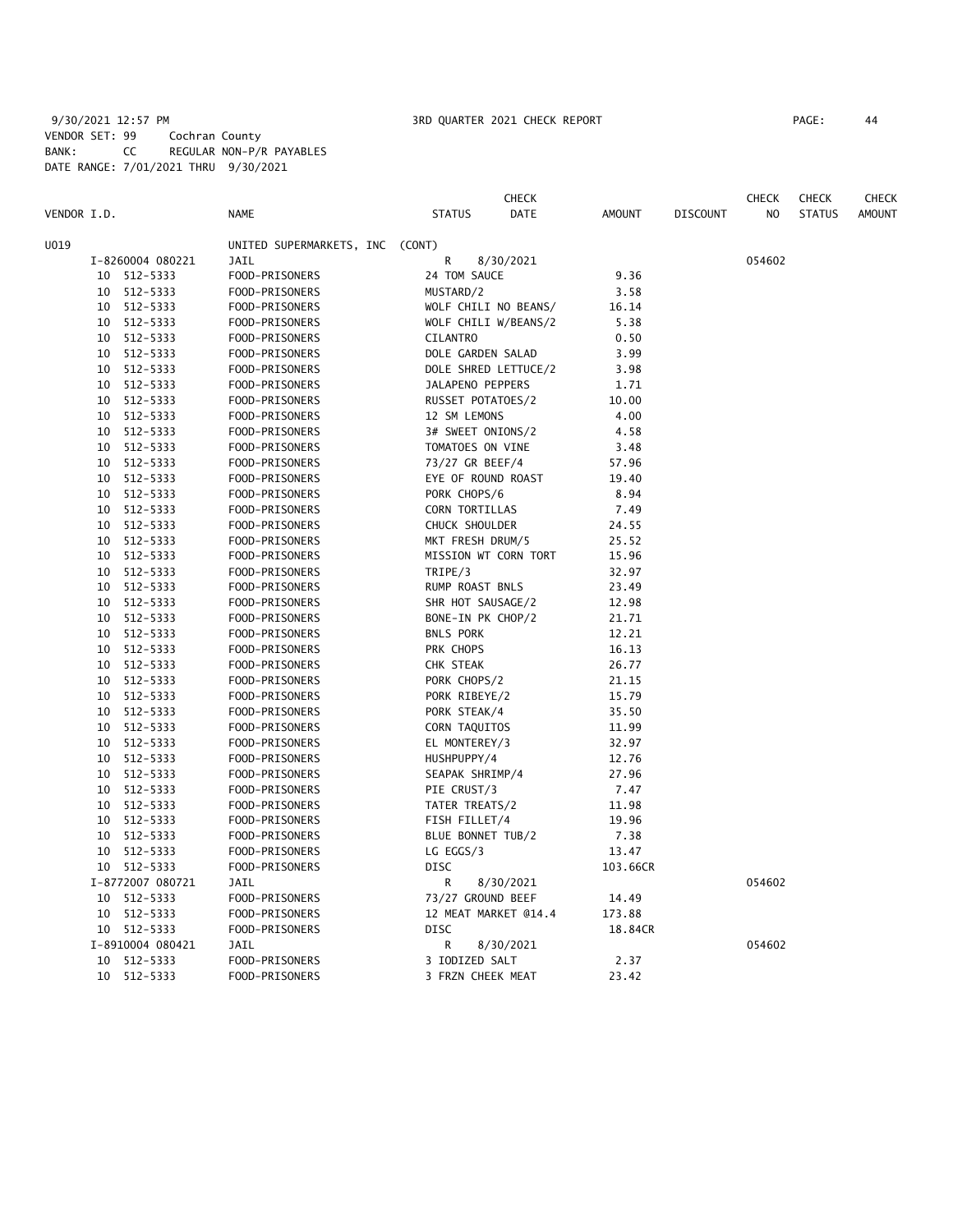# 9/30/2021 12:57 PM 3RD QUARTER 2021 CHECK REPORT PAGE: 45 VENDOR SET: 99 Cochran County BANK: CC REGULAR NON-P/R PAYABLES DATE RANGE: 7/01/2021 THRU 9/30/2021

| VENDOR I.D. |             |                            | <b>NAME</b>                                  | <b>STATUS</b>      | <b>CHECK</b><br>DATE | <b>AMOUNT</b> | <b>DISCOUNT</b> | <b>CHECK</b><br>NO | <b>CHECK</b><br><b>STATUS</b> | <b>CHECK</b><br><b>AMOUNT</b> |
|-------------|-------------|----------------------------|----------------------------------------------|--------------------|----------------------|---------------|-----------------|--------------------|-------------------------------|-------------------------------|
| U019        |             |                            | UNITED SUPERMARKETS, INC (CONT)              |                    |                      |               |                 |                    |                               |                               |
|             |             | I-8910004 080421           | <b>JAIL</b>                                  | R                  | 8/30/2021            |               |                 | 054602             |                               |                               |
|             |             | 10 512-5333                | FOOD-PRISONERS                               | <b>DISC</b>        |                      | 2.58CR        |                 |                    |                               |                               |
|             |             | I-9500007 081121           | <b>JAIL</b>                                  | R                  | 8/30/2021            |               |                 | 054602             |                               |                               |
|             |             | 10 512-5333                | FOOD-PRISONERS                               |                    | 24 CAKE MIX @\$1.59  | 36.57         |                 |                    |                               |                               |
|             |             | 10 512-5333                | FOOD-PRISONERS                               |                    | 5 CAKE MIX @\$1.29   | 7.74          |                 |                    |                               |                               |
|             |             | 10 512-5333                | FOOD-PRISONERS                               |                    | 3 GOLDEN HOMINY      | 10.47         |                 |                    |                               |                               |
|             |             | 10 512-5333                | FOOD-PRISONERS                               |                    | GOLDEN HOMINY/1      | 10.46         |                 |                    |                               |                               |
|             |             | 10 512-5333                | FOOD-PRISONERS                               | TOOTIE FRUIT       |                      | 3.99          |                 |                    |                               |                               |
|             |             | 10 512-5333                | FOOD-PRISONERS                               | 2 BBQ SAUCE        |                      | 4.38          |                 |                    |                               |                               |
|             | 10          | 512-5333                   | FOOD-PRISONERS                               | <b>GRAPE JELLY</b> |                      | 2.29          |                 |                    |                               |                               |
|             |             | 10 512-5333                | FOOD-PRISONERS                               | 2 SALTINES         |                      | 2.58          |                 |                    |                               |                               |
|             |             | 10 512-5333                | FOOD-PRISONERS                               | <b>SUGAR</b>       |                      | 14.99         |                 |                    |                               |                               |
|             |             | 10 512-5333                | FOOD-PRISONERS                               | 2 BBQ SAUCE        |                      | 6.98          |                 |                    |                               |                               |
|             |             | 10 512-5333                | FOOD-PRISONERS                               |                    | 4PK TOMATOES/6       | 17.94         |                 |                    |                               |                               |
|             |             | 10 512-5333                | FOOD-PRISONERS                               |                    | CELERY STICKS/2      | 5.98          |                 |                    |                               |                               |
|             | 10          | 512-5333                   | FOOD-PRISONERS                               |                    | DOLE GARDEN SALAD/2  | 7.98          |                 |                    |                               |                               |
|             |             | 10 512-5333                | FOOD-PRISONERS                               |                    | DOLE SHRED LETTUCE/2 | 3.98          |                 |                    |                               |                               |
|             |             | 10 512-5333                | FOOD-PRISONERS                               |                    | KRAFT SINGLES        | 13.99         |                 |                    |                               |                               |
|             | 10          | 512-5333                   | FOOD-PRISONERS                               |                    | MKT FRESH DRUMS/2    | 11.64         |                 |                    |                               |                               |
|             |             | 10 512-5333                | FOOD-PRISONERS                               |                    | MKT FRESH THIGHS/3   | 11.95         |                 |                    |                               |                               |
|             |             | 10 512-5333                | FOOD-PRISONERS                               |                    | 4 FLOUR TORTILLAS 22 | 14.00         |                 |                    |                               |                               |
|             |             | 10 512-5333                | FOOD-PRISONERS                               |                    | 4 O/M CHOPPED HAM    | 13.96         |                 |                    |                               |                               |
|             |             | 10 512-5333                | FOOD-PRISONERS                               |                    | 3 O/M HAM/CHEESE     | 10.47         |                 |                    |                               |                               |
|             |             | 10 512-5333                | FOOD-PRISONERS                               | 4 TRIPE            |                      | 43.96         |                 |                    |                               |                               |
|             |             | 10 512-5333                | FOOD-PRISONERS                               |                    | UNSALTED BUTTER QTRS | 5.98          |                 |                    |                               |                               |
|             |             | 10 512-5333                | FOOD-PRISONERS                               | 3 LG EGGS          |                      | 13.47         |                 |                    |                               |                               |
|             |             | 10 512-5333                | FOOD-PRISONERS                               | <b>DISC</b>        |                      | 27.58CR       |                 |                    |                               | 1,373.85                      |
| U036        |             |                            | UNIFIRST HOLDINGS, INC.                      |                    |                      |               |                 |                    |                               |                               |
|             |             | I-831 2584267              | JAIL/COURTHOUSE                              | R                  | 8/30/2021            |               |                 | 054603             |                               |                               |
|             |             | 10 510-5332                | CUSTODIAL SUPPLIES                           | 4 MATS 4x6         |                      | 13.20         |                 |                    |                               |                               |
|             |             | 10 512-5392                | MISCELLANEOUS SUPPLIES                       |                    | 200 MICROFIBER TOWEL | 24.00         |                 |                    |                               |                               |
|             |             | 10 512-5392                | MISCELLANEOUS SUPPLIES                       | DEFE CHG           |                      | 6.50          |                 |                    |                               |                               |
|             |             | 10 510-5332                | CUSTODIAL SUPPLIES                           |                    | 4 MAT PROTECTION     | 1.00          |                 |                    |                               |                               |
|             |             | I-831 2586837              | JAIL/COURTHOUSE                              | R                  | 8/30/2021            |               |                 | 054603             |                               |                               |
|             |             | 10 510-5332                | CUSTODIAL SUPPLIES                           | 4 MATS 4x6         |                      | 13.20         |                 |                    |                               |                               |
|             |             | 10 512-5392                | MISCELLANEOUS SUPPLIES                       |                    | 200 MICROFIBER TOWEL | 24.00         |                 |                    |                               |                               |
|             |             | 10 512-5392<br>10 510-5332 | MISCELLANEOUS SUPPLIES<br>CUSTODIAL SUPPLIES | DEFE CHG           | 4 MAT PROTECTION     | 6.50<br>1.00  |                 |                    |                               | 89.40                         |
|             |             |                            |                                              |                    |                      |               |                 |                    |                               |                               |
| V035        |             |                            | VARIVERGE, LLC                               |                    |                      |               |                 |                    |                               |                               |
|             | $I - 34178$ |                            | TAX A/C                                      | R                  | 8/30/2021            |               |                 | 054604             |                               |                               |
|             |             | 10 499-5311                | POSTAL EXPENSES                              |                    | POSTAGE DEP/2021 STM | 3,000.00      |                 |                    |                               | 3,000.00                      |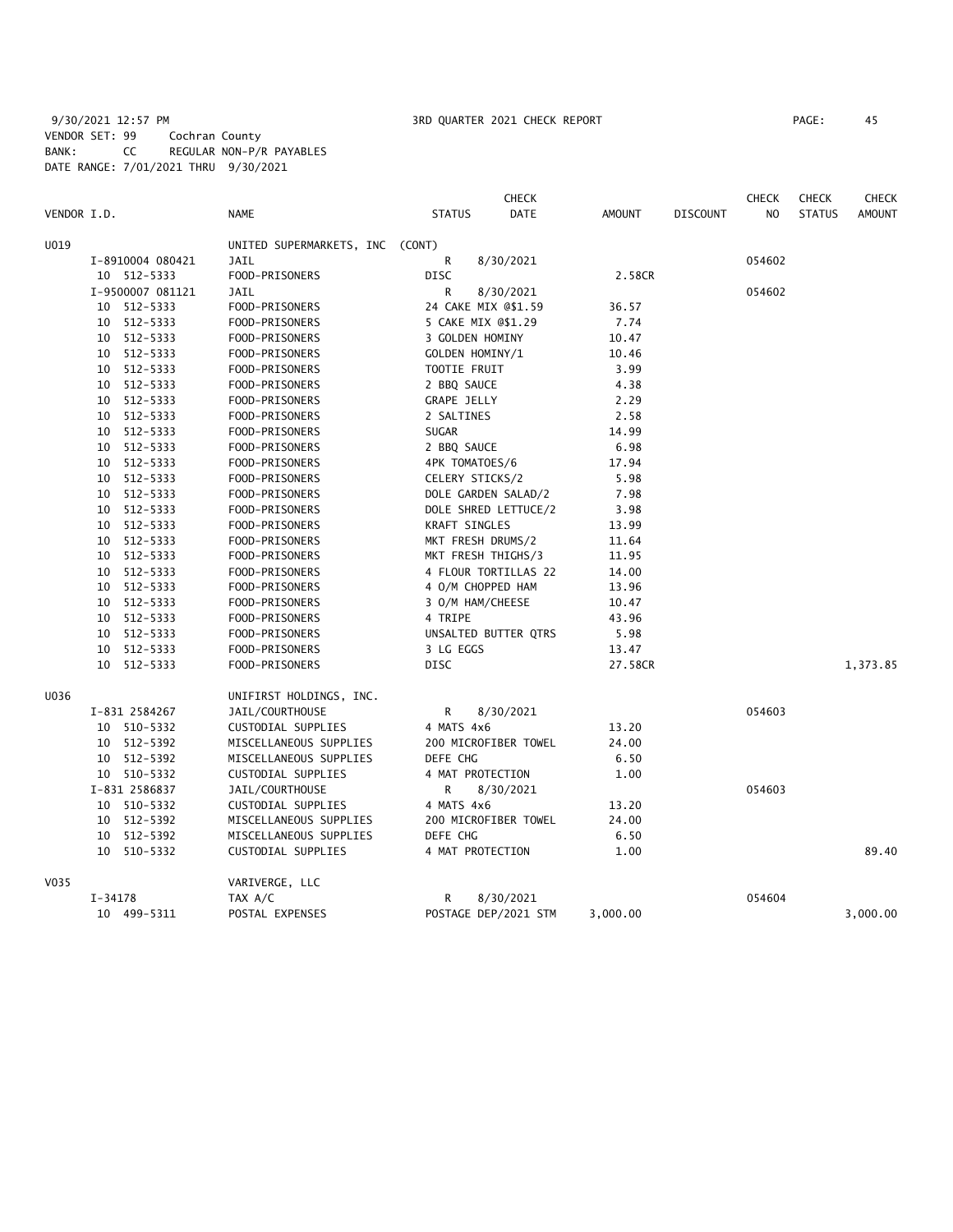9/30/2021 12:57 PM **3RD QUARTER 2021 CHECK REPORT** PAGE: 46 VENDOR SET: 99 Cochran County BANK: CC REGULAR NON-P/R PAYABLES DATE RANGE: 7/01/2021 THRU 9/30/2021

| AGE: |  | 4( |
|------|--|----|
|      |  |    |

|                  |                     |                                |                      | <b>CHECK</b> |               |          | <b>CHECK</b> | <b>CHECK</b>  | <b>CHECK</b>  |
|------------------|---------------------|--------------------------------|----------------------|--------------|---------------|----------|--------------|---------------|---------------|
| VENDOR I.D.      |                     | <b>NAME</b>                    | <b>STATUS</b>        | DATE         | <b>AMOUNT</b> | DISCOUNT | NO           | <b>STATUS</b> | <b>AMOUNT</b> |
| W038             |                     | WEST TEXAS JUSTICE OF PEACE    |                      |              |               |          |              |               |               |
|                  | I-ANNUAL CONF 2021  | JUSTICE OF PEACE               | R                    | 8/30/2021    |               |          | 054605       |               |               |
|                  | 10 455-5427         | CONTINUING EDUCATION           | REG/ANNUAL CONF 9/27 |              | 100.00        |          |              |               | 100.00        |
| W055             |                     | WINDSTREAM COMMUNICATIONS SW   |                      |              |               |          |              |               |               |
|                  | I-266-5181 AUG21    | <b>ELECTIONS</b>               | R                    | 8/30/2021    |               |          | 054606       |               |               |
|                  | 10 490-5420         | TELECOMMUNICATIONS             | BASIC SVC            |              | 30.30         |          |              |               |               |
|                  | 10 490-5420         | TELECOMMUNICATIONS             | <b>FEES</b>          |              | 22.33         |          |              |               |               |
|                  | 10 490-5420         | TELECOMMUNICATIONS             | LONG DISTANCE SVC    |              | 14.79         |          |              |               | 67.42         |
| W058             |                     | BRIAN S WALSH                  |                      |              |               |          |              |               |               |
|                  | $I$ -#1641/I MORIN  | DISTRICT COURT                 | R                    | 8/30/2021    |               |          | 054607       |               |               |
|                  | 10 435-5400         | ATTORNEY AD LITEM              | PLEA(F)/ISAIAH MORIN |              | 400.00        |          |              |               | 400.00        |
| W193             |                     | WESTWARD AUTOMOTIVE REPAIR LLC |                      |              |               |          |              |               |               |
|                  | $I-1335$            | SHERIFF                        | R                    | 8/30/2021    |               |          | 054608       |               |               |
|                  | 10 560-5451         | MACHINERY-NON-OFFICE REPAIR    | OIL CHG/20 CHEV #216 |              | 20.00         |          |              |               |               |
|                  | 10 560-5451         | MACHINERY-NON-OFFICE REPAIR    | HAZ WASTE FEE        |              | 1.75          |          |              |               |               |
|                  | 10 560-5451         | MACHINERY-NON-OFFICE REPAIR    | BULB #7443BP         |              | 4.95          |          |              |               |               |
|                  | $I-1342$            | SHERIFF                        | R                    | 8/30/2021    |               |          | 054608       |               |               |
|                  | 10 560-5451         | MACHINERY-NON-OFFICE REPAIR    | INSTL PUSH GARD/21 T |              | 150.00        |          |              |               |               |
|                  | $I - 1350$          | SHERIFF                        | R                    | 8/30/2021    |               |          | 054608       |               |               |
|                  | 10 560-5451         | MACHINERY-NON-OFFICE REPAIR    | RPR A/C/18 CHEV #635 |              | 37.50         |          |              |               |               |
|                  | 10 560-5451         | MACHINERY-NON-OFFICE REPAIR    | 2 CONNECTOR #800-409 |              | 71.56         |          |              |               |               |
|                  | 10 560-5451         | MACHINERY-NON-OFFICE REPAIR    | 2 ANTIFREEZE         |              | 35.50         |          |              |               |               |
|                  | 10 560-5451         | MACHINERY-NON-OFFICE REPAIR    | SHOP CHG             |              | 1.50          |          |              |               |               |
|                  | 10 560-5451         | MACHINERY-NON-OFFICE REPAIR    | HAZ WASTE FEE        |              | 1.75          |          |              |               |               |
|                  | $I-1365$            | SHERIFF                        | R                    | 8/30/2021    |               |          | 054608       |               |               |
|                  | 10 560-5451         | MACHINERY-NON-OFFICE REPAIR    | OIL CHG/16 CHRGR #85 |              | 20.00         |          |              |               |               |
|                  | 10 560-5451         | MACHINERY-NON-OFFICE REPAIR    | R/R SERPENTINE BELT  |              | 37.50         |          |              |               |               |
|                  | 10 560-5451         | MACHINERY-NON-OFFICE REPAIR    | CHG A/C SYSTEM       |              | 20.00         |          |              |               |               |
|                  | $I-1366$            | SHERIFF                        | R                    | 8/30/2021    |               |          | 054608       |               |               |
|                  | 10 560-5451         | MACHINERY-NON-OFFICE REPAIR    | OIL CHG/18 CHEV #635 |              | 20.00         |          |              |               |               |
|                  | 10 560-5451         | MACHINERY-NON-OFFICE REPAIR    | HAZ WASTE FEE        |              | 1.75          |          |              |               |               |
|                  | $I-1367$            | SHERIFF                        | R                    | 8/30/2021    |               |          | 054608       |               |               |
|                  | 10 560-5451         | MACHINERY-NON-OFFICE REPAIR    | OIL CHG/10 FORD #795 |              | 20.00         |          |              |               |               |
|                  | 10 560-5451         | MACHINERY-NON-OFFICE REPAIR    | HAZ WASTE FEE        |              | 1.75          |          |              |               | 445.51        |
| W206             |                     | WEST TEXAS RURAL COUNTIES ASSN |                      |              |               |          |              |               |               |
|                  | I-'21 PROF ED/MORIN | COMMISSIONERS CT               | R                    | 8/30/2021    |               |          | 054609       |               |               |
|                  | 15 610-5427         | COMM-CONTINUING EDUCATION      | REG/PROF ED CONF/R M |              | 195.00        |          |              |               | 195.00        |
| W <sub>235</sub> |                     | VANDY NELSON dba               |                      |              |               |          |              |               |               |
|                  | $I - 3871$          | CRTHSE/ACT BLDG/LIBRARY        | R                    | 8/30/2021    |               |          | 054610       |               |               |
|                  | 10 510-5332         | CUSTODIAL SUPPLIES             | SPRAY BUGS           |              | 70.00         |          |              |               |               |
|                  | 10 662-5332         | CUSTODIAL SUPPLIES             | SPRAY BUGS           |              | 45.00         |          |              |               |               |
|                  | 10 650-5332         | CUSTODIAL SUPPLIES             | SPRAY BUGS           |              | 35.00         |          |              |               | 150.00        |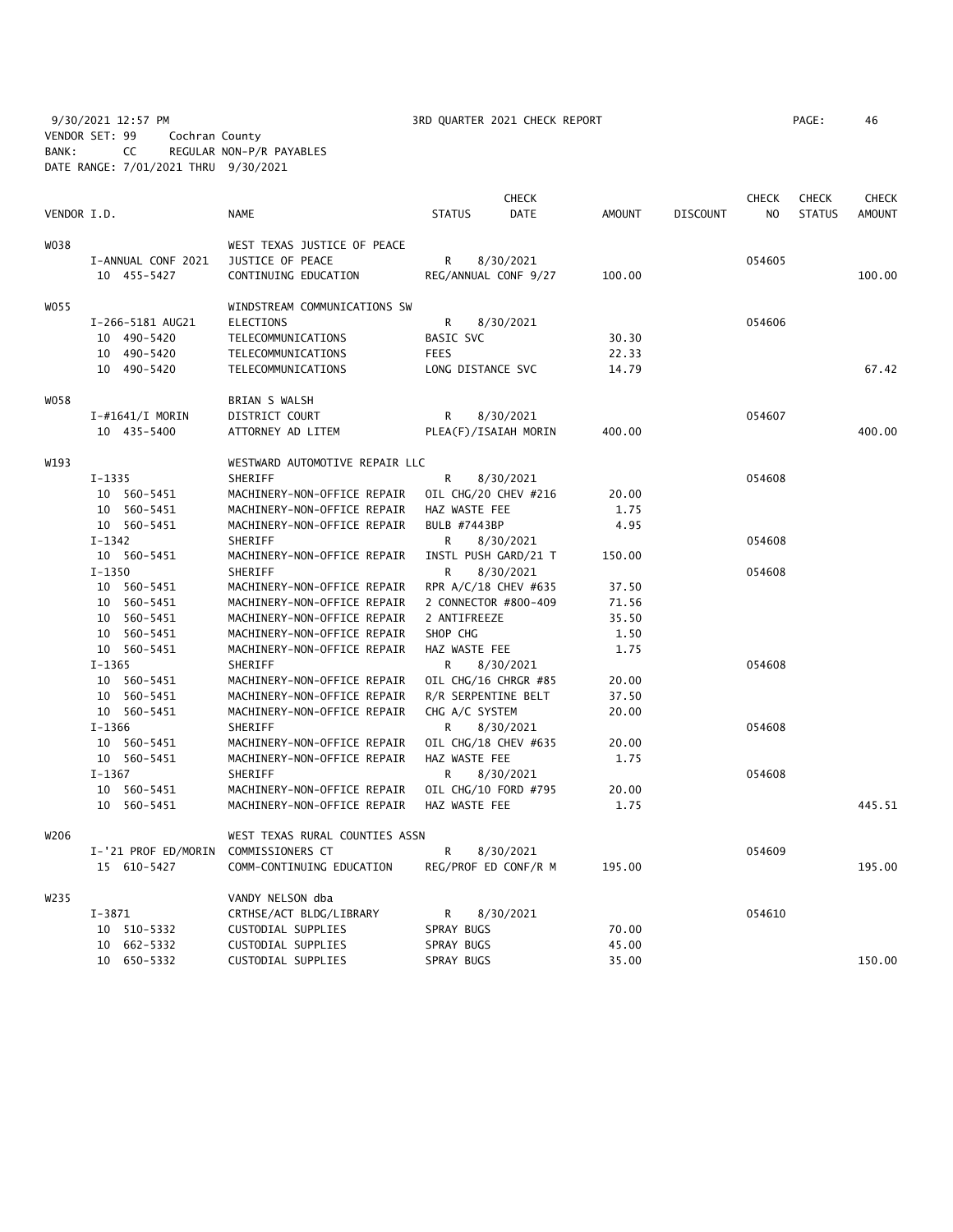9/30/2021 12:57 PM 3RD QUARTER 2021 CHECK REPORT PAGE: 47 VENDOR SET: 99 Cochran County BANK: CC REGULAR NON-P/R PAYABLES DATE RANGE: 7/01/2021 THRU 9/30/2021

|             |              |                             |                                |                     | <b>CHECK</b>         |         |                 | <b>CHECK</b>   | <b>CHECK</b>  | <b>CHECK</b>  |
|-------------|--------------|-----------------------------|--------------------------------|---------------------|----------------------|---------|-----------------|----------------|---------------|---------------|
| VENDOR I.D. |              |                             | <b>NAME</b>                    | <b>STATUS</b>       | <b>DATE</b>          | AMOUNT  | <b>DISCOUNT</b> | N <sub>O</sub> | <b>STATUS</b> | <b>AMOUNT</b> |
| W243        |              |                             | WANDA'S DESIGNS AND EMBROIDERY |                     |                      |         |                 |                |               |               |
|             | $I-20254$    |                             | SHERIFF                        | R                   | 8/30/2021            |         |                 | 054611         |               |               |
|             |              | 10 560-5205                 | UNIFORMS                       |                     | 2PR SHORTS F525350-4 | 69.98   |                 |                |               |               |
|             |              | 10 560-5205                 | UNIFORMS                       |                     | 2 EMBROIDERY BASE FE | 15.00   |                 |                |               |               |
|             | $I-20292$    |                             | JAIL                           | R                   | 8/30/2021            |         |                 | 054611         |               |               |
|             |              | 10 512-5205                 | UNIFORMS                       |                     | 2PR SHORTS F525350-3 | 69.98   |                 |                |               |               |
|             |              | 10 512-5205                 | UNIFORMS                       |                     | 2 EMBROIDERY BASE FE | 15.00   |                 |                |               |               |
|             | I-20432      |                             | SHERIFF                        | R                   | 8/30/2021            |         |                 | 054611         |               |               |
|             |              | 10 560-5205                 | UNIFORMS                       | 1 SHIRT F5304-50/BK |                      | 34.99   |                 |                |               |               |
|             |              | 10 560-5205                 | UNIFORMS                       |                     | 1 POLO SHIRT CS411/B | 31.98   |                 |                |               |               |
|             |              | 10 560-5205                 | UNIFORMS                       |                     | 2 EMBROIDERY BASE FE | 40.00   |                 |                |               |               |
|             |              | 10 560-5205                 | UNIFORMS                       | 3PR PANT F251-25/KH |                      | 89.97   |                 |                |               |               |
|             |              | 10 560-5205                 | UNIFORMS                       |                     | 3 EMBROIDERY BASE FE | 22.50   |                 |                |               |               |
|             |              | 10 560-5205                 | UNIFORMS                       | 3 NAME TAG/BK       |                      | 30.00   |                 |                |               |               |
|             | $I-20433$    |                             | SHERIFF                        | R                   | 8/30/2021            |         |                 | 054611         |               |               |
|             |              | 10 560-5205                 | UNIFORMS                       |                     | 1 POLO SHIRT F5341-7 | 34.99   |                 |                |               |               |
|             |              | 10 560-5205                 | UNIFORMS                       |                     | 1 POLO SHIRT CS420/B | 26.97   |                 |                |               |               |
|             |              | 10 560-5205                 | UNIFORMS                       | 1 SHIRT F5311-50/BK |                      | 34.99   |                 |                |               |               |
|             |              | 10 560-5205                 | UNIFORMS                       | 1 SHIRT F5312-50/BK |                      | 39.99   |                 |                |               |               |
|             |              | 10 560-5205                 | UNIFORMS                       |                     | 4 EMBROIDERY BASE FE | 80.00   |                 |                |               |               |
|             | $I - 20434$  |                             | SHERIFF                        | R                   | 8/30/2021            |         |                 | 054611         |               |               |
|             |              | 10 560-5205                 | UNIFORMS                       | 1 SHIRT F5312-50/BK |                      | 39.99   |                 |                |               |               |
|             |              | 10 560-5205                 | UNIFORMS                       | 2 SHIRT F5312-50/KH |                      | 79.98   |                 |                |               |               |
|             |              | 10 560-5205                 | UNIFORMS                       | 3 SEW ON BADGE      |                      | 6.00    |                 |                |               |               |
|             | $I - 20435$  |                             | SHERIFF                        | R.                  | 8/30/2021            |         |                 | 054611         |               |               |
|             |              | 10 560-5205                 | UNIFORMS                       |                     | 3 POLO SHIRT #F5341- | 104.97  |                 |                |               |               |
|             |              | 10 560-5205                 | UNIFORMS                       |                     | 3 EMBROIDERY BASE FE | 60.00   |                 |                |               | 927.28        |
| X001        |              |                             | <b>XCEL ENERGY</b>             |                     |                      |         |                 |                |               |               |
|             |              | I-54-1829977-7 AUG21 PREC 2 |                                | R                   | 8/30/2021            |         |                 | 054612         |               |               |
|             |              | 15 622-5440                 | UTILITIES                      |                     | 1393KWH 7/14-8/12/21 | 150.33  |                 |                |               |               |
|             |              | 15 622-5440                 | UTILITIES                      | AREA LIGHT          |                      | 16.96   |                 |                |               | 167.29        |
| Y001        |              |                             | YELLOWHOUSE MACHINERY CO.      |                     |                      |         |                 |                |               |               |
|             | $C - 646020$ |                             | PREC 1                         | R                   | 8/30/2021            |         |                 | 054613         |               |               |
|             |              | 15 621-5451                 | REPAIRS                        |                     | RET 2 0-RING T213025 | 9.92CR  |                 |                |               |               |
|             |              | 15 621-5451                 | REPAIRS                        | RET HOUSING T213318 |                      | 76.75CR |                 |                |               |               |
|             | $I - 646019$ |                             | PREC 1                         | R                   | 8/30/2021            |         |                 | 054613         |               |               |
|             |              | 15 621-5451                 | REPAIRS                        |                     | 15 TEST/MEASURE KITS | 33.45   |                 |                |               |               |
|             | I-647794     |                             | PREC 2                         | R.                  | 8/30/2021            |         |                 | 054613         |               |               |
|             |              | 15 622-5451                 | REPAIRS                        | AIR FILTER AT311066 |                      | 131.23  |                 |                |               |               |
|             |              | 15 622-5451                 | REPAIRS                        | FILTER AT311067     |                      | 71.00   |                 |                |               | 149.01        |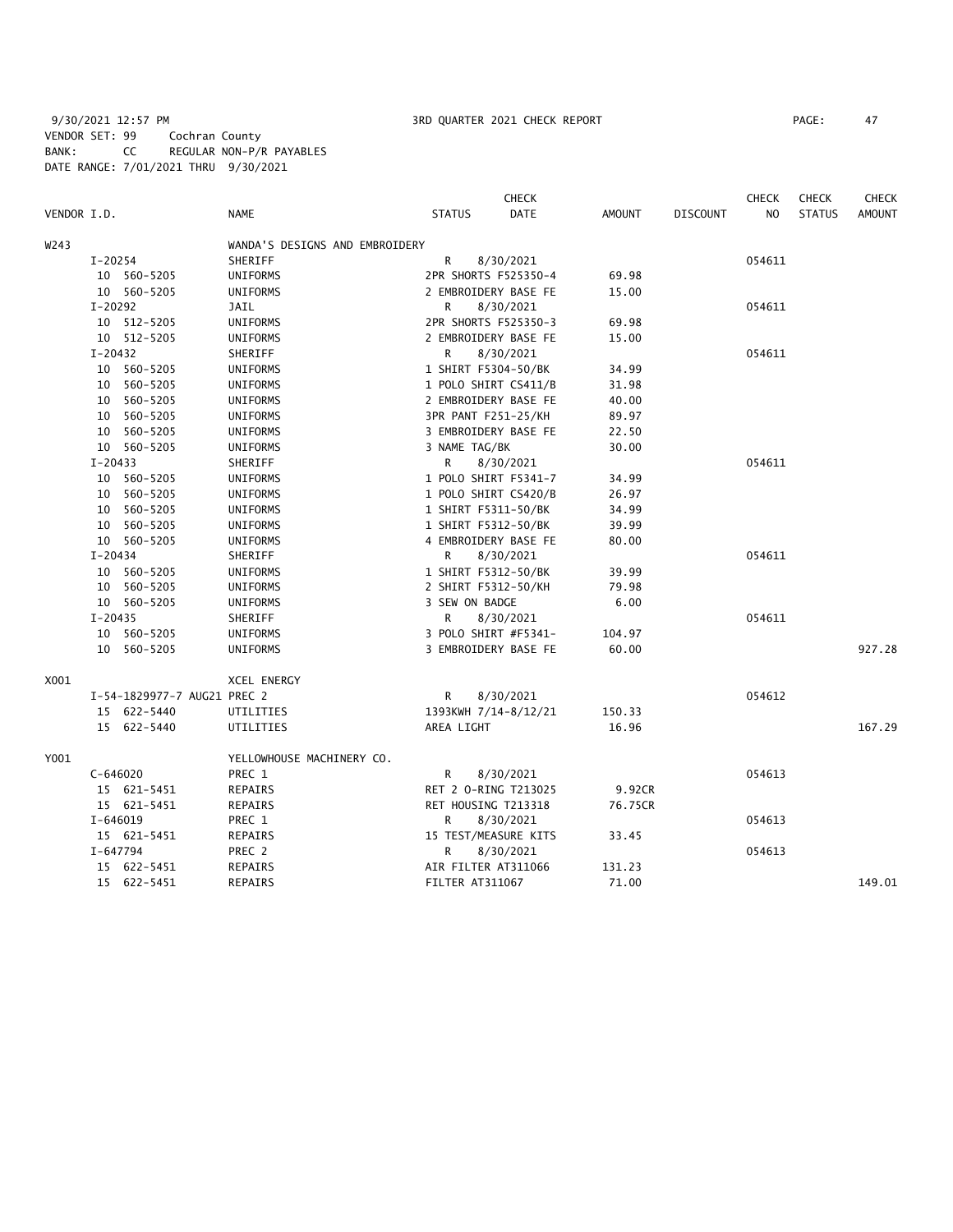9/30/2021 12:57 PM **3RD QUARTER 2021 CHECK REPORT** 9/30/2021 12:57 PM PAGE: 48 VENDOR SET: 99 Cochran County BANK: CC REGULAR NON-P/R PAYABLES DATE RANGE: 7/01/2021 THRU 9/30/2021

|             |                |                                  | <b>CHECK</b>          |             |               |                 | <b>CHECK</b>   | <b>CHECK</b>  | <b>CHECK</b>  |
|-------------|----------------|----------------------------------|-----------------------|-------------|---------------|-----------------|----------------|---------------|---------------|
| VENDOR I.D. |                | <b>NAME</b>                      | <b>STATUS</b>         | <b>DATE</b> | <b>AMOUNT</b> | <b>DISCOUNT</b> | N <sub>O</sub> | <b>STATUS</b> | <b>AMOUNT</b> |
| Y026        |                | YOAKUM COUNTY SHERIFF'S OFFICE   |                       |             |               |                 |                |               |               |
|             | I-JUL 2021     | JAIL                             | R                     | 8/30/2021   |               |                 | 054614         |               |               |
|             | 10 512-5499    | MISCELLANEOUS                    | 31 DAYS/RICKY SOTO    |             | 1,550.00      |                 |                |               |               |
|             | 10 512-5391    | MEDICAL CARE-PRISONERS           | RX/RICKY SOTO 7/7     |             | 6.87          |                 |                |               | 1,556.87      |
| A271        |                | AVENU ENTERPRISE SOLUTIONS, LL   |                       |             |               |                 |                |               |               |
|             | I-INVB-028600  | <b>CLERK</b>                     | R                     | 9/13/2021   |               |                 | 054615         |               |               |
|             | 10 403-5416    | FILMING & INDEXING               | IMAGE TO FILM 8/4-9/  |             | 21.00         |                 |                |               |               |
|             | 10 403-5416    | FILMING & INDEXING               | 20/20 LAND RECORDS    |             | 1,220.00      |                 |                |               |               |
|             | I-INVB-028823  | <b>CLERK</b>                     | R                     | 9/13/2021   |               |                 | 054615         |               |               |
|             | 10 403-5416    | FILMING & INDEXING               | 4BX 3-HOLE PAPER/LGL  |             | 150.00        |                 |                |               |               |
|             | 10 403-5416    | FILMING & INDEXING               | SHIPPING              |             | 45.54         |                 |                |               | 1,436.54      |
| B001        |                | BAILEY CO. ELECTRIC COOP         |                       |             |               |                 |                |               |               |
|             | I-484765       | PREC 4                           | R                     | 9/13/2021   |               |                 | 054616         |               |               |
|             | 15 624-5440    | UTILITIES                        | 235KWH 7/14-8/15/21   |             | 54.21         |                 |                |               |               |
|             | 15 624-5440    | UTILITIES                        | AREA LIGHT            |             | 13.31         |                 |                |               |               |
|             | I-484766       | PREC 3                           | R                     | 9/13/2021   |               |                 | 054616         |               |               |
|             | 15 623-5440    | UTILITIES                        | 232KWH 7/14-8/15/21   |             | 53.90         |                 |                |               |               |
|             | 15 623-5440    | UTILITIES                        | 2 AREA LIGHTS         |             | 27.87         |                 |                |               |               |
|             | I-484767       | NON-DEPT'L                       | R                     | 9/13/2021   |               |                 | 054616         |               |               |
|             | 10 409-5440    | UTILITIES                        | 702KWH 7/14-8/15/21   |             | 106.76        |                 |                |               | 256.05        |
| B026        |                | BLEDSOE WATER SUPPLY CORP        |                       |             |               |                 |                |               |               |
|             | $I-3004$ 09/21 | PREC 3                           | R                     | 9/13/2021   |               |                 | 054617         |               |               |
|             | 15 623-5440    | UTILITIES                        | 310GL WATER AUG 2021  |             | 22.00         |                 |                |               |               |
|             | 15 623-5440    | UTILITIES                        | ASSESSMENT FEE        |             | 0.11          |                 |                |               | 22.11         |
| B317        |                | LARRY BANNING dba                |                       |             |               |                 |                |               |               |
|             | I-081921       | PREC 1                           | R                     | 9/13/2021   |               |                 | 054618         |               |               |
|             | 15 621-5451    | REPAIRS                          | CK WIRING, RPL SENSOR |             | 85.00         |                 |                |               |               |
|             | 15 621-5451    | <b>REPAIRS</b>                   | TPS SENSOR            |             | 86.42         |                 |                |               |               |
|             | I-090821       | PREC 1                           | R                     | 9/13/2021   |               |                 | 054618         |               |               |
|             | 15 621-5451    | REPAIRS                          | REWIRE TPS PLUG, RPL  |             | 98.00         |                 |                |               |               |
|             | 15 621-5451    | <b>REPAIRS</b>                   | APP SENSOR/07 CHEV #  |             | 152.10        |                 |                |               |               |
|             | 15 621-5451    | REPAIRS                          | 10 CONNECTOR          |             | 8.00          |                 |                |               | 429.52        |
| C007        |                | CITY OF MORTON                   |                       |             |               |                 |                |               |               |
|             | I-083121       | LIB/MUS/ACT BLDG/CRTHSE/PREC 1 R |                       | 9/13/2021   |               |                 | 054619         |               |               |
|             | 10 650-5440    | UTILITIES                        | LIBRARY GAS           |             | 19.00         |                 |                |               |               |
|             | 10 650-5440    | UTILITIES                        | LIBRARY WATER         |             | 28.00         |                 |                |               |               |
|             | 10 650-5440    | UTILITIES                        | LIBRARY GARBAGE       |             | 51.50         |                 |                |               |               |
|             | 10 650-5440    | UTILITIES                        | LIBRARY SEWER         |             | 18.00         |                 |                |               |               |
|             | 10 652-5440    | UTILITIES                        | MUSEUM GAS            |             | 19.00         |                 |                |               |               |
|             | 10 652-5440    | UTILITIES                        | MUSEUM WATER          |             | 28.00         |                 |                |               |               |
|             | 10 652-5440    | UTILITIES                        | MUSEUM GARBAGE        |             | 28.00         |                 |                |               |               |
|             | 10 652-5440    | UTILITIES                        | MUSEUM SEWER          |             | 16.00         |                 |                |               |               |
|             | 10 662-5440    | UTILITIES                        | ACTIVITY BLDG GAS     |             | 27.75         |                 |                |               |               |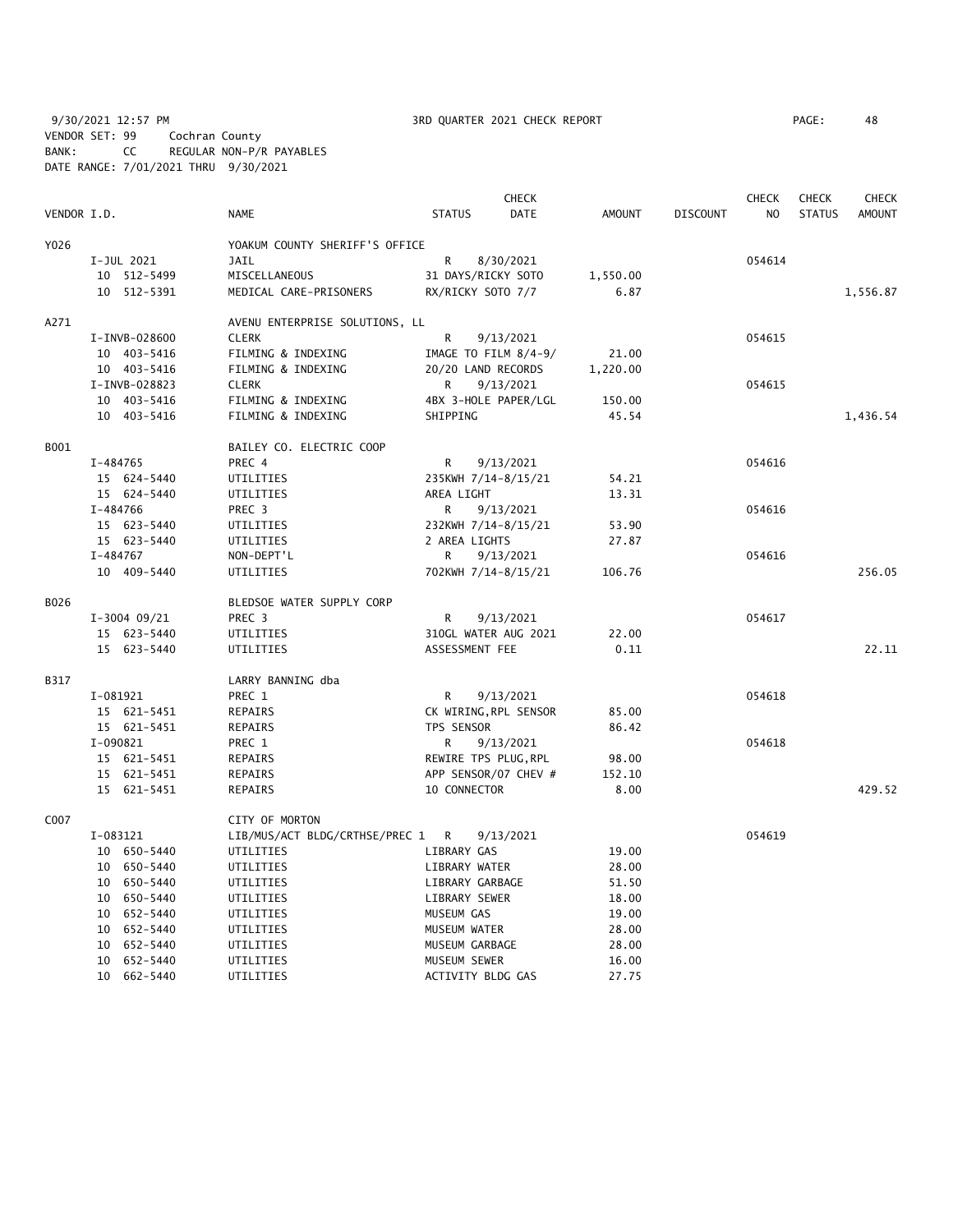9/30/2021 12:57 PM 3RD QUARTER 2021 CHECK REPORT PAGE: 49 VENDOR SET: 99 Cochran County BANK: CC REGULAR NON-P/R PAYABLES DATE RANGE: 7/01/2021 THRU 9/30/2021

|                  |                                       |                                  |                      | <b>CHECK</b> |          |                 | <b>CHECK</b> | <b>CHECK</b>  | <b>CHECK</b>  |
|------------------|---------------------------------------|----------------------------------|----------------------|--------------|----------|-----------------|--------------|---------------|---------------|
| VENDOR I.D.      |                                       | <b>NAME</b>                      | <b>STATUS</b>        | DATE         | AMOUNT   | <b>DISCOUNT</b> | NO           | <b>STATUS</b> | <b>AMOUNT</b> |
| C007             |                                       | CITY OF MORTON (CONT)            |                      |              |          |                 |              |               |               |
|                  | I-083121                              | LIB/MUS/ACT BLDG/CRTHSE/PREC 1 R |                      | 9/13/2021    |          |                 | 054619       |               |               |
|                  | 10 662-5440                           | UTILITIES                        | ACT. BLDG WATER      |              | 28.00    |                 |              |               |               |
|                  | 10 662-5440                           | UTILITIES                        | ACT. BLDG GARBAGE    |              | 77.00    |                 |              |               |               |
|                  | 10 662-5440                           | UTILITIES                        | ACT. BLDG SEWER      |              | 48.00    |                 |              |               |               |
|                  | 10 510-5440                           | UTILITIES                        | COURTHOUSE WATER     |              | 407.00   |                 |              |               |               |
|                  | 10 510-5440                           | UTILITIES                        | CRTHSE GARBAGE       |              | 334.50   |                 |              |               |               |
|                  | 10 510-5440                           | UTILITIES                        | COURTHOUSE SEWER     |              | 54.00    |                 |              |               |               |
|                  | 15 621-5440                           | UTILITIES                        | PREC 1 GAS           |              | 19.00    |                 |              |               |               |
|                  | 15 621-5440                           | UTILITIES                        | PREC 1 WATER         |              | 28.00    |                 |              |               |               |
|                  |                                       |                                  |                      |              |          |                 |              |               |               |
|                  | 15 621-5440                           | UTILITIES                        | PREC 1 GARBAGE       |              | 51.50    |                 |              |               | 1,282.25      |
| C007             |                                       | CITY OF MORTON                   |                      |              |          |                 |              |               |               |
|                  | I-R/B SALARY INCR AD COMMISSIONERS CT |                                  | R                    | 9/13/2021    |          |                 | 054620       |               |               |
|                  | 15 610-5430                           | LEGAL NOTICES                    | R/B SALARY INCR NTC  |              | 42.50    |                 |              |               | 42.50         |
| C007             |                                       | CITY OF MORTON                   |                      |              |          |                 |              |               |               |
|                  | I-REF ELEC CHGS                       | ELECTIONS SVCS FUND              | R                    | 9/13/2021    |          |                 | 054621       |               |               |
|                  | 89 491-5335                           | <b>ELECTION SUPPLIES</b>         | REF ADMIN COLL CHGS/ |              | 102.54   |                 |              |               | 102.54        |
|                  |                                       |                                  |                      |              |          |                 |              |               |               |
| C008             |                                       | CITY OF WHITEFACE                |                      |              |          |                 |              |               |               |
|                  | $I-409$ 08/21                         | PREC 2                           | R                    | 9/13/2021    |          |                 | 054622       |               |               |
|                  | 15 622-5440                           | UTILITIES                        | GAS SVC 7/14-8/16/21 |              | 16.50    |                 |              |               |               |
|                  | 15 622-5440                           | UTILITIES                        | WATER SVC            |              | 27.85    |                 |              |               |               |
|                  | 15 622-5440                           | UTILITIES                        | GARBAGE SVC          |              | 54.37    |                 |              |               |               |
|                  | 15 622-5440                           | UTILITIES                        | SEWER SVC            |              | 22.50    |                 |              |               | 121.22        |
| C008             |                                       | CITY OF WHITEFACE                |                      |              |          |                 |              |               |               |
|                  | I-REF ELEC CHGS                       | ELECTION SVCS FUND               | R                    |              |          |                 | 054623       |               |               |
|                  | 89 492-5335                           |                                  |                      | 9/13/2021    | 143.00   |                 |              |               | 143.00        |
|                  |                                       | ELECTION SUPPLIES                | REF ADMIN COLL CHGS/ |              |          |                 |              |               |               |
| C015             |                                       | COCHRAN COUNTY SENIOR            |                      |              |          |                 |              |               |               |
|                  | I-SEP '21 INSTLMT                     | SENIOR CITIZENS                  | R                    | 9/13/2021    |          |                 | 054624       |               |               |
|                  | 10 663-5418                           | SENIOR CITIZENS CONTRACT         | SEPTEMBER 2021       |              | 6,250.00 |                 |              |               | 6,250.00      |
| CO <sub>22</sub> |                                       | COMMERCIAL PRINTING COMPA        |                      |              |          |                 |              |               |               |
|                  | I-22028                               | SHERIFF                          | R                    | 9/13/2021    |          |                 | 054625       |               |               |
|                  | 10 512-5310                           | OFFICE SUPPLIES                  | 100 2-SIDED BUS CARD |              | 36.50    |                 |              |               |               |
|                  | 10 512-5310                           | OFFICE SUPPLIES                  | 100 2-SIDED BUS CARD |              | 36.50    |                 |              |               | 73.00         |
|                  |                                       |                                  |                      |              |          |                 |              |               |               |
| C035             |                                       | COX AUTO SUPPLY CO               |                      |              |          |                 |              |               |               |
|                  | I-20941                               | PREC 3                           | R                    | 9/13/2021    |          |                 | 054626       |               |               |
|                  | 15 623-5356                           | ROAD MATERIALS & SUPPLIES        | 3/8" SOCKET ADAPTER  |              | 8.98     |                 |              |               |               |
|                  | I-20942                               | PREC 3                           | R                    | 9/13/2021    |          |                 | 054626       |               |               |
|                  | 15 623-5451                           | REPAIRS                          | GASKET               |              | 12.00    |                 |              |               |               |
|                  | $I-21303$                             | <b>JAIL</b>                      | R                    | 9/13/2021    |          |                 | 054626       |               |               |
|                  | 10 512-5392                           | MISCELLANEOUS SUPPLIES           | ZIP TIES             |              | 15.89    |                 |              |               |               |
|                  | 10 512-5392                           | MISCELLANEOUS SUPPLIES           | ZIP TIES             |              | 9.29     |                 |              |               |               |
|                  | I-21372                               | PREC 3                           | R                    | 9/13/2021    |          |                 | 054626       |               |               |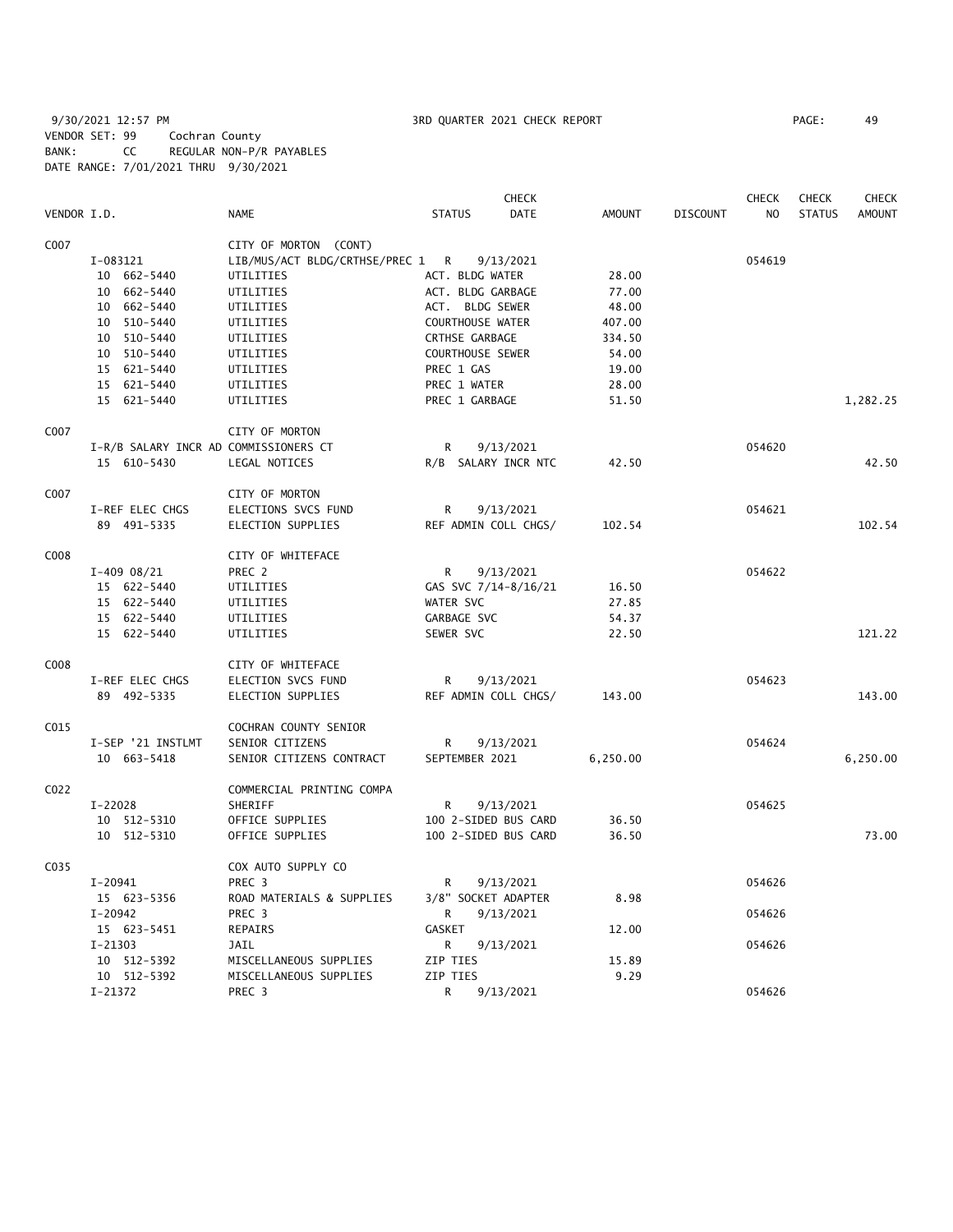|             |             |                 |                                              |                      | <b>CHECK</b>         |           |                 | CHECK  | <b>CHECK</b>  | <b>CHECK</b>  |
|-------------|-------------|-----------------|----------------------------------------------|----------------------|----------------------|-----------|-----------------|--------|---------------|---------------|
| VENDOR I.D. |             |                 | <b>NAME</b>                                  | <b>STATUS</b>        | <b>DATE</b>          | AMOUNT    | <b>DISCOUNT</b> | NO.    | <b>STATUS</b> | <b>AMOUNT</b> |
| C035        |             |                 | COX AUTO SUPPLY CO (CONT)                    |                      |                      |           |                 |        |               |               |
|             | I-21372     |                 | PREC <sub>3</sub>                            | R<br>9/13/2021       |                      |           |                 | 054626 |               |               |
|             |             | 15 623-5356     | ROAD MATERIALS & SUPPLIES                    | 7 PEAK BLUE DEF      |                      | 111.93    |                 |        |               |               |
|             | $I - 21504$ |                 | PREC 1                                       | R<br>9/13/2021       |                      |           |                 | 054626 |               |               |
|             |             | 15 621-5356     | ROAD MATERIALS & SUPPLIES                    |                      | DUSK TO DAWN LIGHT C | 9.99      |                 |        |               |               |
|             |             | 15 621-5356     | ROAD MATERIALS & SUPPLIES                    | TWISTLOCK PHOTO CNTR |                      | 9.29      |                 |        |               |               |
|             | I-21566     |                 | PREC 1                                       | R.                   | 9/13/2021            |           |                 | 054626 |               |               |
|             |             | 15 621-5356     | ROAD MATERIALS & SUPPLIES                    | CLIP PIN             |                      | 1.39      |                 |        |               |               |
|             | I-21716     |                 | SHERIFF                                      | R<br>9/13/2021       |                      |           |                 | 054626 |               |               |
|             |             | 10 560-5451     | MACHINERY-NON-OFFICE REPAIR                  | OIL FILTER FL820S/WE |                      | 5.92      |                 |        |               |               |
|             |             | 10 560-5451     | MACHINERY-NON-OFFICE REPAIR                  | AIR FILTER FA1883    |                      | 16.35     |                 |        |               |               |
|             |             | 10 560-5451     | MACHINERY-NON-OFFICE REPAIR                  | 8QT MOT 5W20         |                      | 35.88     |                 |        |               |               |
|             |             | 10 560-5451     | MACHINERY-NON-OFFICE REPAIR                  | 1QT QS 80/90GR       |                      | 4.93      |                 |        |               |               |
|             |             | 10 560-5451     | MACHINERY-NON-OFFICE REPAIR                  | 1GAL WASHER FLUID    |                      | 3.29      |                 |        |               |               |
|             | I-21808     |                 | SHERIFF                                      | R.                   | 9/13/2021            |           |                 | 054626 |               |               |
|             |             | 10 560-5451     | MACHINERY-NON-OFFICE REPAIR                  | V-BELT/WESTWARD      |                      | 34.91     |                 |        |               |               |
|             |             | 10 560-5451     | MACHINERY-NON-OFFICE REPAIR                  | 70T MOB 5/20         |                      | 76.93     |                 |        |               |               |
|             |             | 10 560-5451     | MACHINERY-NON-OFFICE REPAIR                  | WIX OIL FILTER 57899 |                      | 5.88      |                 |        |               |               |
|             | $I-22218$   |                 | SHERIFF                                      | R                    | 9/13/2021            |           |                 | 054626 |               |               |
|             |             | 10 560-5451     | MACHINERY-NON-OFFICE REPAIR                  | OIL FILTER UPF63R/18 |                      | 11.80     |                 |        |               |               |
|             |             | 10 560-5451     | MACHINERY-NON-OFFICE REPAIR                  | AIR FILTER A3218C/WE |                      | 24.88     |                 |        |               |               |
|             |             | 10 560-5451     | MACHINERY-NON-OFFICE REPAIR                  | 1 GAL WASHER FLUID   |                      | 3.29      |                 |        |               |               |
|             |             | 10 560-5451     | MACHINERY-NON-OFFICE REPAIR                  | 8QT DEXOS OW-20      |                      | 49.92     |                 |        |               |               |
|             |             | I-22373 8/24/21 | PREC 1                                       | R                    | 9/13/2021            |           |                 | 054626 |               |               |
|             |             | 15 621-5451     | REPAIRS                                      | FITTING              |                      | 3.37      |                 |        |               |               |
|             | $I-22413$   |                 | SHERIFF                                      | R.                   | 9/13/2021            |           |                 | 054626 |               |               |
|             |             | 10 560-5334     | OTHER SUPPLIES                               | <b>1CN SPRAYWAY</b>  |                      | 3.47      |                 |        |               |               |
|             |             | 10 560-5334     | OTHER SUPPLIES                               | 1 GAL WASHER FLUID   |                      | 3.29      |                 |        |               |               |
|             | I-22680     |                 | SHERIFF                                      | R                    | 9/13/2021            |           |                 | 054626 |               |               |
|             |             | 10 560-5451     | MACHINERY-NON-OFFICE REPAIR                  | WIX OIL FILTER 57060 |                      | 7.07      |                 |        |               |               |
|             |             | 10 560-5451     | MACHINERY-NON-OFFICE REPAIR                  | WIX AIR FILTER 42725 |                      | 26.55     |                 |        |               |               |
|             |             | 10 560-5451     | MACHINERY-NON-OFFICE REPAIR                  | 1 GAL WASHER FLUID   |                      | 3.29      |                 |        |               |               |
|             |             | 10 560-5451     | MACHINERY-NON-OFFICE REPAIR                  | 7QT QS 5/20          |                      | 38.43     |                 |        |               | 538.21        |
| C057        |             |                 | CITY BANK AS DEPOSITORY                      |                      |                      |           |                 |        |               |               |
|             |             | I-4TH QTR 2021  | NON-DEPT'L/APPR DIST                         | R.                   | 9/13/2021            |           |                 | 054628 |               |               |
|             |             | 10 409-5406     | APPRAISAL DISTRICT                           |                      | 4TH QTR ASSESSMENT-- | 23,480.62 |                 |        |               | 23,480.62     |
| C084        |             |                 | CLERK, SEVENTH COURT OF APPEAL               |                      |                      |           |                 |        |               |               |
|             | $I-AUG$ 21  |                 | STATE FEES                                   | R                    | 9/13/2021            |           |                 | 054629 |               |               |
|             |             | 90 000-2379.002 | 7th Crt of Appeal Gov't22.2081COUNTY COURT   |                      |                      | 5.00      |                 |        |               |               |
|             |             | 90 000-2379.002 | 7th Crt of Appeal Gov't22.2081DISTRICT COURT |                      |                      | 5.00      |                 |        |               | 10.00         |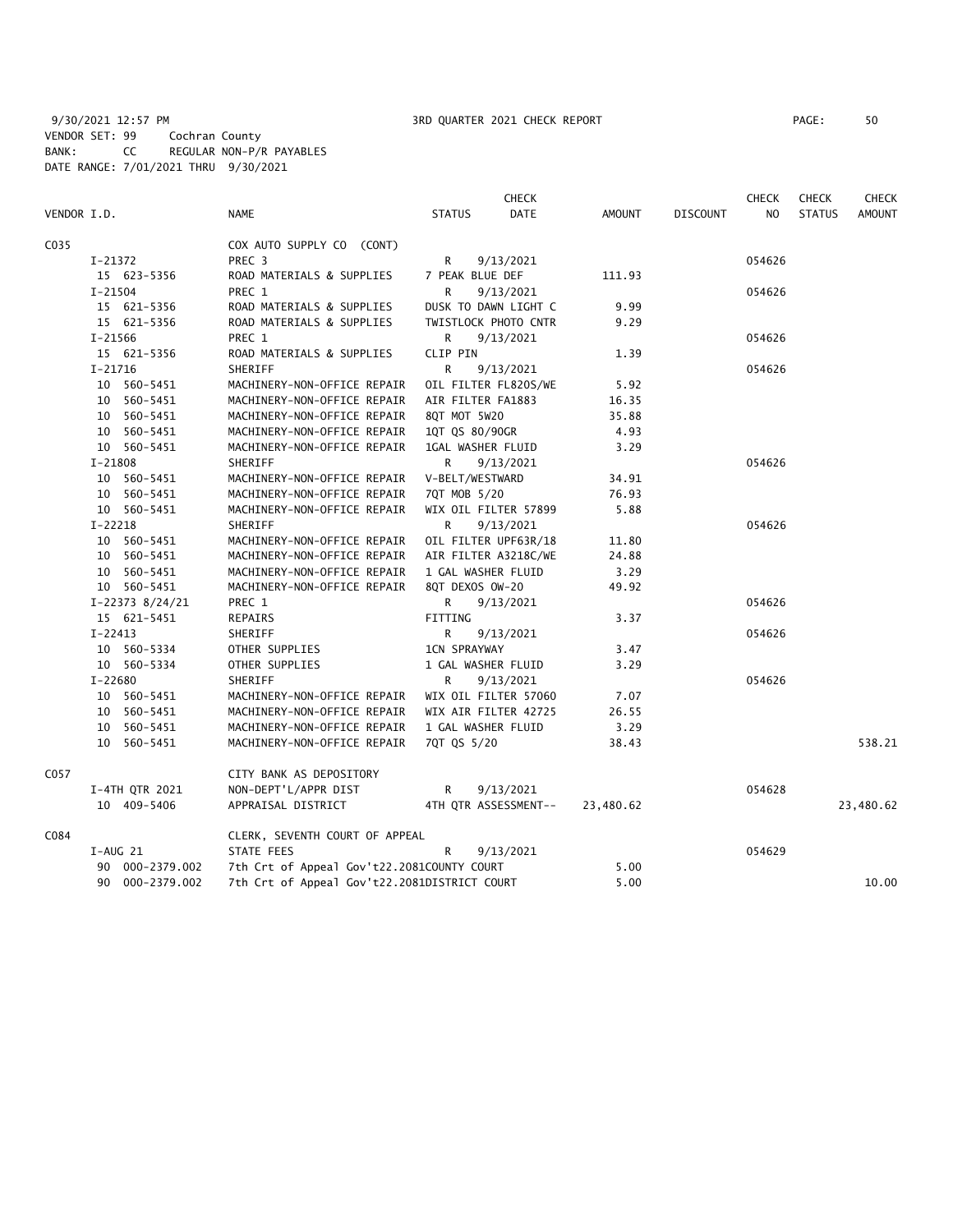9/30/2021 12:57 PM **3RD QUARTER 2021 CHECK REPORT** PAGE: 51 VENDOR SET: 99 Cochran County BANK: CC REGULAR NON-P/R PAYABLES DATE RANGE: 7/01/2021 THRU 9/30/2021

|                  |    |                    |                                |                         | <b>CHECK</b>          |               |                 | <b>CHECK</b>   | <b>CHECK</b>  | <b>CHECK</b>  |
|------------------|----|--------------------|--------------------------------|-------------------------|-----------------------|---------------|-----------------|----------------|---------------|---------------|
| VENDOR I.D.      |    |                    | NAME                           | <b>STATUS</b>           | DATE                  | <b>AMOUNT</b> | <b>DISCOUNT</b> | N <sub>O</sub> | <b>STATUS</b> | <b>AMOUNT</b> |
| C165             |    |                    | CITY OF MORTON                 |                         |                       |               |                 |                |               |               |
|                  |    | $I - 8/27/21$      | <b>CEMETERY</b>                | R                       | 9/13/2021             |               |                 | 054630         |               |               |
|                  |    | 10 516-5486        | CONTRACT LABOR-OPEN CLOSE      |                         | PHILLIP YVUEGAS 7/3/  | 300.00        |                 |                |               | 300.00        |
| C <sub>253</sub> |    |                    | COCHRAN COUNTY MONEY MKT       |                         |                       |               |                 |                |               |               |
|                  |    | I-ADJ/M BLACKSTOCK | NON-DEPT'L                     | R                       | 9/13/2021             |               |                 | 054631         |               |               |
|                  |    | 10 000-4380.200    | OTHER [MISCELLANEOUS]          |                         | ADJ MELINDA 2/28/20-  | 822.28        |                 |                |               |               |
|                  | 10 | 000-4380.200       | OTHER [MISCELLANEOUS]          |                         | EMPLOYER RATE/MATCH   | 1,527.06      |                 |                |               |               |
|                  |    | 10 000-4380.200    | OTHER [MISCELLANEOUS]          | <b>GROUP TERM LIFE</b>  |                       | 72.83         |                 |                |               | 2,422.17      |
| C340             |    |                    | COUNTY INFORMATION RESOURCE AG |                         |                       |               |                 |                |               |               |
|                  |    | I-S0P14909         | NON-DEPT'L                     | R                       | 9/13/2021             |               |                 | 054632         |               |               |
|                  |    | 10 409-5420        | TELECOMMUNICATIONS             | 36 EMAIL ACCTS          |                       | 72.00         |                 |                |               | 72.00         |
| C414             |    |                    | CARDMEMBER SERVICES            |                         |                       |               |                 |                |               |               |
|                  |    | I-#4486 083121     | SHERIFF/JAIL                   | R                       | 9/13/2021             |               |                 | 054633         |               |               |
|                  |    | 10 560-5427        | CONTINUING EDUCATION           |                         | DEP/MENGER HOTEL, RYA | 195.04        |                 |                |               |               |
|                  |    | 10 560-5427        | CONTINUING EDUCATION           |                         | 4 NITES/HYATT, SAN AN | 756.00        |                 |                |               |               |
|                  |    | 10 560-5427        | CONTINUING EDUCATION           |                         | 4 LODGING TAX/SHERIF  | 149.64        |                 |                |               |               |
|                  |    | 10 560-5427        | CONTINUING EDUCATION           |                         | 4 OVERNIGHT PARKING   | 88.00         |                 |                |               |               |
|                  |    | 10 560-5427        | CONTINUING EDUCATION           | SALES TAX               |                       | 7.28          |                 |                |               |               |
|                  |    | 10 512-5310        | OFFICE SUPPLIES                |                         | MS OFC 365/JAIL COMP  | 7.53          |                 |                |               |               |
|                  |    | 10 560-5427        | CONTINUING EDUCATION           |                         | 5 NITES/SWTWTR, AJ 8/ | 478.50        |                 |                |               |               |
|                  |    | 10 560-5427        | CONTINUING EDUCATION           | LODGING TAX             |                       | 71.78         |                 |                |               |               |
|                  |    | I-4739 082821      | PREC 2                         | R                       | 9/13/2021             |               |                 | 054633         |               |               |
|                  |    | 15 622-5356        | ROAD MATERIALS & SUPPLIES      |                         | RB800 PRESSURE WASHE  | 1,349.99      |                 |                |               |               |
|                  |    | 15 622-5356        | ROAD MATERIALS & SUPPLIES      | 2GAL MOT04 FUEL         |                       | 49.98         |                 |                |               |               |
|                  |    | 15 622-5356        | ROAD MATERIALS & SUPPLIES      |                         | 1GAL TRONTON CAR WAS  | 12.99         |                 |                |               |               |
|                  |    | 15 622-5356        | ROAD MATERIALS & SUPPLIES      |                         | 3 10W3 4-CYCLE ENG 0  | 11.97         |                 |                |               |               |
|                  |    | 15 622-5451        | REPAIRS                        |                         | CR SALES TAX/EAGLE R  | 8.76CR        |                 |                |               |               |
|                  |    | $I-9991$ 08/21     | ELECTIONS                      | R                       | 9/13/2021             |               |                 | 054633         |               |               |
|                  |    | 10 490-5427        | CONTINUING EDUCATION           |                         | 2 MEALS/OUTBACK 8/1   | 67.31         |                 |                |               |               |
|                  |    | 10 490-5427        | CONTINUING EDUCATION           |                         | 10.24GL UNL/CISCO/R/  | 29.69         |                 |                |               |               |
|                  |    | 10 490-5310        | OFFICE SUPPLIES                |                         | 21-22 TX ELECTION LA  | 165.00        |                 |                |               |               |
|                  |    | 10 490-5427        | CONTINUING EDUCATION           |                         | 2 MEALS/RENAISSANCE   | 27.82         |                 |                |               |               |
|                  |    | 10 409-5427        | CONTINUING EDUCATION           |                         | 14.27GL UNL/SAN ANT   | 41.37         |                 |                |               |               |
|                  | 10 | 490-5427           | CONTINUING EDUCATION           |                         | 13.098GL UNL/PETRO, M | 41.38         |                 |                |               |               |
|                  |    | 10 490-5310        | OFFICE SUPPLIES                |                         | MAXELL CASE/WALMART   | 12.98         |                 |                |               |               |
|                  | 10 | 490-5310           | OFFICE SUPPLIES                |                         | 2 FLASH DRV/WALMART   | 29.08         |                 |                |               |               |
|                  |    | 10 490-5310        | OFFICE SUPPLIES                | CR CARD DISC            |                       | 2.69CR        |                 |                |               | 3,581.88      |
| C430             |    |                    | CAPITAL ONE                    |                         |                       |               |                 |                |               |               |
|                  |    | I-1042000314       | JAIL                           | R                       | 9/13/2021             |               |                 | 054634         |               |               |
|                  |    | 10 512-5392        | MISCELLANEOUS SUPPLIES         | SLOW COOKER             |                       | 19.96         |                 |                |               |               |
|                  |    | 10 512-5392        | MISCELLANEOUS SUPPLIES         | <b>5PC BAKEWARE SET</b> |                       | 19.97         |                 |                |               |               |
|                  | 10 | 512-5392           | MISCELLANEOUS SUPPLIES         | <b>4PC KITCHEN SET</b>  |                       | 4.97          |                 |                |               |               |
|                  |    | 10 512-5392        | MISCELLANEOUS SUPPLIES         | <b>5PC KITCHEN SET</b>  |                       | 4.97          |                 |                |               |               |
|                  |    | 10 512-5392        | MISCELLANEOUS SUPPLIES         | METAL WHISK             |                       | 4.97          |                 |                |               |               |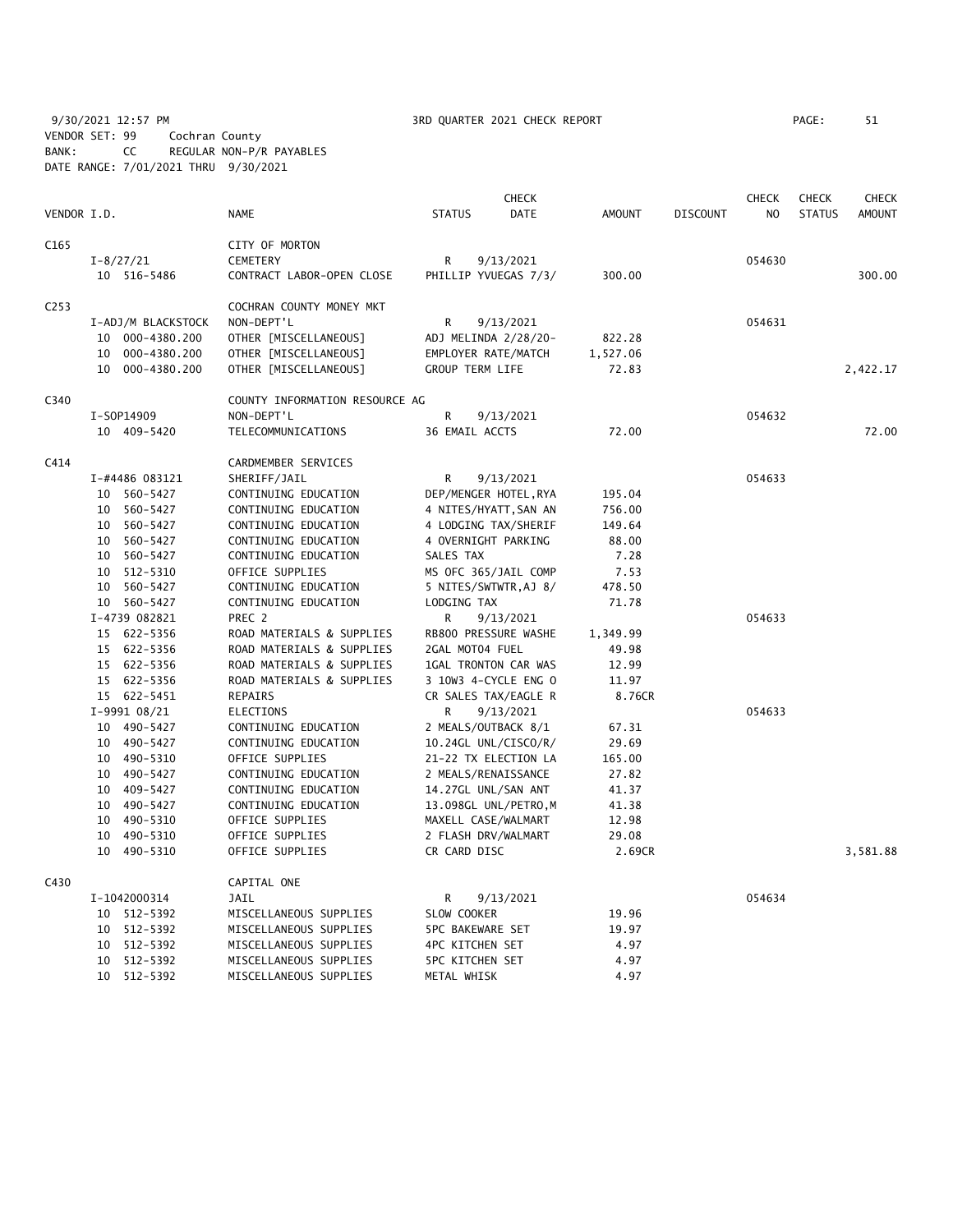|             |                   |                         | <b>CHECK</b>          |               |                 | <b>CHECK</b>   | <b>CHECK</b>  | <b>CHECK</b>  |
|-------------|-------------------|-------------------------|-----------------------|---------------|-----------------|----------------|---------------|---------------|
| VENDOR I.D. |                   | NAME                    | <b>STATUS</b><br>DATE | <b>AMOUNT</b> | <b>DISCOUNT</b> | N <sub>O</sub> | <b>STATUS</b> | <b>AMOUNT</b> |
| C430        |                   | CAPITAL ONE<br>(CONT)   |                       |               |                 |                |               |               |
|             | I-1042000314      | <b>JAIL</b>             | R<br>9/13/2021        |               |                 | 054634         |               |               |
|             | 10 512-5392       | MISCELLANEOUS SUPPLIES  | <b>MASHER</b>         | 3.97          |                 |                |               |               |
|             | 10 512-5392       | MISCELLANEOUS SUPPLIES  | 9" FLUTED PAN         | 7.97          |                 |                |               |               |
|             | 10 512-5392       | MISCELLANEOUS SUPPLIES  | 8QT MIXING BOWL       | 11.97         |                 |                |               |               |
|             | 10 512-5333       | FOOD-PRISONERS          | 3 PDR SUGAR 2#        | 4.86          |                 |                |               |               |
|             | 10 512-5333       | FOOD-PRISONERS          | 2 PARM CHEESE         | 9.96          |                 |                |               |               |
|             | $10 512 - 5333$   | FOOD-PRISONERS          | 12 TOMATO RG          | 8.16          |                 |                |               |               |
|             | 10 512-5392       | MISCELLANEOUS SUPPLIES  | BASKETBALL            | 4.88          |                 |                |               |               |
|             | I-381223798310918 | JAIL/MEDS               | R<br>9/13/2021        |               |                 | 054634         |               |               |
|             | 10 512-5391       | MEDICAL CARE-PRISONERS  | RX/PUENTE             | 9.00          |                 |                |               |               |
|             | 10 512-5391       | MEDICAL CARE-PRISONERS  | RX/PUENTE             | 4.00          |                 |                |               |               |
|             | I-901245743892561 | JAIL/MEDS               | R<br>9/13/2021        |               |                 | 054634         |               |               |
|             | 10 512-5391       | MEDICAL CARE-PRISONERS  | RX/PUENTE             | 9.00          |                 |                |               |               |
|             | I-901249703852650 | <b>JAIL</b>             | 9/13/2021<br>R        |               |                 | 054634         |               |               |
|             | 10 512-5392       | MISCELLANEOUS SUPPLIES  | 10PR MEN'S SHOES @7.  | 79.70         |                 |                |               |               |
|             | 10 512-5392       | MISCELLANEOUS SUPPLIES  | 3PR MEN'S SHOES @9.9  | 29.94         |                 |                |               |               |
|             | 10 512-5392       | MISCELLANEOUS SUPPLIES  | 21 BATH TOWELS @2.74  | 57.54         |                 |                |               |               |
|             | 10 512-5392       | MISCELLANEOUS SUPPLIES  | 4 WASH CLOTHS @4.77   | 19.08         |                 |                |               |               |
|             | 10 512-5392       | MISCELLANEOUS SUPPLIES  | APPLE SLICER          | 5.97          |                 |                |               |               |
|             | 10 512-5392       | MISCELLANEOUS SUPPLIES  | <b>BATH SCALE</b>     | 19.88         |                 |                |               | 340.72        |
| D207        |                   | DUFFY LAW FIRM, PC      |                       |               |                 |                |               |               |
|             | I-CPS#4644 082321 | DISTRICT COURT          | R<br>9/13/2021        |               |                 | 054635         |               |               |
|             | 10 435-5400       | ATTORNEY AD LITEM       | ADV HRNG(C)/CPS#4644  | 300.00        |                 |                |               | 300.00        |
| D212        |                   | D & J TIRE SERVICE, LLC |                       |               |                 |                |               |               |
|             | I-007895          | <b>CEMETERY</b>         | R<br>9/13/2021        |               |                 | 054636         |               |               |
|             | 10 516-5454       | TIRES                   | 2 FLAT RPR            | 30.00         |                 |                |               |               |
|             | I-078819          | PREC 1                  | R<br>9/13/2021        |               |                 | 054636         |               |               |
|             | 15 621-5454       | TIRES                   | TIRE CHG/770G         | 30.00         |                 |                |               |               |
|             | 15 621-5454       | TIRES                   | SVC CALL              | 25.00         |                 |                |               |               |
|             | I-078845          | PREC 1                  | R<br>9/13/2021        |               |                 | 054636         |               |               |
|             | 15 621-5454       | <b>TIRES</b>            | TIRE CHG/770G         | 50.00         |                 |                |               |               |
|             | 15 621-5454       | <b>TIRES</b>            | OLD TIRE?             | 10.00         |                 |                |               | 145.00        |
| E075        |                   | WEX BANK                |                       |               |                 |                |               |               |
|             | I-73714395        | JAIL/SHERIFF/JUV PROB   | R<br>9/13/2021        |               |                 | 054637         |               |               |
|             | 10 512-5499       | MISCELLANEOUS           | 15.934GL, SWTWTR/XPRT | 40.09         |                 |                |               |               |
|             | 10 512-5499       | MISCELLANEOUS           | 18.373GL, SWTWTR/CERV | 48.07         |                 |                |               |               |
|             | 10 512-5499       | MISCELLANEOUS           | 17.89GL, XPLNS/XPRT S | 50.38         |                 |                |               |               |
|             | 10 512-5499       | MISCELLANEOUS           | 7.34GL, GTSVL/XPRT SO | 18.84         |                 |                |               |               |
|             | 560-5427<br>10    | CONTINUING EDUCATION    | 18.537GL, BIG SPRG 8/ | 49.61         |                 |                |               |               |
|             | 560-5427<br>10    | CONTINUING EDUCATION    | 20.902GL, TAHOKA 8/19 | 58.02         |                 |                |               |               |
|             | 10<br>560-5330    | FUEL AND OIL            | 11.456GL, MRTN/KEVIN  | 33.70         |                 |                |               |               |
|             | 560-5330<br>10    | FUEL AND OIL            | 18.066GL, MRTN 8/2    | 53.69         |                 |                |               |               |
|             | 17 573-5499       | OPERATING EXPENSES      | 22.596GL, HRFRD/JUV#8 | 57.98         |                 |                |               |               |
|             | 17 573-5499       | OPERATING EXPENSES      | 10.722GL UNL, WFC 8/9 | 30.20         |                 |                |               | 440.58        |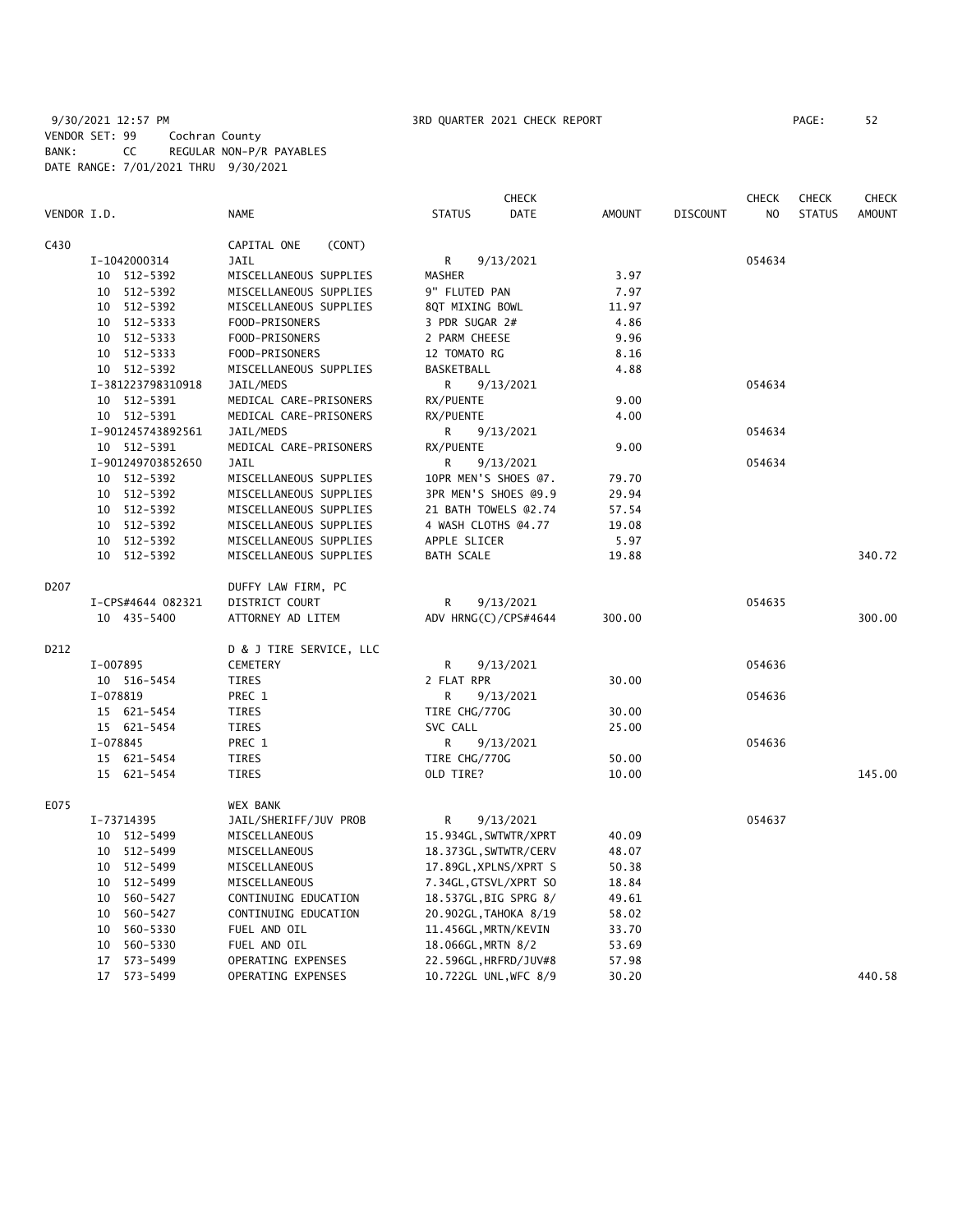9/30/2021 12:57 PM 3RD QUARTER 2021 CHECK REPORT PAGE: 53 VENDOR SET: 99 Cochran County BANK: CC REGULAR NON-P/R PAYABLES DATE RANGE: 7/01/2021 THRU 9/30/2021

| VENDOR I.D. |                  | <b>NAME</b>                     | <b>STATUS</b>        | <b>CHECK</b><br><b>DATE</b> | <b>AMOUNT</b> | <b>DISCOUNT</b> | <b>CHECK</b><br>N <sub>O</sub> | <b>CHECK</b><br><b>STATUS</b> | <b>CHECK</b><br><b>AMOUNT</b> |
|-------------|------------------|---------------------------------|----------------------|-----------------------------|---------------|-----------------|--------------------------------|-------------------------------|-------------------------------|
|             |                  |                                 |                      |                             |               |                 |                                |                               |                               |
| F010        |                  | FIVE-AREA TELEPHONE CO-OP       |                      |                             |               |                 |                                |                               |                               |
|             | I-927-5510 SEP21 | PREC 4                          | R                    | 9/13/2021                   |               |                 | 054638                         |                               |                               |
|             | 15 624-5420      | TELECOMMUNICATIONS              | BASIC SVC            |                             | 32.25         |                 |                                |                               |                               |
|             | 15 624-5420      | TELECOMMUNICATIONS              | <b>FEES</b>          |                             | 13.24         |                 |                                |                               | 45.49                         |
| F073        |                  | FRONTIER VALLEY INC.            |                      |                             |               |                 |                                |                               |                               |
|             | I-389614         | PARK                            | R                    | 9/13/2021                   |               |                 | 054639                         |                               |                               |
|             | 10 660-5451      | REPAIR                          | 2 NELSON 35-PT CIRCL |                             | 123.62        |                 |                                |                               |                               |
|             | I-389624         | <b>PARK</b>                     | R                    | 9/13/2021                   |               |                 | 054639                         |                               |                               |
|             | 10 660-5451      | REPAIR                          | INSTL LIGHTS/BBALL C |                             | 775.00        |                 |                                |                               |                               |
|             | 10 660-5451      | REPAIR                          | 4 LED FIXTURES       |                             | 1,933.44      |                 |                                |                               |                               |
|             | 10 660-5451      | REPAIR                          | 2 BULLHORN BRACKET   |                             | 434.26        |                 |                                |                               |                               |
|             | 10 660-5451      | REPAIR                          | 3 LAG SCREW          |                             | 1.29          |                 |                                |                               |                               |
|             | 10 660-5451      | REPAIR                          | 2 BULB PHIL MH250U   |                             | 45.50         |                 |                                |                               |                               |
|             | 10 660-5451      | REPAIR                          | 1 BULB PHIL MHC100UM |                             | 46.05         |                 |                                |                               |                               |
|             | $I-389643$       | <b>ACTIVITY BLDG</b>            | R                    | 9/13/2021                   |               |                 | 054639                         |                               |                               |
|             | 10 662-5451      | REPAIR                          | RPL DISCONNECT/AC    |                             | 187.50        |                 |                                |                               |                               |
|             | 10 662-5451      | REPAIR                          | BREAKER CAN          |                             | 54.88         |                 |                                |                               |                               |
|             | 10 662-5451      | REPAIR                          | 2P-120/240V-30A CB   |                             | 27.34         |                 |                                |                               |                               |
|             | 10 662-5451      | REPAIR                          | FUSE TR-4 30 250V    |                             | 3.81          |                 |                                |                               | 3,632.69                      |
| G031        |                  | GRAINGER                        |                      |                             |               |                 |                                |                               |                               |
|             | I-9044019355     | PUBLIC SAFETY*OTHER             | R                    | 9/13/2021                   |               |                 | 054640                         |                               |                               |
|             | 10 580-5499      | MISCELLANEOUS                   | 3 GAL DISINF/SANITIZ |                             | 87.21         |                 |                                |                               | 87.21                         |
| G074        |                  | GRAVES, HUMPHRIES, STAHL, LTD   |                      |                             |               |                 |                                |                               |                               |
|             | I-FEES AUG21     | JUSTICE OF PEACE                | R                    | 9/13/2021                   |               |                 | 054641                         |                               |                               |
|             | 10 000-2206.002  | COLLECTION AGENCY FEES          | COLLECTION FEES AUG  |                             | 183.49        |                 |                                |                               | 183.49                        |
| G249        |                  | <b>GULF COAST TRADES CENTER</b> |                      |                             |               |                 |                                |                               |                               |
|             | I-2013045656     | JUVENILE PROBATION              | R                    | 9/13/2021                   |               |                 | 054642                         |                               |                               |
|             | 17  573-5413.004 | Other Placements                | 31 DAS(N)/#866       |                             | 3,353.58      |                 |                                |                               | 3,353.58                      |
| G265        |                  | GOVERNMENT FORMS AND SUPPLIES,  |                      |                             |               |                 |                                |                               |                               |
|             | I-0329452        | CLERK                           | R                    | 9/13/2021                   |               |                 | 054643                         |                               |                               |
|             | 10 403-5310      | OFFICE SUPPLIES                 | 3 OPR BINDER VOL 383 |                             | 457.50        |                 |                                |                               |                               |
|             | 10 403-5310      | OFFICE SUPPLIES                 | MARRIAGE RECORD VOL  |                             | 272.35        |                 |                                |                               |                               |
|             | 10 403-5310      | OFFICE SUPPLIES                 | 2 COMM'R CT MINUTES  |                             | 305.00        |                 |                                |                               |                               |
|             | 10 403-5310      | OFFICE SUPPLIES                 | SHIPPING             |                             | 40.39         |                 |                                |                               |                               |
|             | I-0329466        | <b>CLERK</b>                    | R                    | 9/13/2021                   |               |                 | 054643                         |                               |                               |
|             | 10 403-5310      | OFFICE SUPPLIES                 | 500 BLUE BORDER PAPE |                             | 247.22        |                 |                                |                               |                               |
|             | 10 403-5310      | OFFICE SUPPLIES                 | SHIPPING             |                             | 14.72         |                 |                                |                               |                               |
|             | I-0329482        | <b>CLERK</b>                    | R                    | 9/13/2021                   |               |                 | 054643                         |                               |                               |
|             | 10 403-5310      | OFFICE SUPPLIES                 | 150 MARKS/BRANDS WAL |                             | 262.00        |                 |                                |                               |                               |
|             | 10 403-5310      | OFFICE SUPPLIES                 | COMP CHG             |                             | 15.00         |                 |                                |                               |                               |
|             | 10 403-5310      | OFFICE SUPPLIES                 | SHIPPING             |                             | 21.43         |                 |                                |                               |                               |
|             | I-03629589       | <b>CLERK</b>                    | R                    | 9/13/2021                   |               |                 | 054643                         |                               |                               |
|             | 10 403-5310      | OFFICE SUPPLIES                 | ABSTR JDGMNT BINDER  |                             | 319.85        |                 |                                |                               |                               |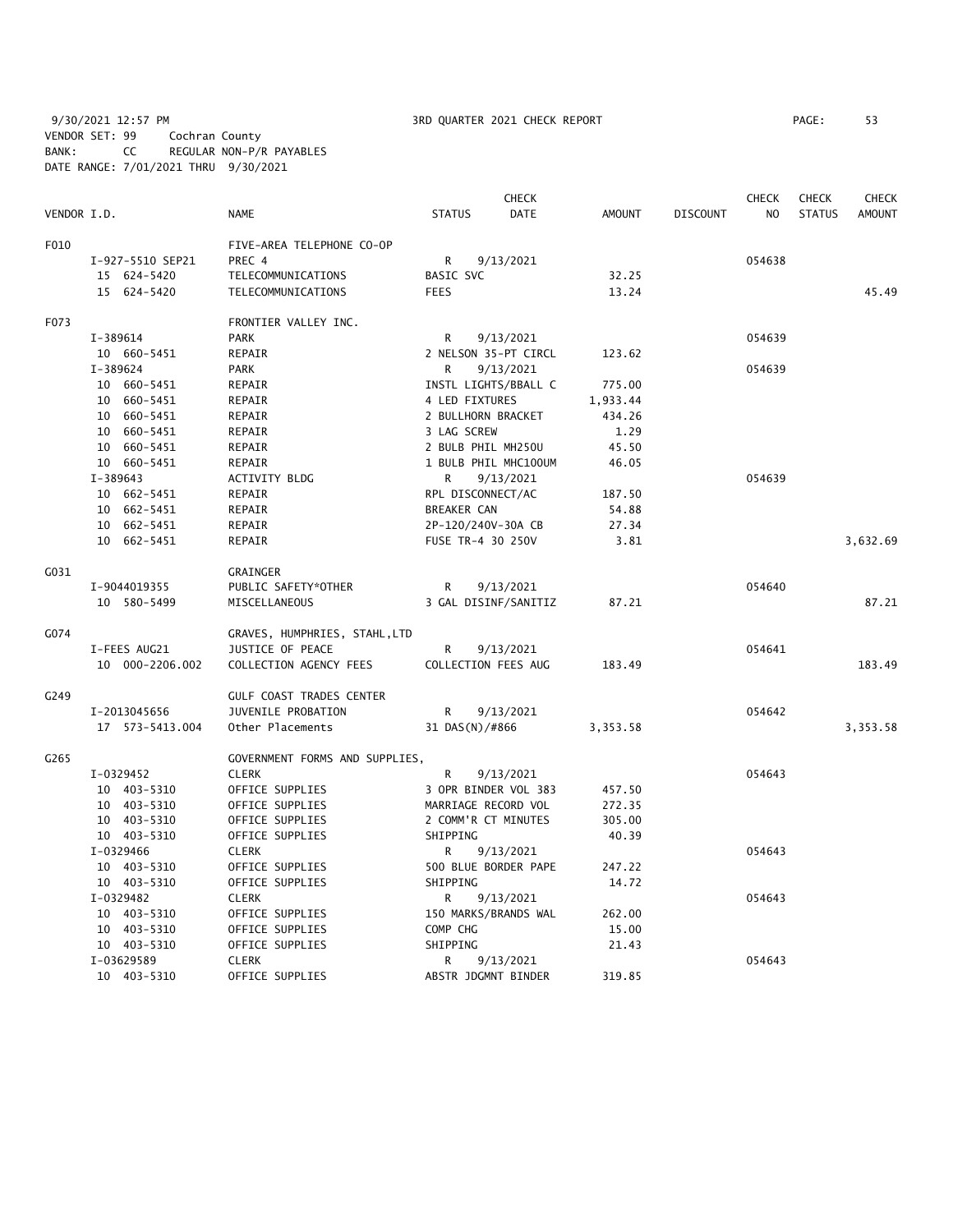9/30/2021 12:57 PM **3RD QUARTER 2021 CHECK REPORT** PAGE: 54 VENDOR SET: 99 Cochran County BANK: CC REGULAR NON-P/R PAYABLES DATE RANGE: 7/01/2021 THRU 9/30/2021

|             |             |                                    |                                | <b>CHECK</b>       |                      |               | <b>CHECK</b>    |                | <b>CHECK</b>  | <b>CHECK</b>  |
|-------------|-------------|------------------------------------|--------------------------------|--------------------|----------------------|---------------|-----------------|----------------|---------------|---------------|
| VENDOR I.D. |             |                                    | <b>NAME</b>                    | <b>STATUS</b>      | <b>DATE</b>          | <b>AMOUNT</b> | <b>DISCOUNT</b> | N <sub>O</sub> | <b>STATUS</b> | <b>AMOUNT</b> |
| G265        |             |                                    | GOVERNMENT FORMS AND<br>(CONT) |                    |                      |               |                 |                |               |               |
|             |             | I-03629589                         | <b>CLERK</b>                   | R                  | 9/13/2021            |               |                 | 054643         |               |               |
|             |             | 10 403-5310                        | OFFICE SUPPLIES                | SHIPPING           |                      | 24.77         |                 |                |               | 1,980.23      |
| H126        |             |                                    | HOLLAND'S OFFICE TECHNOLOGIES  |                    |                      |               |                 |                |               |               |
|             | I-146597    |                                    | TAX A/C                        | R                  | 9/13/2021            |               |                 | 054644         |               |               |
|             |             | 10 499-5451                        | REPAIRS                        |                    | RESET UP SCAN TO PC  | 75.00         |                 |                |               |               |
|             | I-146598    |                                    | SHERIFF                        | R                  | 9/13/2021            |               |                 | 054644         |               |               |
|             |             | 10 560-5452                        | OFFICE EQUIPMENT REPAIR        |                    | SVC CALL/CLN DV SPOT | 125.00        |                 |                |               | 200.00        |
| H152        |             |                                    | HARRIS LOCAL GOVERNMENT        |                    |                      |               |                 |                |               |               |
|             |             | I-TAMN00000719                     | TAX A/C                        | R                  | 9/13/2021            |               |                 | 054645         |               |               |
|             | 10 499-5411 |                                    | MAINTENANCE CONTRACTS          |                    | 4TH QTR ONLINE COLL  | 7,908.28      |                 |                |               |               |
| 10 499-5411 |             |                                    | MAINTENANCE CONTRACTS          |                    | 4TH QTR MAINT/ONLINE | 395.02        |                 |                |               | 8,303.30      |
| H324        |             |                                    | HILLIARD OFFICE SOLUTIONS, LTD |                    |                      |               |                 |                |               |               |
|             | I-602887    |                                    | NON-DEPT'L/SHERIFF/CO JDG      | R                  | 9/13/2021            |               |                 | 054646         |               |               |
|             |             | 10 409-5411                        | MAINTENANCE CONTRACTS          | 3 SERVERS          |                      | 525.00        |                 |                |               |               |
|             |             | 10 409-5411                        | MAINTENANCE CONTRACTS          | 55 WORKSTATIONS    |                      | 2,475.00      |                 |                |               |               |
|             |             | 10 409-5411                        | MAINTENANCE CONTRACTS          |                    | 58 FORTIFY END POINT | 377.00        |                 |                |               |               |
|             |             | 10 409-5411                        | MAINTENANCE CONTRACTS          | 58 SECURE ANYWHERE |                      | 116.00        |                 |                |               |               |
|             |             | 10 409-5411                        | MAINTENANCE CONTRACTS          | ALTO TIME BASED    |                      | 99.00         |                 |                |               |               |
|             |             | 10 560-5310                        | OFFICE SUPPLIES                | OFC 365 AUG21      |                      | 12.50         |                 |                |               |               |
|             |             | 15 610-5310                        | OFFICE SUPPLIES                | OFC 365 AUG21      |                      | 12.50         |                 |                |               | 3,617.00      |
| J049        |             |                                    | JUVENILE PROBATION FUND        |                    |                      |               |                 |                |               |               |
|             |             | I-LOCAL MATCH 09/21                | JUVENILE PROBATION             | R                  | 9/13/2021            |               |                 | 054647         |               |               |
|             |             | 10 571-5472                        | LOCAL SUPPORT-JUV BOARD        |                    | LOCAL FUNDS MATCH SE | 4,166.36      |                 |                |               | 4,166.36      |
| J082        |             |                                    | JOHN DEERE FINANCIAL           |                    |                      |               |                 |                |               |               |
|             |             | I-1088715                          | <b>CEMETERY</b>                | R                  | 9/13/2021            |               |                 | 054648         |               |               |
|             |             | 10 516-5451                        | REPAIR                         |                    | 2 ISOLATOR TCU13756  | 96.52         |                 |                |               |               |
|             |             | I-1090410                          | PREC 1                         | R                  | 9/13/2021            |               |                 | 054648         |               |               |
|             |             | 15 621-5451                        | REPAIRS                        | SHOE W45882        |                      | 68.45         |                 |                |               |               |
|             |             | 15 621-5451                        | REPAIRS                        | SHOE W45883        |                      | 68.45         |                 |                |               |               |
|             |             | 15 621-5451                        | REPAIRS                        | 8 BOLTS            |                      | 8.32          |                 |                |               |               |
|             |             | 15 621-5451                        | <b>REPAIRS</b>                 | 8 LOCK NUTS        |                      | 13.04         |                 |                |               |               |
|             |             | I-1093658                          | PREC 1                         | R                  | 9/13/2021            |               |                 | 054648         |               |               |
|             |             | 15 621-5451                        | REPAIRS                        |                    | 4 CLUTCH DISC W34913 | 62.20         |                 |                |               | 316.98        |
| J090        |             |                                    | JOHN ROLEY AUTOCENTER          |                    |                      |               |                 |                |               |               |
|             |             | I-'21 CHEV 2500#9147 EXTENSION SVC |                                | R                  | 9/13/2021            |               |                 | 054649         |               |               |
|             |             | 10 665-5571                        | CAPITAL OUTLAY                 |                    | '21 CHEV2500 1GC4YNE | 52,995.00     |                 |                |               |               |
|             |             | 10 665-5571                        | CAPITAL OUTLAY                 | REBATE             |                      | 8,700.00CR    |                 |                |               |               |
|             | 10          | 665-5571                           | CAPITAL OUTLAY                 | INVENTORY TAX      |                      | 106.52        |                 |                |               |               |
|             |             | 10 665-5571                        | CAPITAL OUTLAY                 | STATE INSP         |                      | 7.00          |                 |                |               |               |
|             |             | 10 665-5571                        | CAPITAL OUTLAY                 | DOCUMENT FEE       |                      | 149.00        |                 |                |               | 44,557.52     |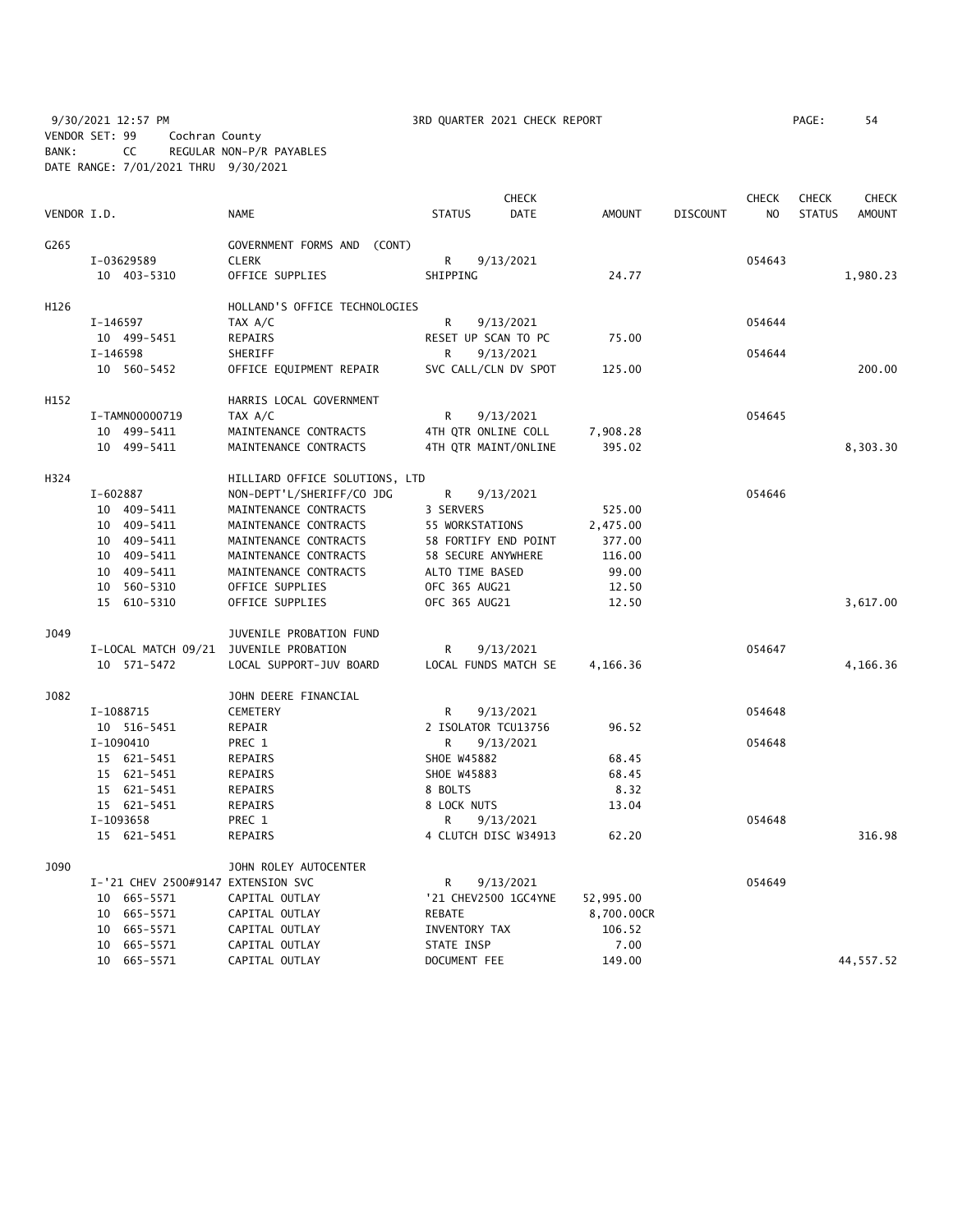|               |                    |                                |                      | <b>CHECK</b>         |               |                 | <b>CHECK</b>   | <b>CHECK</b>  | <b>CHECK</b>  |
|---------------|--------------------|--------------------------------|----------------------|----------------------|---------------|-----------------|----------------|---------------|---------------|
| VENDOR I.D.   |                    | <b>NAME</b>                    | <b>STATUS</b>        | <b>DATE</b>          | <b>AMOUNT</b> | <b>DISCOUNT</b> | N <sub>O</sub> | <b>STATUS</b> | <b>AMOUNT</b> |
| L010          |                    | LEWIS FARM & RANCH STORE INC   |                      |                      |               |                 |                |               |               |
| $I-05657$     |                    | SHERIFF                        | R                    | 9/13/2021            |               |                 | 054650         |               |               |
|               | 10 560-5334        | OTHER SUPPLIES                 | TRIMMER              |                      | 54.99         |                 |                |               |               |
| I-05686       |                    | PREC <sub>3</sub>              | R                    | 9/13/2021            |               |                 | 054650         |               |               |
|               | 15 623-5356        | ROAD MATERIALS & SUPPLIES      | <b>GLUE TRAP</b>     |                      | 4.99          |                 |                |               |               |
|               | 15 623-5356        | ROAD MATERIALS & SUPPLIES      | MOUSE POISON         |                      | 21.99         |                 |                |               |               |
|               | 15 623-5356        | ROAD MATERIALS & SUPPLIES      | <b>DISC</b>          |                      | 2.70CR        |                 |                |               |               |
| $I-05914$     |                    | <b>COURTHOUSE</b>              | R                    | 9/13/2021            |               |                 | 054650         |               |               |
|               | 10 510-5332        | CUSTODIAL SUPPLIES             | 2 ORANGE GLO         |                      | 11.18         |                 |                |               |               |
|               | 10 510-5332        | CUSTODIAL SUPPLIES             | 1GL WILDFIRE         |                      | 65.00         |                 |                |               |               |
|               | 10 510-5332        | CUSTODIAL SUPPLIES             | <b>CUP</b>           |                      | 0.99          |                 |                |               |               |
|               | 10 510-5332        | CUSTODIAL SUPPLIES             | <b>DISC</b>          |                      | 1.22CR        |                 |                |               |               |
| $I-06242$     |                    | <b>ELECTIONS</b>               | R                    | 9/13/2021            |               |                 | 054650         |               |               |
|               | 10 490-5310        | OFFICE SUPPLIES                | <b>BANKERS BOX</b>   |                      | 9.00          |                 |                |               |               |
|               | 10 490-5310        | OFFICE SUPPLIES                | <b>ROLODEX</b>       |                      | 27.99         |                 |                |               |               |
|               | 10 490-5310        | OFFICE SUPPLIES                | FILE FOLDERS         |                      | 17.95         |                 |                |               |               |
|               | 10 490-5310        | OFFICE SUPPLIES                | 1CS PAPER/LTR        |                      | 69.50         |                 |                |               |               |
| $I-06289$     |                    | JAIL                           | R                    | 9/13/2021            |               |                 | 054650         |               |               |
|               | 10 512-5392        | MISCELLANEOUS SUPPLIES         |                      | COMM WHRLPL WASHER C | 979.00        |                 |                |               |               |
|               | 10 512-5392        | MISCELLANEOUS SUPPLIES         |                      | COMM WHRLPL DRYER MA | 938.00        |                 |                |               |               |
| $I - 06301$   |                    | <b>SHERIFF</b>                 | R                    | 9/13/2021            |               |                 | 054650         |               |               |
|               | 10 560-5452        | OFFICE EQUIPMENT REPAIR        | COX AUX CABLE        |                      | 19.99         |                 |                |               |               |
|               | 10 560-5452        | OFFICE EQUIPMENT REPAIR        | <b>DISC</b>          |                      | 2.00CR        |                 |                |               |               |
| $I-06489$     |                    | <b>CEMETERY</b>                | R                    | 9/13/2021            |               |                 | 054650         |               |               |
|               | 10 516-5451        | REPAIR                         | REDIMIX              |                      | 6.00          |                 |                |               |               |
| $I-06525$     |                    | SHERIFF                        | R                    | 9/13/2021            |               |                 | 054650         |               |               |
|               | 10 560-5334        | OTHER SUPPLIES                 | 2 SPRAYWAY           |                      | 11.98         |                 |                |               |               |
| $I-06627$     |                    | ACTIVITY BLDG                  | R                    | 9/13/2021            |               |                 | 054650         |               |               |
|               | 10 662-5332        | CUSTODIAL SUPPLIES             | 2-4-D AMINE          |                      | 14.99         |                 |                |               |               |
|               | 10 662-5332        | CUSTODIAL SUPPLIES             | <b>DISC</b>          |                      | 1.50CR        |                 |                |               |               |
| I-06632       |                    | ELECTIONS                      | R                    | 9/13/2021            |               |                 | 054650         |               |               |
|               | 10 490-5310        | OFFICE SUPPLIES                | 10RM LEGAL PAPER     |                      | 99.50         |                 |                |               |               |
| I-07090       |                    | PREC 1                         | R                    | 9/13/2021            |               |                 | 054650         |               |               |
|               | 15 621-5356        | ROAD MATERIALS & SUPPLIES      | 3 NOZZLES            |                      | 16.47         |                 |                |               |               |
| $I-07115$     |                    | <b>JAIL</b>                    | R                    | 9/13/2021            |               |                 | 054650         |               |               |
|               | 10 512-5392        | MISCELLANEOUS SUPPLIES         |                      | FRIGIDAIRE STOVE VF1 | 589.95        |                 |                |               | 2,952.04      |
| L189          |                    | HOCKLEY COUNTY PUBLISHING CO.I |                      |                      |               |                 |                |               |               |
|               | I-1YR/ATTORNEY '21 | <b>ATTORNEY</b>                | R                    | 9/13/2021            |               |                 | 054652         |               |               |
|               | 10 475-5310        | OFFICE SUPPLIES                |                      | 1YR SUBSCRIPTION/NEW | 45.00         |                 |                |               |               |
| $I - 8/16/21$ |                    | COMMISSIONERS CT               | R                    | 9/13/2021            |               |                 | 054652         |               |               |
|               | 15 610-5430        | LEGAL NOTICES                  | NTC BUDGET HRNG 8/15 |                      | 66.00         |                 |                |               |               |
| $I - 8/30/21$ |                    | COMMISSIONERS CT               | R                    | 9/13/2021            |               |                 | 054652         |               |               |
|               | 15 610-5430        | LEGAL NOTICES                  |                      | NTC PUB HRNG/CWS 8/1 | 211.20        |                 |                |               |               |
|               | 15 610-5430        | LEGAL NOTICES                  | NTC VOTE/TAX RATE 8/ |                      | 207.90        |                 |                |               |               |
|               | 15 610-5430        | LEGAL NOTICES                  | TIMELY PAY DISC      |                      | 53.98CR       |                 |                |               |               |
|               | 15 610-5430        | LEGAL NOTICES                  |                      | NTC TAX RATES/6 ENTI | 415.80        |                 |                |               |               |
|               | 15 610-5430        | LEGAL NOTICES                  | TIMELY PAY DISC      |                      | 53.55CR       |                 |                |               | 838.37        |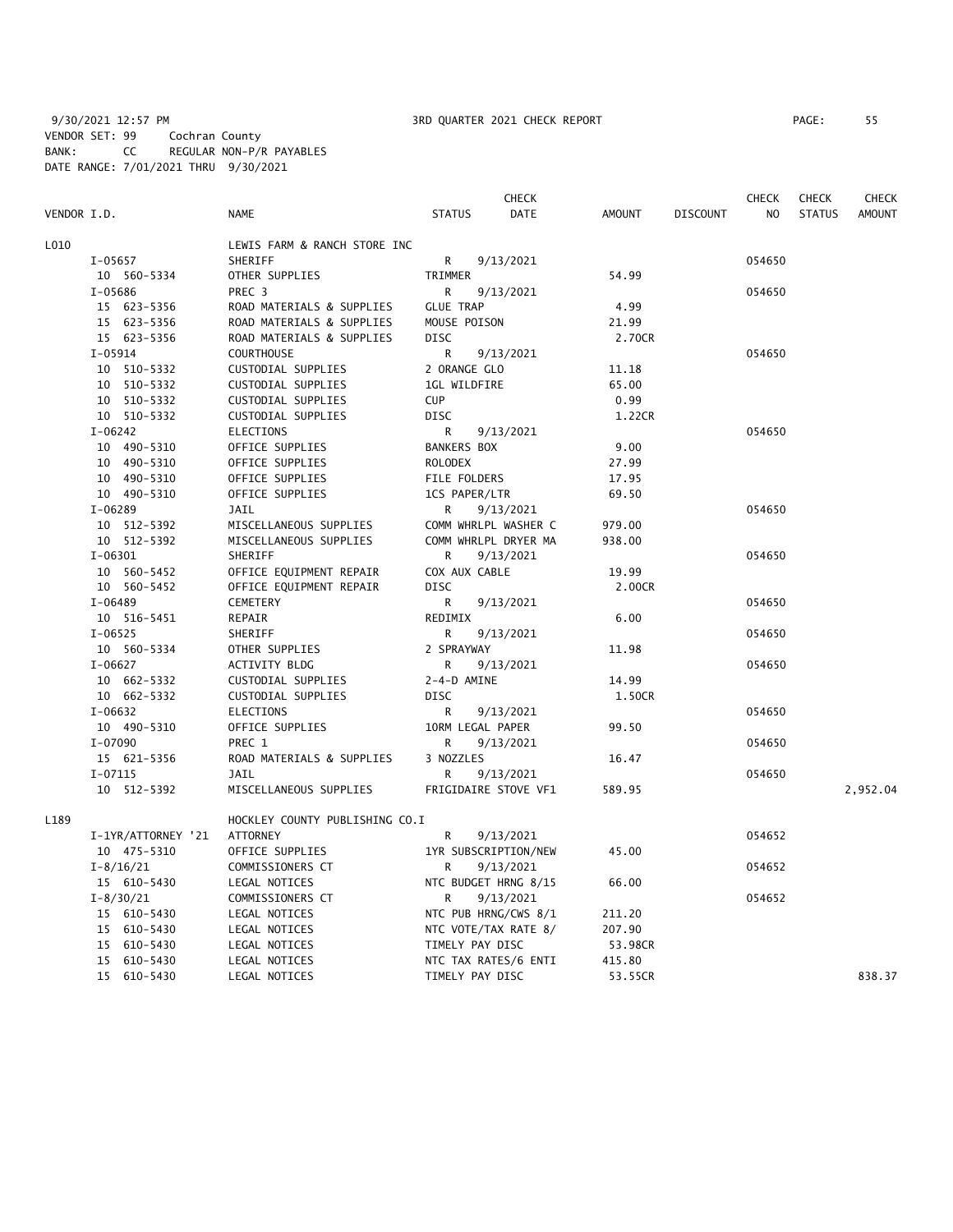9/30/2021 12:57 PM 3RD QUARTER 2021 CHECK REPORT PAGE: 56 VENDOR SET: 99 Cochran County BANK: CC REGULAR NON-P/R PAYABLES DATE RANGE: 7/01/2021 THRU 9/30/2021

|             |                    | <b>CHECK</b><br><b>CHECK</b><br><b>CHECK</b> |                      |                           |               |                 |                |               | <b>CHECK</b>  |
|-------------|--------------------|----------------------------------------------|----------------------|---------------------------|---------------|-----------------|----------------|---------------|---------------|
| VENDOR I.D. |                    | <b>NAME</b>                                  | <b>STATUS</b>        | <b>DATE</b>               | <b>AMOUNT</b> | <b>DISCOUNT</b> | N <sub>O</sub> | <b>STATUS</b> | <b>AMOUNT</b> |
| M011        |                    | MCWHORTER'S LTD                              |                      |                           |               |                 |                |               |               |
|             | I-4037043          | SHERIFF                                      | R                    | 9/13/2021                 |               |                 | 054653         |               |               |
|             | 10 560-5454        | <b>TIRES</b>                                 | 4 225/60R18 EAGLE RS |                           | 516.04        |                 |                |               |               |
|             | 10 560-5454        | <b>TIRES</b>                                 | 4 TDF                |                           | 10.00         |                 |                |               |               |
|             | 10 560-5454        | <b>TIRES</b>                                 | 4 WHEEL BAL          |                           | 55.68         |                 |                |               |               |
|             | 10 560-5454        | TIRES                                        | 4 WEIGHTS            |                           | 4.00          |                 |                |               | 585.72        |
| M356        |                    | WILLIAM MESKER dba                           |                      |                           |               |                 |                |               |               |
|             | $I-1/3DN$ CTIF2021 | PREC 1,2,4                                   | R                    | 9/13/2021                 |               |                 | 054654         |               |               |
|             | 15 621-5571        | CAPITAL OUTLAY                               |                      | $1/3$ OF $1/3$ DOWN, PATC | 41,855.56     |                 |                |               |               |
|             | 15 622-5571        | CAPITAL OUTLAY                               |                      | $1/3$ OF $1/3$ DOWN, PATC | 41,855.56     |                 |                |               |               |
|             | 15 624-5571        | CAPITAL OUTLAY                               |                      | 1/3 OF 1/3 DOWN, PATC     | 41,855.55     |                 |                |               | 125,566.67    |
| N082        |                    | <b>NETDATA</b>                               |                      |                           |               |                 |                |               |               |
|             | I-iTICKET AUG21    | JUSTICE OF PEACE                             | R                    | 9/13/2021                 |               |                 | 054655         |               |               |
|             | 10 455-5499        | MISCELLANEOUS                                | AUG 2021             |                           | 2.00          |                 |                |               | 2.00          |
| N090        |                    | NATIONAL PEN COMPANY, LLC                    |                      |                           |               |                 |                |               |               |
|             | I-112176525        | <b>ELECTIONS</b>                             | R                    | 9/13/2021                 |               |                 | 054656         |               |               |
|             | 10 490-5498        | VOTER ENHANCEMENT                            | 110 2-TONE PENS W/CO |                           | 143.00        |                 |                |               |               |
|             | 10 490-5310        | OFFICE SUPPLIES                              | 15 2-TONE PENS W/COV |                           | 16.05         |                 |                |               |               |
|             | 10 490-5498        | VOTER ENHANCEMENT                            | LOGO CHG             |                           | 40.00         |                 |                |               |               |
|             | 10 490-5498        | VOTER ENHANCEMENT                            | SHIPPING             |                           | 23.32         |                 |                |               |               |
|             | I-112177390        | <b>ELECTIONS</b>                             | R.                   | 9/13/2021                 |               |                 | 054656         |               |               |
|             | 10 490-5498        | VOTER ENHANCEMENT                            | 110 2-TONE PENS W/CO |                           | 143.00        |                 |                |               |               |
|             | 10 490-5310        | OFFICE SUPPLIES                              | 15 2-TONE PENS W/COV |                           | 16.05         |                 |                |               |               |
|             | 10 490-5498        | VOTER ENHANCEMENT                            | SHIPPING             |                           | 18.63         |                 |                |               | 400.05        |
| N103        |                    | NETPROTEC LLC                                |                      |                           |               |                 |                |               |               |
|             | $I - 2368$         | JUSTICE OF PEACE                             | R                    | 9/13/2021                 |               |                 | 054657         |               |               |
|             | 10 455-5411        | MAINTENANCE CONTRACTS                        |                      | 2 VIDEO MAGIS 8/30-9      | 249.00        |                 |                |               | 249.00        |
| P232        |                    | THE POLICE AND SHERIFFS PRESS,               |                      |                           |               |                 |                |               |               |
|             | I-151779           | SHERIFF                                      | R                    | 9/13/2021                 |               |                 | 054658         |               |               |
|             | 10 560-5310        | OFFICE SUPPLIES                              | SECURE ID CARD/ASHLE |                           | 15.00         |                 |                |               |               |
|             | 10 560-5310        | OFFICE SUPPLIES                              | SHIPPING             |                           | 2.55          |                 |                |               |               |
|             | I-151814           | JUVENILE PROBATION                           | R                    | 9/13/2021                 |               |                 | 054658         |               |               |
|             | 17 573-5499        | OPERATING EXPENSES                           | SECURE ID CARD/WOODW |                           | 15.00         |                 |                |               |               |
|             | 17 573-5499        | OPERATING EXPENSES                           | SHIPPING             |                           | 2.55          |                 |                |               | 35.10         |
| R272        |                    | RICKER LAW FIRM, PC                          |                      |                           |               |                 |                |               |               |
|             | I-PRE-IND/J RINCON | DISTRICT COURT                               | R                    | 9/13/2021                 |               |                 | 054659         |               |               |
|             | 10 435-5400        | ATTORNEY AD LITEM                            |                      | PLEA/JOHN RINCON 9/1      | 250.00        |                 |                |               | 250.00        |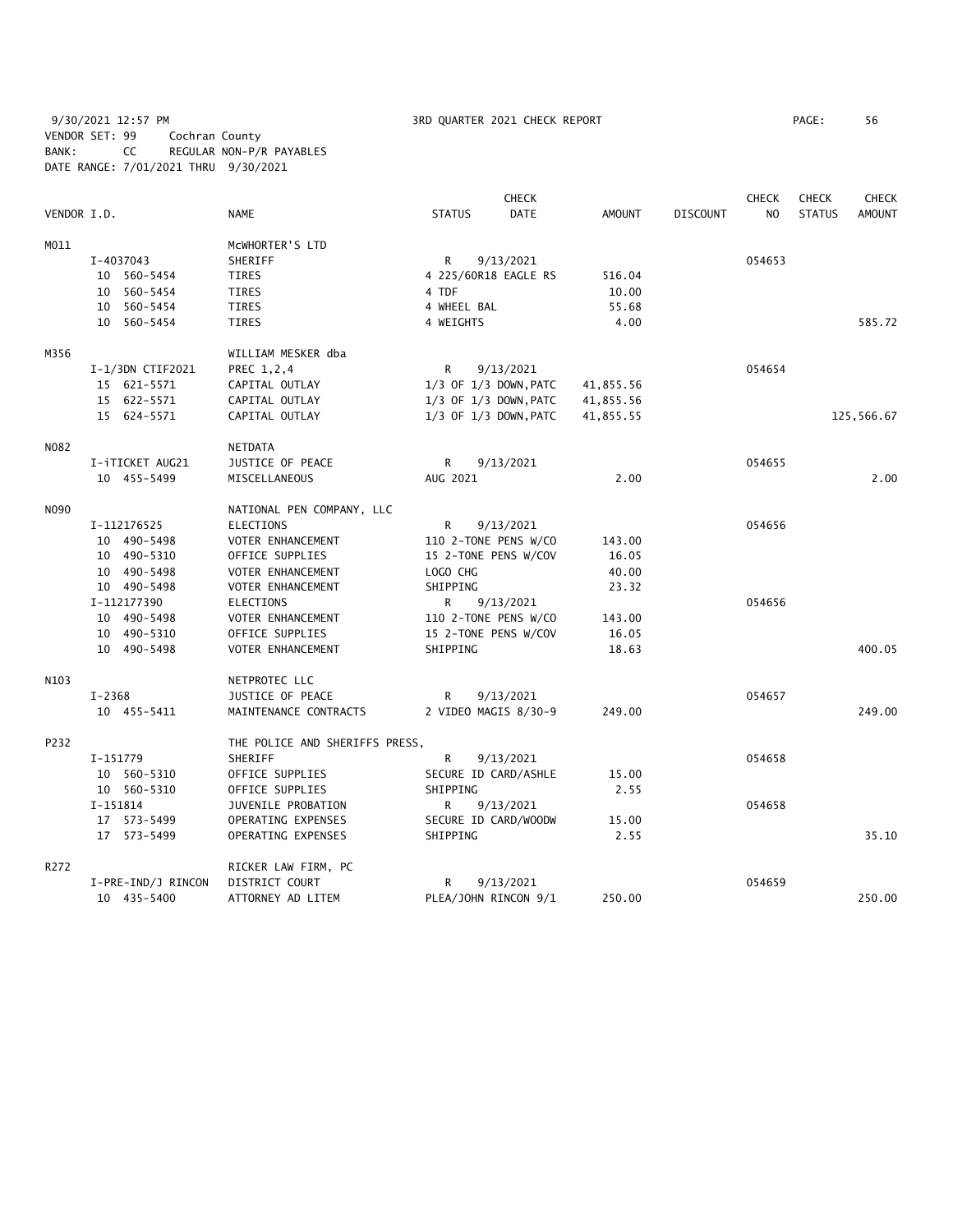9/30/2021 12:57 PM **3RD QUARTER 2021 CHECK REPORT** PAGE: 57 VENDOR SET: 99 Cochran County BANK: CC REGULAR NON-P/R PAYABLES DATE RANGE: 7/01/2021 THRU 9/30/2021

|             |                        |                              |                      | <b>CHECK</b>         |          |                 | <b>CHECK</b>   | <b>CHECK</b>  | <b>CHECK</b>  |
|-------------|------------------------|------------------------------|----------------------|----------------------|----------|-----------------|----------------|---------------|---------------|
| VENDOR I.D. |                        | <b>NAME</b>                  | <b>STATUS</b>        | <b>DATE</b>          | AMOUNT   | <b>DISCOUNT</b> | N <sub>O</sub> | <b>STATUS</b> | <b>AMOUNT</b> |
| S005        |                        | DORIS SEALY, COUNTY TREAS    |                      |                      |          |                 |                |               |               |
|             | $I-R/B$ INCR $8/31/21$ | NON-DEPT'L                   | R.                   | 9/13/2021            |          |                 | 054660         |               |               |
|             | 10 409-5311            | POSTAL EXPENSES              |                      | R/B POSTAGE INCR 8/3 | 3.00     |                 |                |               | 3.00          |
| S071        |                        | SCRIPT OFFICE PRODUCTS, INC. |                      |                      |          |                 |                |               |               |
|             | I-59736                | <b>CLERK</b>                 | R                    | 9/13/2021            |          |                 | 054661         |               |               |
|             | 10 403-5310            | OFFICE SUPPLIES              |                      | 1000 PRTD INDEX CARD | 180.19   |                 |                |               |               |
|             | 10 403-5310            | OFFICE SUPPLIES              | 500 PRTD LETTERHEAD  |                      | 129.19   |                 |                |               |               |
|             | 10 403-5310            | OFFICE SUPPLIES              | 500 PRTD ENVELOPES   |                      | 159.19   |                 |                |               |               |
|             | $I-59757$              | EXTENSION SVC                | R                    | 9/13/2021            |          |                 | 054661         |               |               |
|             | 10 665-5310            | OFFICE SUPPLIES              | 1BX FILE FOLDERS     |                      | 12.95    |                 |                |               |               |
|             | $I-59769$              | AUDITOR                      | R                    | 9/13/2021            |          |                 | 054661         |               |               |
|             | 10 495-5310            | OFFICE SUPPLIES              | <b>1BX STAPLES</b>   |                      | 4.95     |                 |                |               |               |
|             | 10 495-5310            | OFFICE SUPPLIES              | 4BX SM BINDER CLIPS  |                      | 3.80     |                 |                |               |               |
|             | 10 495-5310            | OFFICE SUPPLIES              |                      | 2BX MED BINDER CLIPS | 3.90     |                 |                |               |               |
|             | $I-59770$              | TAX A/C                      | R                    | 9/13/2021            |          |                 | 054661         |               |               |
|             | 10 499-5310            | OFFICE SUPPLIES              | 2BX COPY PAPER       |                      | 91.00    |                 |                |               |               |
|             | 10 499-5310            | OFFICE SUPPLIES              | 1EA BINDER           |                      | 4.95     |                 |                |               |               |
|             | $I-59775$              | JUVENILE PROBATION           | R                    | 9/13/2021            |          |                 | 054661         |               |               |
|             | 17 573-5499            | OPERATING EXPENSES           | 500 PRTD BUS CARDS   |                      | 197.95   |                 |                |               |               |
|             | I-59797                | COUNTY COURT                 | R                    | 9/13/2021            |          |                 | 054661         |               |               |
|             | 10 426-5310            | OFFICE SUPPLIES              |                      | 1DZ PRECISE V7RT PEN | 33.48    |                 |                |               |               |
|             | $I-59798$              | TAX A/C                      | R                    | 9/13/2021            |          |                 | 054661         |               |               |
|             | 10 499-5310            | OFFICE SUPPLIES              |                      | 1CT 3-HOLE PUNCHED P | 112.95   |                 |                |               |               |
|             | 10 499-5310            | OFFICE SUPPLIES              | 4EA 5" BINDER        |                      | 231.64   |                 |                |               |               |
|             | $I-59810$              | AUDITOR/COUNTY CT            | R                    | 9/13/2021            |          |                 | 054661         |               |               |
|             | 10 495-5310            | OFFICE SUPPLIES              | 1.5BX COPY PAPER     |                      | 69.75    |                 |                |               |               |
|             | 10 426-5310            | OFFICE SUPPLIES              | .5BX COPY PAPER      |                      | 23.25    |                 |                |               |               |
|             | I-59814                | TREASURER                    | R                    | 9/13/2021            |          |                 | 054661         |               |               |
|             | 10 497-5310            | OFFICE SUPPLIES              |                      | 24BK PRTD RECEIPT BO | 1,394.20 |                 |                |               |               |
|             | $I-59821$              | <b>CLERK</b>                 | R                    | 9/13/2021            |          |                 | 054661         |               |               |
|             | 10 403-5310            | OFFICE SUPPLIES              | 1PK POP-UP NOTES     |                      | 7.95     |                 |                |               |               |
|             | 10 403-5310            | OFFICE SUPPLIES              | <b>5EA CORR TAPE</b> |                      | 19.75    |                 |                |               |               |
|             | I-59835                | JUVENILE PROBATION           | R                    | 9/13/2021            |          |                 | 054661         |               |               |
|             | 17 573-5499            | OPERATING EXPENSES           | 1EA ETNERNET CABLE   |                      | 4.95     |                 |                |               |               |
|             | I-59837                | TAX A/C                      | R                    | 9/13/2021            |          |                 | 054661         |               |               |
|             | 10 499-5310            | OFFICE SUPPLIES              | 2EA HP55A TONER      |                      | 387.90   |                 |                |               |               |
|             | $I-59844$              | SHERIFF                      | R                    | 9/13/2021            |          |                 | 054661         |               |               |
|             | 10 560-5310            | OFFICE SUPPLIES              | NOTARY STAMP/REGINA  |                      | 24.93    |                 |                |               |               |
|             | $I-59853$              | AUDITOR                      | R                    | 9/13/2021            |          |                 | 054661         |               |               |
|             | 10 495-5310            | OFFICE SUPPLIES              | 1ST 5-TAB INDEX      |                      | 0.95     |                 |                |               |               |
|             | 10 495-5310            | OFFICE SUPPLIES              | 2ST 8-TAB INDEX      |                      | 3.50     |                 |                |               |               |
|             | I-59856                | JUVENILE PROBATION           | R                    | 9/13/2021            |          |                 | 054661         |               |               |
|             | 17 573-5499            | <b>OPERATING EXPENSES</b>    | 1BX COPY PAPER       |                      | 46.50    |                 |                |               | 3,149.77      |
|             |                        |                              |                      |                      |          |                 |                |               |               |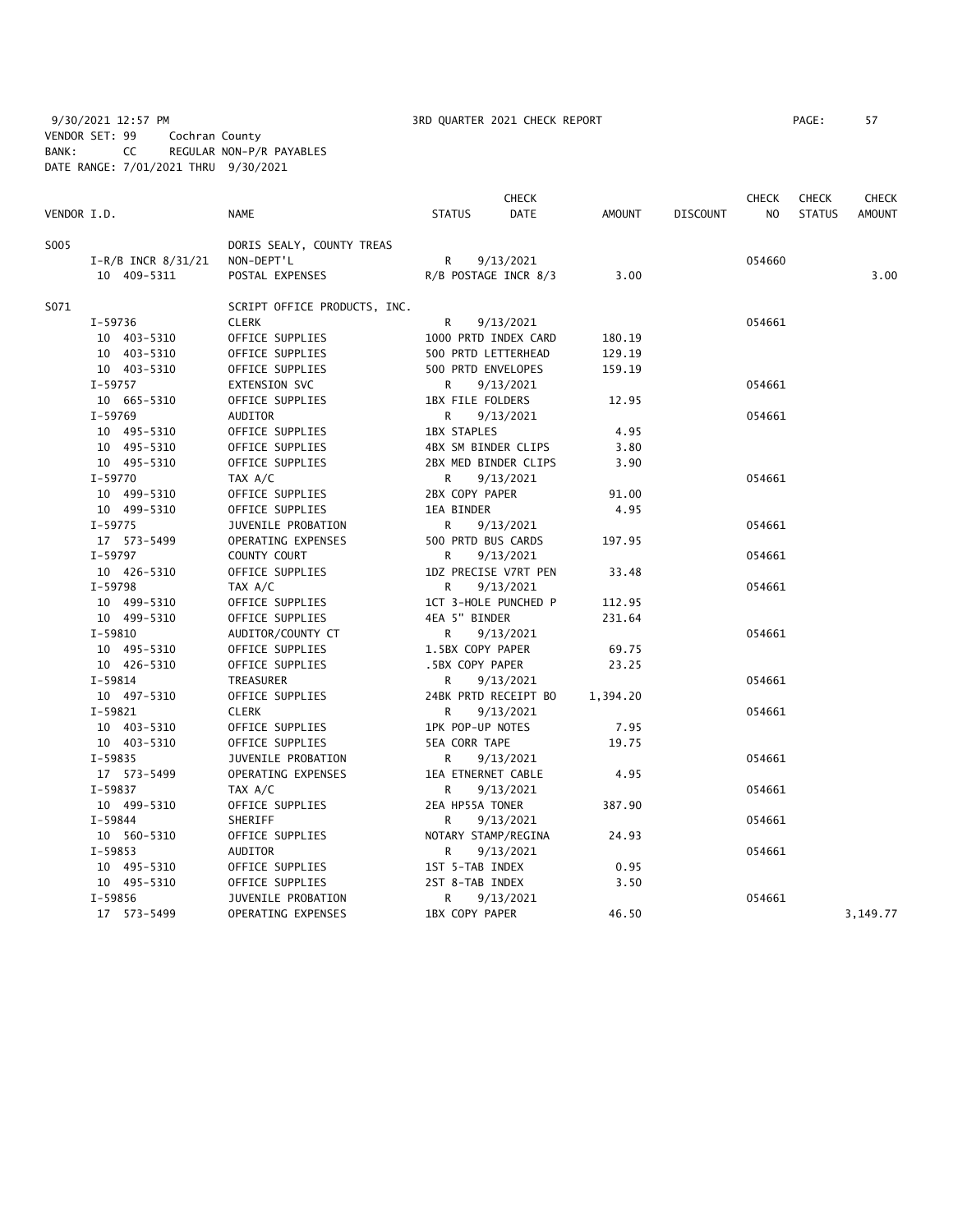9/30/2021 12:57 PM **3RD QUARTER 2021 CHECK REPORT** 9/30/2021 12:57 PM VENDOR SET: 99 Cochran County BANK: CC REGULAR NON-P/R PAYABLES DATE RANGE: 7/01/2021 THRU 9/30/2021

|             |    |             |                                     |                          | <b>CHECK</b>         |               |                 | <b>CHECK</b> | <b>CHECK</b>  | <b>CHECK</b>  |
|-------------|----|-------------|-------------------------------------|--------------------------|----------------------|---------------|-----------------|--------------|---------------|---------------|
| VENDOR I.D. |    |             | <b>NAME</b>                         | <b>STATUS</b>            | <b>DATE</b>          | <b>AMOUNT</b> | <b>DISCOUNT</b> | NO.          | <b>STATUS</b> | <b>AMOUNT</b> |
| S242        |    |             | SAM'S CLUB                          |                          |                      |               |                 |              |               |               |
|             |    |             | I-P9280007L01FJSQ41 JAIL/NON-DEPT'L | R                        | 9/13/2021            |               |                 | 054663       |               |               |
|             |    | 10 512-5333 | FOOD-PRISONERS                      | 6 KFT AMER SINGLES       |                      | 42.72         |                 |              |               |               |
|             |    | 10 512-5333 | FOOD-PRISONERS                      | FRENCH FRIES             |                      | 19.48         |                 |              |               |               |
|             |    | 10 512-5333 | FOOD-PRISONERS                      |                          | 4 COUNTRY CRK SPREAD | 21.76         |                 |              |               |               |
|             |    | 10 512-5333 | FOOD-PRISONERS                      |                          | 2 WOLF CHILI NO BEAN | 19.28         |                 |              |               |               |
|             |    | 10 512-5392 | MISCELLANEOUS SUPPLIES              | 2PK 20-0Z FOAM CUPS      |                      | 59.76         |                 |              |               |               |
|             |    | 10 512-5333 | FOOD-PRISONERS                      | 2 RANCH STYLE BEANS      |                      | 12.52         |                 |              |               |               |
|             |    | 10 512-5333 | FOOD-PRISONERS                      | 35# FRY OIL              |                      | 38.68         |                 |              |               |               |
|             |    | 10 512-5333 | FOOD-PRISONERS                      |                          | 10 JUICE VARIETY PAC | 89.80         |                 |              |               |               |
|             |    | 10 512-5333 | FOOD-PRISONERS                      | 3 MUSTARD 2 30-0Z        |                      | 14.28         |                 |              |               |               |
|             |    | 10 512-5333 | FOOD-PRISONERS                      | 20# BASMATI RICE         |                      | 17.98         |                 |              |               |               |
|             |    | 10 512-5333 | FOOD-PRISONERS                      | 2 SYRUP 2PK 64-0Z        |                      | 13.64         |                 |              |               |               |
|             |    | 10 512-5333 | FOOD-PRISONERS                      | 3 HV RANCH DRESSING      |                      | 29.94         |                 |              |               |               |
|             |    | 10 512-5392 | MISCELLANEOUS SUPPLIES              | DAWN LIQ                 |                      | 12.98         |                 |              |               |               |
|             |    | 10 512-5333 | FOOD-PRISONERS                      | FROOT LOOPS              |                      | 6.98          |                 |              |               |               |
|             |    | 10 512-5333 | FOOD-PRISONERS                      |                          | TOLLHOUSE CHIPS 72-0 | 9.98          |                 |              |               |               |
|             |    | 10 512-5333 | FOOD-PRISONERS                      | RAISIN BRAN 76.5-0Z      |                      | 7.78          |                 |              |               |               |
|             |    | 10 512-5333 | FOOD-PRISONERS                      |                          | HNY BUNCH W/ALMOND 4 | 5.98          |                 |              |               |               |
|             |    | 10 409-5300 | COUNTY-WIDE SUPPLIES                | 1BX SPOONS               |                      | 11.57         |                 |              |               |               |
|             |    | 10 512-5333 | FOOD-PRISONERS                      | 2 SUGAR 50#              |                      | 55.48         |                 |              |               |               |
|             |    | 10 409-5300 | COUNTY-WIDE SUPPLIES                | 2BX PLASTIC FORKS        |                      | 21.96         |                 |              |               |               |
|             |    | 10 512-5392 | MISCELLANEOUS SUPPLIES              | <b>1BX PLASTIC FORKS</b> |                      | 10.98         |                 |              |               |               |
|             |    | 10 512-5333 | FOOD-PRISONERS                      |                          | 4PK FLOUR TORTILLA 6 | 14.32         |                 |              |               |               |
|             |    | 10 409-5300 | COUNTY-WIDE SUPPLIES                | 2PK FOAM PLATES          |                      | 25.96         |                 |              |               |               |
|             |    | 10 512-5333 | FOOD-PRISONERS                      | CHEERIOS 40.7-OZ         |                      | 5.78          |                 |              |               |               |
|             |    | 10 409-5300 | COUNTY-WIDE SUPPLIES                | 1200CT NAPKIN            |                      | 10.48         |                 |              |               |               |
|             |    | 10 512-5333 | FOOD-PRISONERS                      | 3PK TILAPIA FILLETS      |                      | 29.94         |                 |              |               |               |
|             |    | 10 512-5333 | FOOD-PRISONERS                      | 3BX BACON                |                      | 149.82        |                 |              |               |               |
|             |    | 10 512-5333 | FOOD-PRISONERS                      |                          | 2BX SALTED BUTTER QT | 19.96         |                 |              |               |               |
|             |    | 10 512-5392 | MISCELLANEOUS SUPPLIES              | 3 PINE-SOL               |                      | 31.74         |                 |              |               |               |
|             |    | 10 512-5333 | FOOD-PRISONERS                      |                          | FROSTED FLAKES 55-0Z | 6.74          |                 |              |               |               |
|             |    | 10 512-5333 | FOOD-PRISONERS                      | 2PK CORN TORTILLAS 6     |                      | 7.36          |                 |              |               |               |
|             |    | 10 512-5333 | FOOD-PRISONERS                      | PANCAKE MIX 10#          |                      | 5.98          |                 |              |               |               |
|             |    | 10 512-5333 | FOOD-PRISONERS                      |                          | 3 MEX BLEND CHEESE S | 35.64         |                 |              |               |               |
|             |    | 10 512-5333 | FOOD-PRISONERS                      | 4PK BACON 20-0Z          |                      | 35.52         |                 |              |               |               |
|             |    | 10 512-5333 | FOOD-PRISONERS                      |                          | 2BX BNLS SKNLS BREAS | 32.96         |                 |              |               |               |
|             |    | 10 512-5392 | MISCELLANEOUS SUPPLIES              | 2 BATH TISSUE            |                      | 39.96         |                 |              |               |               |
|             |    | 10 512-5392 | MISCELLANEOUS SUPPLIES              | 2 ODOBAN EUCALYPTUS      |                      | 59.76         |                 |              |               |               |
|             |    | 10 512-5333 | FOOD-PRISONERS                      | 2PK RUFFLES CHEDDAR      |                      | 29.96         |                 |              |               |               |
|             |    | 10 512-5333 | FOOD-PRISONERS                      | 2PK YELLOW TORTILLA      |                      | 16.96         |                 |              |               |               |
|             |    | 10 512-5392 | MISCELLANEOUS SUPPLIES              | 2PK PAPER TOWELS         |                      | 33.96         |                 |              |               |               |
|             |    | 10 409-5300 | COUNTY-WIDE SUPPLIES                | RED CUPS 18-0Z           |                      | 9.48          |                 |              |               |               |
|             |    | 10 512-5333 | FOOD-PRISONERS                      |                          | 2PK FRITO-LAY BOLD M | 27.96         |                 |              |               |               |
|             |    | 10 512-5333 | FOOD-PRISONERS                      | 2 CHUNK TUNA 10PK        |                      | 16.56         |                 |              |               |               |
|             | 10 | 512-5392    | MISCELLANEOUS SUPPLIES              |                          | 2BX WINDFRESH DETERG | 34.94         |                 |              |               | 1,205.27      |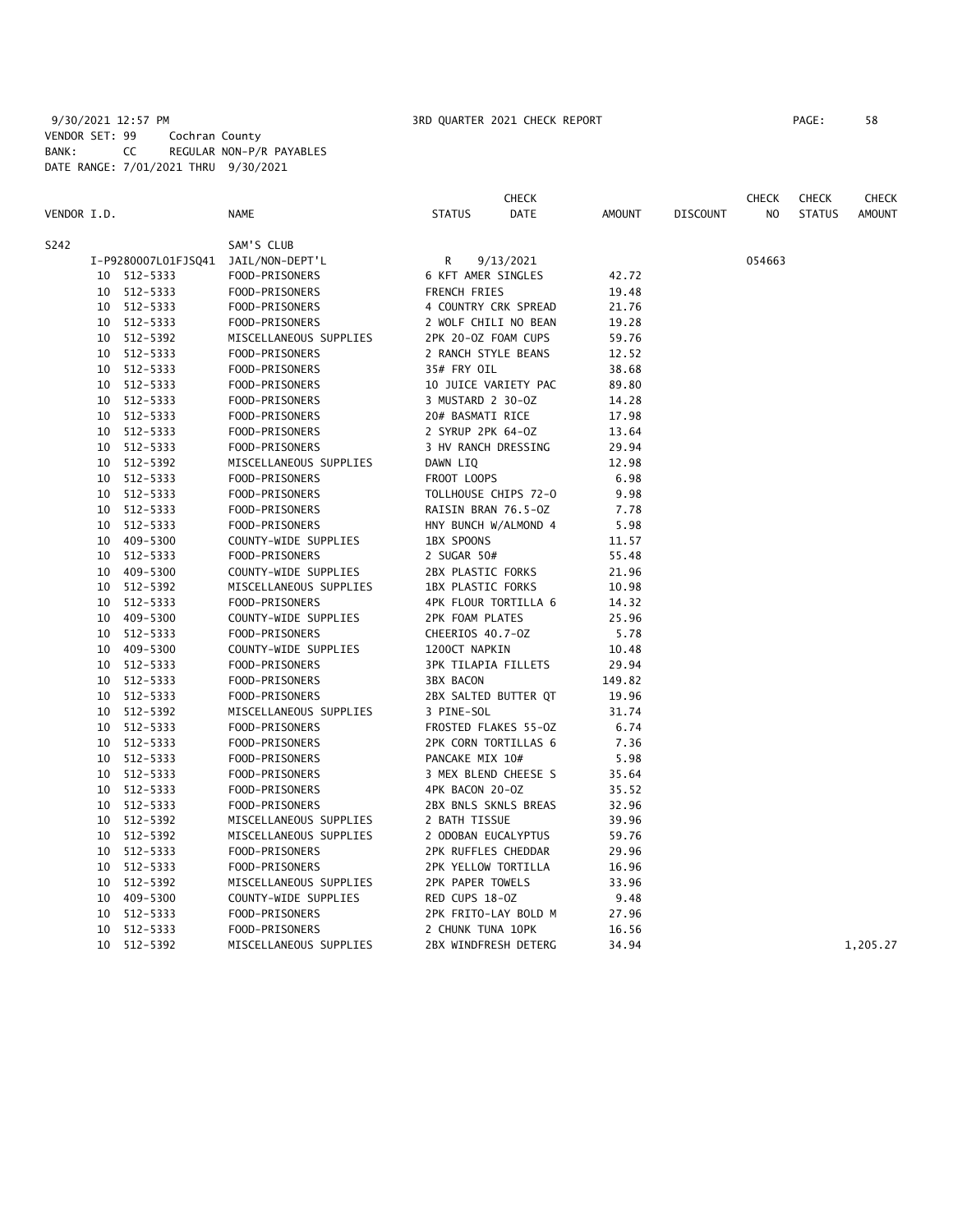9/30/2021 12:57 PM 3RD QUARTER 2021 CHECK REPORT PAGE: 59 VENDOR SET: 99 Cochran County BANK: CC REGULAR NON-P/R PAYABLES DATE RANGE: 7/01/2021 THRU 9/30/2021

| VENDOR I.D. |                                                                                                        | <b>NAME</b>                                                                                                          | <b>CHECK</b><br><b>STATUS</b><br>DATE                                                                                                | AMOUNT                                 | <b>DISCOUNT</b> | <b>CHECK</b><br>N <sub>O</sub> | <b>CHECK</b><br><b>STATUS</b> | <b>CHECK</b><br><b>AMOUNT</b> |
|-------------|--------------------------------------------------------------------------------------------------------|----------------------------------------------------------------------------------------------------------------------|--------------------------------------------------------------------------------------------------------------------------------------|----------------------------------------|-----------------|--------------------------------|-------------------------------|-------------------------------|
| T051        | I-4TH QTR 2021<br>10 000-2500.10                                                                       | TAC RISK MANAGEMENT POOL<br>WORKERS COMP/ALL DEPTS<br>RESERVE FOR W/C, UNEMPLYMNT                                    | R<br>9/13/2021<br>4TH QTR WORKERS COMP                                                                                               | 5,464.00                               |                 | 054664                         |                               | 5,464.00                      |
| T081        | I-NRDD-0007207<br>10 409-5498                                                                          | TAC RISK MANAGEMENT POOL<br>NON-DEPT'L/LE CLAIM<br>CLAIMS AND JUDGMENTS                                              | R<br>9/13/2021<br>DEDUCTIBLE/DUDLEY                                                                                                  | 5,000.00                               |                 | 054665                         |                               | 5,000.00                      |
| T087        | I-2014330<br>10 403-5310                                                                               | TEXAS DEPARTMENT OF HEALTH<br><b>CLERK</b><br>OFFICE SUPPLIES                                                        | R<br>9/13/2021<br>12 REMOTE BIRTH ACCE                                                                                               | 21.96                                  |                 | 054666                         |                               | 21.96                         |
| T225        | I-TS220201<br>10 650-5499                                                                              | TEXAS STATE LIBRARY AND ARCHIV<br>LIBRARY<br>MISCELLANEOUS                                                           | R<br>9/13/2021<br>FY22 TEXSHARE MEMBER                                                                                               | 89.00                                  |                 | 054667                         |                               | 89.00                         |
| U040        | I-4275497<br>10 409-5300<br>10 409-5300<br>10 409-5300                                                 | US FOODS INC<br>NON-DEPT'L<br>COUNTY-WIDE SUPPLIES<br>COUNTY-WIDE SUPPLIES<br>COUNTY-WIDE SUPPLIES                   | R<br>9/13/2021<br>2BX TEA BAGS<br><b>6BX COFFEE/DARK</b><br>FUEL SURCHG                                                              | 36.36<br>185.58<br>5.00                |                 | 054668                         |                               | 226.94                        |
| W010        |                                                                                                        | WEST TEXAS GAS INC                                                                                                   |                                                                                                                                      |                                        |                 |                                |                               |                               |
|             | I-020036001501 08/21 PARK/SHOP<br>10 660-5440<br>I-020036002501 08/21 PARK/SHOWBARN                    | UTILITIES & IRRIGATION                                                                                               | R<br>9/13/2021<br>GAS SVC 7/28-8/26/21<br>R<br>9/13/2021                                                                             | 17.00                                  |                 | 054669<br>054669               |                               |                               |
|             | 10 660-5440<br>I-020049022001 08/21 PREC 3<br>15 623-5440<br>15 623-5440<br>15 623-5440<br>15 623-5440 | UTILITIES & IRRIGATION<br>UTILITIES<br>UTILITIES<br>UTILITIES<br>UTILITIES                                           | GAS SVC 7/28-8/26/21<br>R<br>9/13/2021<br>1.4MCF GAS 7/28-8/25<br>COST OF GAS (4.124)<br><b>CUSTOMER CHG</b><br>RATE CASE EXP SURCHG | 30.00<br>3.77<br>5.84<br>30.00<br>0.10 |                 | 054669                         |                               | 86.71                         |
| W055        | I-266-5051 AUG21<br>10 409-5420<br>10 409-5420<br>10 409-5420                                          | WINDSTREAM COMMUNICATIONS SW<br>NON-DEPT'L/LIBRARY<br>TELECOMMUNICATIONS<br>TELECOMMUNICATIONS<br>TELECOMMUNICATIONS | R<br>9/13/2021<br>BASIC SVC/2 LINES<br><b>FEES</b><br>LONG DISTANCE SVC                                                              | 71.13<br>42.65<br>6.50                 |                 | 054670                         |                               |                               |
|             | I-266-5074 AUG21<br>10 409-5420<br>10 409-5420<br>10 409-5420                                          | NON-DEPT'L/ADULT PROBATION<br>TELECOMMUNICATIONS<br>TELECOMMUNICATIONS<br>TELECOMMUNICATIONS                         | R<br>9/13/2021<br><b>BASIC SVC</b><br><b>FEES</b><br>LONG DISTANCE SVC                                                               | 37.30<br>18.70<br>1.29                 |                 | 054670                         |                               |                               |
|             | I-266-5161 AUG21<br>10 409-5420<br>10 409-5420<br>10 409-5420                                          | NON-DEPT'L/TREASURER<br>TELECOMMUNICATIONS<br>TELECOMMUNICATIONS<br>TELECOMMUNICATIONS                               | R<br>9/13/2021<br>BASIC SVC<br><b>FEES</b><br>LONG DISTANCE SVC                                                                      | 37.30<br>18.70<br>4.25                 |                 | 054670                         |                               |                               |
|             | I-266-5171 AUG21<br>10 409-5420                                                                        | NON-DEPT'L/TAX A/C<br>TELECOMMUNICATIONS                                                                             | R<br>9/13/2021<br>BASIC SVC/3 LINES                                                                                                  | 116.58                                 |                 | 054670                         |                               |                               |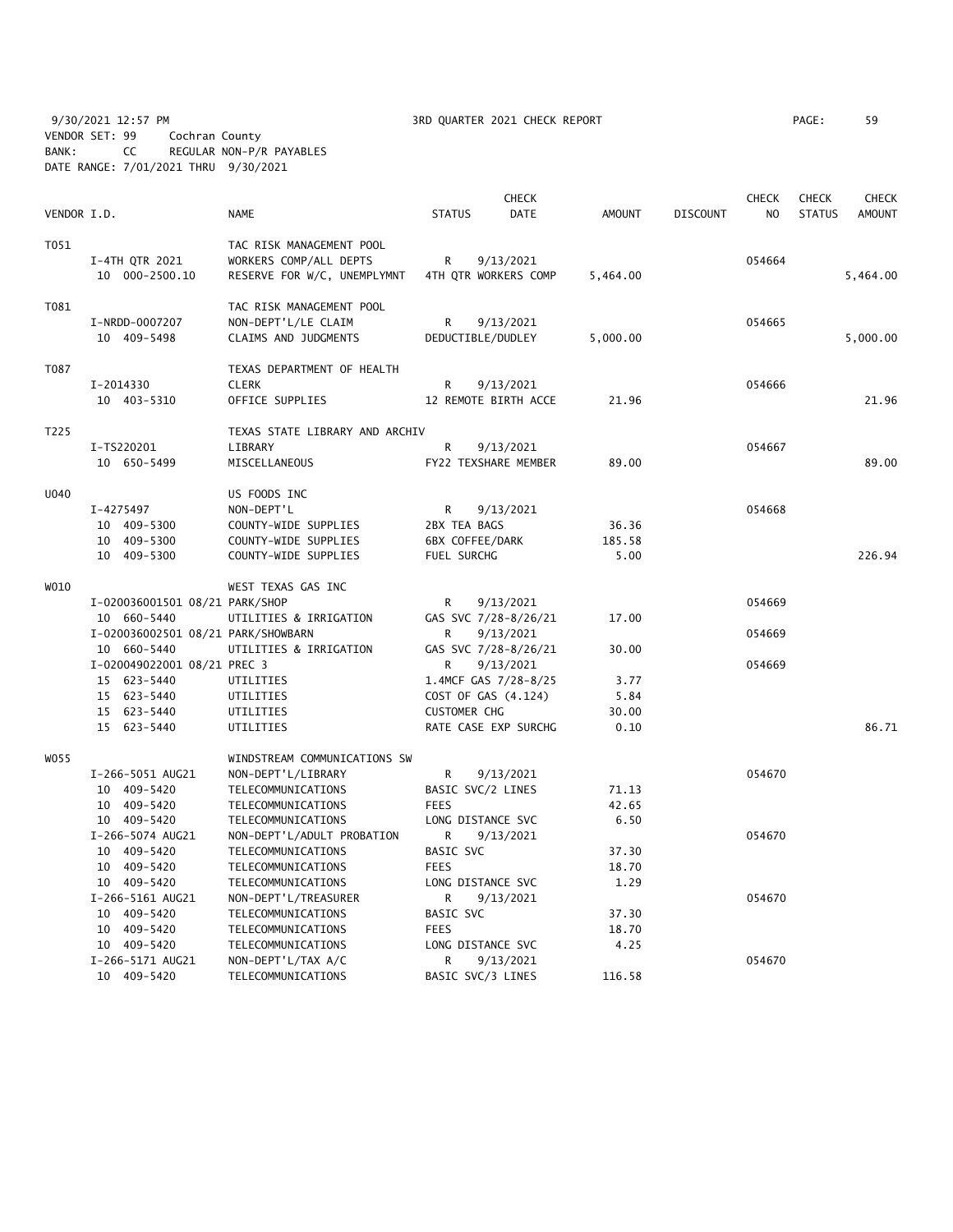|             |                  |                             |                      | <b>CHECK</b> |               |                 | <b>CHECK</b> | <b>CHECK</b>  | <b>CHECK</b>  |
|-------------|------------------|-----------------------------|----------------------|--------------|---------------|-----------------|--------------|---------------|---------------|
| VENDOR I.D. |                  | <b>NAME</b>                 | <b>STATUS</b>        | DATE         | <b>AMOUNT</b> | <b>DISCOUNT</b> | NO.          | <b>STATUS</b> | <b>AMOUNT</b> |
| WO55        |                  | WINDSTREAM COMMUNICATIONS   | (CONT)               |              |               |                 |              |               |               |
|             | I-266-5171 AUG21 | NON-DEPT'L/TAX A/C          | R                    | 9/13/2021    |               |                 | 054670       |               |               |
|             | 10 409-5420      | TELECOMMUNICATIONS          | <b>FEES</b>          |              | 70.97         |                 |              |               |               |
|             | 10 409-5420      | TELECOMMUNICATIONS          | LONG DISTANCE SVC    |              | 75.01         |                 |              |               |               |
|             | I-266-5211 AUG21 | NON-DEPT'L/SHERIFF          | R                    | 9/13/2021    |               |                 | 054670       |               |               |
|             | 10 409-5420      | TELECOMMUNICATIONS          | BASIC SVC/3 LINES    |              | 132.94        |                 |              |               |               |
|             | 10 409-5420      | TELECOMMUNICATIONS          | <b>FEES</b>          |              | 64.01         |                 |              |               |               |
|             | 10 409-5420      | TELECOMMUNICATIONS          | LONG DISTANCE SVC    |              | 50.51         |                 |              |               |               |
|             | I-266-5215 AUG21 | NON-DEPT'L/EXT SVC          | R                    | 9/13/2021    |               |                 | 054670       |               |               |
|             | 10 409-5420      | TELECOMMUNICATIONS          | BASIC SVC/3 LINES    |              | 103.39        |                 |              |               |               |
|             | 10 409-5420      | TELECOMMUNICATIONS          | <b>FEES</b>          |              | 63.96         |                 |              |               |               |
|             | 10 409-5420      | TELECOMMUNICATIONS          | LONG DISTANCE SVC    |              | 2.81          |                 |              |               |               |
|             | I-266-5302 AUG21 | NON-DEPT'L/JUSTICE OF PEACE | R                    | 9/13/2021    |               |                 | 054670       |               |               |
|             | 10 409-5420      | TELECOMMUNICATIONS          | BASIC SVC            |              | 31.83         |                 |              |               |               |
|             | 10 409-5420      | TELECOMMUNICATIONS          | <b>FEES</b>          |              | 18.69         |                 |              |               |               |
|             | 10 409-5420      | TELECOMMUNICATIONS          | LONG DISTANCE SVC 23 |              | 23.70         |                 |              |               |               |
|             | I-266-5411 AUG21 | NON-DEPT'L/JUV PROBATION    | R                    | 9/13/2021    |               |                 | 054670       |               |               |
|             | 17 573-5499      | OPERATING EXPENSES          | BASIC SVC            |              | 31.83         |                 |              |               |               |
|             | 17 573-5499      | OPERATING EXPENSES          | <b>FEES</b>          |              | 18.69         |                 |              |               |               |
|             | 17 573-5499      | OPERATING EXPENSES          | LONG DISTANCE SVC    |              | 0.49          |                 |              |               |               |
|             | I-266-5450 AUG21 | NON-DEPT'L/CLERK            | R                    | 9/13/2021    |               |                 | 054670       |               |               |
|             | 10 409-5420      | TELECOMMUNICATIONS          | BASIC SVC/3 LINES    |              | 113.00        |                 |              |               |               |
|             | 10 409-5420      | TELECOMMUNICATIONS          | <b>FEES</b>          |              | 71.58         |                 |              |               |               |
|             | 10 409-5420      | TELECOMMUNICATIONS          | LONG DISTANCE SVC    |              | 55.42         |                 |              |               |               |
|             | I-266-5508 AUG21 | NON-DEPT'L/CO JDG/COMM'R CT | R                    | 9/13/2021    |               |                 | 054670       |               |               |
|             | 10 409-5420      | TELECOMMUNICATIONS          | BASIC SVC/2 LINES    |              | 64.76         |                 |              |               |               |
|             | 10 409-5420      | TELECOMMUNICATIONS          | <b>FEES</b>          |              | 59.77         |                 |              |               |               |
|             | 10 409-5420      | TELECOMMUNICATIONS          | LONG DISTANCE SVC    |              | 16.71         |                 |              |               |               |
|             | I-266-5700 AUG21 | NON-DEPT'L/SHERIFF          | R                    | 9/13/2021    |               |                 | 054670       |               |               |
|             | 10 409-5420      | TELECOMMUNICATIONS          | BASIC SVC            |              | 48.37         |                 |              |               |               |
|             | 10 409-5420      | TELECOMMUNICATIONS          | <b>FEES</b>          |              | 15.09         |                 |              |               |               |
|             | 10 409-5420      | TELECOMMUNICATIONS          | LONG DISTANCE SVC    |              | 13.21         |                 |              |               |               |
|             | I-266-5822 AUG21 | NON-DEPT'L/AUDITOR          | R                    | 9/13/2021    |               |                 | 054670       |               |               |
|             | 10 409-5420      | TELECOMMUNICATIONS          | BASIC SVC/2 LINES    |              | 19.90         |                 |              |               |               |
|             | 10 409-5420      | TELECOMMUNICATIONS          | 4G WIRELESS          |              | 55.00         |                 |              |               |               |
|             | 10 409-5420      | TELECOMMUNICATIONS          | ADD'L LINE W/BUNDLE  |              | 30.00         |                 |              |               |               |
|             | 10<br>409-5420   | TELECOMMUNICATIONS          | UNLTD VOICE BUNDLE   |              | 60.00         |                 |              |               |               |
|             | 409-5420<br>10   | TELECOMMUNICATIONS          | ST IP BLK/4          |              | 15.00         |                 |              |               |               |
|             | 10<br>409-5420   | TELECOMMUNICATIONS          | ST IP BLK/8          |              | 20.00         |                 |              |               |               |
|             | 409-5420<br>10   | TELECOMMUNICATIONS          | LOYALTY CR           |              | 20.00CR       |                 |              |               |               |
|             | 409-5420<br>10   | TELECOMMUNICATIONS          | <b>FEES</b>          |              | 34.26         |                 |              |               |               |
|             | 10<br>409-5420   | TELECOMMUNICATIONS          | FIBER OPTIC SVC      |              | 1,133.00      |                 |              |               |               |
|             | 409-5420<br>10   | TELECOMMUNICATIONS          | LONG DISTANCE SVC    |              | 2.66          |                 |              |               |               |
|             | I-266-8661 AUG21 | NON-DEPT'L/ATTY             | R                    | 9/13/2021    |               |                 | 054670       |               |               |
|             | 10 409-5420      | TELECOMMUNICATIONS          | BASIC SVC/2 LINES    |              | 64.21         |                 |              |               |               |
|             | 409-5420<br>10   | TELECOMMUNICATIONS          | <b>FEES</b>          |              | 42.63         |                 |              |               |               |
|             | 10 409-5420      | TELECOMMUNICATIONS          | LONG DISTANCE SVC    |              | 2.07          |                 |              |               |               |
|             | I-266-8888 AUG21 | NON-DEPT'L/SHERIFF          | R                    | 9/13/2021    |               |                 | 054670       |               |               |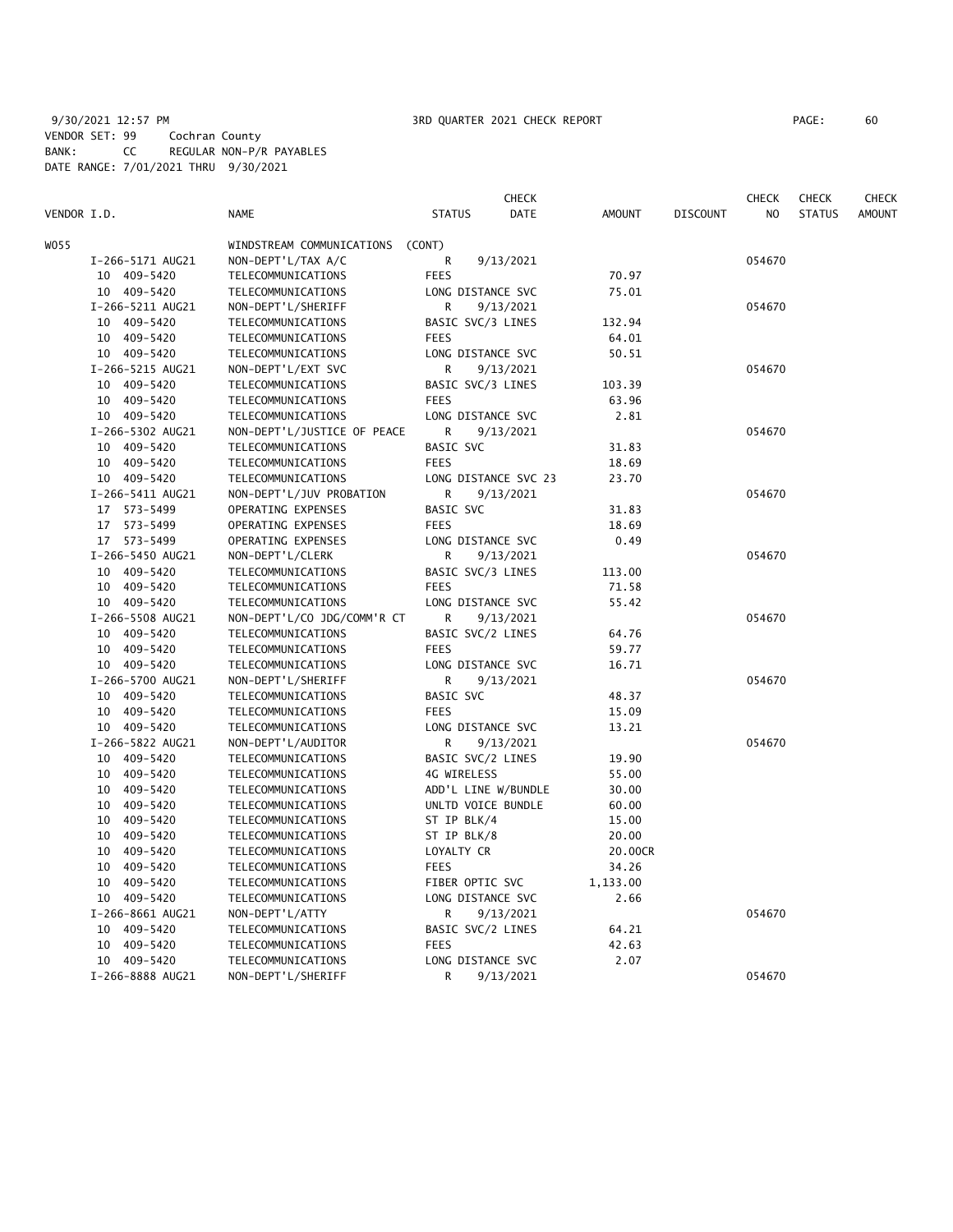9/30/2021 12:57 PM PAGE 2021 CHECK REPORT PAGE VENDOR SET: 99 Cochran County BANK: CC REGULAR NON-P/R PAYABLES DATE RANGE: 7/01/2021 THRU 9/30/2021

| PAGE : | 61 |
|--------|----|
|        |    |

|             |                                    |                                  |                     | <b>CHECK</b>         |          |                 | <b>CHECK</b> | <b>CHECK</b>  | <b>CHECK</b>  |
|-------------|------------------------------------|----------------------------------|---------------------|----------------------|----------|-----------------|--------------|---------------|---------------|
| VENDOR I.D. |                                    | <b>NAME</b>                      | <b>STATUS</b>       | DATE                 | AMOUNT   | <b>DISCOUNT</b> | NO           | <b>STATUS</b> | <b>AMOUNT</b> |
| W055        |                                    | WINDSTREAM COMMUNICATIONS (CONT) |                     |                      |          |                 |              |               |               |
|             | I-266-8888 AUG21                   | NON-DEPT'L/SHERIFF               | R                   | 9/13/2021            |          |                 | 054670       |               |               |
|             | 10 409-5420                        | TELECOMMUNICATIONS               | FAX LINE SVC        |                      | 32.38    |                 |              |               |               |
|             | 10 409-5420                        | TELECOMMUNICATIONS               | <b>FEES</b>         |                      | 15.06    |                 |              |               |               |
|             | 10 409-5420                        | TELECOMMUNICATIONS               | LONG DISTANCE SVC   |                      | 2.60     |                 |              |               | 3,009.91      |
|             |                                    |                                  |                     |                      |          |                 |              |               |               |
| W058        |                                    | BRIAN S WALSH                    |                     |                      |          |                 |              |               |               |
|             | I-#1688/KETCHERSIDE DISTRICT COURT |                                  | R                   | 9/13/2021            |          |                 | 054672       |               |               |
|             | 10 435-5400                        | ATTORNEY AD LITEM                |                     | DEF(F)/9/25/18-5/21; | 350.00   |                 |              |               | 350.00        |
| <b>WO70</b> |                                    | R D WALLACE OIL CO INC           |                     |                      |          |                 |              |               |               |
|             | I-12520010 AUG21                   | CEMETERY/PARK/AIRPORT            | R                   | 9/13/2021            |          |                 | 054673       |               |               |
|             | 10 516-5330                        | FUEL & OIL                       |                     | 60GL DYED DIESEL 8/2 | 156.00   |                 |              |               |               |
|             | 10 660-5330                        | FUEL AND OIL                     | 23.01GL UNL 8/6     |                      | 63.58    |                 |              |               |               |
|             | 30 518-5330                        | FUEL & OIL                       | 24.15GL UNL 8/16    |                      | 66.73    |                 |              |               |               |
|             | 10 660-5330                        | FUEL AND OIL                     | 28.09GL UNL 8/26    |                      | 77.61    |                 |              |               |               |
|             | I-12520021 AUG2                    | PREC <sub>3</sub>                | R                   | 9/13/2021            |          |                 | 054673       |               |               |
|             | 15 623-5330                        | FUEL AND OIL                     |                     | 460.1GL DYED DIESEL  | 1,196.26 |                 |              |               |               |
|             | 15 623-5330                        | FUEL AND OIL                     | 3 80-0Z PWR SVC     |                      | 38.85    |                 |              |               |               |
|             | 15 623-5330                        | FUEL AND OIL                     |                     | 135.3GL REG ETH 8/31 | 374.10   |                 |              |               |               |
|             | I-12520030 AUG21                   | PREC 1                           | R                   | 9/13/2021            |          |                 | 054673       |               |               |
|             | 15 621-5330                        | FUEL & OIL                       |                     | 801GL DYED DIESEL 8/ | 2,122.92 |                 |              |               |               |
|             | 15 621-5330                        | FUEL & OIL                       | 3 80-02 PWR SVC     |                      | 38.85    |                 |              |               |               |
|             | 15 621-5330                        | FUEL & OIL                       | 20 DEF 2.5          |                      | 215.00   |                 |              |               |               |
|             | 15 621-5330                        | FUEL & OIL                       | 16.41GL UNL 8/17    |                      | 45.33    |                 |              |               |               |
|             | 15 621-5330                        | FUEL & OIL                       | 28.35GL UNL 8/20    |                      | 78.33    |                 |              |               |               |
|             | I-12520032 AUG21                   | PREC 2                           | R                   | 9/13/2021            |          |                 | 054673       |               |               |
|             | 15 622-5330                        | FUEL AND OIL                     |                     | 860GL DYED DIESEL 8/ | 2,279.00 |                 |              |               |               |
|             | 15 622-5330                        | FUEL AND OIL                     | 3 80-02 PWR SVC     |                      | 38.85    |                 |              |               |               |
|             | 15 622-5330                        | FUEL AND OIL                     |                     | 901GL DYED DIESEL 8/ | 2,342.60 |                 |              |               |               |
|             | 15 622-5330                        | FUEL AND OIL                     | 4 80-0Z PWR SVC     |                      | 51.80    |                 |              |               |               |
|             | 15 622-5330                        | FUEL AND OIL                     | 15.74GL UNL 8/12    |                      | 43.49    |                 |              |               |               |
|             | 15 622-5330                        | FUEL AND OIL                     | 15.53GL UNL 8/17    |                      | 42.91    |                 |              |               |               |
|             | I-12520041 AUG21                   | PREC 4                           | R                   | 9/13/2021            |          |                 | 054673       |               |               |
|             | 15 624-5330                        | FUEL AND OIL                     |                     | 898GL DYED DIESEL 8/ | 2,334.80 |                 |              |               |               |
|             | 15 624-5330                        | FUEL AND OIL                     | 4 80-0Z PWR SVC     |                      | 51.80    |                 |              |               |               |
|             | 15 624-5330                        | FUEL AND OIL                     | 970.1GL DYED DIESEL |                      | 2,522.26 |                 |              |               |               |
|             | 15 624-5330                        | FUEL AND OIL                     | 4 80-0Z PWR SVC     |                      | 51.80    |                 |              |               |               |
|             | 15 624-5330                        | FUEL AND OIL                     | 27.74GL UNL 8/13    |                      | 76.66    |                 |              |               |               |
|             | I-12520043 AUG1`                   | SHERIFF                          | R                   | 9/13/2021            |          |                 | 054673       |               |               |
|             | 10 560-5330                        | FUEL AND OIL                     | 752.378GL UNL       |                      | 2,237.76 |                 |              |               |               |
|             | 10 560-5330                        | FUEL AND OIL                     |                     | 90.23GL UNL/CARD#258 | 249.33   |                 |              |               |               |
|             | 10 560-5330                        | FUEL AND OIL                     |                     | 118.03GL UNL/CARD#86 | 326.14   |                 |              |               |               |
|             | 17 573-5499                        | OPERATING EXPENSES               | 9.816GL UNL 8/24    |                      | 29.20    |                 |              |               |               |
|             | I-12520252 AUG21                   | CONSTABLE                        | R                   | 9/13/2021            |          |                 | 054673       |               |               |
|             | 10 550-5330                        | FUEL & OIL                       | 1GL UNL 8/2         |                      | 2.77     |                 |              |               |               |
|             | 10 550-5330                        | FUEL & OIL                       | 19GL UNL 8/2        |                      | 52.50    |                 |              |               |               |
|             | 10 550-5330                        | FUEL & OIL                       | 19GL UNL 8/11       |                      | 52.50    |                 |              |               |               |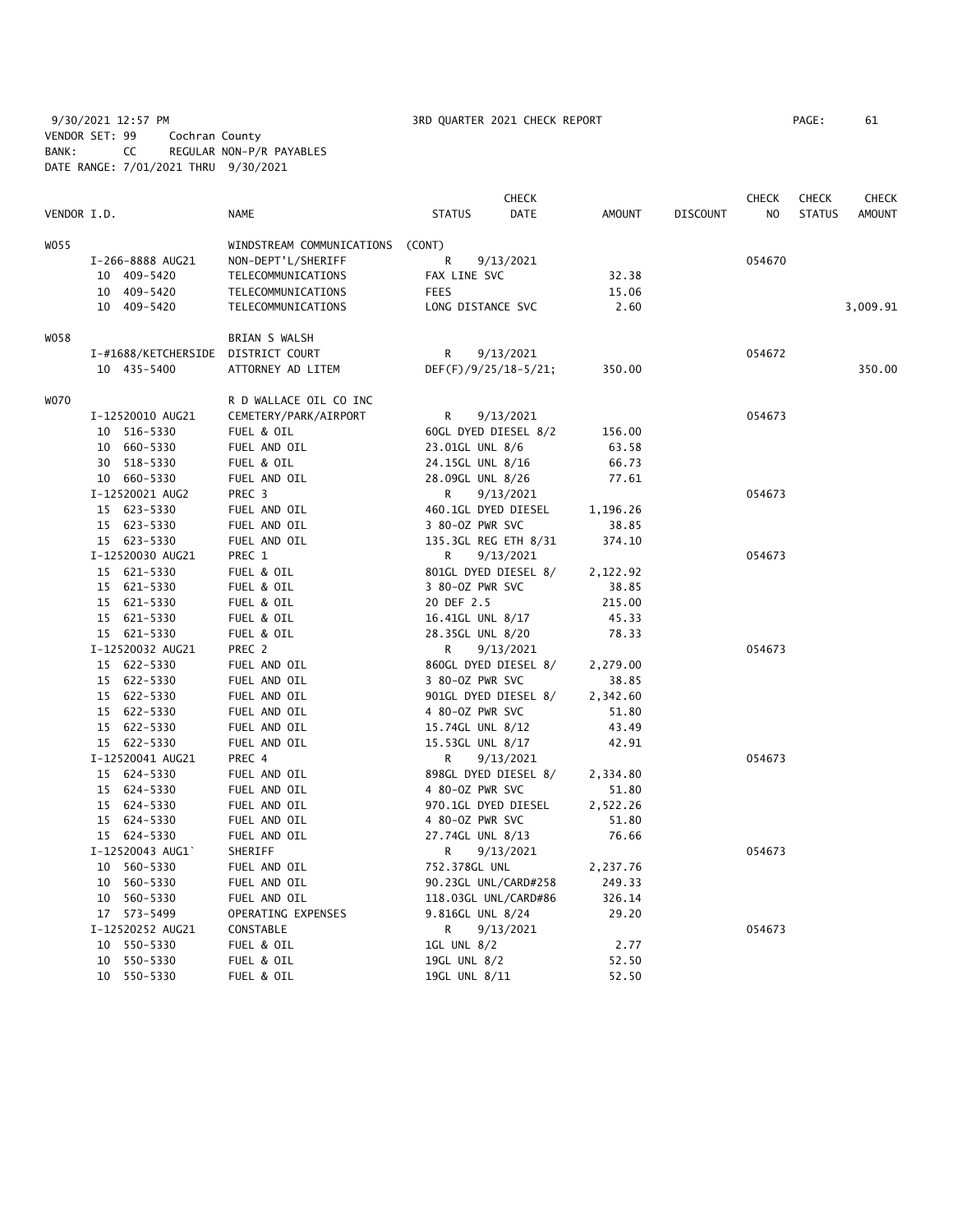9/30/2021 12:57 PM 3RD QUARTER 2021 CHECK REPORT PAGE: 62 VENDOR SET: 99 Cochran County BANK: CC REGULAR NON-P/R PAYABLES DATE RANGE: 7/01/2021 THRU 9/30/2021

|             |    |                  |                                       |                      | <b>CHECK</b> |               |                 | <b>CHECK</b>   | <b>CHECK</b>  | <b>CHECK</b>  |
|-------------|----|------------------|---------------------------------------|----------------------|--------------|---------------|-----------------|----------------|---------------|---------------|
| VENDOR I.D. |    |                  | NAME                                  | <b>STATUS</b>        | <b>DATE</b>  | <b>AMOUNT</b> | <b>DISCOUNT</b> | N <sub>O</sub> | <b>STATUS</b> | <b>AMOUNT</b> |
| <b>WO70</b> |    |                  | R D WALLACE OIL CO INC (CONT)         |                      |              |               |                 |                |               |               |
|             |    | I-12520252 AUG21 | CONSTABLE                             | R                    | 9/13/2021    |               |                 | 054673         |               |               |
|             |    | 10 550-5330      | FUEL & OIL                            | 20GL UNL 8/19        |              | 55.26         |                 |                |               |               |
|             |    | 10 550-5330      | FUEL & OIL                            | 16GL UNL 8/23        |              | 44.21         |                 |                |               |               |
|             |    | 10 550-5330      | FUEL & OIL                            | 19GL UNL 8/27        |              | 52.50         |                 |                |               |               |
|             |    | I-12520261 AUG21 | <b>VETERANS SVC</b>                   | R                    | 9/13/2021    |               |                 | 054673         |               |               |
|             |    | 10 405-5330      | FUEL AND OIL                          | 19GL UNL 8/5         |              | 52.50         |                 |                |               | 17,464.20     |
| W164        |    |                  | WARREN CAT                            |                      |              |               |                 |                |               |               |
|             |    | I-PS020408167    | PREC 2                                | R                    | 9/13/2021    |               |                 | 054674         |               |               |
|             |    | 15 622-5451      | <b>REPAIRS</b>                        | ELEMENT-LUBE 500-048 |              | 32.13         |                 |                |               | 32.13         |
| W246        |    |                  | IMPERIAL BAY & PAPER CO, LLC          |                      |              |               |                 |                |               |               |
|             |    | I-L036629-01     | <b>COURTHOUSE</b>                     | R                    | 9/13/2021    |               |                 | 054675         |               |               |
|             |    | 10 510-5332      | CUSTODIAL SUPPLIES                    | 1BX DEOD CLIP/MELON  |              | 26.87         |                 |                |               |               |
|             |    | I-L037631        | <b>COURTHOUSE</b>                     | R                    | 9/13/2021    |               |                 | 054675         |               |               |
|             |    | 10 510-5332      | CUSTODIAL SUPPLIES                    | 2CS ENZYME DRAIN TAM |              | 158.84        |                 |                |               |               |
|             |    | 10 510-5332      | CUSTODIAL SUPPLIES                    | 1CS FABULOSO         |              | 67.20         |                 |                |               |               |
|             |    | 10 510-5332      | CUSTODIAL SUPPLIES                    | 1CS PLEDGE/LEM       |              | 43.38         |                 |                |               |               |
|             |    | 10 510-5332      | CUSTODIAL SUPPLIES                    | 1CS NITRILE GLOVE 10 |              | 141.43        |                 |                |               |               |
|             |    | 10 510-5332      | CUSTODIAL SUPPLIES                    | 1CT LYSOL SPRAY/LINE |              | 110.15        |                 |                |               | 547.87        |
| X001        |    |                  | XCEL ENERGY                           |                      |              |               |                 |                |               |               |
|             |    |                  | I-54-1324315-7 08/21 ALMOST ALL DEPTS | R                    | 9/13/2021    |               |                 | 054676         |               |               |
|             |    | 30 518-5440      | UTILITIES                             | 300210167 RUNWAY LIG |              | 56.41         |                 |                |               |               |
|             |    | 10 510-5440      | UTILITIES                             | 300240736 COURTHOUSE |              | 1,535.22      |                 |                |               |               |
|             |    | 10 580-5440      | UTILITIES [TOWER]                     | 300282806 TOWER      |              | 21.64CR       |                 |                |               |               |
|             |    | 15 621-5440      | UTILITIES                             | 300294119 PREC 1 SHO |              | 74.48         |                 |                |               |               |
|             |    | 10 650-5440      | UTILITIES                             | 300338546 LIBRARY    |              | 270.85        |                 |                |               |               |
|             |    | 10 652-5440      | UTILITIES                             | 300342232 MUSEUM     |              | 70.48         |                 |                |               |               |
|             |    | 10 662-5440      | UTILITIES                             | 300390484 ACTIVITY B |              | 602.33        |                 |                |               |               |
|             |    | 10 660-5440      | UTILITIES & IRRIGATION                | 300410370 PARK       |              | 368.89        |                 |                |               |               |
|             |    | 10 660-5440      | UTILITIES & IRRIGATION                | 300457515 PARK/SHOP  |              | 29.92         |                 |                |               |               |
|             | 10 | 516-5440         | UTILITIES                             | 300555198 CEMETERY   |              | 181.73        |                 |                |               |               |
|             | 10 | 660-5440         | UTILITIES & IRRIGATION                | 300587052 SHOWBARN   |              | 24.22         |                 |                |               |               |
|             | 10 | 660-5440         | UTILITIES & IRRIGATION                | 300587753 RODEO GROU |              | 19.76         |                 |                |               |               |
|             | 10 | 409-5440         | UTILITIES                             | 300588989 ANNEX      |              | 31.08CR       |                 |                |               |               |
|             | 10 | 516-5440         | UTILITIES                             | 300603417 CEMETERY   |              | 17.59         |                 |                |               |               |
|             | 10 | 516-5440         | UTILITIES                             | 300637038 CEMETERY S |              | 330.08        |                 |                |               | 3,529.24      |
| Y026        |    |                  | YOAKUM COUNTY SHERIFF'S OFFICE        |                      |              |               |                 |                |               |               |
|             |    | I-AUG 2021       | <b>JAIL</b>                           | R                    | 9/13/2021    |               |                 | 054677         |               |               |
|             |    | 10 512-5499      | MISCELLANEOUS                         | 1 DAY/ZION BARA/NO W |              | 50.00         |                 |                |               |               |
|             |    | 10 512-5499      | MISCELLANEOUS                         | 1 DAY/FABIAN BORDAYO |              | 50.00         |                 |                |               |               |
|             |    | 10 512-5499      | MISCELLANEOUS                         | 1 DAY/CHRISTIAN CERV |              | 50.00         |                 |                |               |               |
|             | 10 | 512-5499         | MISCELLANEOUS                         | 13 DAYS/MARISELA GAL |              | 650.00        |                 |                |               |               |
|             |    | 10 512-5499      | MISCELLANEOUS                         | 1 DAY/PAUL PUENTE    |              | 50.00         |                 |                |               |               |
|             |    | 10 512-5499      | MISCELLANEOUS                         | 1 DAY/ELAMIA DARNELL |              | 50.00         |                 |                |               |               |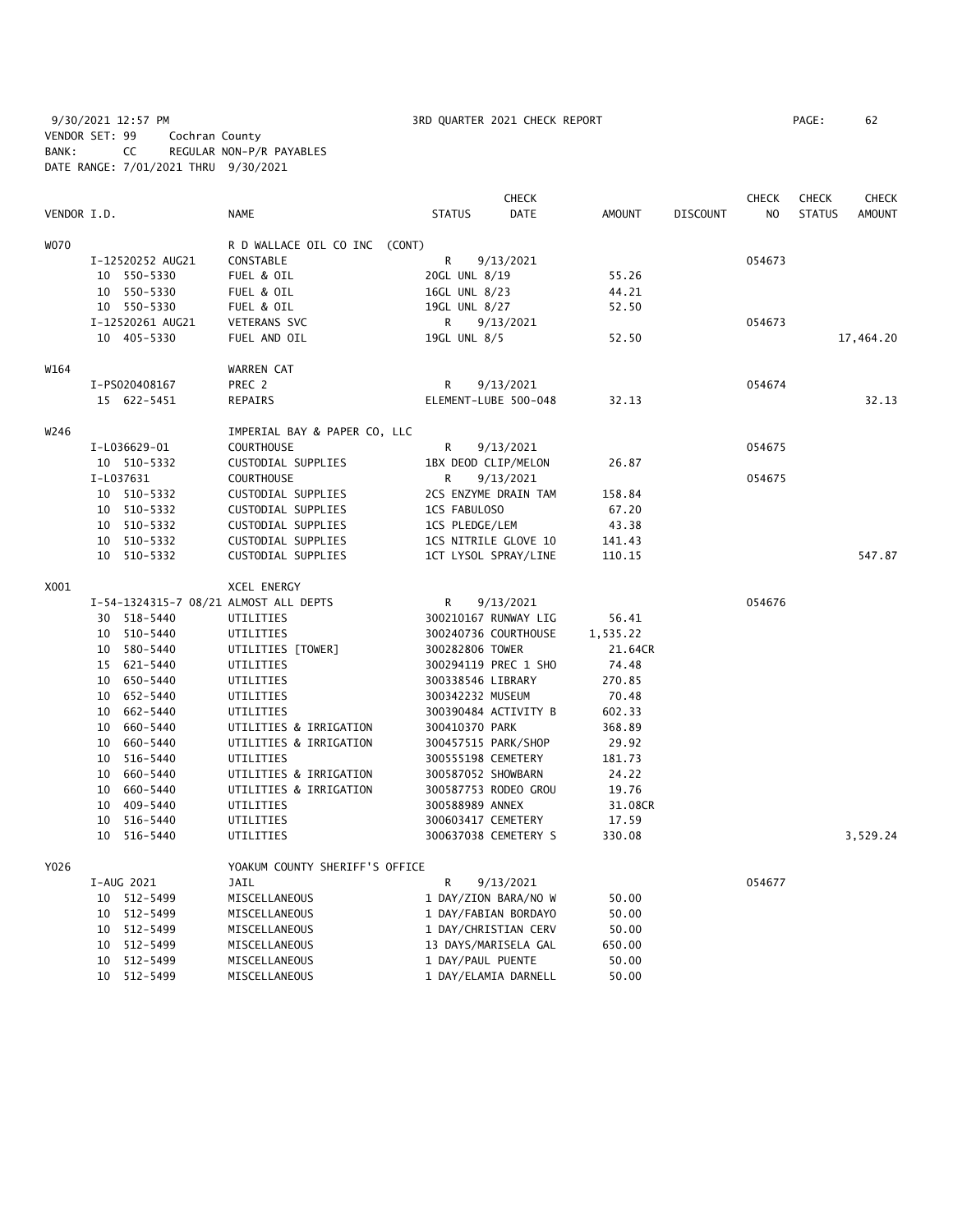9/30/2021 12:57 PM **3RD QUARTER 2021 CHECK REPORT** 9/30/2021 12:57 PM PAGE: 63 VENDOR SET: 99 Cochran County BANK: CC REGULAR NON-P/R PAYABLES DATE RANGE: 7/01/2021 THRU 9/30/2021

|             |                |                                 | <b>CHECK</b>         |                       |               |                 | <b>CHECK</b><br><b>CHECK</b><br><b>CHECK</b> |               |               |
|-------------|----------------|---------------------------------|----------------------|-----------------------|---------------|-----------------|----------------------------------------------|---------------|---------------|
| VENDOR I.D. |                | <b>NAME</b>                     | <b>STATUS</b>        | <b>DATE</b>           | <b>AMOUNT</b> | <b>DISCOUNT</b> | N <sub>O</sub>                               | <b>STATUS</b> | <b>AMOUNT</b> |
| Y026        |                | YOAKUM COUNTY SHERIFF'S (CONT)  |                      |                       |               |                 |                                              |               |               |
|             | I-AUG 2021     | <b>JAIL</b>                     | R                    | 9/13/2021             |               |                 | 054677                                       |               |               |
|             | 10 512-5499    | MISCELLANEOUS                   | 10 DAYS/RICKY SOTO   |                       | 500.00        |                 |                                              |               |               |
|             | 10 512-5499    | MISCELLANEOUS                   |                      | 1 DAY/ROBERTO E ZAPA  | 50.00         |                 |                                              |               | 1,450.00      |
| A029        |                | ANTHONY MECHANICAL SERVICE, INC |                      |                       |               |                 |                                              |               |               |
|             | I-072854       | <b>ACTIVITY BLDG</b>            | R                    | 9/29/2021             |               |                 | 054694                                       |               |               |
|             | 10 662-5451    | REPAIR                          |                      | 4HRS/TRAVEL, RPL WIRE | 540.00        |                 |                                              |               |               |
|             | I-073141       | ACTIVITY BLDG                   | R                    | 9/29/2021             |               |                 | 054694                                       |               |               |
|             | 10 662-5451    | REPAIR                          |                      | 10.5HRS/REWIRE, RPL T | 1,102.50      |                 |                                              |               |               |
|             | 10 662-5451    | REPAIR                          | VEHICLE CHG          |                       | 150.00        |                 |                                              |               |               |
|             | I-073201       | PARK/SHOWBARN                   | R                    | 9/29/2021             |               |                 | 054694                                       |               |               |
|             | 10 660-5451    | REPAIR                          |                      | 2HRS/CHG A/C, KITCHEN | 275.00        |                 |                                              |               | 2,067.50      |
| A108        |                | AT&T MOBILITY                   |                      |                       |               |                 |                                              |               |               |
|             | I-#4144 091921 | SHERIFF                         | R                    | 9/29/2021             |               |                 | 054695                                       |               |               |
|             | 10 560-5420    | TELECOMMUNICATIONS              |                      | 1ST NET/6 LNS 8/20-9  | 229.50        |                 |                                              |               | 229.50        |
| A178        |                | AMAZON                          |                      |                       |               |                 |                                              |               |               |
|             | C-949345496674 | JUVENILE PROBATION              | R                    | 9/29/2021             |               |                 | 054696                                       |               |               |
|             | 17 573-5499    | OPERATING EXPENSES              |                      | RET DELL INSPIRON 27  | 1,299.00CR    |                 |                                              |               |               |
|             | I-437957694389 | LIBRARY                         | R                    | 9/29/2021             |               |                 | 054696                                       |               |               |
|             | 10 650-5590    | <b>BOOKS</b>                    | THE CAT IN THE HAT   |                       | 5.23          |                 |                                              |               |               |
|             | I-449758696499 | JUVENILE PROBATION              | R.                   | 9/29/2021             |               |                 | 054696                                       |               |               |
|             | 17 573-5499    | OPERATING EXPENSES              | HP TONER 414A/BK     |                       | 84.89         |                 |                                              |               |               |
|             | 17 573-5499    | OPERATING EXPENSES              | OFC HOME/BUS 2021    |                       | 89.99         |                 |                                              |               |               |
|             | I-458337966439 | JUVENILE PROBATION              | R                    | 9/29/2021             |               |                 | 054696                                       |               |               |
|             | 17 573-5499    | OPERATING EXPENSES              |                      | DELL INSPIRON 27" AI  | 1,299.00      |                 |                                              |               |               |
|             | I-474793846865 | ELECTIONS                       | R                    | 9/29/2021             |               |                 | 054696                                       |               |               |
|             | 10 490-5310    | OFFICE SUPPLIES                 | 1BX/10 SMD PRESSBRD  |                       | 54.22         |                 |                                              |               |               |
|             | I-538954447955 | JUVENILE PROBATION              | R                    | 9/29/2021             |               |                 | 054696                                       |               |               |
|             | 17 573-5499    | OPERATING EXPENSES              | HP LASERJOB PRO M479 |                       | 649.00        |                 |                                              |               |               |
|             | I-636593797464 | <b>AUDITOR</b>                  | R                    | 9/29/2021             |               |                 | 054696                                       |               |               |
|             | 10 495-5310    | OFFICE SUPPLIES                 |                      | 5-SEC FILE SORTER, ME | 27.87         |                 |                                              |               |               |
|             | I-833864578757 | TAX A/C                         | R                    | 9/29/2021             |               |                 | 054696                                       |               |               |
|             | 10 499-5310    | OFFICE SUPPLIES                 |                      | WORKPRO 1000 MESH CH  | 159.99        |                 |                                              |               |               |
|             | I-867665579675 | LIBRARY                         | R                    | 9/29/2021             |               |                 | 054696                                       |               |               |
|             | 10 650-5590    | <b>BOOKS</b>                    |                      | NOT A HAPPY FAMILY:A  | 16.20         |                 |                                              |               |               |
|             | 10 650-5590    | <b>BOOKS</b>                    | GED TEST PREP PLUS 2 |                       | 17.29         |                 |                                              |               |               |
|             | 10 512-5392    | MISCELLANEOUS SUPPLIES          | GED TEST PREP PLUS 2 |                       | 17.29         |                 |                                              |               |               |
|             | 10 650-5590    | <b>BOOKS</b>                    |                      | ONCE THERE WERE WOLV  | 22.26         |                 |                                              |               |               |
|             | 10 650-5590    | <b>BOOKS</b>                    | WE ARE THE BRENNANS: |                       | 16.19         |                 |                                              |               |               |
|             | 10 650-5310    | OFFICE SUPPLIES                 |                      | SELF-RETRACTING CUTT  | 8.03          |                 |                                              |               |               |
|             | 10 650-5590    | <b>BOOKS</b>                    |                      | THE GUILT TRIP:A NOV  | 23.49         |                 |                                              |               |               |
|             | 10<br>650-5590 | <b>BOOKS</b>                    | HOW NOT TO DIE:DISCO |                       | 17.01         |                 |                                              |               |               |
|             | 10<br>650-5590 | <b>BOOKS</b>                    |                      | STAR WARS: THE RISING | 20.28         |                 |                                              |               |               |
|             | 10 650-5590    | <b>BOOKS</b>                    |                      | THE THIRD GRAVE:A RI  | 18.88         |                 |                                              |               |               |
|             | 10 650-5590    | <b>BOOKS</b>                    |                      | FALSE WITNESS: A NOVE | 19.16         |                 |                                              |               |               |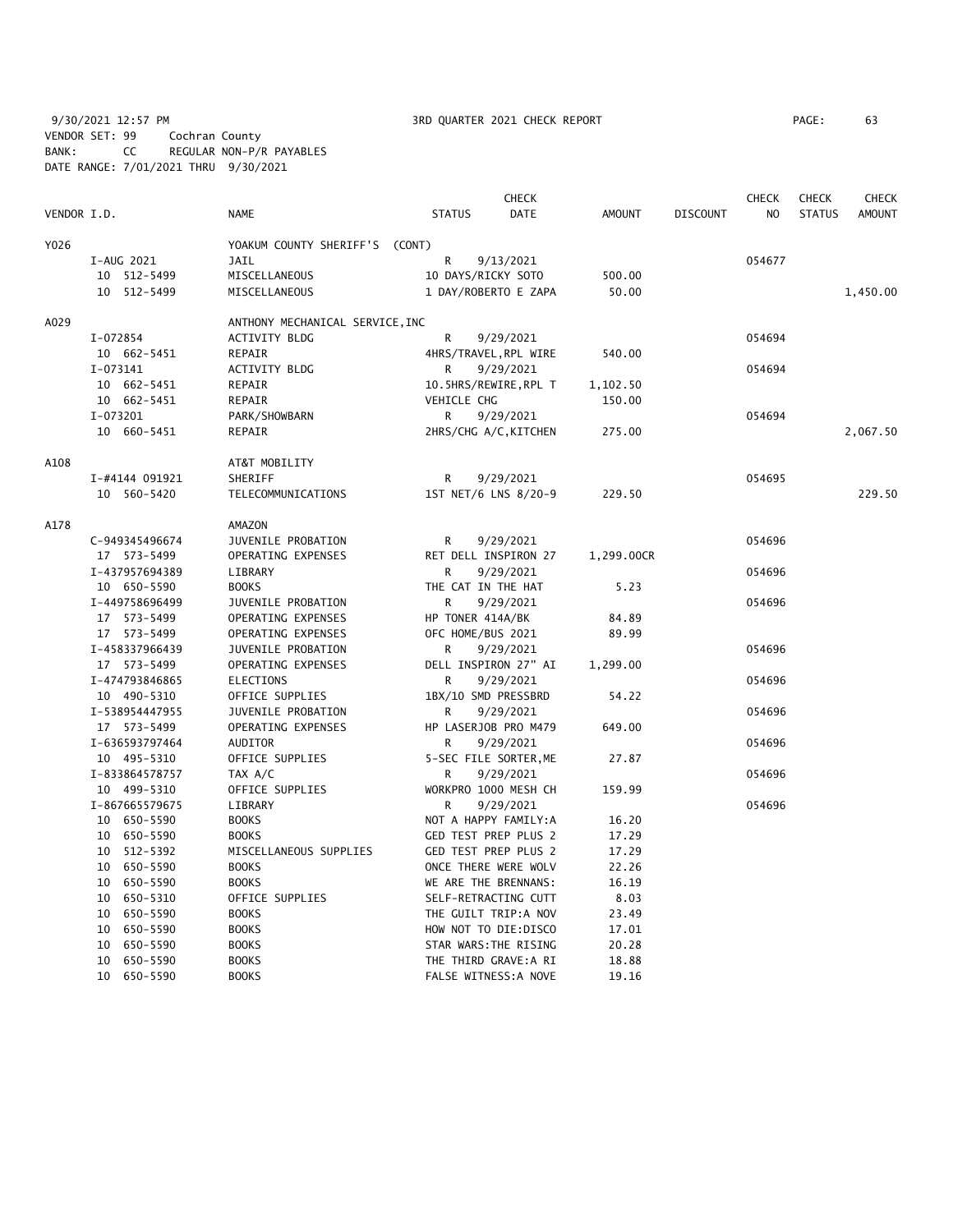9/30/2021 12:57 PM 3RD QUARTER 2021 CHECK REPORT PAGE: 64 VENDOR SET: 99 Cochran County BANK: CC REGULAR NON-P/R PAYABLES DATE RANGE: 7/01/2021 THRU 9/30/2021

|                  |               |                    | <b>CHECK</b>             |                    |                       |               | <b>CHECK</b>    | <b>CHECK</b>   | <b>CHECK</b>  |               |
|------------------|---------------|--------------------|--------------------------|--------------------|-----------------------|---------------|-----------------|----------------|---------------|---------------|
| VENDOR I.D.      |               |                    | <b>NAME</b>              | <b>STATUS</b>      | DATE                  | <b>AMOUNT</b> | <b>DISCOUNT</b> | N <sub>O</sub> | <b>STATUS</b> | <b>AMOUNT</b> |
| A178             |               |                    | (CONT)<br>AMAZON         |                    |                       |               |                 |                |               |               |
|                  |               | I-867665579675     | LIBRARY                  | R                  | 9/29/2021             |               |                 | 054696         |               |               |
|                  |               | 10 650-5590        | <b>BOOKS</b>             |                    | WE WERE NEVER HERE:A  | 16.20         |                 |                |               |               |
|                  |               | 10 650-5590        | <b>BOOKS</b>             |                    | THE BOND CODE: A TEMP | 16.20         |                 |                |               |               |
|                  |               | 10 650-5590        | <b>BOOKS</b>             |                    | WHO WOULD WIN: ULTIMA | 9.39          |                 |                |               |               |
|                  |               | I-874367489555     | JUVENILE PROBATION       | R                  | 9/29/2021             |               |                 | 054696         |               |               |
|                  |               | 17 573-5499        | OPERATING EXPENSES       |                    | DELL INSPIRON 27" FH  | 1,199.99      |                 |                |               | 2,509.05      |
| <b>B318</b>      |               |                    | <b>BRITTANY BLAIR</b>    |                    |                       |               |                 |                |               |               |
|                  | I-DW#19449    |                    | <b>ACTIVITY BLDG</b>     | R                  | 9/29/2021             |               |                 | 054698         |               |               |
|                  |               | 10 000-4370.101    | RENT-ACTIVITY BUILDING   |                    | REF DEP FOR 9/25/21;  | 100.00        |                 |                |               | 100.00        |
| C008             |               |                    | CITY OF WHITEFACE        |                    |                       |               |                 |                |               |               |
|                  | $I-409$ 09/21 |                    | PREC <sub>2</sub>        | R.                 | 9/29/2021             |               |                 | 054699         |               |               |
|                  |               | 15 622-5440        | UTILITIES                |                    | GAS SVC 8/16-9/15/21  | 16.50         |                 |                |               |               |
|                  |               | 15 622-5440        | UTILITIES                | WATER SVC          |                       | 26.00         |                 |                |               |               |
|                  |               | 15 622-5440        | UTILITIES                | GARBAGE SVC        |                       | 54.37         |                 |                |               |               |
|                  |               | 15 622-5440        | UTILITIES                | SEWER SVC          |                       | 22.50         |                 |                |               | 119.37        |
| C <sub>290</sub> |               |                    | CENTER POINT LARGE PRINT |                    |                       |               |                 |                |               |               |
|                  | I-1874416     |                    | LIBRARY                  | R                  | 9/29/2021             |               |                 | 054700         |               |               |
|                  |               | 10 650-5590        | <b>BOOKS</b>             | HUMMINGBIRD LANE   |                       | 23.37         |                 |                |               |               |
|                  |               | 10 650-5590        | <b>BOOKS</b>             | THE CLOVER GIRLS   |                       | 23.37         |                 |                |               |               |
|                  |               | 10 650-5590        | <b>BOOKS</b>             | A COWBOY OF LEGEND |                       | 23.37         |                 |                |               |               |
|                  |               | 10 650-5590        | <b>BOOKS</b>             | IT HAD TO BE YOU   |                       | 23.37         |                 |                |               |               |
|                  |               | 10 650-5590        | <b>BOOKS</b>             | THE DEVIL'S HAND   |                       | 23.37         |                 |                |               |               |
|                  |               | 10 650-5590        | <b>BOOKS</b>             | THE SHADOW BOX     |                       | 23.37         |                 |                |               | 140.22        |
| C371             |               |                    | COCHRAN COUNTY TAX A/C   |                    |                       |               |                 |                |               |               |
|                  |               | I-'21 CHEV #9147   | EXTENSION SVC            | R                  | 9/29/2021             |               |                 | 054701         |               |               |
|                  |               | 10 665-5571        | CAPITAL OUTLAY           |                    | 2YR INSP FEE/21 CHEV  | 16.75         |                 |                |               |               |
|                  |               | I-05 MACK#6845 '21 | PREC 4                   | R                  | 9/29/2021             |               |                 | 054701         |               |               |
|                  |               | 15 624-5451        | <b>REPAIRS</b>           |                    | STATE INSP FEE/05 MA  | 7.50          |                 |                |               | 24.25         |
| C416             |               |                    | BRANDY CRISWELL          |                    |                       |               |                 |                |               |               |
|                  |               | I-CPS#4586 083021  | DISTRICT COURT           | R.                 | 9/29/2021             |               |                 | 054702         |               |               |
|                  |               | 10 435-5400        | ATTORNEY AD LITEM        |                    | PERM RVW(C)/CPS#4586  | 300.00        |                 |                |               |               |
|                  |               | I-CPS#4616 090721  | DISTRICT COURT           | R                  | 9/29/2021             |               |                 | 054702         |               |               |
|                  |               | 10 435-5400        | ATTORNEY AD LITEM        |                    | PERM RVW(PM)/CPS#461  | 300.00        |                 |                |               |               |
|                  |               | I-CPS#4632 090821  | DISTRICT COURT           | R                  | 9/29/2021             |               |                 | 054702         |               |               |
|                  |               | 10 435-5400        | ATTORNEY AD LITEM        |                    | PERM RVW(C)/CPS#4632  | 300.00        |                 |                |               |               |
|                  |               | I-CPS#4644 090721  | DISTRICT COURT           | R                  | 9/29/2021             |               |                 | 054702         |               |               |
|                  |               | 10 435-5400        | ATTORNEY AD LITEM        |                    | STATUS HRNG((PM)/CPS  | 300.00        |                 |                |               | 1,200.00      |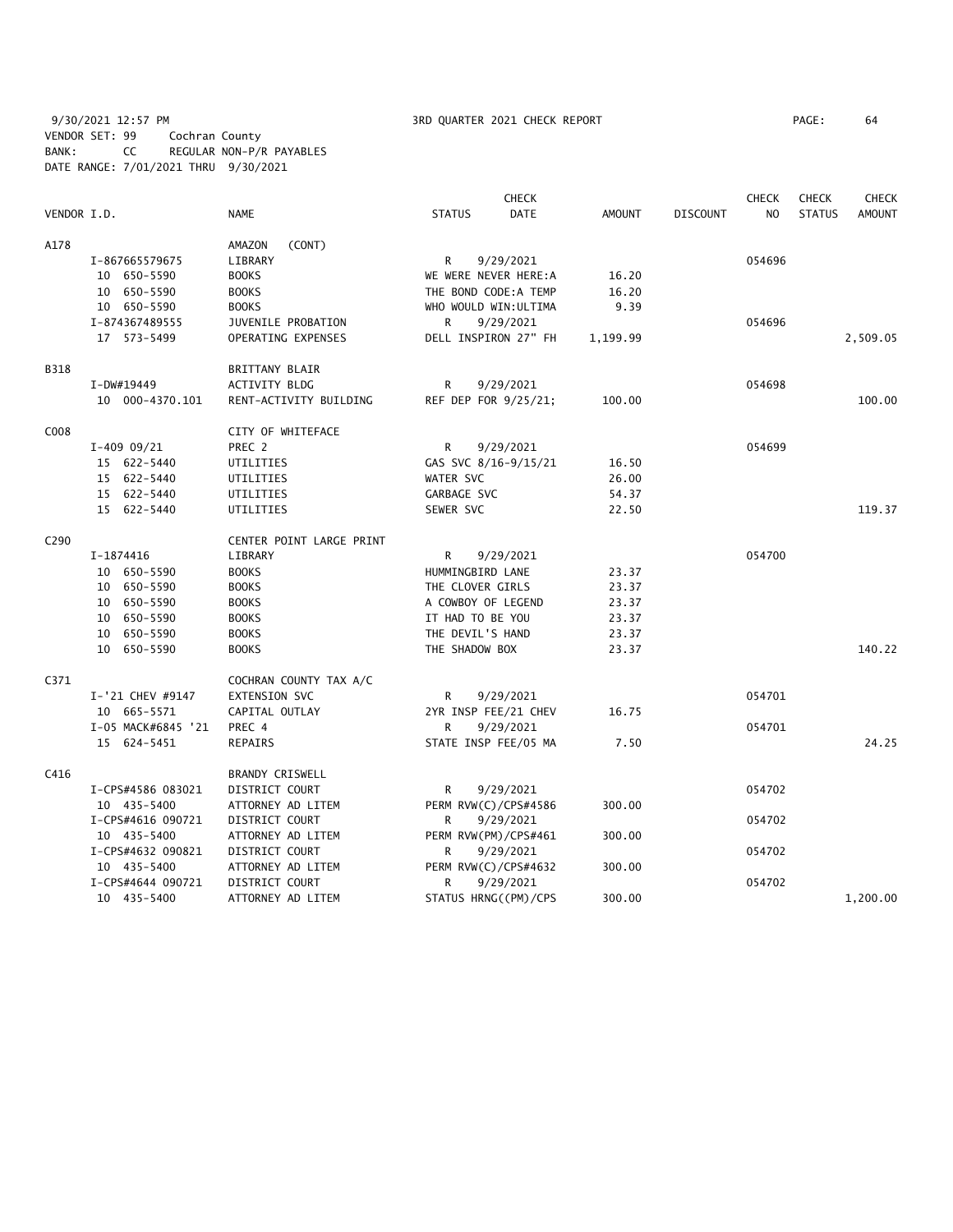9/30/2021 12:57 PM 3RD QUARTER 2021 CHECK REPORT PAGE: 65 VENDOR SET: 99 Cochran County BANK: CC REGULAR NON-P/R PAYABLES DATE RANGE: 7/01/2021 THRU 9/30/2021

|                  |                   |                                  |                        | <b>CHECK</b> |               |                 | <b>CHECK</b>   | <b>CHECK</b>  | <b>CHECK</b>  |
|------------------|-------------------|----------------------------------|------------------------|--------------|---------------|-----------------|----------------|---------------|---------------|
| VENDOR I.D.      |                   | <b>NAME</b>                      | <b>STATUS</b>          | <b>DATE</b>  | <b>AMOUNT</b> | <b>DISCOUNT</b> | N <sub>O</sub> | <b>STATUS</b> | <b>AMOUNT</b> |
| C418             |                   | NYDIA M CHAPA, CSR               |                        |              |               |                 |                |               |               |
|                  | I-#1689/STEPH LUZ | DISTRICT COURT                   | R                      | 9/29/2021    |               |                 | 054703         |               |               |
|                  | 10 435-5410       | COURT REPORTER SERVICES          | 122 PGS @\$7           |              | 854.00        |                 |                |               |               |
|                  | 10 435-5410       | COURT REPORTER SERVICES          | FILING FEES, MISC      |              | 20.00         |                 |                |               |               |
|                  | I-4640/ROMERO JR  | DISTRICT ATTY                    | R                      | 9/29/2021    |               |                 | 054703         |               |               |
|                  | 10 476-5499       | MISCELLANEOUS                    | 70 PGS @\$6            |              | 420.00        |                 |                |               |               |
|                  | 10 476-5499       | MISCELLANEOUS                    | FILING FEES, MISC      |              | 20.00         |                 |                |               | 1,314.00      |
| D048             |                   | DATA-LINE OFFICE SYSTEMS         |                        |              |               |                 |                |               |               |
|                  | I-IN135087        | LIBRARY                          | R.                     | 9/29/2021    |               |                 | 054704         |               |               |
|                  | 10 650-5411       | MAINTENANCE CONTRACTS            | COPIER MAINT 9/21-10   |              | 37.50         |                 |                |               |               |
|                  | 10 650-5411       | MAINTENANCE CONTRACTS            | 269 COLOR COPIES 8/2   |              | 26.90         |                 |                |               | 64.40         |
| D196             |                   | JORGE DE LA CRUZ, SHERIFF        |                        |              |               |                 |                |               |               |
|                  | $I-8/31/21$ GRO   | JAIL                             | R                      | 9/29/2021    |               |                 | 054705         |               |               |
|                  | 10 512-5333       | FOOD-PRISONERS                   | 40 BIMBO BREAD 8/30/   |              | 74.40         |                 |                |               |               |
|                  | 10 512-5333       | FOOD-PRISONERS                   | 2 WHITE BREAD/FAM\$ 8  |              | 5.00          |                 |                |               |               |
|                  | $I-9/2/21$ XPRT   | JAIL                             | R                      | 9/29/2021    |               |                 | 054705         |               |               |
|                  | 10 512-5499       | MISCELLANEOUS                    | MEAL/XPRT CHRISTIAN    |              | 9.08          |                 |                |               |               |
|                  | $I-9/28/21$       | <b>JAIL</b>                      | R                      | 9/29/2021    |               |                 | 054705         |               |               |
|                  | 10 512-5333       | FOOD-PRISONERS                   | 2 LETTUCE/ALLSUP'S 9   |              | 5.18          |                 |                |               |               |
|                  | I-MEAL/GALV 09/21 | SHERIFF                          | R                      | 9/29/2021    |               |                 | 054705         |               |               |
|                  | 10 560-5427       | CONTINUING EDUCATION             | MEAL, IHOP, GLVST/ROSA |              | 32.62         |                 |                |               | 126.28        |
| D <sub>207</sub> |                   | DUFFY LAW FIRM, PC               |                        |              |               |                 |                |               |               |
|                  | I-CPS#4586 083021 | DISTRICT COURT                   | R                      | 9/29/2021    |               |                 | 054706         |               |               |
|                  | 10 435-5400       | ATTORNEY AD LITEM                | PERM RVW(PM)/CPS#458   |              | 300.00        |                 |                |               |               |
|                  | I-CPS#4632 091021 | DISTRICT COURT                   | R                      | 9/29/2021    |               |                 | 054706         |               |               |
|                  | 10 435-5400       | ATTORNEY AD LITEM                | PERM RVW(PM)/CPS#463   |              | 300.00        |                 |                |               | 600.00        |
| E069             |                   | ENCARTELE, INC                   |                        |              |               |                 |                |               |               |
|                  | I-10938           | JAIL                             | R                      | 9/29/2021    |               |                 | 054707         |               |               |
|                  | 10 000-4380.200   | OTHER [MISCELLANEOUS]            | 1,000 MIN DATA @30c    |              | 300.00        |                 |                |               | 300.00        |
| G161             |                   | <b>GEBO'S CREDIT CORPORATION</b> |                        |              |               |                 |                |               |               |
|                  | $I-37387/E$       | PREC 1                           | R                      | 9/29/2021    |               |                 | 054708         |               |               |
|                  | 15 621-5451       | REPAIRS                          | GREASE COUPLER 1/8"    |              | 6.69          |                 |                |               | 6.69          |
| H029             |                   | TAYLOR CORPORATION dba           |                        |              |               |                 |                |               |               |
|                  | I-INV10522860     | NON-DEPT'L                       | R                      | 9/29/2021    |               |                 | 054709         |               |               |
|                  | 10 409-5300       | COUNTY-WIDE SUPPLIES             | 4PK EMPLOYMENT APPL,   |              | 198.24        |                 |                |               |               |
|                  | 10 409-5300       | COUNTY-WIDE SUPPLIES             | SHIPPING               |              | 33.49         |                 |                |               | 231.73        |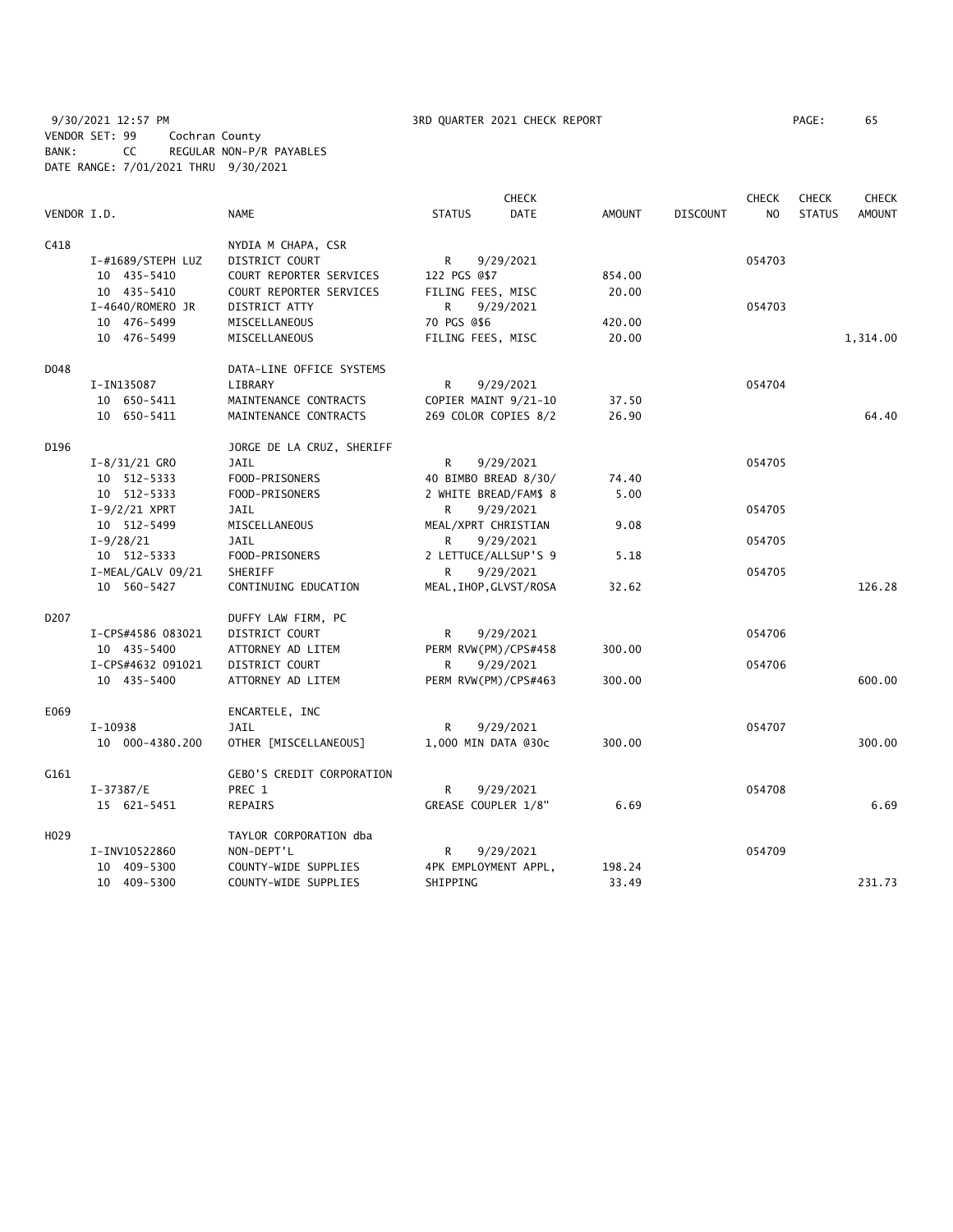9/30/2021 12:57 PM 3RD QUARTER 2021 CHECK REPORT PAGE: 66 VENDOR SET: 99 Cochran County BANK: CC REGULAR NON-P/R PAYABLES DATE RANGE: 7/01/2021 THRU 9/30/2021

|             |                    |                                | <b>CHECK</b>        |                      |               | <b>CHECK</b>    | <b>CHECK</b>   | <b>CHECK</b>  |               |
|-------------|--------------------|--------------------------------|---------------------|----------------------|---------------|-----------------|----------------|---------------|---------------|
| VENDOR I.D. |                    | <b>NAME</b>                    | <b>STATUS</b>       | <b>DATE</b>          | <b>AMOUNT</b> | <b>DISCOUNT</b> | N <sub>O</sub> | <b>STATUS</b> | <b>AMOUNT</b> |
| H242        |                    | DANA HEFLIN                    |                     |                      |               |                 |                |               |               |
|             | I-POSTAGE 9/13/21  | LIBRARY                        | R                   | 9/29/2021            |               |                 | 054710         |               |               |
|             | 10 650-5311        | POSTAL EXPENSES                | 1 SHEET \$2 STAMPS  |                      | 20.00         |                 |                |               |               |
|             | 10 650-5311        | POSTAL EXPENSES                | 2 SHEETS \$1 STAMPS |                      | 20.00         |                 |                |               | 40.00         |
|             |                    |                                |                     |                      |               |                 |                |               |               |
| L227        |                    | LYNN COUNTY SHERIFF'S OFFICE   |                     |                      |               |                 |                |               |               |
|             | I-AUG 2021         | <b>JAIL</b>                    | R.                  | 9/29/2021            |               |                 | 054711         |               |               |
|             | 10 512-5499        | MISCELLANEOUS                  |                     | 31 DAYS/GEORGE ROMER | 1,240.00      |                 |                |               | 1,240.00      |
| L233        |                    | KAYLEE LONG                    |                     |                      |               |                 |                |               |               |
|             | I-CPS#4644 091021  | DISTRICT COURT                 | R                   | 9/29/2021            |               |                 | 054712         |               |               |
|             | 10 435-5400        | ATTORNEY AD LITEM              |                     | STATUS HRNG(C)/CPS#4 | 300.00        |                 |                |               | 300.00        |
|             |                    |                                |                     |                      |               |                 |                |               |               |
| M182        |                    | BEVERLY MCCLELLAN              |                     |                      |               |                 |                |               |               |
|             | I-FILING CAB 9/21  | AUDITOR                        | R                   | 9/29/2021            |               |                 | 054713         |               |               |
|             | 10 495-5310        | OFFICE SUPPLIES                |                     | R/B 2-DRAWER HON FIL | 20.00         |                 |                |               | 20.00         |
| M304        |                    | JESSE MENDEZ                   |                     |                      |               |                 |                |               |               |
|             | I-PRE1/PEDRO LOPEZ | DISTRICT COURT                 | R                   | 9/29/2021            |               |                 | 054714         |               |               |
|             | 10 435-5400        | ATTORNEY AD LITEM              |                     | PRE-IND(F)/PEDRO ORO | 250.00        |                 |                |               |               |
|             | I-PRE2/PEDRO LOPEZ | DISTRICT COURT                 | R                   | 9/29/2021            |               |                 | 054714         |               |               |
|             | 10 435-5400        | ATTORNEY AD LITEM              |                     | PRE-IND(F)/PEDRO O L | 250.00        |                 |                |               | 500.00        |
| M321        |                    | JAMES M MOORE                  |                     |                      |               |                 |                |               |               |
|             |                    |                                |                     |                      |               |                 |                |               |               |
|             | I-#1576/M SIGALA   | DISTRICT COURT                 | R                   | 9/29/2021            |               |                 | 054715         |               |               |
|             | 10 435-5400        | ATTORNEY AD LITEM              |                     | PLEA HRNG(F)/MARISEL | 400.00        |                 |                |               | 400.00        |
| M348        |                    | JENNIFER MIRLL, PLLC           |                     |                      |               |                 |                |               |               |
|             | I-CPS#4632 090121  | DISTRICT COURT                 | R                   | 9/29/2021            |               |                 | 054716         |               |               |
|             | 10 435-5400        | ATTORNEY AD LITEM              |                     | PERM RVW(PF)/CPS#463 | 300.00        |                 |                |               |               |
|             | I-CPS#4632 090721  | DISTRICT COURT                 | R                   | 9/29/2021            |               |                 | 054716         |               |               |
|             | 10 435-5400        | ATTORNEY AD LITEM              |                     | PERM RVW(PF)/CPS#463 | 300.00        |                 |                |               | 600.00        |
| N103        |                    | NETPROTEC LLC                  |                     |                      |               |                 |                |               |               |
|             | $I-2412$           | JUSTICE OF PEACE               | R                   | 9/29/2021            |               |                 | 054717         |               |               |
|             | 10 455-5411        | MAINTENANCE CONTRACTS          |                     | 2 VIDEO MAGIS 9/30-1 | 249.00        |                 |                |               | 249.00        |
|             |                    |                                |                     |                      |               |                 |                |               |               |
| 0013        |                    | OLD REPUBLIC SURETY COMPA      |                     |                      |               |                 |                |               |               |
|             | I-9056/JUSTIN 2021 | SHERIFF                        | R                   | 9/29/2021            |               |                 | 054718         |               |               |
|             | 10 560-5480        | <b>BONDS &amp; NOTARY FEES</b> |                     | NOTARY BOND/JUSTIN M | 50.00         |                 |                |               | 50.00         |
| P007        |                    | PAYROLL CLEARING ACCT          |                     |                      |               |                 |                |               |               |
|             | I-3RD QTR 2021     | WORKERS COMP/ALL DEPTS         | V                   | 9/29/2021            |               |                 | 054719         |               | 1,731.38      |
|             |                    |                                |                     |                      |               |                 |                |               |               |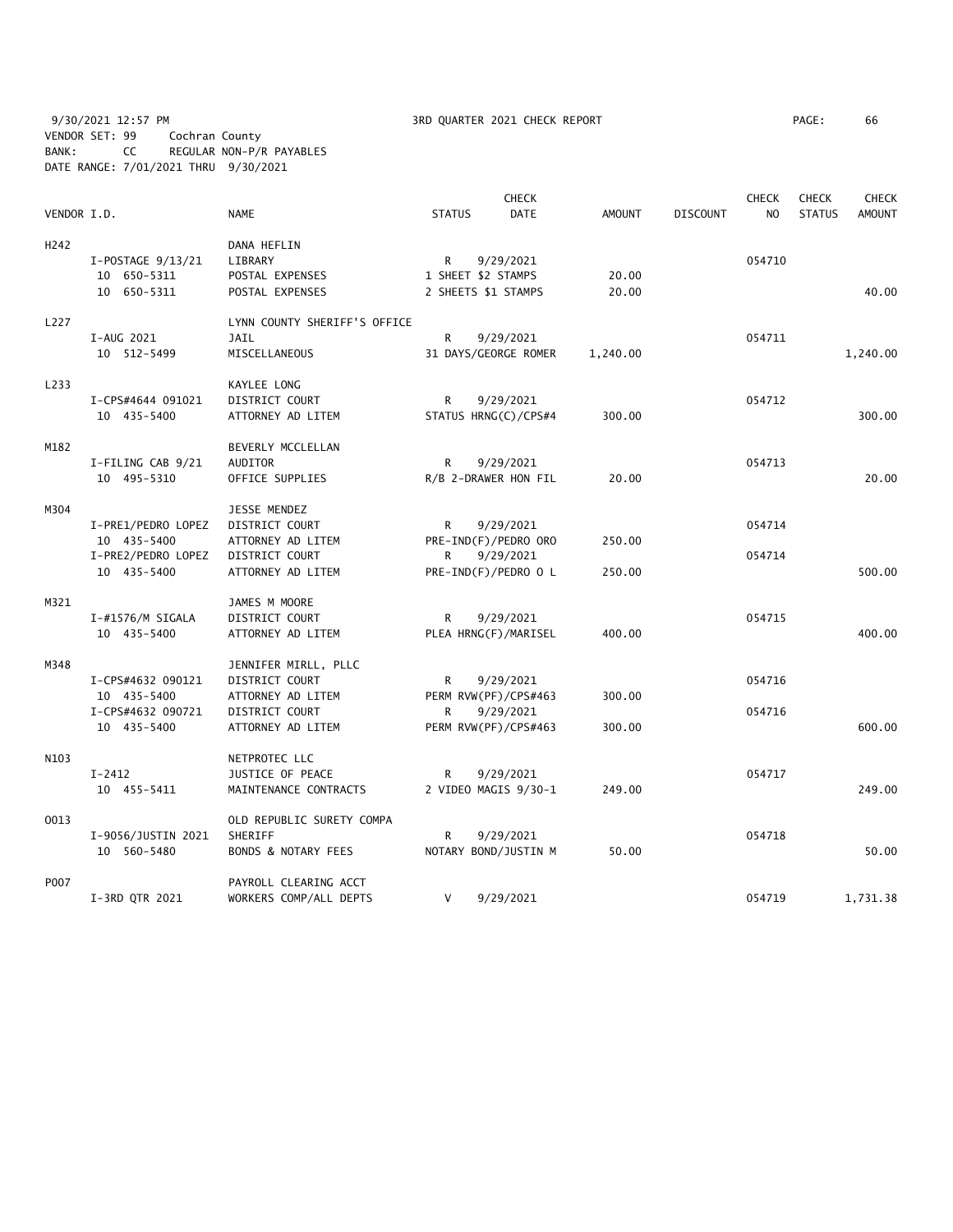9/30/2021 12:57 PM **3RD QUARTER 2021 CHECK REPORT** PAGE: 67 VENDOR SET: 99 Cochran County BANK: CC REGULAR NON-P/R PAYABLES DATE RANGE: 7/01/2021 THRU 9/30/2021

|             |                             |                             |                          | <b>CHECK</b> |               |                 | <b>CHECK</b> | <b>CHECK</b>  | <b>CHECK</b>  |
|-------------|-----------------------------|-----------------------------|--------------------------|--------------|---------------|-----------------|--------------|---------------|---------------|
| VENDOR I.D. |                             | <b>NAME</b>                 | <b>STATUS</b>            | DATE         | <b>AMOUNT</b> | <b>DISCOUNT</b> | NO.          | <b>STATUS</b> | <b>AMOUNT</b> |
| P007        |                             | PAYROLL CLEARING ACCT       |                          |              |               |                 |              |               |               |
|             | M-CHECK                     | PAYROLL CLEARING ACCT       | VOIDED<br>V<br>9/29/2021 |              |               |                 | 054719       |               | 1,731.38CR    |
| P262        |                             | GEORGE ELLIS dba            |                          |              |               |                 |              |               |               |
|             | I-295015                    | COURTHOUSE/ACT BLDG         | R.<br>9/29/2021          |              |               |                 | 054720       |               |               |
|             | 10 510-5332                 | CUSTODIAL SUPPLIES          | 1/2 BACKPACK BLOWER      |              | 280.00        |                 |              |               |               |
|             | 10 662-5332                 | CUSTODIAL SUPPLIES          | 1/2 BACKPACK BLOWER      |              | 279.99        |                 |              |               | 559.99        |
| R320        |                             | PHILLIP RICKER              |                          |              |               |                 |              |               |               |
|             | I-CPS#4644 092021           | DISTRICT COURT              | R<br>9/29/2021           |              |               |                 | 054721       |               |               |
|             | 10 435-5400                 | ATTORNEY AD LITEM           | STATUS HRNG(PF)/CPS#     |              | 300.00        |                 |              |               | 300.00        |
| S222        |                             | SOUTH PLAINS COMMUNICATIONS |                          |              |               |                 |              |               |               |
|             | I-0121621-IN                | SHERIFF                     | 9/29/2021<br>R           |              |               |                 | 054722       |               |               |
|             | 10 560-5571                 | CAPITAL OUTLAY              | INSTL LIGHTS, SIREN, B   |              | 1,500.00      |                 |              |               |               |
|             | 10 560-5571                 | CAPITAL OUTLAY              | RADIO FACEPLATE/21 T     |              | 30.00         |                 |              |               |               |
|             | 10 560-5571                 | CAPITAL OUTLAY              | <b>CUSTOM BRACKET</b>    |              | 15.00         |                 |              |               |               |
|             | 10 560-5571                 | CAPITAL OUTLAY              | 3/4" COAX BRASS MT       |              | 25.00         |                 |              |               | 1,570.00      |
| S281        |                             | <b>STAPLES</b>              |                          |              |               |                 |              |               |               |
|             | I-9835572207                | SHERIFF                     | 9/29/2021<br>R           |              |               |                 | 054723       |               |               |
|             | 10 560-5310                 | OFFICE SUPPLIES             | 2 LEXAR HP 633x 256G     |              | 74.98         |                 |              |               | 74.98         |
| S398        |                             | SECRETARY OF STATE          |                          |              |               |                 |              |               |               |
|             | I-NOTR FEE/JUSTIN21 SHERIFF |                             | R.<br>9/29/2021          |              |               |                 | 054724       |               |               |
|             | 10 560-5480                 | BONDS & NOTARY FEES         | FILING FEE/JUSTIN MA     |              | 21.00         |                 |              |               | 21.00         |
| S436        |                             | SAFE LIFE DEFENSE, LLC      |                          |              |               |                 |              |               |               |
|             | I-632952                    | SHERIFF/DONATION            | 9/29/2021<br>R           |              |               |                 | 054725       |               |               |
|             | 10 560-5334                 | OTHER SUPPLIES              | 1XS TACTICAL VEST LE     |              | 639.00        |                 |              |               |               |
|             | 10 560-5334                 | OTHER SUPPLIES              | 3 2XL TACTICAL VEST      |              | 1,917.00      |                 |              |               |               |
|             | 10 560-5334                 | OTHER SUPPLIES              | 1 6XL TACTICAL VEST      |              | 639.00        |                 |              |               |               |
|             | 10 560-5334                 | OTHER SUPPLIES              | <b>DISC</b>              |              | 319.50CR      |                 |              |               | 2,875.50      |
| S464        |                             | LISA SMITH, CO/DIST CLERK   |                          |              |               |                 |              |               |               |
|             | I-MILEAGE/FALL '21          | <b>CLERK</b>                | R<br>9/29/2021           |              |               |                 | 054726       |               |               |
|             | 10 403-5427                 | CONTINUING EDUCATION        | 844 MI TO/FR ROUND R     |              | 472.64        |                 |              |               | 472.64        |
| S467        |                             | SOUTHWESTERN COMPANY        |                          |              |               |                 |              |               |               |
|             | $I-212$                     | LIBRARY                     | R<br>9/29/2021           |              |               |                 | 054727       |               |               |
|             | 10 650-5590                 | <b>BOOKS</b>                | ASK ME MAMMALS           |              | 94.90         |                 |              |               |               |
|             | 650-5590<br>10              | <b>BOOKS</b>                | ASK ME REPTILES          |              | 94.90         |                 |              |               |               |
|             | 650-5590<br>10              | <b>BOOKS</b>                | EXPLORE AND LEARN        |              | 169.90        |                 |              |               |               |
|             | 10 650-5590                 | <b>BOOKS</b>                | MY SET                   |              | 131.90        |                 |              |               | 491.60        |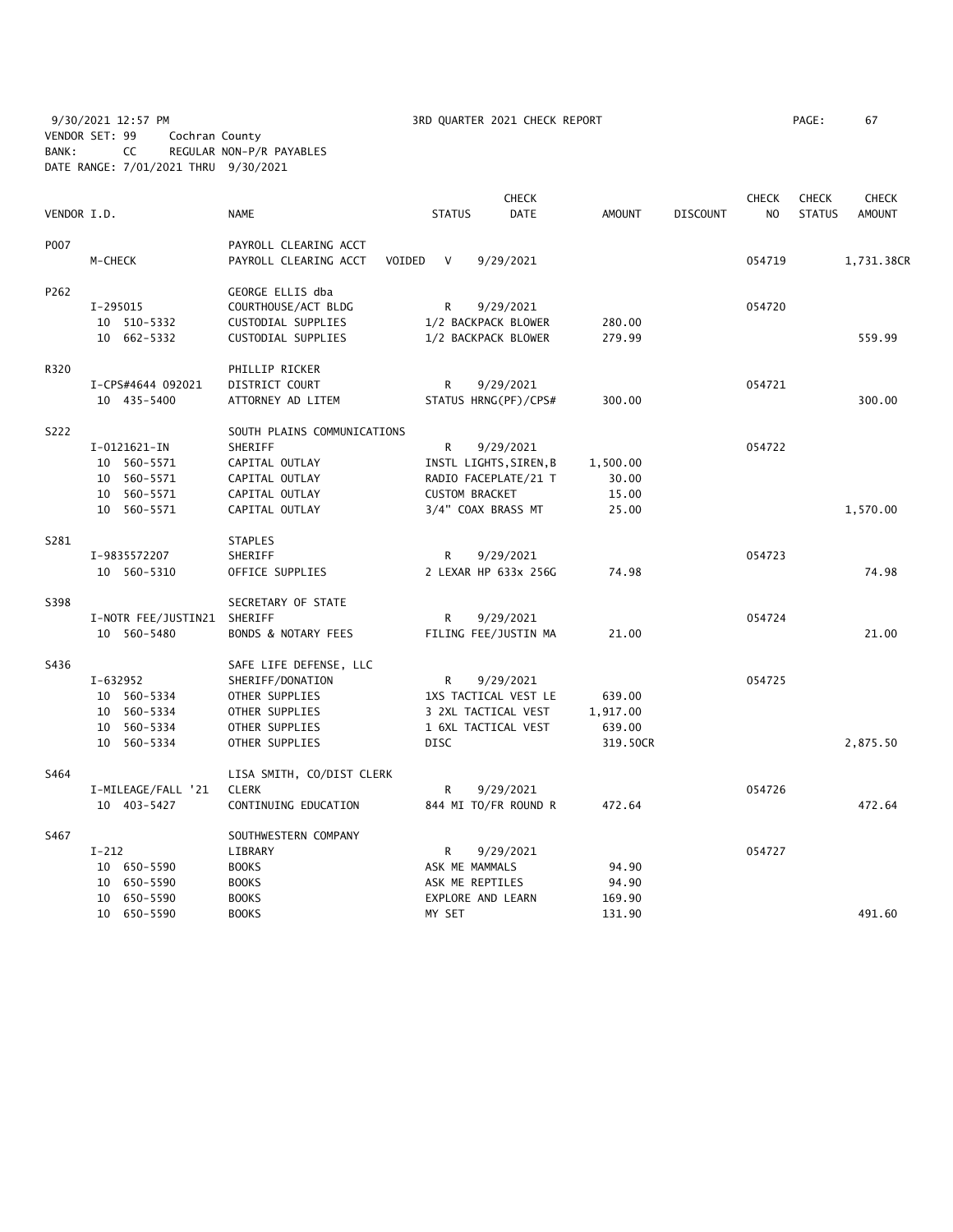9/30/2021 12:57 PM 3RD QUARTER 2021 CHECK REPORT PAGE: 68 VENDOR SET: 99 Cochran County BANK: CC REGULAR NON-P/R PAYABLES DATE RANGE: 7/01/2021 THRU 9/30/2021

|             |          |                  |                                |                     | <b>CHECK</b>                |               |                 | <b>CHECK</b> | <b>CHECK</b>  | <b>CHECK</b>  |
|-------------|----------|------------------|--------------------------------|---------------------|-----------------------------|---------------|-----------------|--------------|---------------|---------------|
| VENDOR I.D. |          |                  | <b>NAME</b>                    | <b>STATUS</b>       | DATE                        | <b>AMOUNT</b> | <b>DISCOUNT</b> | NO.          | <b>STATUS</b> | <b>AMOUNT</b> |
| S468        |          |                  | SLASH SHOE CUSTOM FABRICATIONS |                     |                             |               |                 |              |               |               |
|             | $I-246$  |                  | <b>JAIL</b>                    | R                   | 9/29/2021                   |               |                 | 054728       |               |               |
|             |          | 10 512-5451      | REPAIR                         |                     | CONSUMABLES FEE 9/17        | 41.55         |                 |              |               |               |
|             | 10       | $512 - 5451$     | REPAIR                         |                     | 9HRS/WELD STNLS SHOW        | 450.00        |                 |              |               |               |
|             | 10       | 512-5451         | REPAIR                         | 7HRS/WELDING HELPER |                             | 175.00        |                 |              |               |               |
|             |          | 10 512-5451      | REPAIR                         | 112 MI @85c         |                             | 95.20         |                 |              |               | 761.75        |
| T050        |          |                  | TAC UNEMPLOYMENT FUND          |                     |                             |               |                 |              |               |               |
|             |          | I-3RD QTR 2021   | UNEMPLOYMENT--ALL DEPTS        | R                   | 9/29/2021                   |               |                 | 054729       |               |               |
|             |          | 10 400-5206      | UNEMPLOYMENT                   | QTRLY UNEMPLYMNT-CO |                             | 0.18          |                 |              |               |               |
|             |          | 10 403-5206      | UNEMPLOYMENT                   |                     | QTRLY UNEMPLYMNT-CLE        | 12.84         |                 |              |               |               |
|             |          | 10 435-5206      | UNEMPLOYMENT                   |                     | QTRLY UNEMPLYMNT-DIS        | 3.73          |                 |              |               |               |
|             |          | 10 455-5206      | UNEMPLOYMENT                   | QTRLY UNEMPLYMNT-JP |                             | 0.80          |                 |              |               |               |
|             | 10       | 475-5206         | UNEMPLOYMENT                   | QTRLY UNEMPLYMNT-CO |                             | 6.87          |                 |              |               |               |
|             |          | 10 476-5206      | UNEMPLOYMENT                   |                     | QTRLY UNEMPLYMNT-DIS        | 3.01          |                 |              |               |               |
|             | 10       | 490-5206         | UNEMPLOYMENT                   |                     | QTRLY UNEMPLYMNT-ELE        | 4.16          |                 |              |               |               |
|             |          | 10 495-5206      | UNEMPLOYMENT                   | QTRLY UNEMPLYMNT-CO |                             | 9.83          |                 |              |               |               |
|             | 10       | 497-5206         | UNEMPLOYMENT                   |                     | <b>QTRLY UNEMPLYMNT-TRE</b> | 2.60          |                 |              |               |               |
|             | 10       | 499-5206         | UNEMPLOYMENT                   |                     | QTRLY UNEMPLYMNT-TAX        | 14.88         |                 |              |               |               |
|             | 10       | 510-5206         | UNEMPLOYMENT                   |                     | QTRLY UNEMPLYMNT-CRT        | 7.99          |                 |              |               |               |
|             | 10       | 512-5206         | UNEMPLOYMENT                   |                     | QTRLY UNEMPLYMNT-JAI        | 23.49         |                 |              |               |               |
|             | 10       | 516-5206         | UNEMPLOYMENT                   |                     | QTRLY UNEMPLYMNT-CEM        | 8.82          |                 |              |               |               |
|             | 10       | 560-5206         | UNEMPLOYMENT                   |                     | QTRLY UNEMPLYMNT-SHE        | 94.20         |                 |              |               |               |
|             | 10       | 650-5206         | UNEMPLOYMENT                   |                     | QTRLY UNEMPLYMNT-LIB        | 7.43          |                 |              |               |               |
|             | 10       | 660-5206         | UNEMPLOYMENT                   |                     | QTRLY UNEMPLYMNT-PAR        | 8.32          |                 |              |               |               |
|             | 10       | 662-5206         | UNEMPLOYMENT                   |                     | QTRLY UNEMPLYMNT-ACT        | 8.82          |                 |              |               |               |
|             | 10       | 665-5206         | UNEMPLOYMENT                   |                     | QTRLY UNEMPLYMNT-EXT        | 9.03          |                 |              |               |               |
|             | 15       | 621-5206         | UNEMPLOYMENT                   |                     | QTRLY UNEMPLYMNT-PRE        | 17.52         |                 |              |               |               |
|             | 15       | 622-5206         | UNEMPLOYMENT                   |                     | QTRLY UNEMPLYMNT-PRE        | 17.04         |                 |              |               |               |
|             |          | 15 623-5206      | UNEMPLOYMENT                   |                     | QTRLY UNEMPLYMNT-PRE        | 8.82          |                 |              |               |               |
|             |          | 15 624-5206      | UNEMPLOYMENT                   |                     | QTRLY UNEMPLYMNT-PRE        | 18.00         |                 |              |               |               |
|             |          | 17 573-5206      | UNEMPLOYMENT INSURANCE         |                     | QTRLY UNEMPLYMNT-JUV        | 8.12          |                 |              |               | 296.50        |
| T148        |          |                  | TASCOSA OFFICE MACHINES INC    |                     |                             |               |                 |              |               |               |
|             | I-286234 |                  | <b>CLERK</b>                   | R                   | 9/29/2021                   |               |                 | 054730       |               |               |
|             |          | 10 403-5411      | MAINTENANCE CONTRACTS          |                     | 1,039 COPIES 8/10-9/        | 15.59         |                 |              |               | 15.59         |
| U019        |          |                  | UNITED SUPERMARKETS, INC       |                     |                             |               |                 |              |               |               |
|             |          | I-3323007 090621 | JAIL                           | R                   | 9/29/2021                   |               |                 | 054731       |               |               |
|             |          | 10 512-5333      | FOOD-PRISONERS                 | 15 GR BEEF          |                             | 232.35        |                 |              |               |               |
|             |          | 10 512-5333      | FOOD-PRISONERS                 | <b>DISC</b>         |                             | 23.24CR       |                 |              |               |               |
|             |          | I-4359004 082021 | JAIL                           | R                   | 9/29/2021                   |               |                 | 054731       |               |               |
|             | 10       | 512-5333         | FOOD-PRISONERS                 | BROWNIE MIX/3       |                             | 3.57          |                 |              |               |               |
|             | 10       | 512-5333         | FOOD-PRISONERS                 | COOKIE MIX/10       |                             | 28.90         |                 |              |               |               |
|             | 10       | 512-5333         | FOOD-PRISONERS                 | WHITE CAKE MIX/2    |                             | 5.78          |                 |              |               |               |
|             | 10       | 512-5333         | FOOD-PRISONERS                 | FRITO LAY VAR PK/2  |                             | 31.98         |                 |              |               |               |
|             | 10       | 512-5333         | FOOD-PRISONERS                 | GATORADE LEM/2      |                             | 17.98         |                 |              |               |               |
|             | 10       | 512-5333         | FOOD-PRISONERS                 | KOOL-AID/2          |                             | 5.98          |                 |              |               |               |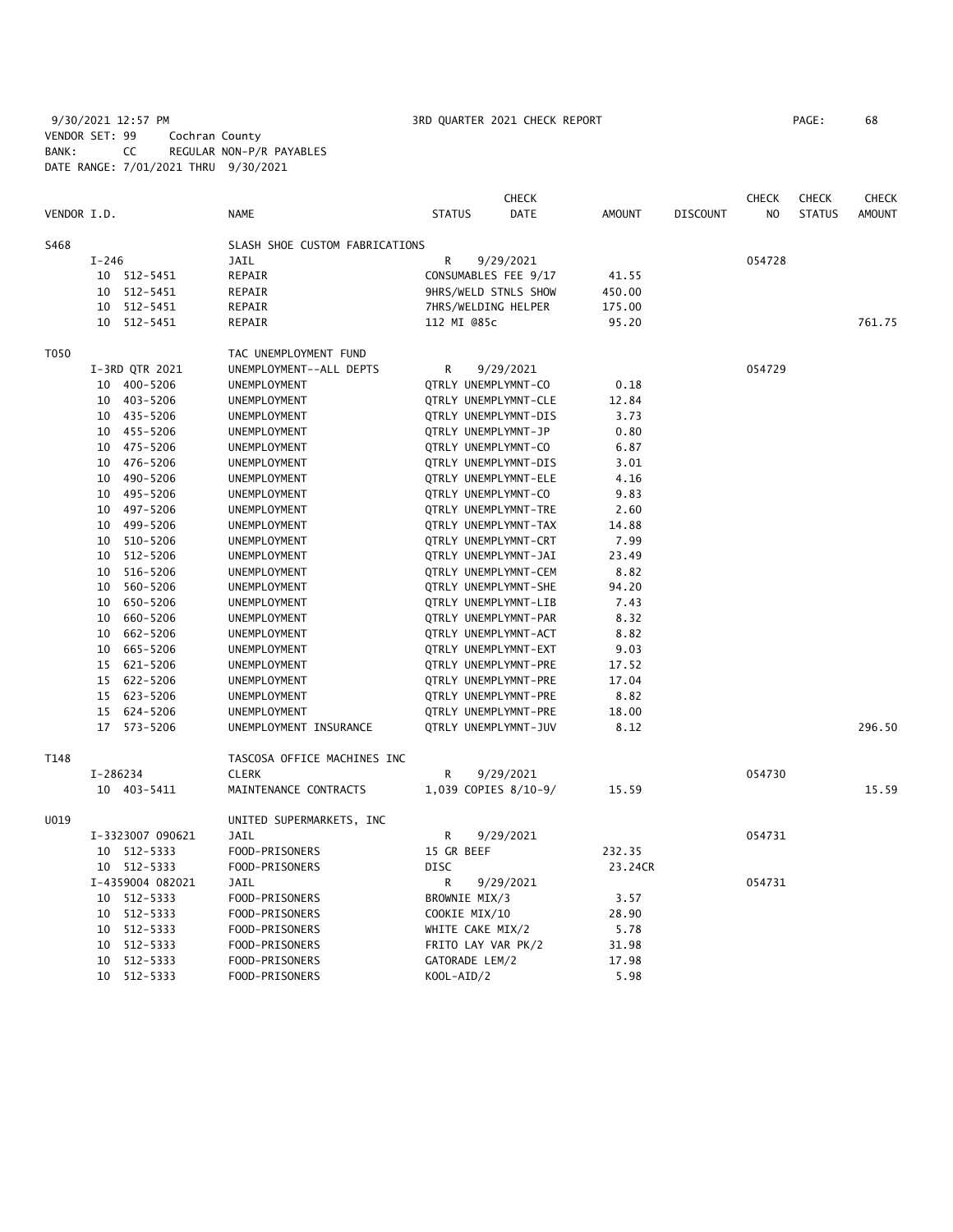# 9/30/2021 12:57 PM 3RD QUARTER 2021 CHECK REPORT PAGE: 69 VENDOR SET: 99 Cochran County BANK: CC REGULAR NON-P/R PAYABLES DATE RANGE: 7/01/2021 THRU 9/30/2021

|      |             |                  |                                 |                      | CHECK |         |                 | CHECK  | <b>CHECK</b>  | <b>CHECK</b>  |
|------|-------------|------------------|---------------------------------|----------------------|-------|---------|-----------------|--------|---------------|---------------|
|      | VENDOR I.D. |                  | <b>NAME</b>                     | <b>STATUS</b>        | DATE  | AMOUNT  | <b>DISCOUNT</b> | NO     | <b>STATUS</b> | <b>AMOUNT</b> |
| U019 |             |                  | UNITED SUPERMARKETS, INC (CONT) |                      |       |         |                 |        |               |               |
|      |             | I-4359004 082021 | JAIL                            | R<br>9/29/2021       |       |         |                 | 054731 |               |               |
|      | 10          | 512-5333         | FOOD-PRISONERS                  | MUFFIN MIX/6         |       | 7.74    |                 |        |               |               |
|      | 10          | 512-5333         | FOOD-PRISONERS                  | MUFFIN MIX/3         |       | 3.57    |                 |        |               |               |
|      | 10          | 512-5333         | FOOD-PRISONERS                  | SYRUP/3              |       | 17.97   |                 |        |               |               |
|      | 10          | 512-5333         | FOOD-PRISONERS                  | SANTITAS LEN/4       |       | 11.96   |                 |        |               |               |
|      | 10          | 512-5333         | FOOD-PRISONERS                  | RED DMND TEA/2       |       | 6.78    |                 |        |               |               |
|      | 10          | 512-5333         | FOOD-PRISONERS                  | KOOL-AID/2           |       | 5.98    |                 |        |               |               |
|      | 10          | 512-5333         | FOOD-PRISONERS                  | <b>TUNA/10</b>       |       | 7.90    |                 |        |               |               |
|      | 10          | 512-5333         | FOOD-PRISONERS                  | GARDEN SALAD/2       |       | 7.98    |                 |        |               |               |
|      | 10          | 512-5333         | FOOD-PRISONERS                  | SHREDDED LETTUCE/2   |       | 3.98    |                 |        |               |               |
|      | 10          | 512-5333         | FOOD-PRISONERS                  | AMERICAN CHS/2       |       | 12.00   |                 |        |               |               |
|      | 10          | 512-5333         | FOOD-PRISONERS                  | CHDR JACK/3          |       | 26.97   |                 |        |               |               |
|      | 10          | 512-5333         | FOOD-PRISONERS                  | HCK SMKD BACON/4     |       | 63.96   |                 |        |               |               |
|      | 10          | 512-5333         | FOOD-PRISONERS                  | CHK & CHS TACO/2     |       | 23.98   |                 |        |               |               |
|      | 10          | 512-5333         | FOOD-PRISONERS                  | HUSHPUPPY/4          |       | 12.76   |                 |        |               |               |
|      | 10          | 512-5333         |                                 |                      |       | 20.97   |                 |        |               |               |
|      |             |                  | FOOD-PRISONERS                  | SEAPAK SHRIMP/3      |       |         |                 |        |               |               |
|      | 10          | 512-5333         | FOOD-PRISONERS                  | TATER TREATS/3       |       | 17.97   |                 |        |               |               |
|      | 10          | 512-5333         | FOOD-PRISONERS                  | TOTINO PIZZA/21      |       | 29.19   |                 |        |               |               |
|      | 10          | 512-5333         | FOOD-PRISONERS                  | TOTINO PIZZA/CAN BAC |       | 6.95    |                 |        |               |               |
|      | 10          | 512-5333         | FOOD-PRISONERS                  | FISH SANDWICH/4      |       | 21.96   |                 |        |               |               |
|      | 10          | 512-5333         | FOOD-PRISONERS                  | LG EGGS/4            |       | 17.96   |                 |        |               |               |
|      |             | 10 512-5333      | FOOD-PRISONERS                  | DISC                 |       | 42.27CR |                 |        |               |               |
|      |             | I-5090002 092121 | JAIL                            | R<br>9/29/2021       |       |         |                 | 054731 |               |               |
|      | 10          | 512-5333         | FOOD-PRISONERS                  | COOKIE MIX/8         |       | 23.12   |                 |        |               |               |
|      | 10          | 512-5333         | FOOD-PRISONERS                  | WHITE MAC/CKI/2      |       | 5.78    |                 |        |               |               |
|      | 10          | 512-5333         | FOOD-PRISONERS                  | HEARTH OF TX BREAD/6 |       | 8.34    |                 |        |               |               |
|      | 10          | 512-5333         | FOOD-PRISONERS                  | MASHED POTATO/3      |       | 10.17   |                 |        |               |               |
|      | 10          | 512-5333         | FOOD-PRISONERS                  | BROWN GRAVY/4        |       | 5.16    |                 |        |               |               |
|      | 10          | 512-5333         | FOOD-PRISONERS                  | PIONEER BISCUIT/2    |       | 7.38    |                 |        |               |               |
|      | 10          | 512-5333         | FOOD-PRISONERS                  | CANOLA OIL/3         |       | 29.97   |                 |        |               |               |
|      | 10          | 512-5333         | FOOD-PRISONERS                  | PDR SUGAR/4          |       | 9.96    |                 |        |               |               |
|      | 10          | 512-5333         | FOOD-PRISONERS                  | SALTINES/3           |       | 3.87    |                 |        |               |               |
|      | 10          | 512-5333         | FOOD-PRISONERS                  | 4PK TOMATOES/2       |       | 5.98    |                 |        |               |               |
|      | 10          | 512-5333         | FOOD-PRISONERS                  | JALAPENO PEPPERS     |       | 2.13    |                 |        |               |               |
|      | 10          | 512-5333         | FOOD-PRISONERS                  | GARDEN SALAD/2       |       | 5.98    |                 |        |               |               |
|      | 10          | 512-5333         | FOOD-PRISONERS                  | HOT LINKS/4          |       | 39.96   |                 |        |               |               |
|      | 10          | 512-5333         | FOOD-PRISONERS                  | AMER LOAF CHS/3      |       | 18.00   |                 |        |               |               |
|      | 10          | 512-5333         | FOOD-PRISONERS                  | HAM/CHS 12PK         |       | 10.49   |                 |        |               |               |
|      | 10          | 512-5333         | FOOD-PRISONERS                  | LG EGGS/2            |       | 9.78    |                 |        |               |               |
|      | 10          | 512-5333         | FOOD-PRISONERS                  | 10CT BISCUIT/4       |       | 4.76    |                 |        |               |               |
|      | 10          | 512-5333         | FOOD-PRISONERS                  | DISC                 |       | 20.08CR |                 |        |               |               |
|      |             | I-7560004 083021 | JAIL                            | R<br>9/29/2021       |       |         |                 | 054731 |               |               |
|      | 10          | 512-5333         | FOOD-PRISONERS                  | 4PK TOMATOES/3       |       | 8.97    |                 |        |               |               |
|      | 10          | 512-5333         | FOOD-PRISONERS                  | CELERY STICKS/2      |       | 5.98    |                 |        |               |               |
|      | 10          | 512-5333         | FOOD-PRISONERS                  | DOLE GARDEN SALAD/2  |       | 7.98    |                 |        |               |               |
|      | 10          | 512-5333         | FOOD-PRISONERS                  | SHREDDED LETTUCE/2   |       | 5.98    |                 |        |               |               |
|      | 10          | 512-5333         | FOOD-PRISONERS                  | JALAPENO PPPERS      |       | 3.30    |                 |        |               |               |
|      |             |                  |                                 |                      |       |         |                 |        |               |               |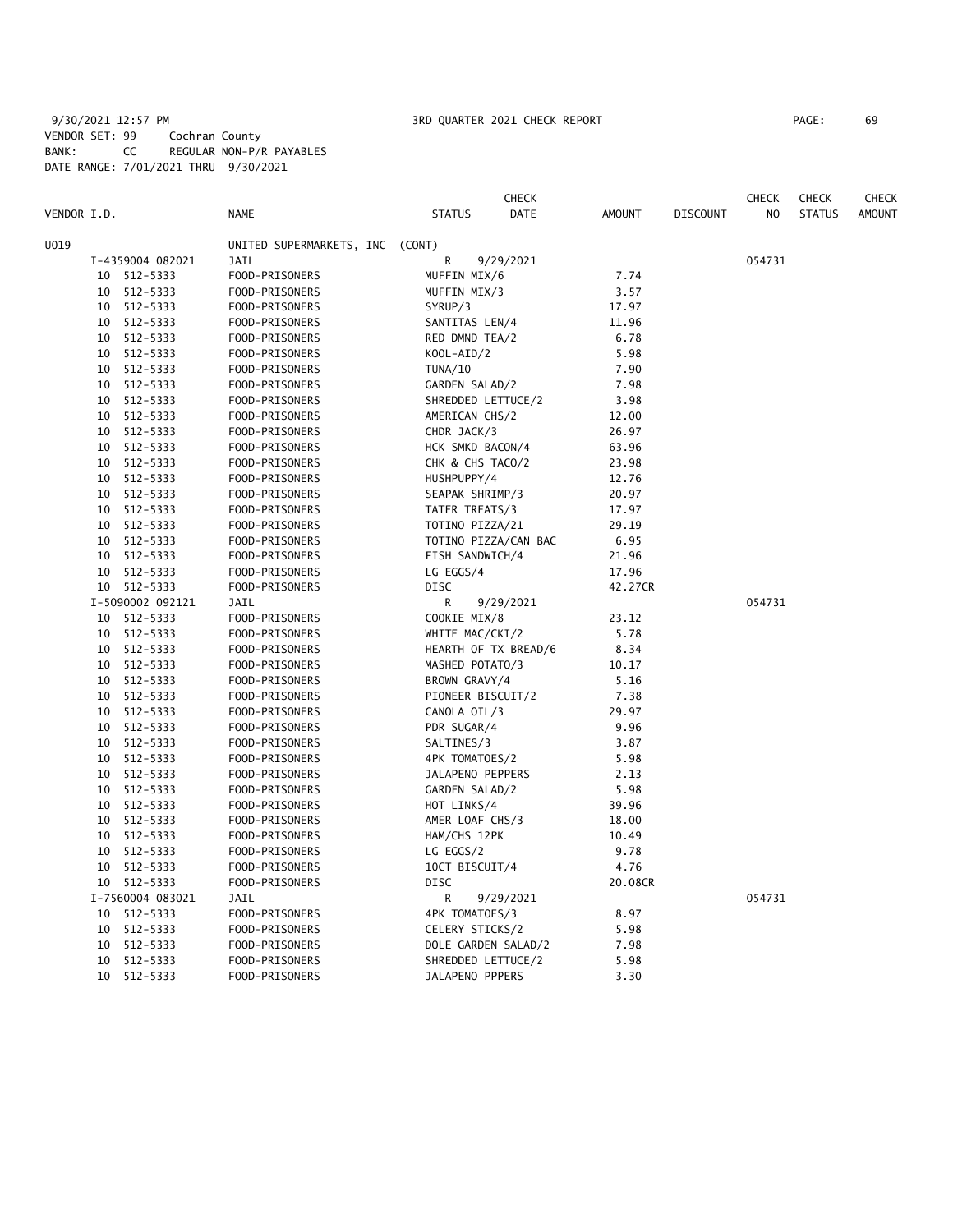# 9/30/2021 12:57 PM **3RD QUARTER 2021 CHECK REPORT** PAGE: 70 VENDOR SET: 99 Cochran County BANK: CC REGULAR NON-P/R PAYABLES DATE RANGE: 7/01/2021 THRU 9/30/2021

|             |    |                      |                          |                                | <b>CHECK</b> |         |                 | <b>CHECK</b> | <b>CHECK</b>  | <b>CHECK</b>  |
|-------------|----|----------------------|--------------------------|--------------------------------|--------------|---------|-----------------|--------------|---------------|---------------|
| VENDOR I.D. |    |                      | <b>NAME</b>              | <b>STATUS</b>                  | DATE         | AMOUNT  | <b>DISCOUNT</b> | NO           | <b>STATUS</b> | <b>AMOUNT</b> |
| U019        |    |                      | UNITED SUPERMARKETS, INC | (CONT)                         |              |         |                 |              |               |               |
|             |    | I-7560004 083021     | JAIL                     | R                              | 9/29/2021    |         |                 | 054731       |               |               |
|             |    | 10 512-5333          | FOOD-PRISONERS           | RUSSET POTATOES/2              |              | 10.00   |                 |              |               |               |
|             | 10 | 512-5333             | FOOD-PRISONERS           | BROCCOLI/2                     |              | 10.00   |                 |              |               |               |
|             |    | 10 512-5333          | FOOD-PRISONERS           | LG EGGS/5                      |              | 24.45   |                 |              |               |               |
|             |    | 10 512-5333          | FOOD-PRISONERS           | DISC                           |              | 7.67CR  |                 |              |               |               |
|             |    | I-9981004 090621     | JAIL                     | R                              | 9/29/2021    |         |                 | 054731       |               |               |
|             | 10 | 512-5333             | FOOD-PRISONERS           | BARILLA PASTA/6                |              | 7.14    |                 |              |               |               |
|             | 10 | 512-5333             | FOOD-PRISONERS           | SPAG SAUCE/8                   |              | 7.92    |                 |              |               |               |
|             | 10 | 512-5333             | FOOD-PRISONERS           | PDR SUGAR/4                    |              | 9.96    |                 |              |               |               |
|             | 10 | 512-5333             | FOOD-PRISONERS           | 4PK TOMATOES/4                 |              | 11.96   |                 |              |               |               |
|             | 10 | 512-5333             | FOOD-PRISONERS           | CELERY STICKS/2                |              | 5.98    |                 |              |               |               |
|             | 10 | 512-5333             | FOOD-PRISONERS           | GARDEN SALAD/2                 |              | 7.98    |                 |              |               |               |
|             | 10 | 512-5333             | FOOD-PRISONERS           | SHREDDED LETTUCE               |              | 2.99    |                 |              |               |               |
|             | 10 | 512-5333             | FOOD-PRISONERS           | NAVEL ORANGES/2                |              | 9.98    |                 |              |               |               |
|             | 10 | 512-5333             | FOOD-PRISONERS           | BROCCOLI/2                     |              | 10.00   |                 |              |               |               |
|             | 10 | 512-5333             | FOOD-PRISONERS           | RED DEL APPLES/2               |              | 7.98    |                 |              |               |               |
|             | 10 | 512-5333             | FOOD-PRISONERS           | 9 LEMONS                       |              | 3.00    |                 |              |               |               |
|             | 10 | 512-5333             | FOOD-PRISONERS           | 3# SWT ONIONS                  |              | 2.99    |                 |              |               |               |
|             | 10 | 512-5333             | FOOD-PRISONERS           | GR BEEF/6                      |              | 92.94   |                 |              |               |               |
|             | 10 | 512-5333             | FOOD-PRISONERS           | BONE-IN SIRLOIN/10             |              | 85.03   |                 |              |               |               |
|             | 10 | 512-5333             | FOOD-PRISONERS           | DRUMSTICKS/2                   |              | 10.82   |                 |              |               |               |
|             | 10 | 512-5333             | FOOD-PRISONERS           | 2 WT CORN                      |              | 7.00    |                 |              |               |               |
|             | 10 | 512-5333             | FOOD-PRISONERS           | FRESH DRUMS/4                  |              | 16.23   |                 |              |               |               |
|             | 10 | 512-5333             | FOOD-PRISONERS           | SEAS CHICKEN/3                 |              | 17.46   |                 |              |               |               |
|             | 10 |                      | FOOD-PRISONERS           |                                |              | 15.98   |                 |              |               |               |
|             | 10 | 512-5333<br>512-5333 | FOOD-PRISONERS           | BNLS BREAST/2<br>BNLS THIGHS/2 |              | 13.98   |                 |              |               |               |
|             | 10 |                      | FOOD-PRISONERS           |                                |              |         |                 |              |               |               |
|             | 10 | 512-5333             |                          | CKN TENDERS/4                  |              | 31.96   |                 |              |               |               |
|             |    | 512-5333             | FOOD-PRISONERS           | BONE-IN SIRLOIN/2              |              | 18.82   |                 |              |               |               |
|             | 10 | 512-5333             | FOOD-PRISONERS           | PORK STEAK/2                   |              | 20.19   |                 |              |               |               |
|             | 10 | 512-5333             | FOOD-PRISONERS           | DISC                           |              | 41.83CR |                 |              |               | 1,215.76      |
| U036        |    |                      | UNIFIRST HOLDINGS, INC.  |                                |              |         |                 |              |               |               |
|             |    | I-831 2589423        | JAIL/COURTHOUSE          | R                              | 9/29/2021    |         |                 | 054732       |               |               |
|             |    | 10 510-5332          | CUSTODIAL SUPPLIES       | 4 MATS 4x6                     |              | 13.20   |                 |              |               |               |
|             |    | 10 512-5392          | MISCELLANEOUS SUPPLIES   | 200 MICROFIBER TOWEL           |              | 24.00   |                 |              |               |               |
|             |    | 10 512-5392          | MISCELLANEOUS SUPPLIES   | DEFE CHG                       |              | 6.50    |                 |              |               |               |
|             |    | 10 510-5332          | CUSTODIAL SUPPLIES       | 4 MAT PROTECTION               |              | 1.00    |                 |              |               |               |
|             |    | I-831 2592037        | JAIL/COURTHOUSE          | R                              | 9/29/2021    |         |                 | 054732       |               |               |
|             |    | 10 510-5332          | CUSTODIAL SUPPLIES       | 4 MATS 4x6                     |              | 13.20   |                 |              |               |               |
|             | 10 | 512-5392             | MISCELLANEOUS SUPPLIES   | 200 MICROFIBER TOWEL           |              | 24.00   |                 |              |               |               |
|             |    | 10 512-5392          | MISCELLANEOUS SUPPLIES   | DEFE CHG                       |              | 6.50    |                 |              |               |               |
|             |    | 10 510-5332          | CUSTODIAL SUPPLIES       | 4 MAT PROTECTION               |              | 1.00    |                 |              |               |               |
|             |    | I-831 2594651        | JAIL/COURTHOUSE          | R                              | 9/29/2021    |         |                 | 054732       |               |               |
|             | 10 | 510-5332             | CUSTODIAL SUPPLIES       | 4 MATS 4x6                     |              | 14.80   |                 |              |               |               |
|             | 10 | 512-5392             | MISCELLANEOUS SUPPLIES   | 200 MICROFIBER TOWEL           |              | 26.00   |                 |              |               |               |
|             | 10 | 512-5392             | MISCELLANEOUS SUPPLIES   | DEFE CHG                       |              | 8.50    |                 |              |               |               |
|             | 10 | 510-5332             | CUSTODIAL SUPPLIES       | 4 MAT PROTECTION               |              | 1.00    |                 |              |               | 139.70        |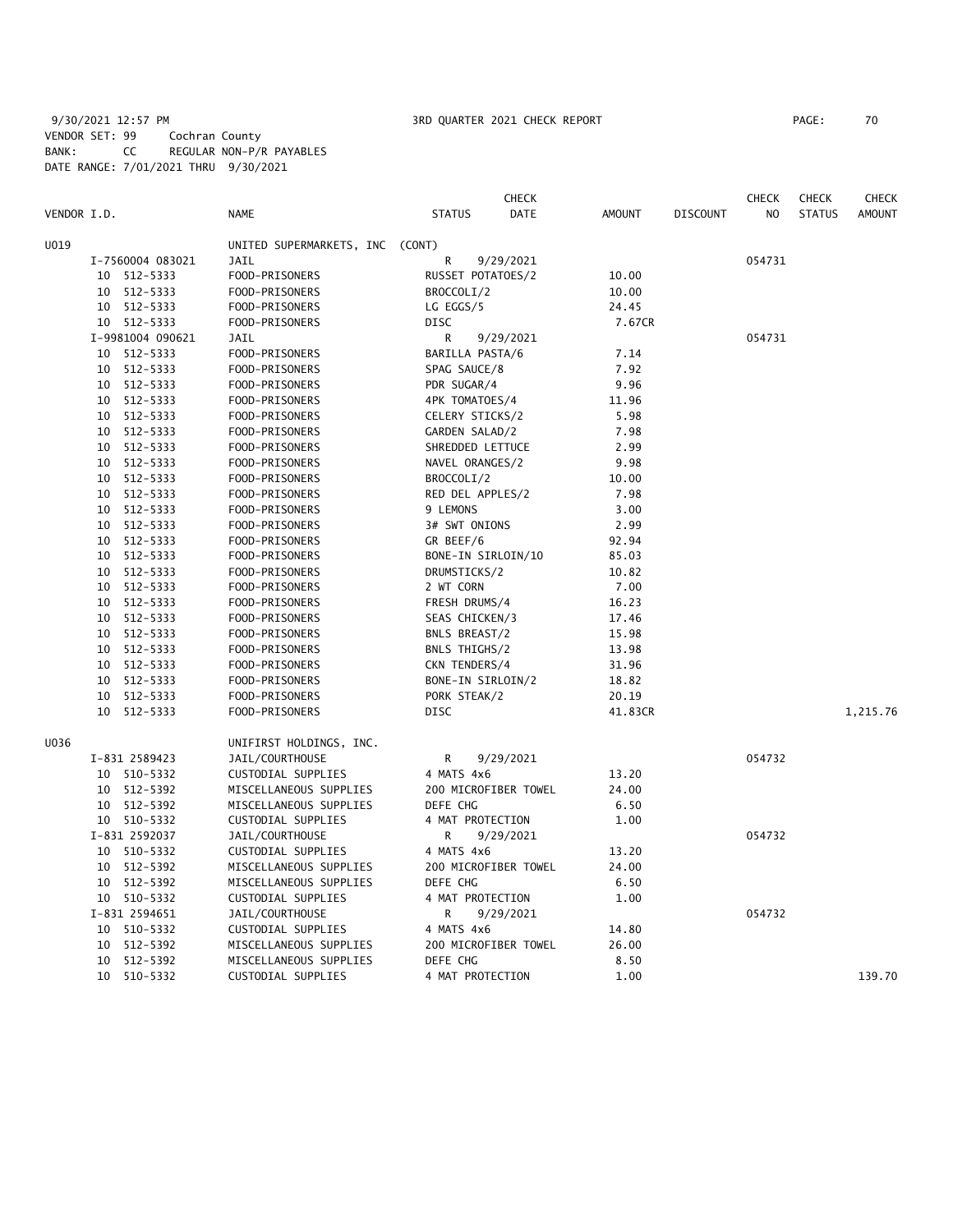9/30/2021 12:57 PM **3RD QUARTER 2021 CHECK REPORT** PAGE: 71 VENDOR SET: 99 Cochran County BANK: CC REGULAR NON-P/R PAYABLES DATE RANGE: 7/01/2021 THRU 9/30/2021

|             |                             |                              | <b>CHECK</b>         |           |          | <b>CHECK</b>    | <b>CHECK</b> | <b>CHECK</b>  |               |
|-------------|-----------------------------|------------------------------|----------------------|-----------|----------|-----------------|--------------|---------------|---------------|
| VENDOR I.D. |                             | <b>NAME</b>                  | <b>STATUS</b>        | DATE      | AMOUNT   | <b>DISCOUNT</b> | NO           | <b>STATUS</b> | <b>AMOUNT</b> |
| V053        |                             | VP PLUMBING INC.             |                      |           |          |                 |              |               |               |
|             | $I - 2814$                  | JAIL                         | R                    | 9/29/2021 |          |                 | 054733       |               |               |
|             | 10 512-5451                 | REPAIR                       | RPR WATER HTR BRKRS  |           | 360.00   |                 |              |               |               |
|             | $I - 3159$                  | <b>COURTHOUSE</b>            | R                    | 9/29/2021 |          |                 | 054733       |               |               |
|             | 10 510-5451                 | REPAIR                       | RPL PIPE, CNCRT, RPR |           | 4,400.00 |                 |              |               |               |
|             | 10 510-5451                 | REPAIR                       | <b>PARTS</b>         |           | 110.91   |                 |              |               |               |
|             | $I - 3171$                  | JAIL                         | R                    | 9/29/2021 |          |                 | 054733       |               |               |
|             | 10 512-5451                 | REPAIR                       | CLEAR TOILET/NOT CLO |           | 110.00   |                 |              |               | 4,980.91      |
| W055        |                             | WINDSTREAM COMMUNICATIONS SW |                      |           |          |                 |              |               |               |
|             | I-266-5181 SEP21            | ELECTIONS                    | R                    | 9/29/2021 |          |                 | 054734       |               |               |
|             | 10 490-5420                 | TELECOMMUNICATIONS           | BASIC SVC            |           | 30.30    |                 |              |               |               |
|             | 10 490-5420                 | TELECOMMUNICATIONS           | <b>FEES</b>          |           | 22.33    |                 |              |               |               |
|             | 10 490-5420                 | TELECOMMUNICATIONS           | LONG DISTANCE SVC    |           | 14.26    |                 |              |               | 66.89         |
| W235        |                             | VANDY NELSON dba             |                      |           |          |                 |              |               |               |
|             | $I - 3896$                  | COURTHOUSE/ACT BLDG/LIBRARY  | R                    | 9/29/2021 |          |                 | 054735       |               |               |
|             | 10 510-5332                 | CUSTODIAL SUPPLIES           | SPRAY BUGS           |           | 70.00    |                 |              |               |               |
|             | 10 662-5332                 | CUSTODIAL SUPPLIES           | SPRAY BUGS           |           | 45.00    |                 |              |               |               |
|             | 10 650-5332                 | CUSTODIAL SUPPLIES           | SPRAY BUGS           |           | 35.00    |                 |              |               | 150.00        |
| W248        |                             | IVY WOODWARD                 |                      |           |          |                 |              |               |               |
|             | I-BADGE HLDR                | JUVENILE PROBATION           | R                    | 9/29/2021 |          |                 | 054736       |               |               |
|             | 17 573-5499                 | OPERATING EXPENSES           | R/B BADGE HOLDER/AMA |           | 8.99     |                 |              |               |               |
|             | 17 573-5499                 | OPERATING EXPENSES           | R/B SALES TAX        |           | 0.70     |                 |              |               |               |
|             | I-PSTG 9/23/21              | JUVENILE PROBATION           | R.                   | 9/29/2021 |          |                 | 054736       |               |               |
|             | 17 573-5499                 | OPERATING EXPENSES           | R/B POSTAGE/JUV#864  |           | 10.39    |                 |              |               |               |
|             | I-TRK SUPPLIES 9/21         | JUVENILE PROBATION           | R                    | 9/29/2021 |          |                 | 054736       |               |               |
|             | 17 573-5499                 | OPERATING EXPENSES           | 12TN JACK            |           | 32.38    |                 |              |               |               |
|             | 17 573-5499                 | OPERATING EXPENSES           | LUG WRENCH           |           | 12.46    |                 |              |               |               |
|             | 17 573-5499                 | OPERATING EXPENSES           | SUPR SHINE           |           | 4.97     |                 |              |               |               |
|             | 17 573-5499                 | OPERATING EXPENSES           | 8AMP CHRGR           |           | 34.76    |                 |              |               |               |
|             | 17 573-5499                 | OPERATING EXPENSES           | STORAGE KIT          |           | 17.88    |                 |              |               |               |
|             | 17 573-5499                 | OPERATING EXPENSES           | 200L EMERG LT        |           | 7.97     |                 |              |               |               |
|             | 17 573-5499                 | OPERATING EXPENSES           | R/B SALES TAX/WALMAR |           | 9.11     |                 |              |               | 139.61        |
| X001        |                             | XCEL ENERGY                  |                      |           |          |                 |              |               |               |
|             | I-54-1829977-7 SEP21 PREC 2 |                              | R                    | 9/29/2021 |          |                 | 054737       |               |               |
|             | 15 622-5440                 | UTILITIES                    | 1521KWH 8/12-9/13/21 |           | 162.81   |                 |              |               |               |
|             | 15 622-5440                 | UTILITIES                    | 1 AREA LIGHT         |           | 17.06    |                 |              |               | 179.87        |
| P007        |                             | PAYROLL CLEARING ACCT        |                      |           |          |                 |              |               |               |
|             | I-3RD QTR '21 CORR          | WORKERS COMP/ALL DEPTS       | R                    | 9/29/2021 |          |                 | 054738       |               |               |
|             | 10 400-5204                 | WORKERS' COMPENSATION        | W/C QTRLY DEPOSIT-CN |           | 40.79    |                 |              |               |               |
|             | 10 403-5204                 | WORKERS' COMPENSATION        | W/C QTRLY DEPOSIT-CL |           | 61.73    |                 |              |               |               |
|             | 10 435-5204                 | WORKERS' COMPENSATION        | W/C QTRLY DEPOSIT-DI |           | 11.52    |                 |              |               |               |
|             | 10 455-5204                 | WORKERS' COMPENSATION        | W/C QRTRLY DEPOSIT-J |           | 28.80    |                 |              |               |               |
|             | 10 475-5204                 | WORKERS' COMPENSATION        | W/C QTRLY DEPOSIT-CN |           | 7.19     |                 |              |               |               |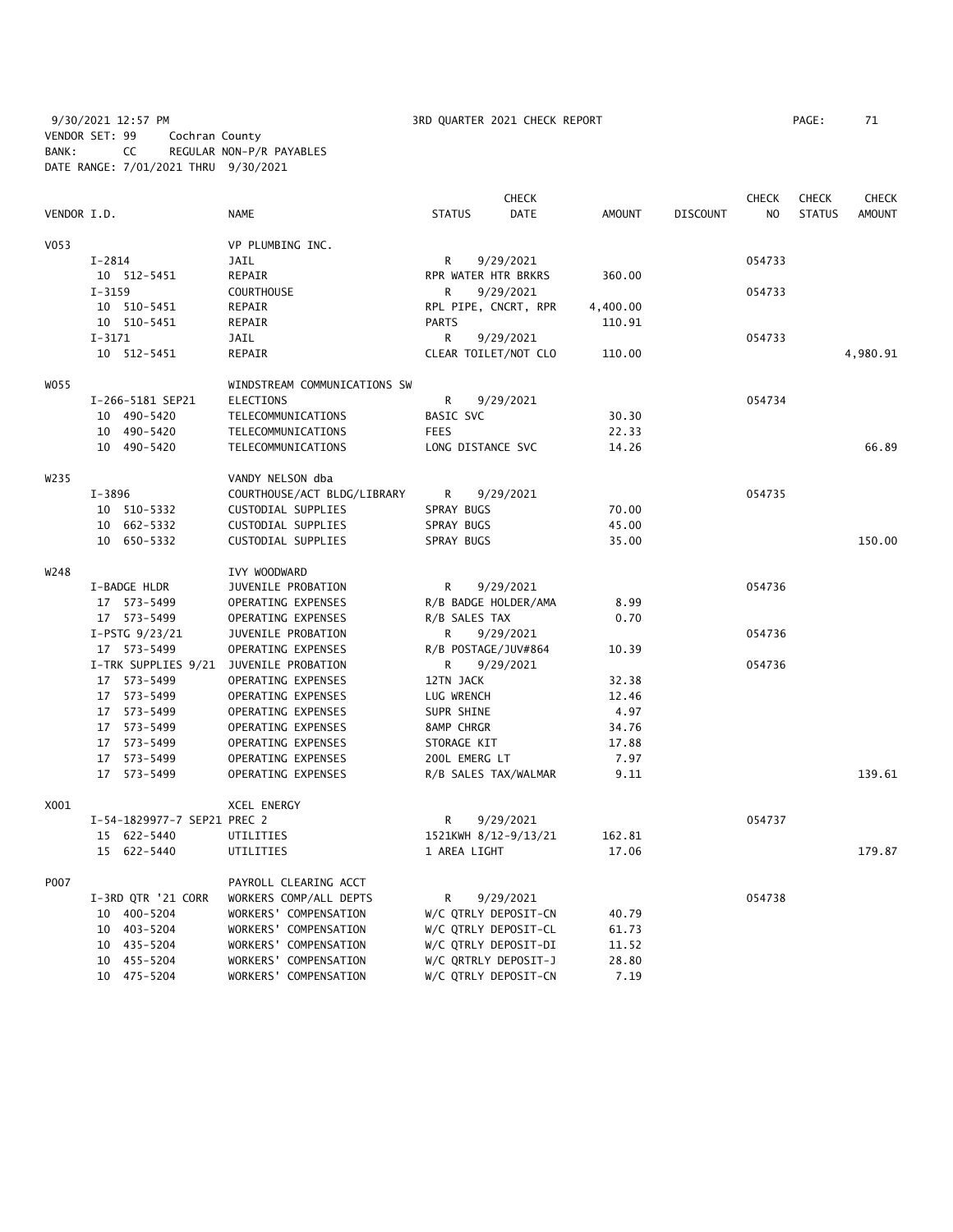# 9/30/2021 12:57 PM **3RD QUARTER 2021 CHECK REPORT** PAGE: 72 VENDOR SET: 99 Cochran County BANK: CC REGULAR NON-P/R PAYABLES DATE RANGE: 7/01/2021 THRU 9/30/2021

| <b>NAME</b><br><b>DATE</b><br>VENDOR I.D.<br><b>STATUS</b><br>AMOUNT<br><b>DISCOUNT</b><br>NO<br><b>STATUS</b><br>P007<br>PAYROLL CLEARING ACCT (CONT)<br>I-3RD QTR '21 CORR<br>WORKERS COMP/ALL DEPTS<br>9/29/2021<br>054738<br>R<br>10 476-5204<br>WORKERS' COMPENSATION<br>W/C QTRLY DEPOSIT-DI<br>27.89<br>W/C QTRLY DEPOSIT-EL<br>490-5204<br>WORKERS' COMPENSATION<br>11.52<br>10<br>495-5204<br>27.24<br>WORKERS' COMPENSATION<br>W/C QTRLY DEPOSIT-AU<br>10<br>W/C QTRLY DEPOSIT-TR<br>497-5204<br>WORKERS' COMPENSATION<br>35.76<br>10<br>499-5204<br>WORKERS' COMPENSATION<br>W/C QTRLY DEPOSIT-TA<br>68.42<br>10<br>W/C QTRLY DEPOSIT-CO<br>255.74<br>510-5204<br>WORKERS' COMPENSATION<br>10<br>512-5204<br>WORKERS' COMPENSATION<br>W/C QTRLY DEPOSIT-JA<br>341.29<br>10<br>W/C OTRLY DEPOSIT-CE<br>516-5204<br>WORKERS' COMPENSATION<br>224.52<br>10<br>550-5204<br>WORKERS' COMPENSATION<br>W/C QTRLY DEPOSIT-CO<br>117.93<br>10<br>560-5204<br>W/C QTRLY DEPOSIT-SH<br>1,521.04<br>WORKERS' COMPENSATION<br>10<br>WORKERS' COMPENSATION<br>W/C QTRLY DEPOSIT-JU<br>$573 - 5204$<br>64.15<br>17<br>W/C QTRLY DEPOSIT-LI<br>31.10<br>650-5204<br>WORKERS' COMPENSATION<br>10<br>652-5204<br>WORKERS' COMPENSATION<br>W/C QTRLY DEPOSIT-MU<br>13.55<br>10<br>W/C QTRLY DEPOSIT-PA<br>660-5204<br>WORKERS' COMPENSATION<br>148.86<br>10<br>WORKERS' COMPENSATION<br>W/C QTRLY DEPOSIT-AC<br>255.37<br>662-5204<br>10 | <b>AMOUNT</b> |
|----------------------------------------------------------------------------------------------------------------------------------------------------------------------------------------------------------------------------------------------------------------------------------------------------------------------------------------------------------------------------------------------------------------------------------------------------------------------------------------------------------------------------------------------------------------------------------------------------------------------------------------------------------------------------------------------------------------------------------------------------------------------------------------------------------------------------------------------------------------------------------------------------------------------------------------------------------------------------------------------------------------------------------------------------------------------------------------------------------------------------------------------------------------------------------------------------------------------------------------------------------------------------------------------------------------------------------------------------------------------------------------------------------------------------------|---------------|
|                                                                                                                                                                                                                                                                                                                                                                                                                                                                                                                                                                                                                                                                                                                                                                                                                                                                                                                                                                                                                                                                                                                                                                                                                                                                                                                                                                                                                                  |               |
|                                                                                                                                                                                                                                                                                                                                                                                                                                                                                                                                                                                                                                                                                                                                                                                                                                                                                                                                                                                                                                                                                                                                                                                                                                                                                                                                                                                                                                  |               |
|                                                                                                                                                                                                                                                                                                                                                                                                                                                                                                                                                                                                                                                                                                                                                                                                                                                                                                                                                                                                                                                                                                                                                                                                                                                                                                                                                                                                                                  |               |
|                                                                                                                                                                                                                                                                                                                                                                                                                                                                                                                                                                                                                                                                                                                                                                                                                                                                                                                                                                                                                                                                                                                                                                                                                                                                                                                                                                                                                                  |               |
|                                                                                                                                                                                                                                                                                                                                                                                                                                                                                                                                                                                                                                                                                                                                                                                                                                                                                                                                                                                                                                                                                                                                                                                                                                                                                                                                                                                                                                  |               |
|                                                                                                                                                                                                                                                                                                                                                                                                                                                                                                                                                                                                                                                                                                                                                                                                                                                                                                                                                                                                                                                                                                                                                                                                                                                                                                                                                                                                                                  |               |
|                                                                                                                                                                                                                                                                                                                                                                                                                                                                                                                                                                                                                                                                                                                                                                                                                                                                                                                                                                                                                                                                                                                                                                                                                                                                                                                                                                                                                                  |               |
|                                                                                                                                                                                                                                                                                                                                                                                                                                                                                                                                                                                                                                                                                                                                                                                                                                                                                                                                                                                                                                                                                                                                                                                                                                                                                                                                                                                                                                  |               |
|                                                                                                                                                                                                                                                                                                                                                                                                                                                                                                                                                                                                                                                                                                                                                                                                                                                                                                                                                                                                                                                                                                                                                                                                                                                                                                                                                                                                                                  |               |
|                                                                                                                                                                                                                                                                                                                                                                                                                                                                                                                                                                                                                                                                                                                                                                                                                                                                                                                                                                                                                                                                                                                                                                                                                                                                                                                                                                                                                                  |               |
|                                                                                                                                                                                                                                                                                                                                                                                                                                                                                                                                                                                                                                                                                                                                                                                                                                                                                                                                                                                                                                                                                                                                                                                                                                                                                                                                                                                                                                  |               |
|                                                                                                                                                                                                                                                                                                                                                                                                                                                                                                                                                                                                                                                                                                                                                                                                                                                                                                                                                                                                                                                                                                                                                                                                                                                                                                                                                                                                                                  |               |
|                                                                                                                                                                                                                                                                                                                                                                                                                                                                                                                                                                                                                                                                                                                                                                                                                                                                                                                                                                                                                                                                                                                                                                                                                                                                                                                                                                                                                                  |               |
|                                                                                                                                                                                                                                                                                                                                                                                                                                                                                                                                                                                                                                                                                                                                                                                                                                                                                                                                                                                                                                                                                                                                                                                                                                                                                                                                                                                                                                  |               |
|                                                                                                                                                                                                                                                                                                                                                                                                                                                                                                                                                                                                                                                                                                                                                                                                                                                                                                                                                                                                                                                                                                                                                                                                                                                                                                                                                                                                                                  |               |
|                                                                                                                                                                                                                                                                                                                                                                                                                                                                                                                                                                                                                                                                                                                                                                                                                                                                                                                                                                                                                                                                                                                                                                                                                                                                                                                                                                                                                                  |               |
|                                                                                                                                                                                                                                                                                                                                                                                                                                                                                                                                                                                                                                                                                                                                                                                                                                                                                                                                                                                                                                                                                                                                                                                                                                                                                                                                                                                                                                  |               |
|                                                                                                                                                                                                                                                                                                                                                                                                                                                                                                                                                                                                                                                                                                                                                                                                                                                                                                                                                                                                                                                                                                                                                                                                                                                                                                                                                                                                                                  |               |
| 665-5204<br>WORKERS' COMPENSATION<br>W/C QTRLY DEPOSIT-EX<br>18.06<br>10                                                                                                                                                                                                                                                                                                                                                                                                                                                                                                                                                                                                                                                                                                                                                                                                                                                                                                                                                                                                                                                                                                                                                                                                                                                                                                                                                         |               |
| W/C QTRLY DEPOSIT-CO<br>128.85<br>610-5204<br>WORKERS' COMPENSATION<br>15                                                                                                                                                                                                                                                                                                                                                                                                                                                                                                                                                                                                                                                                                                                                                                                                                                                                                                                                                                                                                                                                                                                                                                                                                                                                                                                                                        |               |
| W/C QTRLY DEPOSIT-PR<br>621-5204<br>WORKERS' COMPENSATION<br>471.14<br>15                                                                                                                                                                                                                                                                                                                                                                                                                                                                                                                                                                                                                                                                                                                                                                                                                                                                                                                                                                                                                                                                                                                                                                                                                                                                                                                                                        |               |
| W/C QTRLY DEPOSIT-PR<br>458.24<br>622-5204<br>WORKERS' COMPENSATION<br>15                                                                                                                                                                                                                                                                                                                                                                                                                                                                                                                                                                                                                                                                                                                                                                                                                                                                                                                                                                                                                                                                                                                                                                                                                                                                                                                                                        |               |
| W/C QTRLY DEPOSIT-PR<br>237.19<br>623-5204<br>WORKERS' COMPENSATION<br>15                                                                                                                                                                                                                                                                                                                                                                                                                                                                                                                                                                                                                                                                                                                                                                                                                                                                                                                                                                                                                                                                                                                                                                                                                                                                                                                                                        |               |
| W/C QTRLY DEPOSIT-PR<br>15 624-5204<br>WORKERS' COMPENSATION<br>484.05                                                                                                                                                                                                                                                                                                                                                                                                                                                                                                                                                                                                                                                                                                                                                                                                                                                                                                                                                                                                                                                                                                                                                                                                                                                                                                                                                           |               |
| 518-5204<br>WORKERS' COMPENSATION<br>W/C QTRLY DEPOSIT-AI<br>62.51<br>30                                                                                                                                                                                                                                                                                                                                                                                                                                                                                                                                                                                                                                                                                                                                                                                                                                                                                                                                                                                                                                                                                                                                                                                                                                                                                                                                                         | 5,154.45      |
|                                                                                                                                                                                                                                                                                                                                                                                                                                                                                                                                                                                                                                                                                                                                                                                                                                                                                                                                                                                                                                                                                                                                                                                                                                                                                                                                                                                                                                  |               |
|                                                                                                                                                                                                                                                                                                                                                                                                                                                                                                                                                                                                                                                                                                                                                                                                                                                                                                                                                                                                                                                                                                                                                                                                                                                                                                                                                                                                                                  |               |

|                 | * * TOTALS * *      | N <sub>O</sub>                       |                    | INVOICE AMOUNT | <b>DISCOUNTS</b> | CHECK AMOUNT |
|-----------------|---------------------|--------------------------------------|--------------------|----------------|------------------|--------------|
| REGULAR CHECKS: |                     | 340                                  |                    | 521, 114.57    | 0.00             | 519,169.19   |
|                 | HAND CHECKS:        | 0                                    |                    | 0.00           | 0.00             | 0.00         |
|                 | DRAFTS:             | 0                                    |                    | 0.00           | 0.00             | 0.00         |
|                 | EFT:                |                                      |                    | 0.00           | 0.00             | 0.00         |
|                 | NON CHECKS:         | 0                                    |                    | 0.00           | 0.00             | 0.00         |
|                 | <b>VOID CHECKS:</b> | 2 VOID DEBITS<br><b>VOID CREDITS</b> | 0.00<br>1,945.38CR | 1,945.38CR     | 0.00             |              |
|                 |                     |                                      |                    |                |                  |              |

TOTAL ERRORS: 0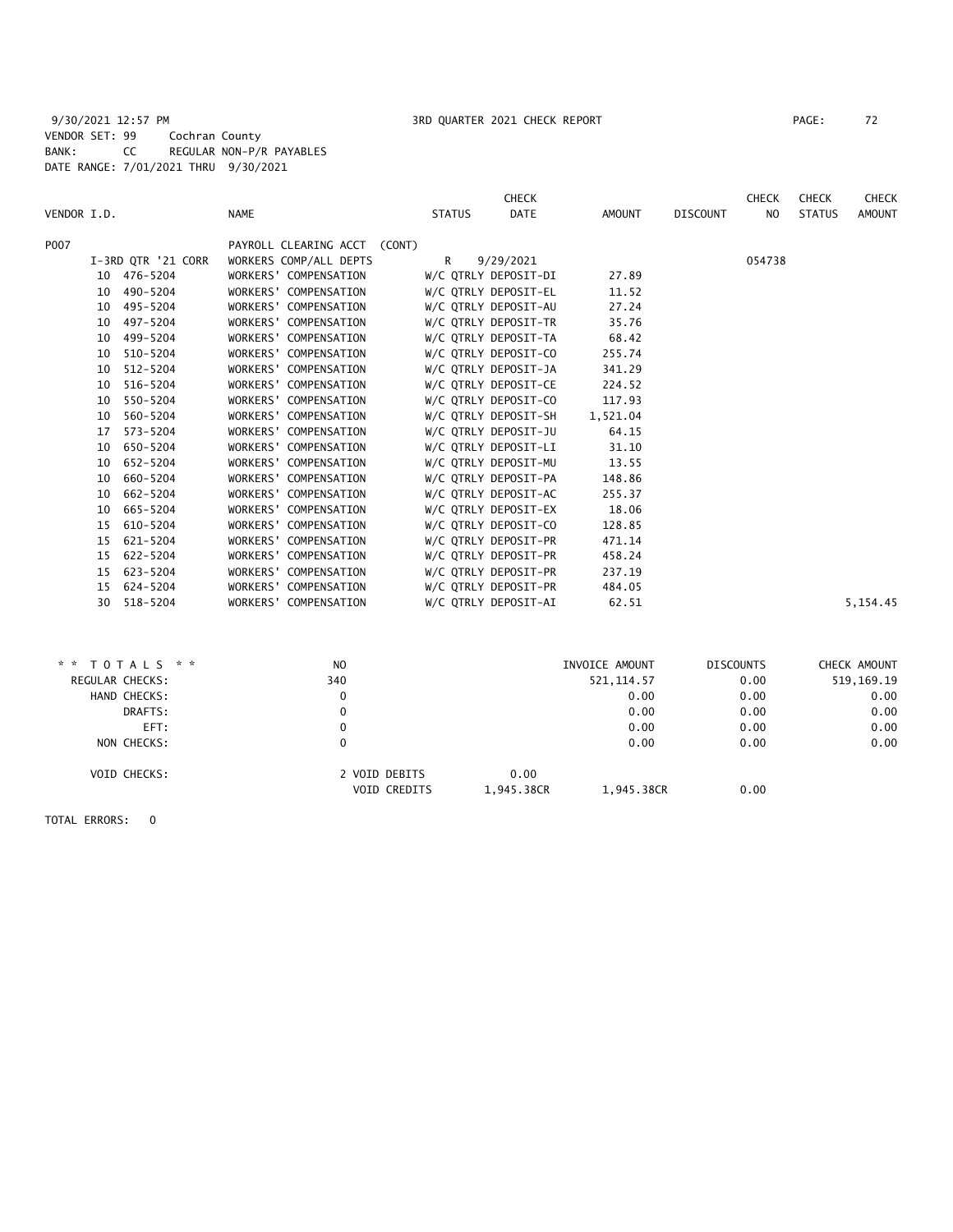9/30/2021 12:57 PM **3RD QUARTER 2021 CHECK REPORT** PAGE: 73 VENDOR SET: 99 Cochran County BANK: CC REGULAR NON-P/R PAYABLES DATE RANGE: 7/01/2021 THRU 9/30/2021

|    | G/L ACCOUNT     | <b>NAME</b>                 | AMOUNT    |
|----|-----------------|-----------------------------|-----------|
|    |                 |                             |           |
|    | 10 000-2206.002 | COLLECTION AGENCY FEES      | 333.80    |
| 10 | 000-2206.003    | Omni Collection Fee         | 49.49     |
|    | 10 000-2500.10  | RESERVE FOR W/C, UNEMPLYMNT | 5,464.00  |
|    | 10 000-4370.101 | RENT-ACTIVITY BUILDING      | 300.00    |
|    | 10 000-4380.200 | OTHER [MISCELLANEOUS]       | 3,020.83  |
|    | 10 400-5204     | WORKERS' COMPENSATION       | 40.79     |
|    | 10 400-5206     | UNEMPLOYMENT                | 0.18      |
|    | 10 403-5204     | WORKERS' COMPENSATION       | 61.73     |
|    | 10 403-5206     | <b>UNEMPLOYMENT</b>         | 12.84     |
|    | 10 403-5310     | OFFICE SUPPLIES             | 4,262.25  |
|    | 10 403-5411     | MAINTENANCE CONTRACTS       | 6,057.39  |
|    | 10 403-5416     | FILMING & INDEXING          | 2,686.54  |
|    | 10 403-5427     | CONTINUING EDUCATION        | 842.89    |
|    | 10 405-5330     | FUEL AND OIL                | 225.66    |
|    | 10 405-5451     | <b>REPAIRS</b>              | 4.29      |
|    | 10 409-5300     | COUNTY-WIDE SUPPLIES        | 548.70    |
|    | 10 409-5311     | POSTAL EXPENSES             | 768.00    |
|    | 10 409-5406     | APPRAISAL DISTRICT          | 46,961.24 |
|    | 10 409-5411     | MAINTENANCE CONTRACTS       | 10,776.00 |
|    | 10 409-5420     | TELECOMMUNICATIONS          | 6,419.79  |
|    | 10 409-5427     | CONTINUING EDUCATION        | 41.37     |
|    | 10 409-5440     | UTILITIES                   | 374.94    |
|    | 10 409-5451     | REPAIRS                     | 13.36     |
|    | 10 409-5498     | CLAIMS AND JUDGMENTS        | 5,000.00  |
|    | 10 426-5310     | OFFICE SUPPLIES             | 116.70    |
|    | 10 426-5400     | ATTORNEY AD LITEM           | 300.00    |
|    | 10 435-5204     | WORKERS' COMPENSATION       | 11.52     |
|    | 10 435-5206     | UNEMPLOYMENT                | 3.73      |
|    | 10 435-5310     | OFFICE SUPPLIES             | 374.00    |
|    | 10 435-5400     | ATTORNEY AD LITEM           | 8,300.00  |
|    | 10 435-5410     | COURT REPORTER SERVICES     | 874.00    |
|    | 10 435-5415     | ASSESSMENT                  | 529.47    |
|    | 10 435-5491     | GRAND JURY                  | 1,175.00  |
|    | 10 435-5492     | PETIT JURY                  | 795.00    |
|    | 10 435-5499     | MISCELLANEOUS               | 2,200.25  |
|    | 10 455-5204     | WORKERS' COMPENSATION       | 28.80     |
|    | 10 455-5206     | UNEMPLOYMENT                | 0.80      |
|    | 10 455-5311     | POSTAL EXPENSES             | 44.00     |
|    | 10 455-5405     | <b>AUTOPSY</b>              | 2,750.00  |
|    | 10 455-5411     | MAINTENANCE CONTRACTS       | 996.00    |
|    | 10 455-5427     | CONTINUING EDUCATION        | 946.33    |
|    | 10 455-5499     | MISCELLANEOUS               | 14.00     |
|    | 10 475-5204     | WORKERS' COMPENSATION       | 7.19      |
| 10 | 475-5206        | <b>UNEMPLOYMENT</b>         | 6.87      |
| 10 | 475-5310        | OFFICE SUPPLIES             | 128.59    |
| 10 | 475-5427        | CONTINUING EDUCATION        | 2.57      |
|    |                 |                             |           |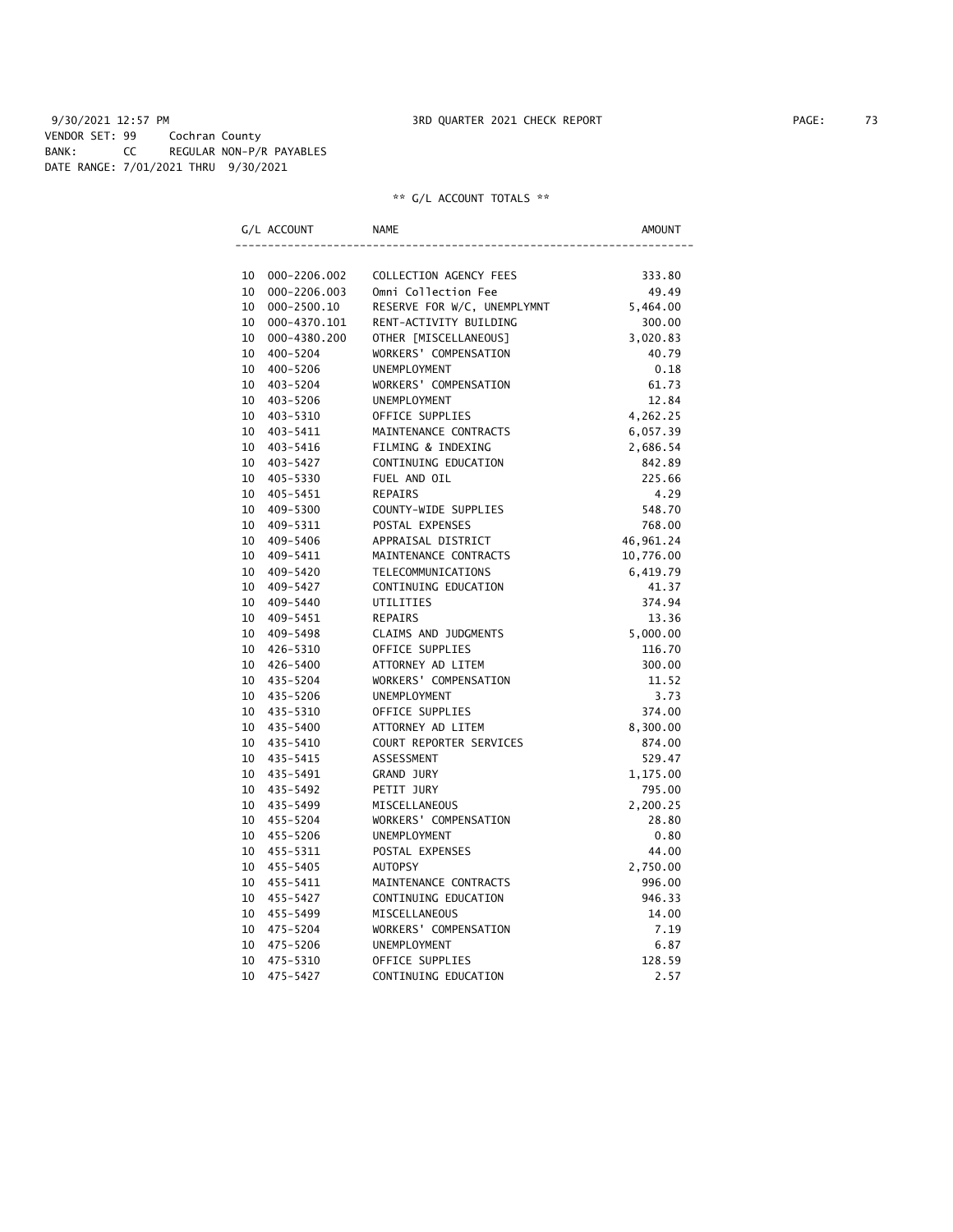9/30/2021 12:57 PM **3RD QUARTER 2021 CHECK REPORT** 9/30/2021 12:57 PM VENDOR SET: 99 Cochran County BANK: CC REGULAR NON-P/R PAYABLES DATE RANGE: 7/01/2021 THRU 9/30/2021

|    | G/L ACCOUNT  | <b>NAME</b>              | <b>AMOUNT</b> |
|----|--------------|--------------------------|---------------|
|    |              |                          |               |
| 10 | 475–5481     | DUES AND REGISTRATION    | 240.00        |
| 10 | 476-5204     | WORKERS' COMPENSATION    | 27.89         |
| 10 | 476-5206     | UNEMPLOYMENT             | 3.01          |
| 10 | 476-5499     | MISCELLANEOUS            | 440.00        |
| 10 | 490-5204     | WORKERS' COMPENSATION    | 11.52         |
| 10 | 490-5206     | <b>UNEMPLOYMENT</b>      | 4.16          |
| 10 | 490-5310     | OFFICE SUPPLIES          | 1,353.39      |
| 10 | 490-5335     | ELECTION SUPPLIES        | 125.00        |
| 10 | 490-5411     | MAINTENANCE CONTRACTS    | 1,000.00      |
| 10 | 490-5420     | TELECOMMUNICATIONS       | 200.64        |
| 10 | 490-5427     | CONTINUING EDUCATION     | 993.95        |
| 10 | 490-5498     | <b>VOTER ENHANCEMENT</b> | 832.32        |
| 10 | 495-5204     | WORKERS' COMPENSATION    | 27.24         |
| 10 | 495-5206     | <b>UNEMPLOYMENT</b>      | 9.83          |
| 10 | 495-5310     | OFFICE SUPPLIES          | 153.19        |
| 10 | 495-5311     | POSTAL EXPENSES          | 55.00         |
| 10 | 497-5204     | WORKERS' COMPENSATION    | 35.76         |
| 10 | 497-5206     | UNEMPLOYMENT             | 2.60          |
| 10 | 497-5310     | OFFICE SUPPLIES          | 1,446.70      |
| 10 | 497-5311     | POSTAL EXPENSES          | 28.45         |
| 10 | 497-5427     | CONTINUING EDUCATION     | 911.24        |
| 10 | 499-5204     | WORKERS' COMPENSATION    | 68.42         |
| 10 | 499-5206     | UNEMPLOYMENT             | 14.88         |
| 10 | 499-5310     | OFFICE SUPPLIES          | 1,304.59      |
| 10 | 499-5311     | POSTAL EXPENSES          | 3,000.00      |
| 10 | 499-5411     | MAINTENANCE CONTRACTS    | 8,303.30      |
| 10 | 499-5427     | CONTINUING EDUCATION     | 802.76        |
| 10 | 499-5451     | <b>REPAIRS</b>           | 75.00         |
| 10 | 510-5204     | WORKERS' COMPENSATION    | 255.74        |
| 10 | 510-5206     | <b>UNEMPLOYMENT</b>      | 7.99          |
| 10 | 510-5332     | CUSTODIAL SUPPLIES       | 1,954.85      |
| 10 | 510-5411     | MAINTENANCE CONTRACTS    | 2,290.17      |
| 10 | 510-5440     | UTILITIES                | 5,794.31      |
| 10 | 510-5451     | <b>REPAIR</b>            | 4,665.91      |
| 10 | $512 - 5204$ | WORKERS' COMPENSATION    | 341.29        |
| 10 | $512 - 5205$ | <b>UNIFORMS</b>          | 84.98         |
| 10 | $512 - 5206$ | UNEMPLOYMENT             | 23.49         |
| 10 | 512-5310     | OFFICE SUPPLIES          | 857.14        |
| 10 | 512-5333     | FOOD-PRISONERS           | 4,573.03      |
| 10 | 512-5391     | MEDICAL CARE-PRISONERS   | 270.53        |
| 10 | 512-5392     | MISCELLANEOUS SUPPLIES   | 3,722.41      |
| 10 | 512-5451     | <b>REPAIR</b>            | 1,704.84      |
| 10 | 512-5499     | MISCELLANEOUS            | 7,458.29      |
| 10 | 516-5204     | WORKERS' COMPENSATION    | 224.52        |
| 10 | 516-5206     | <b>UNEMPLOYMENT</b>      | 8.82          |
| 10 | 516-5330     | FUEL & OIL               | 492.15        |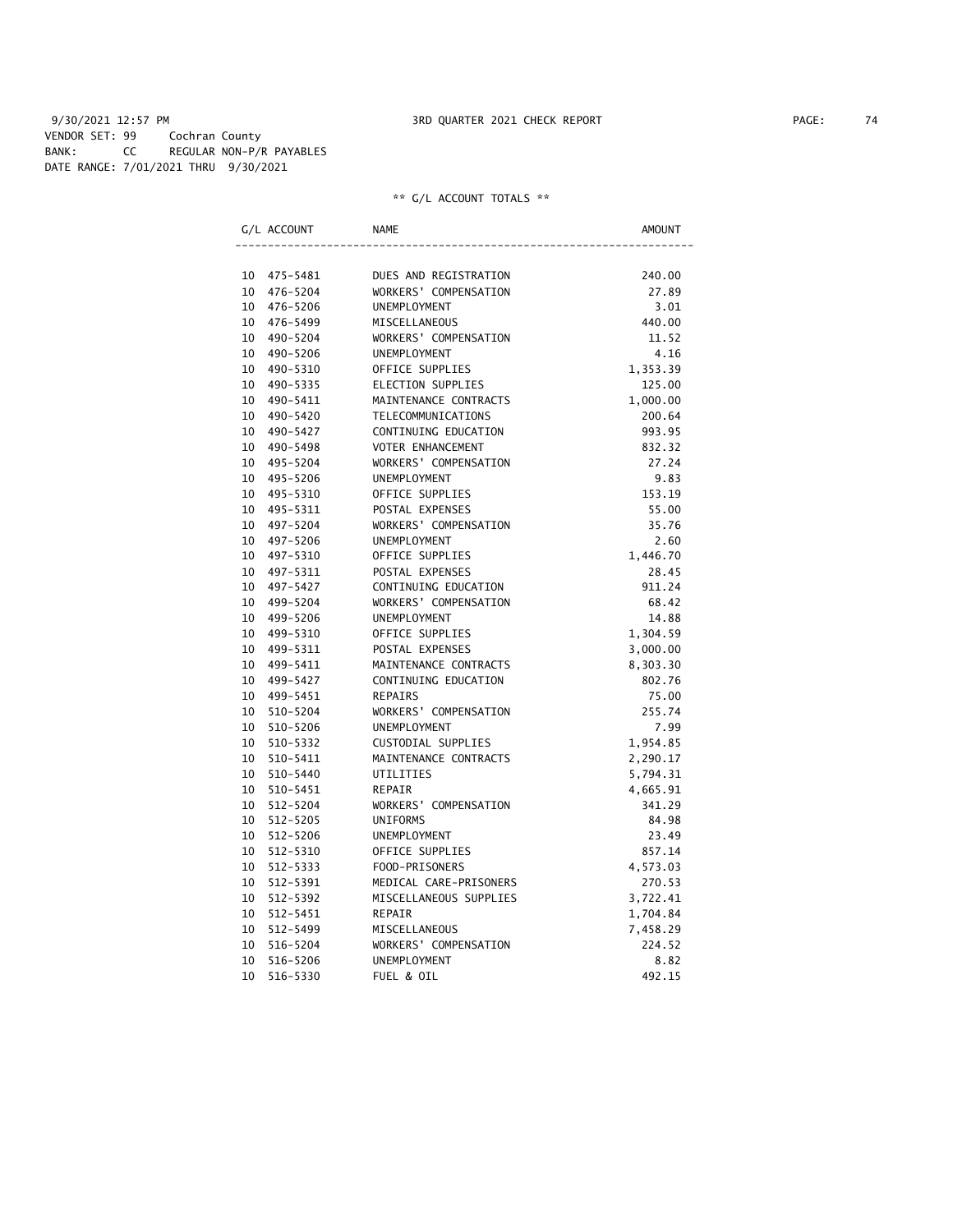### 9/30/2021 12:57 PM **3RD QUARTER 2021 CHECK REPORT** 9/30/2021 12:57 PAGE: 75 VENDOR SET: 99 Cochran County BANK: CC REGULAR NON-P/R PAYABLES DATE RANGE: 7/01/2021 THRU 9/30/2021

|    | G/L ACCOUNT | <b>NAME</b>                 | AMOUNT    |
|----|-------------|-----------------------------|-----------|
|    |             |                             |           |
|    | 10 516-5332 | CUSTODIAL SUPPLIES          | 35.80     |
|    | 10 516-5440 | UTILITIES                   | 820.64    |
|    | 10 516-5451 | REPAIR                      | 488.38    |
|    | 10 516-5454 | <b>TIRES</b>                | 45.00     |
|    | 10 516-5486 | CONTRACT LABOR-OPEN CLOSE   | 300.00    |
|    | 10 550-5204 | WORKERS' COMPENSATION       | 117.93    |
|    | 10 550-5330 | FUEL & OIL                  | 693.61    |
|    | 10 550-5427 | CONTINUING EDUCATION        | 150.00    |
|    | 10 550-5451 | <b>REPAIR</b>               | 95.71     |
|    | 10 560-5204 | WORKERS' COMPENSATION       | 1,521.04  |
|    | 10 560-5205 | <b>UNIFORMS</b>             | 842.30    |
|    | 10 560-5206 | UNEMPLOYMENT                | 94.20     |
|    | 10 560-5310 | OFFICE SUPPLIES             | 597.19    |
|    | 10 560-5330 | FUEL AND OIL                | 8,925.59  |
|    | 10 560-5334 | OTHER SUPPLIES              | 5,029.53  |
|    | 10 560-5411 | MAINTENANCE CONTRACTS       | 1,991.30  |
|    | 10 560-5420 | TELECOMMUNICATIONS          | 1,642.47  |
|    | 10 560-5427 | CONTINUING EDUCATION        | 3,687.15  |
|    | 10 560-5451 | MACHINERY-NON-OFFICE REPAIR | 982.08    |
|    | 10 560-5452 | OFFICE EQUIPMENT REPAIR     | 142.99    |
|    | 10 560-5454 | <b>TIRES</b>                | 600.72    |
|    | 10 560-5480 | BONDS & NOTARY FEES         | 142.00    |
|    | 10 560-5481 | DUES AND REGISTRATION       | 30.00     |
|    | 10 560-5571 | CAPITAL OUTLAY              | 1,570.00  |
|    | 10 571-5472 | LOCAL SUPPORT-JUV BOARD     | 12,499.08 |
|    | 10 580-5414 | FIRE PROTECTION CONTRACTS   | 7,700.00  |
|    | 10 580-5440 | UTILITIES [TOWER]           | 74.24     |
|    | 10 580-5499 | MISCELLANEOUS               | 9,587.21  |
|    | 10 640-5440 | UTILITIES                   | 158.40    |
|    | 10 650-5204 | WORKERS' COMPENSATION       | 31.10     |
|    | 10 650-5206 | UNEMPLOYMENT                | 7.43      |
|    | 10 650-5310 | OFFICE SUPPLIES             | 8.03      |
|    | 10 650-5311 | POSTAL EXPENSES             | 40.00     |
|    | 10 650-5332 | CUSTODIAL SUPPLIES          | 105.00    |
|    | 10 650-5411 | MAINTENANCE CONTRACTS       | 189.70    |
|    | 10 650-5440 | UTILITIES                   | 937.93    |
|    | 10 650-5499 | MISCELLANEOUS               | 89.00     |
|    | 10 650-5590 | <b>BOOKS</b>                | 4,689.75  |
|    | 10 652-5204 | WORKERS' COMPENSATION       | 13.55     |
|    | 10 652-5440 | UTILITIES                   | 607.09    |
|    | 10 660-5204 | WORKERS' COMPENSATION       | 148.86    |
| 10 | 660-5206    | <b>UNEMPLOYMENT</b>         | 8.32      |
| 10 | 660-5330    | FUEL AND OIL                | 375.64    |
| 10 | 660-5332    | CUSTODIAL SUPPLIES          | 264.79    |
| 10 | 660-5440    | UTILITIES & IRRIGATION      | 1,000.57  |
| 10 | 660-5451    | <b>REPAIR</b>               | 3,780.82  |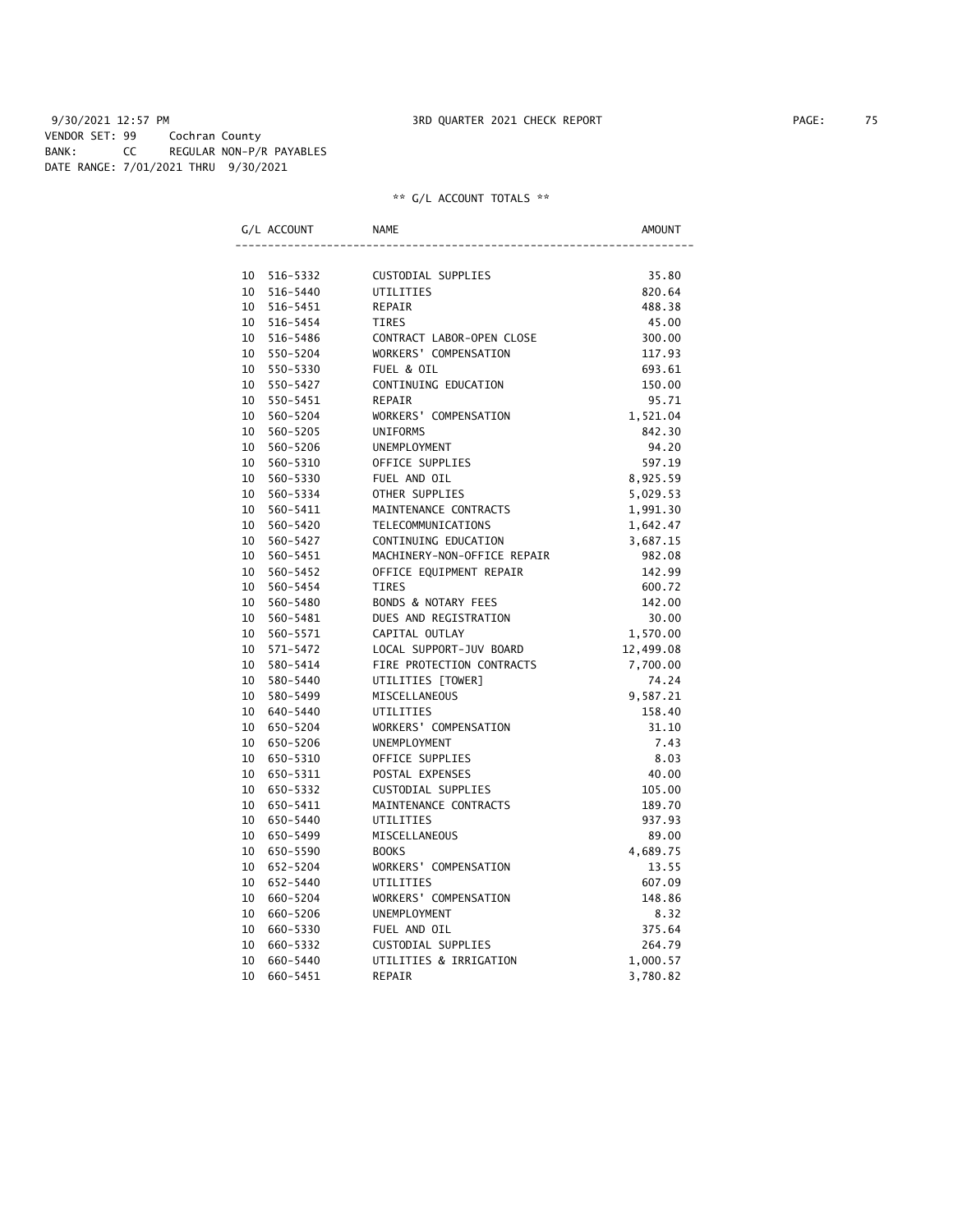| G/L ACCOUNT |             | NAME                           | AMOUNT      |
|-------------|-------------|--------------------------------|-------------|
|             |             |                                |             |
|             | 10 662-5204 | WORKERS' COMPENSATION          | 255.37      |
|             | 10 662-5206 | <b>UNEMPLOYMENT</b>            | 8.82        |
|             | 10 662-5332 | CUSTODIAL SUPPLIES             | 476.61      |
|             | 10 662-5440 | UTILITIES                      | 1,778.94    |
|             | 10 662-5451 | REPAIR                         | 6,396.12    |
|             | 10 663-5418 | SENIOR CITIZENS CONTRACT       | 18,750.00   |
|             | 10 665-5204 | WORKERS' COMPENSATION          | 18.06       |
|             | 10 665-5206 | UNEMPLOYMENT                   | 9.03        |
|             | 10 665-5310 | OFFICE SUPPLIES                | 141.97      |
|             | 10 665-5571 | CAPITAL OUTLAY                 | 44,574.27   |
|             |             | *** FUND TOTAL ***             | 315, 343.53 |
|             | 15 610-5204 | WORKERS' COMPENSATION          | 128.85      |
|             | 15 610-5310 | OFFICE SUPPLIES                | 62.45       |
|             | 15 610-5427 | COMM-CONTINUING EDUCATION      | 195.00      |
|             | 15 610-5428 | CO. JUDGE-CONTINUING EDUCATION | 477.94      |
|             | 15 610-5430 | LEGAL NOTICES                  | 1,027.87    |
|             | 15 610-5456 | REPAIR-COUNTY CAR              | 54.87       |
|             | 15 621-5204 | WORKERS' COMPENSATION          | 471.14      |
|             | 15 621-5206 | UNEMPLOYMENT                   | 17.52       |
|             | 15 621-5330 | FUEL & OIL                     | 6,809.01    |
|             | 15 621-5356 | ROAD MATERIALS & SUPPLIES      | 100.02      |
|             | 15 621-5440 | UTILITIES                      | 479.45      |
|             | 15 621-5451 | REPAIRS                        | 2,273.50    |
|             | 15 621-5454 | <b>TIRES</b>                   | 170.00      |
|             | 15 621-5571 | CAPITAL OUTLAY                 | 41,855.56   |
|             | 15 622-5204 | WORKERS' COMPENSATION          | 458.24      |
|             | 15 622-5206 | UNEMPLOYMENT                   | 17.04       |
|             | 15 622-5330 | FUEL AND OIL                   | 9,312.01    |
|             | 15 622-5356 | ROAD MATERIALS & SUPPLIES      | 2,148.95    |
|             | 15 622-5440 | UTILITIES                      | 997.58      |
|             | 15 622-5451 | REPAIRS                        | 1,459.11    |
|             | 15 622-5454 | <b>TIRES</b>                   | 3,816.00    |
|             | 15 622-5571 | CAPITAL OUTLAY                 | 41,855.56   |
|             | 15 623-5204 | WORKERS' COMPENSATION          | 237.19      |
|             | 15 623-5206 | UNEMPLOYMENT                   | 8.82        |
|             | 15 623-5330 | FUEL AND OIL                   | 4,984.29    |
|             | 15 623-5356 | ROAD MATERIALS & SUPPLIES      | 202.09      |
|             | 15 623-5440 | UTILITIES                      | 558.48      |
|             | 15 623-5451 | REPAIRS                        | 142.92      |
|             | 15 624-5204 | WORKERS' COMPENSATION          | 484.05      |
|             | 15 624-5206 | <b>UNEMPLOYMENT</b>            | 18.00       |
|             | 15 624-5330 | FUEL AND OIL                   | 10,000.60   |
|             | 15 624-5356 | ROAD MATERIALS & SUPPLIES      | 108.77      |
|             | 15 624-5420 | TELECOMMUNICATIONS             | 92.10       |
| 15          | 624-5440    | UTILITIES                      | 364.77      |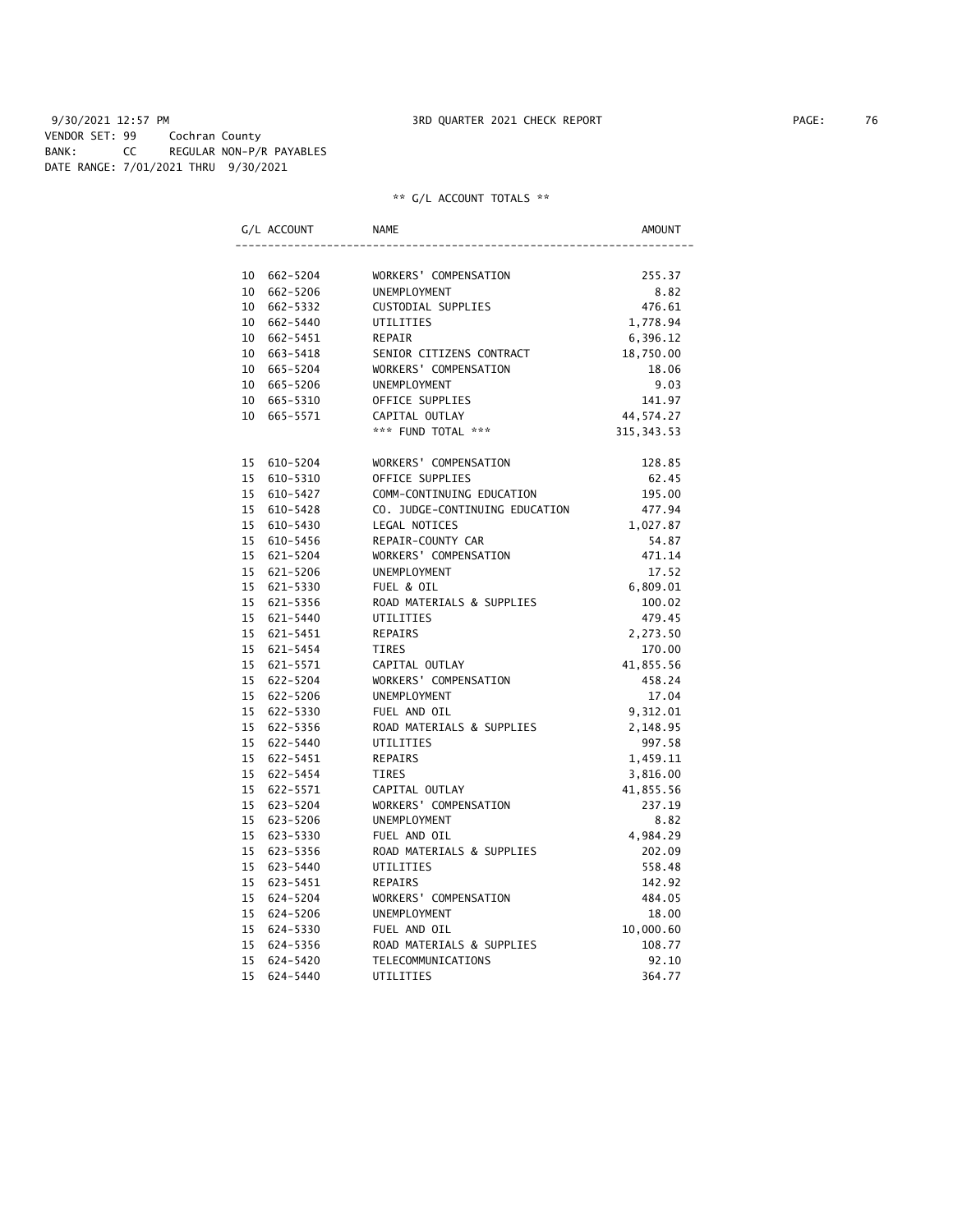9/30/2021 12:57 PM **3RD QUARTER 2021 CHECK REPORT** PAGE: 77 VENDOR SET: 99 Cochran County BANK: CC REGULAR NON-P/R PAYABLES DATE RANGE: 7/01/2021 THRU 9/30/2021

|    | G/L ACCOUNT     | <b>NAME</b>                    | <b>AMOUNT</b> |
|----|-----------------|--------------------------------|---------------|
|    |                 |                                |               |
|    | 15 624-5451     | REPAIRS                        | 25.00         |
|    | 15 624-5571     | CAPITAL OUTLAY                 | 41,855.55     |
|    |                 | *** FUND TOTAL ***             | 173,270.30    |
|    | 17 573-5204     | WORKERS' COMPENSATION          | 64.15         |
|    | 17 573-5206     | UNEMPLOYMENT INSURANCE         | 8.12          |
|    | 17 573-5413     | Detention Services             | 2,500.00      |
|    | 17 573-5413.004 | Other Placements               | 3,353.58      |
|    | 17 573-5427     | TRAVEL & TRAINING              | 750.30        |
|    | 17 573-5499     | OPERATING EXPENSES             | 9,504.52      |
|    |                 | *** FUND TOTAL ***             | 16,180.67     |
|    | 24 510-5499     | COURTHOUSE SECURITY CCP102.0   | 2,879.81      |
|    |                 | *** FUND TOTAL ***             | 2,879.81      |
|    | 30 518-5204     | WORKERS' COMPENSATION          | 62.51         |
|    | 30 518-5330     | FUEL & OIL                     | 181.07        |
|    | 30 518-5440     | UTILITIES                      | 111.32        |
|    |                 | *** FUND TOTAL ***             | 354.90        |
|    | 31 652-5499     | MISCELLANEOUS                  | 767.44        |
|    |                 | *** FUND TOTAL ***             | 767.44        |
|    | 89 000-4334.002 | CITY OF WHITEFACE              | 194.65        |
|    | 89 491-5335     | ELECTION SUPPLIES              | 102.54        |
|    | 89 492-5335     | ELECTION SUPPLIES              | 143.00        |
|    |                 | *** FUND TOTAL ***             | 440.19        |
|    | 90 000-2342     | Arrest Fees - State Officers   | 14.60         |
|    | 90 000-2342.001 | Omni FTA                       | 120.00        |
|    | 90 000-2347.001 | Truancy Prvtn & Diver. 102.015 | 14.50         |
|    | 90 000-2355     | MVF CCP 102.002                | 63.31         |
|    | 90 000-2357     | 50% Overweight Fine            | 3,325.00      |
|    | 90 000-2358.001 | PRIOR OLD CCC 04 Forward       | 637.90        |
|    | 90 000-2358.002 | NEW CCC 2020 FORWARD           | 2,486.36      |
|    | 90 000-2361     | 50% of Time Payment to State   | 32.44         |
|    | 90 000-2363.002 | Other Than Divorce/Family 10B  | 100.00        |
|    | 90 000-2363.004 | Co Filing Fee Ind Lgl Serv.    | 227.20        |
|    | 90 000-2363.005 | ELE. FILING FEE DIS CLK        | 30.00         |
|    | 90 000-2363.006 | ELE FILING FEE COUNTY CLERK    | 150.00        |
|    | 90 000-2363.007 | ELE FILING FEE JP              | 250.00        |
| 90 | 000-2364        | Juror Donations                | 15.00         |
| 90 | 000-2367        | STF-Sub 95% C(Trans CD542.40   | 98.24         |
| 90 | 000-2367.001    | STF-SUB 96%9TRANDS CD542.40    | 1,020.59      |
| 90 | 000-2368        | BB Bond Fee (Gov CD 41.258)    | 195.00        |
| 90 | $000 - 2369$    | EMS Trauma Sec49.02 SB1131     | 103.05        |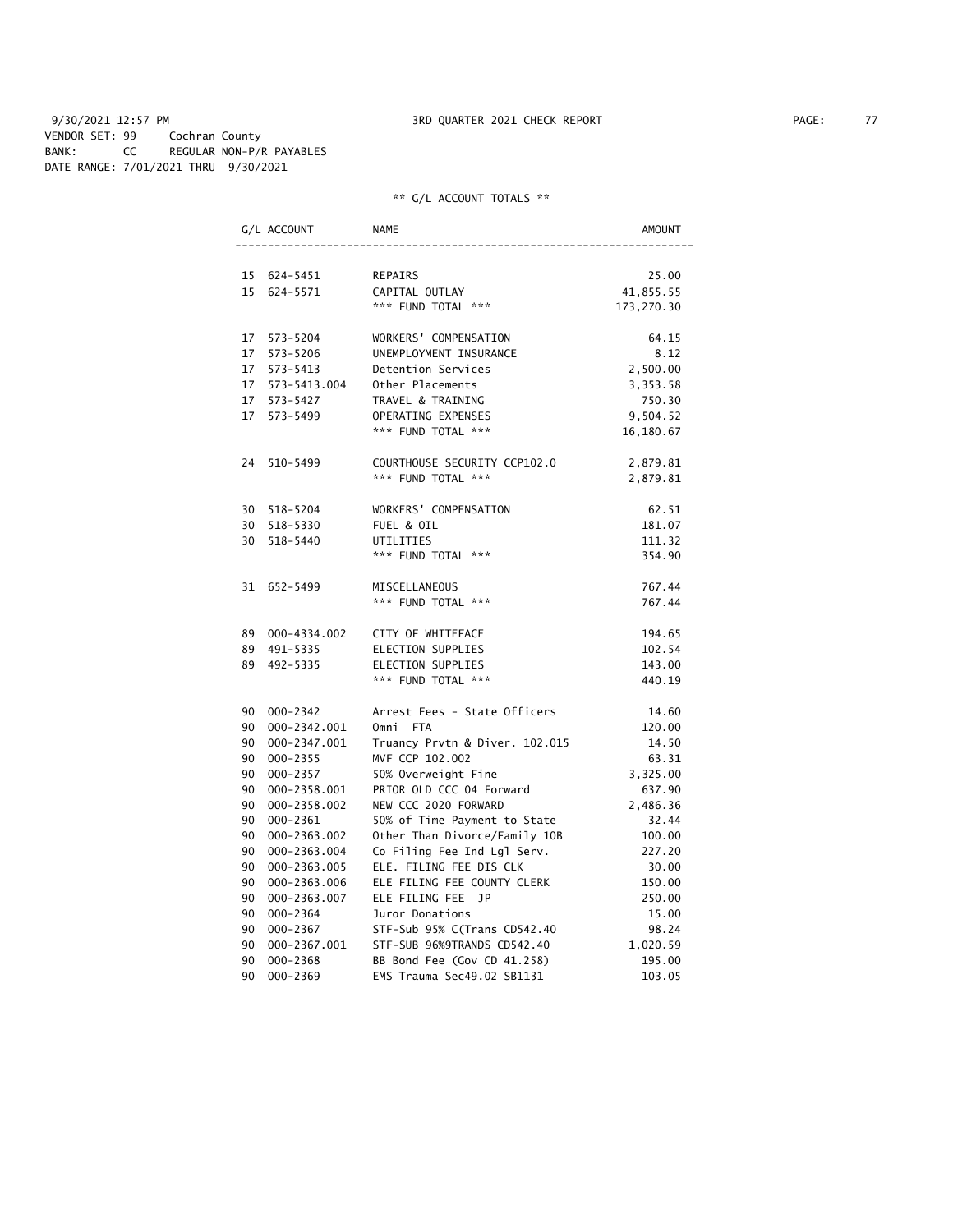9/30/2021 12:57 PM 3RD QUARTER 2021 CHECK REPORT PAGE: 78 VENDOR SET: 99 Cochran County BANK: CC REGULAR NON-P/R PAYABLES DATE RANGE: 7/01/2021 THRU 9/30/2021

|                            | G/L ACCOUNT        | <b>NAME</b>                    | AMOUNT         |                  |              |
|----------------------------|--------------------|--------------------------------|----------------|------------------|--------------|
|                            | 000-2372<br>90     | Birth Cert. Gov118.015         | 50.40          |                  |              |
|                            |                    |                                |                |                  |              |
|                            | 000-2373<br>90     | Marriage License Gov 118.011   | 120.00         |                  |              |
|                            | 000-2376<br>90     | Co. CrtCriminal Judicial Fund  | 200.00         |                  |              |
|                            | 000-2376.001<br>90 | CRIM ELECTRONIC EFF DIS CLK    | 8.87           |                  |              |
|                            | 000-2376.002<br>90 | CRIMINAL ELECTRONIC EFF CO.    | 12.62          |                  |              |
|                            | 90<br>000-2379     | Judicial Support Fee/L133.105  | 297.78         |                  |              |
|                            | 000-2379.001<br>90 | Drug Court Fee CCP102.0178     | 40.86          |                  |              |
|                            | 000-2379.002<br>90 | 7th Crt of Appeal Gov't22.2081 | 20.00          |                  |              |
|                            | 000-2380<br>90     | MAND COMB COST<br>PRIOR        | 148.63         |                  |              |
|                            | 000-2380.001<br>90 | CJCPT PERSONAL TRAINGSEC51.971 | 150.00         |                  |              |
|                            |                    | *** FUND TOTAL ***             | 9,932.35       |                  |              |
|                            | N <sub>O</sub>     |                                | INVOICE AMOUNT | <b>DISCOUNTS</b> | CHECK AMOUNT |
| VENDOR SET: 99<br>BANK: CC | 342<br>TOTALS:     |                                | 519,169.19     | 0.00             | 519, 169. 19 |
| TOTALS:<br>BANK: CC        | 342                |                                | 519, 169. 19   | 0.00             | 519, 169. 19 |
|                            |                    |                                |                |                  |              |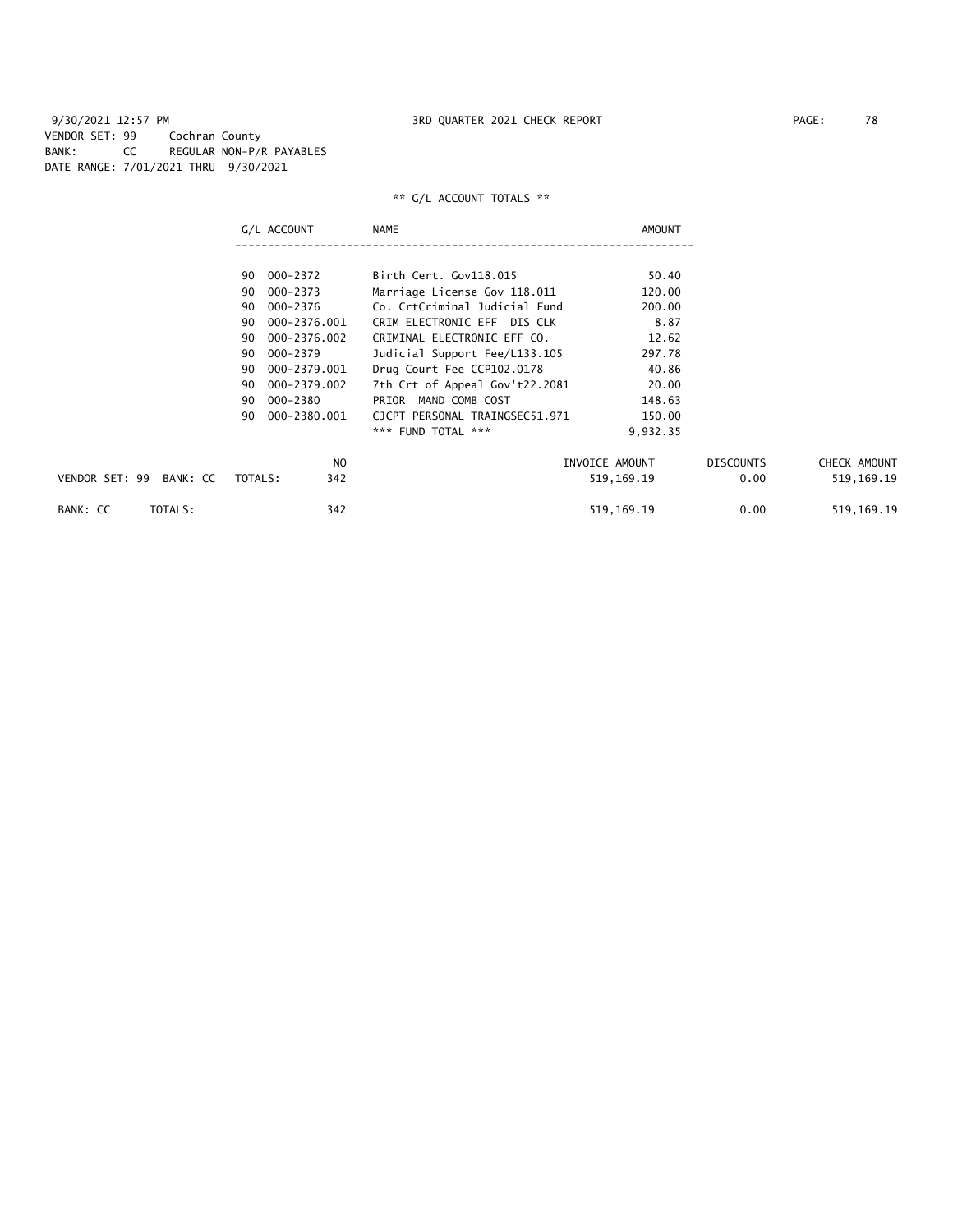9/30/2021 12:57 PM 3RD QUARTER 2021 CHECK REPORT PAGE: 79 VENDOR SET: 99 Cochran County BANK: PR PAYROLL PAYABLES DATE RANGE: 7/01/2021 THRU 9/30/2021

|                  |    |                   |                                |                 | <b>CHECK</b>         |               |                 | <b>CHECK</b>   | <b>CHECK</b>  | CHECK         |
|------------------|----|-------------------|--------------------------------|-----------------|----------------------|---------------|-----------------|----------------|---------------|---------------|
| VENDOR I.D.      |    |                   | <b>NAME</b>                    | <b>STATUS</b>   | <b>DATE</b>          | <b>AMOUNT</b> | <b>DISCOUNT</b> | N <sub>O</sub> | <b>STATUS</b> | <b>AMOUNT</b> |
| A067             |    |                   | AMERICAN FAMILY LIFE ASSURANCE |                 |                      |               |                 |                |               |               |
|                  |    | I-08 202107210734 | MONTHLY PREMIUM                | R               | 7/30/2021            |               |                 | 054435         |               |               |
|                  |    | 10 000-2500.4     | INSURANCE PAYABLE              | MONTHLY PREMIUM |                      | 372.33        |                 |                |               |               |
|                  |    | 15 000-2500.4     | INSURANCE PAYABLE              | MONTHLY PREMIUM |                      | 141.12        |                 |                |               |               |
|                  |    | 30 000-2500.4     | AFLAC                          | MONTHLY PREMIUM |                      | 10.91         |                 |                |               |               |
|                  |    | I-08A202107210734 | MONTHLY PREMIUM                | R               | 7/30/2021            |               |                 | 054435         |               |               |
|                  |    | 10 000-2500.4     | INSURANCE PAYABLE              | MONTHLY PREMIUM |                      | 38.22         |                 |                |               | 562.58        |
| C091             |    |                   | <b>HUMANA</b>                  |                 |                      |               |                 |                |               |               |
|                  |    | I-17A202107210734 | VISION MONTHLY PREMIUM         | R               | 7/30/2021            |               |                 | 054436         |               |               |
|                  |    | 10 000-2500.4     | INSURANCE PAYABLE              |                 | VISION MONTHLY PREMI | 32.32         |                 |                |               | 32.32         |
| C <sub>253</sub> |    |                   | COCHRAN COUNTY MONEY MKT       |                 |                      |               |                 |                |               |               |
|                  |    | I-01 202107210734 | RETIREMENT CONTRIBUTIONS       | R               | 7/30/2021            |               |                 | 054437         |               |               |
|                  |    | 10 000-2500.3     | TCDRS PAYABLE                  |                 | RETIREMENT CONTRIBUT | 8,841.37      |                 |                |               |               |
|                  | 10 | 400-5203          | RETIREMENT                     |                 | RETIREMENT CONTRIBUT | 750.02        |                 |                |               |               |
|                  | 10 | 403-5203          | RETIREMENT                     |                 | RETIREMENT CONTRIBUT | 1,249.90      |                 |                |               |               |
|                  |    | 10 435-5203       | RETIREMENT                     |                 | RETIREMENT CONTRIBUT | 231.80        |                 |                |               |               |
|                  | 10 | 455-5203          | RETIREMENT                     |                 | RETIREMENT CONTRIBUT | 599.53        |                 |                |               |               |
|                  | 10 | 475-5203          | RETIREMENT                     |                 | RETIREMENT CONTRIBUT | 1,194.07      |                 |                |               |               |
|                  | 10 | 476-5203          | RETIREMENT                     |                 | RETIREMENT CONTRIBUT | 229.20        |                 |                |               |               |
|                  | 10 | 490-5203          | RETIREMENT                     |                 | RETIREMENT CONTRIBUT | 73.78         |                 |                |               |               |
|                  | 10 | 490-5203.001      | RETIREMENT                     |                 | RETIREMENT CONTRIBUT | 169.64        |                 |                |               |               |
|                  | 10 | 495-5203          | RETIREMENT                     |                 | RETIREMENT CONTRIBUT | 533.34        |                 |                |               |               |
|                  | 10 | 497-5203          | RETIREMENT                     |                 | RETIREMENT CONTRIBUT | 720.86        |                 |                |               |               |
|                  | 10 | 499-5203          | RETIREMENT                     |                 | RETIREMENT CONTRIBUT | 1,332.65      |                 |                |               |               |
|                  | 10 | 510-5203          | RETIREMENT                     |                 | RETIREMENT CONTRIBUT | 401.56        |                 |                |               |               |
|                  | 10 | 512-5203          | RETIREMENT                     |                 | RETIREMENT CONTRIBUT | 1,321.05      |                 |                |               |               |
|                  | 10 | 516-5203          | RETIREMENT                     |                 | RETIREMENT CONTRIBUT | 476.13        |                 |                |               |               |
|                  | 10 | 550-5203          | RETIREMENT                     |                 | RETIREMENT CONTRIBUT | 408.34        |                 |                |               |               |
|                  | 10 | 560-5203          | RETIREMENT                     |                 | RETIREMENT CONTRIBUT | 5,141.72      |                 |                |               |               |
|                  | 10 | 650-5203          | RETIREMENT                     |                 | RETIREMENT CONTRIBUT | 455.31        |                 |                |               |               |
|                  | 10 | 652-5203          | RETIREMENT                     |                 | RETIREMENT CONTRIBUT | 22.92         |                 |                |               |               |
|                  | 10 | 660-5203          | RETIREMENT                     |                 | RETIREMENT CONTRIBUT | 322.49        |                 |                |               |               |
|                  | 10 | 662-5203          | RETIREMENT                     |                 | RETIREMENT CONTRIBUT | 432.16        |                 |                |               |               |
|                  | 10 | 665-5203          | RETIREMENT                     |                 | RETIREMENT CONTRIBUT | 353.17        |                 |                |               |               |
|                  | 15 | $000 - 2500.3$    | TCDRS PAYABLE                  |                 | RETIREMENT CONTRIBUT | 3,009.10      |                 |                |               |               |
|                  | 15 | 610-5203          | RETIREMENT                     |                 | RETIREMENT CONTRIBUT | 2,251.62      |                 |                |               |               |
|                  | 15 | 621-5203          | RETIREMENT                     |                 | RETIREMENT CONTRIBUT | 954.73        |                 |                |               |               |
|                  | 15 | 622-5203          | RETIREMENT                     |                 | RETIREMENT CONTRIBUT | 916.94        |                 |                |               |               |
|                  |    | 15 623-5203       | RETIREMENT                     |                 | RETIREMENT CONTRIBUT | 483.12        |                 |                |               |               |
|                  |    | 15 624-5203       | RETIREMENT                     |                 | RETIREMENT CONTRIBUT | 981.92        |                 |                |               |               |
|                  | 17 | $000 - 2500.3$    | TCDRS PAYABLE                  |                 | RETIREMENT CONTRIBUT | 236.78        |                 |                |               |               |
|                  | 17 | $573 - 5203$      | RETIREMENT                     |                 | RETIREMENT CONTRIBUT | 439.73        |                 |                |               |               |
|                  | 30 | $000 - 2500.3$    | <b>TCDRS</b>                   |                 | RETIREMENT CONTRIBUT | 72.92         |                 |                |               |               |
|                  | 30 | 518-5203          | RETIREMENT                     |                 | RETIREMENT CONTRIBUT | 135.43        |                 |                |               | 34,743.30     |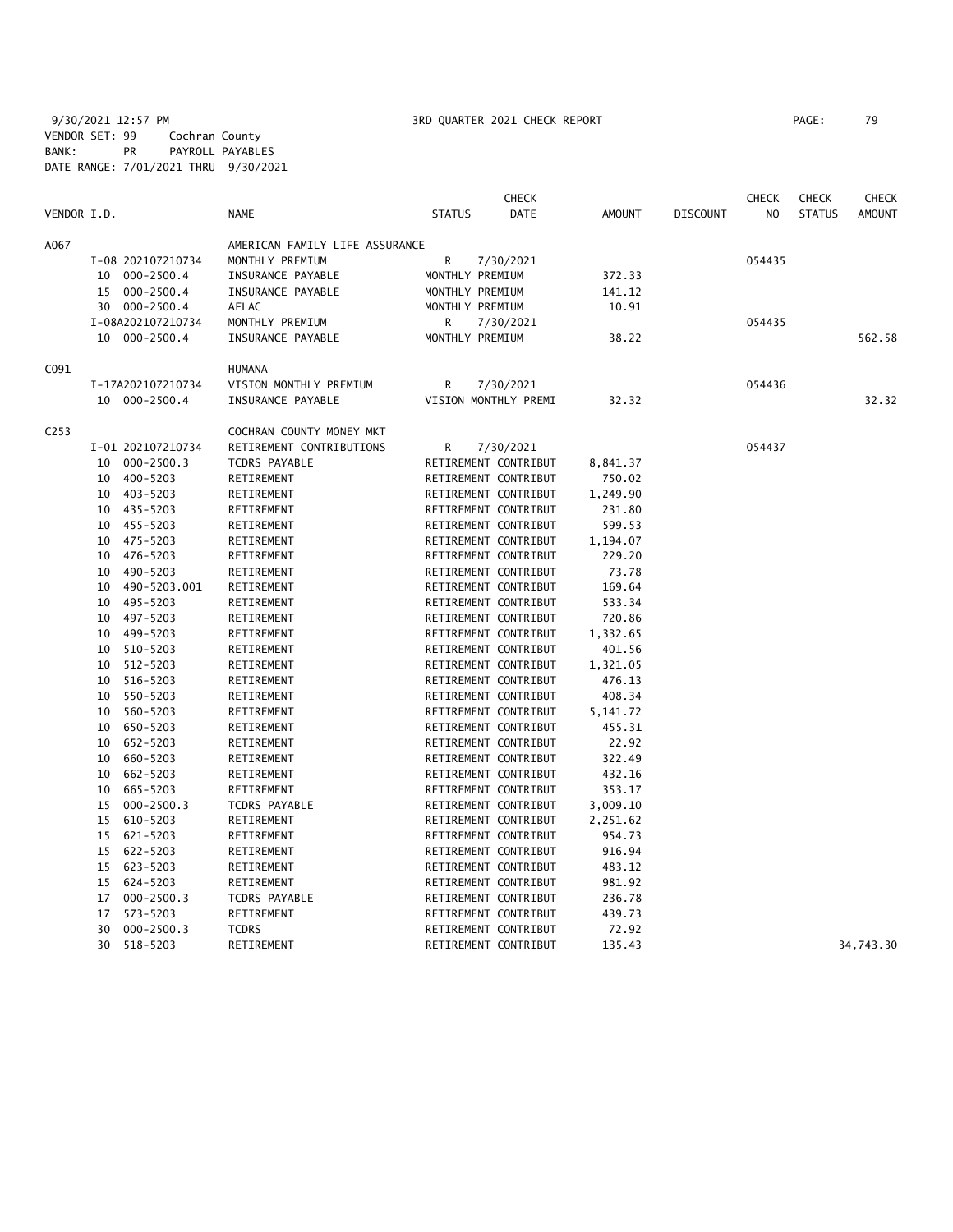9/30/2021 12:57 PM **3RD QUARTER 2021 CHECK REPORT** PAGE: 80 VENDOR SET: 99 Cochran County BANK: PR PAYROLL PAYABLES DATE RANGE: 7/01/2021 THRU 9/30/2021

|             |                            |                                |                      | <b>CHECK</b> |                  |                 | CHECK          | <b>CHECK</b>  | <b>CHECK</b>  |
|-------------|----------------------------|--------------------------------|----------------------|--------------|------------------|-----------------|----------------|---------------|---------------|
| VENDOR I.D. |                            | NAME                           | <b>STATUS</b>        | <b>DATE</b>  | <b>AMOUNT</b>    | <b>DISCOUNT</b> | N <sub>O</sub> | <b>STATUS</b> | <b>AMOUNT</b> |
| C300        |                            | COCHRAN COUNTY SCHOOLS FEDERAL |                      |              |                  |                 |                |               |               |
|             | I-18A202107210734          | MONTHLY PREMUIM                | R                    | 7/30/2021    |                  |                 | 054438         |               |               |
|             | 10 000-2500.4              | INSURANCE PAYABLE              | MONTHLY PREMUIM      |              | 7,742.46         |                 |                |               |               |
|             | 15 000-2500.4              | INSURANCE PAYABLE              | MONTHLY PREMUIM      |              | 1,288.34         |                 |                |               |               |
|             | 000-2500.4<br>30           | <b>AFLAC</b>                   | MONTHLY PREMUIM      |              | 94.06            |                 |                |               | 9,124.86      |
| N017        |                            | NATIONAL FARM LIFE             |                      |              |                  |                 |                |               |               |
|             | I-05A202107210734          | AFTER TAX PREM                 | R                    | 7/30/2021    |                  |                 | 054439         |               |               |
|             | 10 000-2500.4              | INSURANCE PAYABLE              | AFTER TAX PREM       |              | 140.92           |                 |                |               |               |
|             | 15 000-2500.4              | INSURANCE PAYABLE              | AFTER TAX PREM       |              | 67.80            |                 |                |               | 208.72        |
|             |                            |                                |                      |              |                  |                 |                |               |               |
| N060        |                            | NATIONWIDE RETIREMENT SOL      |                      |              |                  |                 |                |               |               |
|             | I-04 202107210734          | DEFERRED COMP WITHHELD         | R                    | 7/30/2021    |                  |                 | 054440         |               |               |
|             | 10 000-2500.7              | PEBSCO DEF COMP PAYABLE        | DEFERRED COMP WITHHE |              | 1,187.30         |                 |                |               |               |
|             | 15<br>$000 - 2500.7$       | PEBSCO DEF COMP PAYABLE        | DEFERRED COMP WITHHE |              | 226.88           |                 |                |               |               |
|             | 30 000-2500.7              | D.C.                           | DEFERRED COMP WITHHE |              | 10.82            |                 |                |               | 1,425.00      |
| 0029        |                            | OFFICE OF THE ATTORNEY GE      |                      |              |                  |                 |                |               |               |
|             | I-CAH202107210734          | ID#00112822016 & 0013351612    | R                    | 7/30/2021    |                  |                 | 054441         |               |               |
|             | 10 000-2500.8              | CHILD SUPPORT PAYABLE          | ID#00112822016 & 001 |              | 1,127.12         |                 |                |               | 1,127.12      |
| P187        |                            | COCHRAN COUNTY PAYROLL TA      |                      |              |                  |                 |                |               |               |
|             | I-T1 202107210734          | FEDERAL INCOME TAX W/H         | R                    | 7/30/2021    |                  |                 | 054442         |               |               |
|             | 000-2500.1<br>10           | WITHHOLDING TAX PAYABLE        | FEDERAL INCOME TAX W |              | 8,916.11         |                 |                |               |               |
|             | 000-2500.1<br>15           | WITHHOLDING TAX PAYABLE        | FEDERAL INCOME TAX W |              | 3,148.33         |                 |                |               |               |
|             | 000-2500.1<br>17           | WITHHOLDING TAX PAYABLE        | FEDERAL INCOME TAX W |              | 235.40           |                 |                |               |               |
|             | 30 000-2500.1              | FEDERAL WITHOLDING             | FEDERAL INCOME TAX W |              | 121.49           |                 |                |               |               |
|             | I-T3 202107210734          | FICA TAX                       | R                    | 7/30/2021    |                  |                 | 054442         |               |               |
|             | 10 000-2500.2              | FICA PAYABLE                   | FICA TAX             |              | 7,727.20         |                 |                |               |               |
|             | 400-5201<br>10             | SOCIAL SECURITY                | FICA TAX             |              | 357.70           |                 |                |               |               |
|             | 403-5201<br>10             | SOCIAL SECURITY                | FICA TAX             |              | 524.01           |                 |                |               |               |
|             | 10 435-5201                | SOCIAL SECURITY                | FICA TAX             |              | 110.55           |                 |                |               |               |
|             | 10 455-5201                | SOCIAL SECURITY                | FICA TAX             |              | 285.93           |                 |                |               |               |
|             | 10 475-5201                | SOCIAL SECURITY                | FICA TAX             |              | 469.08           |                 |                |               |               |
|             | 476-5201<br>10             | SOCIAL SECURITY                | FICA TAX             |              | 109.31           |                 |                |               |               |
|             | 490-5201<br>10             | SOCIAL SECURITY                | FICA TAX             |              | 35.19            |                 |                |               |               |
|             | 490-5201.001<br>10         | SOCIAL SECURITY FICA           | FICA TAX             |              | 80.91            |                 |                |               |               |
|             | 495-5201<br>10             | SOCIAL SECURITY                | FICA TAX             |              | 254.36           |                 |                |               |               |
|             | 497-5201<br>10             | SOCIAL SECURITY                | FICA TAX             |              | 343.80           |                 |                |               |               |
|             | 499-5201<br>10             | SOCIAL SECURITY                | FICA TAX             |              | 632.75           |                 |                |               |               |
|             | 10                         | SOCIAL SECURITY                | FICA TAX             |              |                  |                 |                |               |               |
|             | 510-5201<br>512-5201<br>10 | SOCIAL SECURITY                | FICA TAX             |              | 239.99<br>625.55 |                 |                |               |               |
|             | 516-5201<br>10             | SOCIAL SECURITY                | FICA TAX             |              | 228.65           |                 |                |               |               |
|             | 550-5201<br>10             | SOCIAL SECURITY                | FICA TAX             |              | 194.75           |                 |                |               |               |
|             |                            |                                |                      |              |                  |                 |                |               |               |
|             | 560-5201<br>10             | SOCIAL SECURITY                | FICA TAX             |              | 2,412.23         |                 |                |               |               |
|             | 650-5201<br>10             | SOCIAL SECURITY                | FICA TAX             |              | 217.14           |                 |                |               |               |
|             | 652-5201<br>10             | SOCIAL SECURITY                | FICA TAX             |              | 10.93            |                 |                |               |               |
|             | 10<br>660-5201             | SOCIAL SECURITY                | FICA TAX             |              | 155.00           |                 |                |               |               |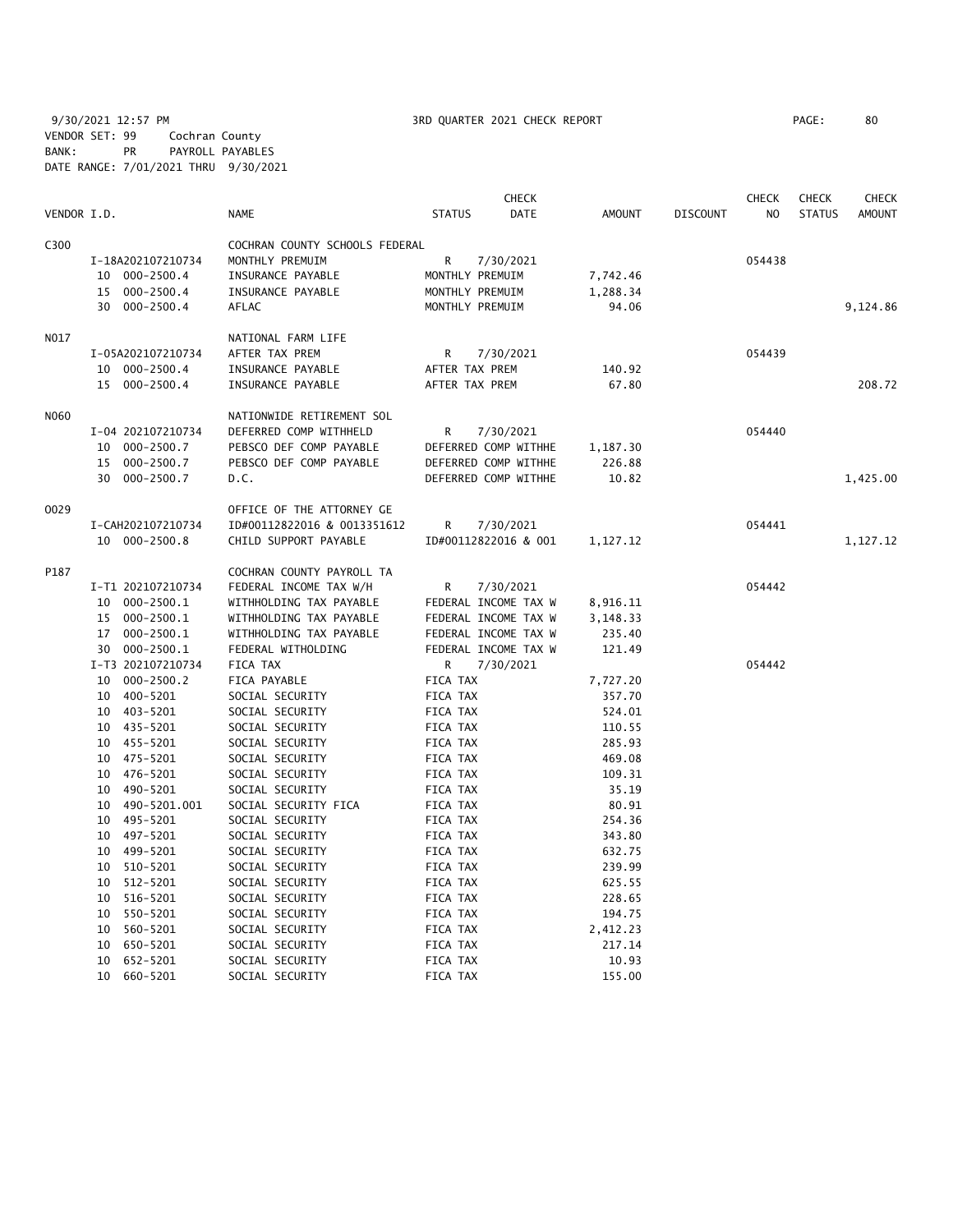|             |    |                            |                                 |                              | <b>CHECK</b> |               |          | <b>CHECK</b> | <b>CHECK</b>  | <b>CHECK</b>  |
|-------------|----|----------------------------|---------------------------------|------------------------------|--------------|---------------|----------|--------------|---------------|---------------|
| VENDOR I.D. |    |                            | <b>NAME</b>                     | <b>STATUS</b>                | DATE         | <b>AMOUNT</b> | DISCOUNT | NO           | <b>STATUS</b> | <b>AMOUNT</b> |
| P187        |    |                            | COCHRAN COUNTY PAYROLL (CONT)   |                              |              |               |          |              |               |               |
|             |    | I-T3 202107210734          | FICA TAX                        | R                            | 7/30/2021    |               |          | 054442       |               |               |
|             | 10 | 662-5201                   | SOCIAL SECURITY                 | FICA TAX                     |              | 206.11        |          |              |               |               |
|             | 10 | 665-5201                   | SOCIAL SECURITY                 | FICA TAX                     |              | 233.26        |          |              |               |               |
|             |    | 15 000-2500.2              | FICA PAYABLE                    | FICA TAX                     |              | 2,656.45      |          |              |               |               |
|             |    | 15 610-5201                | SOCIAL SECURITY                 | FICA TAX                     |              | 1,073.86      |          |              |               |               |
|             |    | 15 621-5201                | SOCIAL SECURITY                 | FICA TAX                     |              | 447.64        |          |              |               |               |
|             | 15 | 622-5201                   | SOCIAL SECURITY                 | FICA TAX                     |              | 437.30        |          |              |               |               |
|             |    | 15 623-5201                | SOCIAL SECURITY                 | FICA TAX                     |              | 230.41        |          |              |               |               |
|             |    | 15 624-5201                | SOCIAL SECURITY                 | FICA TAX                     |              | 467.24        |          |              |               |               |
|             | 17 | $000 - 2500.2$             | FICA PAYABLE                    | FICA TAX                     |              | 209.72        |          |              |               |               |
|             | 17 | 573-5201                   | SOCIAL SECURITY                 | FICA TAX                     |              | 209.72        |          |              |               |               |
|             | 30 | 000-2500.2                 | FICA                            | FICA TAX                     |              | 65.07         |          |              |               |               |
|             | 30 | 518-5201                   | SOCIAL SECURITY                 | FICA TAX                     |              | 65.07         |          |              |               |               |
|             |    | I-T4 202107210734          | MEDICARE TAX                    | R                            | 7/30/2021    |               |          | 054442       |               |               |
|             | 10 | $000 - 2500.2$             | FICA PAYABLE                    | MEDICARE TAX                 |              | 1,807.16      |          |              |               |               |
|             | 10 | 400-5201                   | SOCIAL SECURITY                 | MEDICARE TAX                 |              | 83.65         |          |              |               |               |
|             | 10 | 403-5201                   | SOCIAL SECURITY                 | MEDICARE TAX                 |              | 122.55        |          |              |               |               |
|             | 10 | 435-5201                   | SOCIAL SECURITY                 | MEDICARE TAX                 |              | 25.85         |          |              |               |               |
|             | 10 | 455-5201                   | SOCIAL SECURITY                 | MEDICARE TAX                 |              | 66.87         |          |              |               |               |
|             | 10 | 475-5201                   | SOCIAL SECURITY                 | MEDICARE TAX                 |              | 109.70        |          |              |               |               |
|             | 10 | 476-5201                   | SOCIAL SECURITY                 | MEDICARE TAX                 |              | 25.57         |          |              |               |               |
|             | 10 | 490-5201                   | SOCIAL SECURITY                 | MEDICARE TAX                 |              | 8.23          |          |              |               |               |
|             | 10 | 490-5201.001               | SOCIAL SECURITY FICA            | MEDICARE TAX                 |              | 18.92         |          |              |               |               |
|             | 10 | 495-5201                   | SOCIAL SECURITY                 | MEDICARE TAX                 |              | 59.49         |          |              |               |               |
|             | 10 | 497-5201                   | SOCIAL SECURITY                 | MEDICARE TAX                 |              | 80.41         |          |              |               |               |
|             | 10 | 499–5201                   | SOCIAL SECURITY                 | MEDICARE TAX                 |              | 147.98        |          |              |               |               |
|             | 10 | 510-5201                   | SOCIAL SECURITY                 | MEDICARE TAX                 |              | 56.13         |          |              |               |               |
|             | 10 | 512-5201                   | SOCIAL SECURITY                 | MEDICARE TAX                 |              | 146.30        |          |              |               |               |
|             | 10 | 516-5201                   | SOCIAL SECURITY                 | MEDICARE TAX                 |              | 53.48         |          |              |               |               |
|             | 10 | 550-5201                   | SOCIAL SECURITY                 | MEDICARE TAX                 |              | 45.55         |          |              |               |               |
|             | 10 | 560-5201                   | SOCIAL SECURITY                 | MEDICARE TAX                 |              | 564.15        |          |              |               |               |
|             | 10 | 650-5201                   | SOCIAL SECURITY                 | MEDICARE TAX                 |              | 50.78         |          |              |               |               |
|             | 10 | 652-5201                   | SOCIAL SECURITY                 | MEDICARE TAX                 |              | 2.56          |          |              |               |               |
|             | 10 | 660-5201                   | SOCIAL SECURITY                 | MEDICARE TAX                 |              | 36.25         |          |              |               |               |
|             | 10 | 662-5201                   | SOCIAL SECURITY                 | MEDICARE TAX                 |              | 48.20         |          |              |               |               |
|             | 10 | 665-5201                   | SOCIAL SECURITY                 | MEDICARE TAX                 |              | 54.55         |          |              |               |               |
|             | 15 | $000 - 2500.2$             | FICA PAYABLE                    | MEDICARE TAX                 |              | 621.29        |          |              |               |               |
|             | 15 | 610-5201                   | SOCIAL SECURITY                 | MEDICARE TAX                 |              | 251.15        |          |              |               |               |
|             | 15 | 621-5201                   | SOCIAL SECURITY                 | MEDICARE TAX                 |              | 104.69        |          |              |               |               |
|             | 15 | 622-5201                   | SOCIAL SECURITY                 | MEDICARE TAX                 |              | 102.28        |          |              |               |               |
|             | 15 | 623-5201                   | SOCIAL SECURITY                 | MEDICARE TAX                 |              | 53.89         |          |              |               |               |
|             | 15 | 624-5201                   | SOCIAL SECURITY                 | MEDICARE TAX                 |              | 109.28        |          |              |               |               |
|             | 17 | $000 - 2500.2$<br>573-5201 | FICA PAYABLE<br>SOCIAL SECURITY | MEDICARE TAX<br>MEDICARE TAX |              | 49.05         |          |              |               |               |
|             | 17 |                            | <b>FICA</b>                     |                              |              | 49.05         |          |              |               |               |
|             | 30 | $000 - 2500.2$             |                                 | MEDICARE TAX                 |              | 15.22         |          |              |               |               |
|             | 30 | 518-5201                   | SOCIAL SECURITY                 | MEDICARE TAX                 |              | 15.21         |          |              |               | 38,723.65     |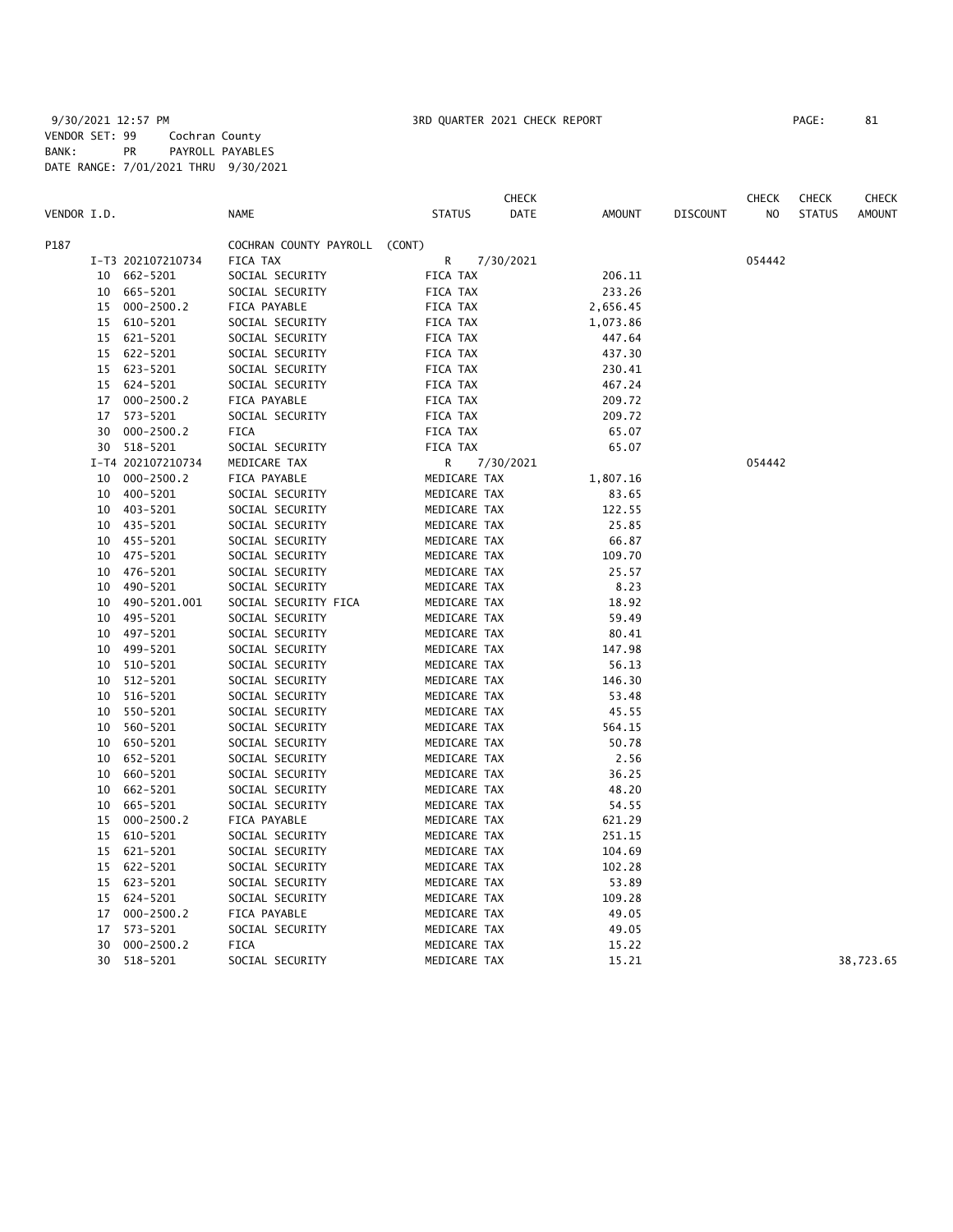|             |    |                   |                         |               | <b>CHECK</b>         |          |                 | <b>CHECK</b> | <b>CHECK</b>  | <b>CHECK</b>  |
|-------------|----|-------------------|-------------------------|---------------|----------------------|----------|-----------------|--------------|---------------|---------------|
| VENDOR I.D. |    |                   | <b>NAME</b>             | <b>STATUS</b> | <b>DATE</b>          | AMOUNT   | <b>DISCOUNT</b> | NO.          | <b>STATUS</b> | <b>AMOUNT</b> |
| T218        |    |                   | TEXAS ASS'N OF COUNTIES |               |                      |          |                 |              |               |               |
|             |    | I-11 202107210734 | EMPLOYEE PREMIUMS       | R             | 7/30/2021            |          |                 | 054443       |               |               |
|             |    | 10 400-5202       | GROUP INSURANCE         |               | EMPLOYEE PREMIUMS    | 764.01   |                 |              |               |               |
|             | 10 | 403-5202          | GROUP INSURANCE         |               | EMPLOYEE PREMIUMS    | 1,771.80 |                 |              |               |               |
|             |    | 10 455-5202       | GROUP INSURANCE         |               | EMPLOYEE PREMIUMS    | 885.90   |                 |              |               |               |
|             |    | 10 475-5202       | GROUP INSURANCE         |               | EMPLOYEE PREMIUMS    | 1,771.80 |                 |              |               |               |
|             |    | 10 495-5202       | GROUP INSURANCE         |               | EMPLOYEE PREMIUMS    | 885.90   |                 |              |               |               |
|             |    | 10 497-5202       | GROUP INSURANCE         |               | EMPLOYEE PREMIUMS    | 885.90   |                 |              |               |               |
|             | 10 | 499-5202          | GROUP INSURANCE         |               | EMPLOYEE PREMIUMS    | 2,657.70 |                 |              |               |               |
|             | 10 | 510-5202          | GROUP INSURANCE         |               | EMPLOYEE PREMIUMS    | 885.90   |                 |              |               |               |
|             | 10 | 512-5202          | GROUP INSURANCE         |               | EMPLOYEE PREMIUMS    | 2,657.70 |                 |              |               |               |
|             | 10 | 516-5202          | GROUP INSURANCE [50%]   |               | EMPLOYEE PREMIUMS    | 902.16   |                 |              |               |               |
|             | 10 | 550-5202          | GROUP INSURANCE         |               | EMPLOYEE PREMIUMS    | 885.90   |                 |              |               |               |
|             | 10 | 560-5202          | GROUP INSURANCE         |               | EMPLOYEE PREMIUMS    | 8,859.00 |                 |              |               |               |
|             | 10 | 650-5202          | GROUP INSURANCE         |               | EMPLOYEE PREMIUMS    | 928.39   |                 |              |               |               |
|             | 10 | 652-5202          | GROUP INSURANCE         |               | EMPLOYEE PREMIUMS    | 42.49    |                 |              |               |               |
|             |    | 10 660-5202       | GROUP INSURANCE [35%]   |               | EMPLOYEE PREMIUMS    | 612.57   |                 |              |               |               |
|             | 10 | 662-5202          | GROUP INSURANCE         |               | EMPLOYEE PREMIUMS    | 800.92   |                 |              |               |               |
|             | 10 | 665-5202          | GROUP INSURANCE         |               | EMPLOYEE PREMIUMS    | 885.90   |                 |              |               |               |
|             | 15 | 610-5202          | GROUP INSURANCE         |               | EMPLOYEE PREMIUMS    | 3,665.49 |                 |              |               |               |
|             | 15 | 621-5202          | GROUP INSURANCE         |               | EMPLOYEE PREMIUMS    | 1,771.80 |                 |              |               |               |
|             | 15 | 622-5202          | GROUP INSURANCE         |               | EMPLOYEE PREMIUMS    | 1,771.80 |                 |              |               |               |
|             | 15 | 623-5202          | GROUP INSURANCE         |               | EMPLOYEE PREMIUMS    | 885.90   |                 |              |               |               |
|             |    | 15 624-5202       | GROUP INSURANCE         |               | EMPLOYEE PREMIUMS    | 1,771.80 |                 |              |               |               |
|             |    | 17 573-5202       | GROUP HEALTH INSURANCE  |               | EMPLOYEE PREMIUMS    | 885.90   |                 |              |               |               |
|             |    | 30 518-5202       | GROUP INSURANCE [15%]   |               | EMPLOYEE PREMIUMS    | 257.07   |                 |              |               |               |
|             |    | I-12 202107210734 | GROUP LIFE INSURANCE    | R             | 7/30/2021            |          |                 | 054443       |               |               |
|             |    | 10 400-5202       | GROUP INSURANCE         |               | GROUP LIFE INSURANCE | 2.94     |                 |              |               |               |
|             |    | 10 403-5202       | GROUP INSURANCE         |               | GROUP LIFE INSURANCE | 6.82     |                 |              |               |               |
|             |    | 10 455-5202       | GROUP INSURANCE         |               | GROUP LIFE INSURANCE | 3.41     |                 |              |               |               |
|             |    | 10 475-5202       | GROUP INSURANCE         |               | GROUP LIFE INSURANCE | 6.82     |                 |              |               |               |
|             |    | 10 495-5202       | GROUP INSURANCE         |               | GROUP LIFE INSURANCE | 3.41     |                 |              |               |               |
|             | 10 | 497-5202          | GROUP INSURANCE         |               | GROUP LIFE INSURANCE | 3.41     |                 |              |               |               |
|             | 10 | 499-5202          | GROUP INSURANCE         |               | GROUP LIFE INSURANCE | 10.23    |                 |              |               |               |
|             | 10 | 510-5202          | GROUP INSURANCE         |               | GROUP LIFE INSURANCE | 3.41     |                 |              |               |               |
|             | 10 | 512-5202          | GROUP INSURANCE         |               | GROUP LIFE INSURANCE | 10.23    |                 |              |               |               |
|             | 10 | 516-5202          | GROUP INSURANCE [50%]   |               | GROUP LIFE INSURANCE | 3.48     |                 |              |               |               |
|             | 10 | 560-5202          | GROUP INSURANCE         |               | GROUP LIFE INSURANCE | 34.10    |                 |              |               |               |
|             | 10 | 650-5202          | GROUP INSURANCE         |               | GROUP LIFE INSURANCE | 3.57     |                 |              |               |               |
|             | 10 | 652-5202          | GROUP INSURANCE         |               | GROUP LIFE INSURANCE | 0.16     |                 |              |               |               |
|             | 10 | 660-5202          | GROUP INSURANCE [35%]   |               | GROUP LIFE INSURANCE | 2.36     |                 |              |               |               |
|             | 10 | 662-5202          | GROUP INSURANCE         |               | GROUP LIFE INSURANCE | 3.09     |                 |              |               |               |
|             | 10 | 665-5202          | GROUP INSURANCE         |               | GROUP LIFE INSURANCE | 3.41     |                 |              |               |               |
|             | 15 | 610-5202          | GROUP INSURANCE         |               | GROUP LIFE INSURANCE | 14.11    |                 |              |               |               |
|             | 15 | 621-5202          | GROUP INSURANCE         |               | GROUP LIFE INSURANCE | 6.82     |                 |              |               |               |
|             | 15 | 622-5202          | GROUP INSURANCE         |               | GROUP LIFE INSURANCE | 6.82     |                 |              |               |               |
|             | 15 | 623-5202          | GROUP INSURANCE         |               | GROUP LIFE INSURANCE | 3.41     |                 |              |               |               |
|             | 15 | 624-5202          | GROUP INSURANCE         |               | GROUP LIFE INSURANCE | 4.77     |                 |              |               |               |
|             |    |                   |                         |               |                      |          |                 |              |               |               |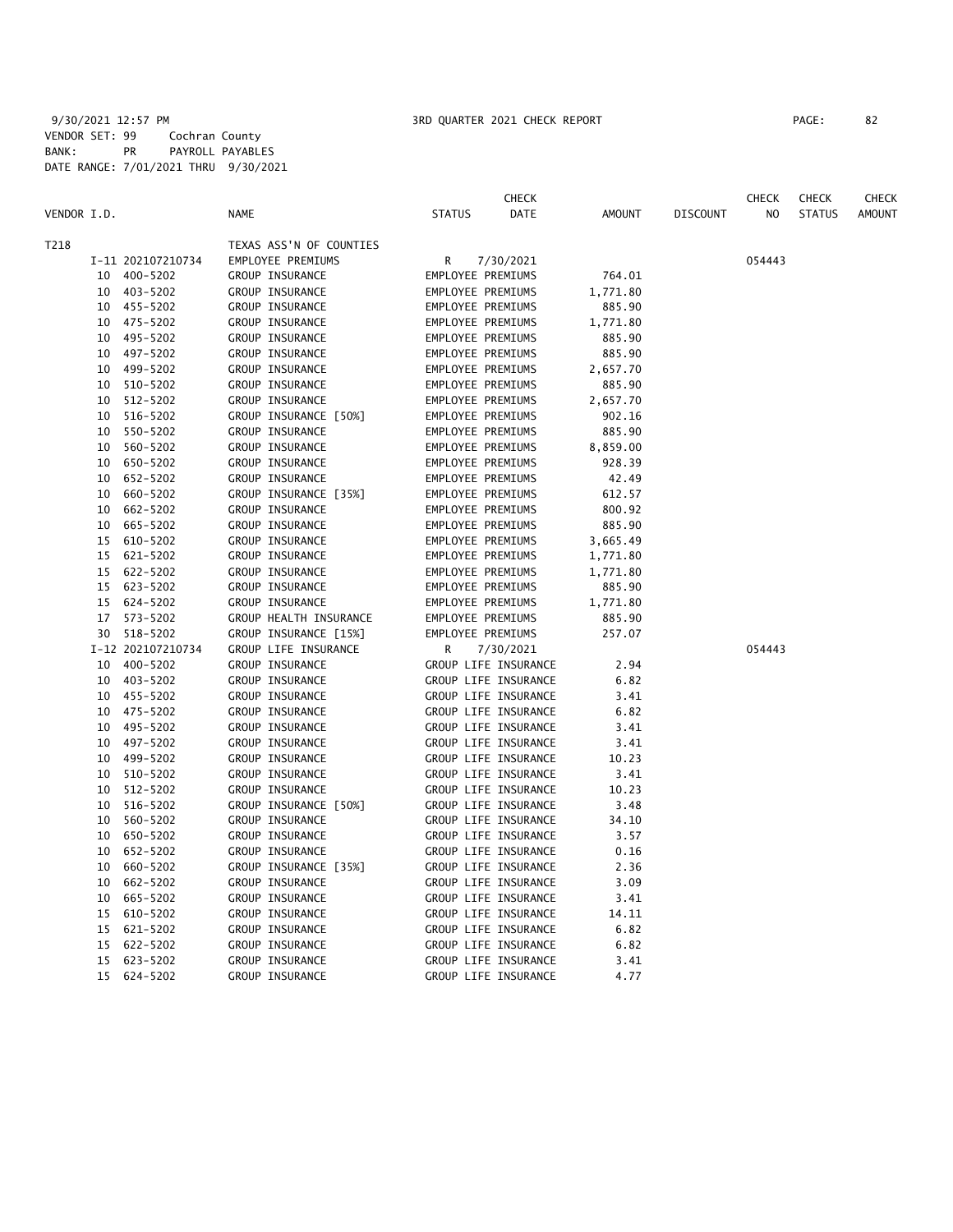9/30/2021 12:57 PM 3RD QUARTER 2021 CHECK REPORT PAGE: 83 VENDOR SET: 99 Cochran County BANK: PR PAYROLL PAYABLES DATE RANGE: 7/01/2021 THRU 9/30/2021

|                  |                    |                                   |                      | <b>CHECK</b> |               |                 | <b>CHECK</b> | <b>CHECK</b>  | <b>CHECK</b>  |
|------------------|--------------------|-----------------------------------|----------------------|--------------|---------------|-----------------|--------------|---------------|---------------|
| VENDOR I.D.      |                    | <b>NAME</b>                       | <b>STATUS</b>        | DATE         | <b>AMOUNT</b> | <b>DISCOUNT</b> | NO           | <b>STATUS</b> | <b>AMOUNT</b> |
| T218             |                    | TEXAS ASS'N OF COUNTIES<br>(CONT) |                      |              |               |                 |              |               |               |
|                  | I-12 202107210734  | GROUP LIFE INSURANCE              | R                    | 7/30/2021    |               |                 | 054443       |               |               |
|                  | 17 573-5202        | GROUP HEALTH INSURANCE            | GROUP LIFE INSURANCE |              | 3.41          |                 |              |               |               |
|                  | 30 518-5202        | GROUP INSURANCE [15%]             | GROUP LIFE INSURANCE |              | 0.98          |                 |              |               |               |
|                  | I-15 202107210734  | DEPENDENT HEALTH PREM WITHHELD    | R                    | 7/30/2021    |               |                 | 054443       |               |               |
|                  | 10 000-2500.4      | INSURANCE PAYABLE                 | DEPENDENT HEALTH PRE |              | 3,238.96      |                 |              |               | 41, 473.83    |
| C <sub>253</sub> |                    | COCHRAN COUNTY MONEY MKT          |                      |              |               |                 |              |               |               |
|                  | I-202107220735     | NON-DEPT SUPP DEATH               | R                    | 7/30/2021    |               |                 | 054444       |               |               |
|                  | 10 409-5207        | SUPPLEMENTAL DEATH BENEFITS       | NON-DEPT SUPP DEATH  |              | 1,077.04      |                 |              |               | 1,077.04      |
| A067             |                    | AMERICAN FAMILY LIFE ASSURANCE    |                      |              |               |                 |              |               |               |
|                  | I-08 202108250736  | MONTHLY PREMIUM                   | R                    | 8/31/2021    |               |                 | 054553       |               |               |
|                  | 10 000-2500.4      | INSURANCE PAYABLE                 | MONTHLY PREMIUM      |              | 372.33        |                 |              |               |               |
|                  | 15 000-2500.4      | INSURANCE PAYABLE                 | MONTHLY PREMIUM      |              | 141.12        |                 |              |               |               |
|                  | 30 000-2500.4      | AFLAC                             | MONTHLY PREMIUM      |              | 10.91         |                 |              |               |               |
|                  | I-08A202108250736  | MONTHLY PREMIUM                   | R                    | 8/31/2021    |               |                 | 054553       |               |               |
|                  | 10 000-2500.4      | INSURANCE PAYABLE                 | MONTHLY PREMIUM      |              | 38.22         |                 |              |               | 562.58        |
| C091             |                    | <b>HUMANA</b>                     |                      |              |               |                 |              |               |               |
|                  | I-17A202108250736  | VISION MONTHLY PREMIUM            | R                    | 8/31/2021    |               |                 | 054554       |               |               |
|                  | 10 000-2500.4      | INSURANCE PAYABLE                 | VISION MONTHLY PREMI |              | 32.32         |                 |              |               | 32.32         |
| C <sub>253</sub> |                    | COCHRAN COUNTY MONEY MKT          |                      |              |               |                 |              |               |               |
|                  | I-01 202108250736  | RETIREMENT CONTRIBUTIONS          | R                    | 8/31/2021    |               |                 | 054555       |               |               |
|                  | 10 000-2500.3      | <b>TCDRS PAYABLE</b>              | RETIREMENT CONTRIBUT |              | 9,071.65      |                 |              |               |               |
|                  | 10 400-5203        | RETIREMENT                        | RETIREMENT CONTRIBUT |              | 754.77        |                 |              |               |               |
|                  | 10 403-5203        | RETIREMENT                        | RETIREMENT CONTRIBUT |              | 1,169.26      |                 |              |               |               |
|                  | 10 435-5203        | RETIREMENT                        | RETIREMENT CONTRIBUT |              | 231.80        |                 |              |               |               |
|                  | 10 455-5203        | RETIREMENT                        | RETIREMENT CONTRIBUT |              | 546.92        |                 |              |               |               |
|                  | 475-5203<br>10     | RETIREMENT                        | RETIREMENT CONTRIBUT |              | 1,195.67      |                 |              |               |               |
|                  | 476-5203<br>10     | RETIREMENT                        | RETIREMENT CONTRIBUT |              | 229.20        |                 |              |               |               |
|                  | 10<br>490-5203     | RETIREMENT                        | RETIREMENT CONTRIBUT |              | 53.30         |                 |              |               |               |
|                  | 490-5203.001<br>10 | RETIREMENT                        | RETIREMENT CONTRIBUT |              | 101.68        |                 |              |               |               |
|                  | 495-5203<br>10     | RETIREMENT                        | RETIREMENT CONTRIBUT |              | 533.34        |                 |              |               |               |
|                  | 497-5203<br>10     | RETIREMENT                        | RETIREMENT CONTRIBUT |              | 685.28        |                 |              |               |               |
|                  | 499-5203<br>10     | RETIREMENT                        | RETIREMENT CONTRIBUT |              | 1,346.17      |                 |              |               |               |
|                  | 510-5203<br>10     | RETIREMENT                        | RETIREMENT CONTRIBUT |              | 396.50        |                 |              |               |               |
|                  | 512-5203<br>10     | RETIREMENT                        | RETIREMENT CONTRIBUT |              | 1,380.86      |                 |              |               |               |
|                  | 516-5203<br>10     | RETIREMENT                        | RETIREMENT CONTRIBUT |              | 476.13        |                 |              |               |               |
|                  | 550-5203<br>10     | RETIREMENT                        | RETIREMENT CONTRIBUT |              | 408.34        |                 |              |               |               |
|                  | 10<br>560-5203     | RETIREMENT                        | RETIREMENT CONTRIBUT |              | 5,797.15      |                 |              |               |               |
|                  | 650-5203<br>10     | RETIREMENT                        | RETIREMENT CONTRIBUT |              | 410.26        |                 |              |               |               |
|                  | 652-5203<br>10     | RETIREMENT                        | RETIREMENT CONTRIBUT |              | 22.92         |                 |              |               |               |
|                  | 10<br>660-5203     | RETIREMENT                        | RETIREMENT CONTRIBUT |              | 322.49        |                 |              |               |               |
|                  | 662-5203<br>10     | RETIREMENT                        | RETIREMENT CONTRIBUT |              | 432.16        |                 |              |               |               |
|                  | 10<br>665-5203     | RETIREMENT                        | RETIREMENT CONTRIBUT |              | 353.17        |                 |              |               |               |

15 000-2500.3 TCDRS PAYABLE RETIREMENT CONTRIBUT 3,009.10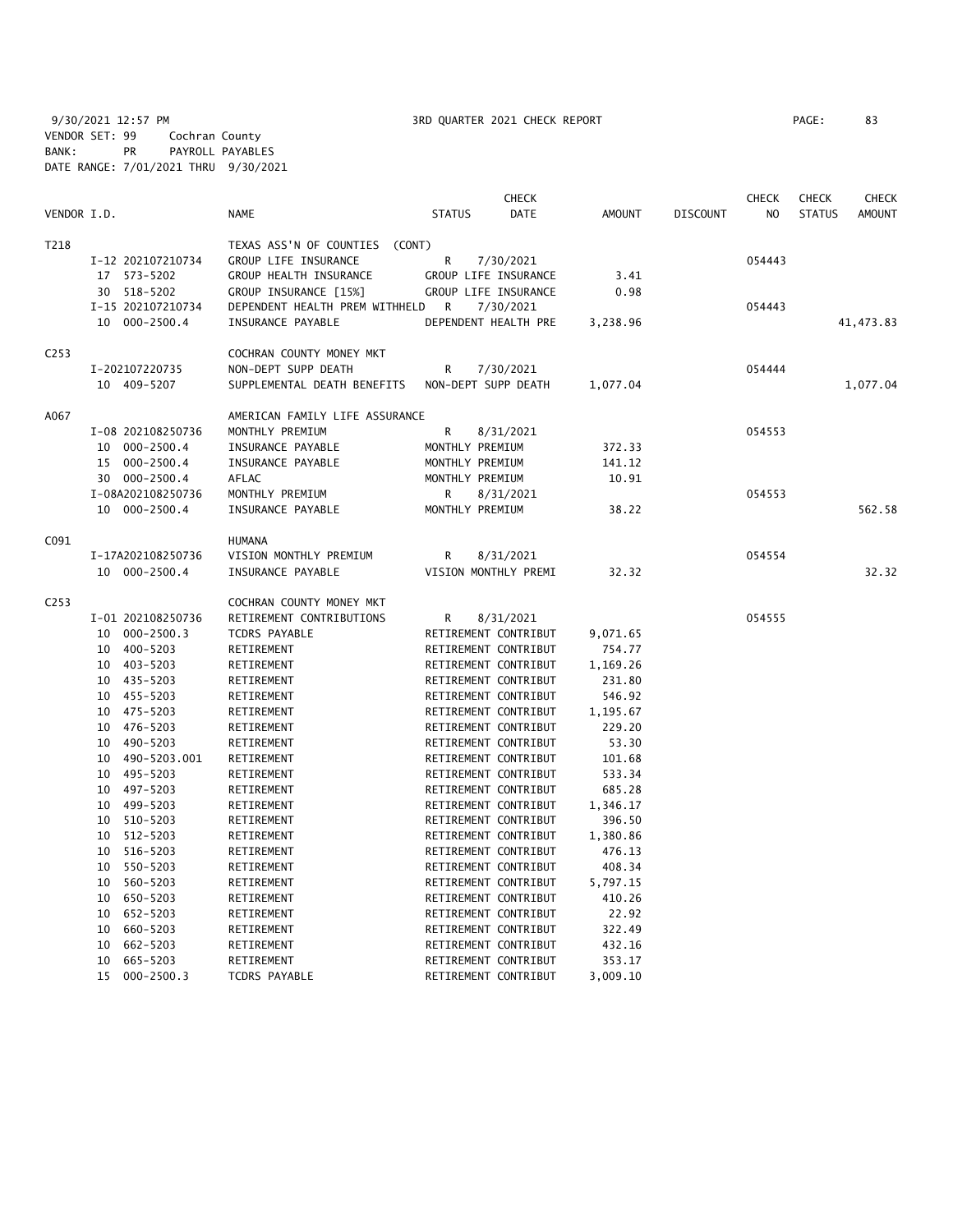9/30/2021 12:57 PM **3RD QUARTER 2021 CHECK REPORT** PAGE: 84 VENDOR SET: 99 Cochran County BANK: PR PAYROLL PAYABLES DATE RANGE: 7/01/2021 THRU 9/30/2021

|                  |                      |                                | <b>CHECK</b>                 |               |                 | <b>CHECK</b>   | <b>CHECK</b>  | <b>CHECK</b>  |
|------------------|----------------------|--------------------------------|------------------------------|---------------|-----------------|----------------|---------------|---------------|
| VENDOR I.D.      |                      | <b>NAME</b>                    | <b>STATUS</b><br><b>DATE</b> | <b>AMOUNT</b> | <b>DISCOUNT</b> | N <sub>O</sub> | <b>STATUS</b> | <b>AMOUNT</b> |
| C <sub>253</sub> |                      | COCHRAN COUNTY MONEY MKT       | (CONT)                       |               |                 |                |               |               |
|                  | I-01 202108250736    | RETIREMENT CONTRIBUTIONS       | R<br>8/31/2021               |               |                 | 054555         |               |               |
|                  | 15 610-5203          | RETIREMENT                     | RETIREMENT CONTRIBUT         | 2,251.62      |                 |                |               |               |
|                  | 15 621-5203          | RETIREMENT                     | RETIREMENT CONTRIBUT         | 954.73        |                 |                |               |               |
|                  | 15 622-5203          | RETIREMENT                     | RETIREMENT CONTRIBUT         | 916.94        |                 |                |               |               |
|                  | 15 623-5203          | RETIREMENT                     | RETIREMENT CONTRIBUT         | 483.12        |                 |                |               |               |
|                  | 15 624-5203          | RETIREMENT                     | RETIREMENT CONTRIBUT         | 981.92        |                 |                |               |               |
|                  | 17 000-2500.3        | TCDRS PAYABLE                  | RETIREMENT CONTRIBUT         | 236.78        |                 |                |               |               |
|                  | 17 573-5203          | RETIREMENT                     | RETIREMENT CONTRIBUT         | 439.73        |                 |                |               |               |
|                  | $000 - 2500.3$<br>30 | <b>TCDRS</b>                   | RETIREMENT CONTRIBUT         | 72.92         |                 |                |               |               |
|                  | 30 518-5203          | RETIREMENT                     | RETIREMENT CONTRIBUT         | 135.43        |                 |                |               | 35,401.31     |
| C300             |                      | COCHRAN COUNTY SCHOOLS FEDERAL |                              |               |                 |                |               |               |
|                  | I-18A202108250736    | MONTHLY PREMUIM                | R<br>8/31/2021               |               |                 | 054556         |               |               |
|                  | 10 000-2500.4        | INSURANCE PAYABLE              | MONTHLY PREMUIM              | 7,847.36      |                 |                |               |               |
|                  | 15 000-2500.4        | INSURANCE PAYABLE              | MONTHLY PREMUIM              | 1,288.34      |                 |                |               |               |
|                  | 30 000-2500.4        | AFLAC                          | MONTHLY PREMUIM              | 109.88        |                 |                |               | 9,245.58      |
| N017             |                      | NATIONAL FARM LIFE             |                              |               |                 |                |               |               |
|                  | I-05A202108250736    | AFTER TAX PREM                 | R<br>8/31/2021               |               |                 | 054557         |               |               |
|                  | 10 000-2500.4        | INSURANCE PAYABLE              | AFTER TAX PREM               | 140.92        |                 |                |               |               |
|                  | 15 000-2500.4        | INSURANCE PAYABLE              | AFTER TAX PREM               | 67.80         |                 |                |               | 208.72        |
| N060             |                      | NATIONWIDE RETIREMENT SOL      |                              |               |                 |                |               |               |
|                  | I-04 202108250736    | DEFERRED COMP WITHHELD         | R<br>8/31/2021               |               |                 | 054558         |               |               |
|                  | 10 000-2500.7        | PEBSCO DEF COMP PAYABLE        | DEFERRED COMP WITHHE         | 1,187.30      |                 |                |               |               |
|                  | 15 000-2500.7        | PEBSCO DEF COMP PAYABLE        | DEFERRED COMP WITHHE         | 226.88        |                 |                |               |               |
|                  | 30 000-2500.7        | D.C.                           | DEFERRED COMP WITHHE         | 10.82         |                 |                |               | 1,425.00      |
| 0029             |                      | OFFICE OF THE ATTORNEY GE      |                              |               |                 |                |               |               |
|                  | I-CAH202108250736    | ID#00112822016 & 0013351612    | R<br>8/31/2021               |               |                 | 054559         |               |               |
|                  | 10 000-2500.8        | CHILD SUPPORT PAYABLE          | ID#00112822016 & 001         | 1,127.12      |                 |                |               | 1,127.12      |
| P187             |                      | COCHRAN COUNTY PAYROLL TA      |                              |               |                 |                |               |               |
|                  | I-T1 202108250736    | FEDERAL INCOME TAX W/H         | 8/31/2021<br>R               |               |                 | 054560         |               |               |
|                  | 10 000-2500.1        | WITHHOLDING TAX PAYABLE        | FEDERAL INCOME TAX W         | 9,181.28      |                 |                |               |               |
|                  | 15 000-2500.1        | WITHHOLDING TAX PAYABLE        | FEDERAL INCOME TAX W         | 3,248.33      |                 |                |               |               |
|                  | 17 000-2500.1        | WITHHOLDING TAX PAYABLE        | FEDERAL INCOME TAX W         | 235.40        |                 |                |               |               |
|                  | 30 000-2500.1        | FEDERAL WITHOLDING             | FEDERAL INCOME TAX W         | 121.12        |                 |                |               |               |
|                  | I-T3 202108250736    | FICA TAX                       | 8/31/2021<br>R               |               |                 | 054560         |               |               |
|                  | 10 000-2500.2        | FICA PAYABLE                   | FICA TAX                     | 7,871.94      |                 |                |               |               |
|                  | 10 400-5201          | SOCIAL SECURITY                | FICA TAX                     | 373.92        |                 |                |               |               |
|                  | 10 403-5201          | SOCIAL SECURITY                | FICA TAX                     | 501.98        |                 |                |               |               |
|                  | 10 435-5201          | SOCIAL SECURITY                | FICA TAX                     | 110.55        |                 |                |               |               |
|                  | 10 455-5201          | SOCIAL SECURITY                | FICA TAX                     | 260.84        |                 |                |               |               |
|                  | 475-5201<br>10       | SOCIAL SECURITY                | FICA TAX                     | 469.84        |                 |                |               |               |
|                  | 476-5201<br>10       | SOCIAL SECURITY                | FICA TAX                     | 109.31        |                 |                |               |               |
|                  | 10 490-5201          | SOCIAL SECURITY                | FICA TAX                     | 25.42         |                 |                |               |               |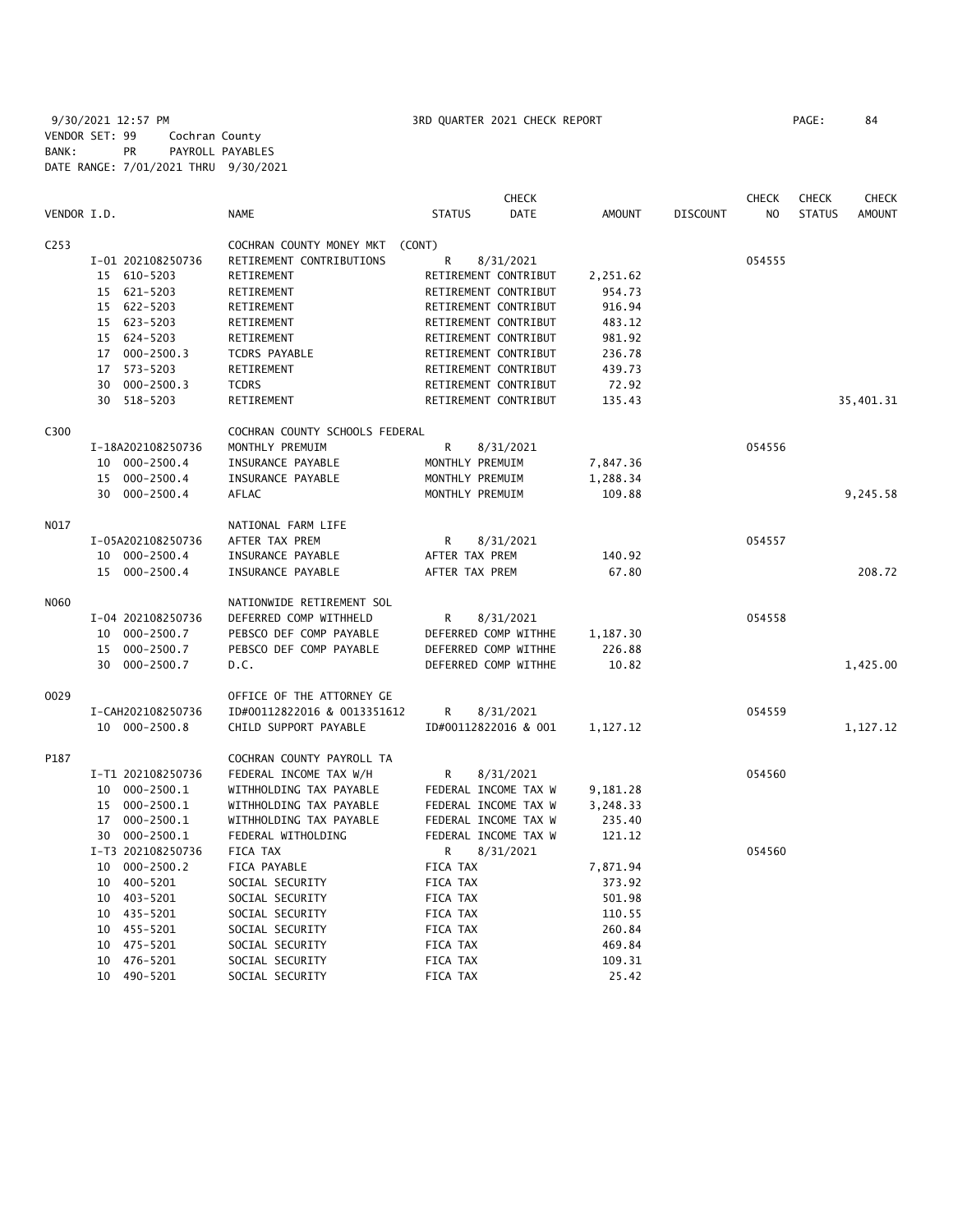|             |    |                   |                               |               | CHECK     |          |                 | CHECK  | <b>CHECK</b>  | <b>CHECK</b>  |
|-------------|----|-------------------|-------------------------------|---------------|-----------|----------|-----------------|--------|---------------|---------------|
| VENDOR I.D. |    |                   | <b>NAME</b>                   | <b>STATUS</b> | DATE      | AMOUNT   | <b>DISCOUNT</b> | NO.    | <b>STATUS</b> | <b>AMOUNT</b> |
| P187        |    |                   | COCHRAN COUNTY PAYROLL (CONT) |               |           |          |                 |        |               |               |
|             |    | I-T3 202108250736 | FICA TAX                      | R             | 8/31/2021 |          |                 | 054560 |               |               |
|             | 10 | 490-5201.001      | SOCIAL SECURITY FICA          | FICA TAX      |           | 48.49    |                 |        |               |               |
|             |    | 10 495-5201       | SOCIAL SECURITY               | FICA TAX      |           | 254.36   |                 |        |               |               |
|             |    | 10 497-5201       | SOCIAL SECURITY               | FICA TAX      |           | 326.83   |                 |        |               |               |
|             | 10 | 499-5201          | SOCIAL SECURITY               | FICA TAX      |           | 639.20   |                 |        |               |               |
|             | 10 | 510-5201          | SOCIAL SECURITY               | FICA TAX      |           | 189.10   |                 |        |               |               |
|             | 10 | 512-5201          | SOCIAL SECURITY               | FICA TAX      |           | 654.05   |                 |        |               |               |
|             | 10 | 516-5201          | SOCIAL SECURITY               | FICA TAX      |           | 227.97   |                 |        |               |               |
|             | 10 | 550-5201          | SOCIAL SECURITY               | FICA TAX      |           | 194.75   |                 |        |               |               |
|             | 10 | 560-5201          | SOCIAL SECURITY               | FICA TAX      |           | 2,684.81 |                 |        |               |               |
|             | 10 | 650-5201          | SOCIAL SECURITY               | FICA TAX      |           | 195.66   |                 |        |               |               |
|             | 10 | 652-5201          | SOCIAL SECURITY               | FICA TAX      |           | 10.93    |                 |        |               |               |
|             | 10 | 660-5201          | SOCIAL SECURITY               | FICA TAX      |           | 154.55   |                 |        |               |               |
|             | 10 | 662-5201          | SOCIAL SECURITY               | FICA TAX      |           | 206.11   |                 |        |               |               |
|             | 10 | 665-5201          | SOCIAL SECURITY               | FICA TAX      |           | 233.26   |                 |        |               |               |
|             | 15 | $000 - 2500.2$    | FICA PAYABLE                  | FICA TAX      |           | 2,665.75 |                 |        |               |               |
|             | 15 | 610-5201          | SOCIAL SECURITY               | FICA TAX      |           | 1,073.86 |                 |        |               |               |
|             | 15 | 621-5201          | SOCIAL SECURITY               | FICA TAX      |           | 447.64   |                 |        |               |               |
|             | 15 | 622-5201          | SOCIAL SECURITY               | FICA TAX      |           | 446.60   |                 |        |               |               |
|             | 15 | 623-5201          | SOCIAL SECURITY               | FICA TAX      |           | 230.41   |                 |        |               |               |
|             | 15 | 624-5201          | SOCIAL SECURITY               | FICA TAX      |           | 467.24   |                 |        |               |               |
|             | 17 | $000 - 2500.2$    | FICA PAYABLE                  | FICA TAX      |           | 209.72   |                 |        |               |               |
|             | 17 | 573-5201          | SOCIAL SECURITY               | FICA TAX      |           | 209.72   |                 |        |               |               |
|             | 30 | $000 - 2500.2$    | FICA                          | FICA TAX      |           | 64.88    |                 |        |               |               |
|             | 30 | 518-5201          | SOCIAL SECURITY               | FICA TAX      |           | 64.89    |                 |        |               |               |
|             |    | I-T4 202108250736 | MEDICARE TAX                  | R             | 8/31/2021 |          |                 | 054560 |               |               |
|             | 10 | $000 - 2500.2$    | FICA PAYABLE                  | MEDICARE TAX  |           | 1,841.04 |                 |        |               |               |
|             | 10 | 400-5201          | SOCIAL SECURITY               | MEDICARE TAX  |           | 87.44    |                 |        |               |               |
|             | 10 | 403-5201          | SOCIAL SECURITY               | MEDICARE TAX  |           | 117.40   |                 |        |               |               |
|             | 10 | 435-5201          | SOCIAL SECURITY               | MEDICARE TAX  |           | 25.86    |                 |        |               |               |
|             | 10 | 455-5201          | SOCIAL SECURITY               | MEDICARE TAX  |           | 61.00    |                 |        |               |               |
|             | 10 | 475-5201          | SOCIAL SECURITY               | MEDICARE TAX  |           | 109.88   |                 |        |               |               |
|             | 10 | 476-5201          | SOCIAL SECURITY               | MEDICARE TAX  |           | 25.57    |                 |        |               |               |
|             | 10 | 490-5201          | SOCIAL SECURITY               | MEDICARE TAX  |           | 5.95     |                 |        |               |               |
|             | 10 | 490-5201.001      | SOCIAL SECURITY FICA          | MEDICARE TAX  |           | 11.34    |                 |        |               |               |
|             | 10 | 495-5201          | SOCIAL SECURITY               | MEDICARE TAX  |           | 59.49    |                 |        |               |               |
|             | 10 | 497-5201          | SOCIAL SECURITY               | MEDICARE TAX  |           | 76.44    |                 |        |               |               |
|             | 10 | 499-5201          | SOCIAL SECURITY               | MEDICARE TAX  |           | 149.49   |                 |        |               |               |
|             | 10 | 510-5201          | SOCIAL SECURITY               | MEDICARE TAX  |           | 44.23    |                 |        |               |               |
|             | 10 | 512-5201          | SOCIAL SECURITY               | MEDICARE TAX  |           | 152.96   |                 |        |               |               |
|             | 10 | 516-5201          | SOCIAL SECURITY               | MEDICARE TAX  |           | 53.32    |                 |        |               |               |
|             | 10 | 550-5201          | SOCIAL SECURITY               | MEDICARE TAX  |           | 45.55    |                 |        |               |               |
|             | 10 | 560-5201          | SOCIAL SECURITY               | MEDICARE TAX  |           | 627.91   |                 |        |               |               |
|             | 10 | 650-5201          | SOCIAL SECURITY               | MEDICARE TAX  |           | 45.76    |                 |        |               |               |
|             | 10 | 652-5201          | SOCIAL SECURITY               | MEDICARE TAX  |           | 2.56     |                 |        |               |               |
|             | 10 | 660-5201          | SOCIAL SECURITY               | MEDICARE TAX  |           | 36.15    |                 |        |               |               |
|             | 10 | 662-5201          | SOCIAL SECURITY               | MEDICARE TAX  |           | 48.20    |                 |        |               |               |
|             |    |                   |                               |               |           |          |                 |        |               |               |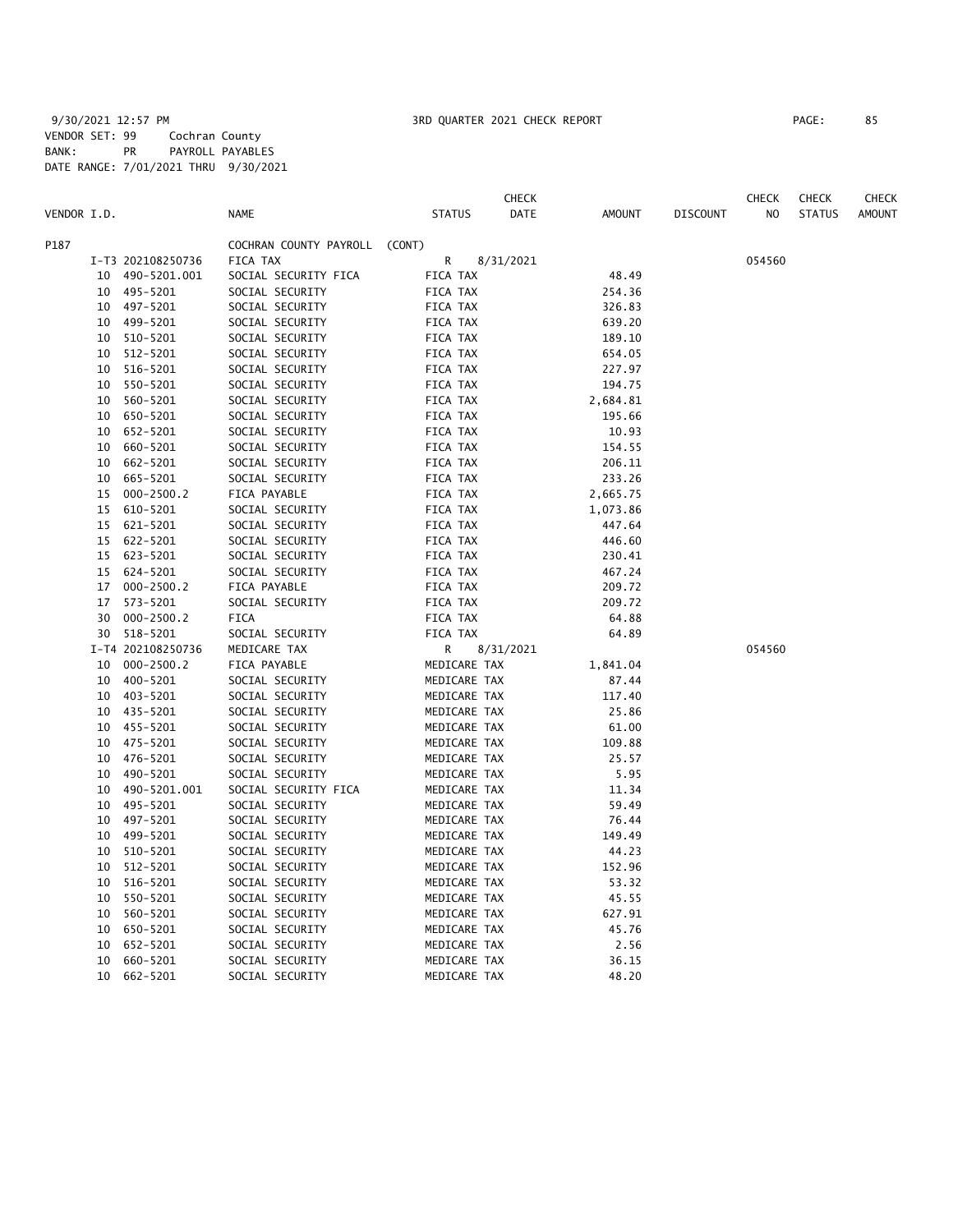|             |    |                   |                               |                   | <b>CHECK</b>         |               |                 | <b>CHECK</b>   | <b>CHECK</b>  | <b>CHECK</b>  |
|-------------|----|-------------------|-------------------------------|-------------------|----------------------|---------------|-----------------|----------------|---------------|---------------|
| VENDOR I.D. |    |                   | <b>NAME</b>                   | <b>STATUS</b>     | <b>DATE</b>          | <b>AMOUNT</b> | <b>DISCOUNT</b> | N <sub>O</sub> | <b>STATUS</b> | <b>AMOUNT</b> |
| P187        |    |                   | COCHRAN COUNTY PAYROLL (CONT) |                   |                      |               |                 |                |               |               |
|             |    | I-T4 202108250736 | MEDICARE TAX                  | R                 | 8/31/2021            |               |                 | 054560         |               |               |
|             |    | 10 665-5201       | SOCIAL SECURITY               | MEDICARE TAX      |                      | 54.55         |                 |                |               |               |
|             |    | 15 000-2500.2     | FICA PAYABLE                  | MEDICARE TAX      |                      | 623.47        |                 |                |               |               |
|             |    | 15 610-5201       | SOCIAL SECURITY               | MEDICARE TAX      |                      | 251.15        |                 |                |               |               |
|             |    | 15 621-5201       | SOCIAL SECURITY               | MEDICARE TAX      |                      | 104.69        |                 |                |               |               |
|             |    | 15 622-5201       | SOCIAL SECURITY               | MEDICARE TAX      |                      | 104.46        |                 |                |               |               |
|             |    | 15 623-5201       | SOCIAL SECURITY               | MEDICARE TAX      |                      | 53.89         |                 |                |               |               |
|             |    | 15 624-5201       | SOCIAL SECURITY               | MEDICARE TAX      |                      | 109.28        |                 |                |               |               |
|             | 17 | $000 - 2500.2$    | FICA PAYABLE                  | MEDICARE TAX      |                      | 49.05         |                 |                |               |               |
|             | 17 | 573-5201          | SOCIAL SECURITY               | MEDICARE TAX      |                      | 49.05         |                 |                |               |               |
|             | 30 | $000 - 2500.2$    | <b>FICA</b>                   | MEDICARE TAX      |                      | 15.18         |                 |                |               |               |
|             |    | 30 518-5201       | SOCIAL SECURITY               | MEDICARE TAX      |                      | 15.17         |                 |                |               | 39,468.19     |
| T218        |    |                   | TEXAS ASS'N OF COUNTIES       |                   |                      |               |                 |                |               |               |
|             |    | I-11 202108250736 | EMPLOYEE PREMIUMS             | R                 | 8/31/2021            |               |                 | 054561         |               |               |
|             |    | 10 400-5202       | GROUP INSURANCE               | EMPLOYEE PREMIUMS |                      | 764.01        |                 |                |               |               |
|             |    | 10 403-5202       | GROUP INSURANCE               | EMPLOYEE PREMIUMS |                      | 1,771.80      |                 |                |               |               |
|             |    | 10 455-5202       | GROUP INSURANCE               | EMPLOYEE PREMIUMS |                      | 885.90        |                 |                |               |               |
|             |    | 10 475-5202       | GROUP INSURANCE               | EMPLOYEE PREMIUMS |                      | 1,771.80      |                 |                |               |               |
|             |    | 10 495-5202       | GROUP INSURANCE               | EMPLOYEE PREMIUMS |                      | 885.90        |                 |                |               |               |
|             |    | 10 497-5202       | GROUP INSURANCE               | EMPLOYEE PREMIUMS |                      | 885.90        |                 |                |               |               |
|             |    | 10 499-5202       | GROUP INSURANCE               | EMPLOYEE PREMIUMS |                      | 2,657.70      |                 |                |               |               |
|             |    | 10 510-5202       | GROUP INSURANCE               | EMPLOYEE PREMIUMS |                      | 885.90        |                 |                |               |               |
|             | 10 | 512-5202          | GROUP INSURANCE               | EMPLOYEE PREMIUMS |                      | 2,657.70      |                 |                |               |               |
|             | 10 | 516-5202          | GROUP INSURANCE [50%]         | EMPLOYEE PREMIUMS |                      | 902.16        |                 |                |               |               |
|             | 10 | 550-5202          | GROUP INSURANCE               | EMPLOYEE PREMIUMS |                      | 885.90        |                 |                |               |               |
|             | 10 | 560-5202          | GROUP INSURANCE               | EMPLOYEE PREMIUMS |                      | 9,744.90      |                 |                |               |               |
|             | 10 | 650-5202          | GROUP INSURANCE               | EMPLOYEE PREMIUMS |                      | 928.39        |                 |                |               |               |
|             |    | 10 652-5202       | GROUP INSURANCE               | EMPLOYEE PREMIUMS |                      | 42.49         |                 |                |               |               |
|             |    | 10 660-5202       | GROUP INSURANCE [35%]         | EMPLOYEE PREMIUMS |                      | 612.57        |                 |                |               |               |
|             |    | 10 662-5202       | GROUP INSURANCE               | EMPLOYEE PREMIUMS |                      | 800.92        |                 |                |               |               |
|             | 10 | 665-5202          | GROUP INSURANCE               | EMPLOYEE PREMIUMS |                      | 885.90        |                 |                |               |               |
|             | 15 | 610-5202          | GROUP INSURANCE               | EMPLOYEE PREMIUMS |                      | 3,665.49      |                 |                |               |               |
|             | 15 | 621-5202          | GROUP INSURANCE               | EMPLOYEE PREMIUMS |                      | 1,771.80      |                 |                |               |               |
|             |    | 15 622-5202       | GROUP INSURANCE               | EMPLOYEE PREMIUMS |                      | 1,771.80      |                 |                |               |               |
|             |    | 15 623-5202       | GROUP INSURANCE               | EMPLOYEE PREMIUMS |                      | 885.90        |                 |                |               |               |
|             |    | 15 624-5202       | GROUP INSURANCE               | EMPLOYEE PREMIUMS |                      | 1,771.80      |                 |                |               |               |
|             |    | 17 573-5202       | GROUP HEALTH INSURANCE        | EMPLOYEE PREMIUMS |                      | 885.90        |                 |                |               |               |
|             |    | 30 518-5202       | GROUP INSURANCE [15%]         | EMPLOYEE PREMIUMS |                      | 257.07        |                 |                |               |               |
|             |    | I-12 202108250736 | GROUP LIFE INSURANCE          | R.                | 8/31/2021            |               |                 | 054561         |               |               |
|             |    | 10 400-5202       | GROUP INSURANCE               |                   | GROUP LIFE INSURANCE | 2.94          |                 |                |               |               |
|             |    | 10 403-5202       | GROUP INSURANCE               |                   | GROUP LIFE INSURANCE | 6.82          |                 |                |               |               |
|             |    | 10 455-5202       | GROUP INSURANCE               |                   | GROUP LIFE INSURANCE | 3.41          |                 |                |               |               |
|             |    | 10 475-5202       | GROUP INSURANCE               |                   | GROUP LIFE INSURANCE | 6.82          |                 |                |               |               |
|             | 10 | 495-5202          | GROUP INSURANCE               |                   | GROUP LIFE INSURANCE | 3.41          |                 |                |               |               |
|             |    | 10 497-5202       | GROUP INSURANCE               |                   | GROUP LIFE INSURANCE | 3.41          |                 |                |               |               |
|             |    | 10 499-5202       | GROUP INSURANCE               |                   | GROUP LIFE INSURANCE | 10.23         |                 |                |               |               |
|             |    |                   |                               |                   |                      |               |                 |                |               |               |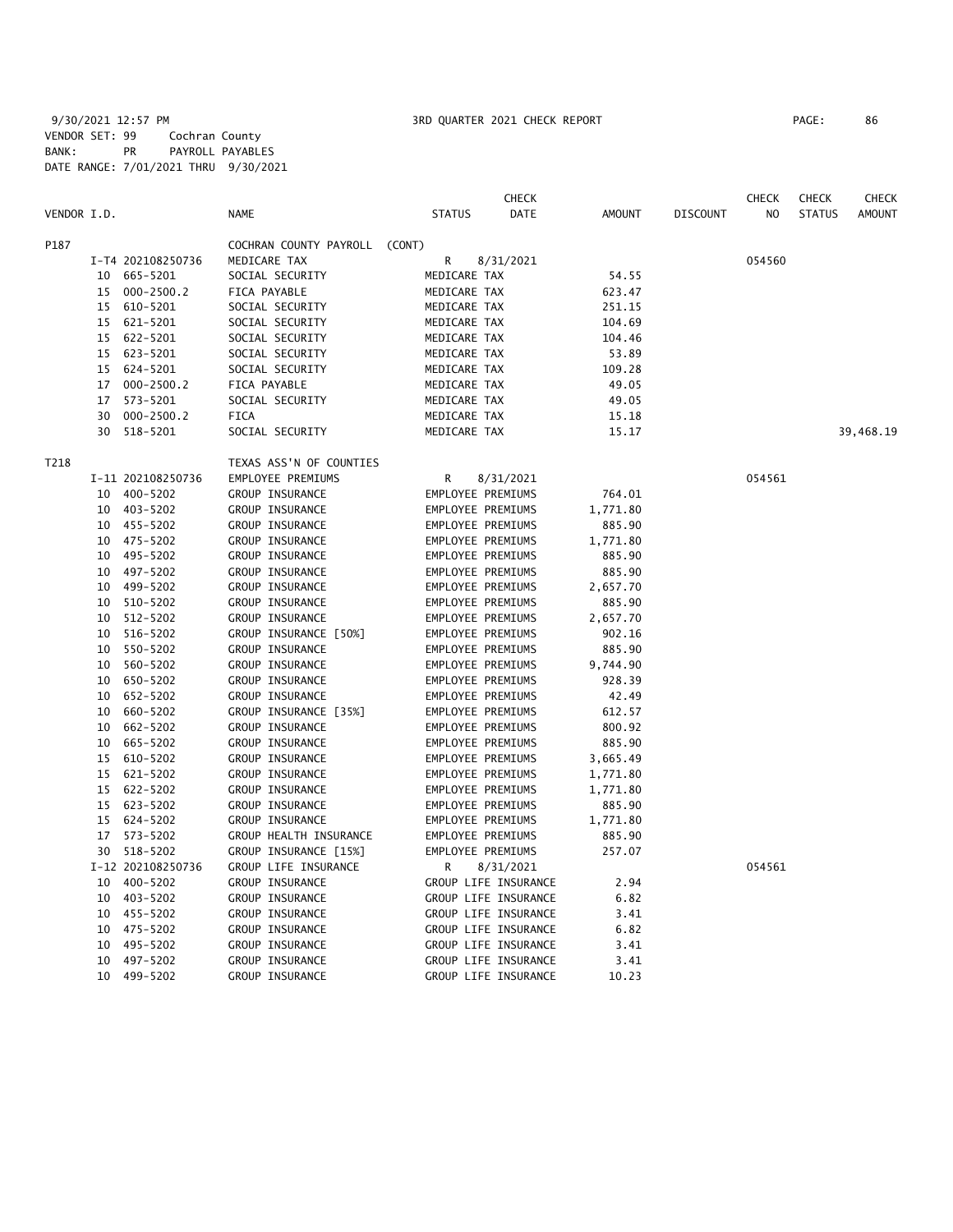|                  |                    |                                   |                      | <b>CHECK</b> |               |          | CHECK  | <b>CHECK</b>  | <b>CHECK</b>  |
|------------------|--------------------|-----------------------------------|----------------------|--------------|---------------|----------|--------|---------------|---------------|
| VENDOR I.D.      |                    | <b>NAME</b>                       | <b>STATUS</b>        | DATE         | <b>AMOUNT</b> | DISCOUNT | NO     | <b>STATUS</b> | <b>AMOUNT</b> |
| T218             |                    | TEXAS ASS'N OF COUNTIES<br>(CONT) |                      |              |               |          |        |               |               |
|                  | I-12 202108250736  | GROUP LIFE INSURANCE              | R                    | 8/31/2021    |               |          | 054561 |               |               |
|                  | 10<br>510-5202     | GROUP INSURANCE                   | GROUP LIFE INSURANCE |              | 3.41          |          |        |               |               |
|                  | $512 - 5202$<br>10 | GROUP INSURANCE                   | GROUP LIFE INSURANCE |              | 10.23         |          |        |               |               |
|                  | 10 516-5202        | GROUP INSURANCE [50%]             | GROUP LIFE INSURANCE |              | 3.48          |          |        |               |               |
|                  | 550-5202<br>10     | GROUP INSURANCE                   | GROUP LIFE INSURANCE |              | 3.41          |          |        |               |               |
|                  | 560-5202<br>10     | GROUP INSURANCE                   | GROUP LIFE INSURANCE |              | 37.51         |          |        |               |               |
|                  | 10 650-5202        | GROUP INSURANCE                   | GROUP LIFE INSURANCE |              | 3.57          |          |        |               |               |
|                  | 10 652-5202        | GROUP INSURANCE                   | GROUP LIFE INSURANCE |              | 0.16          |          |        |               |               |
|                  | 660-5202<br>10     | GROUP INSURANCE [35%]             | GROUP LIFE INSURANCE |              | 2.36          |          |        |               |               |
|                  | 662-5202<br>10     | GROUP INSURANCE                   | GROUP LIFE INSURANCE |              | 3.09          |          |        |               |               |
|                  | 665-5202<br>10     | GROUP INSURANCE                   | GROUP LIFE INSURANCE |              | 3.41          |          |        |               |               |
|                  | 15 610-5202        | GROUP INSURANCE                   | GROUP LIFE INSURANCE |              | 14.11         |          |        |               |               |
|                  | 15 621-5202        | GROUP INSURANCE                   | GROUP LIFE INSURANCE |              | 6.82          |          |        |               |               |
|                  | 15 622-5202        | GROUP INSURANCE                   | GROUP LIFE INSURANCE |              | 6.82          |          |        |               |               |
|                  | 15 623-5202        | GROUP INSURANCE                   | GROUP LIFE INSURANCE |              | 3.41          |          |        |               |               |
|                  | 15 624-5202        | GROUP INSURANCE                   | GROUP LIFE INSURANCE |              | 4.77          |          |        |               |               |
|                  | 17 573-5202        | GROUP HEALTH INSURANCE            | GROUP LIFE INSURANCE |              | 3.41          |          |        |               |               |
|                  | 518-5202<br>30     | GROUP INSURANCE [15%]             | GROUP LIFE INSURANCE |              | 0.98          |          |        |               |               |
|                  | I-15 202108250736  | DEPENDENT HEALTH PREM WITHHELD    | R                    | 8/31/2021    |               |          | 054561 |               |               |
|                  | 000-2500.4<br>10   | INSURANCE PAYABLE                 | DEPENDENT HEALTH PRE |              | 3,883.96      |          |        |               | 43,011.55     |
| C <sub>253</sub> |                    | COCHRAN COUNTY MONEY MKT          |                      |              |               |          |        |               |               |
|                  | I-202108250737     | NON-DEPT SUPP DEATH               | R                    | 8/31/2021    |               |          | 054562 |               |               |
|                  | 10 409-5207        | SUPPLEMENTAL DEATH BENEFITS       | NON-DEPT SUPP DEATH  |              | 1,097.44      |          |        |               | 1,097.44      |
| A067             |                    | AMERICAN FAMILY LIFE ASSURANCE    |                      |              |               |          |        |               |               |
|                  | I-08 202109210738  | MONTHLY PREMIUM                   | R                    | 9/30/2021    |               |          | 054684 |               |               |
|                  | 10 000-2500.4      | INSURANCE PAYABLE                 | MONTHLY PREMIUM      |              | 436.18        |          |        |               |               |
|                  | 15 000-2500.4      | INSURANCE PAYABLE                 | MONTHLY PREMIUM      |              | 141.12        |          |        |               |               |
|                  | 30 000-2500.4      | AFLAC                             | MONTHLY PREMIUM      |              | 10.91         |          |        |               |               |
|                  | I-08A202109210738  | MONTHLY PREMIUM                   | R                    | 9/30/2021    |               |          | 054684 |               |               |
|                  | 10 000-2500.4      | INSURANCE PAYABLE                 | MONTHLY PREMIUM      |              | 105.30        |          |        |               | 693.51        |
| C091             |                    | <b>HUMANA</b>                     |                      |              |               |          |        |               |               |
|                  | I-17A202109210738  | VISION MONTHLY PREMIUM            | R                    | 9/30/2021    |               |          | 054685 |               |               |
|                  | 10 000-2500.4      | INSURANCE PAYABLE                 | VISION MONTHLY PREMI |              | 32.32         |          |        |               | 32.32         |
| C <sub>253</sub> |                    | COCHRAN COUNTY MONEY MKT          |                      |              |               |          |        |               |               |
|                  | I-01 202109210738  | RETIREMENT CONTRIBUTIONS          | R                    | 9/30/2021    |               |          | 054686 |               |               |
|                  | 10 000-2500.3      | TCDRS PAYABLE                     | RETIREMENT CONTRIBUT |              | 9,042.48      |          |        |               |               |
|                  | 10 400-5203        | RETIREMENT                        | RETIREMENT CONTRIBUT |              | 764.64        |          |        |               |               |
|                  | 10 403-5203        | RETIREMENT                        | RETIREMENT CONTRIBUT |              | 1,019.66      |          |        |               |               |
|                  | 10 435-5203        | RETIREMENT                        | RETIREMENT CONTRIBUT |              | 231.80        |          |        |               |               |
|                  | 10 455-5203        | RETIREMENT                        | RETIREMENT CONTRIBUT |              | 546.92        |          |        |               |               |
|                  | 475-5203<br>10     | RETIREMENT                        | RETIREMENT CONTRIBUT |              | 1,197.26      |          |        |               |               |
|                  | 476-5203<br>10     | RETIREMENT                        | RETIREMENT CONTRIBUT |              | 229.20        |          |        |               |               |
|                  | 10<br>490-5203     | RETIREMENT                        | RETIREMENT CONTRIBUT |              | 103.68        |          |        |               |               |
|                  |                    |                                   |                      |              |               |          |        |               |               |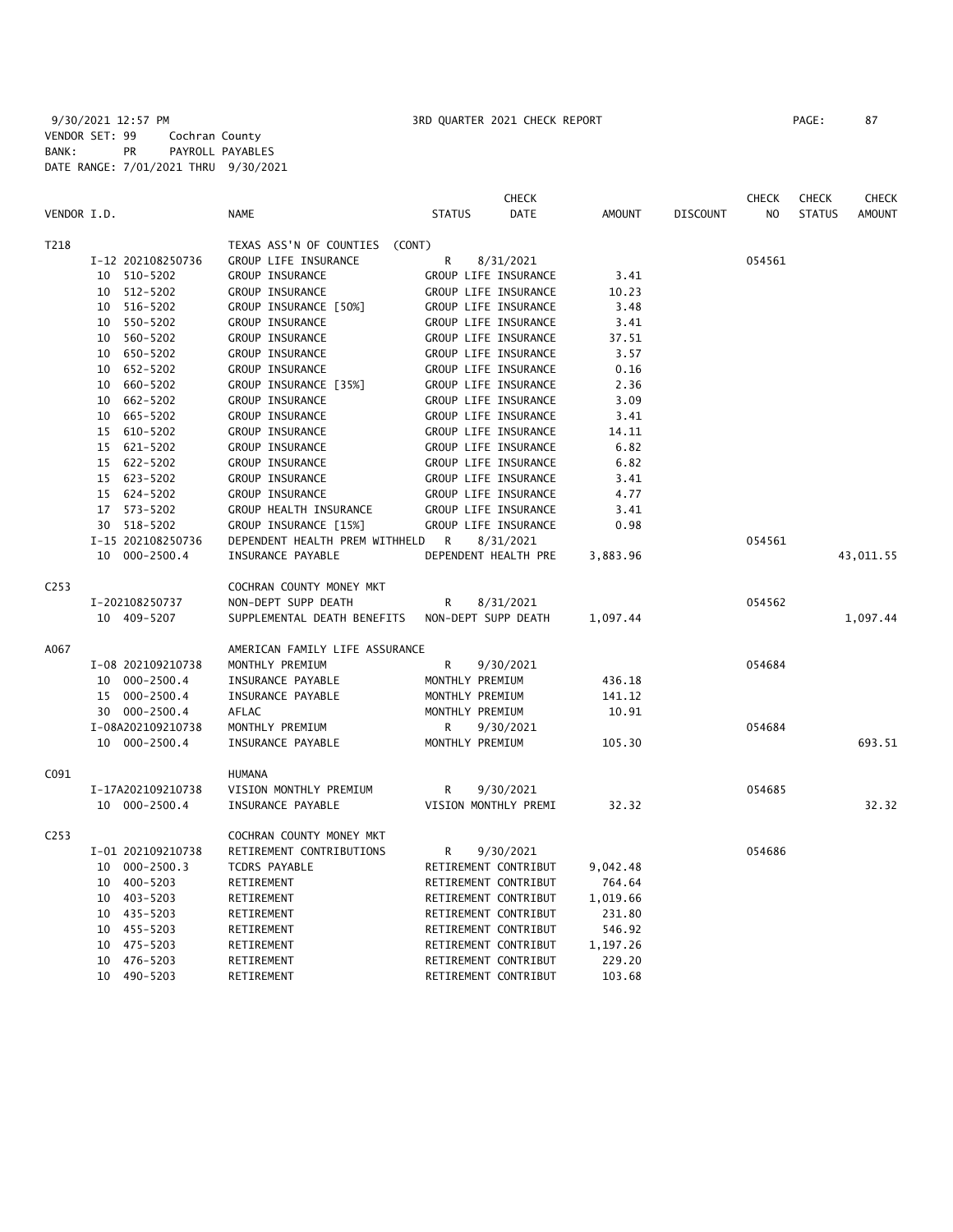|                  |    |                   |                                 |                      | <b>CHECK</b>         |               |                 | <b>CHECK</b>   | <b>CHECK</b>  | <b>CHECK</b>  |
|------------------|----|-------------------|---------------------------------|----------------------|----------------------|---------------|-----------------|----------------|---------------|---------------|
| VENDOR I.D.      |    |                   | <b>NAME</b>                     | <b>STATUS</b>        | <b>DATE</b>          | <b>AMOUNT</b> | <b>DISCOUNT</b> | N <sub>O</sub> | <b>STATUS</b> | <b>AMOUNT</b> |
| C <sub>253</sub> |    |                   | COCHRAN COUNTY MONEY MKT (CONT) |                      |                      |               |                 |                |               |               |
|                  |    | I-01 202109210738 | RETIREMENT CONTRIBUTIONS        | R                    | 9/30/2021            |               |                 | 054686         |               |               |
|                  |    | 10 490-5203.001   | RETIREMENT                      |                      | RETIREMENT CONTRIBUT | 173.99        |                 |                |               |               |
|                  |    | 10 495-5203       | RETIREMENT                      |                      | RETIREMENT CONTRIBUT | 533.34        |                 |                |               |               |
|                  |    | 10 497-5203       | RETIREMENT                      |                      | RETIREMENT CONTRIBUT | 694.05        |                 |                |               |               |
|                  | 10 | 499-5203          | RETIREMENT                      |                      | RETIREMENT CONTRIBUT | 1,341.00      |                 |                |               |               |
|                  | 10 | 510-5203          | RETIREMENT                      |                      | RETIREMENT CONTRIBUT | 398.19        |                 |                |               |               |
|                  | 10 | 512-5203          | RETIREMENT                      |                      | RETIREMENT CONTRIBUT | 1,146.02      |                 |                |               |               |
|                  | 10 | 516-5203          | RETIREMENT                      |                      | RETIREMENT CONTRIBUT | 476.13        |                 |                |               |               |
|                  | 10 | 550-5203          | RETIREMENT                      |                      | RETIREMENT CONTRIBUT | 408.34        |                 |                |               |               |
|                  | 10 | 560-5203          | RETIREMENT                      |                      | RETIREMENT CONTRIBUT | 5,987.91      |                 |                |               |               |
|                  | 10 | 650-5203          | RETIREMENT                      |                      | RETIREMENT CONTRIBUT | 410.26        |                 |                |               |               |
|                  |    | 10 652-5203       | RETIREMENT                      |                      | RETIREMENT CONTRIBUT | 22.92         |                 |                |               |               |
|                  | 10 | 660-5203          | RETIREMENT                      |                      | RETIREMENT CONTRIBUT | 322.49        |                 |                |               |               |
|                  | 10 | 662-5203          | RETIREMENT                      |                      | RETIREMENT CONTRIBUT | 432.16        |                 |                |               |               |
|                  | 10 | 665-5203          | RETIREMENT                      |                      | RETIREMENT CONTRIBUT | 353.17        |                 |                |               |               |
|                  | 15 | $000 - 2500.3$    | TCDRS PAYABLE                   |                      | RETIREMENT CONTRIBUT | 3,009.10      |                 |                |               |               |
|                  | 15 | 610-5203          | RETIREMENT                      |                      | RETIREMENT CONTRIBUT | 2,251.62      |                 |                |               |               |
|                  |    | 15 621-5203       | RETIREMENT                      |                      | RETIREMENT CONTRIBUT | 954.73        |                 |                |               |               |
|                  |    | 15 622-5203       | RETIREMENT                      | RETIREMENT CONTRIBUT |                      | 916.94        |                 |                |               |               |
|                  |    | 15 623-5203       | RETIREMENT                      |                      | RETIREMENT CONTRIBUT | 483.12        |                 |                |               |               |
|                  |    | 15 624-5203       | RETIREMENT                      |                      | RETIREMENT CONTRIBUT | 981.92        |                 |                |               |               |
|                  | 17 | $000 - 2500.3$    | TCDRS PAYABLE                   |                      | RETIREMENT CONTRIBUT | 236.78        |                 |                |               |               |
|                  |    | 17 573-5203       | RETIREMENT                      |                      | RETIREMENT CONTRIBUT | 439.73        |                 |                |               |               |
|                  | 30 | $000 - 2500.3$    | <b>TCDRS</b>                    |                      | RETIREMENT CONTRIBUT | 72.92         |                 |                |               |               |
|                  | 30 | 518-5203          | RETIREMENT                      |                      | RETIREMENT CONTRIBUT | 135.43        |                 |                |               | 35, 317.90    |
| C300             |    |                   | COCHRAN COUNTY SCHOOLS FEDERAL  |                      |                      |               |                 |                |               |               |
|                  |    | I-18A202109210738 | MONTHLY PREMUIM                 | R                    | 9/30/2021            |               |                 | 054687         |               |               |
|                  |    | 10 000-2500.4     | INSURANCE PAYABLE               | MONTHLY PREMUIM      |                      | 7,847.36      |                 |                |               |               |
|                  |    | 15 000-2500.4     | INSURANCE PAYABLE               | MONTHLY PREMUIM      |                      | 1,288.34      |                 |                |               |               |
|                  | 30 | $000 - 2500.4$    | AFLAC                           | MONTHLY PREMUIM      |                      | 109.88        |                 |                |               | 9,245.58      |
| N017             |    |                   | NATIONAL FARM LIFE              |                      |                      |               |                 |                |               |               |
|                  |    | I-05A202109210738 | AFTER TAX PREM                  | R                    | 9/30/2021            |               |                 | 054688         |               |               |
|                  |    | 10 000-2500.4     | INSURANCE PAYABLE               | AFTER TAX PREM       |                      | 140.92        |                 |                |               |               |
|                  |    | 15 000-2500.4     | INSURANCE PAYABLE               | AFTER TAX PREM       |                      | 67.80         |                 |                |               | 208.72        |
| N060             |    |                   | NATIONWIDE RETIREMENT SOL       |                      |                      |               |                 |                |               |               |
|                  |    | I-04 202109210738 | DEFERRED COMP WITHHELD          | R                    | 9/30/2021            |               |                 | 054689         |               |               |
|                  |    | 10 000-2500.7     | PEBSCO DEF COMP PAYABLE         |                      | DEFERRED COMP WITHHE | 1,187.30      |                 |                |               |               |
|                  | 15 | 000-2500.7        | PEBSCO DEF COMP PAYABLE         |                      | DEFERRED COMP WITHHE | 226.88        |                 |                |               |               |
|                  | 30 | 000-2500.7        | D.C.                            |                      | DEFERRED COMP WITHHE | 10.82         |                 |                |               | 1,425.00      |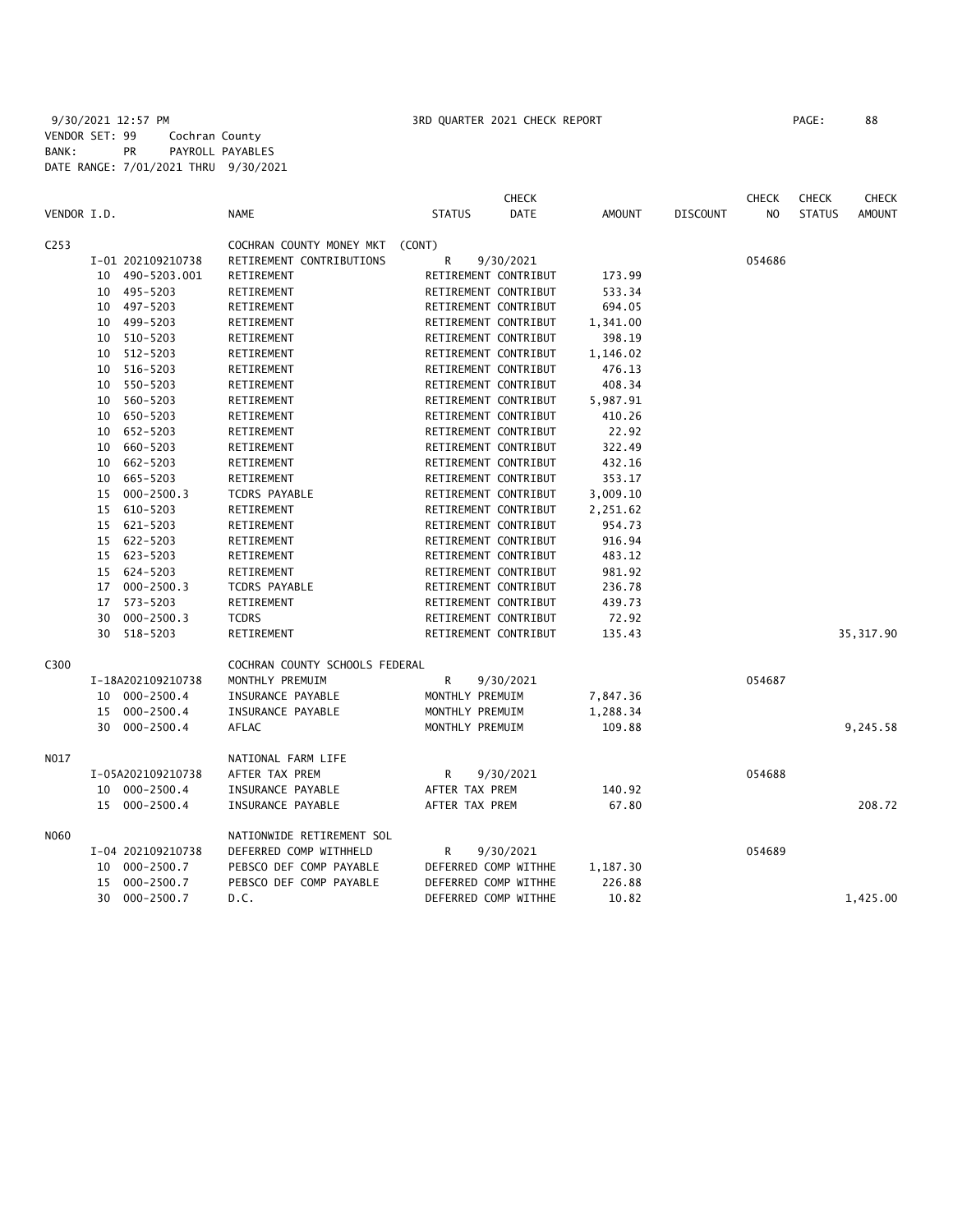|             |    |                   |                             |               | <b>CHECK</b>         |               |                 | <b>CHECK</b>   | <b>CHECK</b>  | <b>CHECK</b>  |
|-------------|----|-------------------|-----------------------------|---------------|----------------------|---------------|-----------------|----------------|---------------|---------------|
| VENDOR I.D. |    |                   | NAME                        | <b>STATUS</b> | DATE                 | <b>AMOUNT</b> | <b>DISCOUNT</b> | N <sub>O</sub> | <b>STATUS</b> | <b>AMOUNT</b> |
| 0029        |    |                   | OFFICE OF THE ATTORNEY GE   |               |                      |               |                 |                |               |               |
|             |    | I-CAH202109210738 | ID#00112822016 & 0013351612 | R             | 9/30/2021            |               |                 | 054690         |               |               |
|             |    | 10 000-2500.8     | CHILD SUPPORT PAYABLE       |               | ID#00112822016 & 001 | 1,127.12      |                 |                |               | 1,127.12      |
| P187        |    |                   | COCHRAN COUNTY PAYROLL TA   |               |                      |               |                 |                |               |               |
|             |    | I-T1 202109210738 | FEDERAL INCOME TAX W/H      | R             | 9/30/2021            |               |                 | 054691         |               |               |
|             |    | 10 000-2500.1     | WITHHOLDING TAX PAYABLE     |               | FEDERAL INCOME TAX W | 9,206.38      |                 |                |               |               |
|             | 15 | 000-2500.1        | WITHHOLDING TAX PAYABLE     |               | FEDERAL INCOME TAX W | 3,148.33      |                 |                |               |               |
|             |    | 17 000-2500.1     | WITHHOLDING TAX PAYABLE     |               | FEDERAL INCOME TAX W | 235.40        |                 |                |               |               |
|             |    | 30 000-2500.1     | FEDERAL WITHOLDING          |               | FEDERAL INCOME TAX W | 121.33        |                 |                |               |               |
|             |    | I-T3 202109210738 | FICA TAX                    | R             | 9/30/2021            |               |                 | 054691         |               |               |
|             |    | 10 000-2500.2     | FICA PAYABLE                | FICA TAX      |                      | 7,877.58      |                 |                |               |               |
|             |    | 10 400-5201       | SOCIAL SECURITY             | FICA TAX      |                      | 364.68        |                 |                |               |               |
|             |    | 10 403-5201       | SOCIAL SECURITY             | FICA TAX      |                      | 492.56        |                 |                |               |               |
|             |    | 10 435-5201       | SOCIAL SECURITY             | FICA TAX      |                      | 110.55        |                 |                |               |               |
|             |    | 10 455-5201       | SOCIAL SECURITY             | FICA TAX      |                      | 260.84        |                 |                |               |               |
|             | 10 | 475-5201          | SOCIAL SECURITY             | FICA TAX      |                      | 459.30        |                 |                |               |               |
|             | 10 | 476-5201          | SOCIAL SECURITY             | FICA TAX      |                      | 109.31        |                 |                |               |               |
|             | 10 | 490-5201          | SOCIAL SECURITY             | FICA TAX      |                      | 49.45         |                 |                |               |               |
|             | 10 | 490-5201.001      | SOCIAL SECURITY FICA        | FICA TAX      |                      | 82.98         |                 |                |               |               |
|             |    | 10 495-5201       | SOCIAL SECURITY             | FICA TAX      |                      | 254.36        |                 |                |               |               |
|             | 10 | 497-5201          | SOCIAL SECURITY             | FICA TAX      |                      | 331.01        |                 |                |               |               |
|             | 10 | 499-5201          | SOCIAL SECURITY             | FICA TAX      |                      | 636.74        |                 |                |               |               |
|             | 10 | 510-5201          | SOCIAL SECURITY             | FICA TAX      |                      | 189.90        |                 |                |               |               |
|             | 10 | 512-5201          | SOCIAL SECURITY             | FICA TAX      |                      | 542.07        |                 |                |               |               |
|             | 10 | 516-5201          | SOCIAL SECURITY             | FICA TAX      |                      | 228.36        |                 |                |               |               |
|             |    | 10 550-5201       | SOCIAL SECURITY             | FICA TAX      |                      | 194.75        |                 |                |               |               |
|             |    | 10 560-5201       | SOCIAL SECURITY             | FICA TAX      |                      | 2,769.95      |                 |                |               |               |
|             | 10 | 650-5201          | SOCIAL SECURITY             | FICA TAX      |                      | 195.66        |                 |                |               |               |
|             | 10 | 652-5201          | SOCIAL SECURITY             | FICA TAX      |                      | 10.93         |                 |                |               |               |
|             | 10 | 660-5201          | SOCIAL SECURITY             | FICA TAX      |                      | 154.81        |                 |                |               |               |
|             | 10 | 662-5201          | SOCIAL SECURITY             | FICA TAX      |                      | 206.11        |                 |                |               |               |
|             | 10 | 665-5201          | SOCIAL SECURITY             | FICA TAX      |                      | 233.26        |                 |                |               |               |
|             | 15 | $000 - 2500.2$    | FICA PAYABLE                | FICA TAX      |                      | 2,656.45      |                 |                |               |               |
|             |    | 15 610-5201       | SOCIAL SECURITY             | FICA TAX      |                      | 1,073.86      |                 |                |               |               |
|             |    | 15 621-5201       | SOCIAL SECURITY             | FICA TAX      |                      | 447.64        |                 |                |               |               |
|             |    | 15 622-5201       | SOCIAL SECURITY             | FICA TAX      |                      | 437.30        |                 |                |               |               |
|             |    | 15 623-5201       | SOCIAL SECURITY             | FICA TAX      |                      | 230.41        |                 |                |               |               |
|             | 15 | 624-5201          | SOCIAL SECURITY             | FICA TAX      |                      | 467.24        |                 |                |               |               |
|             | 17 | $000 - 2500.2$    | FICA PAYABLE                | FICA TAX      |                      | 209.72        |                 |                |               |               |
|             | 17 | 573-5201          | SOCIAL SECURITY             | FICA TAX      |                      | 209.72        |                 |                |               |               |
|             | 30 | $000 - 2500.2$    | <b>FICA</b>                 | FICA TAX      |                      | 64.99         |                 |                |               |               |
|             |    | 30 518-5201       | SOCIAL SECURITY             | FICA TAX      |                      | 64.99         |                 |                |               |               |
|             |    | I-T4 202109210738 | MEDICARE TAX                | R             | 9/30/2021            |               |                 | 054691         |               |               |
|             |    | 10 000-2500.2     | FICA PAYABLE                | MEDICARE TAX  |                      | 1,842.33      |                 |                |               |               |
|             | 10 | 400-5201          | SOCIAL SECURITY             | MEDICARE TAX  |                      | 85.28         |                 |                |               |               |
|             | 10 | 403-5201          | SOCIAL SECURITY             | MEDICARE TAX  |                      | 115.19        |                 |                |               |               |
|             |    | 10 435-5201       | SOCIAL SECURITY             | MEDICARE TAX  |                      | 25.86         |                 |                |               |               |
|             |    |                   |                             |               |                      |               |                 |                |               |               |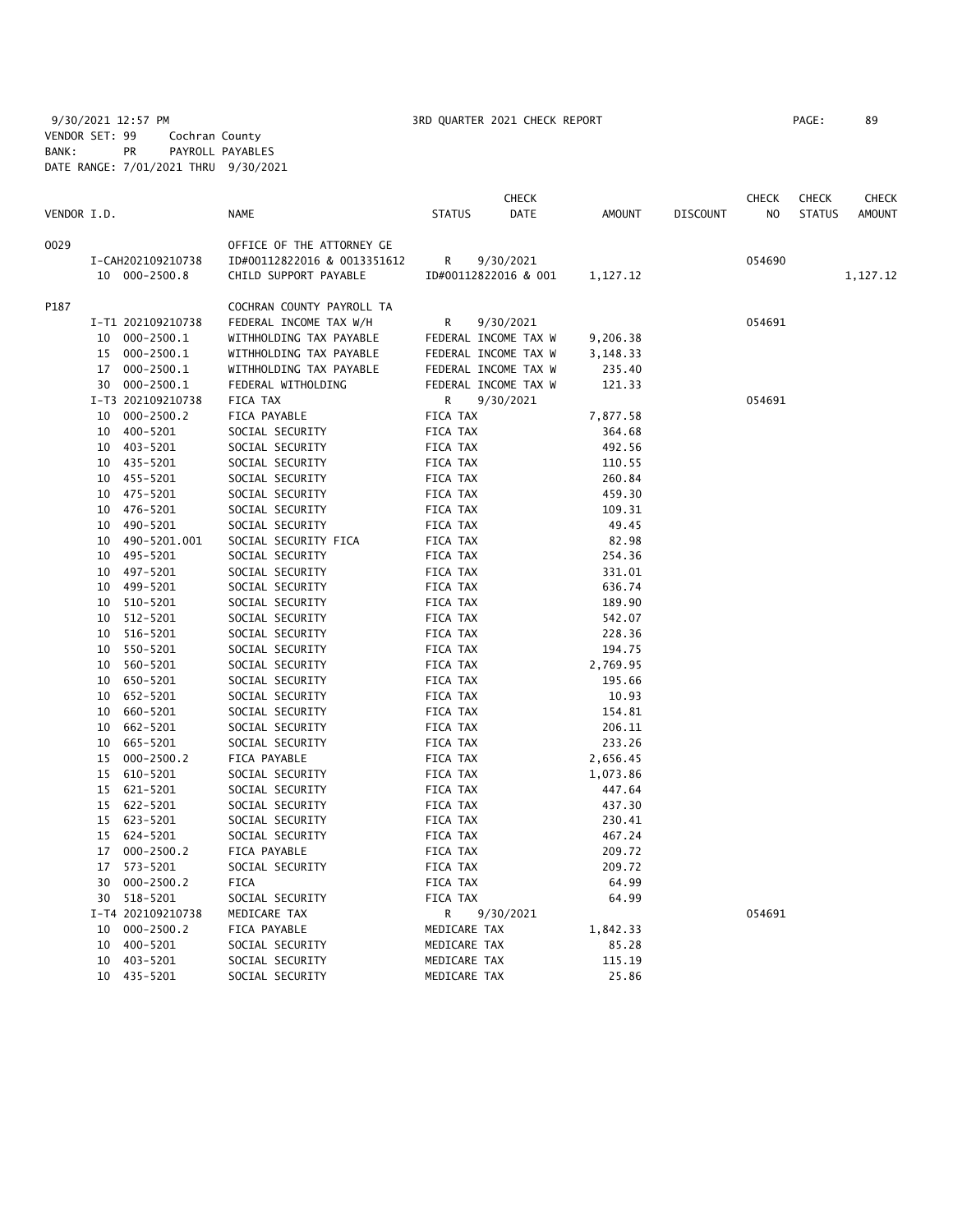|             |    |                   |                               |                   | <b>CHECK</b> |           |                 | <b>CHECK</b> | <b>CHECK</b>  | <b>CHECK</b>  |
|-------------|----|-------------------|-------------------------------|-------------------|--------------|-----------|-----------------|--------------|---------------|---------------|
| VENDOR I.D. |    |                   | <b>NAME</b>                   | <b>STATUS</b>     | DATE         | AMOUNT    | <b>DISCOUNT</b> | NO           | <b>STATUS</b> | <b>AMOUNT</b> |
| P187        |    |                   | COCHRAN COUNTY PAYROLL (CONT) |                   |              |           |                 |              |               |               |
|             |    | I-T4 202109210738 | MEDICARE TAX                  | R                 | 9/30/2021    |           |                 | 054691       |               |               |
|             |    | 10 455-5201       | SOCIAL SECURITY               | MEDICARE TAX      |              | 61.00     |                 |              |               |               |
|             | 10 | 475–5201          | SOCIAL SECURITY               | MEDICARE TAX      |              | 107.41    |                 |              |               |               |
|             | 10 | 476-5201          | SOCIAL SECURITY               | MEDICARE TAX      |              | 25.57     |                 |              |               |               |
|             | 10 | 490-5201          | SOCIAL SECURITY               | MEDICARE TAX      |              | 11.56     |                 |              |               |               |
|             | 10 | 490-5201.001      | SOCIAL SECURITY FICA          | MEDICARE TAX      |              | 19.41     |                 |              |               |               |
|             | 10 | 495-5201          | SOCIAL SECURITY               | MEDICARE TAX      |              | 59.49     |                 |              |               |               |
|             | 10 | 497-5201          | SOCIAL SECURITY               | MEDICARE TAX      |              | 77.42     |                 |              |               |               |
|             | 10 | 499-5201          | SOCIAL SECURITY               | MEDICARE TAX      |              | 148.91    |                 |              |               |               |
|             | 10 | 510-5201          | SOCIAL SECURITY               | MEDICARE TAX      |              | 44.41     |                 |              |               |               |
|             | 10 | 512-5201          | SOCIAL SECURITY               | MEDICARE TAX      |              | 126.77    |                 |              |               |               |
|             | 10 | 516-5201          | SOCIAL SECURITY               | MEDICARE TAX      |              | 53.41     |                 |              |               |               |
|             | 10 | 550-5201          | SOCIAL SECURITY               | MEDICARE TAX      |              | 45.55     |                 |              |               |               |
|             | 10 | 560-5201          | SOCIAL SECURITY               | MEDICARE TAX      |              | 647.82    |                 |              |               |               |
|             | 10 | 650-5201          | SOCIAL SECURITY               | MEDICARE TAX      |              | 45.76     |                 |              |               |               |
|             | 10 | 652-5201          | SOCIAL SECURITY               | MEDICARE TAX      |              | 2.56      |                 |              |               |               |
|             | 10 | 660-5201          | SOCIAL SECURITY               | MEDICARE TAX      |              | 36.21     |                 |              |               |               |
|             | 10 | 662-5201          | SOCIAL SECURITY               | MEDICARE TAX      |              | 48.20     |                 |              |               |               |
|             | 10 | 665-5201          | SOCIAL SECURITY               | MEDICARE TAX      |              | 54.55     |                 |              |               |               |
|             | 15 | $000 - 2500.2$    | FICA PAYABLE                  | MEDICARE TAX      |              | 621.29    |                 |              |               |               |
|             |    | 15 610-5201       | SOCIAL SECURITY               | MEDICARE TAX      |              | 251.15    |                 |              |               |               |
|             |    | 15 621-5201       | SOCIAL SECURITY               | MEDICARE TAX      |              | 104.69    |                 |              |               |               |
|             |    | 15 622-5201       | SOCIAL SECURITY               | MEDICARE TAX      |              | 102.28    |                 |              |               |               |
|             |    | 15 623-5201       | SOCIAL SECURITY               | MEDICARE TAX      |              | 53.89     |                 |              |               |               |
|             |    | 15 624-5201       | SOCIAL SECURITY               | MEDICARE TAX      |              | 109.28    |                 |              |               |               |
|             | 17 | $000 - 2500.2$    | FICA PAYABLE                  | MEDICARE TAX      |              | 49.05     |                 |              |               |               |
|             | 17 | 573-5201          | SOCIAL SECURITY               | MEDICARE TAX      |              | 49.05     |                 |              |               |               |
|             | 30 | $000 - 2500.2$    | <b>FICA</b>                   | MEDICARE TAX      |              | 15.20     |                 |              |               |               |
|             | 30 | 518-5201          | SOCIAL SECURITY               | MEDICARE TAX      |              | 15.19     |                 |              |               | 39,384.66     |
| T218        |    |                   | TEXAS ASS'N OF COUNTIES       |                   |              |           |                 |              |               |               |
|             |    | I-11 202109210738 | EMPLOYEE PREMIUMS             | R                 | 9/30/2021    |           |                 | 054692       |               |               |
|             | 10 | 400-5202          | GROUP INSURANCE               | EMPLOYEE PREMIUMS |              | 819.79    |                 |              |               |               |
|             | 10 | 403-5202          | GROUP INSURANCE               | EMPLOYEE PREMIUMS |              | 1,901.12  |                 |              |               |               |
|             | 10 | 455-5202          | GROUP INSURANCE               | EMPLOYEE PREMIUMS |              | 950.56    |                 |              |               |               |
|             | 10 | 475-5202          | GROUP INSURANCE               | EMPLOYEE PREMIUMS |              | 1,901.12  |                 |              |               |               |
|             | 10 | 495-5202          | GROUP INSURANCE               | EMPLOYEE PREMIUMS |              | 950.56    |                 |              |               |               |
|             | 10 | 497-5202          | GROUP INSURANCE               | EMPLOYEE PREMIUMS |              | 950.56    |                 |              |               |               |
|             | 10 | 499-5202          | GROUP INSURANCE               | EMPLOYEE PREMIUMS |              | 2,851.68  |                 |              |               |               |
|             | 10 | 510-5202          | GROUP INSURANCE               | EMPLOYEE PREMIUMS |              | 950.56    |                 |              |               |               |
|             | 10 | 512-5202          | GROUP INSURANCE               | EMPLOYEE PREMIUMS |              | 2,851.68  |                 |              |               |               |
|             | 10 | 516-5202          | GROUP INSURANCE [50%]         | EMPLOYEE PREMIUMS |              | 968.01    |                 |              |               |               |
|             | 10 | 550-5202          | GROUP INSURANCE               | EMPLOYEE PREMIUMS |              | 950.56    |                 |              |               |               |
|             | 10 | 560-5202          | GROUP INSURANCE               | EMPLOYEE PREMIUMS |              | 10,456.16 |                 |              |               |               |
|             | 10 | 650-5202          | <b>GROUP INSURANCE</b>        | EMPLOYEE PREMIUMS |              | 996.15    |                 |              |               |               |
|             | 10 | 652-5202          | GROUP INSURANCE               | EMPLOYEE PREMIUMS |              | 45.59     |                 |              |               |               |

10 660-5202 GROUP INSURANCE [35%] EMPLOYEE PREMIUMS 657.29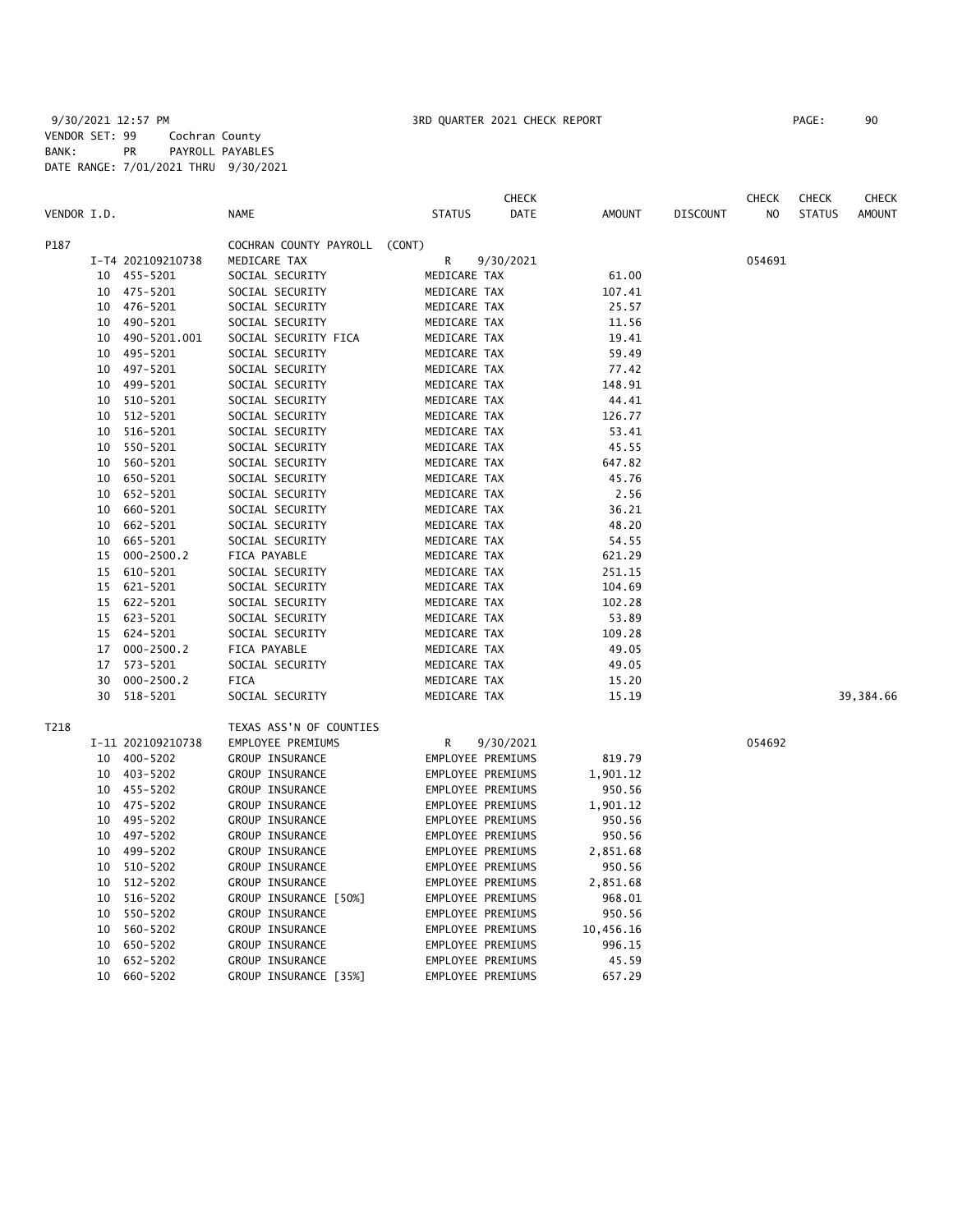|             |                   |                                  |                      | <b>CHECK</b> |          |          | <b>CHECK</b>   | <b>CHECK</b>  | <b>CHECK</b>  |
|-------------|-------------------|----------------------------------|----------------------|--------------|----------|----------|----------------|---------------|---------------|
| VENDOR I.D. |                   | <b>NAME</b>                      | <b>STATUS</b>        | DATE         | AMOUNT   | DISCOUNT | N <sub>O</sub> | <b>STATUS</b> | <b>AMOUNT</b> |
| T218        |                   | TEXAS ASS'N OF COUNTIES (CONT)   |                      |              |          |          |                |               |               |
|             | I-11 202109210738 | EMPLOYEE PREMIUMS                | R                    | 9/30/2021    |          |          | 054692         |               |               |
|             | 10 662-5202       | GROUP INSURANCE                  | EMPLOYEE PREMIUMS    |              | 859.38   |          |                |               |               |
|             | 10 665-5202       | GROUP INSURANCE                  | EMPLOYEE PREMIUMS    |              | 950.56   |          |                |               |               |
|             | 15 610-5202       | GROUP INSURANCE                  | EMPLOYEE PREMIUMS    |              | 3,933.01 |          |                |               |               |
|             | 15 621-5202       | GROUP INSURANCE                  | EMPLOYEE PREMIUMS    |              | 1,901.12 |          |                |               |               |
|             | 15 622-5202       | GROUP INSURANCE                  | EMPLOYEE PREMIUMS    |              | 1,901.12 |          |                |               |               |
|             | 15 623-5202       | GROUP INSURANCE                  | EMPLOYEE PREMIUMS    |              | 950.56   |          |                |               |               |
|             | 15 624-5202       | GROUP INSURANCE                  | EMPLOYEE PREMIUMS    |              | 1,901.12 |          |                |               |               |
|             | 17 573-5202       | GROUP HEALTH INSURANCE           | EMPLOYEE PREMIUMS    |              | 950.56   |          |                |               |               |
|             | 30 518-5202       | GROUP INSURANCE [15%]            | EMPLOYEE PREMIUMS    |              | 275.82   |          |                |               |               |
|             | I-12 202109210738 | GROUP LIFE INSURANCE             | R                    | 9/30/2021    |          |          | 054692         |               |               |
|             | 10 400-5202       | GROUP INSURANCE                  | GROUP LIFE INSURANCE |              | 2.94     |          |                |               |               |
|             | 10 403-5202       | GROUP INSURANCE                  | GROUP LIFE INSURANCE |              | 6.82     |          |                |               |               |
|             | 10 455-5202       | GROUP INSURANCE                  | GROUP LIFE INSURANCE |              | 3.41     |          |                |               |               |
|             | 10 475-5202       | GROUP INSURANCE                  | GROUP LIFE INSURANCE |              | 6.82     |          |                |               |               |
|             | 10 495-5202       | GROUP INSURANCE                  | GROUP LIFE INSURANCE |              | 3.41     |          |                |               |               |
|             | 10 497-5202       | GROUP INSURANCE                  | GROUP LIFE INSURANCE |              | 3.41     |          |                |               |               |
|             | 10 499-5202       | GROUP INSURANCE                  | GROUP LIFE INSURANCE |              | 10.23    |          |                |               |               |
|             | 10 510-5202       | GROUP INSURANCE                  | GROUP LIFE INSURANCE |              | 3.41     |          |                |               |               |
|             | 10 512-5202       | GROUP INSURANCE                  | GROUP LIFE INSURANCE |              | 10.23    |          |                |               |               |
|             | 10 516-5202       | GROUP INSURANCE [50%]            | GROUP LIFE INSURANCE |              | 3.48     |          |                |               |               |
|             | 10 550-5202       | GROUP INSURANCE                  | GROUP LIFE INSURANCE |              | 3.41     |          |                |               |               |
|             | 10 560-5202       | GROUP INSURANCE                  | GROUP LIFE INSURANCE |              | 37.51    |          |                |               |               |
|             | 10 650-5202       | GROUP INSURANCE                  | GROUP LIFE INSURANCE |              | 3.57     |          |                |               |               |
|             | 10 652-5202       | GROUP INSURANCE                  | GROUP LIFE INSURANCE |              | 0.16     |          |                |               |               |
|             | 10 660-5202       | GROUP INSURANCE [35%]            | GROUP LIFE INSURANCE |              | 2.36     |          |                |               |               |
|             | 10 662-5202       | GROUP INSURANCE                  | GROUP LIFE INSURANCE |              | 3.09     |          |                |               |               |
|             | 10 665-5202       | GROUP INSURANCE                  | GROUP LIFE INSURANCE |              | 3.41     |          |                |               |               |
|             | 15 610-5202       | GROUP INSURANCE                  | GROUP LIFE INSURANCE |              | 14.11    |          |                |               |               |
|             | 15 621-5202       | GROUP INSURANCE                  | GROUP LIFE INSURANCE |              | 6.82     |          |                |               |               |
|             | 15 622-5202       | GROUP INSURANCE                  | GROUP LIFE INSURANCE |              | 6.82     |          |                |               |               |
|             | 15 623-5202       | GROUP INSURANCE                  | GROUP LIFE INSURANCE |              | 3.41     |          |                |               |               |
|             | 15 624-5202       | GROUP INSURANCE                  | GROUP LIFE INSURANCE |              | 4.77     |          |                |               |               |
|             | 17 573-5202       | GROUP HEALTH INSURANCE           | GROUP LIFE INSURANCE |              | 3.41     |          |                |               |               |
|             | 30 518-5202       | GROUP INSURANCE [15%]            | GROUP LIFE INSURANCE |              | 0.98     |          |                |               |               |
|             | I-15 202109210738 | DEPENDENT HEALTH PREM WITHHELD R |                      | 9/30/2021    |          |          | 054692         |               |               |
|             | 10 000-2500.4     | INSURANCE PAYABLE                | DEPENDENT HEALTH PRE |              | 4,167.54 |          |                |               | 46,140.17     |
| C253        |                   | COCHRAN COUNTY MONEY MKT         |                      |              |          |          |                |               |               |
|             | I-202109210739    | NON-DEPT SUPP DEATH              | R.                   | 9/30/2021    |          |          | 054693         |               |               |
|             | 10 409-5207       | SUPPLEMENTAL DEATH BENEFITS      | NON-DEPT SUPP DEATH  |              | 1,094.86 |          |                |               | 1,094.86      |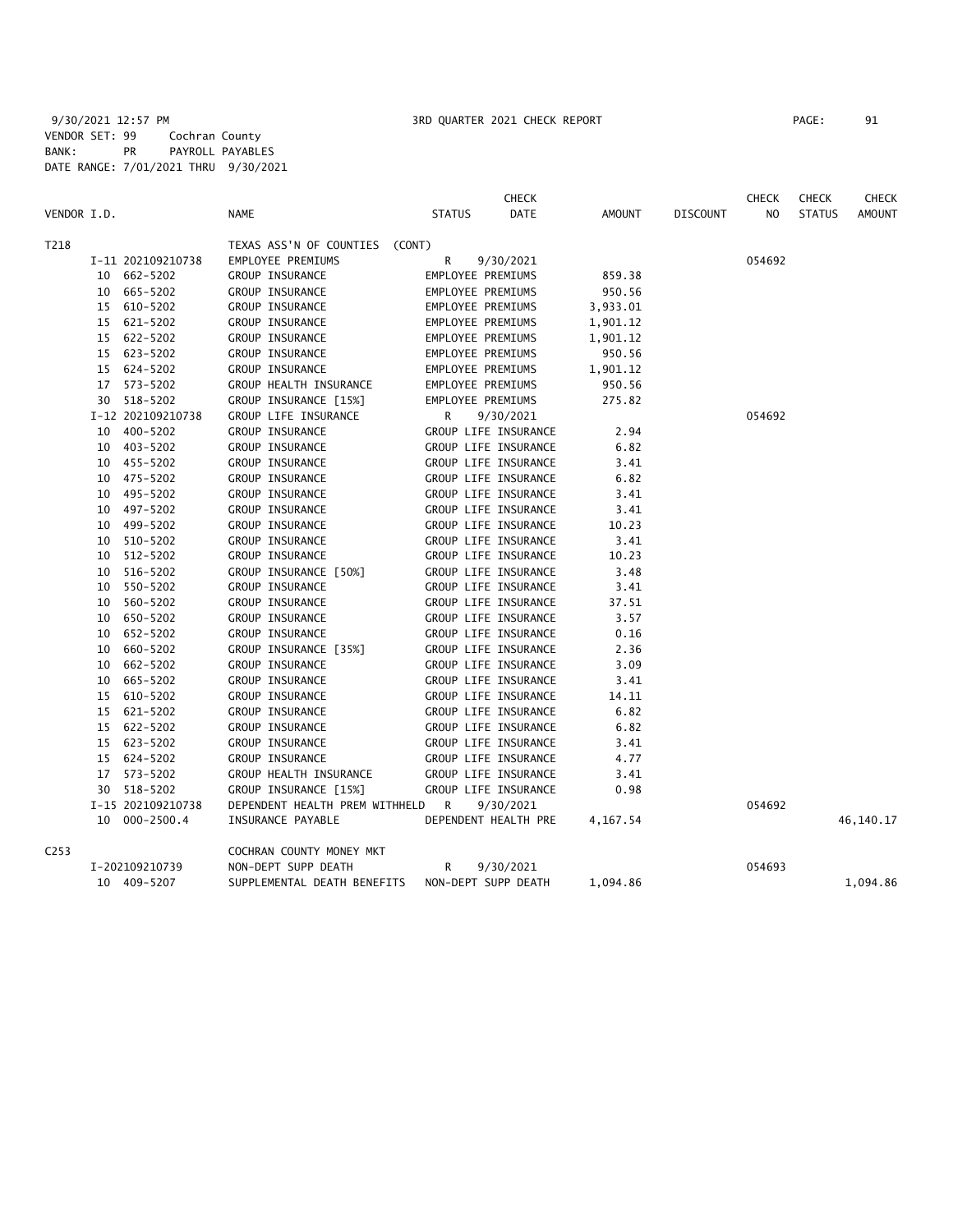## 9/30/2021 12:57 PM **3RD QUARTER 2021 CHECK REPORT** PAGE: 92 VENDOR SET: 99 Cochran County BANK: PR PAYROLL PAYABLES DATE RANGE: 7/01/2021 THRU 9/30/2021

| VENDOR I.D.            | <b>NAME</b>    | <b>STATUS</b>       | <b>CHECK</b><br><b>DATE</b> | <b>AMOUNT</b>  | <b>CHECK</b><br><b>DISCOUNT</b> | <b>CHECK</b><br><b>STATUS</b><br>N <sub>0</sub> | <b>CHECK</b><br>AMOUNT |
|------------------------|----------------|---------------------|-----------------------------|----------------|---------------------------------|-------------------------------------------------|------------------------|
| * * TOTALS * *         | N <sub>O</sub> |                     |                             | INVOICE AMOUNT | <b>DISCOUNTS</b>                |                                                 | CHECK AMOUNT           |
| <b>REGULAR CHECKS:</b> | 30             |                     |                             | 394,748.07     | 0.00                            |                                                 | 394,748.07             |
| HAND CHECKS:           | $\mathbf 0$    |                     |                             | 0.00           | 0.00                            |                                                 | 0.00                   |
| DRAFTS:                | 0              |                     |                             | 0.00           | 0.00                            |                                                 | 0.00                   |
| EFT:                   | $\mathbf 0$    |                     |                             | 0.00           | 0.00                            |                                                 | 0.00                   |
| NON CHECKS:            | 0              |                     |                             | 0.00           | 0.00                            |                                                 | 0.00                   |
| <b>VOID CHECKS:</b>    |                | 0 VOID DEBITS       | 0.00                        |                |                                 |                                                 |                        |
|                        |                | <b>VOID CREDITS</b> | 0.00                        | 0.00           | 0.00                            |                                                 |                        |

TOTAL ERRORS: 0

|    | G/L ACCOUNT     | <b>NAME</b>                                     | AMOUNT    |
|----|-----------------|-------------------------------------------------|-----------|
|    |                 |                                                 |           |
|    |                 | 10 000-2500.1 WITHHOLDING TAX PAYABLE 27,303.77 |           |
|    | 10 000-2500.2   | FICA PAYABLE                                    | 28,967.25 |
|    | 10 000-2500.3   | TCDRS PAYABLE                                   | 26,955.50 |
|    | 10 000-2500.4   | INSURANCE PAYABLE                               | 36,609.94 |
|    | 10 000-2500.7   | PEBSCO DEF COMP PAYABLE                         | 3,561.90  |
| 10 | 000-2500.8      | CHILD SUPPORT PAYABLE                           | 3,381.36  |
|    | 10 400-5201     | SOCIAL SECURITY                                 | 1,352.67  |
|    | 10 400-5202     | GROUP INSURANCE                                 | 2,356.63  |
|    | 10 400-5203     | RETIREMENT                                      | 2,269.43  |
|    | 10 403-5201     | SOCIAL SECURITY                                 | 1,873.69  |
|    | 10 403-5202     | GROUP INSURANCE                                 | 5,465.18  |
|    | 10 403-5203     | RETIREMENT                                      | 3,438.82  |
|    | 10 409-5207     | SUPPLEMENTAL DEATH BENEFITS                     | 3,269.34  |
|    | 10 435-5201     | SOCIAL SECURITY                                 | 409.22    |
|    | 10 435-5203     | RETIREMENT                                      | 695.40    |
|    | 10 455-5201     | SOCIAL SECURITY                                 | 996.48    |
|    | 10 455-5202     | GROUP INSURANCE                                 | 2,732.59  |
|    | 10 455-5203     | RETIREMENT                                      | 1,693.37  |
|    | 10 475-5201     | SOCIAL SECURITY                                 | 1,725.21  |
|    | 10 475-5202     | GROUP INSURANCE                                 | 5,465.18  |
|    | 10 475-5203     | RETIREMENT                                      | 3,587.00  |
|    | 10 476-5201     | SOCIAL SECURITY                                 | 404.64    |
|    | 10 476-5203     | RETIREMENT                                      | 687.60    |
|    | 10 490-5201     | SOCIAL SECURITY                                 | 135.80    |
| 10 | 490-5201.001    | SOCIAL SECURITY FICA                            | 262.05    |
|    | 10 490-5203     | RETIREMENT                                      | 230.76    |
|    | 10 490-5203.001 | RETIREMENT                                      | 445.31    |
|    | 10 495-5201     | SOCIAL SECURITY                                 | 941.55    |
|    | 10 495-5202     | <b>GROUP INSURANCE</b>                          | 2.732.59  |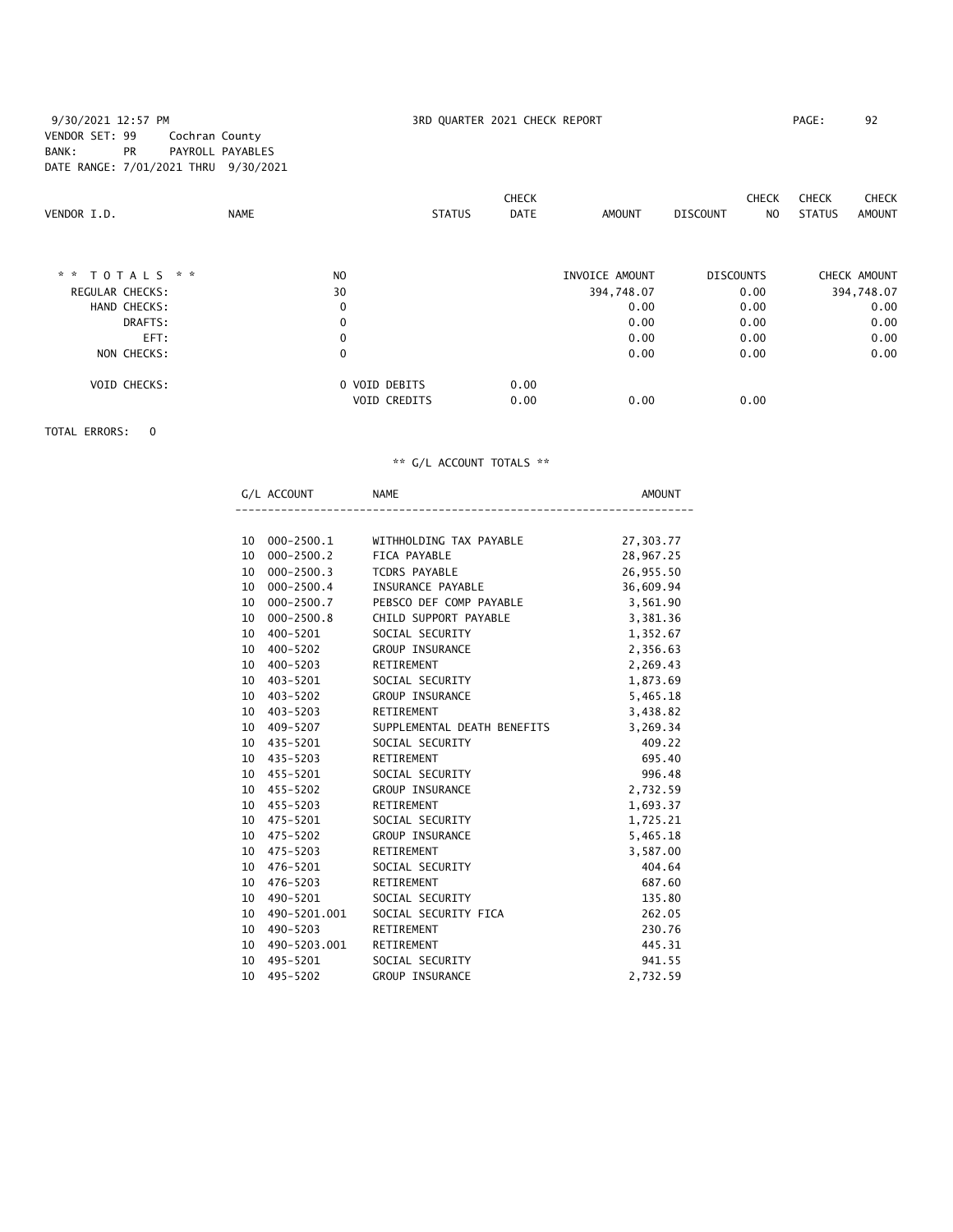9/30/2021 12:57 PM **3RD QUARTER 2021 CHECK REPORT** 93 VENDOR SET: 99 Cochran County BANK: PR PAYROLL PAYABLES DATE RANGE: 7/01/2021 THRU 9/30/2021

|    | G/L ACCOUNT    | <b>NAME</b>             | AMOUNT      |
|----|----------------|-------------------------|-------------|
|    |                |                         |             |
|    | 10 495-5203    | RETIREMENT              | 1,600.02    |
| 10 | 497-5201       | SOCIAL SECURITY         | 1,235.91    |
| 10 | 497–5202       | GROUP INSURANCE         | 2,732.59    |
| 10 | 497-5203       | RETIREMENT              | 2,100.19    |
| 10 | 499-5201       | SOCIAL SECURITY         | 2,355.07    |
|    | 10 499-5202    | GROUP INSURANCE         | 8,197.77    |
| 10 | 499-5203       | RETIREMENT              | 4,019.82    |
| 10 | 510-5201       | SOCIAL SECURITY         | 763.76      |
| 10 | 510-5202       | GROUP INSURANCE         | 2,732.59    |
| 10 | 510-5203       | RETIREMENT              | 1,196.25    |
| 10 | 512-5201       | SOCIAL SECURITY         | 2,247.70    |
| 10 | 512-5202       | GROUP INSURANCE         | 8,197.77    |
| 10 | 512-5203       | RETIREMENT              | 3,847.93    |
| 10 | 516-5201       | SOCIAL SECURITY         | 845.19      |
| 10 | 516-5202       | GROUP INSURANCE [50%]   | 2,782.77    |
| 10 | 516-5203       | RETIREMENT              | 1,428.39    |
| 10 | 550-5201       | SOCIAL SECURITY         | 720.90      |
| 10 | 550-5202       | GROUP INSURANCE         | 2,729.18    |
| 10 | 550-5203       | RETIREMENT              | 1,225.02    |
| 10 | 560-5201       | SOCIAL SECURITY         | 9,706.87    |
| 10 | 560-5202       | GROUP INSURANCE         | 29, 169. 18 |
| 10 | 560-5203       | RETIREMENT              | 16,926.78   |
| 10 | 650-5201       | SOCIAL SECURITY         | 750.76      |
| 10 | 650-5202       | GROUP INSURANCE         | 2,863.64    |
| 10 | 650-5203       | RETIREMENT              | 1,275.83    |
| 10 | 652-5201       | SOCIAL SECURITY         | 40.47       |
| 10 | 652-5202       | GROUP INSURANCE         | 131.05      |
| 10 | 652-5203       | RETIREMENT              | 68.76       |
| 10 | 660-5201       | SOCIAL SECURITY         | 572.97      |
| 10 | 660-5202       | GROUP INSURANCE [35%]   | 1,889.51    |
| 10 | 660-5203       | RETIREMENT              | 967.47      |
| 10 | 662-5201       | SOCIAL SECURITY         | 762.93      |
| 10 | 662-5202       | GROUP INSURANCE         | 2,470.49    |
| 10 | 662-5203       | RETIREMENT              | 1,296.48    |
| 10 | 665-5201       | SOCIAL SECURITY         | 863.43      |
| 10 | 665-5202       | GROUP INSURANCE         | 2,732.59    |
| 10 | 665-5203       | RETIREMENT              | 1,059.51    |
|    |                | *** FUND TOTAL ***      | 294, 457.77 |
| 15 | $000 - 2500.1$ | WITHHOLDING TAX PAYABLE | 9,544.99    |
| 15 | $000 - 2500.2$ | FICA PAYABLE            | 9,844.70    |
| 15 | $000 - 2500.3$ | TCDRS PAYABLE           | 9,027.30    |
| 15 | $000 - 2500.4$ | INSURANCE PAYABLE       | 4,491.78    |
| 15 | $000 - 2500.7$ | PEBSCO DEF COMP PAYABLE | 680.64      |
| 15 | 610-5201       | SOCIAL SECURITY         | 3,975.03    |
| 15 | 610-5202       | <b>GROUP INSURANCE</b>  | 11,306.32   |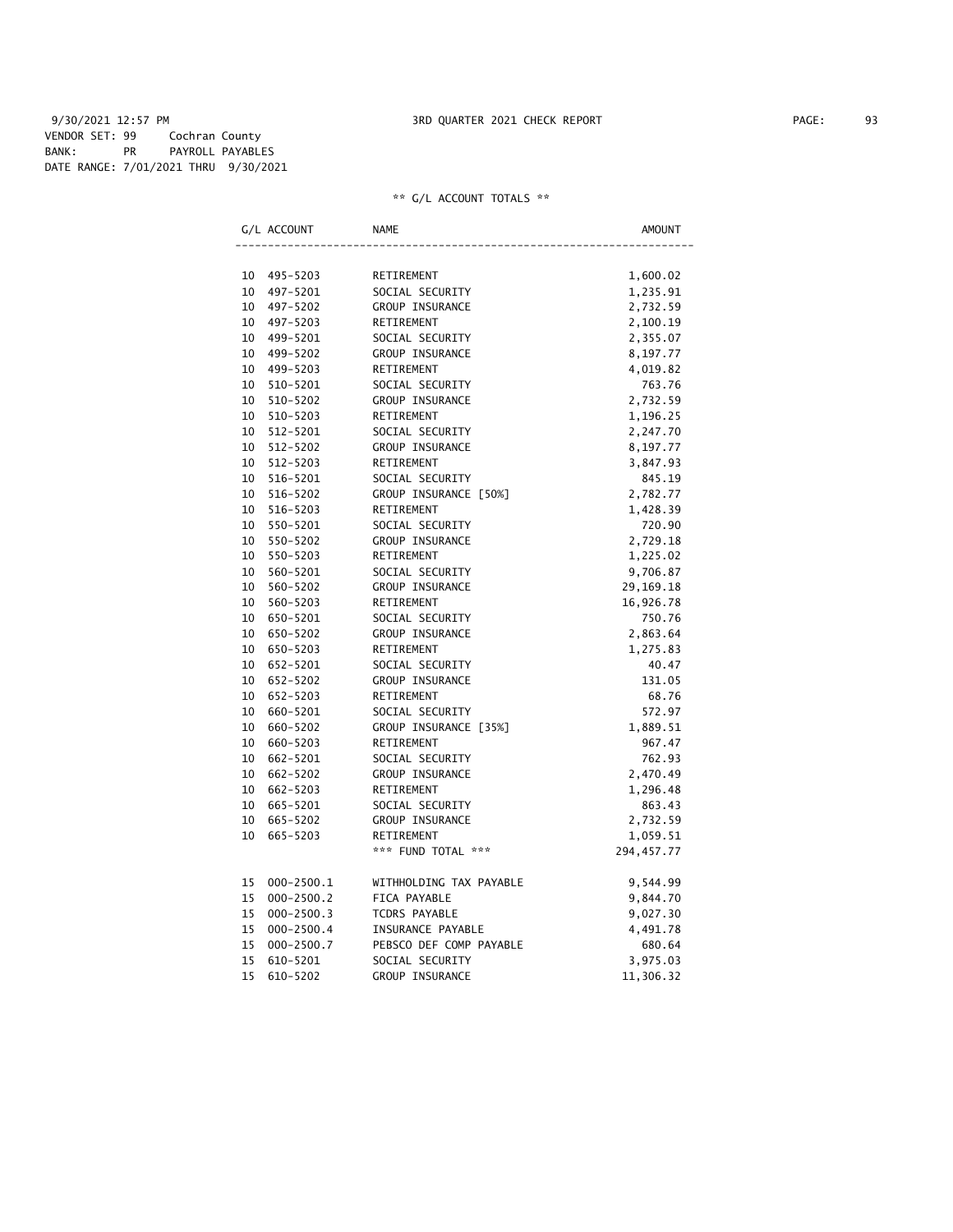9/30/2021 12:57 PM 3RD QUARTER 2021 CHECK REPORT PAGE: 94 VENDOR SET: 99 Cochran County BANK: PR PAYROLL PAYABLES DATE RANGE: 7/01/2021 THRU 9/30/2021

|                         | G/L ACCOUNT    | NAME                    | <b>AMOUNT</b>  |                  |              |
|-------------------------|----------------|-------------------------|----------------|------------------|--------------|
|                         |                |                         |                |                  |              |
|                         | 15 610-5203    | RETIREMENT              | 6,754.86       |                  |              |
|                         | 15 621-5201    | SOCIAL SECURITY         | 1,656.99       |                  |              |
|                         | 15 621-5202    | <b>GROUP INSURANCE</b>  | 5,465.18       |                  |              |
|                         | 15 621-5203    | RETIREMENT              | 2,864.19       |                  |              |
|                         | 15 622-5201    | SOCIAL SECURITY         | 1,630.22       |                  |              |
|                         | 15 622-5202    | <b>GROUP INSURANCE</b>  | 5,465.18       |                  |              |
|                         | 15 622-5203    | RETIREMENT              | 2,750.82       |                  |              |
|                         | 15 623-5201    | SOCIAL SECURITY         | 852.90         |                  |              |
|                         | 15 623-5202    | <b>GROUP INSURANCE</b>  | 2,732.59       |                  |              |
|                         | 15 623-5203    | RETIREMENT              | 1,449.36       |                  |              |
|                         | 15 624-5201    | SOCIAL SECURITY         | 1,729.56       |                  |              |
|                         | 15 624-5202    | <b>GROUP INSURANCE</b>  | 5,459.03       |                  |              |
|                         | 15 624-5203    | RETIREMENT              | 2,945.76       |                  |              |
|                         |                | *** FUND TOTAL ***      | 90,627.40      |                  |              |
|                         | 17 000-2500.1  | WITHHOLDING TAX PAYABLE | 706.20         |                  |              |
|                         | 17 000-2500.2  | FICA PAYABLE            | 776.31         |                  |              |
|                         | 17 000-2500.3  | TCDRS PAYABLE           | 710.34         |                  |              |
|                         | 17 573-5201    | SOCIAL SECURITY         | 776.31         |                  |              |
|                         | 17 573-5202    | GROUP HEALTH INSURANCE  | 2,732.59       |                  |              |
|                         | 17 573-5203    | RETIREMENT              | 1,319.19       |                  |              |
|                         |                | *** FUND TOTAL ***      | 7,020.94       |                  |              |
|                         | 30 000-2500.1  | FEDERAL WITHOLDING      | 363.94         |                  |              |
|                         | 30 000-2500.2  | <b>FICA</b>             | 240.54         |                  |              |
|                         | 30 000-2500.3  | <b>TCDRS</b>            | 218.76         |                  |              |
|                         | 30 000-2500.4  | AFLAC                   | 346.55         |                  |              |
|                         | 30 000-2500.7  | D.C.                    | 32.46          |                  |              |
|                         | 30 518-5201    | SOCIAL SECURITY         | 240.52         |                  |              |
|                         | 30 518-5202    | GROUP INSURANCE [15%]   | 792.90         |                  |              |
|                         | 30 518-5203    | RETIREMENT              | 406.29         |                  |              |
|                         |                | *** FUND TOTAL ***      | 2,641.96       |                  |              |
|                         | N <sub>O</sub> |                         | INVOICE AMOUNT | <b>DISCOUNTS</b> | CHECK AMOUNT |
| VENDOR SET: 99 BANK: PR | TOTALS:<br>30  |                         | 394,748.07     | 0.00             | 394,748.07   |
| BANK: PR<br>TOTALS:     | 30             |                         | 394,748.07     | 0.00             | 394,748.07   |
| REPORT TOTALS:          | 372            |                         | 913, 917.26    | 0.00             | 913, 917.26  |